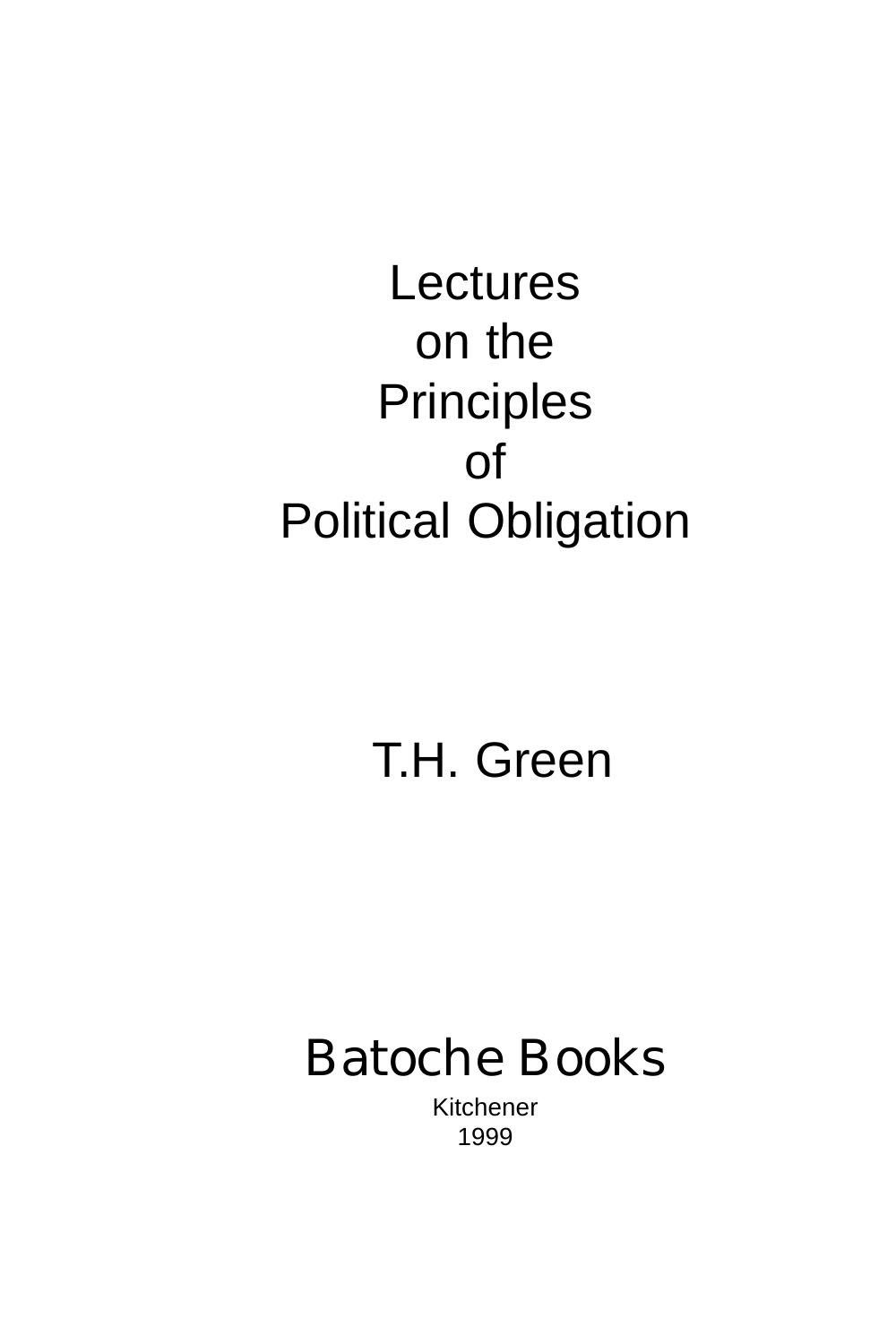Batoche Books 52 Eby Street South Kitchener, Ontario N2G 3L1 Canada email: batoche@gto.net

ISBN: 1-55273-018-2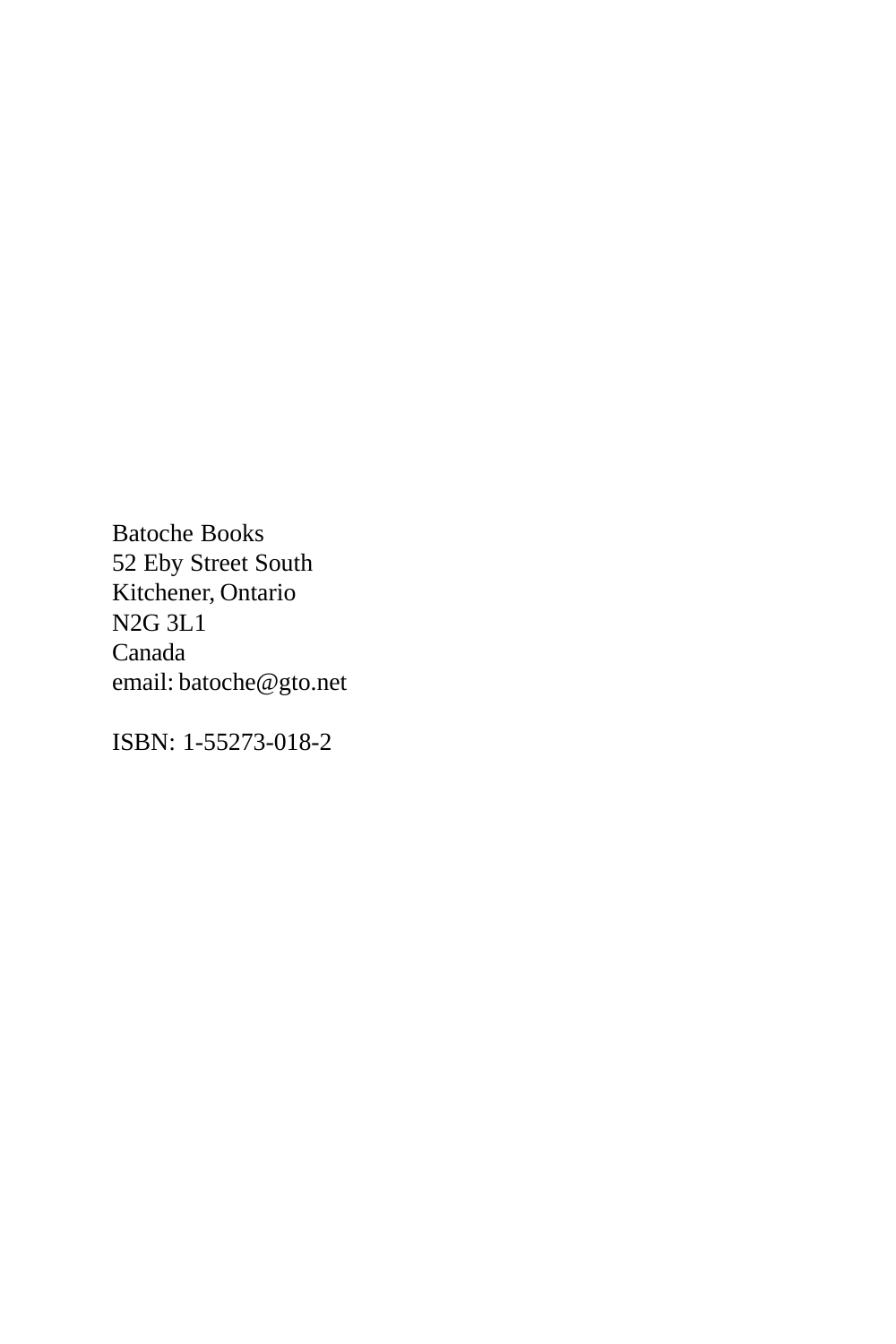# **Contents**

| G. Will, Not Force, is the Basis of the State 84      |  |
|-------------------------------------------------------|--|
| H. Has the Citizen Rights Against the State?  103     |  |
| I. Private Rights, the Right to Life and Liberty  113 |  |
| K. The Right of the State Over the                    |  |
|                                                       |  |
|                                                       |  |
| M. The Right of the State to Promote Morality 157     |  |
| N. The Right of the State in Regard to Property  161  |  |
| O. The Right of the State in Regard to the Family 177 |  |
|                                                       |  |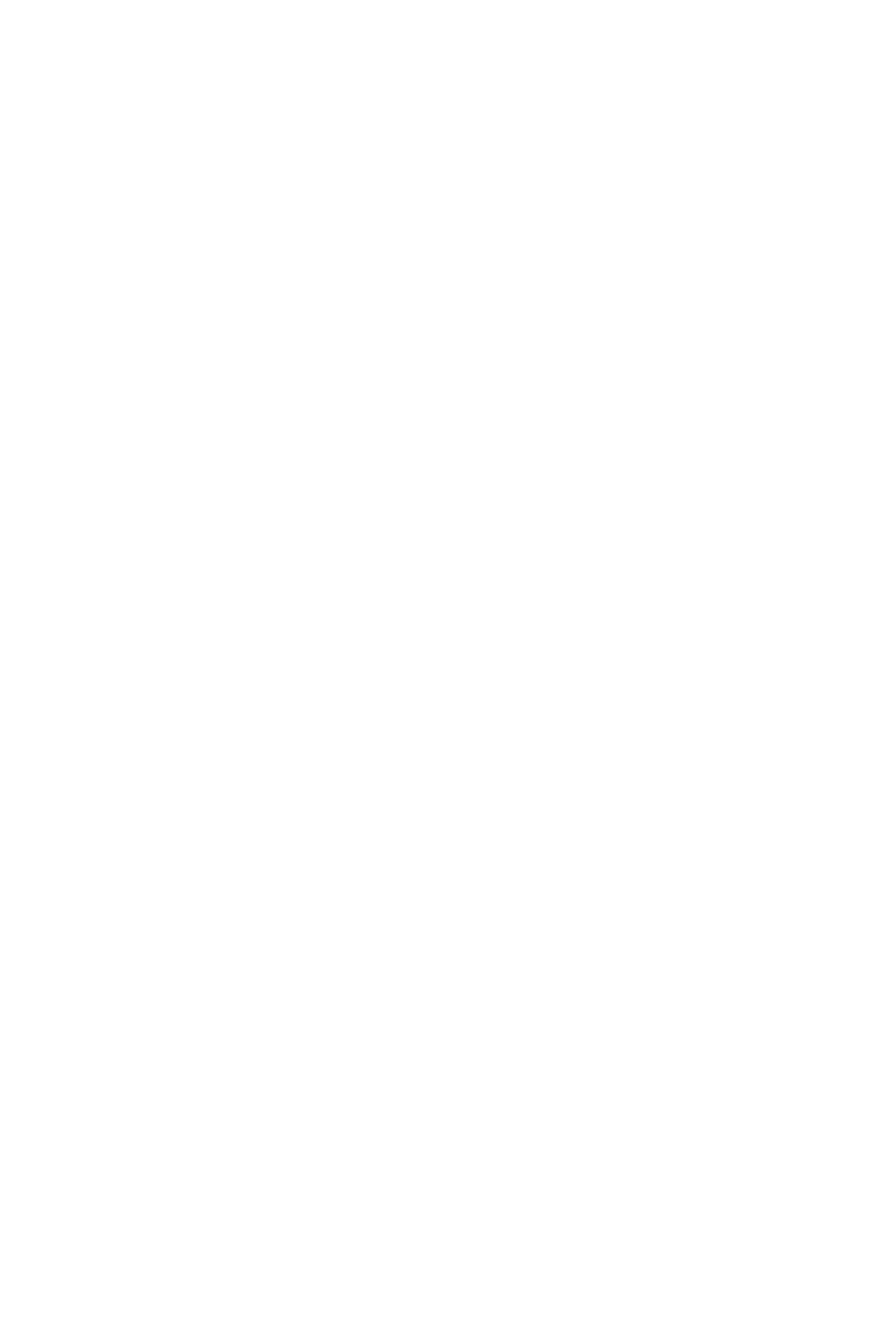### <span id="page-4-0"></span>A. The Grounds of Political Obligation

1. I have entitled the subject of the course 'political obligation.' I mean that term to include both the obligation of the subject towards the sovereign, of the citizen towards the state, and the obligations of individuals to each other as enforced by a political superior. My purpose is to consider the moral function or object served by law, or by the system of rights and obligations which the state enforces, and in so doing to discover the true ground or justification for obedience to law. My plan will be (1) to state in outline what I consider the true function of law to be, which is at the same time the true ground of our moral duty to obey it (moral duty I always distinguish from legal obligation); (2) to examine the chief doctrines of political obligation that have been current in modern Europe, and by criticising them to bring out more clearly the main points of the truer doctrine; (3) to consider in detail the chief rights and obligations enforced in civilised states, inquiring what is their justification, and what is the ground for respecting them, on the principle stated.

2. In previous lectures I have explained what I understand moral goodness to be, and how it is possible that there should be such a thing; in other words, what are the conditions on the part of reason and will which are implied in our being able to conceive moral goodness as an object to be aimed at, and to give some partial reality to the conception. I shall not go over the ground already traversed, but start from the point at which we there arrived.

The highest moral goodness we found was an attribute of character so far as it issued in acts done for the sake of their goodness, not for the sake of any pleasure or any satisfaction of desire which they bring to the agent. But it is impossible that an action should be done for the sake of its goodness, unless it has been previously contemplated as good for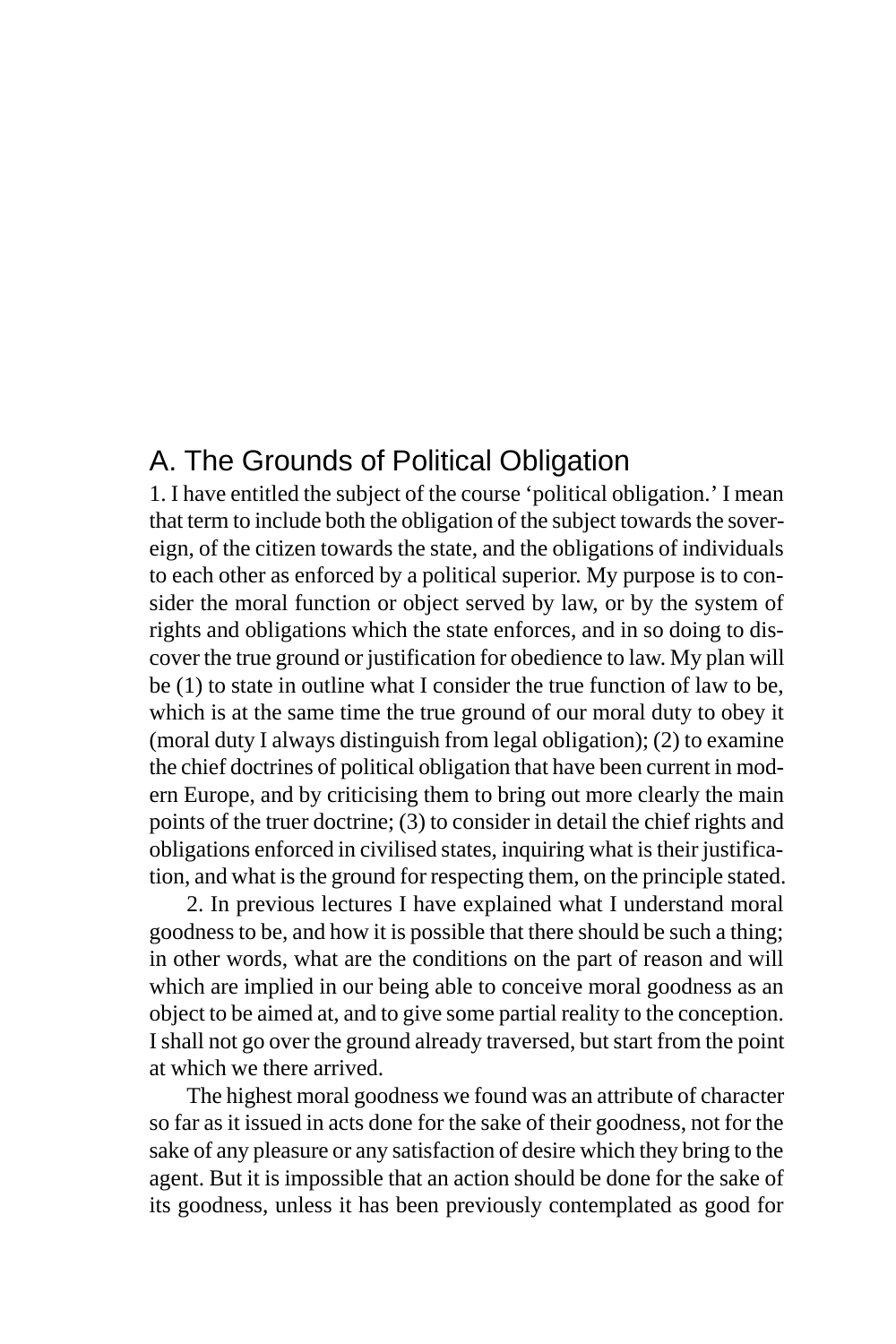some other reason than that which consists in its being done for the sake of its goodness. It must have been done, or conceived as possible to be done, and have been accounted good, irrespectively of its being done from this which we ultimately come to regard as the highest motive. In other words, a prior morality, founded upon interests which are other than the pure interest in being good, and governed by rules of conduct relative to a standard of goodness other than that which makes it depend on this interest, is the condition of there coming to be the morality of a character governed by interest in an ideal of goodness. Otherwise this ideal would be an empty one; it would be impossible to say what the good actions were, that were to be done for the sake of their goodness; and the interest in it impossible, since it would be an interest without an object.

3. When, however, morality of the latter kind has come to be recognised as the highest, the only true, morality, the prior morality needs to be criticised from the point of view thus gained. Those interests, other than the interest in being good, which form the motives on the part of the individual on which it rests, will not indeed be rejected as of no moral value; for no one can suppose that without them, or except as regulating them, the pure interest in being good could determine conduct at all. But they will be estimated according to their value as leading up to, or as capable of becoming elements in, a character in which this interest is the governing principle. Again, those rules of conduct, according to which the terms right and wrong, good and bad, are commonly applied, and which, as was just now said, are relative to a standard which is certainly not founded on the conception of good as consisting in the character described, are not indeed to be rejected; for without them there would be nothing to define the duties which the highest character is prepared to do for their own sake, but have to be revised according to a method which inquires into their rationale or justification, as conditions of approximation to the highest character, in the sense explained.

4. The criticism of moral interests—of the general motives which determine moral conduct and regulate such moral approbation and disapprobation as is not based on a strict theory of moral good from the point of view stated may be called by the term a 'theory of the moral sentiments.' The criticism of recognised rules of conduct will fall under two heads according as these rules are embodied in 'positive law' (law of which the observance is enforced on the individual by a political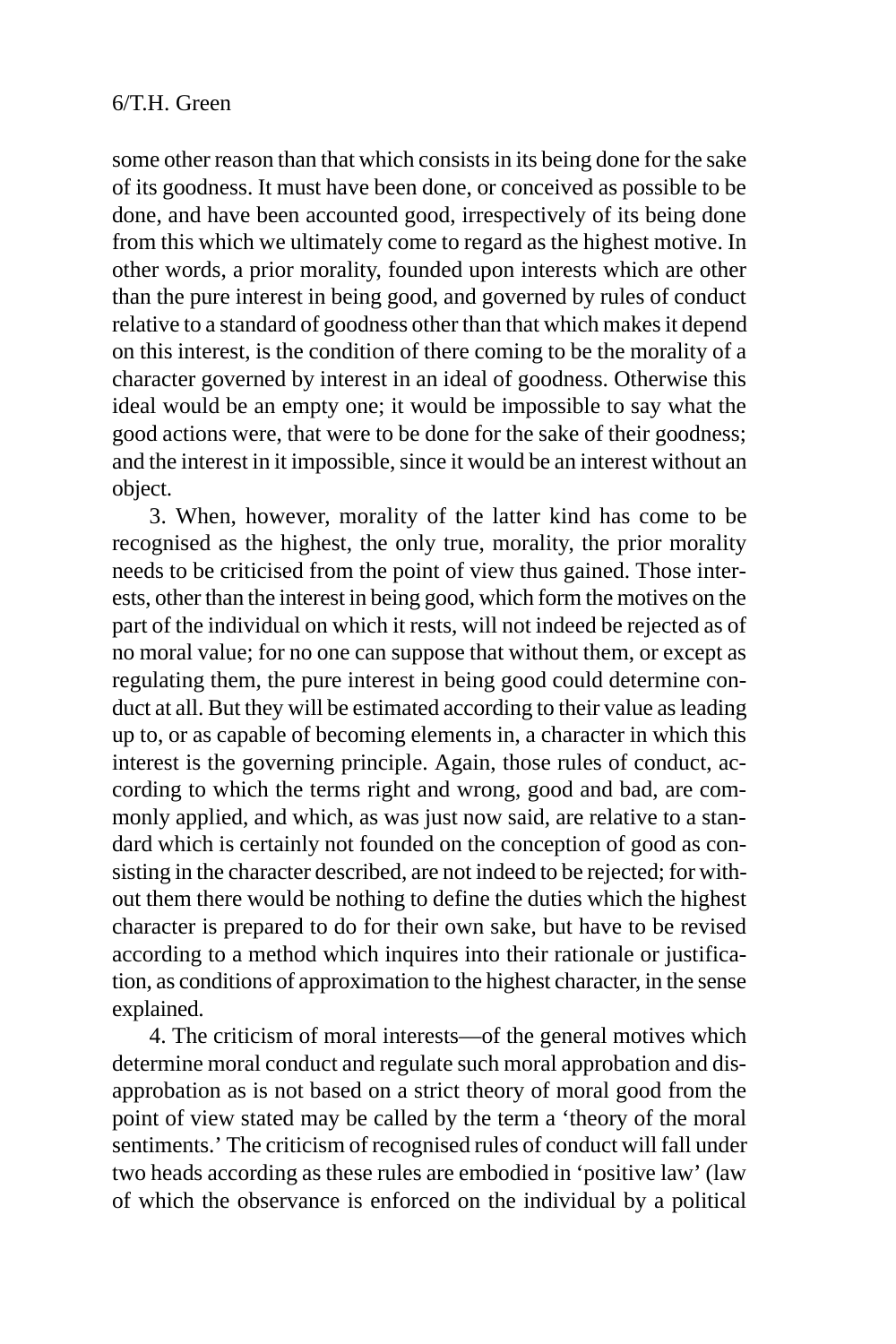superior) or only form part of the 'law of opinion'—part of what the individual feels to be expected of him by some person or persons to whose expectations he ought to conform.

5. Moral interests are so greatly dependent on generally recognised rules of conduct that the criticism of the latter should come first. The law of opinion, again, in so many ways presupposes a social fabric supported by 'positive' law, that we can only fairly take account of it when we have considered the moral value and justifiability of the fabric so supported. I propose therefore to begin our inquiry into the detail of goodness into the particular kinds of conduct which the man wishing to do good for the sake of its goodness is entitled to count good—by considering what is of permanent moral value in the institutions of civil life, as established in Europe; in what way they have contributed and contribute to the possibility of morality in the higher sense of the term, and are justified, or have a moral claim upon our loyal conformity, in consequence.

6. The condition of a moral life is the possession of will and reason. Will is the capacity in a man of being determined to action by the idea of a possible satisfaction of himself. An act of will is an action so determined. A state of will is the capacity as determined by the particular objects in which the man seeks self-satisfaction; which becomes a character in so far as the self-satisfaction is habitually sought in objects of a particular kind. Practical reason is the capacity in a man of conceiving the perfection of his nature as an object to be attained by action. All moral ideas have their origin in reason, i.e., in the idea of a possible selfperfection to be attained by the moral agent. This does not mean that the moral agent in every stage of his progress could state this idea to himself in an abstract form, any more than in every stage in the acquisition of knowledge about nature a man can state to himself in an abstract form the conception of the unity of nature which yet throughout conditions the acquisition of his knowledge. Ideas do not first come into existence, or begin to operate, upon the formation of an abstract expression for them. This expression is only arrived at upon analysis of a concrete experience which they have rendered possible. Thus we only learn to express the idea of self-perfection in that abstract form upon analysis of an experience of self-improvement which we have gone through ourselves, and which must have been gone through by those with whom the possession of language and an organisation of life (however elementary) connect us; but the same analysis shows that the idea must have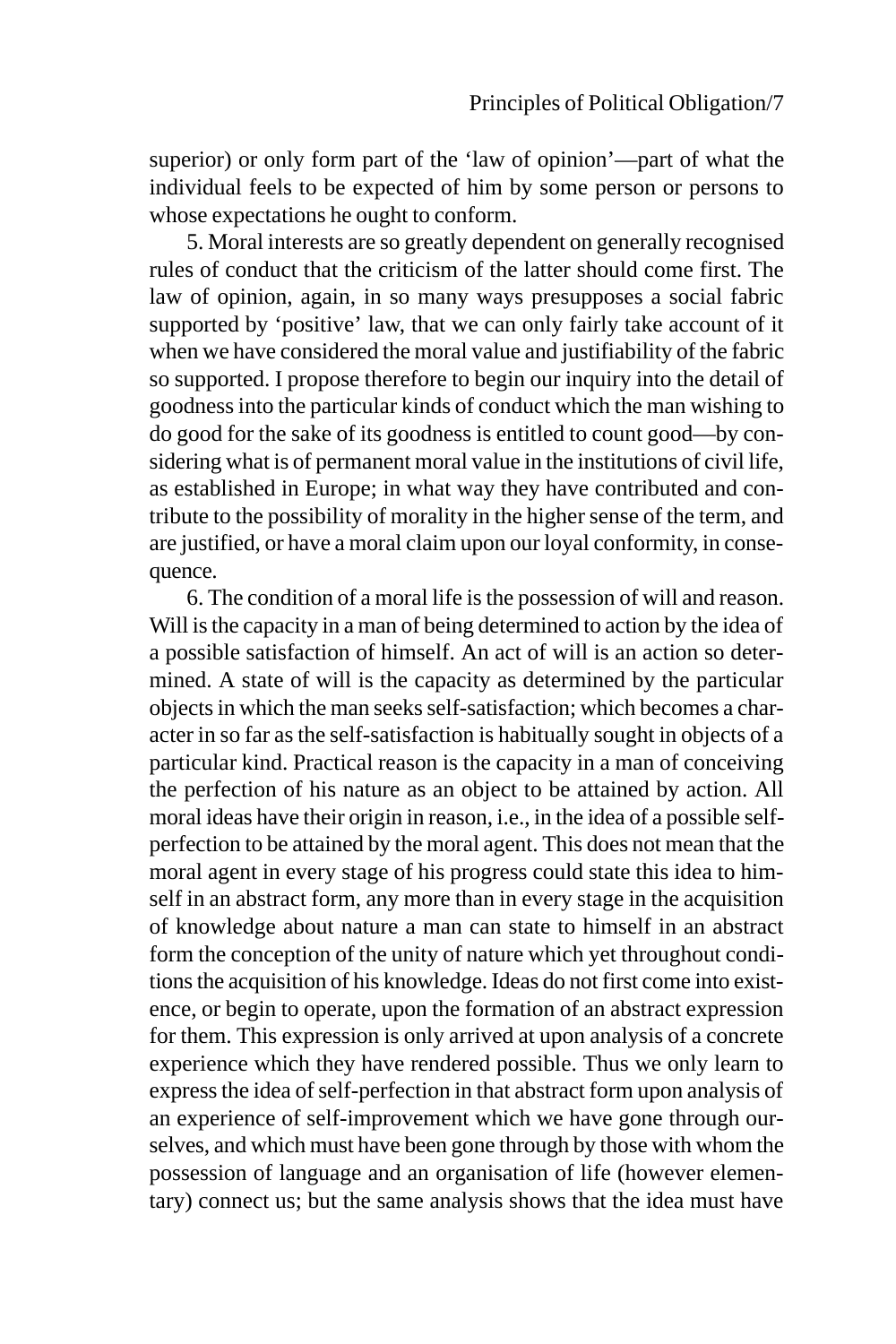been at work to make such experience possible. In this idea all particular moral ideas all ideas of particular forms of conduct as estimable originate, though an abstract expression for the latter is arrived at much sooner than such an expression for the idea in which they originate. They arise as the individual's conception of the society on the wellbeing of which his own depends, and of the constituents of that wellbeing, becomes wider and fuller; and they are embodied in the laws, institutions, and social expectation, which make conventional morality This growth of conventional morality forms the 'moral progress of mankind.' But it must be remembered that a merely conventional morality is not a true morality; that it becomes so only in so far as upon habits disciplined by conformity to conventional morality there supervenes an intelligent interest in some of the objects contributory to human perfection, which that conventional morality subserves and in so far as that interest becomes the dominant interest of the character.

7. The value then of the institutions of civil life lies in their operation as giving reality to these capacities, as enabling them to be really exercised. The way in which they thus operate is what now has to be exhibited. In their general effect, apart from particular aberrations, they render it possible for a man to be freely determined by the idea of a possible satisfaction of himself instead of being driven this way and that by external forces thus giving reality to the capacity called will: and they enable him to realise his reason, i.e., his idea of self-perfection, by acting as a member of a social organisation in which each contributes to the better-being of all the rest. So far as they do in fact thus operate they are morally justified, and may be said to correspond to the 'law of nature,' the *jus naturae*, according to the only sense in which that phrase can be intelligibly used.

8. There has been much controversy as to what the *jus naturae* (*Naturrecht*) really is, or whether there is such a thing at all. The controversy, when it comes to be dealt with in English, is further embarrassed by the fact that we have no one term to represent the full meaning of *jus* or *Recht*, as a system of correlative rights and obligations, actually enforced or that should be enforced by law. The essential questions are: (1) whether we are entitled to distinguish the rights and obligations which are anywhere actually enforced by law from rights and obligations which really exist though not enforced; and (2), if we are entitled to do so, what is to be our criterion of rights and obligations which are really valid, in distinction from those that are actually enforced.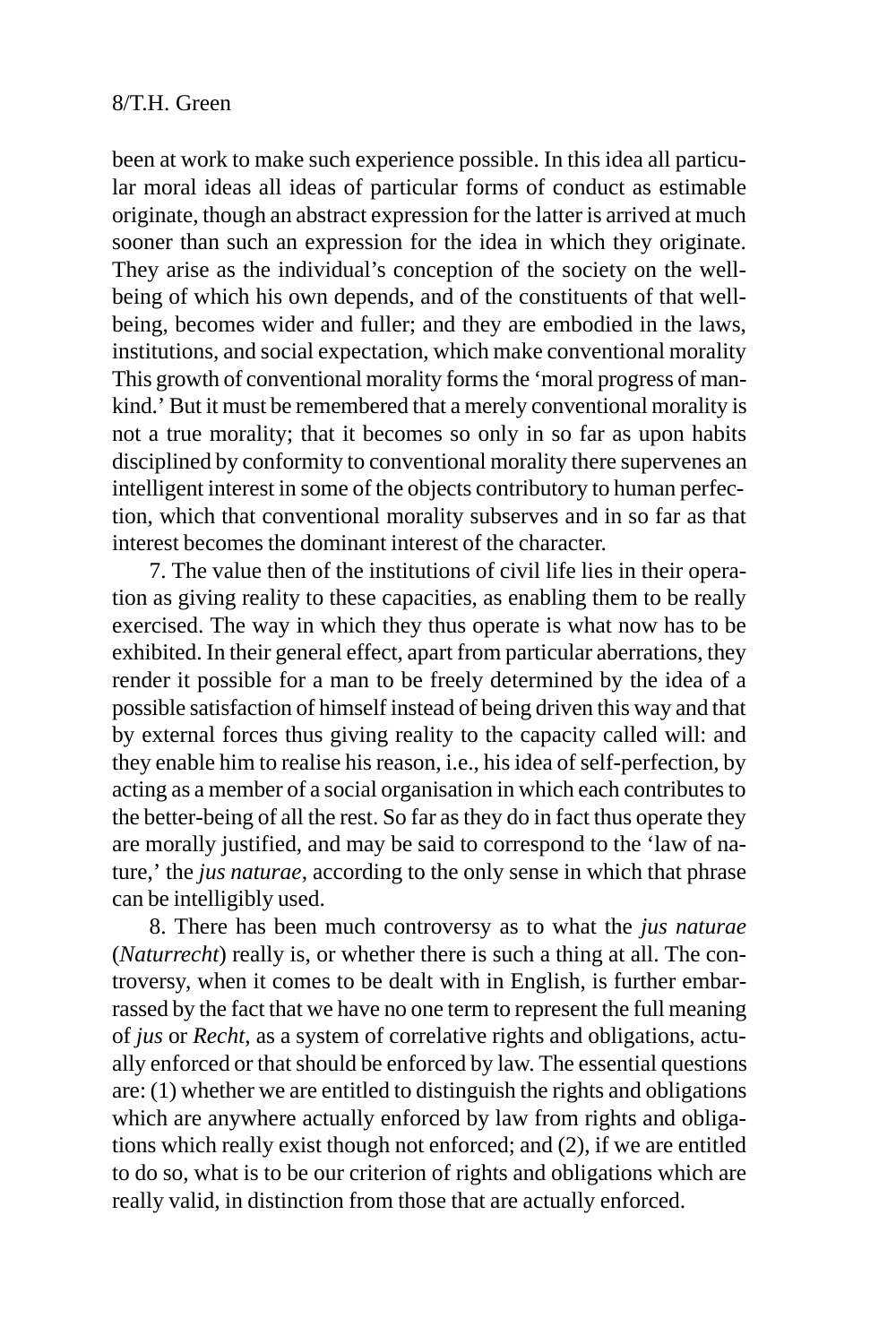9. No one would seriously maintain that the system of rights and obligations, as it is anywhere enforced by law—the *jus* or *Recht* of any nation is all that it ought to be. Even Hobbes holds that a law, though it cannot be unjust, may be pernicious. But there has been much objection to the admission of natural rights and obligations. At any rate the phrase is liable to misinterpretation. It may be taken to imply that rights and obligations can exist in a 'state of nature' a state in which every individual is free to do as he likes; that legal rights and obligations derive their authority from a voluntary act by which individuals contracted themselves out of this state; and that the individual retains from the state of nature certain rights with which no legal obligations ought to conflict. Such a doctrine is generally admitted untenable; but it does not follow from this that there is not a true and important sense in which natural rights and obligations exist—the same sense as that in which duties exist, though unfulfilled. There is a system of rights and obligations which should be maintained by law, whether it is so or not, and which may properly be called 'natural,' not in the sense in which the term 'natural' would imply that such a system ever did exist or could exist independently of force exercised by society over individuals, but 'natural' because necessary to the end which it is the vocation of human society to realise.

10. The *jus naturae*, thus understood, is at once distinguished from the sphere of moral duty, and relative to it. It is distinguished from it because admitting of enforcement by law. Moral duties do not admit of being so enforced. The question sometimes put, whether moral duties should be enforced by law, is really an unmeaning one, for they simply cannot be enforced. They are duties to act, it is true, and an act can be enforced: but duties to act from certain dispositions and with certain motives, and these cannot be enforced. Nay, the enforcement of the outward act, of which the moral character depends on a certain motive and disposition, may often contribute to render that motive and disposition impossible; and from this fact arises a limitation to the proper province of law in enforcing acts, which will have to be further considered below. When obligations then are spoken of in this connection, as part of the jus naturae correlative to rights, they must always be understood not as moral duties, not as relative to states of will, but as relative to outward acts, of which the performance or omission can and should be enforced. There is a moral duty to discharge such obligations, and to do so in a certain spirit, but the obligation as such, as that with which law has to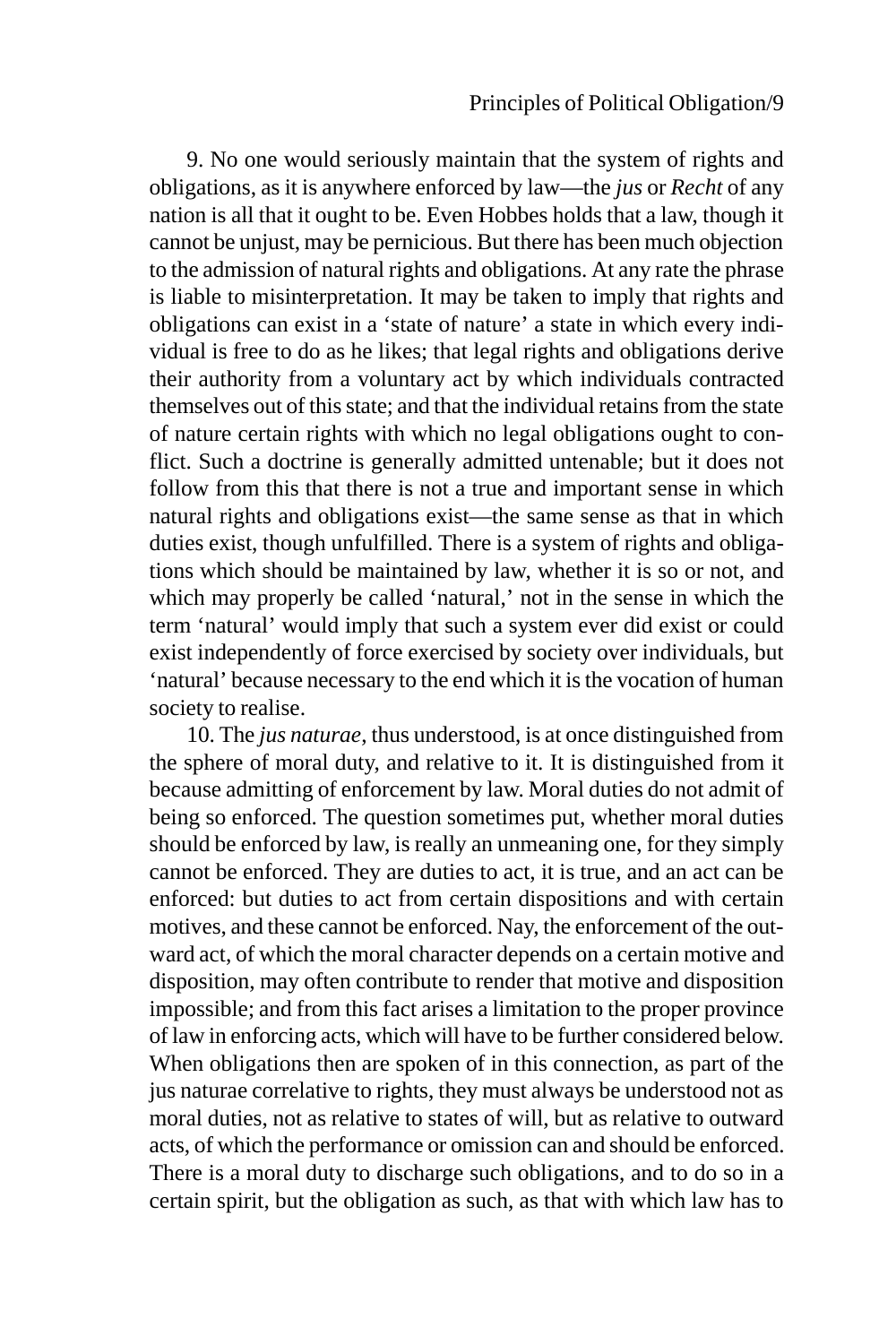do or may properly have to do, is relative to an outward act merely, and does not amount to a moral duty. There is a moral duty in regard to obligations, but there can be no obligation in regard to moral duties. Thus the *jus naturae* the system of rights and obligations, as it should become no less than as it actually is maintained—is distinct from morality in the proper sense. But it is relative to it. This is implied in saying that there is a moral duty in regard to actual obligations, as well as in speaking of the system of rights and obligations as it should become. If such language is justifiable, there must be a moral ground both for conforming to, and for seeking to develop or improve established *Recht*; which can only lie in the moral end served by it.

11. Thus we begin the ethical criticism of law with two principles: that nothing but external acts can be matter of 'obligation' (in the restricted sense); and that in regard to that which can be made matter of obligation, the question what should be made matter of obligation the question how far rights and obligations, actually established by law, correspond to the true *jus naturae*—must be considered with reference to the moral end, as serving which alone law and the obligations imposed by it have their value.

12. Before proceeding, some remarks have to be made as to what is implied in these principles. (a) Does the law, or is it possible that it should, confine its view to external acts? What exactly is meant by an external act? In the case of obligations which I am legally punishable for disregarding, the law, in deciding whether punishment is or is not due, takes account of much beside the external act; and this implies that much beside external action is involved in legal obligation. In the case where the person or property of another is damaged by me, the law does not inquire merely whether the act of damage was done, and done by means of my bodily members, but whether it was done intentionally; and if not done with the direct intention of inflicting the damage, whether the damage arose in a manner that might have been foreseen out of something which I did intend to do: whether, again, if it was done quite accidentally the accident was due to culpable negligence. This however does not show that the law can enforce or prevent anything but external action, but only that it is action which it seeks to enforce or prevent, for without intention there is no action. We talk indeed of a man acting against his will, but if this means acting against intention it is what it is impossible to do. What I call an act done against my will is either (1) an act done by someone else using my body through superior force, as a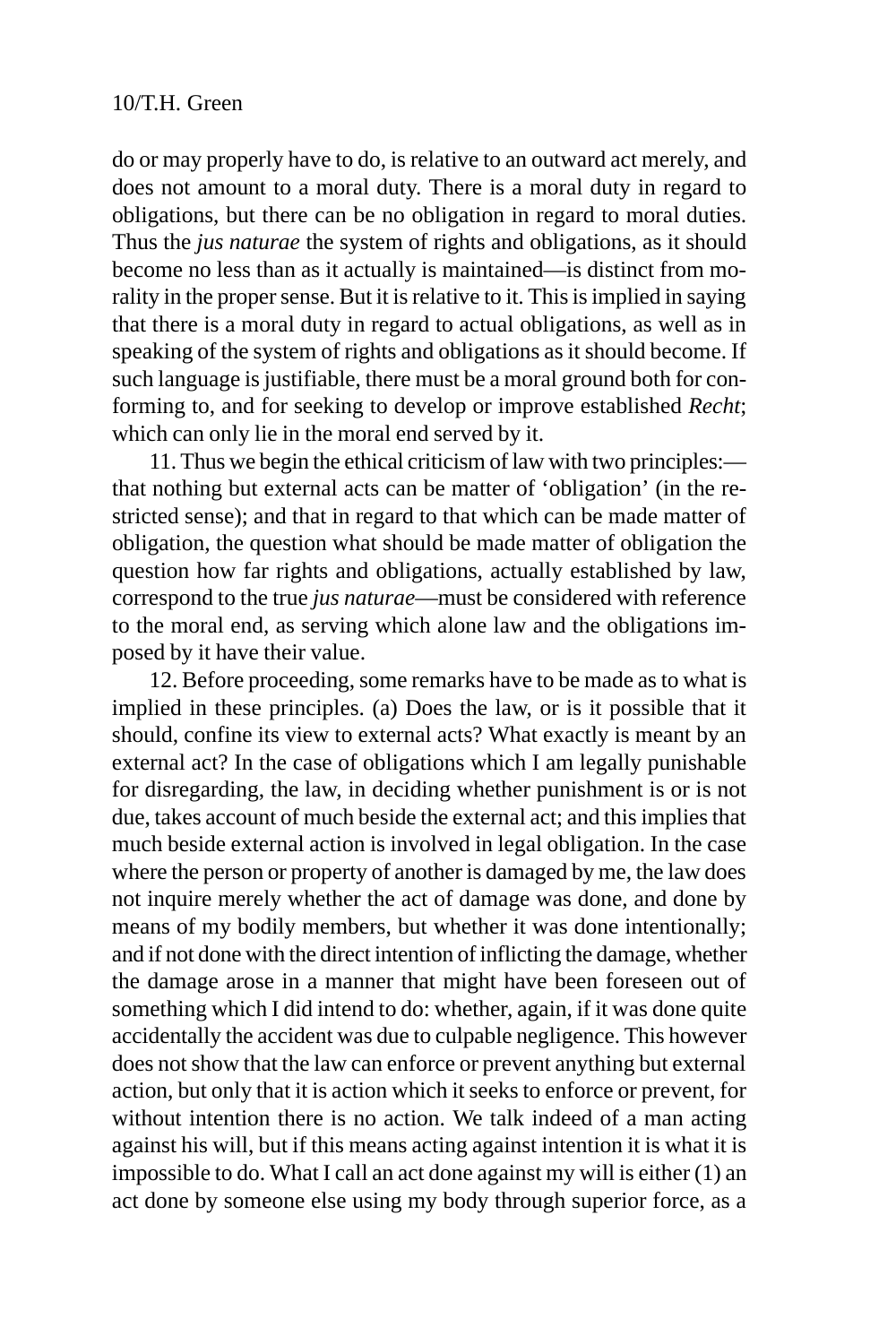means, e.g. if another uses my hand to pull the trigger of a gun by which someone is shot: in which case there is an act, but it is not mine; or (2) a natural event in which my limbs are affected in a certain way which causes certain results to another person, e.g., if the rolling of a ship throws me against another person who is thus thrown into the water, in which case there is no act at all; or (3) an act which I do under the influence of some strong inducement, e.g. fear of death, but which is contrary to some strong wish. In this case the act is mine, but mine because I intend it; because it is not against my will as  $=$  intention. In saying then that the proper, because the only possible, function of law is to enforce performance of or abstinence from external actions, it is implied that its function is to produce or prevent certain intentions, for without intention on the part of someone there is no act.

13. But if act necessarily includes intention, what is the nature of the restriction implied in calling it external? An external action is a determination of will as exhibited in certain motions of the bodily members which produce certain effects in the material world; not a determination of the will as arising from certain motives and a certain disposition. All that the law can do is to enjoin or forbid determinations of will as exhibited in such motions, &c. It does indeed present a motive, for it enforces its injunctions and prohibitions primarily by fear—by its threat of certain consequences if its commands are disobeyed. This enforcement is not an exercise of physical force in the strict sense, for in this sense no force can produce an action since it cannot produce a determination of will; and the only way in which the law or its administrators employ such force is not in the production but in the prevention of action (as when a criminal is locked up or the police prevent mischievous persons from assaulting us or breaking into our houses). But though, in enforcing its commands by threats, the law is presenting a motive, and thus, according to our distinction, affecting action on its inner side, it does this solely for the sake of the external act. It does not regard the relation of the act to the motive fear as of any intrinsic importance. If the action is performed without this motive ever coming into play under the influence of what the moralist counts higher motives, the purpose of the law is equally satisfied. Indeed, it is always understood that its purpose is most thoroughly served when the threat of pains and penalties has ceased to be necessary, and the obligations correlative to the rights of individuals and of societies are fulfilled from other motives. Its business is to maintain certain conditions of life—to see that certain actions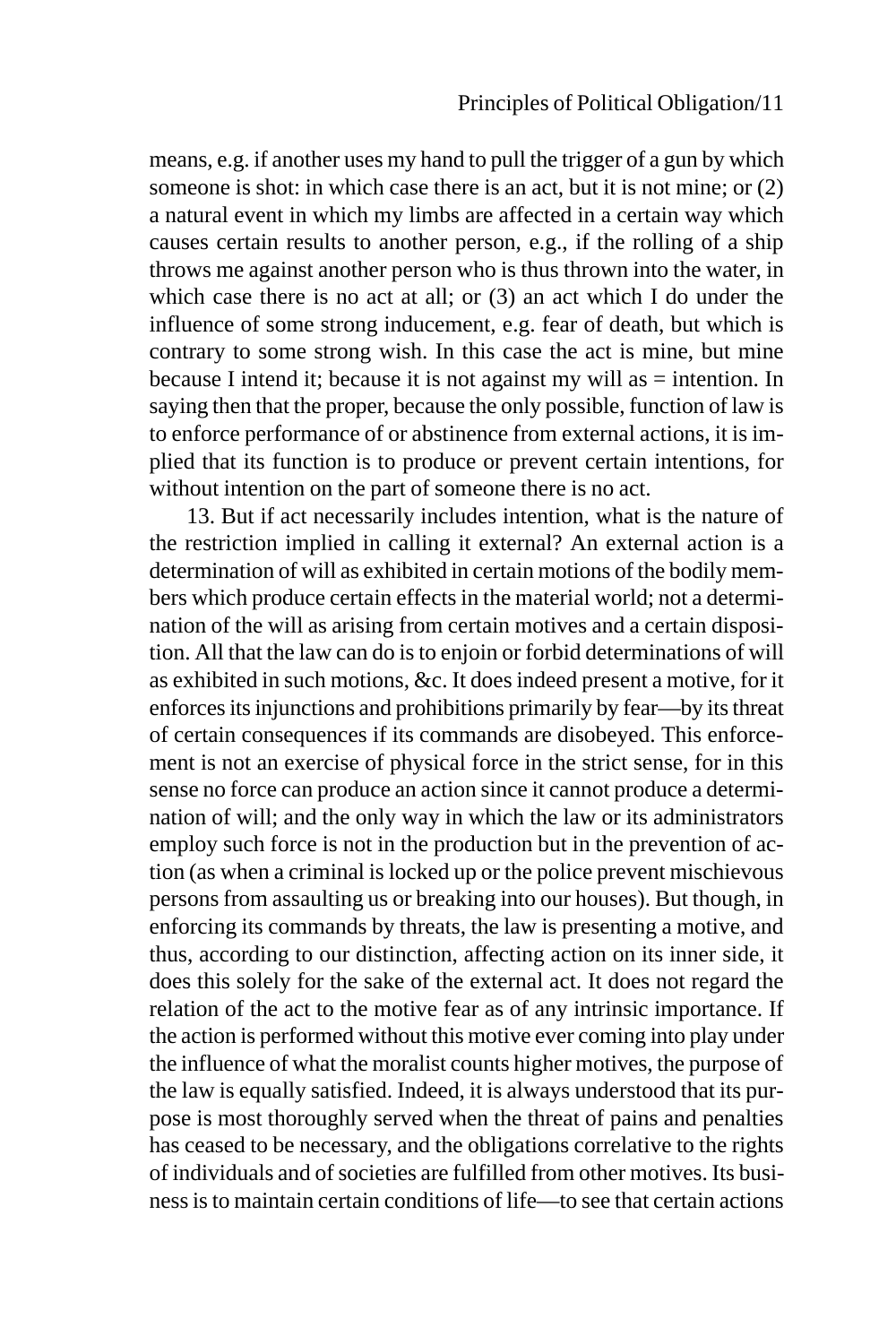are done which are necessary to the maintenance of those conditions, others omitted which would interfere with them. It has nothing to do with the motive of the actions or omissions, on which, however, the moral value of them depends.

14. It appears, then, that legal obligations—obligations which can possibly form the subject of positive law—can only be obligations to do or abstain from certain acts, not duties of acting from certain motives, or with a certain disposition. It is not a question whether the law should or should not oblige to anything but performance of outward acts. It simply cannot oblige to anything else, because the only means at its command for obtaining the fulfilment of obligations are (1) threats of pain, and offers of reward, by means of which it is possible indeed to secure the general performance of certain acts, but not their performance from the motive even of fear of the pain threatened or hope of the reward offered, much less from any higher motive; (2) the employment of physical force, (a) in restraining men disposed to violate obligations, (b) in forcibly applying the labour or the property of those who violate obligations to make good the breach, so far as is possible; (as, e.g., when the magistrate forestalls part of a man's wages to provide for a wife whom he has deserted, or when the property of a debtor is seized for the benefit of his creditors.)

15. Only outward acts, then, can be matter of legal obligation; but what sort of outward acts should be matter of legal obligation? The answer to this question arises out of the above consideration of the means which law employs to obtain fulfilment of obligations, combined with the view of law as relative to a moral end, i.e., the formation of a society of persons acting from a certain disposition, from interest in the society as such. Those acts should be matter of legal injunction or prohibition of which the performance or omission, irrespectively of the motive from which it proceeds, is so necessary to the existence of a society in which the moral end stated can be realised that it is better for them to be done or omitted from that unworthy motive which consists in fear or hope of legal consequences than not to be done at all.

16. We distinguish, then, the system of rights actually maintained and obligations actually enforced by legal sanctions (*Recht* or *jus*) from the system of relations and obligations which should be maintained by such sanctions (*Naturrecht*); and we hold that those actions or omissions should be made obligations which, when made obligations, serve a certain moral end; that this end is the ground or justification or ratio-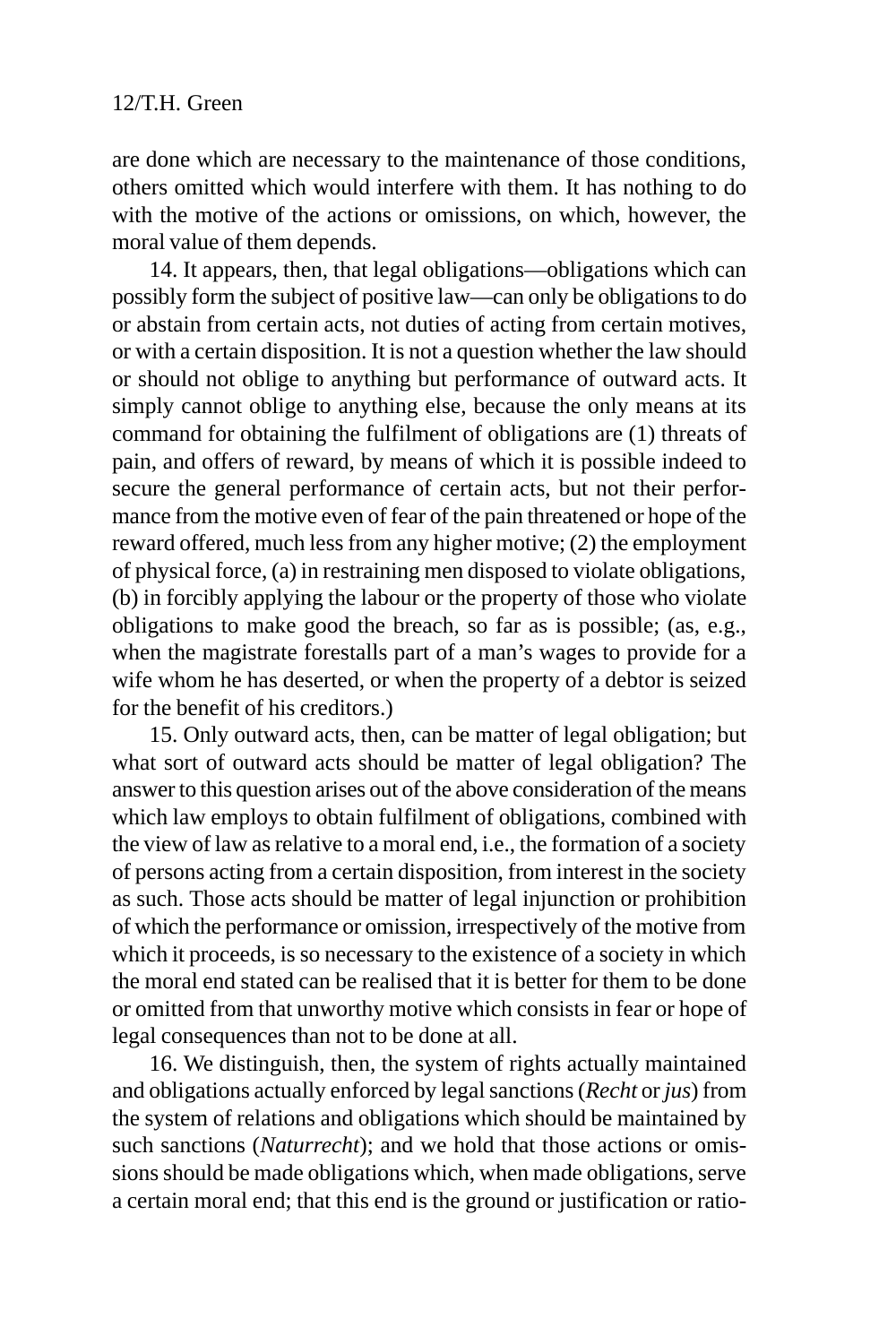nale of legal obligation; and that thus we obtain a general rule, of both positive and negative application, in regard to the proper matter or content of legal obligation. For since the end consists in action proceeding from a certain disposition, and since action done from apprehension of legal consequences does not proceed from that disposition, no action should be enjoined or prohibited by law of which the injunction or prohibition interferes with actions proceeding from that disposition, and every action should be so enjoined of which the performance is found to produce conditions favourable to action proceeding from that disposition, and of which the legal injunction does not interfere with such action.

17. Does this general rule give any real guidance in the difficulties which practically arise in regard to the province of law as to what should be required by law, and what left to the inclination of individuals? What cases are there or have there been of enactments which on this principle we can pronounce wrong? Have attempts ever been made by law to enforce acts as virtuous which lose their virtue when done under fear of legal penalties? It would be difficult, no doubt, to find instances of attempts to enforce by law actions of which we should say that the value lies in the disposition from which they are done actions, e.g., of disinterested kindness—because the clear conception of virtue as depending not on outward results but on dispositions is but slowly arrived at, and has never been reflected in law. But without any strictly moral object at all, laws have been made which check the development of the moral disposition. This has been done (a) by legal requirements of religious observance and profession of belief, which have tended to vitiate the religious source of morality; (b) by prohibitions and restraints, unnecessary or which have ceased to be necessary, for maintaining the social conditions of the moral life, and which interfere with the growth of self-reliance, with the formation of a manly conscience and sense of moral dignity in short, with the moral autonomy which is the condition of the highest goodness; (c) by legal institutions which take away the occasion for the exercise of certain moral virtues (e.g., the Poor-law, which takes away the occasion for the exercise of parental forethought, filial reverence, and neighbourly kindness).

18. Laws of this kind have often been objected to on the strength of a one-sided view of the function of Law; the view, viz., that its only business is to prevent interference with the liberty of the individual. And this view has gained undue favour on account of the real reforms to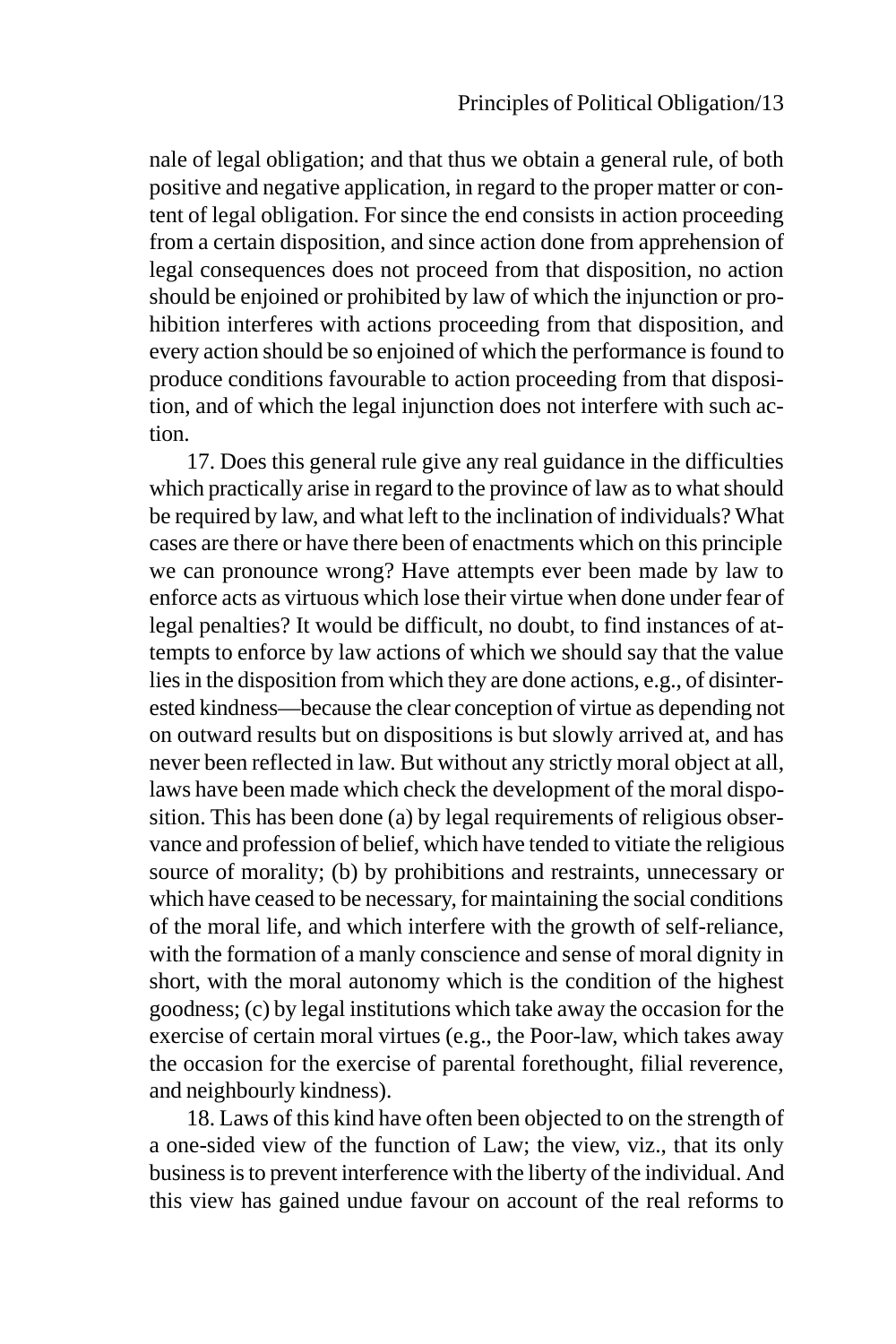which it has led. The laws which it has helped to get rid of were really mischievous, but mischievous for further reasons than those conceived of by the supporters of this theory. Having done its work, the theory now tends to become obstructive because in fact advancing civilisation brings with it more and more interference with the liberty of the individual to do as he likes, and this theory affords a reason for resisting all positive reforms—all reforms which involve an action of the state in the way of promoting conditions favourable to moral life. It is one thing to say that the state in promoting these conditions must take care not to defeat its true end by narrowing the region within which the spontaneity and disinterestedness of true morality can have play; another thing to say that it has no moral end to serve at all, and that it goes beyond its province when it seeks to do more than secure the individual from violent interference by other individuals. The true ground of objection to 'paternal government' is not that it violates the 'laissez faire' principle and conceives that its office is to make people good, to promote morality, but that it rests on a misconception of morality. The real function of government being to maintain conditions of life in which morality shall be possible, and morality consisting in the disinterested performance of self-imposed duties, 'paternal government' does its best to make it impossible by narrowing the room for the self-imposition of duties and for the play of disinterested motives.

19. The question before us, then, is: in what ways and how far do the main obligations enforced and rights maintained by law in all civilised societies contribute to the moral end described—to establish those conditions of life in which a true, i.e., a disinterested or unselfish, morality shall be possible? The answer to this question will be a theory of the *jus naturae*; i.e., it will explain how far positive law is what it should be, and what is the ground of the duty to obey it; in other words, of political obligation. There are two things from which such a theory must be distinguished.

It is not an inquiry into the process by which actual law came to be what it is; nor is it an inquiry how far actual law corresponds to and is derived from the exercise of certain original or natural rights. It is not the former, because the process by which the law of any nation and the law in which civilised nations agree has come to be what it is, has not been determined by reference to that end to which we hold that law ought to be directed and by reference to which we criticise it. That is to say, the process has not been determined by any such conscious refer-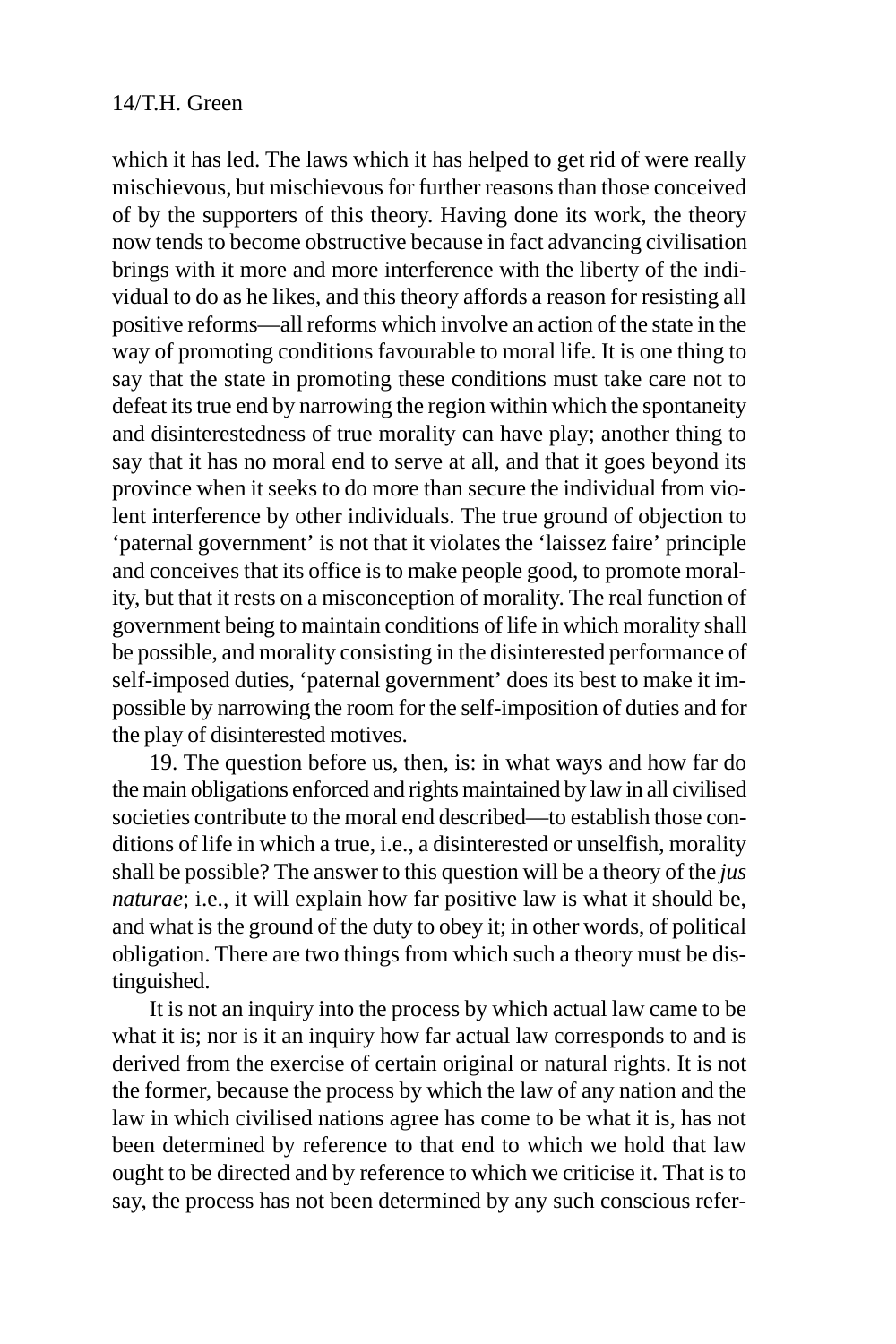ence on the part of the agents in the process. No doubt, a desire for social good as distinct from private pleasure, for what is good on the whole as distinct from what is good for the moment, has been a necessary condition of it, but (1), as an agent in the development of law, this has not reached the form of a conception of moral good according to that definition of it by which the value of law is to be estimated; and (2) in bringing law to its present state it has been indistinguishably blended with purely selfish passions and with the simple struggle for existence.

20. A true theory of *jus naturae*, a rationale of law or ideal of what it should be, is not to be had by inquiring how far actual law corresponds to, and is derived from, the exercise of certain original or natural rights, if that is taken to mean that we know, or can ascertain, what rights are natural on grounds distinct from those on which we determine what laws are justifiable, and that then we can proceed to ascertain what laws are justifiable by deduction from such rights. 'Natural rights,' so far as there are such things, are themselves relative to the moral end to which perfect law is relative. A law is not good because it enforces 'natural rights,' but because it contributes to the realisation of a certain end. We only discover what rights are natural by considering what powers must be secured to a man in order to the attainment of this end. These powers a perfect law will secure to their full extent. Thus the consideration of what rights are 'natural' (in the only legitimate sense) and the consideration what laws are justifiable form one and the same process, each presupposing a conception of the moral vocation of men.

21. The doctrine here asserted, that all rights are relative to moral ends or duties, must not be confused with the ordinary statement that every right implies a duty, or that rights and duties are correlative. This of course is true in the sense that possession of a right by any person both implies an obligation on the part of someone else, and is conditional upon the recognition of certain obligations on the part of the person possessing it. But what is meant is something different, viz. that the claim or right of the individual to have certain powers secured to him by society, and the counter-claim of society to exercise certain powers over the individual, alike rest on the fact that these powers are necessary to the fulfilment of his vocation as a moral being, to an effectual selfdevotion to the work of developing the perfect character in himself and others.

22. This, however, is not the ground on which the claim in question has generally been asserted. Apart from the utilitarian theory, which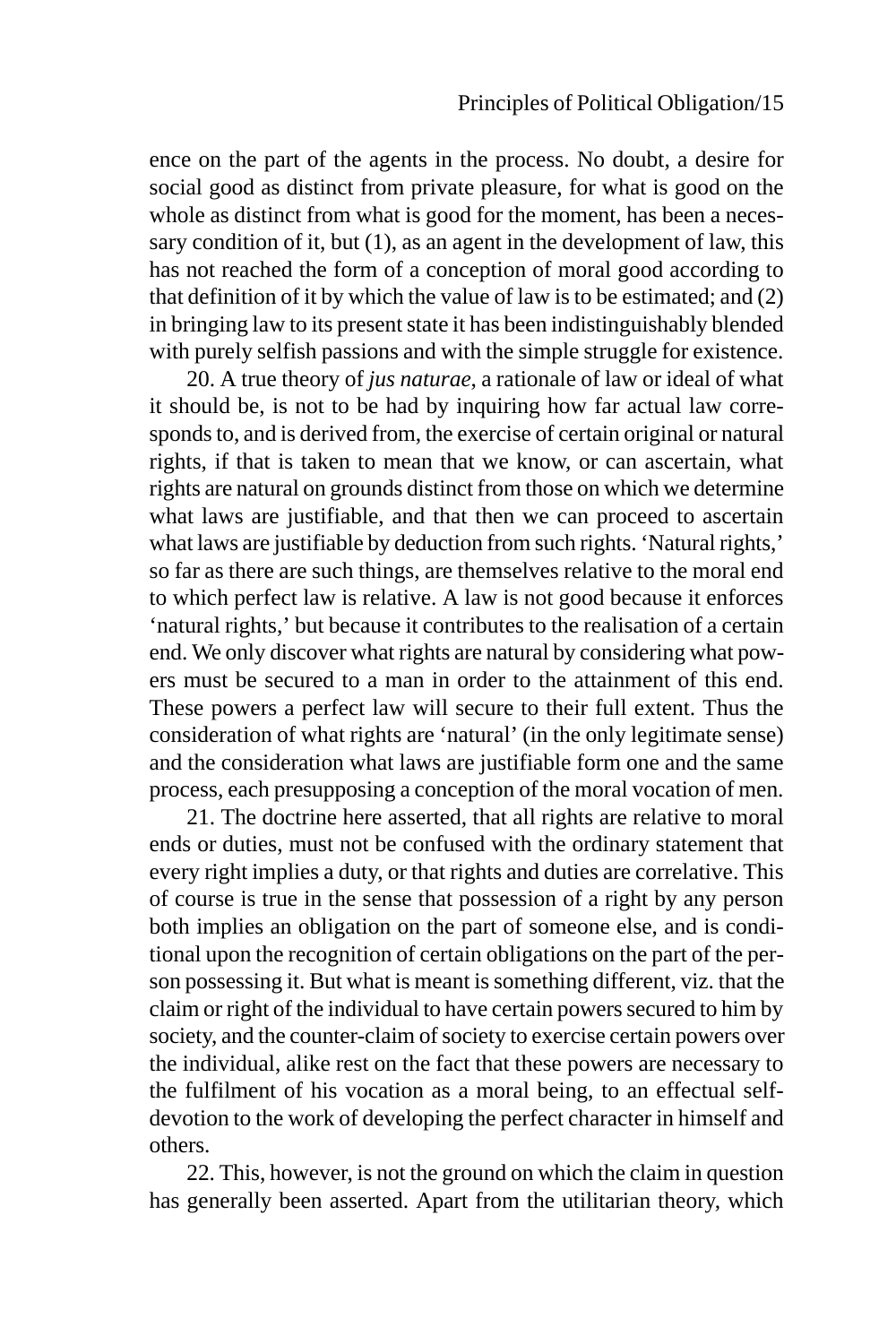first began to be applied politically by Hume, the ordinary way of justifying the civil rights of individuals, i.e., the powers secured to them by law as against each other, as well as the rights of the state against individuals, i.e., the powers which, with the general approval of society, it exercises against them, has been to deduce them from certain supposed prior rights, called natural rights. In the exercise of these natural rights, it has been supposed, men with a view to their general interest established political society. From that establishment is derived both the system of rights and obligations maintained by law as between man and man, and the right of the state to the submission of its subjects. If the question then is raised, why I ought to respect the legal rights of my neighbours, to pay taxes, or have my children vaccinated, serve in the army if the state requires it, and generally submit to the law, the answer according to this theory will be that if I fail to do so I shall directly or indirectly be violating the natural rights of other men; directly in those cases where the legal rights of my neighbours are also natural rights, as they very well may be (e.g. rights of liberty or personal safety); indirectly where this is not the case, because, although the rights of the state itself are not natural and many rights exercised by individuals would not only not be secured but would not exist at all but for legal enactment, yet the state itself results from a covenant which originally in the exercise of their natural rights men made with each other, and to which all born under the state and sharing the advantages derived from it must be considered parties. There is a natural right, therefore, on the part of each member of a state to have this compact observed, with a corresponding obligation to observe it; and this natural right of all is violated by any individual who refuses to obey the law of the state or to respect the rights, not in themselves natural, which the state confers on individuals.

23. This, on the whole, was the form in which the ground of political obligation, the justification of established rights, was presented throughout the seventeenth century, and in the eighteenth till the rise of the 'utilitarian' theory of obligation. Special adaptations of it were made by Hobbes and others. In Hobbes, perhaps (of whom more later), may be found an effort to fit an anticipation of the utilitarian theory of political obligation into the received theory which traced political obligation, by means of the supposition of a primitive contract, to an origin in natural right. But in him as much as anyone the language and framework of the theory of compact is retained, even if an alien doctrine may be read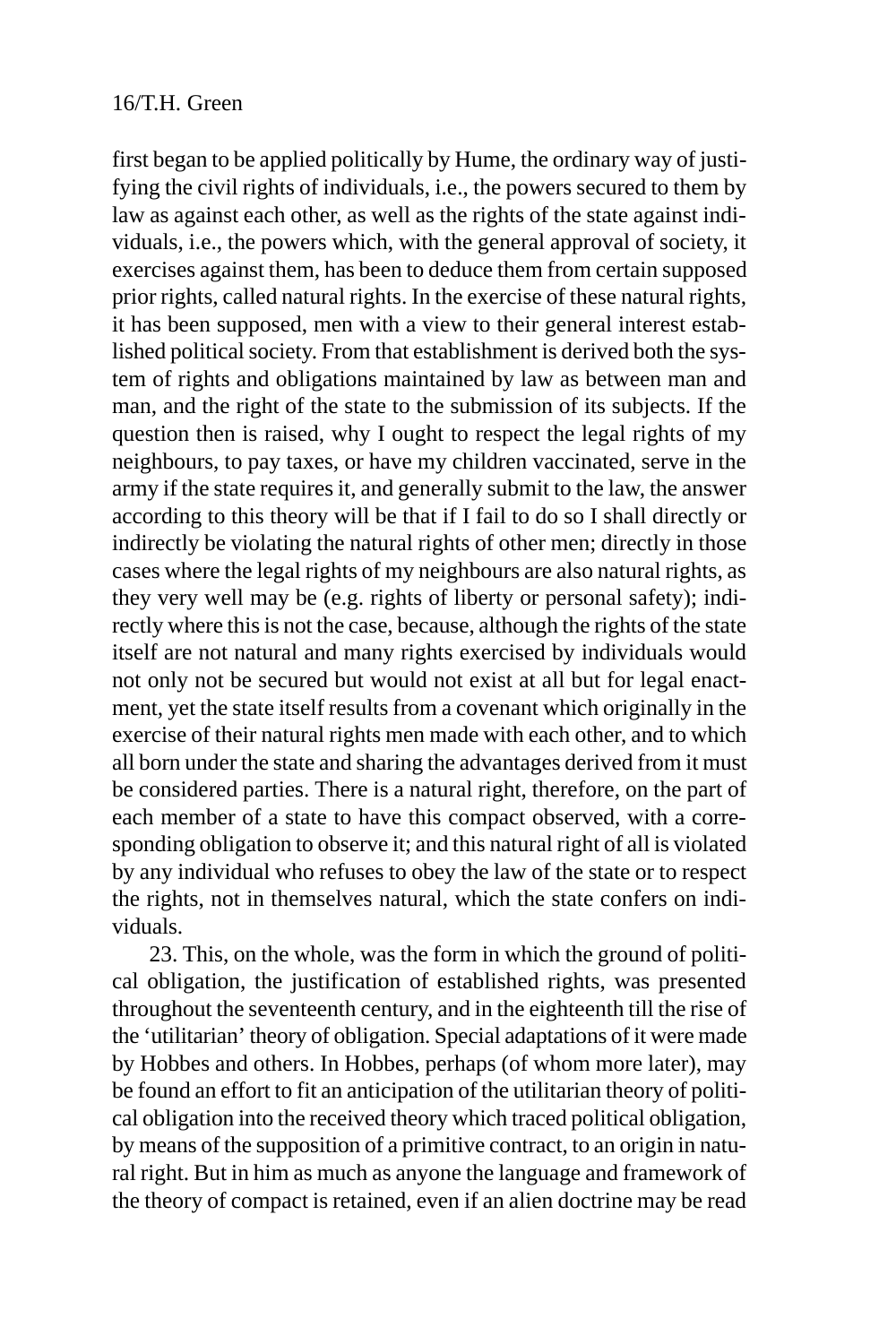between the lines. Of the utilitarian theory of political obligation more shall be said later. It may be presented in a form in which it would scarcely be distinguishable from the doctrine just now stated, the doctrine, viz., that the ground of political obligation, the reason why certain powers should be recognised as belonging to the state and certain other powers as secured by the state to individuals, lies in the fact that these powers are necessary to the fulfilment of man's vocation as a moral being, to an effectual self-devotion to the work of developing the perfect character in himself and others. Utilitarianism proper, however, recognises no vocation of man but the attainment of pleasure and avoidance of pain. The only reason why civil rights should be respected—the only justification of them—according to it, would be that more pleasure is attained or pain avoided by the general respect for them; the ground of our consciousness that we ought to respect them, in other words their ultimate sanction, is the fear of what the consequences would be if we did not. This theory and that which I deem true have one negative point in common. They do not seek the ground of actual rights in a prior natural right, but in an end to which the maintenance of the rights contributes. They avoid the mistake of identifying the inquiry into the ultimate justifiability of actual rights with the question whether there is a prior right to the possession of them. The right to the possession of them, if properly so called, would not be a mere power, but a power recognised by a society as one which should exist. This recognition of a power, in some way or other, as that which should be, is always necessary to render it a right. Therefore when we had shown that the rights exercised in political society were derived from prior 'natural' rights, a question would still remain as to the ground of those natural rights. We should have to ask why certain powers were recognised as powers which should be exercised, and thus became these natural rights.

24. Thus, though it may be possible and useful to show how the more seemingly artificial rights are derived from rights more simple and elementary, how the rights established by law in a political society are derived from rights that may be called natural, not in the sense of being prior to society but in the sense of being prior to the existence of a society governed by written law or a recognised sovereign, still such derivation is no justification of them. It is no answer to the question why they should be respected; because this question remains to be asked in regard to the most primitive rights themselves. Political or civil rights, then, are not to be explained by derivation from natural rights, but in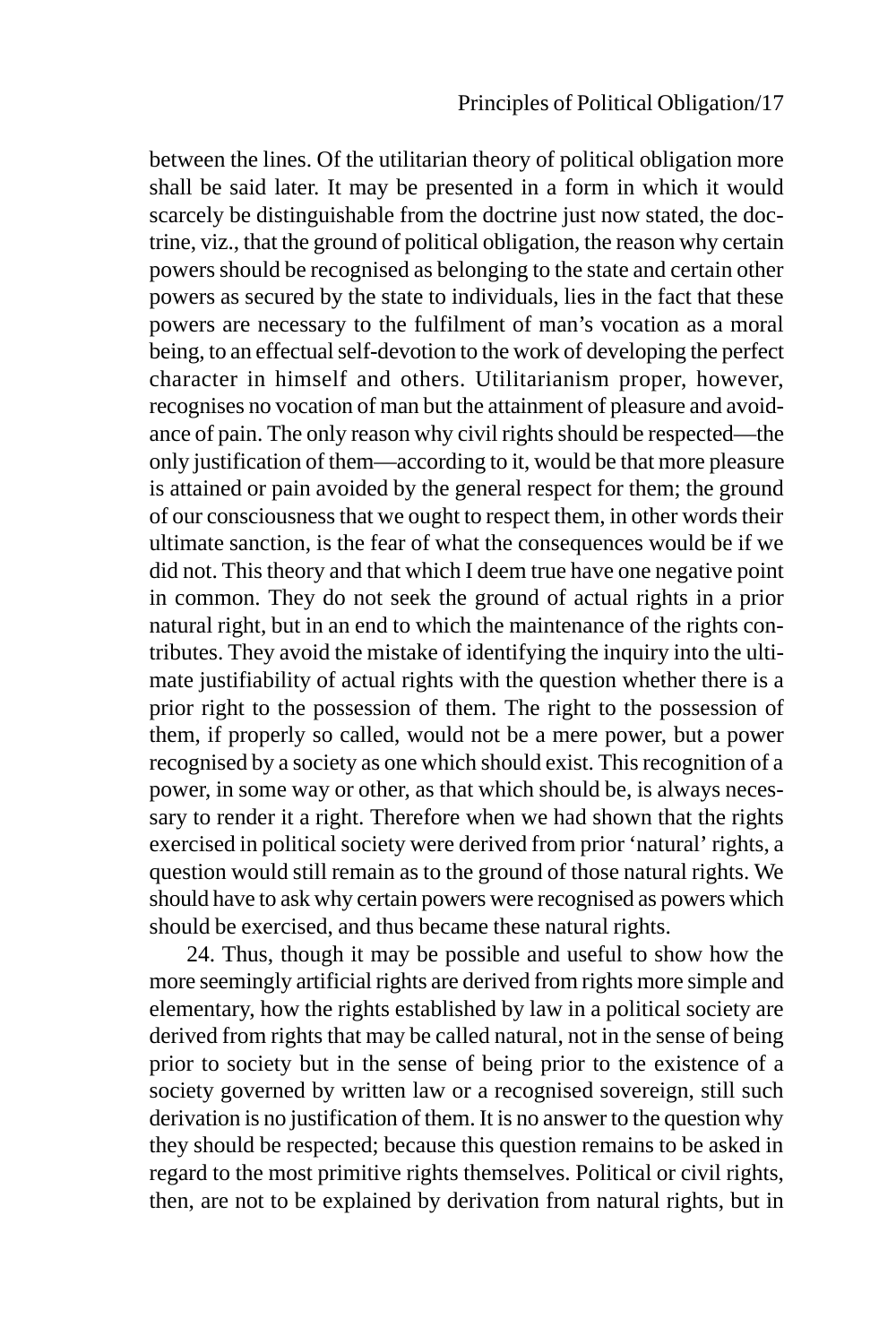regard to both political and natural rights, in any sense in which there can be truly said to be natural rights, the question has to be asked, how it is that certain powers are recognised by men in their intercourse with each other as powers that should be exercised, or of which the possible exercise should be secured.

25. I have tried to show in lectures on morals that the conception expressed by the 'should be' is not identical with the conception of a right possessed by some man or men, but one from which the latter conception is derived. It is, or implies on the part of whoever is capable of it, the conception of an ideal, unattained condition of himself, as an absolute end. Without this conception the recognition of a power as a right would be impossible. A power on the part of anyone is so recognised by others, as one which should be exercised, when these others regard it as in some way a means to that ideal good of themselves which they alike conceive: and the possessor of the power comes to regard it as a right through consciousness of its being thus recognised as contributory to a good in which he too is interested. No one therefore can have a right except (1) as a member of a society, and (2) of a society in which some common good is recognised by the members of the society as their own ideal good, as that which should be for each of them. The capacity for being determined by a good so recognised is what constitutes personality in the ethical sense; and for this reason there is truth in saying that only among persons, in the ethical sense, can there come to be rights; (which is quite compatible with the fact that the logical disentanglement of the conception of rights precedes that of the conception of the legal person: and that the conception of the moral person; in its abstract and logical form, is not arrived at till after that of the legal person).

Conversely, everyone capable of being determined by the conception of a common good as his own ideal good, as that which unconditionally should be (of being in that sense an end to himself), in other words, every moral person, is capable of rights; i.e., of bearing his part in a society in which the free exercise of his powers is secured to each member through the recognition by each of the others as entitled to the same freedom with himself. To say that he is capable of rights, is to say that he ought to have them, in that sense of 'ought' in which it expresses the relation of man to an end conceived as absolutely good, to an end which, whether desired or no, is conceived as intrinsically desirable. The moral capacity implies a consciousness on the part of the subject of the capacity that its realisation is an end desirable in itself, and rights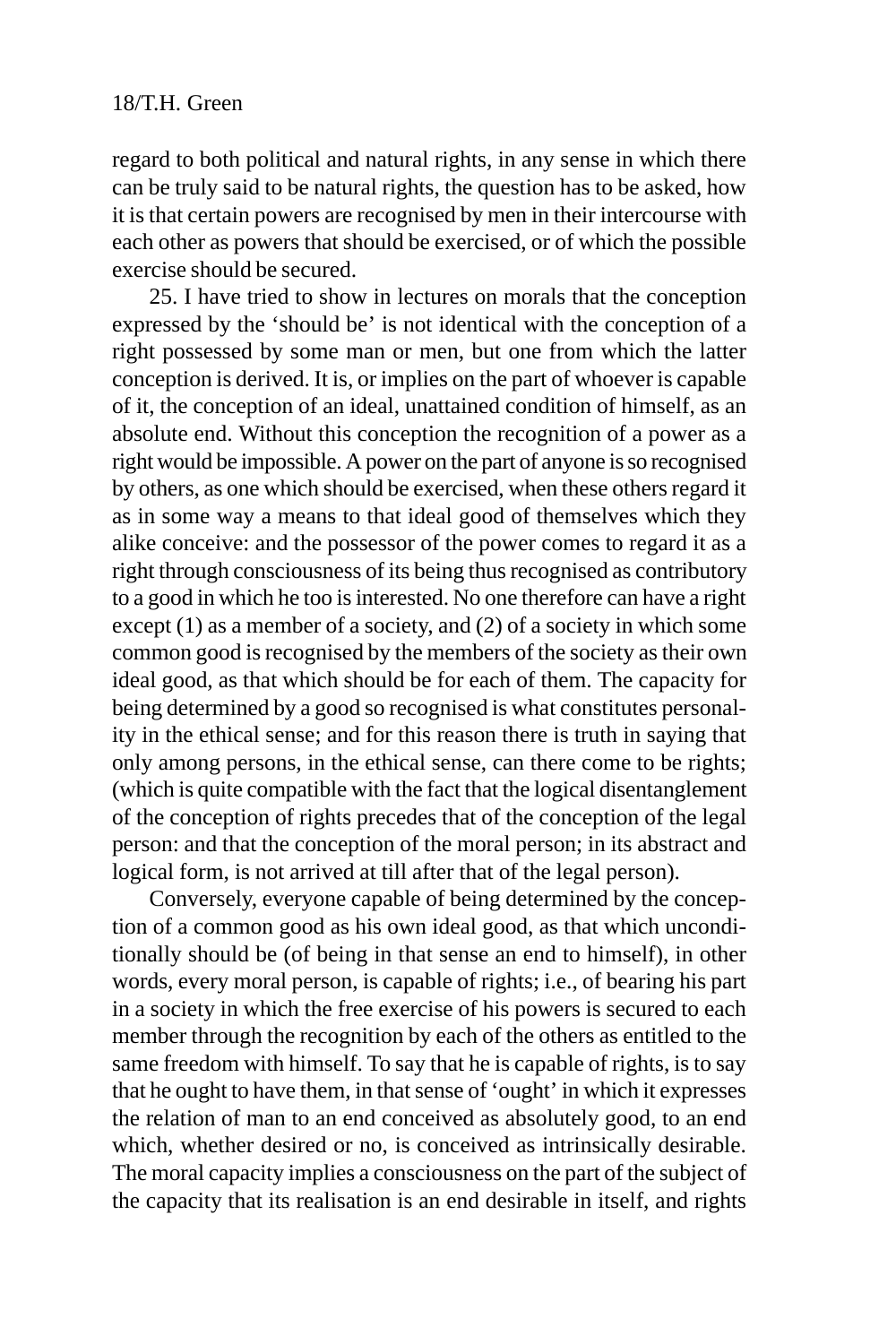are the condition of realising it. Only through the possession of rights can the power of the individual freely to make a common good his own have reality given to it. Rights are what may be called the negative realisation of this power. That is, they realise it in the sense of providing for its free exercise, of securing the treatment of one man by another as equally free with himself, but they do not realise it positively, because their possession does not imply that in any active way the individual makes a common good his own. The possession of them, however, is the condition of this positive realisation of the moral capacity, and they ought to be possessed because this end (in the sense explained) ought to be attained.

26. Hence on the part of every person ('person' in the moral sense explained) the claim, more or less articulate and reflected on, to rights on his own part is co-ordinate with his recognition of rights on the part of others. The capacity to conceive a common good as one's own and to regulate the exercise of one's powers by reference to a good which others recognise, carries with it the consciousness that powers should be so exercised; which means that there should be rights, that powers should be regulated by mutual recognition. There ought to be rights, because the moral personality—the capacity on the part of an individual for making a common good his own—ought to be developed; and it is developed through rights; i.e., through the recognition by members of a society of powers in each other contributory to a common good and the regulation of those powers by that recognition.

27. In saying that only among 'persons' can there come to be rights, and that every 'person' should have rights, I have been careful to explain that I use 'person' in the moral not merely in the legal sense. In dealing, then, with such phrases as 'jura personarum, and, personal rights,' we must keep in view the difference between the legal and ethical sense of the proposition that all rights are personal, or subsist as between persons. In the legal sense, so far as it is true—and it is so only if 'person' is used in the sense of Roman law—it is an identical proposition. A person means a subject of rights and nothing more. Legal personality is derived from the possession of right, not vice versa. Like other identical propositions, its use is to bring out and emphasise in the predicate what is included in the understood connotation of the subject; to remind us that when we speak of rights we imply the existence of parties, in English phraseology, capable of suing and being sued. I n the ethical sense, it means that rights are derived from the possession of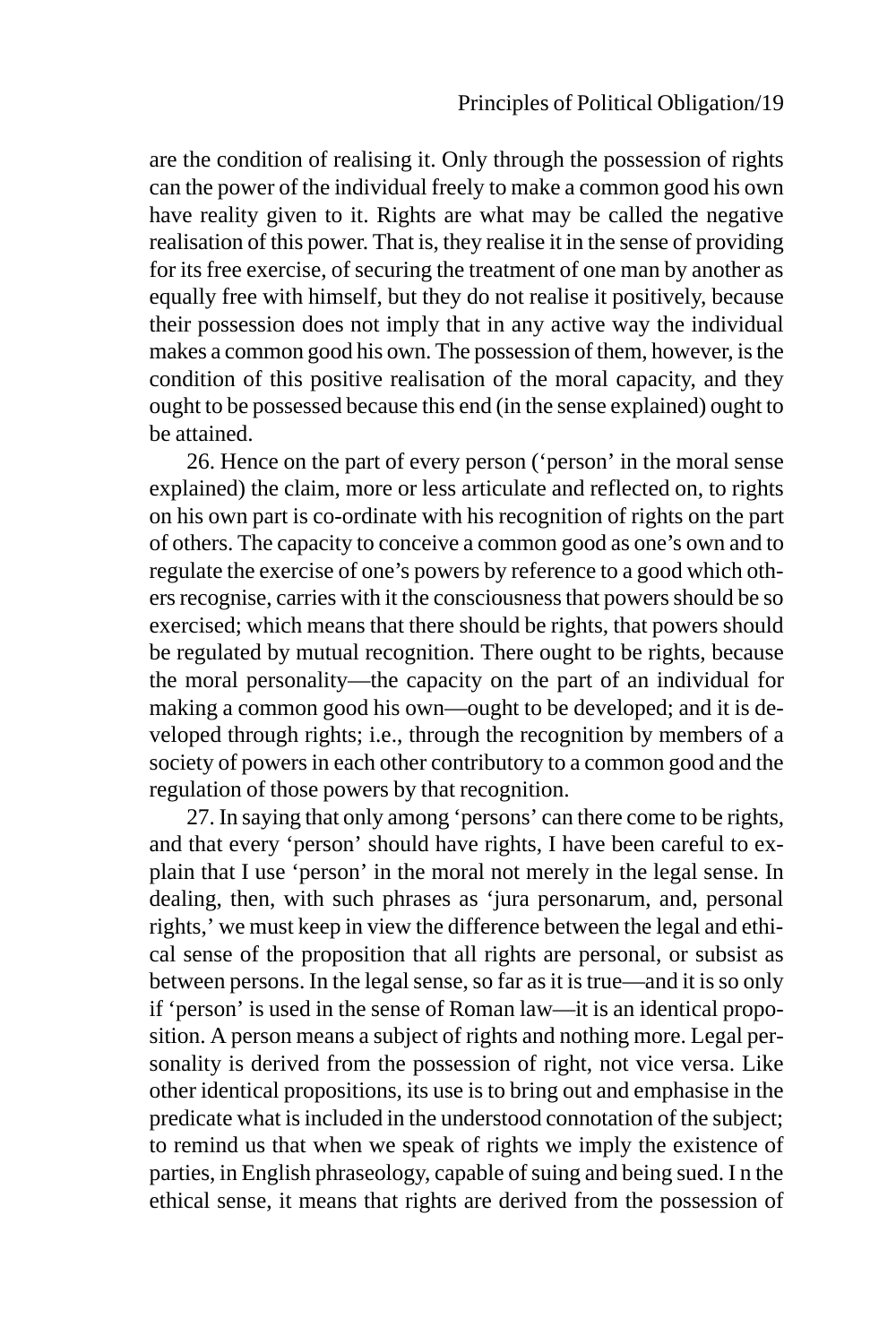personality as = a rational will (or the capacity which man possesses of being determined to action by the conception of such a perfection of his being as involves the perfection of a society in which he lives), in the sense (a) that only among beings possessed of rational will can there come to be rights, (b) that they fulfil their idea, or are justifiable, or such rights as should be rights, only as contributing to realisation of rational will. It is important to bear this distinction in mind in order that the proposition in its ethical sense, which can stand on its own merits, may not derive apparent confirmation from a juristic truism.

28. The moral idea of personality is constantly tending to affect the legal conception of the relation between rights and persons. Thus the *jura personarum*, which properly = either rights arising out of 'status,' or rights which not only (like all rights) reside in someone having a legal status and are available against others having a legal status, but are exercised over, or in respect of, someone possessed of such status (e.g. a wife or a free servant) come to be understood as rights derived from the human personality or belonging to man as man. It is with some such meaning that English writers on law speak of rights to life and liberty as personal rights. The expression might seem pleonastic, since no right can exist except as belonging to a person in the legal sense. They do not use the phrase either pleonastically or in the sense of the Roman lawyers' *jura personarum* above, but in the sense that these rights are immediately derived from, or necessarily attach to, the human personality in whatever that personality is supposed to consist. There is no doubt, however, that historically the conception of the moral person, in any abstract form, is not arrived at till after that of the legal person has been thus disentangled and formulated; and further that the abstract conception of the legal person. as the sustainer of rights. is not arrived at till long after rights have been actually recognised and established. But the disentanglement or abstract formulation of the conception of moral personality is quite a different thing from the action of the consciousness in which personality. consists.

29. The capacity, then, on the part of the individual of conceiving a good as the same for himself and others, and of being determined to action by that conception, is the foundation of rights; and rights are the condition of that capacity being realised. No right is justifiable or should be a right except on the ground that directly or indirectly it serves this purpose. Conversely every power should be a right, i.e., society should secure to the individual every power, that is necessary for realising this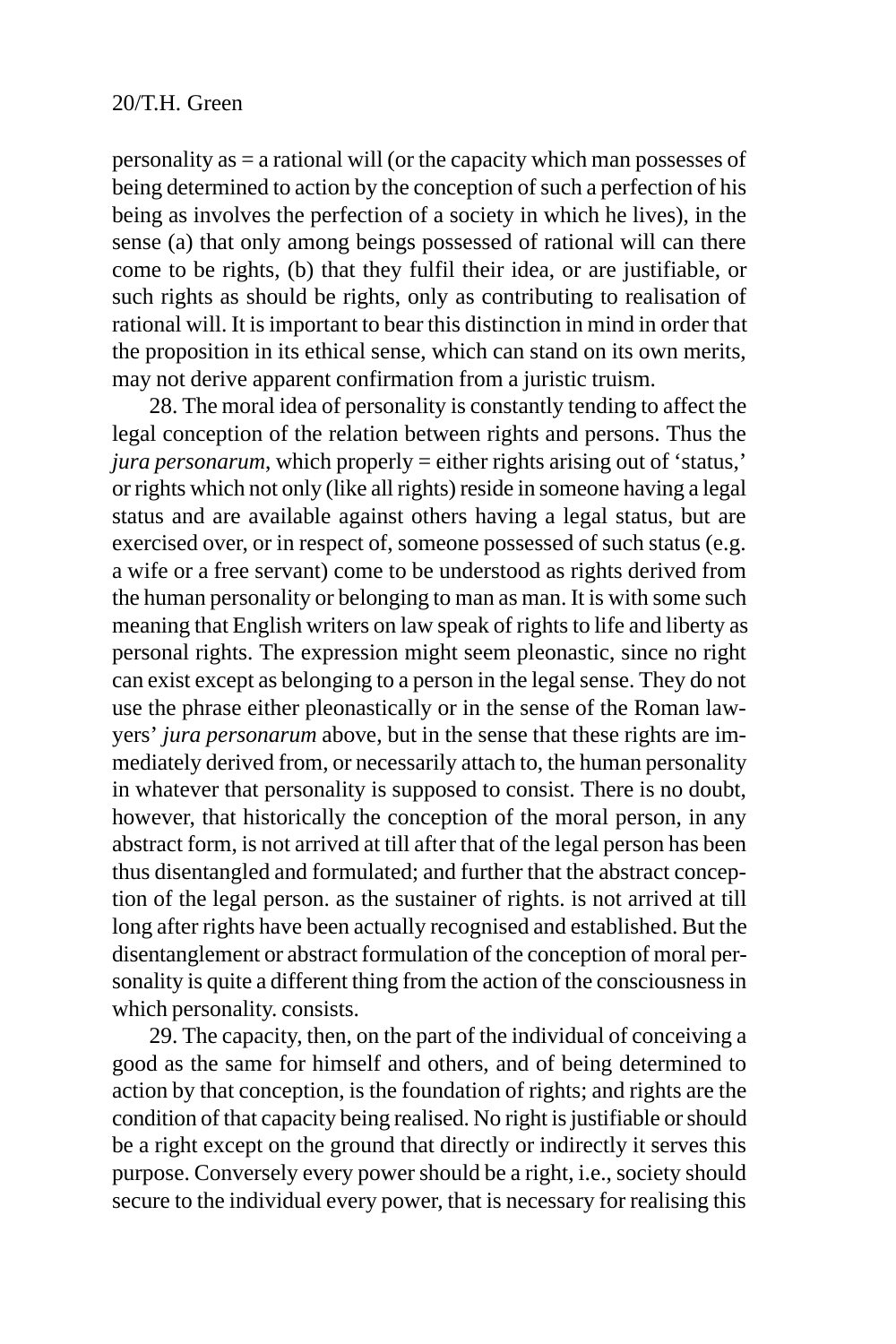capacity. Claims to such powers as are directly necessary to a man's acting as a moral person at all—acting under the conception of a good as the same for self and others—may be called in a special sense personal rights (though they will include more than Stephen includes under that designation); they may also be called, if we avoid misconceptions connected with these terms, 'innate' or 'natural' rights. They are thus distinguished from others which are (1) only indirectly necessary to the end stated, or (2) are so only under special conditions of society; as well as from claims which rest merely on legal enactment and might cease to be enforced without any violation of the *jus naturae*.

30. The objection to calling them 'innate' or 'natural,' when once it is admitted on the one side that rights are not arbitrary creations of law or custom but that there are certain powers which ought to be secured as rights, on the other hand that there are no rights antecedent to society, none that men brought with them into a society which they 'contracted' to form, is mainly one of words. They are 'innate' or 'natural' in the same sense in which according to Aristotle the state is natural—not in the sense that they actually exist when a man is born and that they have actually existed as long as the human race—but that they arise out of, and are necessary for the fulfilment of, a moral capacity without which a man would not be a man. There cannot be 'innate' rights in any other sense than that in which there are innate duties, of which, however, much less has been heard. Because a group of beings are capable each of conceiving an absolute good of himself and of conceiving it to be good for himself as identical with, and because identical with, the good of the rest of the group, there arises for each a consciousness that the common good should be the object of action, i.e., a duty, and a claim in each to a power of action that shall be at once secured and regulated by consciousness of a common good on the part of the rest. i.e., a right. There is no ground for saying that the right arises out of a primary human capacity, and is thus 'innate' which does not apply equally to the duty.

31. The dissociation of 'innate' rights from 'innate' duties has gone along with the delusion that such rights existed apart from society Men were supposed to have existed in a state of nature, which was not a state of society, but in which certain rights attached to them as individuals, and then to have formed societies by contract or covenant. Society having been formed, certain other rights arose through positive enactment; but none of these, it was held, could interfere with the natural rights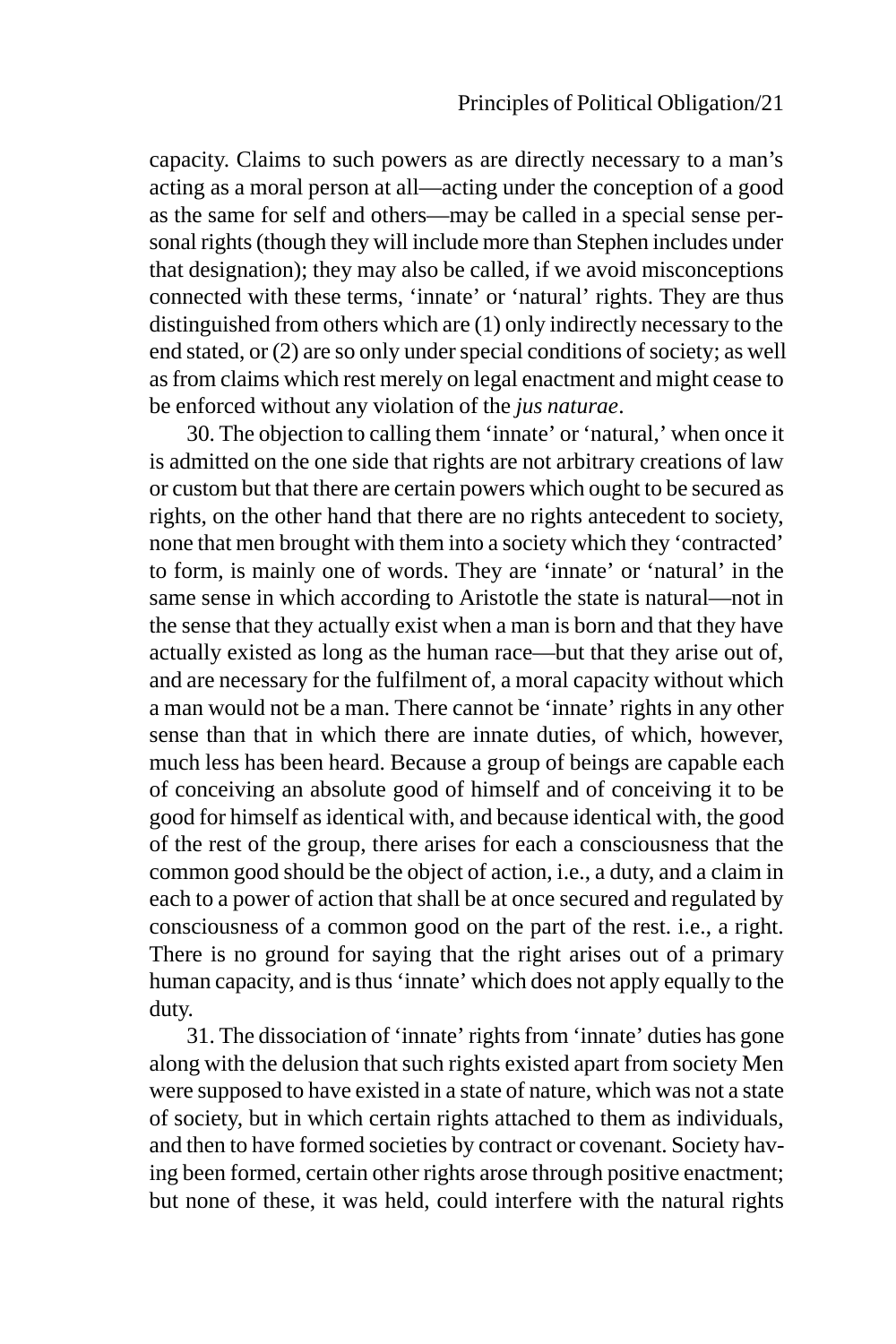<span id="page-21-0"></span>which belonged to men antecedently to the social contract or survived it.

Such a theory can only be stated by an application to an imaginary state of things, prior to the formation of societies as regulated by custom or law, of terms that have no meaning except in relation to such societies. 'Natural right,' as  $=$  right in a state of nature which is not a state of society, is a contradiction. There can be no right without a consciousness of common interest on the part of members of a society. Without this there might be certain powers on the part of individuals, but no recognition of these powers by others as powers of which they allow the exercise, nor any claim to such recognition, and without this recognition or claim to recognition there can be no right.

### B. Spinoza

32. Spinoza is aware of this. In the *Tractatus Politicus*, he says 'By the right of nature, then, I mean the actual laws or rules of nature in accordance with which all things come to be; that is, the actual power of nature... Hence everything a man does in accordance with the laws of his nature, he does by the sovereign right of nature, and he has as much right against other things in nature as he has power and strength' (II.4). If only, seeing that the *jus naturae* [law of nature] was mere *potentia* [power], he had denied that it was *jus* at all, he would have been on the right track. Instead of that, however, he treats it as properly *jus*, and consistently. with this regards all *jus* as mere *potentia*: nor is any *jus humanum* [human law] according to him, guided by or the product of reason. It arises, in the modern phrase, out of the 'struggle for existence.' As Spinoza says.'.. men are led more by blind desire than by reason; and so their natural power, or natural right, must not be defined in terms of reason, but must be held to cover every possible appetite by which they are determined to act, and by which they try to preserve themselves' (II.5). The *jus civile* [civil law] is simply the result of the conflict of natural powers, which = natural rights, which arises from the effort of every man to gratify his passions and 'preserve his own being.' Man is simply a pars naturae [part of nature], the most crafty of the animals. 'In so far as men are tormented by anger, envy, or any passion involving hatred, they are divided and at odds with one another; and are the more to be feared because they are more powerful, more cunning and astute, than other creatures. But men are by nature subject to these passions in the highest degree... so men are by nature enemies' (II.14). Universal hostility means universal fear, and fear means weakness. It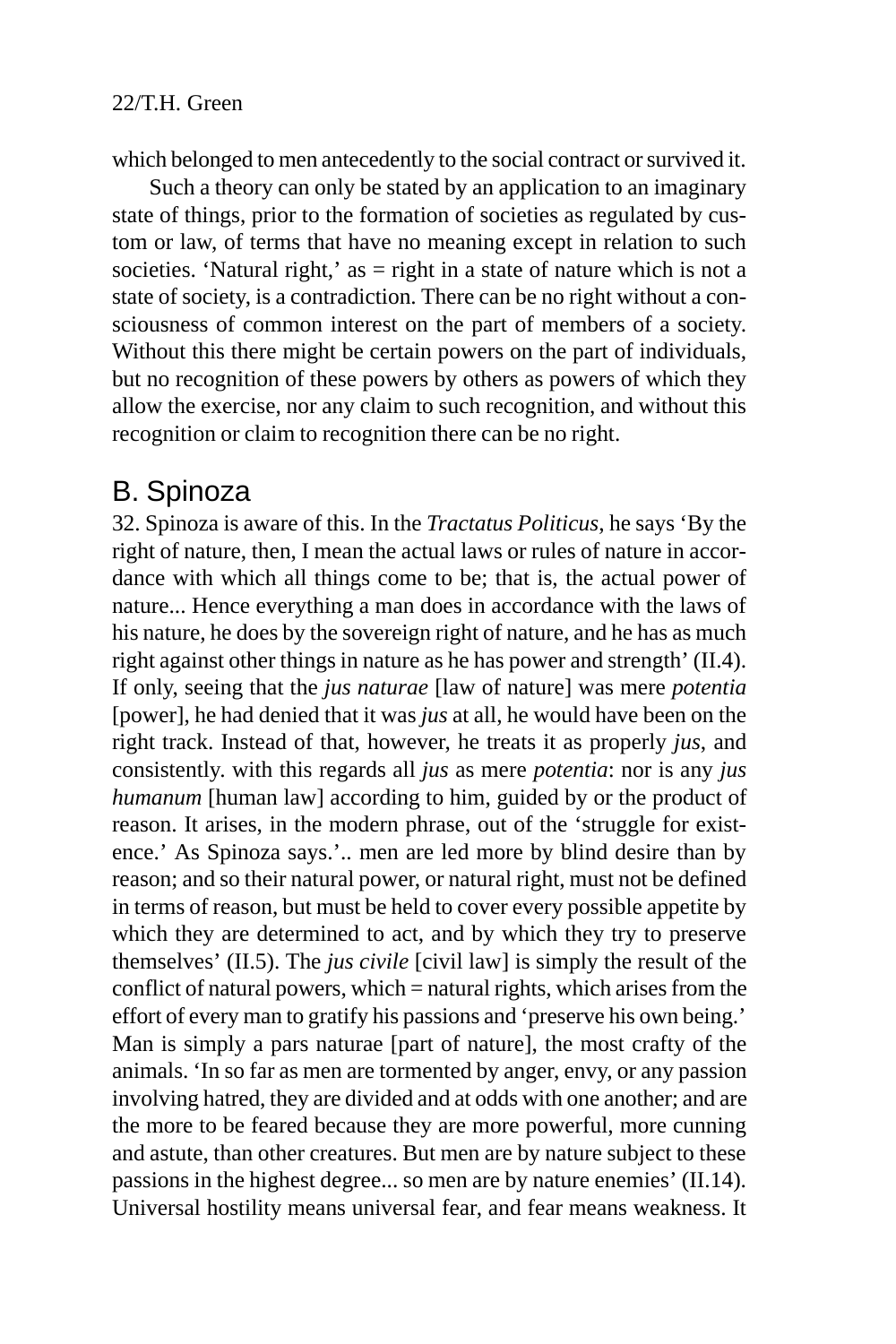follows that in the state of nature there is nothing fit to be called *potentia* or consequently *jus*;

I therefore conclude that the right of nature peculiar to human beings can scarcely be conceived save where men hold rights as a body, and thus have the power to defend their possession of territories which they can inhabit and cultivate, to protect themselves, to repel all force, and to live in accordance with the common judgement of all. For (by section 13 of this Chapter) the more men there be that unite in this way, the more right they collectively possess;... (II.15).

The collective body, i.e., has more *jus in naturam* [right in nature], i.e., *potentiam*, than any individual could have singly (II. 13). In the advantage of this increased *jus in naturam* the individual shares. On the other hand,

Where men hold rights as a body, and are all guided as if by one mind, then, of course, (by Section 13 of this Chapter) each of them has the less right the more the rest together exceed him in power; that is, his only real right against other things in nature is what the corporate right allows him. In other matters he must carry out every command laid upon him by the common decision; or (by Section 4 of this Chapter) be compelled to do so by right (II.16).

This jus by which the individual's actions are now to be regulated, is still simply potentia. 'This corporate right, which is defined by the power of a people, is generally called sovereignty... (II.17). It is not to be considered anything different from jus naturae. It is simply the naturalis potentia of a certain number of men combined; 'of a people which is guided as if by one mind' (III.2).

Thus in the status *civilis* [civil state] the *jus naturae* of the individual in one sense disappears, in another does not. It disappears in the sense that the individual member of the state has no mind to act or power to act against the mind of the state. Anyone who had such a mind or power would not be a member of the state He would be an enemy against whose *potentia* the state must measure its own. On the other hand, in *statu civili*, just as much as in *statu naturali*, 'man acts in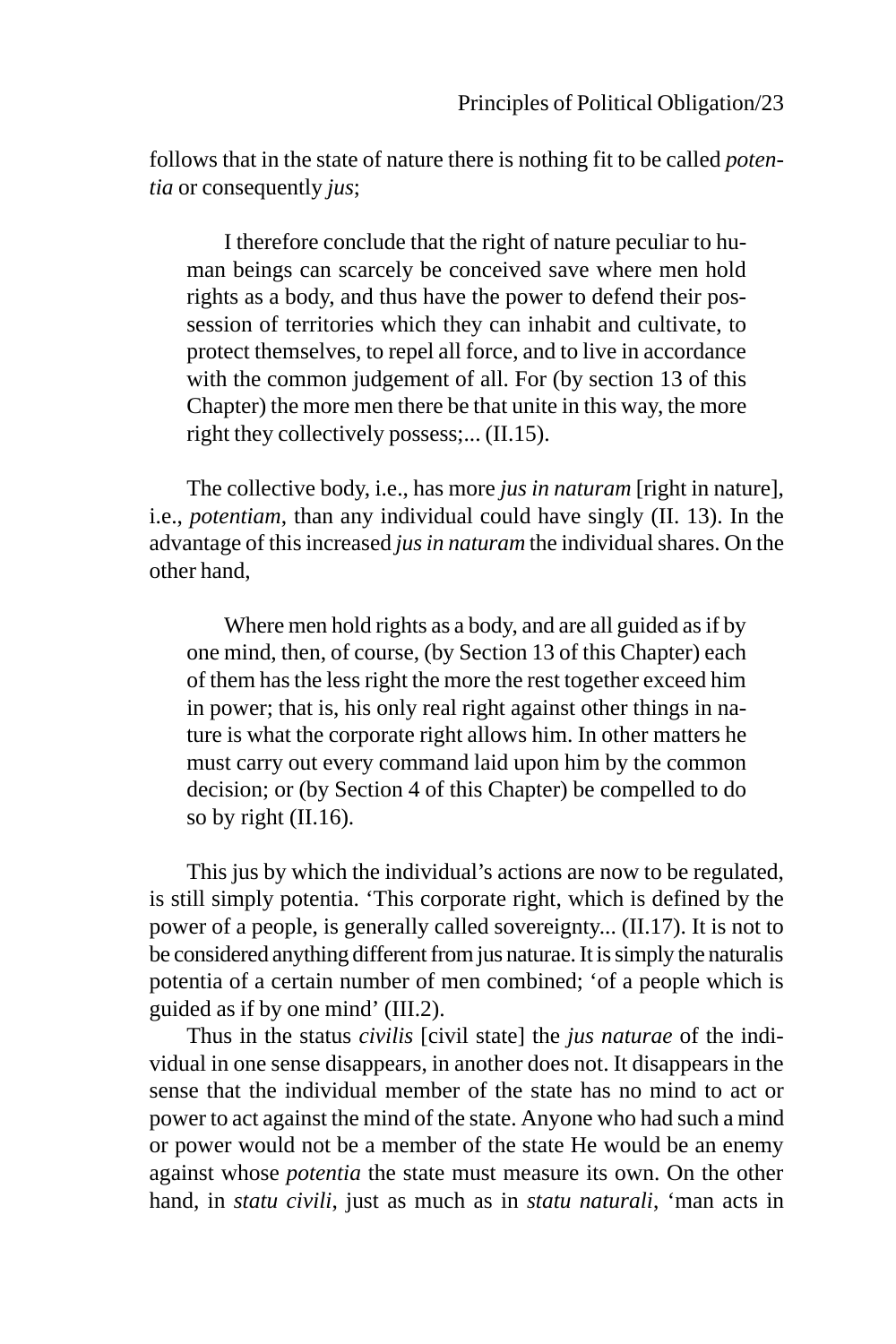accordance with the laws of his own nature and pursues his own advantage' (III.3). He exercises his *naturalis potentia* for some natural end of satisfying his wants and preserving his life as he did or would do outside the *status civilis*. Only in *status civilis* these motives on the part of individuals so far coincide as to form the 'one mind' (II.16) which directs the 'power of the people' (II.17).

According to this view any member of a state will have just so much *jus*, i.e., *potentia*, against other members as the state allows him. If he can exercise any *jus* or *potentia* against another 'on his own judgement' (III.3), he is so far not a member of the state and the state is so far imperfect. If he could exercise any *jus* or *potentia* against the state itself, there would be no state, or, which is the same, the state would not be *sui juris* [autonomous].

33. Is there then no limit to the *jus* which the state may exercise? With Spinoza this is equivalent to the question, is there no limit to the *potentia* which it can exercise? As to this, he suggests three considerations.

(1) Its power is weakened by any action against right reason, because this must weaken the 'union of minds' on which it is founded. .'.. [T]he right of a commonwealth is determined by the power of a people guided as if by one mind; but this union of minds is quite inconceivable unless the commonwealth does its best to achieve those conditions which sound reason declares to be for the good of all men' (III.7). And it is a contradiction to say that the state has a right to weaken its own power.

(2) The 'right' or 'power' of the state depends on its power of affecting the hopes and fears of individual citizens. 'Subjects are under the control of the commonwealth, and not possessed of their own right, only in so far as they fear its power or its threats, or in so far as they love the political order (by Section 10 of the previous Chapter). It follows that all actions which no one can be induced to do by rewards or threats fall outside the right of the commonwealth' (III.8). Whatever cannot be achieved by rewards and threats is beyond the power and therefore beyond the 'right' of the state. Examples are given in the same section.

(3) .'.. commands which arouse the indignation of a great number of subjects hardly fall within the right of the commonwealth. 'Severities of a certain kind lead to conspiracies against the state, and thus weaken it; .'.. what is true of each citizen, or of each man in the state of nature. is true of a commonwealth also; the greater its cause for fear it has, the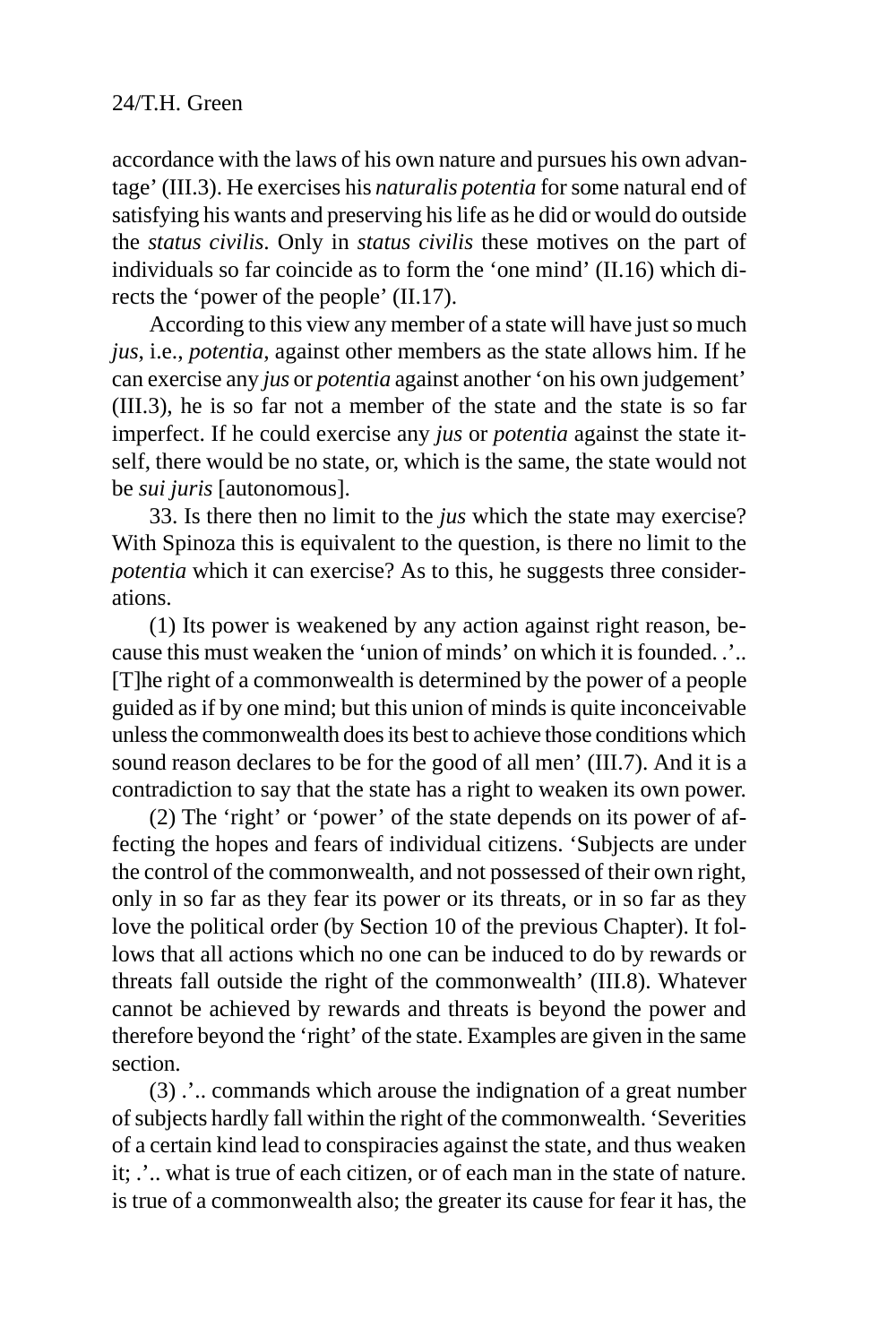less is it possessed of own right' (III.9).

Just so far then as there are certain things which the state cannot do, or by doing which it lessens its power, so far there are things which it has no 'right' to do.

34. Spinoza proceeds to consider the relation of states or sovereign powers to each other. Here the principle is simple. They are to each other as individuals in the state of nature, except that they will not be subject to the same weaknesses.

For since (by Section 2 of this Chapter) the right of the sovereign is simply the right of nature itself, two states are in the same relation to one another as two men in the condition of nature; with this exception, that a commonwealth can guard itself against being subjugated by another, as a man in the state of nature cannot do. For, of course, a man is overcome by sleep every day, is often afflicted by disease of body or mind, and is finally prostrated by old age; in addition, he is subject to other troubles against which a commonwealth can make itself secure (III.11).

In other words '... two commonwealths are enemies by nature. For men in the state of nature are enemies...; and so all who retain the right of nature, and are not united in a single commonwealth, remain enemies' (III.13). 'Rights to make war' are simply the powers of any one state to attack or defend itself against another. 'Rights to maintain peaceful relations' (III.13), on the other hand, do not appertain to any single state, but arise out of the agreement of two at least. They last as long as the agreement, the *foedus*, lasts; and this lasts as long as the fear or hope, which led to its being made, continues to be shared by the states which made it (III.14). As soon as this ceases to be the case, the agreement is necessarily at an end, '[and a state] cannot be accused of treachery or perfidy because it breaks faith as soon as its reason for fear or hope is removed. For in this respect each contracting party was on precisely the same footing; if it could be the first to free itself from fear it would gain possession of its own right, and would use it as its own judgement dictated' (III.14).

35. It would seem to follow from the above that a state can do no wrong, in the sense that there are no rights that it can violate. The same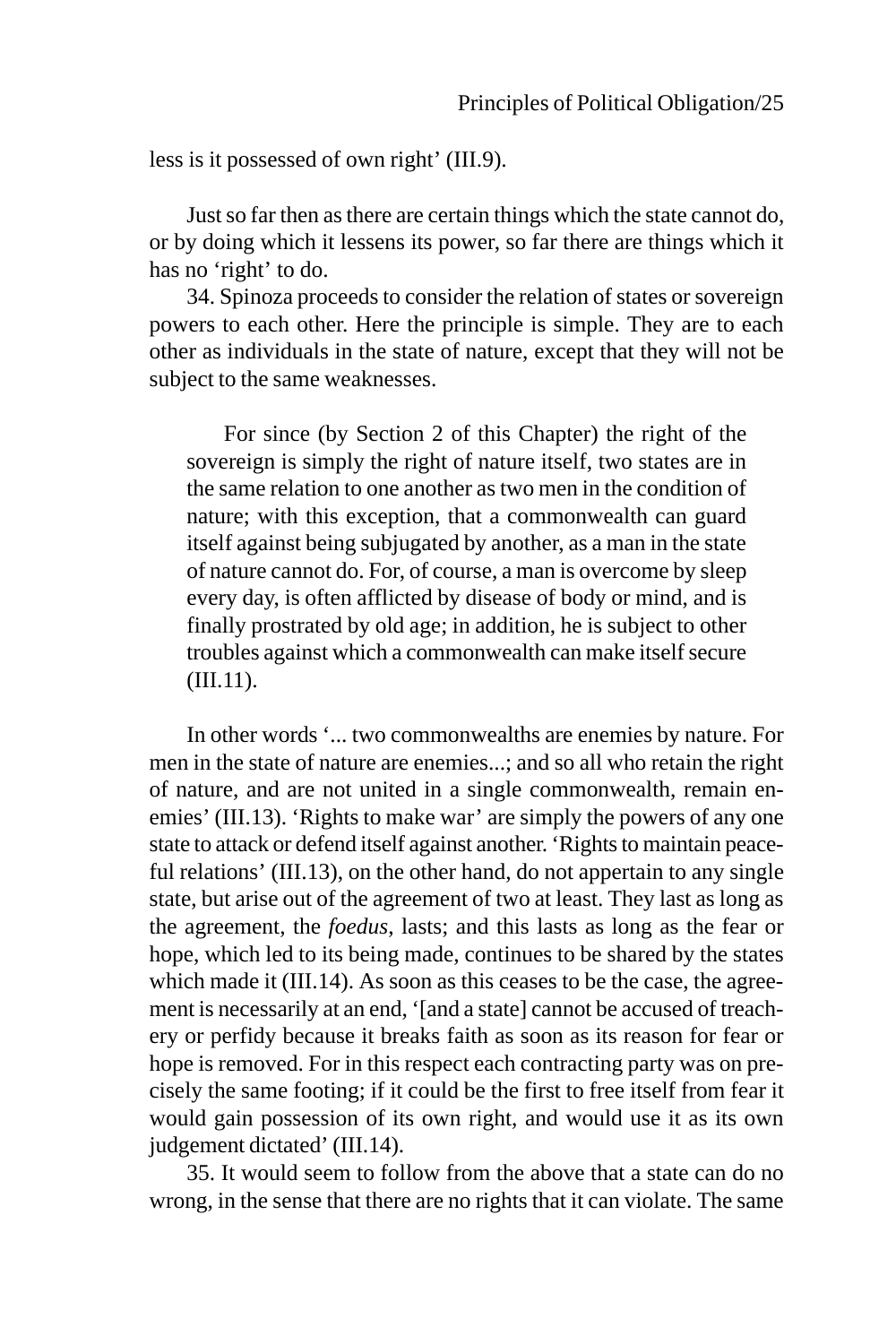principle is applicable to it as to the individual; .'.. there is no sin in the state of nature; or rather,.... if anyone sins, it is against himself, and not against others... [the law of nature] forbids absolutely nothing that is within human power' (II.18). A state is to any other state, and to its subjects, as one individual against another in *statu naturali*. A wrong, a *peccatum*, consists in a violation by individuals of the *commune decretum* [common decree]. There can be no *peccare* on the part of the *commune decretum* itself. But

I do not assert that everything which I say is done in the best way. It is one thing to cultivate a field by right, and another to cultivate it in the best way; it is one thing, I say, to defend and preserve oneself, to give judgement and so on by right, another to defend and preserve oneself in the best way, and to give the best judgement. In consequence, it is one thing to rule and have charge of public affairs by right, another to rule and direct public affairs in the best way. So now that I have dealt with the right of commonwealths in general, it is time for me to discuss their best condition. (V.1)

Hence a further consideration 'of the best condition of commonwealths' (V.1). This is guided by reference to the 'finis status civilis [Purpose of the political order],' which is 'pax vitaeque securitas' ['Peace and security of life'; V.2]. Accordingly that is the best government under which men live in harmony and of which the rights are kept inviolate. Where this is not the case the fault lies with the government, not with any 'wickedness of its subjects. For citizens are not born, but made. Besides, man's natural passions are not the same everywhere...' (V.2).

The end is not fully attained where men are merely kept in order by fear. Such a state of things is not peace but merely absence of war. 'For peace is not absence of war, but a virtue based on strength of mind [animi fortitudine]; since... obedience is the steadfast will to do what the general decree of the commonwealth requires' (V.4).

The 'peace,' then, which it is the end of the state to obtain, consists in rational virtue; in a common mind, governed by desire on the part of each individual for perfection of being in himself and others. The harmony of life, too, which is another way of expressing its object, is to be understood in an equally high sense. The life spoken of is one 'characterised primarily by reason, the true virtue and life of the mind'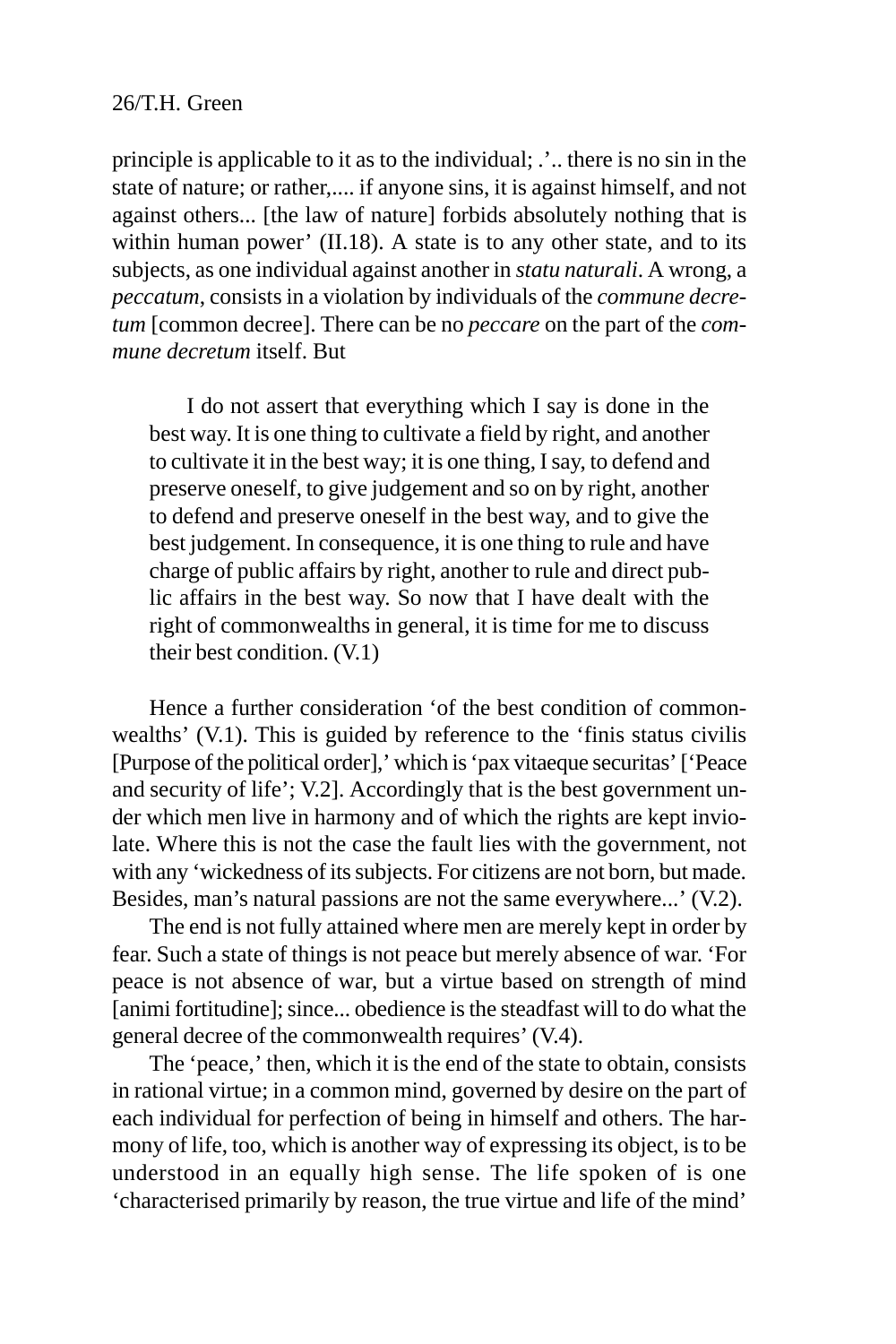(V.5).

The imperium [sovereignty] which is to contribute to this end must clearly be one 'established by a free people, and not... a tyranny acquired over a people by the right of war' (V.6). Between the two forms of imperium there may be no essential difference in respect of the jUs which belongs to each, but there is the greatest in respect of the ends which they serve as well as in the means by which they have to be maintained' (V.6).

36. This conclusion of Spinoza's doctrine of the state does not seem really consistent with the beginning. At the outset' no motives are recognised in men but such as render them natura hostes (natural enemies]. From the operation of these motives the state is supposed to result. Each individual finds that the war of all against all is weakness for all. Consequently the desire on the part of each to strengthen himself, which is a form of the universal effort 'to preserve his own being' (II.5), leads to combination, it being discovered that 'nothing is more useful to man than man' (*Ethic*, IV.18, Schol.). But we are expressly told that the civil state does not bring with it other motives than those operative in statu naturali. 'The fact is that man acts in accordance with the laws of his own nature and pursues his own advantage in both the natural and the political order' (III.3). But then it appears that there supervenes or may supervene on such motives .'.. the steadfast will to do what the general decree of the commonwealth requires' (V.4), and that not of a kind which seeks to carry out the commune decretum as a means of escaping pain or obtaining pleasure, for it is said to arise from the animi fortitudo which rests on reason ('related to the mind in so far as it thinks'—*Ethic*, III.59, Schol.) and includes generositas defined as above. It is also said that the true object of imperium is '*vitam concorditer tanigere*' ['living in harmony'] or '*vitam colere'* ['improving life'] in a sense of vita in which it is 'characterised primarily by reason' (V.5). And as the imperium established for this end is one which is 'established by a free people' (V. 6), it seems to be implied that there is a desire for such an end on the part of the people. It is not explained how such desires should arise out of the conflict of naturales potentiae or out of the impulses which render men natura hostes. On the other hand, if the elements of them already exist in the impulses which lead to the formation of the status civilis, the reasons for saying that men are natura hostes disappear, and we get a different view of jus whether naturale or civile from that which identifies it simply with potentia. Some power of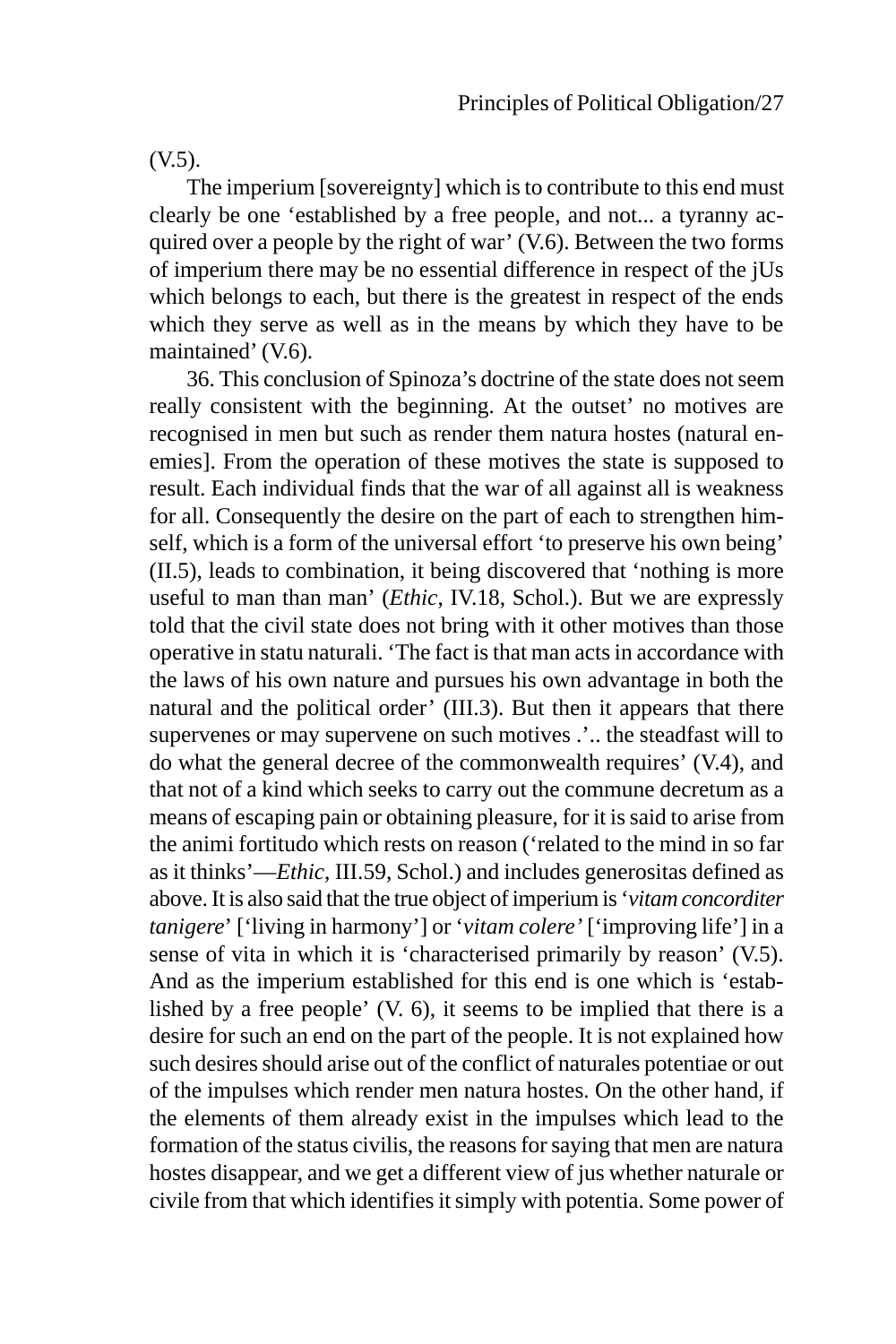conceiving and being interested in a good as common, some identification of the esse of others with suum esse which every man, as Spinoza says, seeks to preserve and promote, must be supposed in those who form the most primitive social combinations if these are to issue in a state directed to such ends and maintained by such a 'steadfast will' as Spinoza describes. And it is the interest of men in a common good, the desire on the part of each which he thinks of others as sharing, for a good which he conceives to be equally good for them, that transforms mere potentia into what may fitly be called jus, i.e., a power claiming recognition as exercised or capable of being exercised for the common good.

37. If this qualification of *potentia* which alone renders it *jus* had been apprehended by Spinoza, he would have been entitled to speak of a *jus naturale* [natural law] as preceding the *jus civile*, i.e., of claims to the recognition of powers and the actual customary recognition of such, as exercised for a common good, preceding the establishment of any regular institutions or general laws for securing their exercise. As it is, the term jus naturale is with him really unmeaning. If it means no more than *potentia*, why call it *jus*?

*Jus* might have a meaning distinct from that of potentia in the sense of a power which a certain imperium enables one man to exercise as against another. This is what Spinoza understands by *jus civile*. But there is no need to qualify it as *civile*, unless *jus* may be employed with some other qualification and with a distinctive meaning. But the *jus naturale*, as he understands it, has no meaning other than that of *potentia*, and his theory as it stands would have been more clearly expressed if instead of *jus naturale* and *jus civile* he had spoken of *potentia* and *jus*, explaining that the latter was a power on the part of one man against others, maintained by means of an imperium which itself results from a combination of 'powers.' He himself in one passage shows a consciousness of the impropriety of speaking of jus except with reference to a community; '... the right, of nature peculiar to human beings can scarcely be conceived save where men hold rights as a body, and thus have the power to defend their possession of territories which they can inhabit and cultivate, to protect themselves, to repel all force, and to live in accordance with the common judgement of all' (II.15). He takes no notice, however, of any forms of community more primitive than that of the state. The division into the *status naturalis* and the *status Civilis* he seems to treat as exhaustive, and the status naturalis he regards, after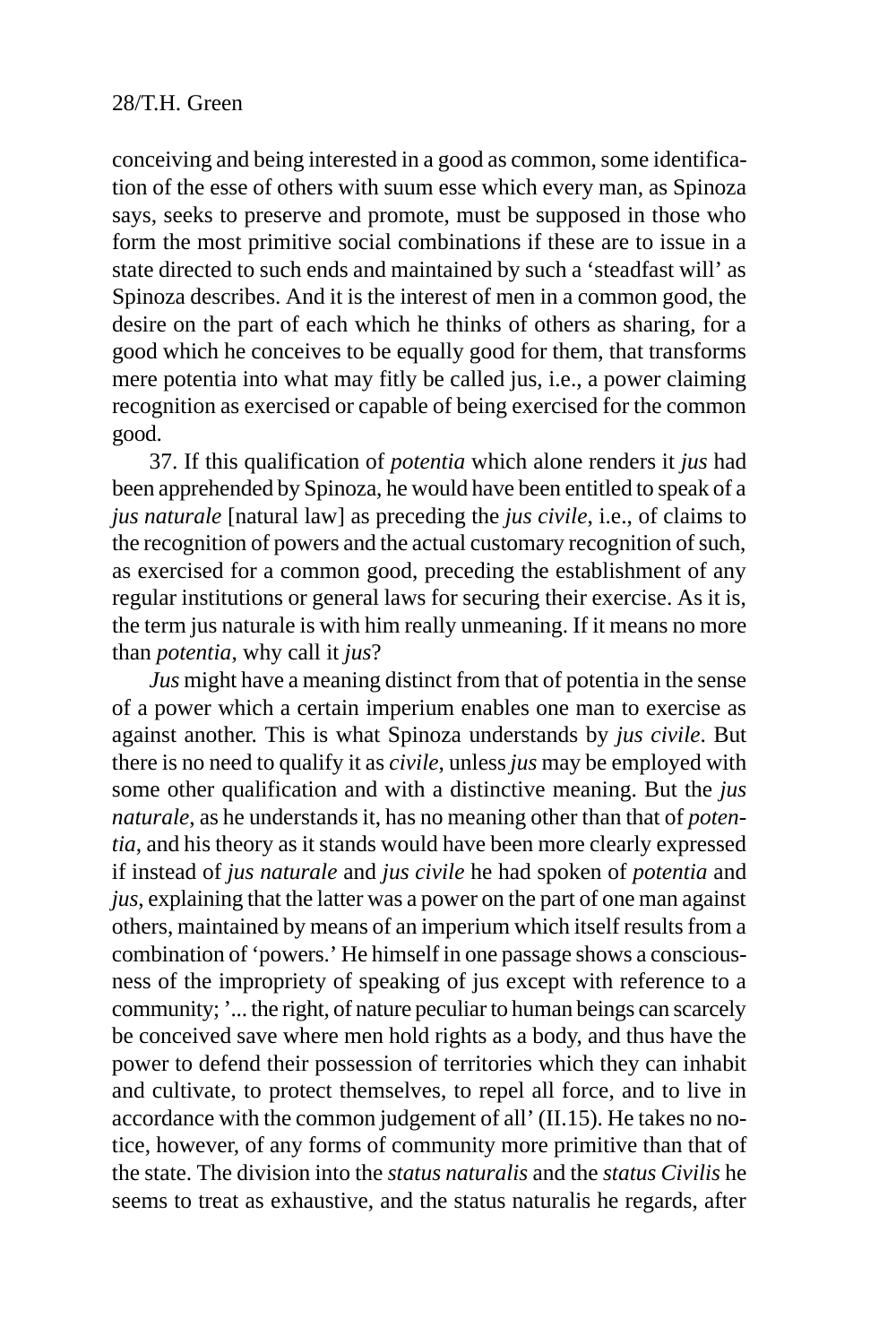the manner of his time, as one of pure individualism, of simple detachment of man from man, or of detachment only modified by conflict. Such a status naturalis lacks both the natural and the rational principles of social development—the natural principle, i.e., the interest in others arising primarily from family ties, and the rational principle, i.e., the power of conceiving a good consisting in the more perfect being of the individual and of those in whom he is interested. No process could be traced from it to the *status Civilis*. The two status stand over against each other with an impassable gulf between. 'Citizens are not born but made' (V.2). They are so made, he seems to hold, by the action of the imperium upon them. But how is the imperium to be made? Men must first be, if not *civiles*, yet something very different from what they are in the *status naturalis*, between which and the *status civilis* Spinoza recognises no middle term, before any imperium which could render them civiles could be possible.

38. The cardinal error of Spinoza's *Politics* is the admission of the possibility of a right in the individual apart from life in society; apart from the recognition by members of a society of a correlative claim upon and duty to each other, as all interested in one and the same good. The error was the error of his time, but with Spinoza it was confirmed by his rejection of final causes. The true conception of 'right' depends on the conception of the individual as being what he really is in virtue of a function which he has to fulfil relatively to a certain end, that end being the common well being of a society. A 'right' is an ideal attribute ('ideal' in the sense of not being sensibly verifiable, not reducible to any perceivable fact or facts) which the individual possesses so far as this function is in some measure freely fulfilled by him—i.e., fulfilled with reference to or for the sake of the end and so far as the ability to fulfil it is secured to him through its being recognised by the society as properly belonging to him. The essence of right lies in its being not simply a power producing sensible effects, but a power relative to an insensible function and belonging to individuals only in so far as each recognises that function in himself and others. It is not in so far as I can do this or that that I have a right to do this or that, but so far as I recognise myself and am recognised by others as able to do this or that for the sake of a common good, or so far as in the consciousness of myself and others I have a function relative to this end. Spinoza, however, objects to regard anything as determined by relation to a final cause. He was not disposed therefore to regard individuals as being what they are in virtue of func-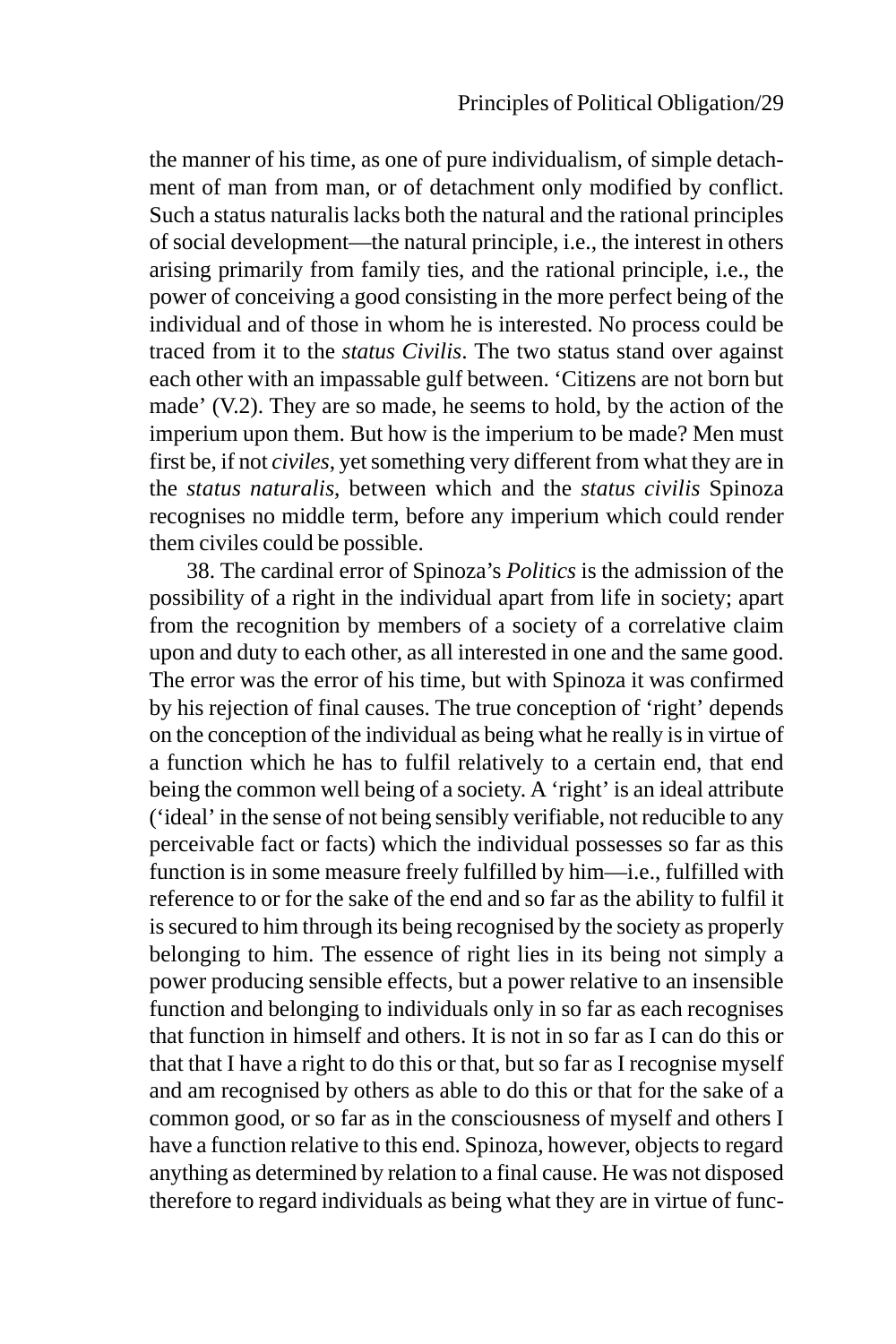tions relative to the life of society, still less as being what they are in virtue of the recognition by each of such functions in himself and others. He looked upon man, like everything else in nature, as determined by material and efficient causes, and as himself a material and efficient cause. But as such he has no 'rights' or 'duties' but only 'powers.'

39. It was because Plato and Aristotle conceived the life of the *polis* [state] so clearly as the *telos* [end] of the individual, relation to which makes him what he is the relation in the case of the *polites* [citizen] proper being a conscious or recognised relation—that they laid the foundation for all true theory of 'rights.' It is true that they have not even a word for 'rights.' The claims which in modern times have been advanced on behalf of the individual against the state under the designation 'natural rights' are most alien from their way of thinking. But in saying that the polis was a 'natural' institution and that man was *phusei politikos* [political by nature] Aristotle, according to the sense which he attached to *polis* was asserting the doctrine of 'natural rights' in the only sense in which it is true. He regards the state (*polis*) as a society of which the life is maintained by what its members do for the sake of maintaining it by functions consciously fulfilled with reference to that end, which in that sense imposes duties and from which at the same time its members derive the ability, through education and protection, to fulfil their several functions, which in that sense confers rights. It is thus that the *polites metechei tou archein kai tou archesthai* [the citizen participates both in ruling and in being ruled]. Man, being *phusei polites* [by nature a citizen]—being already in respect of capacities and tendencies a member of such a society, existing only in *koinoniai* [associations] which contain its elements has 'naturally' the correlative duties and rights which the state imposes and confers. Practically it is only the Greek man that Aristotle regards as *phusei polites*, but the Greek conception of citizenship once established was applicable to all men capable of a common interest. This way of conceiving the case, however, depends on the 'teleological' view of man and the forms of society in which he is found to live, i.e., on the view of men as being what they are in virtue of insensible functions and of certain forms of life as determined by relation to more perfect forms which they have the capacity or tendency to become.

40. Spinoza, like Bacon, found the assumption of ends which things were meant to fulfil in the way of accurate inquiry into what things are (materially) and do. He held Plato and Aristotle cheap as compared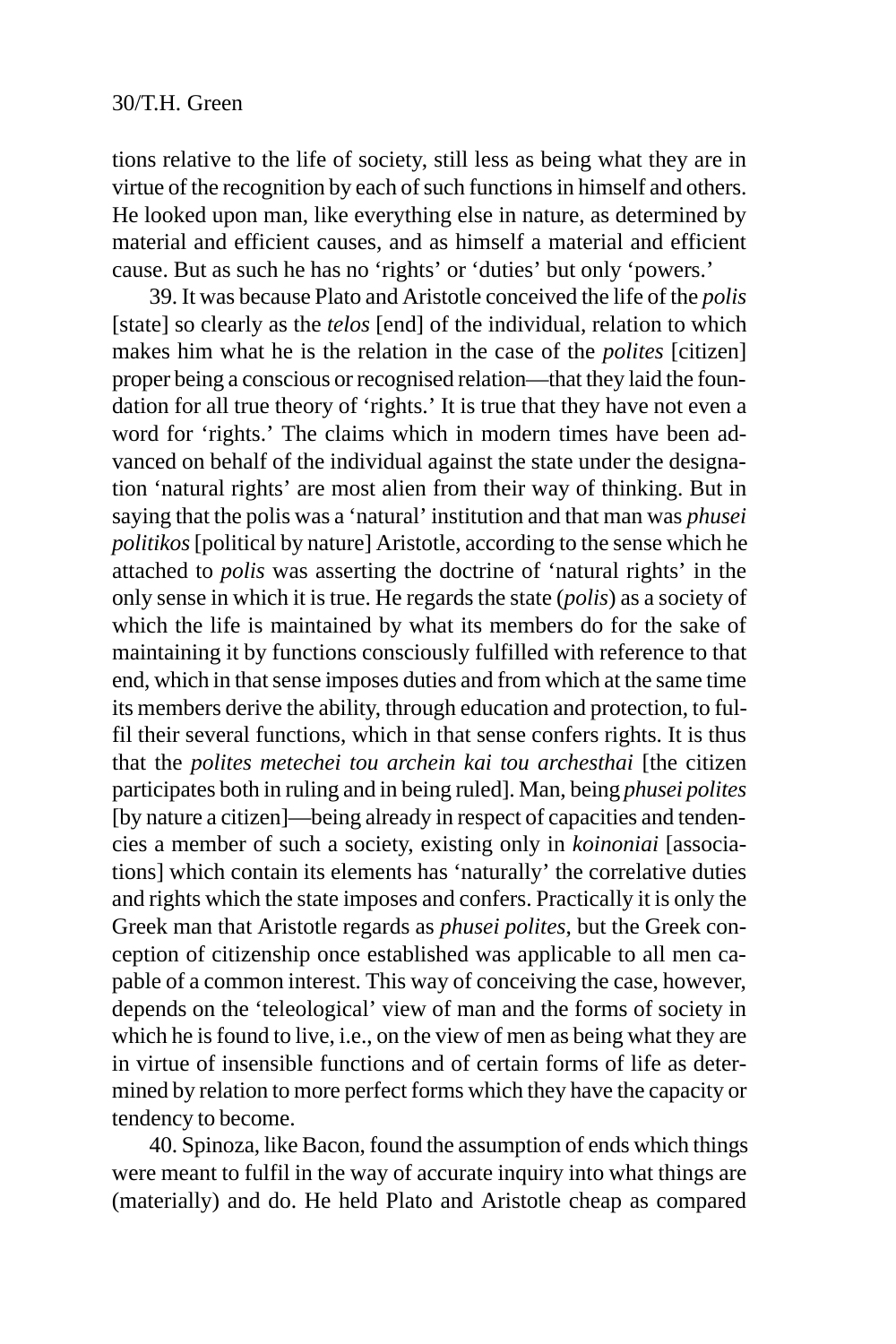with Democritus and Epicurus (Letter LVI). Accordingly he considers the individual apart from his vocation as a member of society, the state apart from its office as enabling the individual to fulfil that vocation. Each so considered is merely a vehicle of so much power (natural force). On the other hand, he recognises a difference between a higher and lower, a better and worse, state of civil society, and a possibility of seeking the better state because it is understood to be better. And this is to admit the possibility of the course of human affairs being affected by the conception of a final cause. It is characteristic of Spinoza that while he never departs from the principle 'man is simply a pars naturae' (11.5), he ascribes to him the faculty of understanding the order of nature, and of conforming to it or obeying it in a new way on account of that understanding. In other words, he recognised the distinction called by Kant the distinction between determination according to law and determination according to the consciousness of law; though in his desire to assert the necessity of each kind of determination he tends to disguise the distinction and to ignore the fact that, if rational determination or the determination by a conception of a law is a part of nature, it is so in quite a different sense from determination merely according to laws of nature. As he puts it, the clear understanding that we are parts of nature, and of our position in the universe of things, will yield a new character. We shall only then desire what is ordained for us and shall find rest in the truth, in the knowledge of what is necessary. This he regards as the highest state of the individual, and the desire to attain it he evidently considers the supreme motive by which the individual should be governed. The analogue in political life to this highest state of the individual is the direction of the imperium by a '*libera multitudo*' ['free people'] to the attainment of '*pax vitaeque securitas*' (V.2), in the high sense which he attaches to those words in *Tractatus Politicus*, ch. V.

41. The conclusion then is that Spinoza did really, though not explicitly, believe in a final cause determining human life. That is to say, he held that the conception of an end consisting in the greater perfection of life on the part of the individual and the community might, and to some extent did, determine the life of the individual and the community. He would have said no doubt that this end, like every good, existed only in our consciousness; that it was 'nothing positive in things considered in themselves' (Ethic, IV, Preface), but an existence of the end in human consciousness, determining human action, is a sufficiently real existence, without being 'positive in things.' But he made the mistake of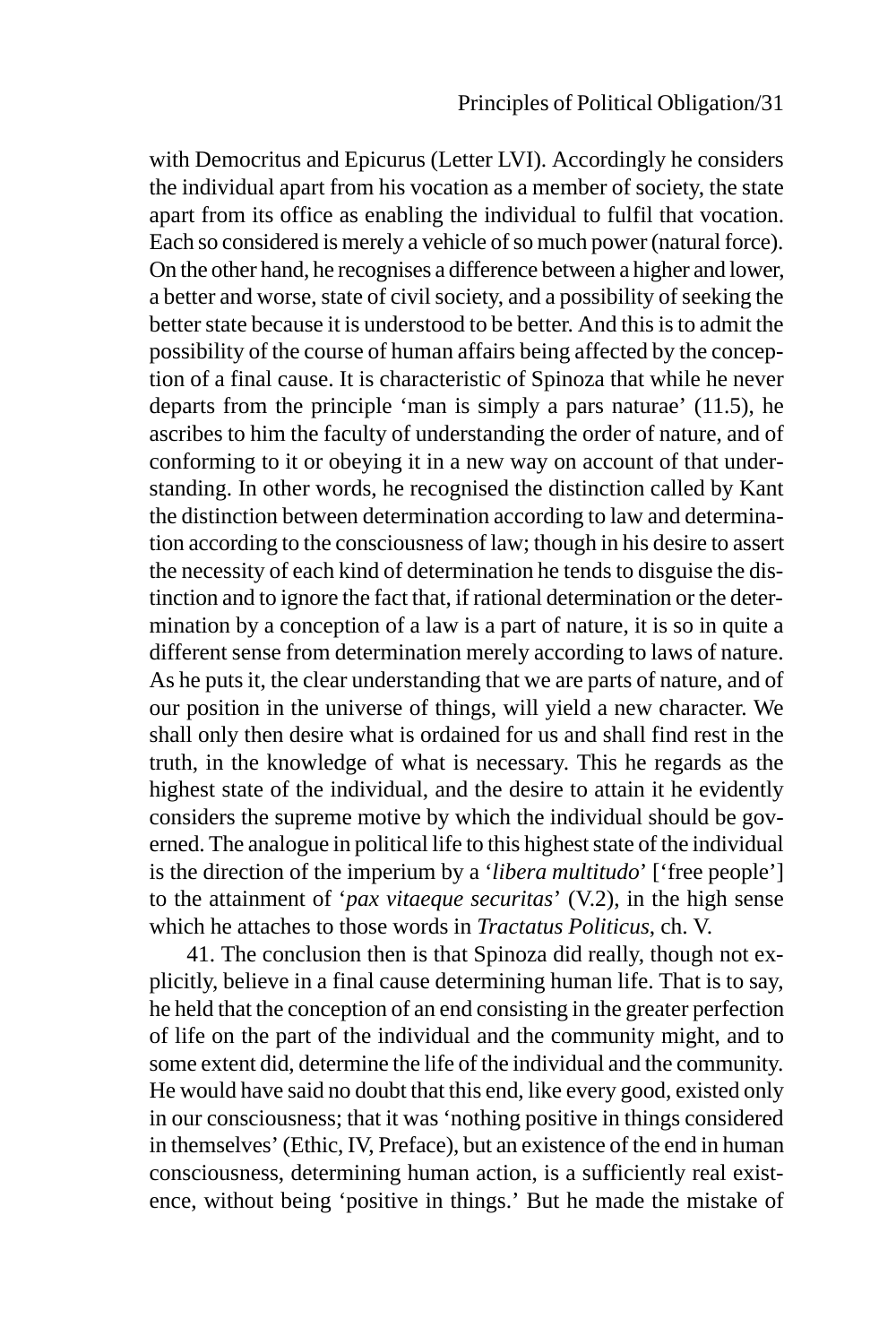<span id="page-31-0"></span>ignoring the more confused and mixed forms in which the conception of this end operates; of recognising it only in the forms of the philosophic 'love of God,' or in the wisdom of the exceptional citizen, whom alone he would admit are guided by reason. And in particular he failed to notice that it is the consciousness of such an end to which his powers may be directed that constitutes the individual's claim to exercise them as rights, just as it is the recognition of them by a society as capable of such direction which renders them actually rights; in short that, just as according to him nothing is good or evil but thinking makes it so, so it is only thinking that makes a might a right—a certain conception of the might as relative to a social good on the part at once of the person or persons exercising it and of a society which it affects.

### C. Hobbes

42. All the more fruitful elements in Spinoza's political doctrine are lacking in Hobbes,' but the principle of the two theories is very much the same. Each begins with the supposition of an existence of human individuals, unaffected by society, and each struggling for existence against the rest so that men are natura hostes [natural enemies]. Each conceives jus naturale [natural law] as  $=$  potentia naturalis [natural] power]. But Spinoza carries out this conception much more consistently. He does not consider that the natural right, which is might, ceases to exist or becomes anything else when a multitude combine their natural rights or mights in an imperium [sovereignty]. If the ostensible imperium comes into collision with the powers of individuals, single or combined, among those who have hitherto been subject to it and proves the weaker, it ipso facto ceases to be an imperium. Not having superior power, it no longer has superior right to the subditi. [subjects]. It is on this principle, as we have seen, that he deals with the question of limitations to the right of a sovereign. Its rights are limited because its powers are so. Exercised in certain ways and directions they defeat themselves. Thus as he puts it in Letter L (where he points out his difference from Hobbes), '... the Supreme Power in a State has no more right over a subject than is proportionate to the power by which it is superior to the subject.' Hobbes on the other hand supposes his sovereign power to have an absolute right to the submission of all its subjects, singly or collectively, irrespectively of the question of its actual power against them. This right he considers it to derive from a convenant by which individuals, weary of the state of war, have agreed to devolve their per-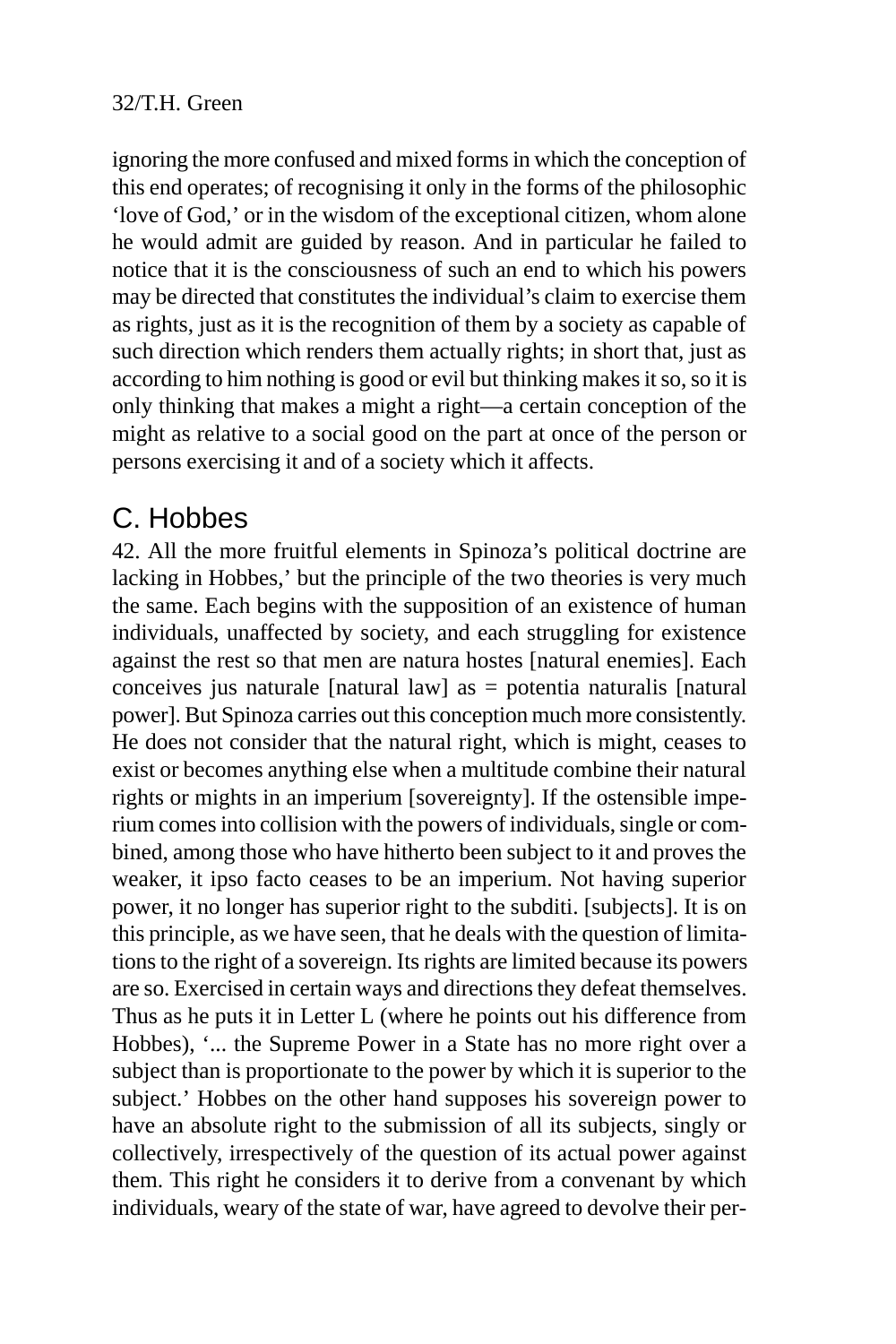sonae, in the language of Roman law, upon some individual or collection of individuals which is henceforward to represent them, and to be considered as acting with their combined powers. This covenant being in the nature of the case irrevocable, the sovereign derives from it an indefeasible right to direct the actions of all members of the society over which it is sovereign.

43. The doctrine may be found in Leviathan, Part II, chapter 17. In order

to erect such a common power, as may be able to defend them from the invasion of foreigners,and the injuries of one another, [men] confer all their power and strength upon one man, or upon one assembly of men [i.e.] appoint one man, or assembly of men, to bear their person... This is more than consent, or concord; it is a unity of them all, in one and the same person, made by convenant of every man, in such matter, as if every man should say to to every man, I authorise, and give up my right of governing myself, to this man, or to this assembly of men, on this condition, that thou give up thy right to him, and authorise all his actions in like manner. This done, the multitude so united in one person is called a Commonwealth, in Latin *Civitas*... which, to define it, is one person, of whose acts a great multitude, by mutual covenant one with another, have made themselves every on the author, to the end he may use the strength and means of them all, as he shall think expedient, for their peace and common defence. And he that carrieth this person, is called Sovereign, and said to have sovereign power; and every one besides, his Subject.

44. In order to understand the form in which the doctrine is stated, we have to bear in mind the sense in which persona is used by the Roman lawyers, as  $=$  either a complex of rights, or the subject (or possessor) of those rights, whether a single individual or a corporate body. In this sense of the word, a man's person is separable from his individual existence as a man. '*Unus homo sustinet plures personae*' ['Each man has many personas']. A magistrate, e.g., would be one thing in respect of what he is in himself, another thing in respect of his persona or complex of rights belonging to him as a magistrate, and so too a monarch. On the same principle, a man remaining a man as before,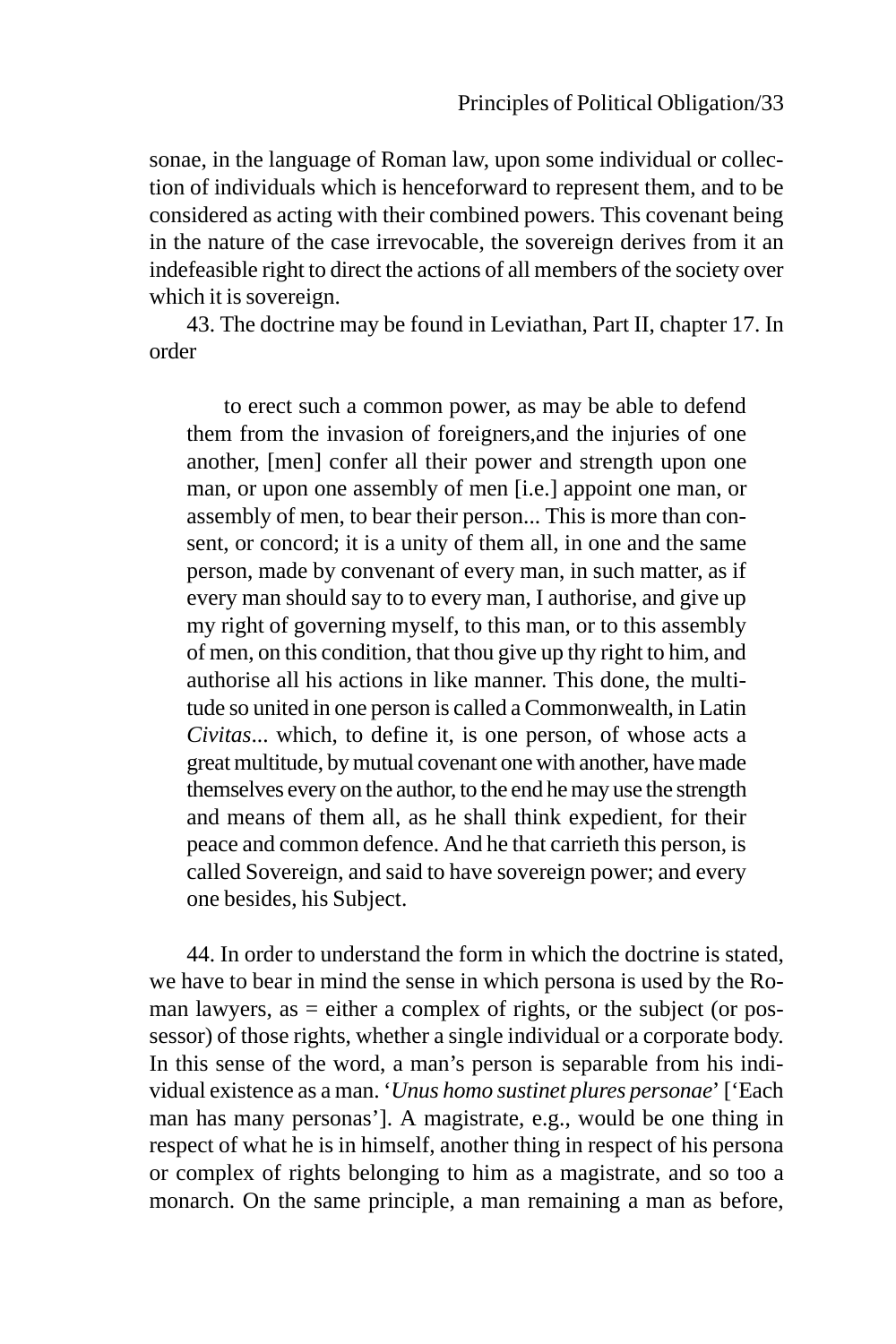might devolve his persona, the complex of his rights, on another. A son, when by the death of his father according to Roman law he was delivered from patria potestas [fatherly authority] and became in turn head of a family, acquired a persona which he had not before the persona which had previously belonged to the father. Again, to take a modern instance, the fellows of a college, as a corporation, form one persona, but each of them would bear other 'persons,' if, e.g., they happened to be magistrates, or simply in respect of their rights as citizens. Thus 'one person' above = one sustainer of rights; while in the second passage, 'carrieth this person,' it rather—the rights sustained.

45. Hobbes expressly states that the sovereign 'person' may be an assembly, of men, but the natural associations of the term, when the sovereign is spoken of as a person, favour the development of a monarchical doctrine of sovereignty.

Sovereign power is attained either: by acquisition or institution. By acquisition, when a man makes his children and their children, or a conqueror his enemies, to submit under fear of death; by institution, when men agree among themselves to submit to some man or assembly 'on confidence to be protected by him against all others.' Hobbes speaks as if these were two ways by which a commonwealth and a sovereign defined as above could be brought into existence, but clearly a sovereign by acquisition is not a sovereign in the sense explained. He does not 'carry a person... of whose acts a great multitude by mutual covenant one with another, have made themselves every on the author, to the end he may use the strength and means of them all, as he shall think expedient, for their peace and common defence.' And what Hobbes describes in the sequel (ch. 18) are, as he expressly says, rights of sovereigns by institution; but he seems tacitly to assume that every sovereign may claim the same, though he could hardly have supposed that the existing sovereignties were in their origin other than sovereignties by acquisition.

A commonwealth is said to be instituted, when a multitude of men do agree and covenant, every one with every one, that to whatsoever man or assembly of men, shall be given by the major part the right to present the person of them all,... every one, as well he that voted for it, as he that voted against it, shall authorise all the actions and judgments of that man or assembly of men, in the same manner as if they were his own, to the end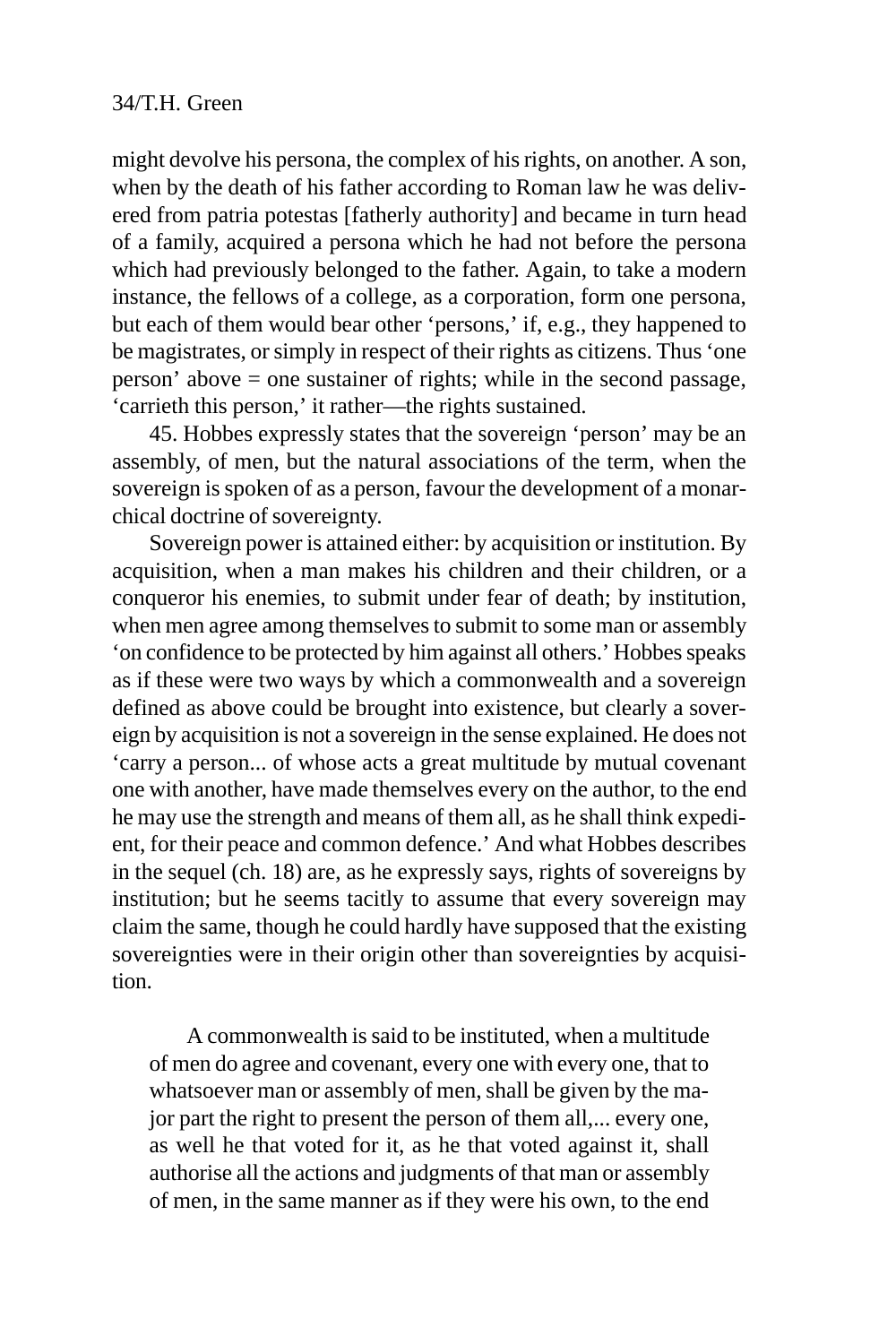to live peaceably amongst themselves, and be protected against other men.

Here a distinction is drawn between the covenant of all with all to be bound by the act of the majority in appointing a sovereign, and that act of appointment itself which is not a covenant of all with all. The natural conclusion would be that it was no violation of the covenant if the majority afterwards transferred the sovereign power to other hands. But in the sequel Hobbes expressly makes out such a transference to be a violation of the original compact. This is an instance of his desire to vindicate the absolute right of a de facto monarch.

46. Throughout these statements we are moving in a region of fiction from which Spinoza keeps clear. Not only is the supposition of the devolution of wills or powers on a sovereign by a covenant historically a fiction (about that no more need be said); the notion of an obligation as distinct from a compulsion to observe this covenant is inconsistent with the supposition that there is no right other than power prior to the act by which the sovereign power is established. If there is no such right antecedent to the establishment of the sovereign power, neither can there be any after its establishment except in the sense of a power on the part of individuals which the sovereign enables them to exercise. This power, or *jus civile*, cannot itself belong to the sovereign, who enables individuals to exercise it. The only right which can belong to the sovereign is the *jus naturale*, consisting in the superiority of his power, and this right must be measured by the inability of the subjects to resist. If they can resist, the right has disappeared. In a successful resistance, then, to an ostensibly sovereign power, there can on the given supposition be no wrong done to that power. To say that there is, would be a contradiction in terms. Is such resistance, then, a violation of the *jus civile* as between the several subject citizens? In the absence of a sovereign power, no doubt, the *jus civile* (according to the view in question, which makes it depend on the existence of an imperium) would cease to exist. But then a successful resistance would simply show that there was no longer such a sovereign power. It would not itself be a violation of *jus civile*, but simply a proof that the conditions of *jus civile* were no longer present. It might at the same time be a step to re-establishing them if, besides being a proof that the old imperium no longer exists, it implied such a combination of powers as suffices to establish a new one.

47. No obligation, then, as distinct from compulsion, to submit to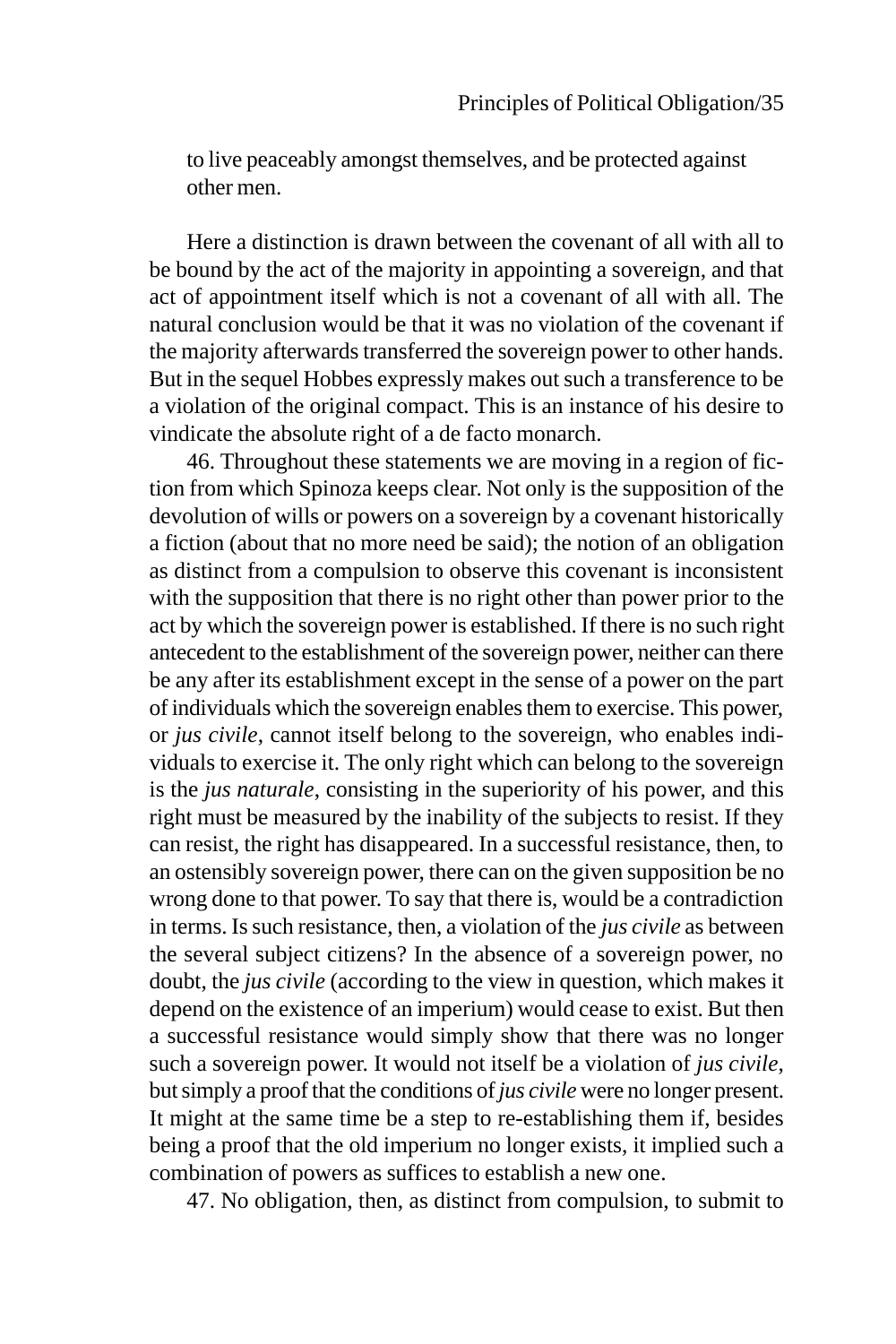an ostensibly sovereign power can consistently be founded on a theory according to which right either = simple power, or only differs from it, in the form of *jus civile*, through being a power which an imperium enables individuals to exercise as against each other. Hobbes could not, indeed, have made out his doctrine (of the obligatoriness of absolute submission to the sovereign) with any plausibility if he had stated with the explicitness of Spinoza that *jus naturale* = *naturalis potentia*. That it is so is implied in the account of the state of things preceding the establishment of sovereignty as one of *bellum omnium contra omnes* [war of all against all] for where there is no recognition of a common good, there can be no right in any other sense than power. But where there are no rights but natural powers, no obligatory covenant can be made. In order, however, to get a sovereignty, to which there is a perpetual obligation of submission, Hobbes has to suppose a covenant of all with all, preceding the establishment of sovereignty, and to the observance of which, therefore, there cannot be an obligation in the sense that the sovereign punishes for the non-observance (the obligation corresponding to jus civile in Spinoza's sense), but which no one can ever be entitled to break. As the obligatoriness of this covenant, then, cannot be derived from the sovereignty which is established through it, Hobbes has to ascribe it to a 'law of nature' which enjoins 'that men perform their covenants made.' Yet in the immediate sequel of this passage he says expressly, 'the nature of justice consisteth in keeping of valid covenants, but the validity of covenants begins not but with the constitution of a civil power, sufficient to compel men to keep them; and then it is also that propriety begins.' On this principle the covenant by which a civil power is for the first time constituted cannot be a valid covenant. The men making it are not in a position to make a valid covenant at all. The 'law of nature,' to which alone Hobbes can appeal according to his principles, as the source of the obligatoriness of the covenant of all with all, he defines as a 'precept or general rule, found out by reason, by which a man is forbidden to do that, which is destructive of his life, or taketh away the means of preserving the same; and to omit that, by which he thinketh it may be best preserved.' When a law of nature, however, is said to command or forbid, we must not understand those terms in that sense which, according to Hobbes, could only be derived from the establishment of an imperium. This 'law of nature,' therefore, is merely an expression in a general form of the instinct by which, as Spinoza says, every living creature 'seeks to preserve his own being,' as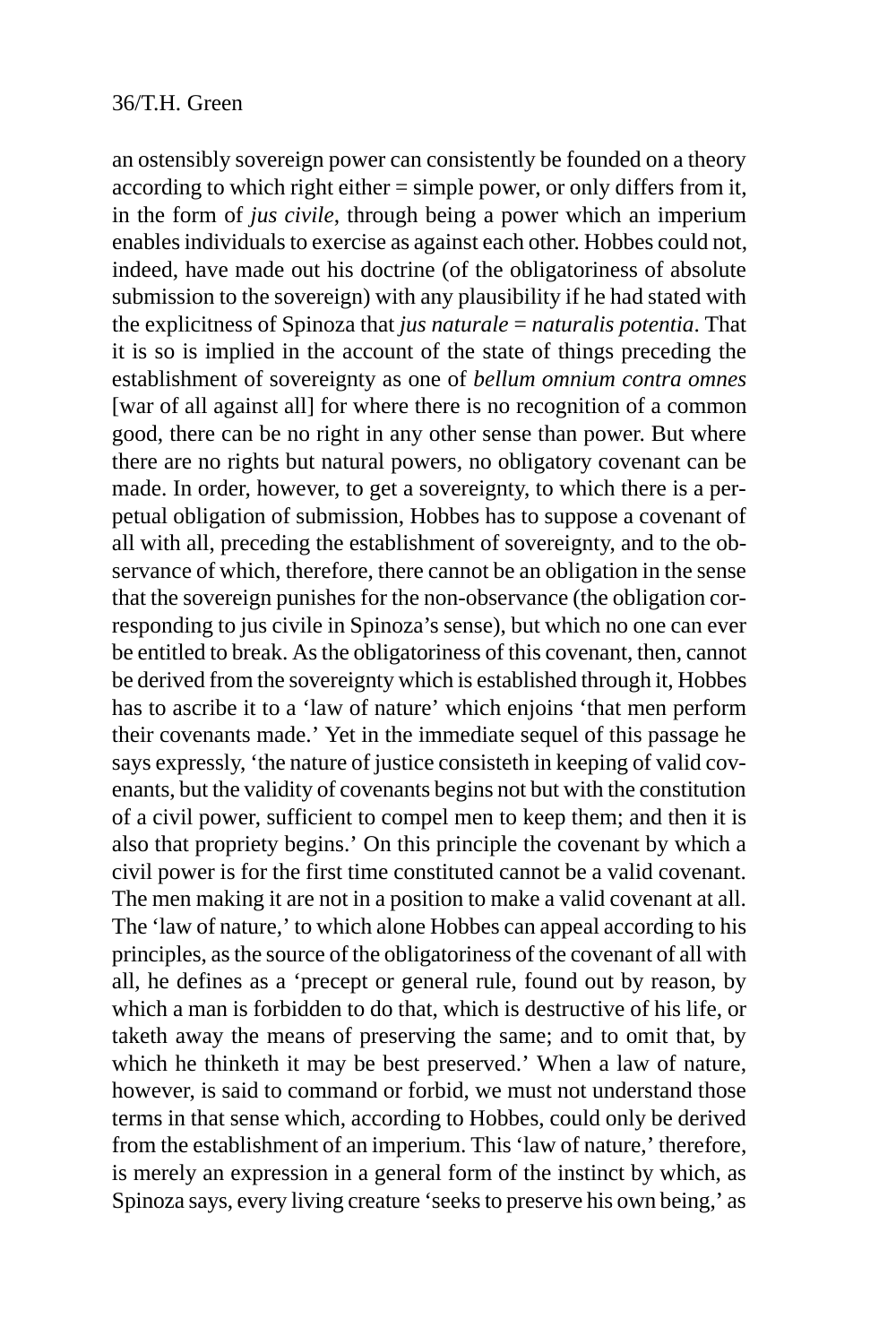guided by a calculation of consequences (for no meaning but this can be given to 'reason' according to Hobbes). The prohibition, then, by this law of nature of a breach of that covenant of all with all, by which a sovereign power is supposed to be established, can properly mean nothing more than that it is everyone's interest to adhere to it. This however could only be a conditional prohibition conditional, in particular, on the way in which the sovereign power is exercised. Hobbes tries to show that it must always be for the advantage of all to obey it, because not to do so is to return to the state of universal war, but a successful resistance to it must be ipso facto an establishment of a new combined power which prevents the bellum omnium contra omnes from returning. At any rate an obligation to submit to established imperium measured by the self-interest of each in doing so, is quite a different thing from the obligation which Hobbes describes in terms only appropriate (according to his own showing) to contracts between individuals enforced by a sovereign power.

48. It would seem that Hobbes' desire to prove all resistance to established sovereignty unjustifiable leads him to combine inconsistent doctrines. He adopts the notion that men are natura hostes, that jus naturale = mere power, because it illustrates the benefit to man's estate derived from the establishment of a supreme power and the effects of the subversion of such power once established, which he assumes to be equivalent to a return to a state of nature. But this notion does not justify the view that a rebellion, which is strong enough to succeed, is wrong. For this purpose he has to resort to the representation of the sovereign as having a right, distinct from power, founded on a contract of all with all, by which sovereignty is established. This representation is quite alien to Spinoza, with whom sovereignty arises, it is true, when 'many are united,' but in the sense of combining their powers, not of contracting. But after all, the fiction of this contract will not serve the purpose which Hobbes wants it to serve. The sovereignty established by the contract can only have a natural right to be maintained inviolate, for all other right presupposes it and cannot be presupposed by it. If this natural right means mere power, then upon a successful rebellion it disappears. If it means anything else, it must mean that there are natural rights of men other than their mere power, which are violated by its subversion. But if there are such rights, there must equally be a possibility of collision between the sovereign power and these natural rights, which would justify a resistance to it.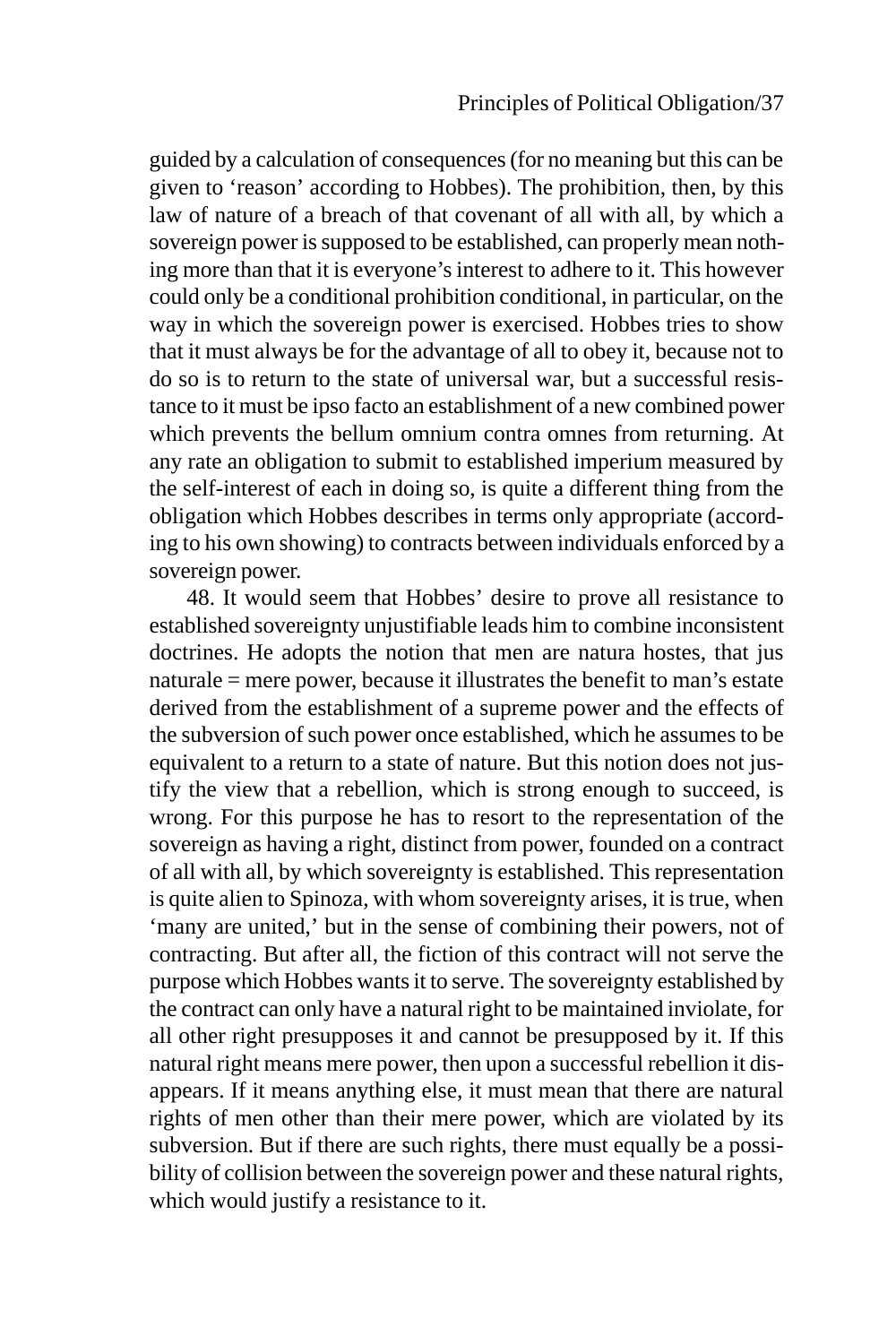49. It may be asked whether it is worth while to examine the internal consistency of a theory which turns upon what is admitted to be historically a fiction the supposition of a contract of all with all. There are fictions and fictions however. The supposition that some event took place which as a matter of history did not take place may be a way of conveying an essentially true conception of some moral relation of man. The great objection to the representation of the right of a sovereign power over subjects, and the rights of individuals which are enforced by this imperium, as having arisen out of a contract of all with all, is that it conveys a false notion of rights. It is not merely that the possibility of such a contract being made presupposes just that state of things—a r gime of recognised and enforced obligations which it is assumed to account for. Since those who contract must already have rights, the representation of society with its obligations as formed by contract implies that individuals have certain rights, independently of society and of their functions as members of a society, which they bring with them to the transaction. But such rights abstracted from social function and recognition could only be powers or (according to Hobbes' definition) liberties to use powers, which comes to the same; i.e., they would not be rights at all; and from no combination or devolution of them could any right in the proper sense, anything more than a combined power, arise.

50. Spinoza's then is the only logical development of that separation of right from social duty which is implied in the doctrine of 'social contract.' Happily the doctrine has not been logically developed by those whose way of thinking has been affected by it. The reduction of political right—the right of the state over its subjects—to superior power, has not been popularly accepted, though the general conception of national right seems pretty much to identify it with power. Among the enlightened, indeed, there has of late appeared a tendency to adopt a theory very like Spinoza's, without the higher elements which we noticed in Spinoza; to consider all right as a power attained in that 'struggle for existence' to which human 'progress' is reduced. But for one person, who, as a matter of speculation, considers the right of society over him to be a disguised might, there are thousands who, as a matter of practice, regard their own right as independent of that correlation to duty without which it is merely a might. The popular effect of the notion that the individual brings with him into society certain rights which he does not derive from society—which are other than claims to fulfil freely (i.e., for their own sake) certain functions towards society—is seen in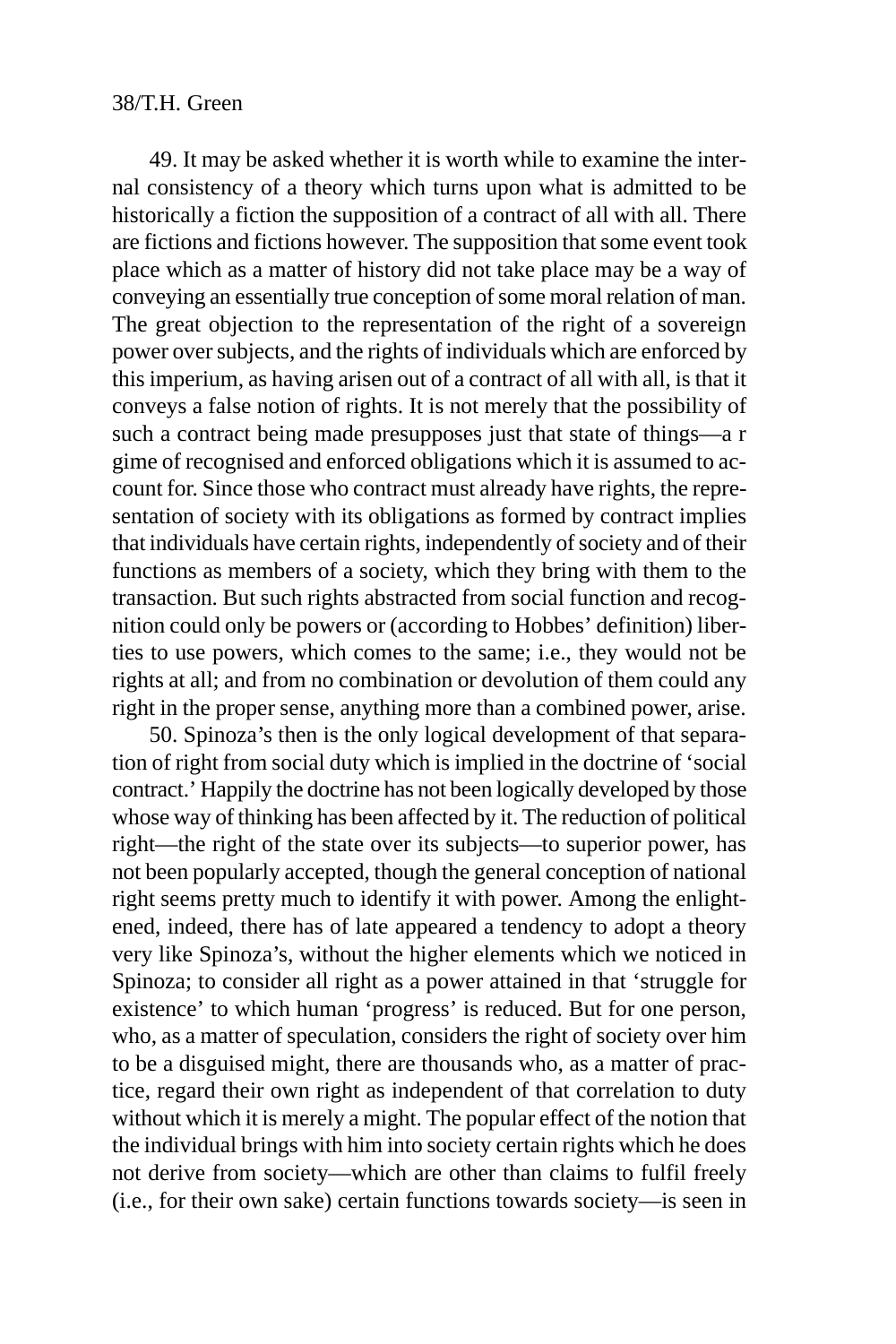the inveterate irreverence of the individual towards the state in the assumption that he has rights against society irrespectively of his fulfilment of any duties to society, that all powers that be are restraints upon his natural freedom which he may rightly defy as far as he safely can.

## D. Locke

51. It was chiefly Rousseau who gave that cast to the doctrine of the origin of political obligation in contract in which it best lends itself to the assertion of rights apart from duties on the part of individuals, in opposition to the counter-fallacy which claims rights for the state irrespectively of its fulfilment of its function as securing the rights of individuals. It is probably true that the *Contrat Social* had great effect on the founders of American independence an effect which appears in the terms of the Declaration of Independence and in preambles to the constitutions of some of the original American states. But the essential ideas of Rousseau are to be found in Locke's *Second Treatise of Government*, which was probably well known in America for half a century before Rousseau was heard of. Locke again constantly appeals to Hooker's first book on *Ecclesiastical Polity*, and Grotius argues in exactly the same strain.

Hooker, Grotius, Hobbes, Locke, and Rousseau only differ in their application of the same conception; viz. that men live first in a state of nature, subject to a law of nature, also called the law of reason; that in this state they are in some sense free and equal; that 'finding many inconveniences' in it they covenant with each other to establish a government—a covenant which they are bound by the 'law of nature' to observe—and that out of this covenant the obligation of submission to the 'powers that be' arises. Spinoza alone takes a different line: he does not question the state of nature or the origin of government in a combination of men who find the state of nature 'inconvenient'; but he regards this combination as one of powers directed to a common end and constituting superior force, not as a covenant which men are bound by the law of nature to observe.

52. The common doctrine is so full of ambiguities that it readily lends itself to opposite applications. In the first place 'state of nature' may be understood in most different senses. The one idea common to all the writers who suppose such a state to have preceded that of civil society is a negative one. It was a state which was not one of political society, one in which there was no civil government; i.e., no supreme power,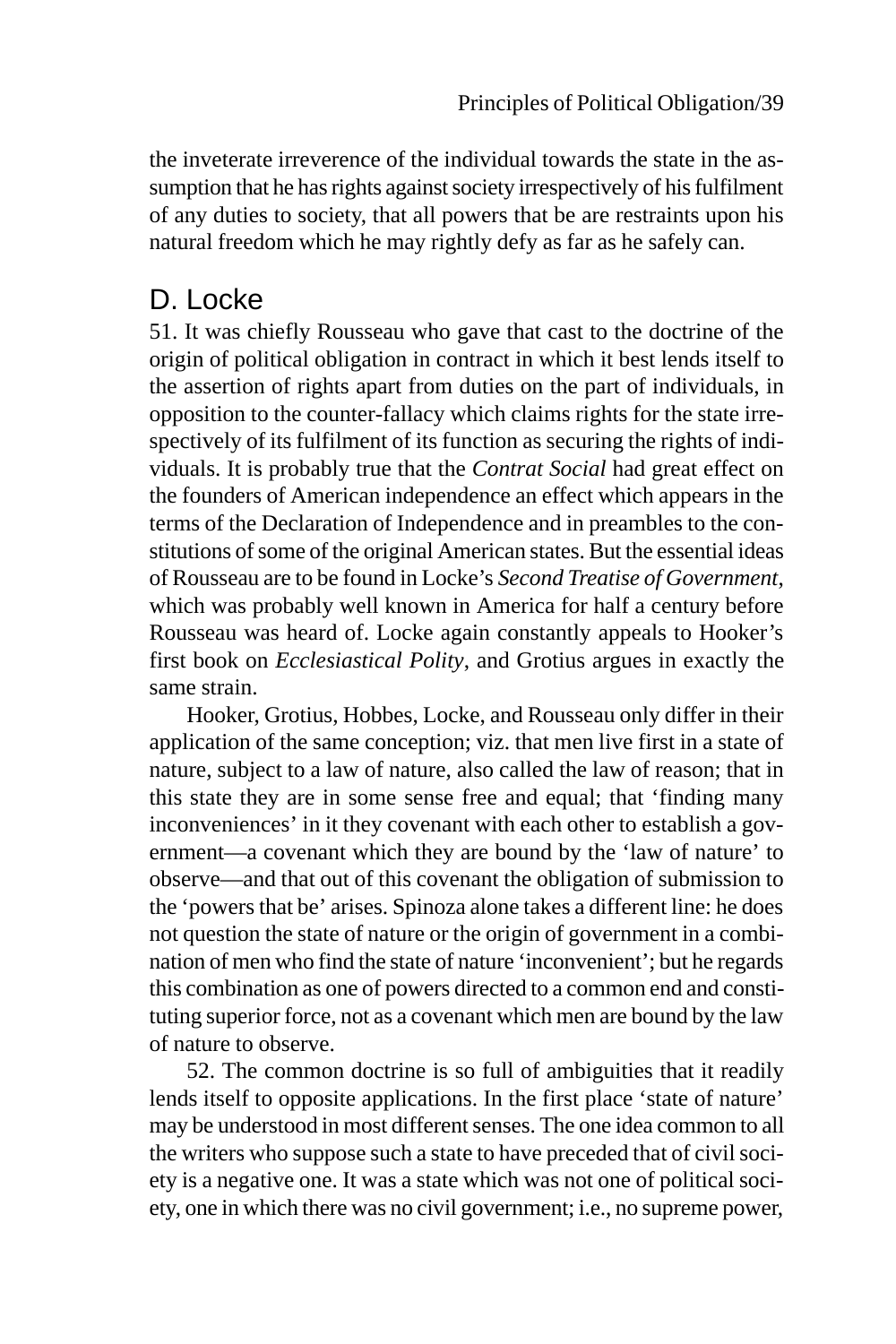exercised by a single person or plurality of persons, which could compel obedience on the part of all members of a society and was recognised as entitled to do so by them all, or by a sufficient number of them to secure general obedience. But was it one of society at all? Was it one in which men had no dealings with each other except in the way of one struggling to make another serve his will and to get for himself what the the other had, or was it one in which there were ties of personal affection and common interest, and recognised obligations, between man and man? Evidently among those who spoke of a state of nature there were very various and wavering conceptions on this point. They are apt to make an absolute opposition between the state of nature and the political state, and to represent men as having suddenly contracted themselves out of one into the other. Yet evidently the contract would have been impossible unless society in a form very like that distinctively called political had been in existence beforehand. If political society is to be supposed to have originated in a pact at all, the difference between it and the preceding state of nature cannot with any plausibility be held to have been much more than a difference between a society regulated by written law and officers with defined power and one regulated by customs and tacitly recognised authority.

53. Again, it was held that in a state of nature men were 'free and equal.' This is maintained by Hobbes as much as by the founders of American independence. But if freedom is to be understood in the sense in which most of these writers seem to understand it, as a power of executing, of giving effect to, one's will, the amount of freedom possessed in a state of nature, if that was a state of detachment and collision between individuals, must have been very small. Men must have been constantly thwarting each other and (in the absence of that jus in naturam [right in nature], as Spinoza calls it, which combination gives) thwarted by powers of nature. In such a state those only could be free, in the sense supposed, who were not equal to the rest, who in virtue of superior power could use the rest. But whether we suppose an even balance of weaknesses, in subjection to the crushing forces of nature, or a dominion of few over many by means of superior strength, in such a state of nature no general pact would be possible. No equality in freedom is possible except for members of a society of whom each recognises a good of the whole which is also his own, and to which the free cooperation of all is necessary. But if such society is supposed in the state of nature—and otherwise the 'pact' establishing political society would be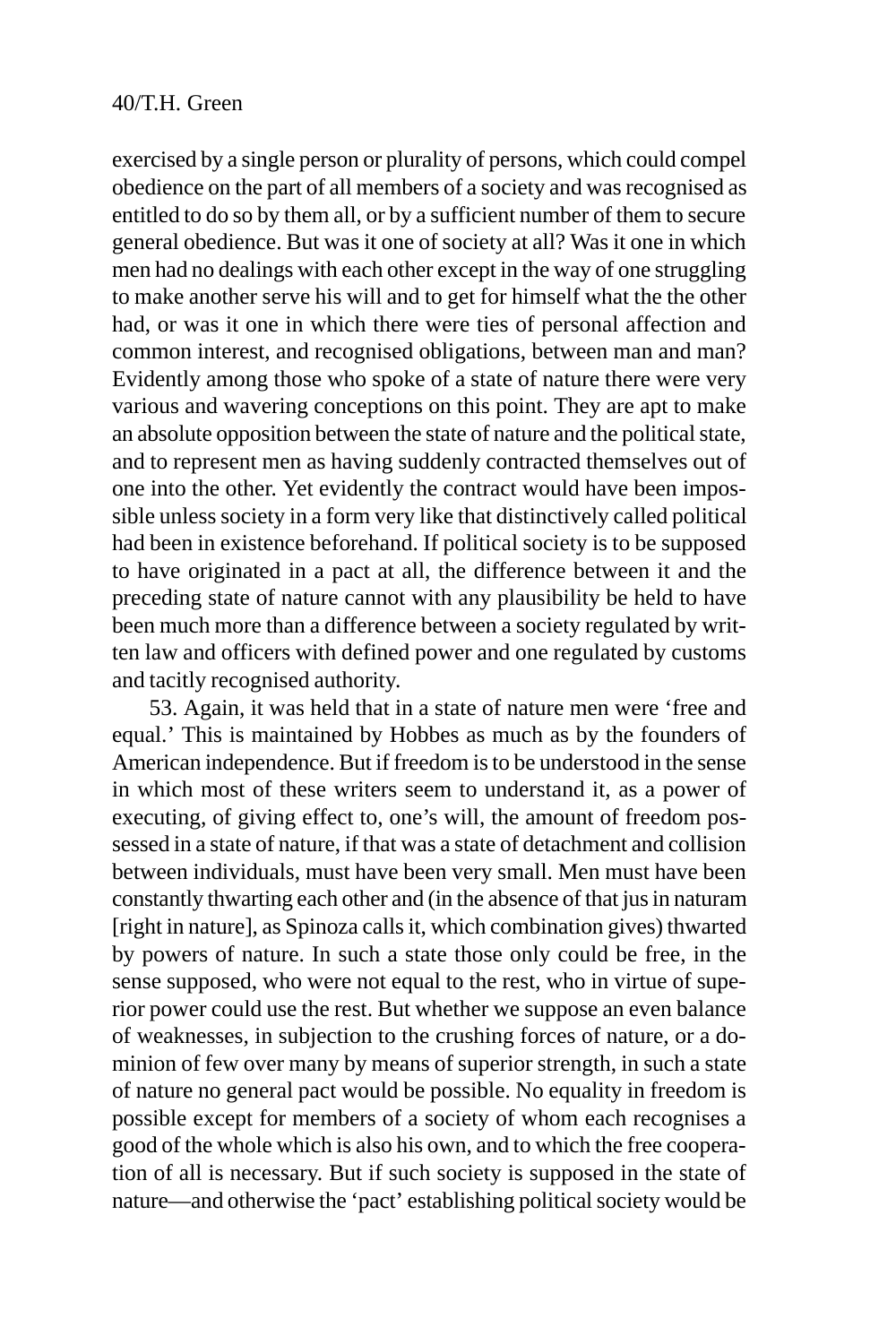impossible—it is already in principle the same as political society.

54. It is not always certain whether the writers in question considered men to be actually free and equal in the state of nature, or only so according to the 'law of nature,' which might or might not be observed. (Hobbes represents the freedom and equality in the state of nature as actual, and this state as being for that reason bellum omnium contra omnes [a war of all against all].) They all, however, implicitly assume a consciousness of the law of nature in the state of nature. It is thus not a law of nature in the sense in which we commonly use the term. It is not a law according to which the agents subject to it act necessarily but without consciousness of the law. It is a law of which the agent subject to it has a consciousness, but one according to which he may or may not act; i.e., one according to which he ought to act. It is from it that the obligation of submission to civil government, according to all these writers, is derived. But in regard to such a law, two questions have to be asked: firstly, how can the consciousness of obligation arise without recognition by the individual of claims on the part of others—social claims in some form or other—which may be opposed to his momentary inclinations? and secondly, given a society of men capable of such a consciousness of obligation, constituting a law according to which the members of the society are free and equal, in what does it differ from a political society? If these questions had been fairly considered, it must have been seen that the distinction between a political society and a state of nature, governed by such a law of nature, was untenable; that a state of things out of which political society could have arisen by compact must have been one in which the individual regarded himself as a member of a society which has claims on him and on which he has claims, and that such society is already in principle a political society. But the ambiguity attending the conception of the 'law of nature' prevented them from being considered. When the writers in question spoke of a law of nature, to which men in the state of nature were subject, they did not make it clear to themselves that this law, as understood by them, could not exist at all without there being some recognition or consciousness of it on the part of those subject to it. The designation of it as 'law of nature' or 'law of God' helped to disguise the fact that there was no imponent of it, in the sense in which a law is imposed on individuals. by a political superior. In the absence of such an imponent, unless it is either a uniformity in the relations of natural events or an irresistible force and it is not represented in either of these ways in juristic writings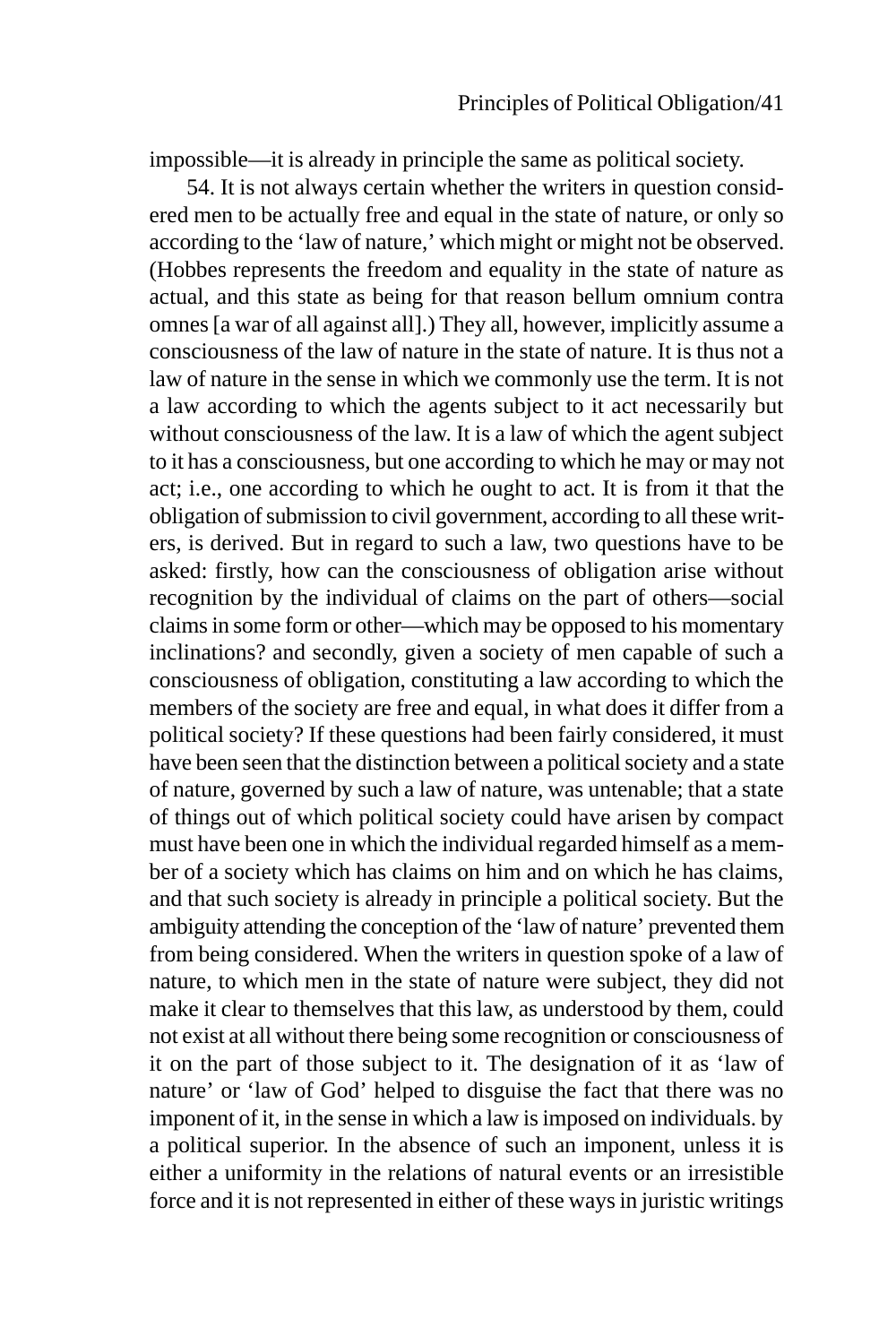it can only mean a recognition of obligation arising in the. consciousness of the individual from his relations to society. But this not being clearly realised, it was possible to represent the 'law of nature' as antecedent to the laws imposed by a political superior, without its being observed that this implied the antecedence of a condition of things in which the result supposed to be obtained through the formation of political society—the establishment, viz. of reciprocal claims to freedom and equality on the part of members of a society—already existed.

55. In fact, the condition of society in which it could properly be said to be governed by a law of nature, i.e., by an obligation of which there is no imponent but the consciousness of man, an obligation of which the breach is not punished by a political superior, is not antecedent to political society but one which it gradually tends to produce. It is the radical fault of the theory which finds the origin of political society in compact that it has to reverse the true process. To account for the possibility of the compact of all with all it has to assume a society subject to a law of nature, prescribing the freedom and equality of all. But a society governed by such a law as a law of nature, i.e., with no imponent but man's consciousness, would have been one from which political society would have been a decline one in which there could have been no motive to the establishment of civil government. Thus this theory must needs be false to itself in one of two ways. Either it is false to the conception of a 'law of nature,' with its prescription of freedom and equality as governing the state of things prior to the compact by which political society is established, only introducing the law of nature as the ground of the obligatoriness of that compact but treating the state of nature as one of universal war in which no reciprocal claims of any sort were recognised (so Hobbes) or just so far as it realises the conception of a society governed by a law of nature, as equivalent to that spontaneous recognition by each of the claims of all others, without which the covenant of all with all is in fact unaccountable, it does away with any appearance of necessity for the transition from the state of nature to that of political society. and tends to represent the latter as a decline from the former. This result is seen in Rousseau; but to a great extent Rousseau had been anticipated by Locke. The broad differences between Locke and Hobbes in their development of a common doctrine, are (1) that Locke denies that the state of nature is a state of war, and (2) that Locke distinguishes the act by which political society is established from that by which the government, legislative and executive, is established, and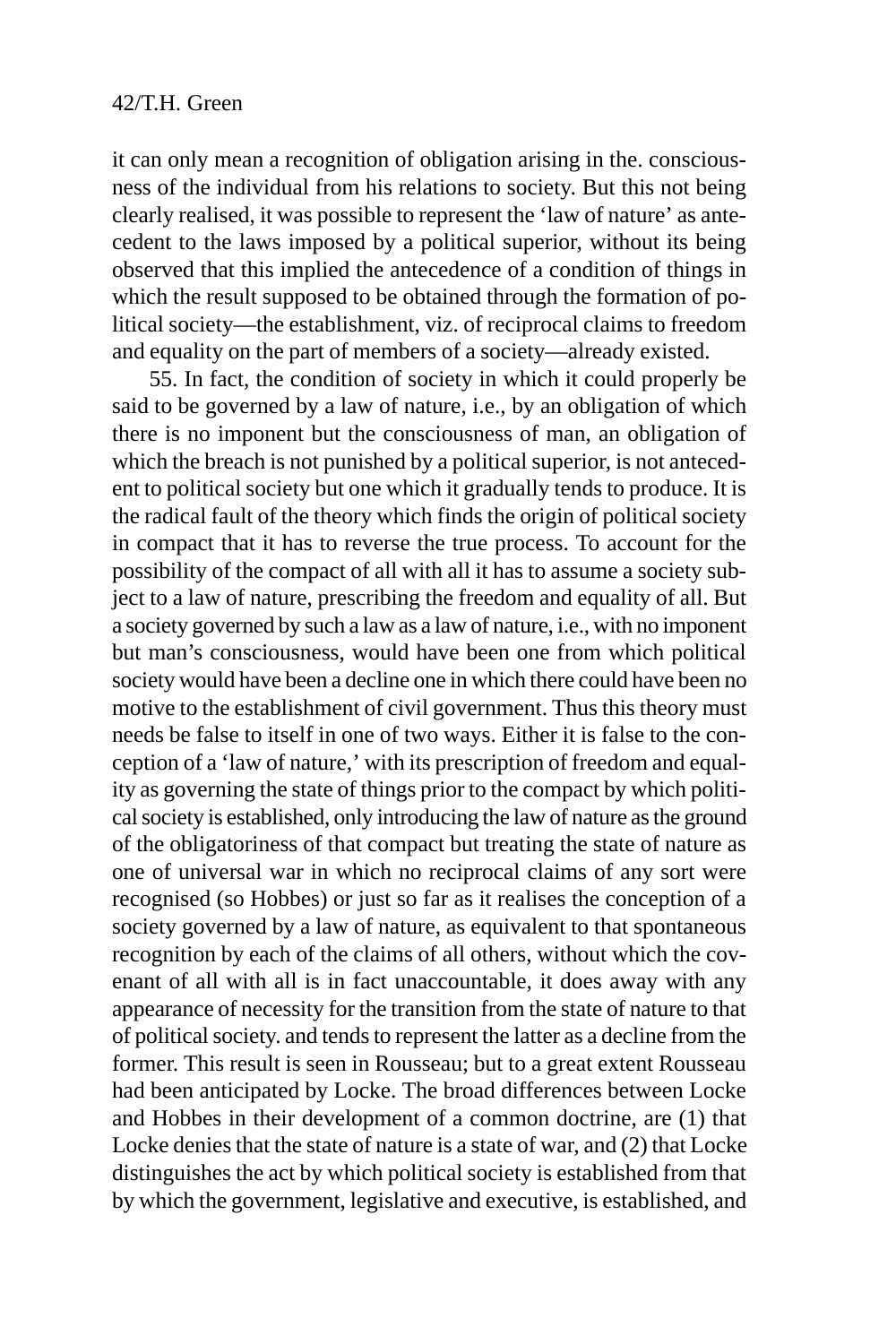consequently the dissolution of the (political) society from the dissolution of the government ( 211).

56. 'The State of Nature, and the State of War... are as far distant, as a State of Peace, Good Will, Mutual Assistance, and Preservation, and a State of Enmity, Malice, Violence, and Mutual Destruction are one from another. Men living together according to reason, without a common Superior on Earth, with Authority to judge between them, is properly the State of Nature. But force, or a declared design of force upon the Person of another, where there is no common Superior on Earth to appeal to for relief, is the State of War... (§19). In the state of nature, however, when the state of war has once begun, there is not the same means of terminating it as in civil society.

The right of war may belong to a man, 'though he be in Society and a fellow Subject' (§19), when his person or property is in such immediate danger that it is impossible to appeal for relief to the common superior. 'But when the actual force is over, the State of War ceases between those that are in Society... because then there lies open the remedy of appeal for the past injury, and to prevent future harm...' (§ 20). In the state of nature, when the state of war has once begun it continues until the aggressor offers peace and reparation. The state of war, though not proper to the state of nature, is a frequent incident of it, and to avoid it 'is one great reason of Mens putting themselves into Society... (§ 21). The state of nature is not one that is altogether over and done with. 'All Princes and Rulers of Independent Governments all through the World. are in a State of Nature...' (§14). The members of one state in dealing with those of another are in a state of nature, and the law of nature alone binds them, 'For Truth and keeping of Faith belongs to Men, as men, and not as Members of Society' (§14). '[A]ll Men are naturally in that State, and remain so, till by their own Consents they make themselves Members of some Politick Society...' (§15).

57. The antithesis, as put above, between the state of nature and the state of war can only be maintained on the supposition that the 'law of nature, is observed in a state of nature. Locke does not explicitly state that this is the case. If it were so, it would not appear how the state of war should arise in the state of nature. But he evidently thought of the state of nature as one in which men recognised the law of nature, though without fully observing it. He quotes with approval from Hooker language which implies that not only is the state of nature a state of equality but that in it there is such consciousness of equality with each other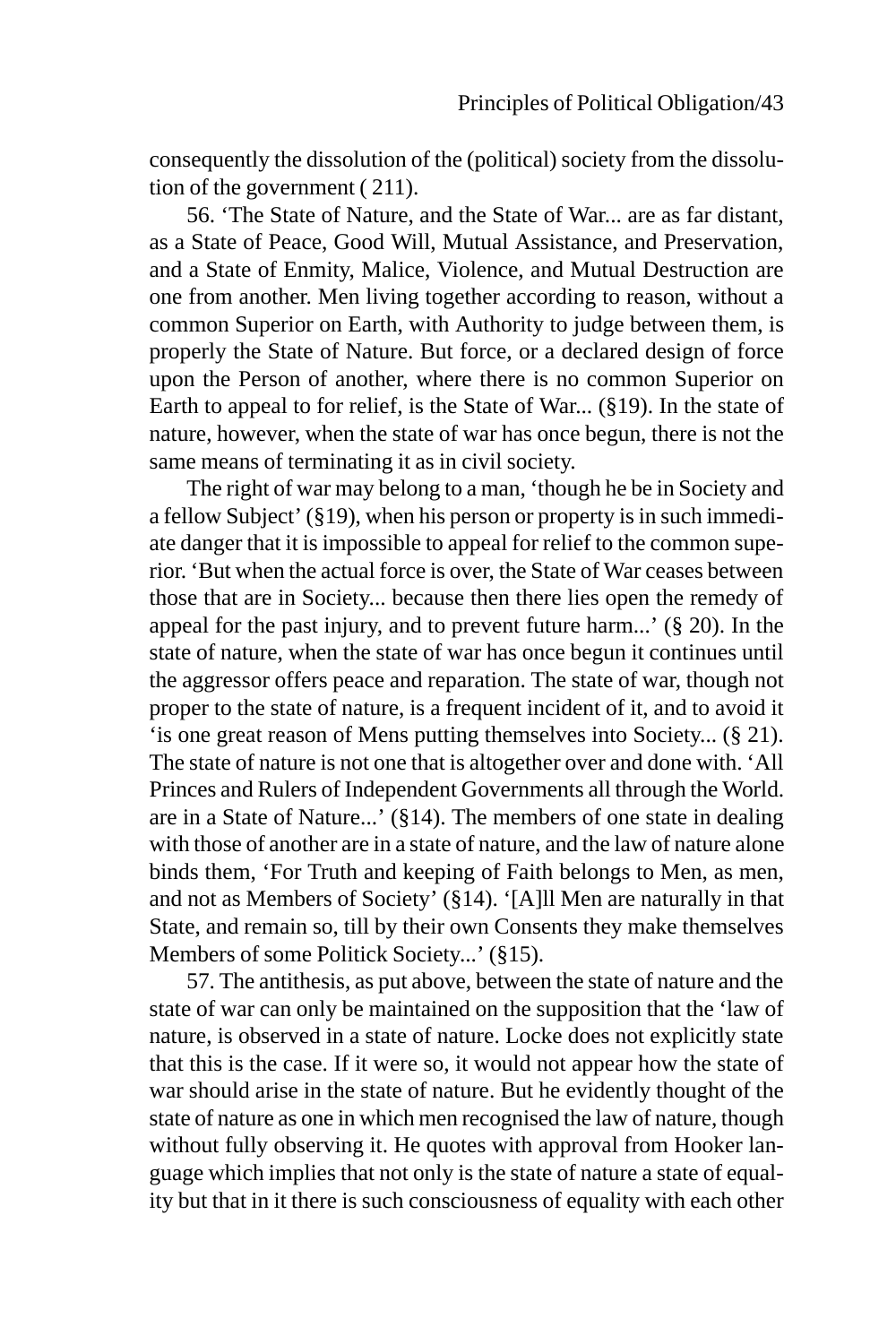on the part of men that they recognise the principle 'do as you would be done by.' With Hobbes, in the supposed state of nature the 'law of nature' is emphatically not observed, and hence it is a state of war. As has been pointed out above, a 'law of nature' in the sense in which these writers use the term, as a law which obliges but yet has no imponent in the shape of a sovereign power, as Locke says (§136), 'is no where to be found but in the minds of Men'; it can only have its being in the consciousness of those subject to it. If therefore we are to suppose a state of nature in which such a law of nature exists, it is more consistent to conceive it in Locke's way than in Hobbes'; more consistent to conceive it as one in which men recognise duties to each other than as a *bellum omnium contra omnes*.

58. From his conception of what men are in the state of nature, and of the ends for which they found political societies, Locke derives certain necessary limitations of what the supreme power in a commonwealth may rightfully do. The prime business of the political society, once formed, is to establish the legislative power. This is 'sacred and unalterable in the hands where the Community have once placed it' (§134); 'unalterable,' i.e., as we gather from the sequel, by anything short of an act of the community which originally placed it in these hands. But as men in a state of nature have no 'Arbitrary Power' (§8) over each other (which must mean that according to the 'law of nature' they have no such power), so they cannot transfer any such power to the community nor it to the legislature. No legislature can have the right to destroy, enslave or designedly impoverish the subjects. And as no legislature can be entitled to do anything which the individual in the state of nature would not by the law of nature be entitled to do, so its great business is to declare the law of nature in general terms and administer it by known authorised judges. The state of nature, Locke seems to think, would have done very well, but for the inconvenience of every man being judge in his own case of what the law of nature requires. It is to remedy this inconvenience by establishing (1) a settled law, received by common consent, (2) a known and indifferent judge, (3) a power to enforce the decisions of such a judge, that political society is formed (§87).

Hence a legislature violates the 'trust that is put in them by the Society' unless it observes the following rules: (1) to govern by established promulgated laws, not to be varied to suit particular interests; (2) these laws are to be designed only for the good of the people; (3) it must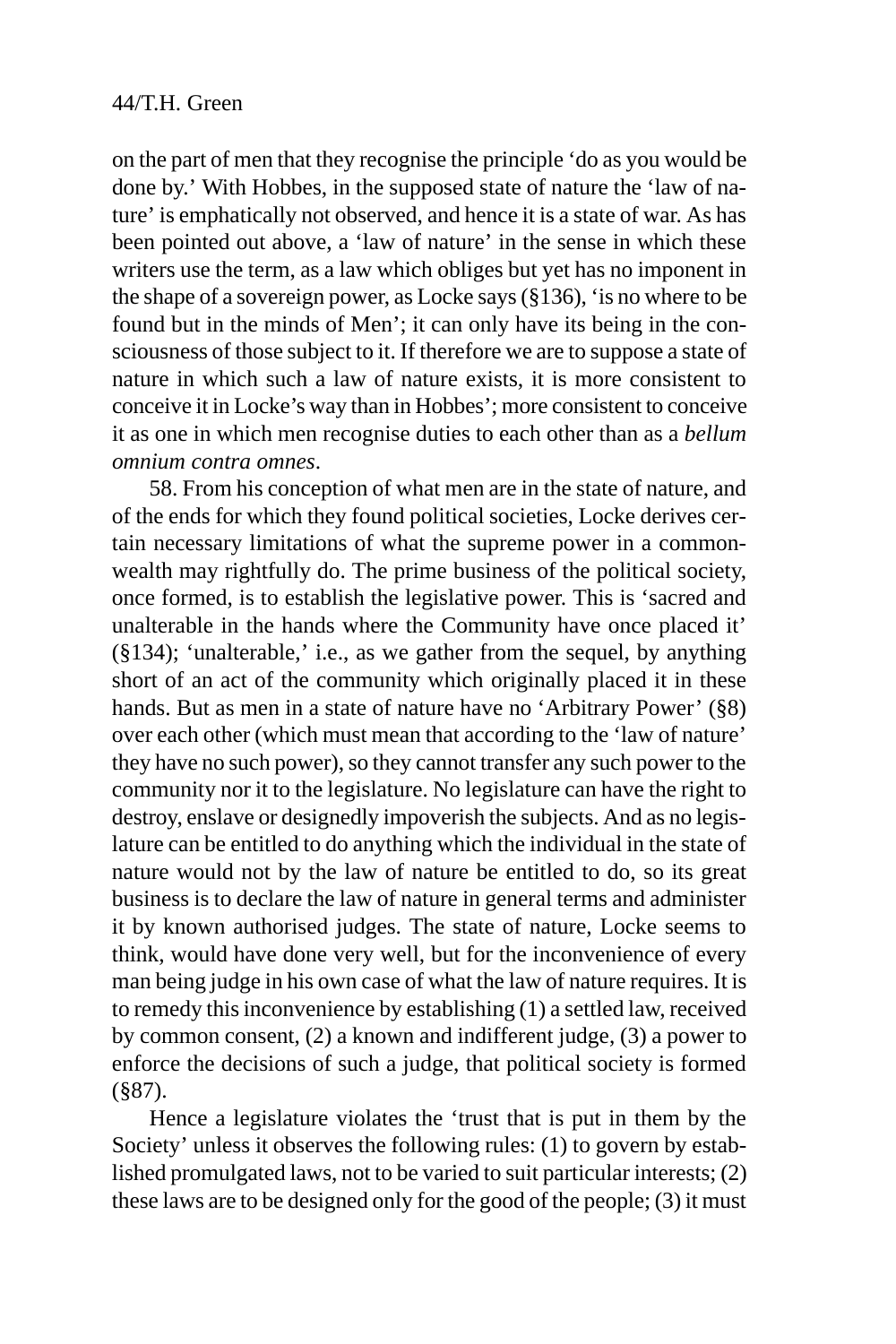not raise taxes but by consent of the people through themselves or deputies; (4) it 'neither must nor can transfer the Power of making Laws to any Body else. or place it anywhere but where the People have' (§142).

59. Thus 'the Legislative being only a Fiduciary Power to act for certain ends, there remains still in the People a Supream Power to remove or alter the Legislative...' (§149). Subject to this ultimate 'sovereignty' (a term which Locke does not use) of the people, the legislative is necessarily the supreme power, to which the executive is subordinate. An appearance to the contrary can only arise in cases where (as in England) the supreme executive power is held by a person who has also a share in the legislative. Such a person 'in a very tolerable sense may also be called Supream...' (§ 151). It is not, however, to him as supreme legislator (which he is not, but only a participator in supreme legislation) but to him as supreme executor of the law that oaths of allegiance are taken. It is only as executing the law that he can claim obedience (§151), his executive power being, like the power of the legislative, 'a Fiduciary Trust, placed in him' (§156) to enforce obedience to law and that only.

This distinction of the supreme power of the people from that of the supreme legislative and the supreme executive, corresponding to a distinction between the act of transferring individual powers to a society and the subsequent act by which that society establishes a particular form of government, enables Locke to distinguish what Hobbes had confounded, dissolution of government and dissolution of political society.

60. He gets rid of Hobbes' notion, that because the 'covenant of all with all,' by which a government is established, is irrevocable, therefore the government once established is unalterable. He conceives the original pact merely as an agreement to form a civil society, which must indeed have a government, but not necessarily always the same government. The pact is a transfer by individuals of their natural rights to a society, and can only be cancelled through the dissolution of the society by foreign conquest. The delegation by the society of legislative and executive powers to a person or persons is a different matter. The society always retains the right, according to Locke,of resuming the powers thus delegated, and must exercise the right in the event either of the legislative being altered, placed in different hands from those originally intended, of a collision between its executive and legislative officers, or of a breach between different branches of the legislature (when as in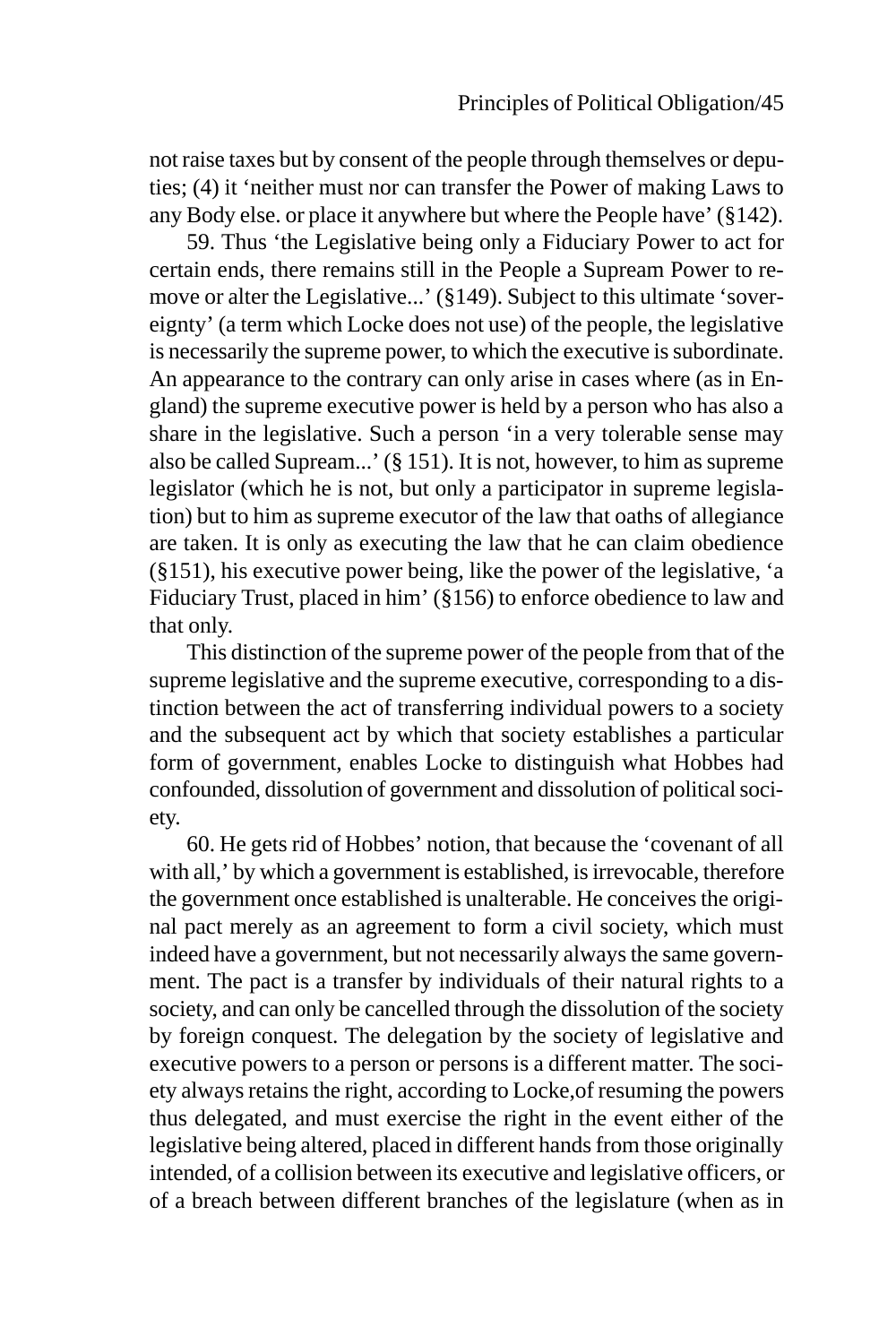England there are such different branches), or when legislative and executive or either of them 'act contrary to their trust.' He thus in effect vindicates the right of revolution, ascribing to a 'sovereign people' the attributes which Hobbes assigned to a 'person' single or corporate on which the people forming a society were supposed by an irrevocable act to have devolved their powers. In other words, he considered the whole civil society in all cases to have the rights which Hobbes would only have allowed it to possess where the government was not a monarchy or aristocracy but a democracy; i.e., where the supreme 'person' on to which all devolve their several personae is an 'assembly of all that will come together.' As such a democracy did not then exist in Europe, any more than it does now, except in some Swiss cantons, the practical difference between the two views was very great. Both Locke and Hobbes wrote with a present political object in view, Hobbes wishing to condemn the Rebellion, Locke to justify the Revolution. For practical purposes, Locke's doctrine is much the better; but if Hobbes' translation of the irrevocability of the covenant of all with all into the illegitimacy of resistance to an established government in effect entitles any tyrant to do as he likes, on the other hand, it is impossible upon Locke's theory to pronounce when resistance to a de facto government is legitimate or otherwise. It would be legitimate according to him when it is an act of the 'sovereign people' (not that Locke uses the phrase), superseding a government which has been false to its trust. But this admitted, all sorts of question arise as to the means of ascertaining what is and what is not an act of the 'sovereign people.'

61. The rapid success of the Revolution without popular disorder prevented these questions from becoming of importance, but in the presence of such sectarian enthusiasm as existed in Hobbes' time they would have become dangerous. Locke's theory would not any more than that of Hobbes justify resistance to the powers that be on the part of any body of men short of the civil society acting as a whole, i.e., by a majority. The sectaries of the time of the Rebellion, in pleading a natural or divine right to resist the orders of the government, would have been as much condemned by Locke's theory as by Hobbes'. But who can say when any popular action by which established powers, legislative or executive, are resisted or altered is an act of the 'sovereign people,' of the civil society acting as a whole or no? Where government is democratic, in Hobbes' sense, i.e., vested in an assembly of all who will come together, the act of the 'sovereign people' is unmistakeable. It is the act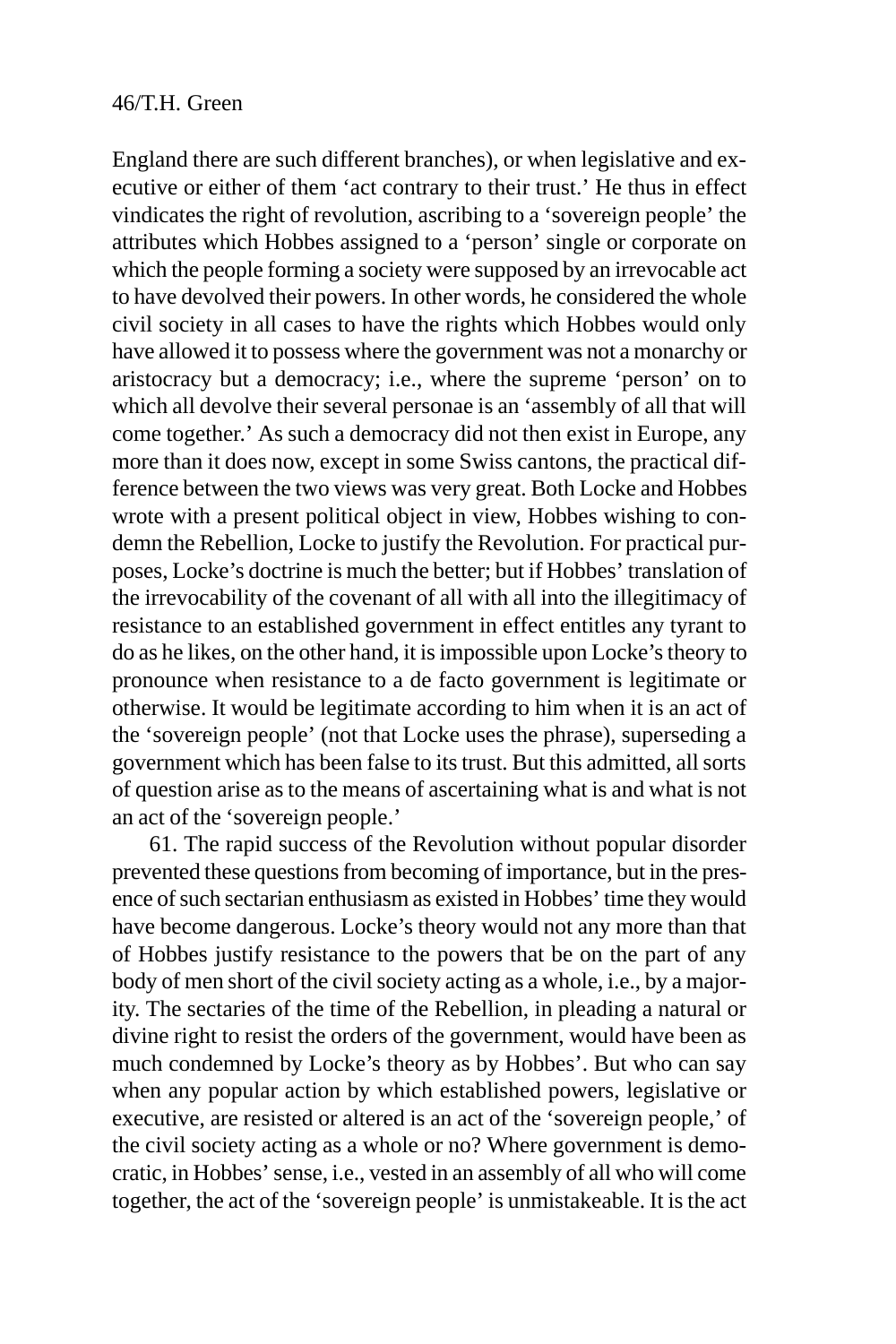of the majority of such an assembly. But in such a case the difficulty cannot arise. There can be no withdrawal by the sovereign people of power from its legislative or executive representatives, since it has no such representatives. In any other case it would seem impossible to say whether any resistance to or deposition of an established legislative or executive is the act of the majority of the society or no. Any sectary or revolutionary may plead that he has the 'sovereign people' on his side. If he fails, it is not certain that he has them not on his side; for it may be that, though he has the majority of the society on his side, yet the society has allowed the growth within it of a power which prevents it from giving effect to its will. On the other hand, if the revolution succeeds, it is not certain that it had the majority on its side when it began, though the majority may have come to acquiesce in its result. In short, on Locke's principle that any particular government derives its authority from an act of the society, and the society by a like act may recall the authority, how can we ever be entitled to say that such an act has been exercised?

62. It is true that there is no greater difficulty about supposing it to be exercised in the dissolution than in the establishment of a government indeed not so much but the act of first establishing a government is thrown back into an indefinite past. It may easily be taken for granted without inquiry into the conditions of its possibility. On the other hand, as the act of legitimately dissolving a government or superseding one by another has to be imagined as taking place in the present, the inquiry into the conditions of its possibility cannot well be avoided. If we have once assumed with Hobbes and Locke that the authority of government is derived from a covenant of all with all—either directly or mediately by a subsequent act in which the covenanted society delegates its powers to a representative or representatives—it will follow that a like act is required to cancel it, and the difficulties of conceiving such an act under the conditions of the present are so great, that Hobbes' view of the original act by which any Government was established as irrevocable has much to say for itself. If the authority of any government its claim on our obedience—is held to be derived not from an original, or from any, covenant but from the function which it serves in maintaining those conditions of freedom which are conditions of the moral life, then no act of the people in revocation of a prior act need be reckoned necessary to justify its dissolution. If it ceases to serve this function, it loses its claim on our obedience. It is a *parekbaois* [corruption]. (Here again the Greek theory, deriving the authority of government not from consent but from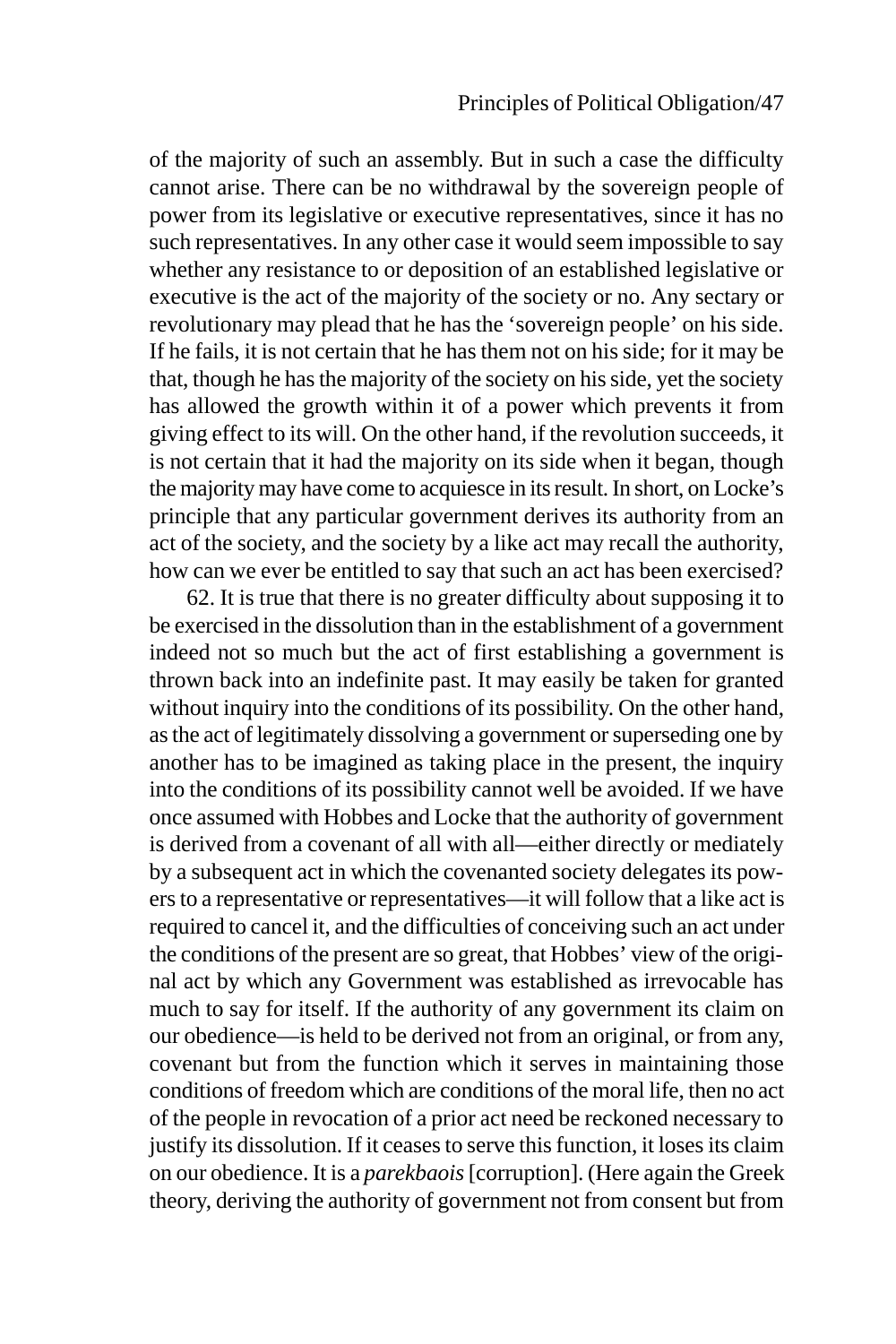the end it serves, is sounder than the modern.) Whether or no any particular government has on this ground lost its claim and may be rightly resisted is a question, no doubt, difficult for the individual to answer with certainty. In the long run, however, it seems generally if not always to answer itself. A government no longer serving the function described which, it must be remembered, is variously served according to circumstances brings forces into play which are fatal to it. But if it is difficult upon this theory for the individual to ascertain, as a matter of speculation, under any particular circumstances whether resistance to an established government is justified or no, at any rate upon this theory such a justification of resistance is possible. Upon Locke's theory, the condition necessary to justify it viz. an act of the whole people governed is one which, anywhere except in a Swiss canton, would be impossible to fulfil. For practical purposes Locke comes to a right result by ignoring this impossibility. Having supposed the reality of one impossible event the establishment of government by compact or by act of a society founded on compact—he cancels this error in the result by supposing the possibility of another transaction equally impossible viz. the collective act of a people dissolving its government.

63. It is evident from the chapter on dissolution of government [XIX] that he did not seriously contemplate the conditions under which such an act could be exercised. What he was really concerned about was to dispute 'the right divine of kings to govern wrong, on the part of a legislative as much as on the part of an executive power; to maintain the principle that government is only justified by being for the good of the people, and to point out the difference between holding that some government is necessarily for the good of the people and holding that any particular government is for their good a difference which Hobbes had ignored. In order to do this, starting with the supposition of an actual deed on the part of a community establishing a government, he had to suppose a reserved right on the part of the community by a like deed to dissolve it. But in the only particular case in which he contemplates a loss by the legislature of representative character he does not suggest the establishment of another by an act of the whole people. He saw that the English Parliament in his time could not claim to be such as it could be supposed that the covenanting community originally intended it to be. See the notable passage in §157:

... it often comes to pass, that in governments, where part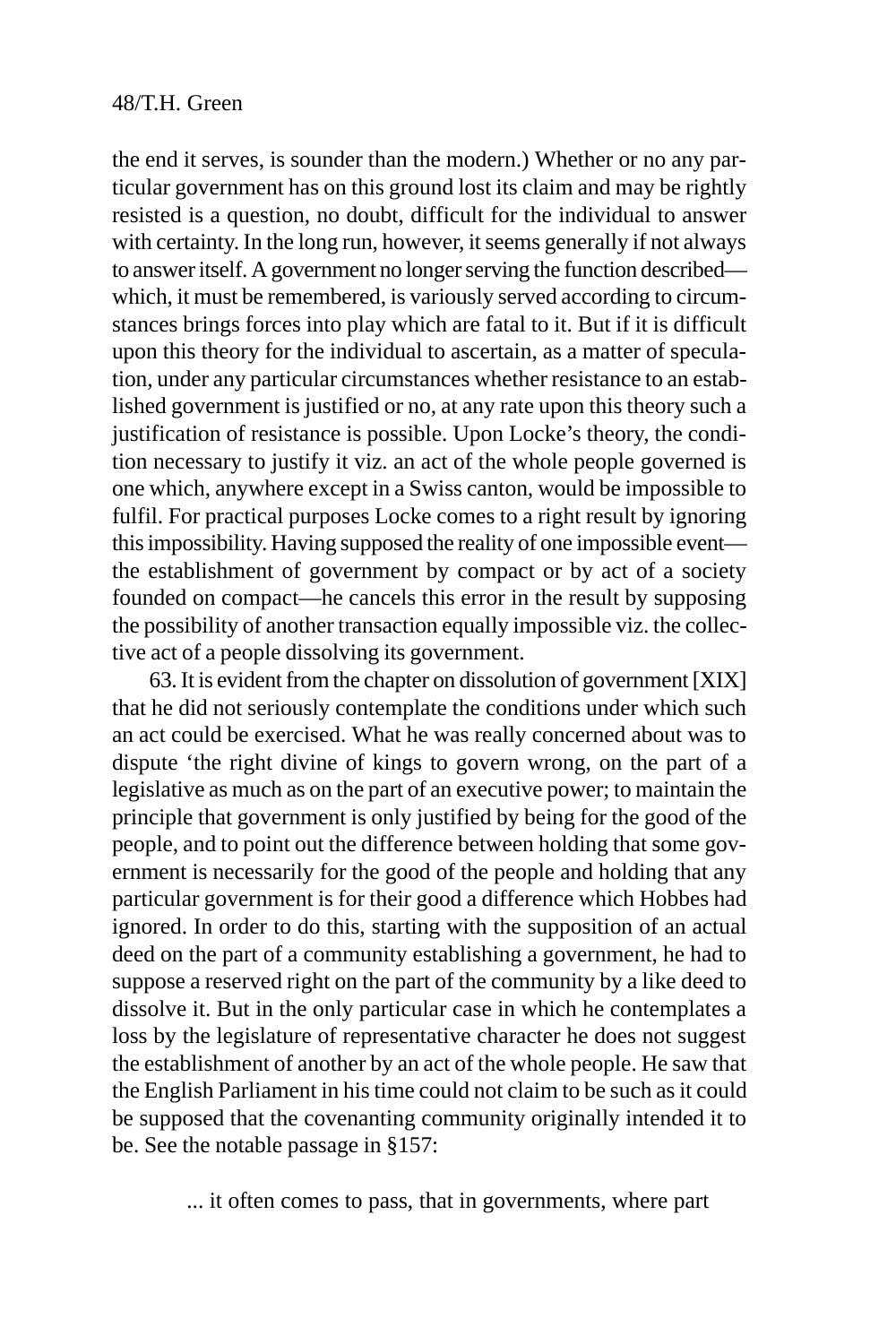of the Legislative consists of Representatives chosen by the People, that in tract of time this Representation becomes very unequal and disproportionate to the reasons it was first established upon... [T]he bare Name of a Town, of which there remains not so much as the ruines, where scarce so much Housing as a Sheep-coat; or more Inhabitants than a Shepherd is to be found, sends as many Representatives to the grand Assembly of Law-makers, as a whole County numerous in People, and powerful in riches. This Strangers stand amazed at, and everyone must confess needs a remedy. Though most think it hard to find one, because the Constitution of the legislative being the original and supream act of the Society, antecedent to all positive Laws in it, and depending, wholly on the People, no inferiour Power can alter it. And therefore the people when the Legislative is once Constituted, having in such a government as we have been speaking of, no Power to act as long as the government stands; this inconvenience is thought incapable of a remedy.

The only remedy which he suggests is not an act of the sovereign people, but an exercise of prerogative on the part of the executive, in the way of redistributing representation, which would be justified by *salus populi suprema est lex* [the good of the people is the highest law'].

# E. Rousseau

64. That 'sovereignty of the people,' which Locke looks upon as held in reserve after its original exercise in the establishment of government, only to be asserted in the event of a legislature proving false to its trust, Rousseau supposes to be in constant exercise. Previous writers had thought of the political society or commonwealth, upon its formation by compact, as instituting a sovereign. They differed chiefly on the point whether the society afterwards had or had not a right of displacing an established sovereign. Rousseau does not think of the society, civitas or commonwealth, as thus instituting a sovereign, but as itself in the act of its formation becoming a sovereign and ever after continuing so.

65. In his conception of a state of nature, Rousseau does not differ from Locke. He conceives the motive for passing out of it, however, somewhat differently and more after the manner of Spinoza. With Locke the motive is chiefly a sense of the desirability of having an impartial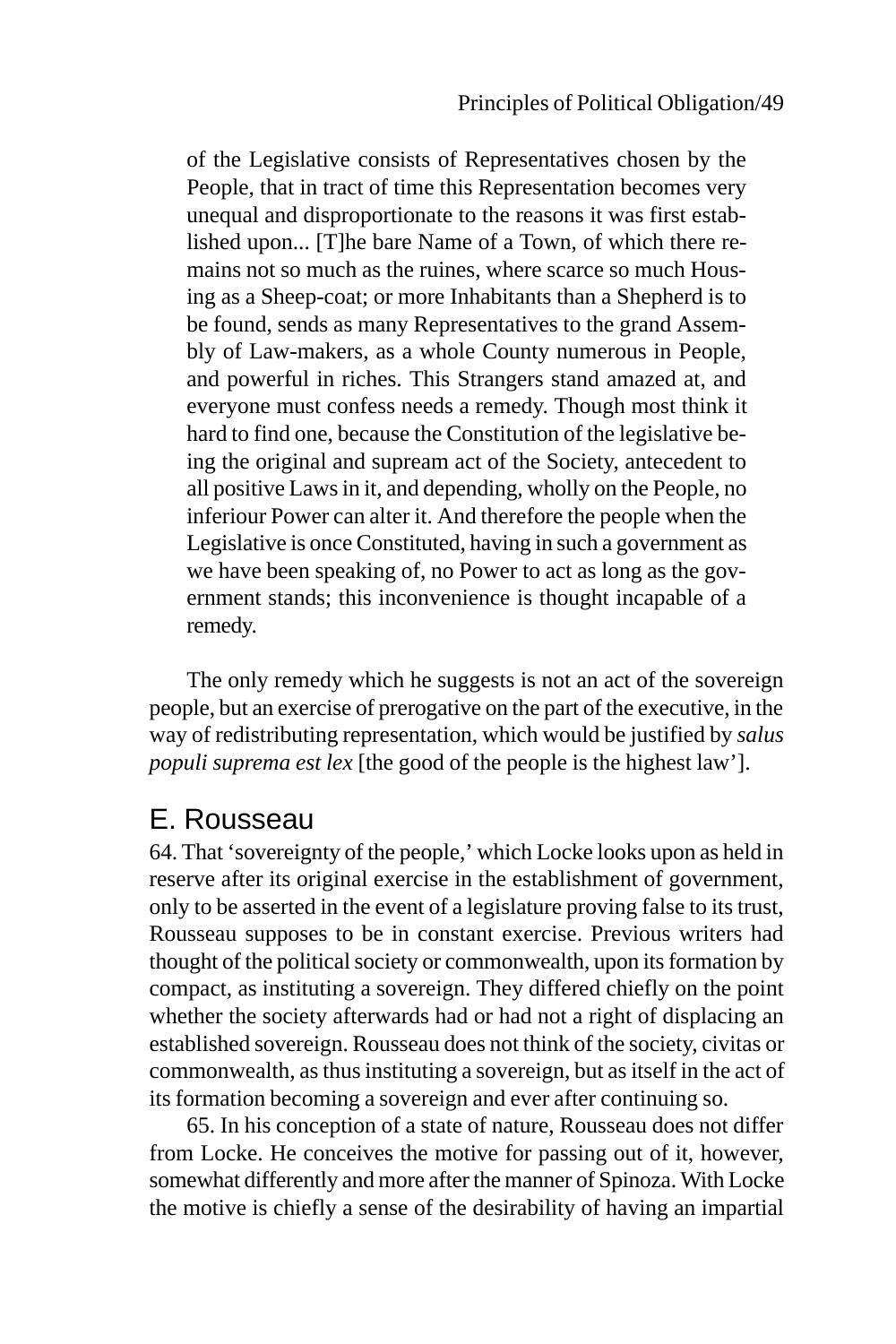judge, and efficient enforcement, of the law of nature. According to Rousseau, the social pact takes place when men find the hindrances to their preservation in a state of nature too strong for the forces which each individual can bring to bear against them. This recalls Spinoza's view of the *jus in naturam* [right in nature] as acquired by a combination of the forces of individuals in civil society.

66. The 'problem of which the social contract is a solution' Rousseau states thus: 'To find a form of association which protects with the whole common force the person and property of each associate, and in virtue of which everyone, while uniting himself to all, only obeys himself and remains as free as before' (*Contrat Social*, I, vi). The terms of the contract which solves this problem Rousseau states thus: 'Each of us throws into the common stock his person and all his faculties under the supreme direction of the general will and we accept each member as an indivisible part of the whole.' There results from this act of association, in place of the several persons of the several contracting parties, a 'collective moral body, composed of as many members as there are voices in the assembly which body receives from this act its unity, its common self, its life, and its will...' It is called by its members a state when it is passive, a sovereign when it is active, a power when compared with similar bodies. The associates are called collectively a people, severally citizens as sharing in the sovereign authority, subjects as submitted to the laws of the state (I, vi). Each of them is under an obligation in two relations, 'as a member of the sovereign body towards the individuals, and as a member of the state towards the sovereign.' All the subjects can by a public vote be placed under a particular obligation towards the sovereign, but the sovereign cannot thus incur an obligation towards itself. It cannot impose any law upon itself which it cannot cancel. Nor is there need to restrict its powers in the interest of the subjects. For the sovereign body, being formed only of the individuals which constitute it, can have no interest contrary to theirs. 'From the mere fact of its existence, it is always all that it ought to be' (since, from the very fact of its institution, all merely private interests are lost in it). On the other hand, the will of the individual (his particular interest as founded upon his particular desires) may very well conflict with that general will which constitutes the sovereign. Hence the social pact necessarily involves a tacit agreement, that anyone refusing to conform to the general will shall be forced to do so by the whole body politic; in other words, 'shall be forced to be free,' since the universal conformity to the general will is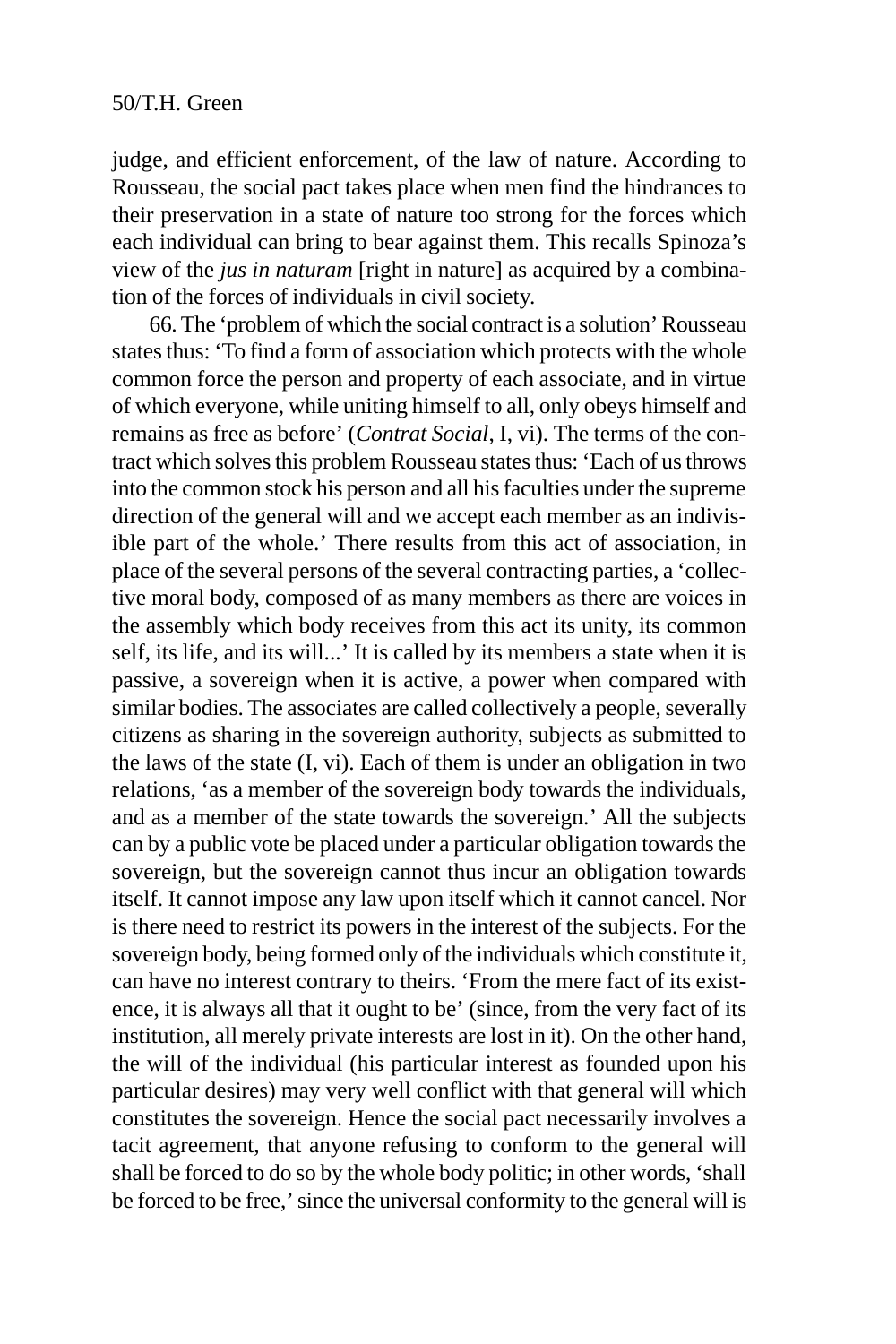the guarantee to each individual of freedom from dependence on any other person or persons (I, vii).

67. The result to the individual may be stated thus. He exchanges the natural liberty to do and get what he can a liberty limited by his relative strength for a liberty at once limited and secured by the general will; he exchanges the mere possession of such things as he can get a possession which is the effect of force for a property. founded on a positive title, on the guarantee of society. At the same time he becomes a moral agent. Justice instead of instinct becomes the guide of his actions. For the moral slavery to appetite he substitutes the moral freedom which consists in obedience to a self-imposed law. Now for the first time it can be said that there is anything which he ought to do, as distinguished from that which he is forced to do (I, viii).

68. Such language makes it clear that the sovereignty of which Rousseau discusses the origin and attributes, is something essentially different from the supreme coercive power which previous writers on the 'jus civile' ['civil law'] had in view. A contemporary of Hobbes had said that

> 'there's on earth a yet auguster thing, Veiled though it be, than Parliament and King.'

It is to this 'auguster thing,' not to such supreme power as English lawyers held to be vested in 'Parliament and King,' that Rousseau's account of the sovereign is really applicable. What he says of it is what Plato or Aristotle might have said of the *theios nous* [divine intelligence], which is the source of the laws and discipline of the ideal polity and what a follower of Kant might say of the 'pure practical reason,' which renders the individual obedient to a law of which he regards himself, in virtue of his reason, as the author, and causes him to treat humanity equally in the person of others and in his own always as an end, never merely as a means. But all the while Rousseau himself thinks that he is treating of the sovereign in the ordinary sense of some power of which it could be reasonably asked how it was established in the part where it resides, when and by whom and in what way it is exercised. His reader more or less familiar with the legal conception of sovereignty but not at all with that of practical, reason or of a 'general will'—a common ego, which wills nothing but what is for the common good—is pretty sure to retain the idea of supreme coercive power as the attribute of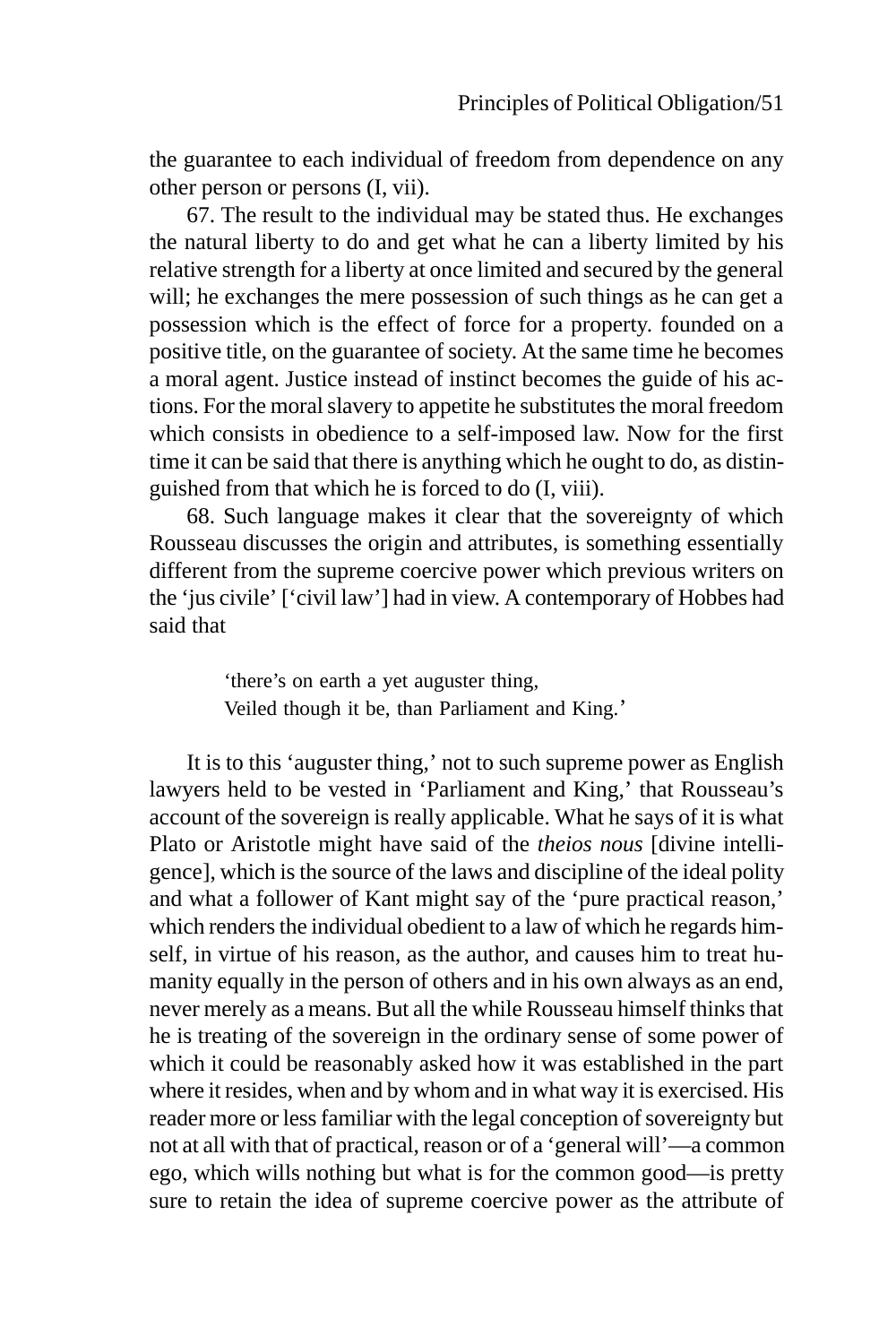sovereignty and to ignore the attribute of pure disinterestedness, which, according to Rousseau, must characterise every act that can be ascribed to the sovereign.

69. The practical result is a vague exaltation of the prerogatives of the sovereign people, without any corresponding limitation of the conditions under which an act is to be deemed that of the sovereign people. The justifiability of laws and acts of government, and of the rights which these confer, comes to be sought simply in the fact that the people wills them, not in the fact that they represent a true volont g n rale [general will], an impartial and disinterested will for the common good. Thus the question of what really needs to be enacted by the state in order to secure the condition under which a good life is possible, is lost sight of in the quest for majorities; and as the will of the people in any other sense than the measure of what the people will tolerate is really unascertainable in the great nations of Europe, the way is prepared for the sophistries of modern political management, for manipulating electoral bodies, for influencing elected bodies, and procuring plebiscites.

70. The incompatibility between the ideal attributes which Rousseau ascribes to the sovereign and any power that can actually be exercised by any man or body of men becomes clearer as we proceed. He expressly distinguishes sovereignty' from 'power,' and on the ground of this distinction holds that it cannot be alienated, represented, or divided. 'Sovereignty being simply the exercise of the general will can never be alienated, and the sovereign, who is only a collective being, can only be represented by himself. Power can be transmitted, but not will' (II, i). In order to the possibility of a representation of the general will, there must be a permanent accord between it and the individual will or wills of the person or persons representing it. But such permanent accord is impossible (Ib.). Again, a general will is from the nature of the case indivisible. It is commonly held to be divided, not, indeed, in respect of its source, but in respect of the objects to which its acts are directed, e.g. into legislative and executive powers; into rights of taxation, of war, of justice, etc. But this supposed division of sovereign powers or rights implies that 'what are only emanations from the sovereign authority are taken to be parts of it' (II, ii). The only exercise of sovereign power, properly so called, is in legislation, and there is no proper act of legislation except when the whole people comes to a decision with reference to the whole people. Then the matter decided on is as general as the will which decides on it; and this is what constitutes a law (II, vi). By this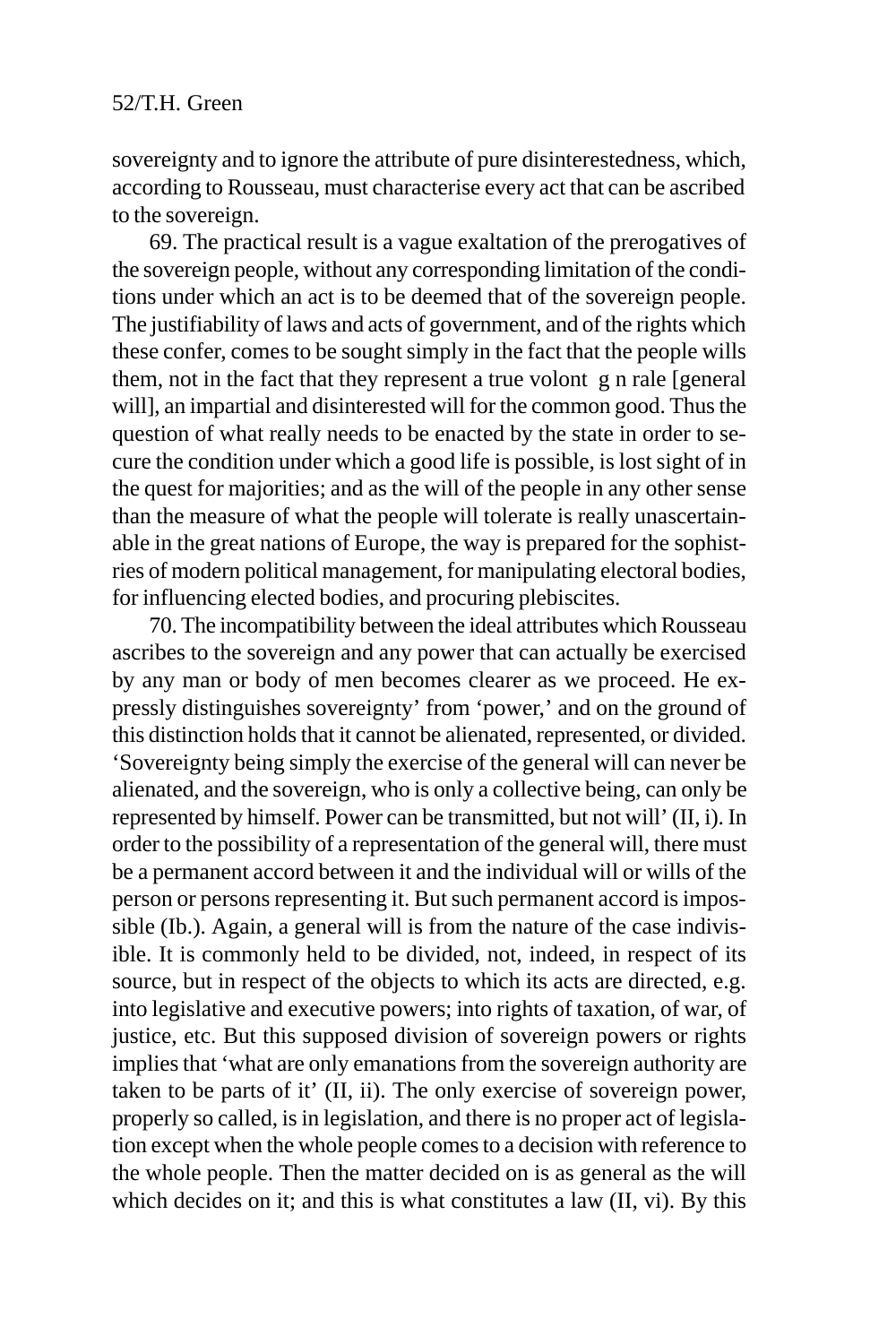consideration several questions are answered. Whose office is it to make laws? It is that of the general will, which can neither be alienated nor represented. Is the prince above the law? The answer is, He is a member of the state, and cannot be so. Can the law be unjust? No one can be unjust to himself: therefore not the whole people to the whole people. How can we be free and yet subject to the laws? The laws are the register of our own will (II, vi).

Laws, in short, are properly those general 'conditions of civil association' which the associates impose on themselves. Where either of the specified conditions is lacking, where either it is not the universal will from which an ordinance proceeds or it is not the whole people to which it relates, it is not a law but a decree, not an act of sovereignty but of magistracy (II, vi).

71. This leads to a consideration of the nature and institution of magistracy or government (III, i). The government is never the same as the sovereign. The two are distinguished by their functions, that of the one being legislative, that of the other executive. Even where the people itself governs, its acts of government must be distinguished from its acts of sovereignty the latter, the former having a particular, a general reference. Government is the exercise according to law of the executive power, and the 'prince' or 'magistrate' is the man or body of men charged with this administration; 'a body intermediary between the subjects and the sovereign, charged with the execution of the laws, and with the maintenance of civil and political freedom' (Ib.). Where all or most of the citizens are magistrates, or charged with the supreme functions of government, we have a democracy where a few, an aristocracy; where one is so charged, a monarchy (III, iii). The differences depend, not as Hobbes and others had supposed, on the quarter where the sovereignty resides for it must always reside in the whole body of people—but on that in which government resides. The idea of government is that the dominant will of the prince should be the general will or law, that it should be simply the public force by which that general will is brought to bear on individuals or against other states, serving the same purpose in the state as the union of soul and body in the individual (III, i); and this idea is most likely to be satisfied under a democracy. There, the general will (if there is a general will, which the democracy is no guarantee for there being, according to Rousseau's distinction between the volont g n rale and volont de tous [will of all], of which more hereafter) cannot fail to coincide with the dominant will of the government. The prevalence of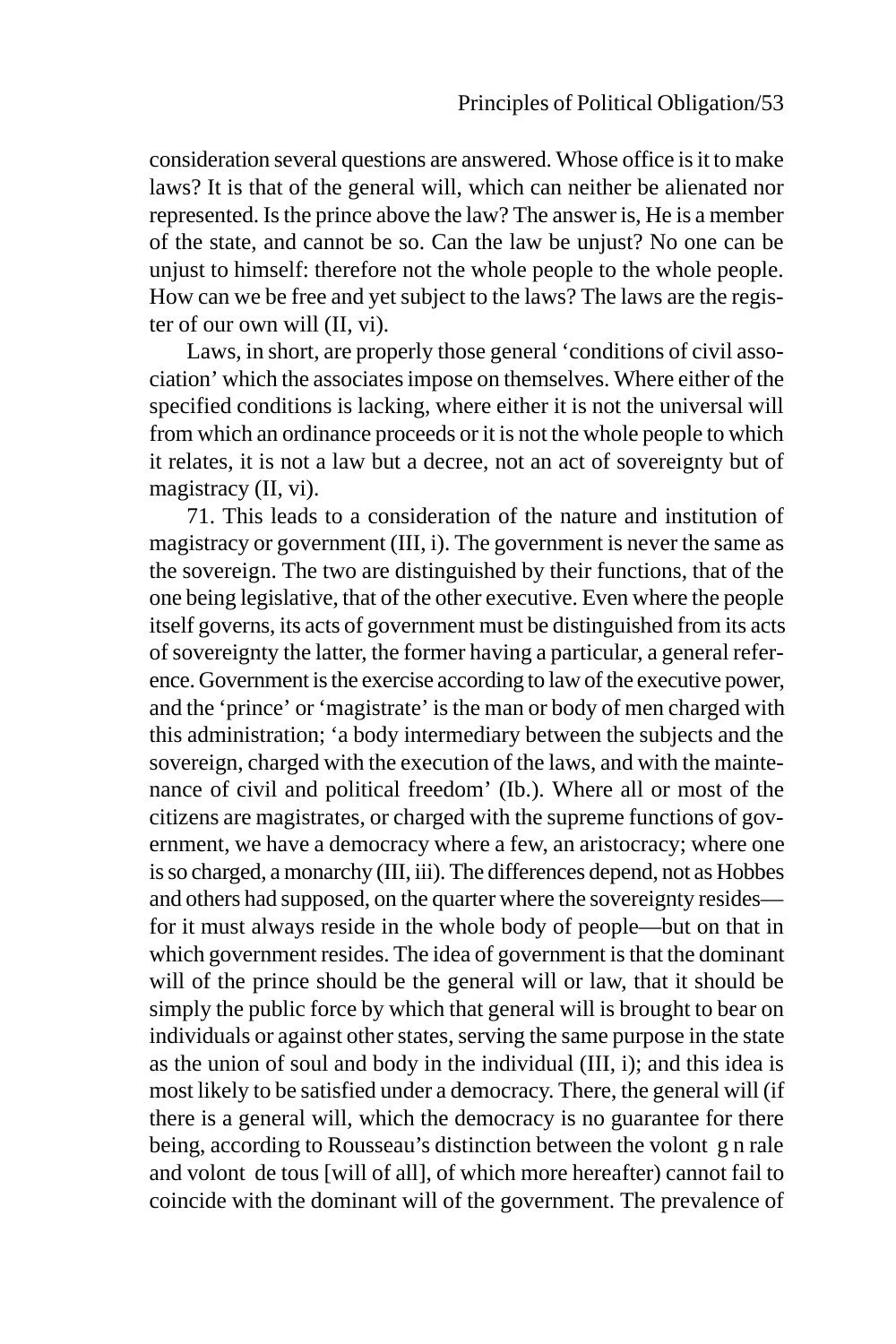particular interests may prevent there being a will at all of the kind which Rousseau would count general or truly sovereign, but they cannot be more prevalent in the magistracy, constituted by the whole people, than in the same people acting in the way of legislation. In a democracy, therefore, the will of the sovereign, so far as there is a sovereign in the proper sense, necessarily finds expression in the will of the magistracy. On the other hand, though under either of the other forms of government there is danger of collision between sovereign and government, yet the force of the government is greater than in a democracy. It is greatest when the government is a monarchy because under all other forms there is more or less discrepancy between the individual wills of the several persons composing the government, as directed to the particular good of each, and the corporate will of the government of which the object is its own efficiency, and under a monarchy this source of weakness is avoided (III, ii). As there is more need of force in the government in proportion to the number of subjects whose particular wills it has to control, it follows that monarchy is best suited to the largest, democracy to the smallest states (III, iii).

72. As to the institution of government, Rousseau maintains strenuously that it is not established by contract. 'There is only one contract in the state. viz. that of the original association: and this excludes every other. No other public contract can be imagined which would not be a violation of the first' (III, xvi). Even when government is vested in an hereditary body, monarchic or aristocratic, this is merely a provisional arrangement, made and liable to be reversed by the sovereign, whose officers the governors are. The act by which government is established is twofold, consisting first of the passing of a law by the sovereign, to the effect that there shall be a government; secondly of an act in execution of this law, by which the governors—the 'magistrates' are appointed. But it may. be asked, How can the latter act, being one not of sovereignty. but of magistracy (for it has a particular reference in the designation of the governors), be performed when as yet there is no government? The answer is that the people resolves itself from a sovereign body into a body of magistrates, as the English Parliament resolves itself constantly from a legislative body into a committee. In other words, by a simple act of the general will a democracy is for the time established, which then proceeds either to retain the government in its own hands, or place it in those of an officer or officers according to the form in which the sovereign has decided to establish the government (III,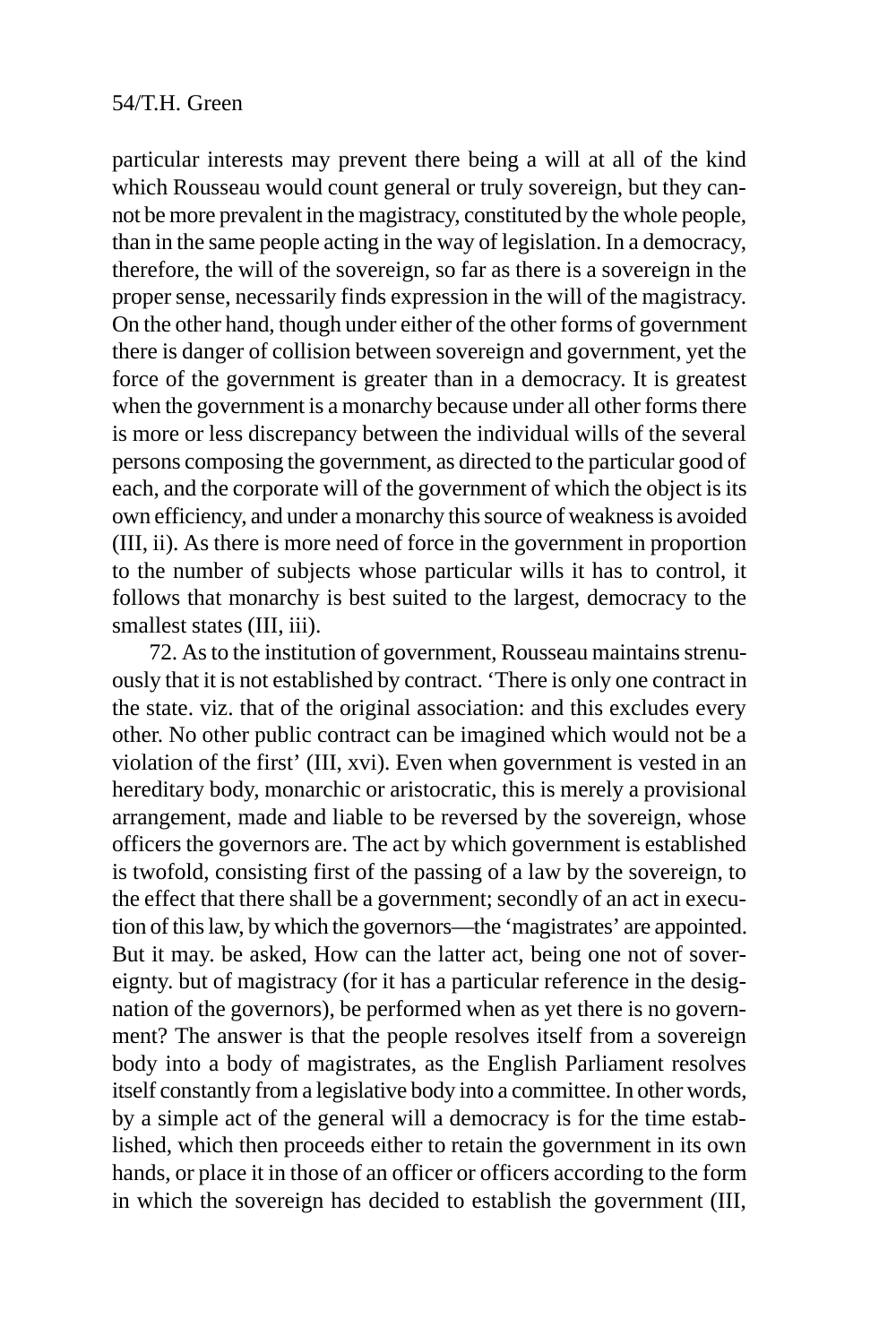xvii). Acts similar to that by which the government was originally constituted need to be periodically repeated in order to prevent the government from usurping the function of the sovereign, i. e. the function of legislation. (Could this usurpation occur under a democracy?) In order that the sovereignty may not fall into abeyance, it must be exercised, and it can only be exercised in assemblies of the whole people. These must be held periodically, and at their opening two questions ought to be submitted; one, whether it pleases the sovereign to maintain the present form of government; the other, whether it pleases the people to leave the administration in the hands of those at present charged with it (III, xviii). Such assemblies are entitled to revise and repeal all previously enacted laws. A law not so repealed the sovereign must be taken tacitly to confirm, and it retains its authority. But as the true sovereign is not any law but the general will, no law, even the most fundamental, can be exempt from liability to repeal. Even the social pact itself might legitimately be dissolved, by agreement of all the citizens assembled (III, xviii). (Whether unanimity is necessary for the purpose is not specified.) Without such assemblies there can be no exercise of the general will (which, as before stated, cannot be represented), and consequently no freedom. 'The English people, e.g., is quite mistaken in thinking itself free. It is only free while the election of members of Parliament is going on. As soon as they are elected, it is in bondage, it is nothing. In the short moments of its freedom it makes such a bad use of it that it well deserves to lose it' (III, xv).

73. It appears from the above that, according to Rousseau, the general will, which is the true sovereign, can only be exercised in assemblies of the whole people. On the other hand, he does not hold that an act of such an assembly is necessarily an act of the general will. After telling us that the 'general will is always right, and always tends to the public good,' he adds, 'but it does not follow that the deliberations of the people have always the same rectitude... There is often a great difference between the will of all and the general will. The latter only looks to the common interest; the other looks to private interests, and is only a sum of the wills of individuals' (II, iii). Again (II, iv), 'that which generalises the will is not so much the number of voices as the common interest which unites them.' He holds apparently that in the assembly of the whole people, if they had sufficient information, and if no minor combinations of particular interests were formed within the entire body, the difference between the wills of individuals would neutralise each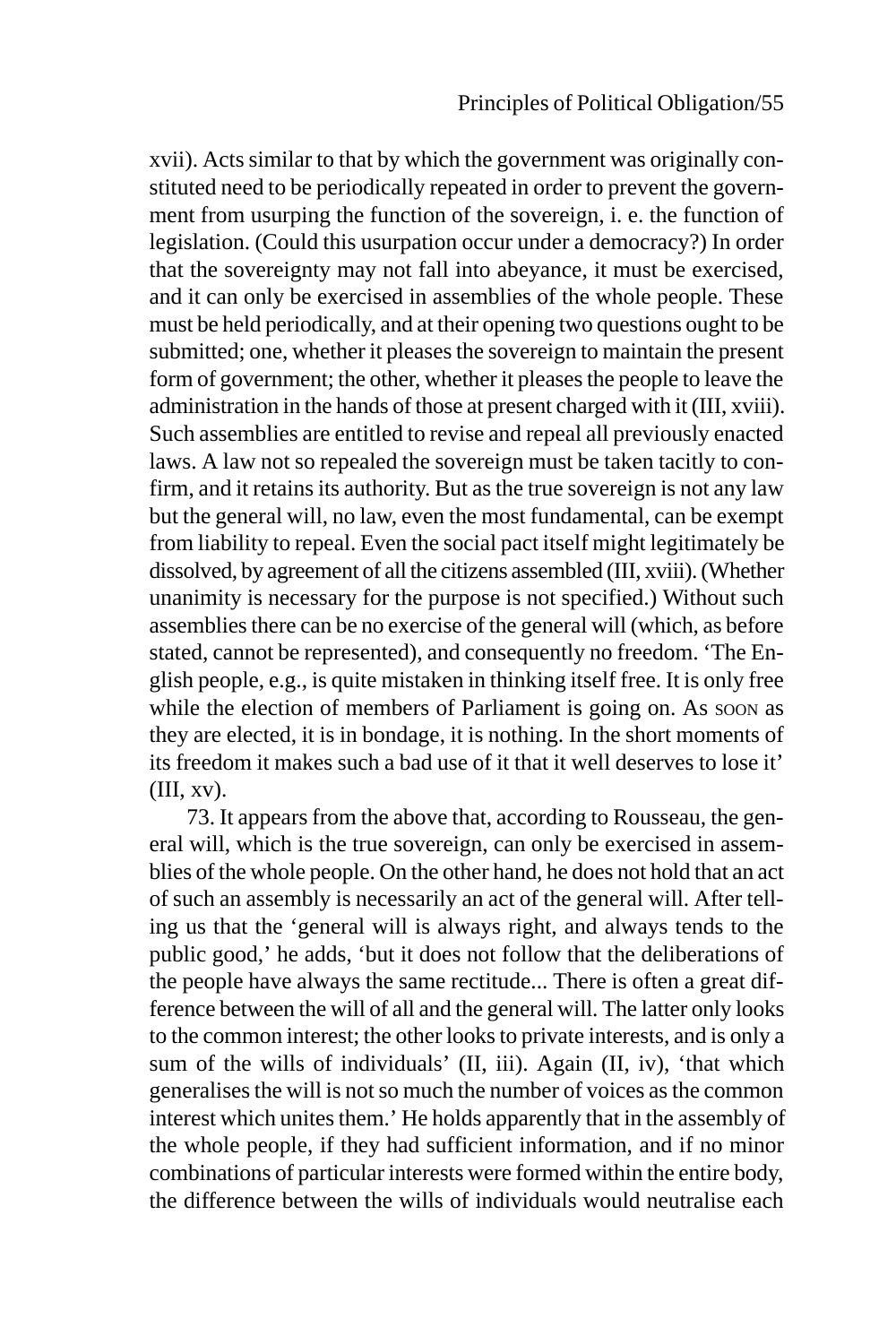other, and the vote of the whole body would express the true general will. But in fact in all assemblies there is at least a liability to lack of information and to the formation of cliques; and hence it cannot be held that the vote of the assembly necessarily expresses the 'general will.' Rousseau, however, does not go so far as to say that unless the law is actually such as contributes to the common good, it is not an expression of the general will. The general will, according to him, always aims at or wills the common good, but is liable to be mistaken as to the means of attaining it. 'It is always right, but the judgment which guides it is not always enlightened... Individuals see the good which they reject; the public wills the good which it does not see' (II, vi). Hence the need of a guide in the shape of a great lawgiver. Apparently, however, the possible lack of enlightenment on the part of the 'general will' does not, in Rousseau's view, prevent its decisions from being for the public good. In discussing the 'limits of the sovereign power' he maintains that there can be no conflict between it and the natural right of the individual, because, 'although it is only that part of his power, his goods, his freedom, of which the use is important to the community that the individual transfers to the sovereign by the social pact, yet the sovereign alone can be judge of the importance'; and the sovereign 'cannot lay on the subjects any constraint which is not for the good of the community.' 'Under the law of reason' (which is thus identified with the general will) 'nothing is done without a cause, any more than under the law of nature' (II, iv).

74. But though even an unenlightened 'general will' is the general will still, and (as we are left to infer) cannot in its decisions do otherwise than promote the public good, Rousseau distinctly contemplates the possibility of the 'general will' being so overpowered by particular interests that it finds no expression in the votes of a popular assembly, though the assembly be really one of a whole people, and the vote of the majority is duly taken (IV, i). In such cases it is not that the 'general will' is 'annihilated or corrupted; it is always constant, unalterable, and pure.' Even in the individual whose vote is governed by his private interest the 'general will' is not extinct, nor is he unaware either of what the public good requires or of the fact that what is for the public good is also for his own. But his share in the public evil to which he knows that his vote will contribute, seems nothing by the side of the special private good which he hopes to gain. By his vote, in short, he does not answer the question, Is so and so for the advantage of the state? but, Is it for the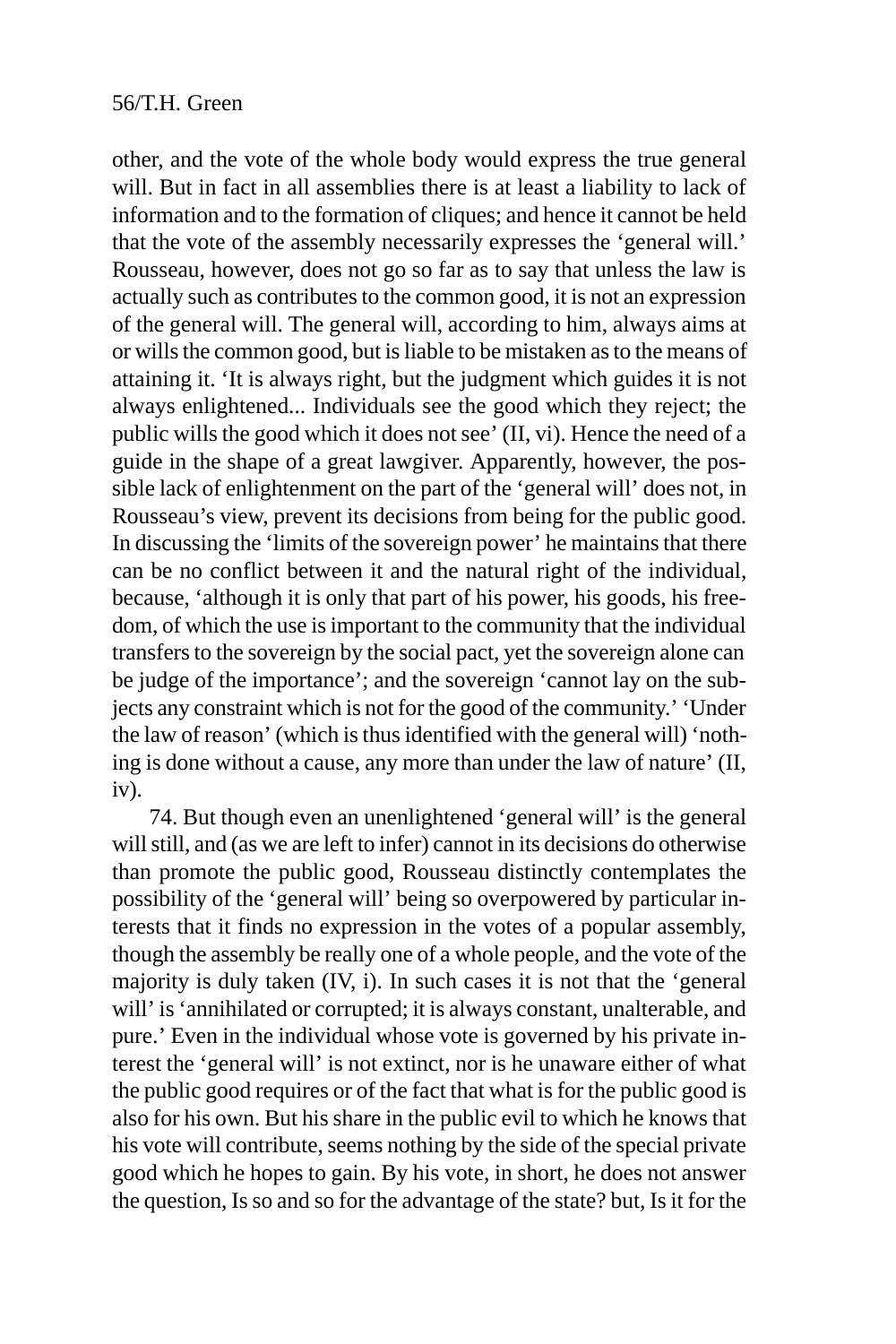advantage of this particular man or party (IV, i)?

75. The test of the dominance of the general will in assemblies of the people is an approach to unanimity. 'Long debates, discussions, tumult, indicate the ascendency of particular interests and the decline of the state' (IV, ii). Rousseau, however, does not venture to say that absolute unanimity in the assembly is necessary to an expression of the general will, or to give a law a claim upon the obedience of the subjects. This would have been to render effectual legislation impossible. Upon the theory, however, of the foundation of legitimate sovereignty in consent—the theory that the natural right of the individual is violated unless he is himself a joint imponent of the law which he is called to obey it is not easy to see what rightful claim there can be to the submission of a minority. Rousseau so far recognises the difficulty that he requires unanimity in the original compact (IV, ii). If among those who are parties to it there are others who oppose it, the result is simply that the latter are not included in it. 'They are strangers among the citizens.' But this does not explain how they are to be rightfully controlled, on the principle that the only rightful control is founded on consent; or, if they are not controlled, what is the value of the 'social compact.' How can the objects of the pact be attained while those who are bound by it have these 'strangers' living among them who are not bound by it, and who, not being bound by it cannot be rightfully controlled? The difficulty must recur with each generation of the descendants of those who were parties to the original pact. The parties to the pact, it is true, have no right to resist the general will, because the pact is *ex hypothesi* to the effect that each individual, in all things of common concern, will take the general will for his own. The true form, therefore, of the question upon which each party to the pact should consider himself to be voting in the assembly is, as Rousseau puts it, not 'Is the proposed measure what I wish for, or what I approve, or no?' but 'Is it in conformity with the general will?' If, having voted upon this question, he finds himself in a minority, he is bound to suppose that he is mistaken in his views of the general will, and to accept the decision of the majority as the general will which, by the pact, he is bound to obey. So far all is consistent; though how the individual is to be answered if he pleads that the vote of the assembly has been too much biased by particular interest to be an expression of the 'general will,' and that therefore it is not binding on him, does not appear.

76. But after the first generation of those who were parties to the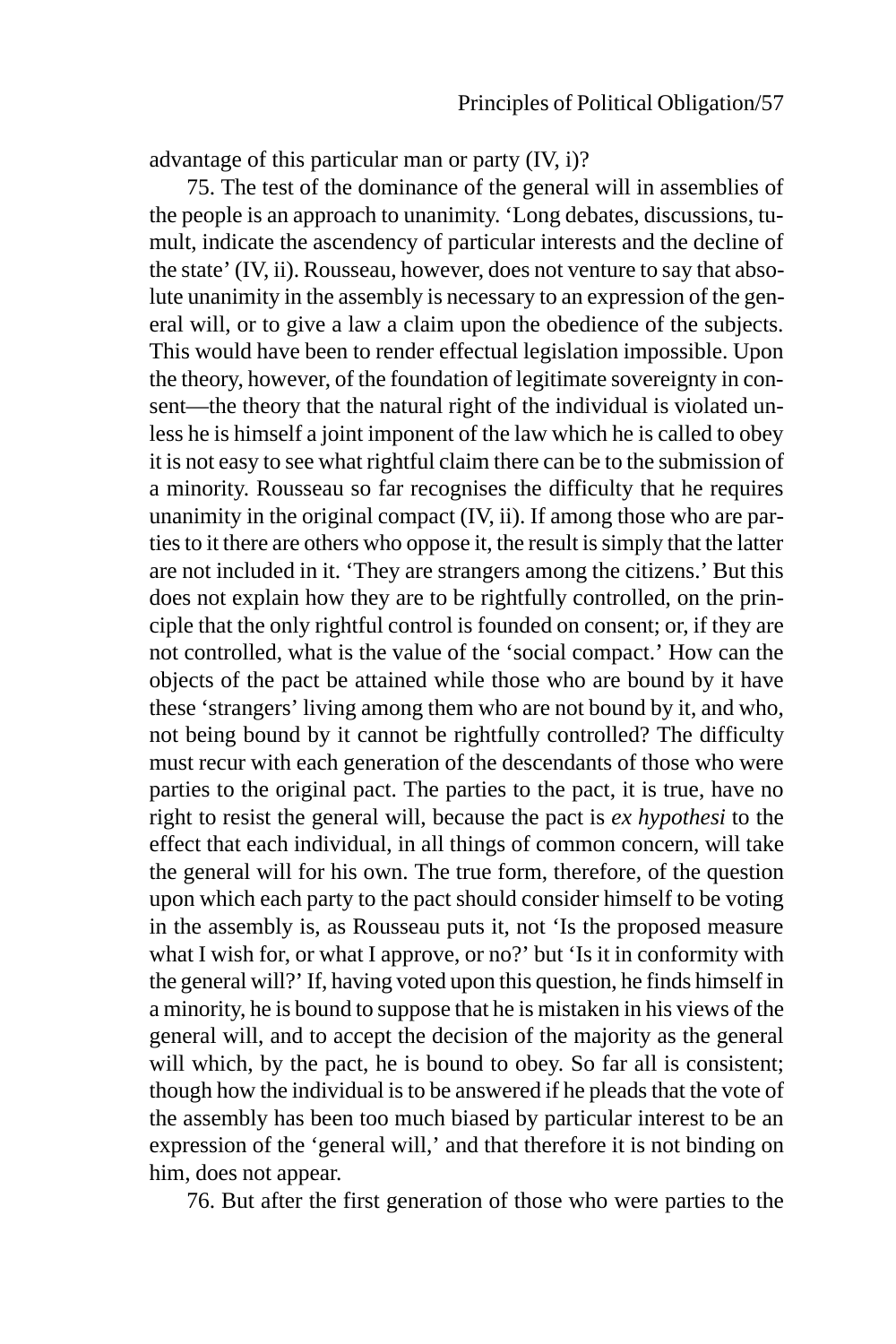supposed original compact, what is to settle whether anyone is a party to it or no? Rousseau faces the question, but his only answer is that 'when once the state is instituted, consent is implied in residence; to dwell on the territory is to submit to the sovereignty' (IV, ii). This answer, however, will scarcely stand examination. Rousseau himself does not consider that residence in the same region with the original parties to the pact renders those so resident also parties to it. Why should it do so, when the pact has descended to a later generation? It may be argued of course that everyone residing in a settled society, which secures him in his rights of person and property, has the benefit of the society from the mere fact of his residence in it, and is therefore morally bound to accept its laws. But this is to abandon the doctrine of obligation being founded on consent. Residence in a territory governed by a certain sovereign can only be taken to imply consent to the rule of that sovereign, if there is any real possibility of relinquishing it, and this there can scarcely ever be.

77. Rousseau certainly carried out the attempt to reconcile submission to government with the existence of natural rights antecedent to the institution of government, by the hypothesis of a foundation of government in consent, more consistently than any other writer; and his result shows the hopelessness of the attempt. To the consistency of his theory he sacrifices every claim to right on the part of any state except one in which the whole body of citizens directly legislates, i.e., on the part of nearly all states then or now existing; and finally he can only justify the control of the minority by the majority in any state whatever by a subterfuge. It does not follow, however, because the doctrine of natural rights and the consequent conception of government as founded on compact are untenable, that there is no truth in the conception of the state or sovereign as representing a 'general will,' as authorised or entitled to obedience on that account. It is this conception, as the permanently valuable thing in Rousseau, that we have now further to consider.

78. The first remark upon it which suggests itself is that, as Rousseau puts the matter, there may be an independent political society in which there is no sovereign power at all, or in which, at any rate, it is not exercised. The sovereign is the 'general will.' But the general will can only be exercised through the assembly of a whole people. The necessary conditions of its exercise, then, in Rousseau's time, were only fulfilled in the Swiss cantons and (perhaps) in the United Provinces. In England they were fulfilled in a way during the time of a general elec-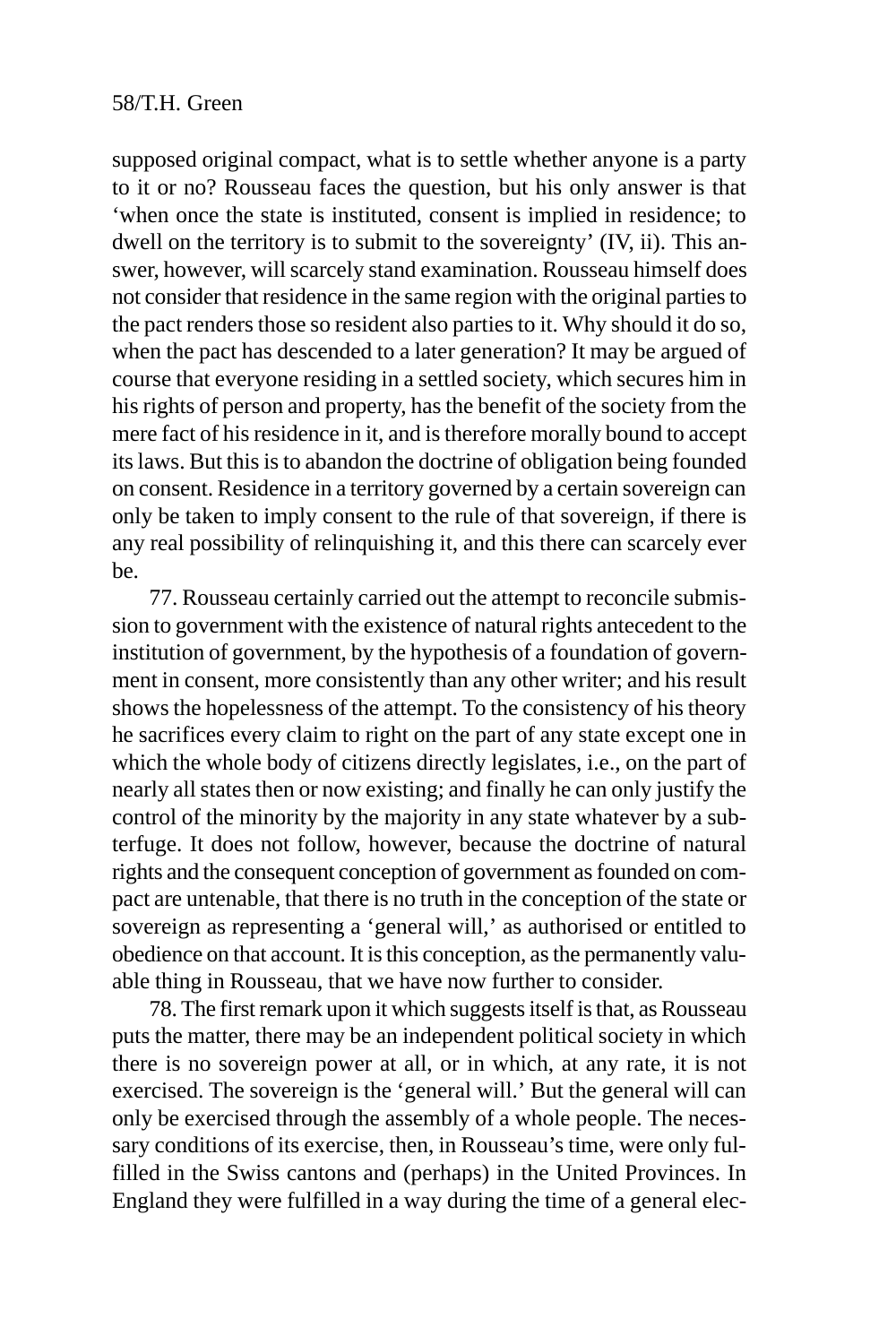tion. But even where these conditions were fulfilled, it did not follow that the 'general will' was put in force. It might be overpowered, as in the Roman *comitia*, by particular interests. Is it then to be understood that, according to Rousseau, either there could be independent states without any sovereignty in actual exercise, or that the European 'states' of his time, and equally the great states of the present day for in none of these is there any more exercise of the general will than in the England of his time—are not properly states at all?

79. We may try to answer this question by distinguishing sovereign *de facto* from sovereign *de jure*, and saying that what Rousseau meant was that the 'general will,' as defined by him and as exercised under the conditions which he prescribes, was the only sovereign *de jure*, but that he would have recognised in the ordinary states of his time a sovereign de facto; that in the same way, when he describes the institution of government as arising out of a twofold act consequent on the original pact an act in which the sovereign people first decides that there shall be a government and then, not as a sovereign people, but as a democratic magistracy, decides in what hands the government shall be placed he does not conceive himself to be describing what has actually taken place, but what is necessary to give a government a moral title to obedience. Whether Rousseau himself had this distinction in view is not always clear. At the outset he states his object thus: 'Man is born free, and everywhere he is in fetters. How has this change come about? I do not know. What can render it legitimate? That is a question which I deem myself able to answer' (I, i). The answer is the account of the establishment of a sovereign by social pact. It might be inferred from this that he considered himself in the sequel to be delineating transactions to the actual occurrence of which he did not commit himself, but which, if they did occur, would constitute a duty as distinct from a physical necessity of submission on the part of subjects to a sovereign, and to which some equivalent must be supposed, in the shape of a tacit present convention on the part of the members of a state if their submission is to be matter of duty as distinct from physical necessity or is to be claimed as a matter of right by the ostensible sovereign. This, however, would merely be an inference as to his meaning. His actual procedure is to describe transactions, by which the sovereignty of the 'general will' was established, and by which it in turn established a government, as if they had actually taken place. Nor is he content with supposing a tacit consent of the people as rendering subjection legitimate. The people whose sub-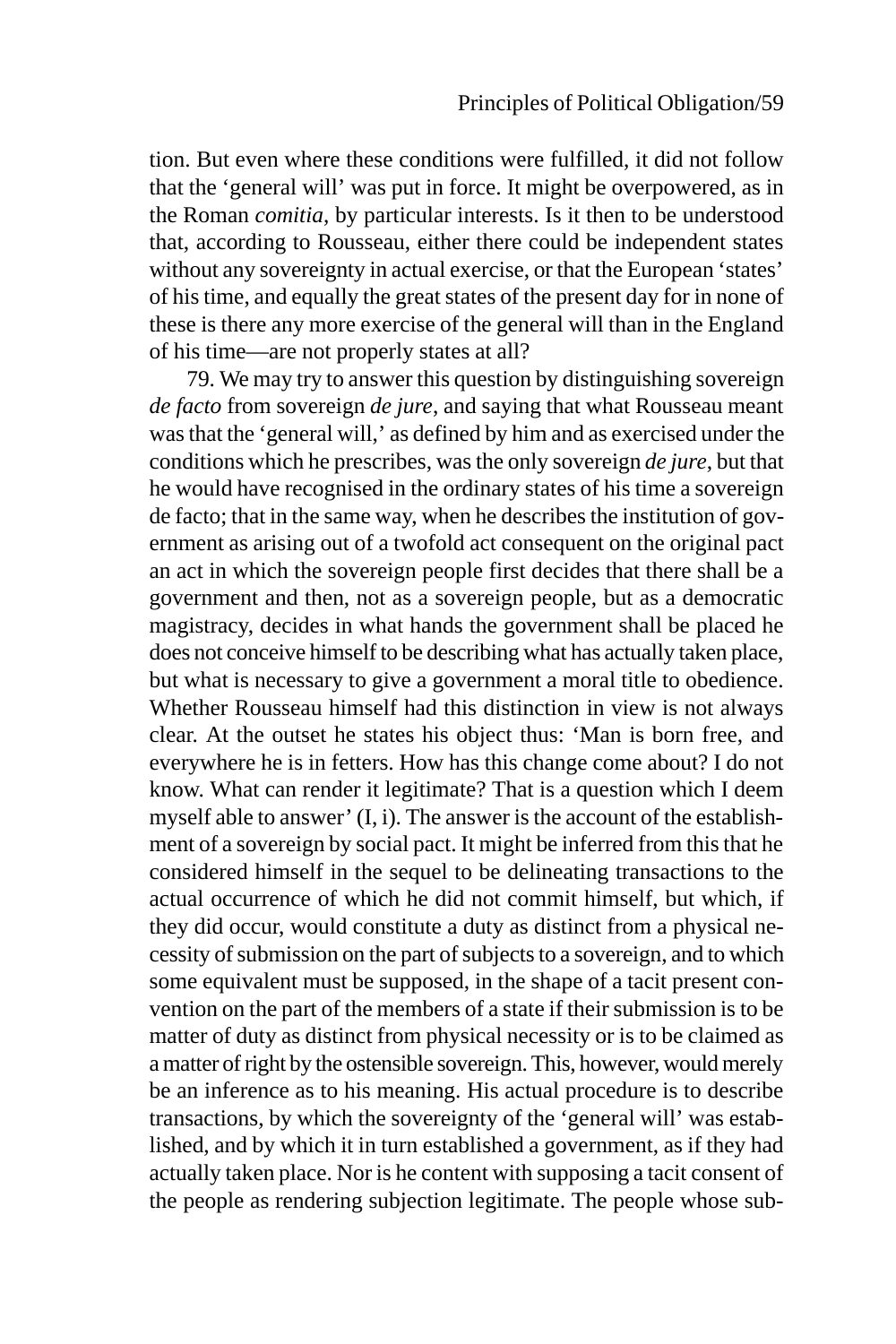mission to law is to be 'legitimate' must actually take part in sovereign legislative assemblies. It is very rarely that he uses language which implies the possibility of a sovereign power otherwise constituted. He does indeed speak of the possibility of a prince in the special meaning of the term, as representing the head of the executive—usurping sovereignty, and speaks of the sovereignty thus usurped as existing *de facto*, not *de jure*; but in no other connection (so far as I have observed) does he speak of anything short of the volont g n rale exercised through the vote of an assembled people as sovereign at all. And the whole drift of his doctrine is to show that no sovereign, otherwise constituted, had any claim on obedience. There was no state in Europe at his time in which his doctrine would not have justified rebellion, and even under existing representative systems the conditions are not fulfilled which according to him are necessary to give laws that claim on our obedience which arises from their being an expression of the general will. The only system under which these conditions could be fulfilled would be one of federated self-governing communes, small enough to allow each member an active share in the legislation of the commune. It is probably the influence of Rousseau that has made such a system the ideal of political enthusiasts in France.

# F. Sovereignty and the General Will

80. The questions then arise (1) whether there is any truth in Rousseau's conception of sovereignty as founded upon a *volonté générale* in its application to actual sovereignty. Does anything like such a sovereignty exist in the societies properly called political? (2) Is there any truth in speaking of a sovereignty *de jure* founded upon the *volonté générale*? (3) If there is, are we to hold with Rousseau that this 'will' can only be exercised through the votes of a sovereign people?

81. (1) The first question is one which, if we take our notions of sovereignty from such writers as Austin, we shall be at first disposed decidedly to negative. Austin is considered a master of precise definition. We may begin, therefore, by looking to his definition of sovereignty and the terms connected with it. His general definition of law runs as follows; 'A law, in the most general and comprehensive acceptation in which the term, in its literal meaning, is employed, may be said to be a rule laid down for the guidance of an intelligent being by an intelligent being having power over him.' These rules are of two kinds: laws of God, and Human law. We are only concerned with the latter.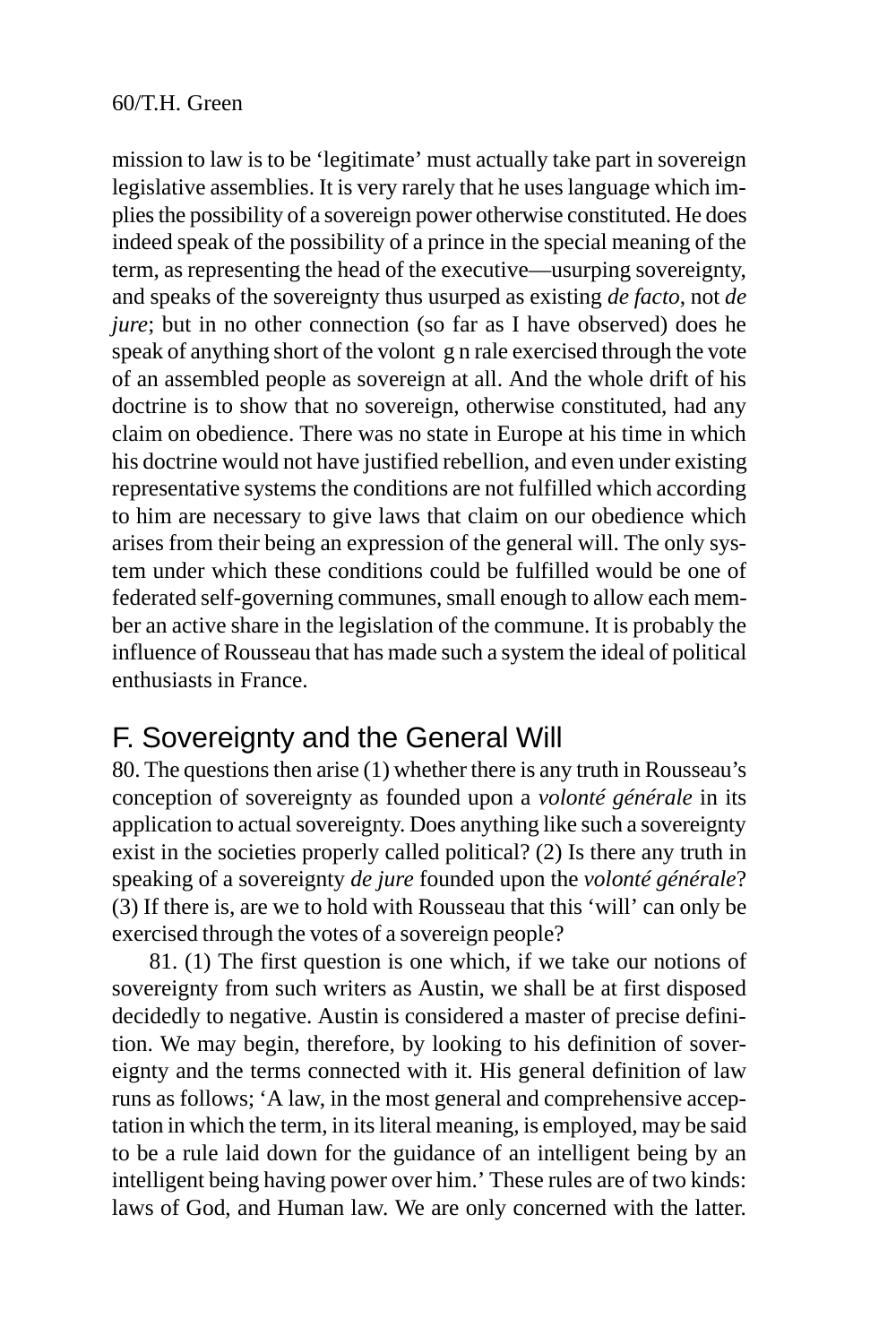Human laws are again distinguished into two classes, according as they are or are not established by political superiors. 'Of the laws or rules set by men to men, some are established by political superiors, sovereign and subject; by persons exercising supreme and subordinate government, in independent nations, or independent political societies.. the aggregate of the rules established by political superiors, is frequently styled positive law...' (I, 88–9). This is distinguished from 'positive morality.' Laws are further explained as a species of commands. A command is 'a signification of desire,' distinguished by the fact that 'the party to whom it is directed is liable to evil from the other, in case he does comply not with the desire' (I, 91). This liability to evil forms the sanction of the command. Where it 'obliges generally to acts or forbearances of a class, a command is a law or rule' (1, 95).

Every positive law, or every law simply and strictly so called, is set by a sovereign person, or a sovereign body of persons, to a member or members of the independent political society wherein that person or body is sovereign or supreme. Or (changing the expression) it is set by a monarch, or sovereign number, to a person or persons in a state of subjection to its author. Even though it sprung directly from another fountain or source, it is a positive law, or a law strictly so called, by the institution of that present sovereign in the character of political superior. Or (borrowing the language of Hobbes) 'the legislator is he, not by whose authority the law was first made, but by whose authority it continues to be a law.'  $(1, 225-6)$ 

The notions of sovereignty and independent political society may be expressed concisely thus. If a determinate human superior, not in a habit of obedience to a like superior, receive habitual obedience from the bulk of a given society that determinate superior is sovereign in that society and the society (including the superior) is a society political and independent. (I, 226)

In order that a given society may form a society political and independent, the two distinguishing marks which I have mentioned above must unite. The generality of the given society must be in a habit of obedience to a determinate and common superior; whilst that determinate person, or determinate body of persons, must not be habitually obedient to a determinate person or body. It is the union of that positive,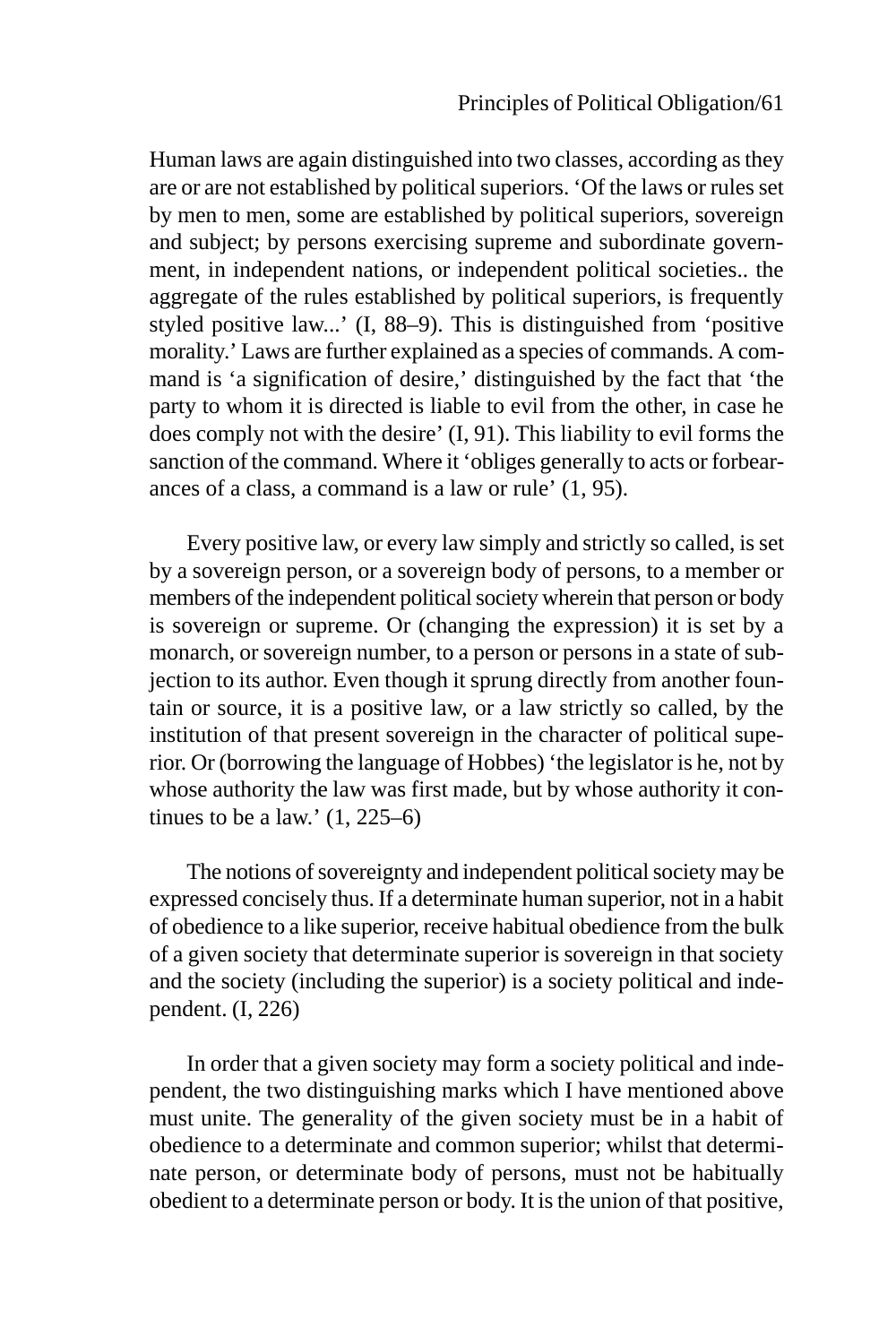with this negative mark, which renders that certain superior sovereign or supreme, and which renders that given society (including that certain superior) a society political and independent. (I, 227)

82. It may be remarked in passing that, according to the above, while every law implies a sovereign, from whom directly or indirectly (through a subordinate political superior) it proceeds, it is not necessary to a sovereign that his commands should take the form of laws, as opposed to 'occasional or particular commands' (I, 95). A superior might signify his desires only in the form of such particular and occasional commands, and yet there might be a habit of obedience to him, and he might not be habitually obedient to any other person or body; in which case he would be a 'sovereign.'

83. Austin's doctrine seems diametrically opposed to one which finds the sovereign in a volont g n rale, because (a) it only recognises sovereignty in a determinate person or persons, and (b) it considers the essence of sovereignty to lie in the power, on the part of such determinate person or persons, to put compulsion without limit on subjects, to make them do exactly as it pleases. The *volonté générale*, on the other hand, it would seem, cannot be identified with the will of any determinate person or persons; it can, indeed, according to Rousseau, only be expressed by a vote of the whole body of subject citizens, but when you have got them together there is no certainty that their vote does express it; and it does not—at any rate necessarily—command any power of compulsion, much less unlimited power. Rousseau expressly contemplates the possibility of the executive power conflicting with and overbearing the 'general will.' Indeed according to his view it was the ordinary state of things, and though this view may be exaggerated, no one could maintain that the 'general will,' in any intelligible sense of the words, had always unlimited force at its command.

84. The two views thus seem mutually exclusive, but perhaps it may be by taking each as complementary to the other that we shall gain the truest view of sovereignty, as it actually exists. In those states of society in which obedience is habitually rendered by the bulk of society to some determinate superior, single or corporate, who in turn is independent of any other superior, the obedience is so rendered because this determinate superior is regarded as expressing or embodying what may properly be called the general will, and is virtually conditional upon the superior being so regarded. It is by no means an unlimited power of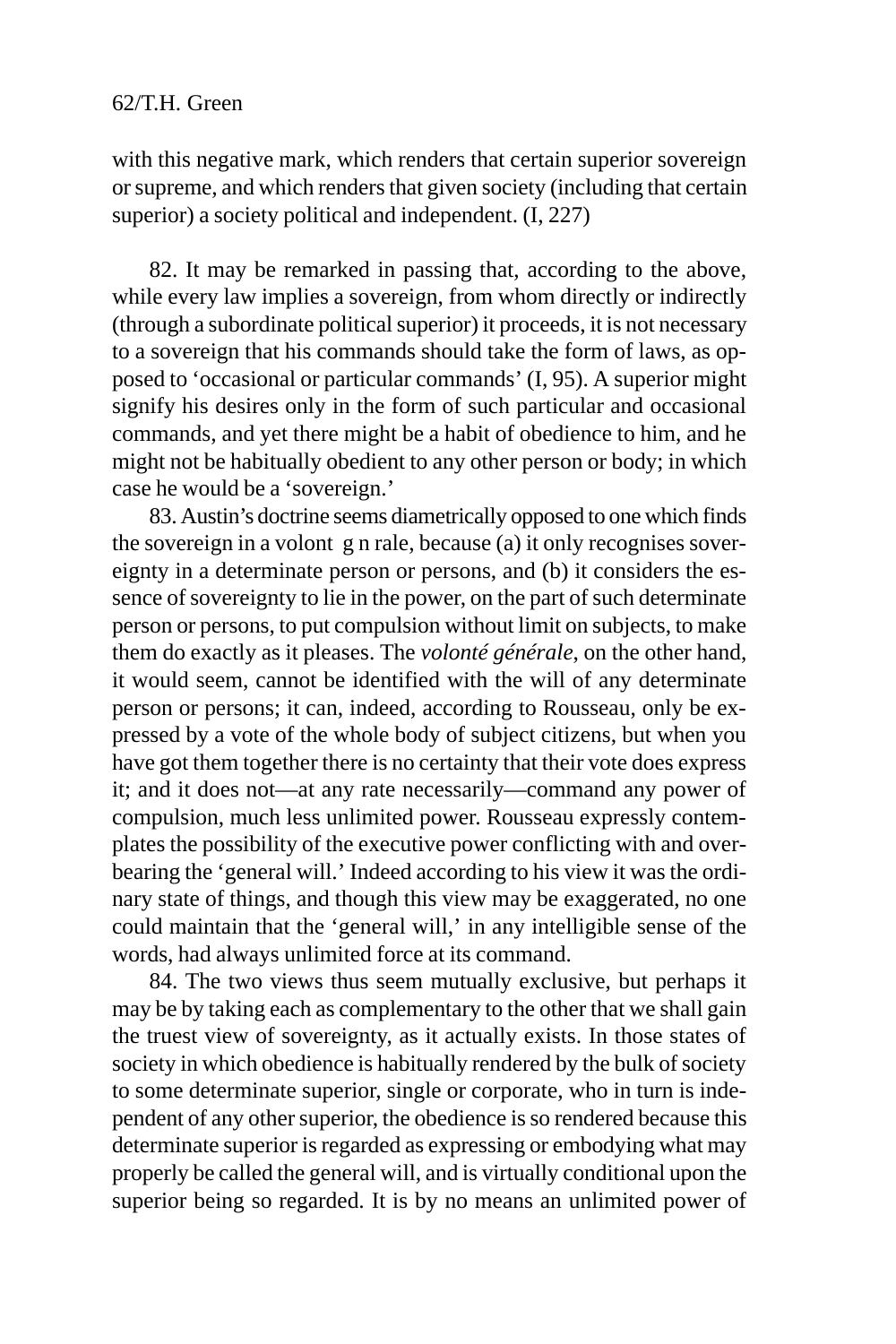compulsion that the superior exercises, but one dependent in the long run, or dependent for the purpose of insuring an habitual obedience, upon conformity to certain convictions on the part of the subjects as to what is for their general interest. As Maine says (*Early History of Institutions* [Lecture XII], p. 359), 'The vast mass of influences, which we may call for shortness moral, perpetually shapes, limits, or forbids the actual direction of the forces of society by its Sovereign.' Thus, quite apart from any belief in the right of revolution, from the view that the people in any state are entitled to an ultimate sovereignty, or are sovereign de jure, and may withdraw either legislative or executive power from the hands in which it has been placed in the event of its being misused, it may fairly be held that the ostensible sovereign—the determinate person or persons to whom we can point and say that with him or them lies the ultimate power of exacting habitual obedience from the people is only able to exercise this power in virtue of an assent on the part of the people, nor is this assent reducible to the fear of the sovereign felt by each individual. It is rather a common desire for certain ends specially the 'pax vitaeque secuitas' ['peace and security of life'] to which the observance of law or established usage contributes, and in most cases implies no conscious reference on the part of those whom it influences to any supreme coercive power at all. Thus when it has been ascertained in regard to any people that there is some determinate person or persons to whom in the last resort they pay habitual obedience, we may call this person or persons sovereign if we please, but we must not ascribe to him or them the real power which governs the actions and forbearances of the people, even those actions and forbearances (only a very small part) which are prescribed by the sovereign. This power is a much more complex and less determinate, or rather less easily determinable, thing; but a sense of possessing common interests, a desire for common objects on the part of the people, is always the condition of its existence. Let this sense or desire which may properly be called general will—cease to operate, or let it come into general conflict with the sovereign's commands, and the habitual obedience will cease also.

85. If, then, those who adopt the Austinian definition of a sovereign mean no more than that in a thoroughly developed state there must be some determinate person or persons. with whom in the last resort lies the recognised power of imposing laws and enforcing their observance, over whom no legal control can be exercised, and that even in the most thorough democracy where laws are passed in the assembly of the whole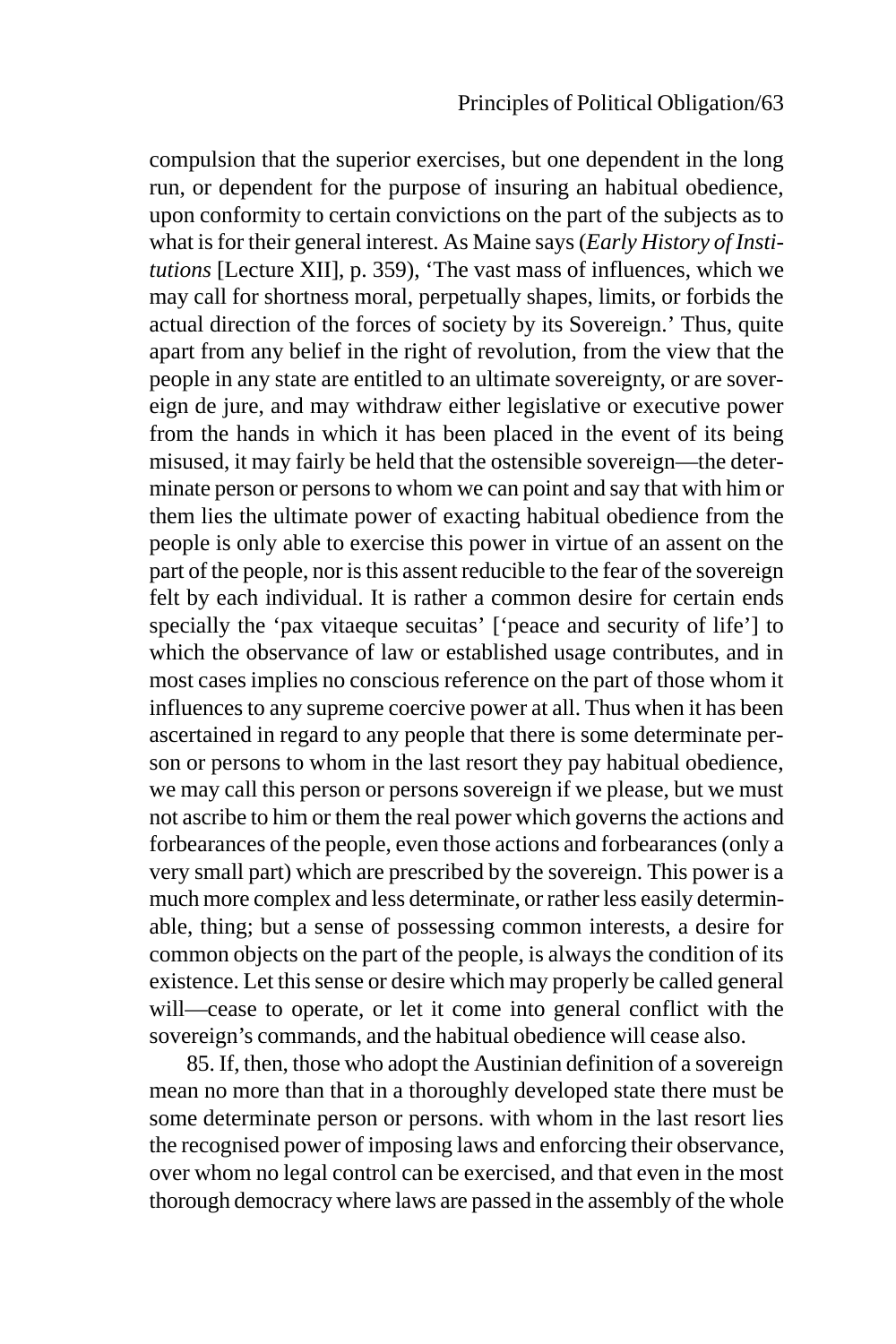people, it is still with determinate persons, viz. a majority of those who meet in the assembly, that this power resides, they are doubtless right. So far they only need to be reminded that the thoroughly developed state, as characterised by the existence of such definite sovereignty, is even among civilised people but imperfectly established. It is only perfectly established (1) where customary or 'common' or 'judge-made' law, which does not proceed from any determinate person or persons, is either superseded by express enactments that do proceed from such person or persons, or (as in England) is so frequently trenched upon by statute law that it may fairly be said only to survive upon sufferance, or to be itself virtually enacted by the sovereign legislature and (2) where no question of right can be raised between local legislatures or authorities and the legislature claiming to be supreme (as in America before the war of secession, and as might perhaps be found to be the case in Germany now, if on certain educational and ecclesiastical matters the Imperial legislature came to be at issue with the local legislatures). But though the organisation of the state, even in civilised and independent nations, is not everywhere complete, it no doubt involves the residence with a determinate person or persons, or a body or bodies, of supreme—i.e., legally uncontrolled power to make and enforce laws. The term 'sovereign,' having acquired this definite meaning, Rousseau was misleading his readers when he ascribed sovereignty to the 'general will.' He could only be understood as meaning, and in fact understood himself to mean, that there was no legitimate sovereign except in the most thorough democracy, as just described.

86. But the Austinians, having found their sovereign, are apt to regard it as a much more important institution than, if it is to be identified with a determinate person or persons, it really is; they are apt to suppose that the sovereign, with the coercive power (i.e., the power of operating on the fears of the subjects) which it exercises, is the real determinant of the habitual obedience of the people at any rate of their habitual obedience in respect of those acts and forbearances which are prescribed by law. But, as we have seen, this is not the case. It then needs to be pointed out that if the sovereign power is to be understood in this fuller, less abstract sense if we mean by it the 'real determinant of the habitual obedience of the people,' we must look for its sources much more widely and deeply than the 'analytical jurists' do; that it can no longer be said to reside in a determinate person or persons, but in that impalpable congeries of the hopes and fears of a people bound together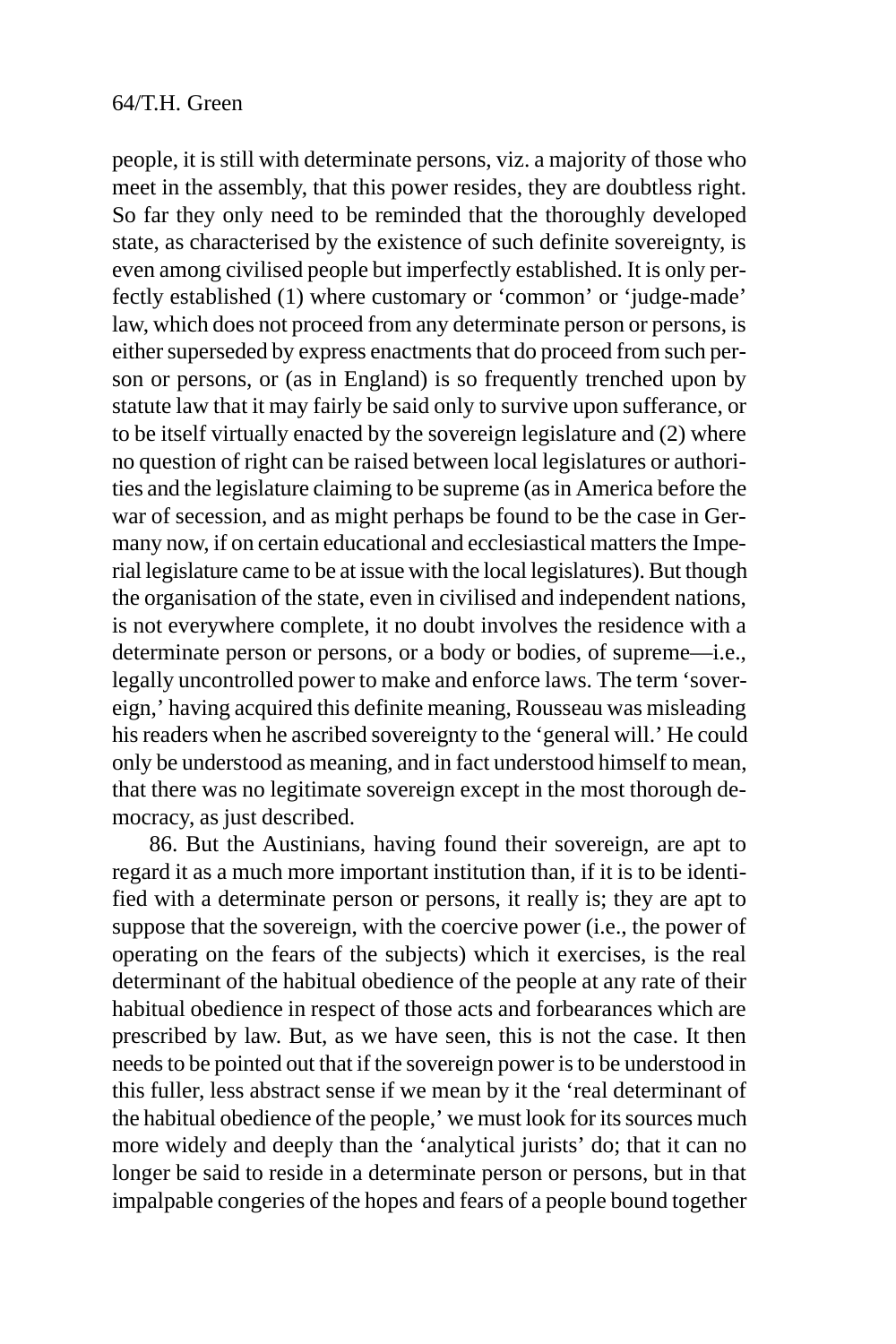by common interests and sympathy, which we call the general will.

87. It may be objected that this view of the 'general will,' as that on which habitual obedience to the sovereign really depends, is at best only applicable to 'self-governing' communities, not to those under a despotic sovereign. The answer is that it is applicable in all forms of society where a sovereign in the sense above defined (as a determinate person or persons with whom in the last resort lies the recognised power of imposing laws and enforcing their observance) really exists, be any but that there are many where there cannot fairly be said to such sovereign at all; in other words, that in all organised communities the power which practically commands the habitual obedience of the people in respect of those acts and forbearances which are enjoined by law or authoritative custom, is one dependent on the general will of the community, but this power is often not sovereign in the sense in which the ruler of an independent state is sovereign. It may very well be that there is at the same time another power merely coercive—a power really operating on people simply through their fears to which obedience is rendered and which is not in turn representative of a general will; but where this is the case we shall find that such power is only in contact with the people, so to speak, at one or two points; that their actions and forbearances, as determined by law and custom, are in the main independent of it; that it cannot in any proper sense be said to be a sovereign power over them; at any rate, not in the sense in which we speak of King, Lords, and Commons as sovereign in England.

88. Maine has pointed out (*Early History of Institutions*, Lecture XIII [p. 384]) that the great despotic empires of ancient times, excluding the Roman, of which more shall be said directly and modern empires in the East, were in the main tax-collecting institutions. They exercise coercive force over their subjects of the most violent kind for certain purposes, at certain times, but they do not impose laws as distinct from 'occasional or particular commands,' nor do they judicially administer or enforce a customary law. In a certain sense the subjects render them habitual obedience, i.e., they habitually submit when the agents of the empire descend on them for taxes and recruits, but in the general tenor of their lives their actions and forbearances are regulated by authorities with which the empire never interferes—with which probably it could not interfere without destroying itself. These authorities can scarcely be said to reside in a determinate person or persons at all, but so far as they do so, they reside mixedly in priests, or exponents of customary reli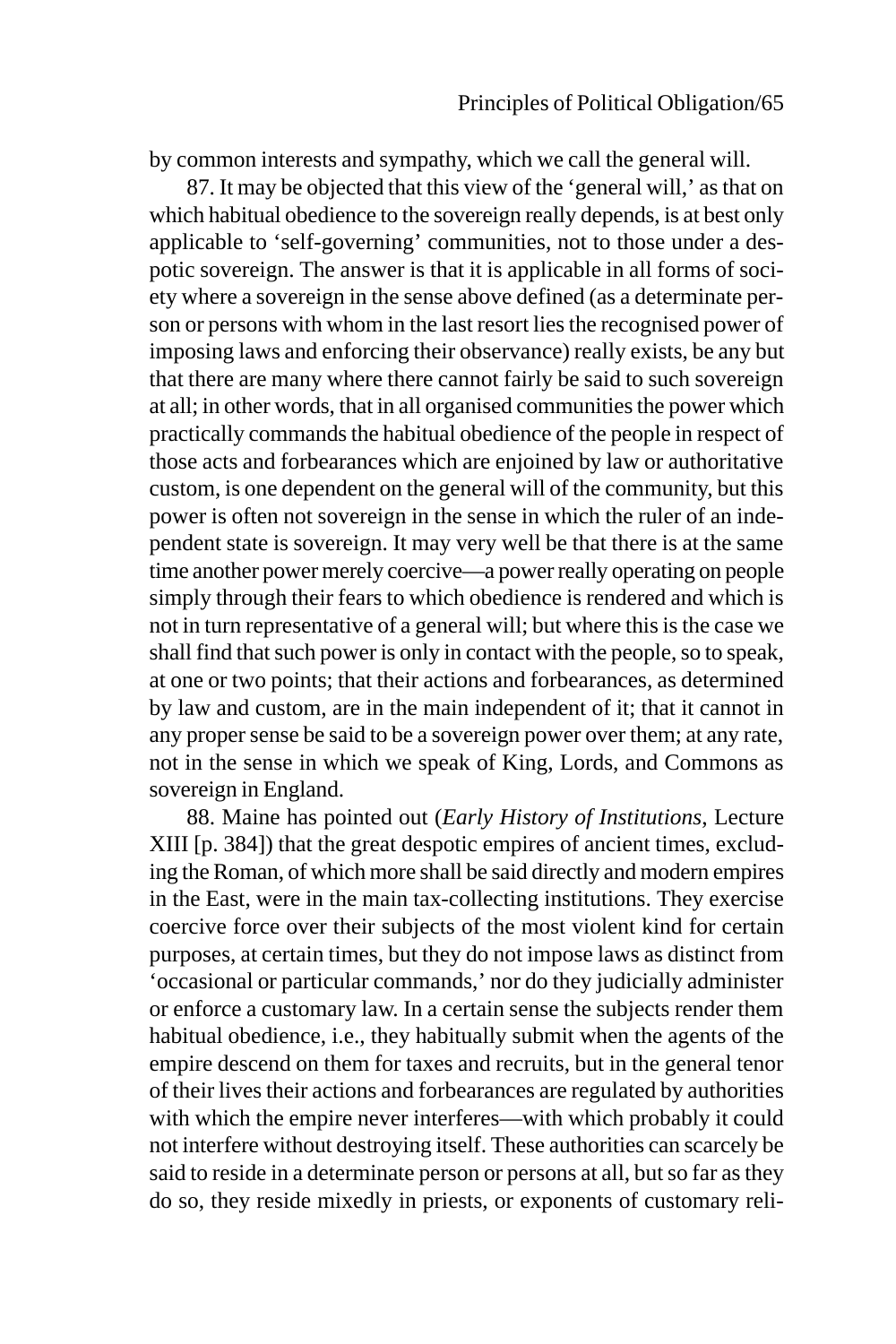gion, in heads of families acting within the family, and in some villagecouncil acting beyond the limits of the family. Whether in such a state of things we are to consider that there is a sovereign power at all, and, if so, where it is to be considered to reside, are chiefly questions of words. If complete uncontrolledness by a stronger power is essential to sovereignty, the local authorities just spoken of are not sovereign. The conquering despot could descend on them and sweep them away, leaving anarchy in their place, and he does compel them to be put in exercise for a particular purpose, that of raising tribute or sometimes recruits. On the other hand, these authorities, which represent a general will of the communities, form the power which determines such actions and forbearances of the individual as do not proceed from natural inclination. The military ruler, indeed, is sovereign in the sense of possessing irresistible coercive power, but in fact this power is only exercised within narrow limits, and not at all in any legislative or judicial way. If exercised beyond these limits and in conflict with customary law, the result would be a general anarchy. The truest way of expressing the state of the case is to say that, taking the term 'sovereign' in the sense which we naturally associate with it and in which it is used by modern European writers on sovereignty, there is under such conditions no sovereign, but that the practical regulation of life, except during intervals of military violence and anarchy, rests with authorities representing the general will, though these are to a certain extent interfered with by an alien force.

89. The same account is applicable to most cases of foreign dominion over a people with any organised common life of their own. The foreign power is not sovereign in the sense of being a maker or maintainer of laws. Law-making, under such conditions, there is properly none. The subject people inherits laws, written or unwritten, and maintains them for itself, a certain shelter from violence being afforded by the foreign power. Such, in the main, was the condition of North Italy, for instance, under Austrian domination. Where this is the case, the removal of the coercive power of the foreigner need not involve anarchy, or any violation of established rights (such as Hobbes supposes to follow necessarily from the deposition of an actual sovereign). The social order does not depend on the foreign dominion and may survive it. The question whether in any particular case it actually can do so must depend on the possibility of preventing further foreign aggression, and on the question whether there is enough national unity in the subject people to prevent them from breaking up into hostile communities when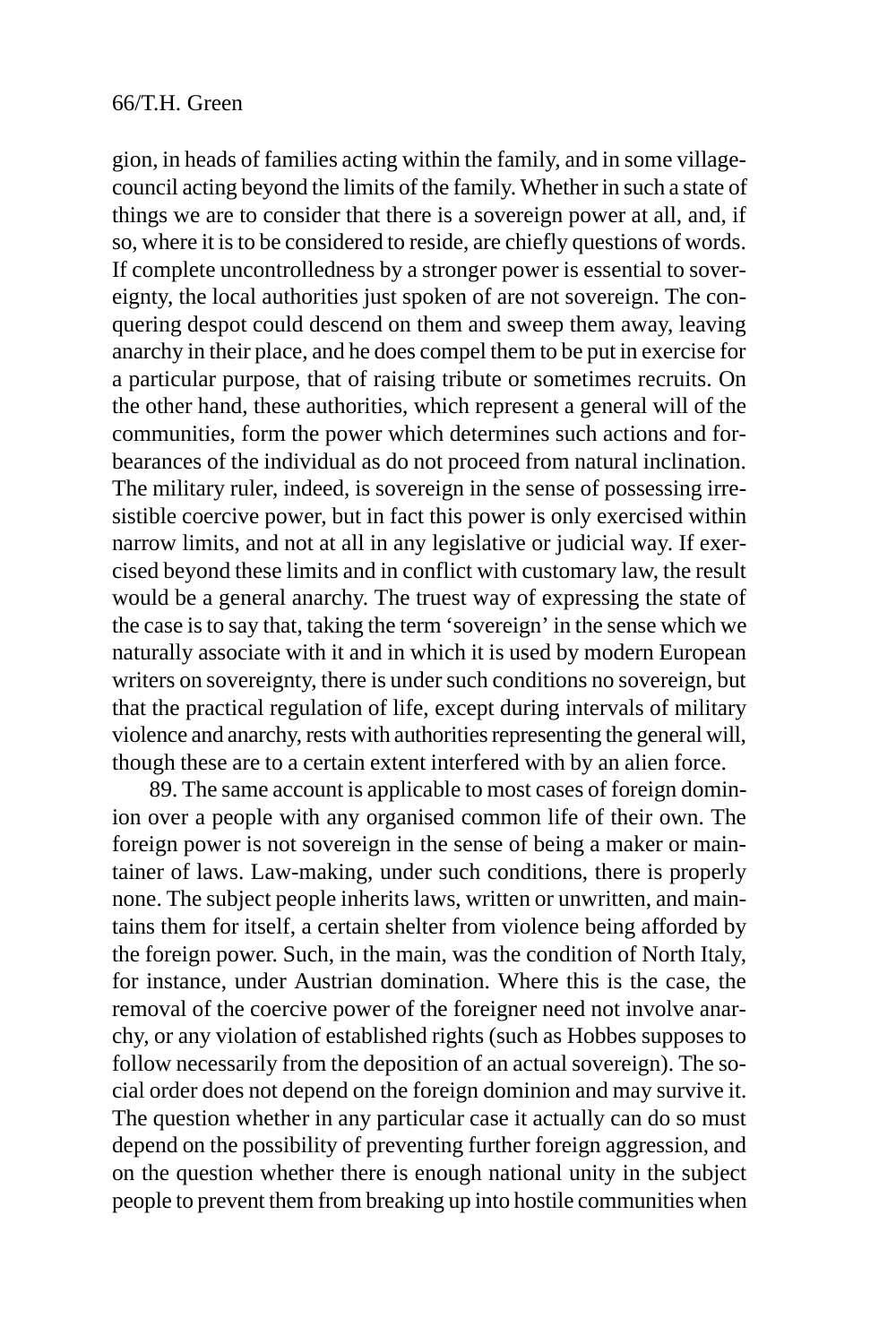the foreign dominion is removed.

90. It is otherwise where the foreign power is really a law-making and maintaining one, and is sovereign in that proper sense, as was the Roman Empire. But just so far as the Roman Empire was of this sovereign, i.e., law-making and maintaining, character, it derived its permanence, its hold on the 'habitual obedience' of its subjects, from the support of the 'general will.' As the empire superseded customary or written laws of conquered countries, it conferred rights of Roman citizenship, a much more perfect system of protection in action and acquisition than the conquered people had generally possessed before. Hence, while nothing could be further removed from what Rousseau would have counted liberty than the life of the citizens of the Roman Empire, for they had nothing to do with making the laws which they obeyed, yet probably no political system was ever more firmly grounded on the goodwill of the subjects, none in the maintenance of which the subjects felt a stronger interest. The British power in India exercises a middle function between that of the Roman Empire and that of the mere tax-collecting and recruit-raising empire with which the Roman Empire has just been contrasted. It presents itself to the subject people in the first place as a tax-collector. It leaves the customary law of the people mostly untouched. But if only to a very small extent a law-making power, it is emphatically a law-maintaining one. It regulates the whole judicial administration of the country, but applies its power generally only to enforce the customary law which it finds in existence. For this reason an 'habitual obedience' may fairly be said to be rendered by the Indian people to the English government, in a sense in which it could not be said to be rendered to a merely tax-collecting military power; but the habitual obedience is so rendered only because the English government presents itself to the people, not merely as a tax-collector, but as the maintainer of a customary law, which, on the whole, is the expression of the 'general will.' The same is true in principle of those independent states which are despotically governed, in which, i. e., the ultimate legislative power does not reside, wholly or in part, with an assembly representing the people, or with the people themselves; e.g. Russia. It is not the absolute coercive power of the Czar which determines the habitual obedience of the people. This coercive power, if put to the test as a coercive power, would probably be found very far from absolute. This habitual obedience is determined by a system of law, chiefly customary, which the administration controlled by the Czar enforces against individuals but which corre-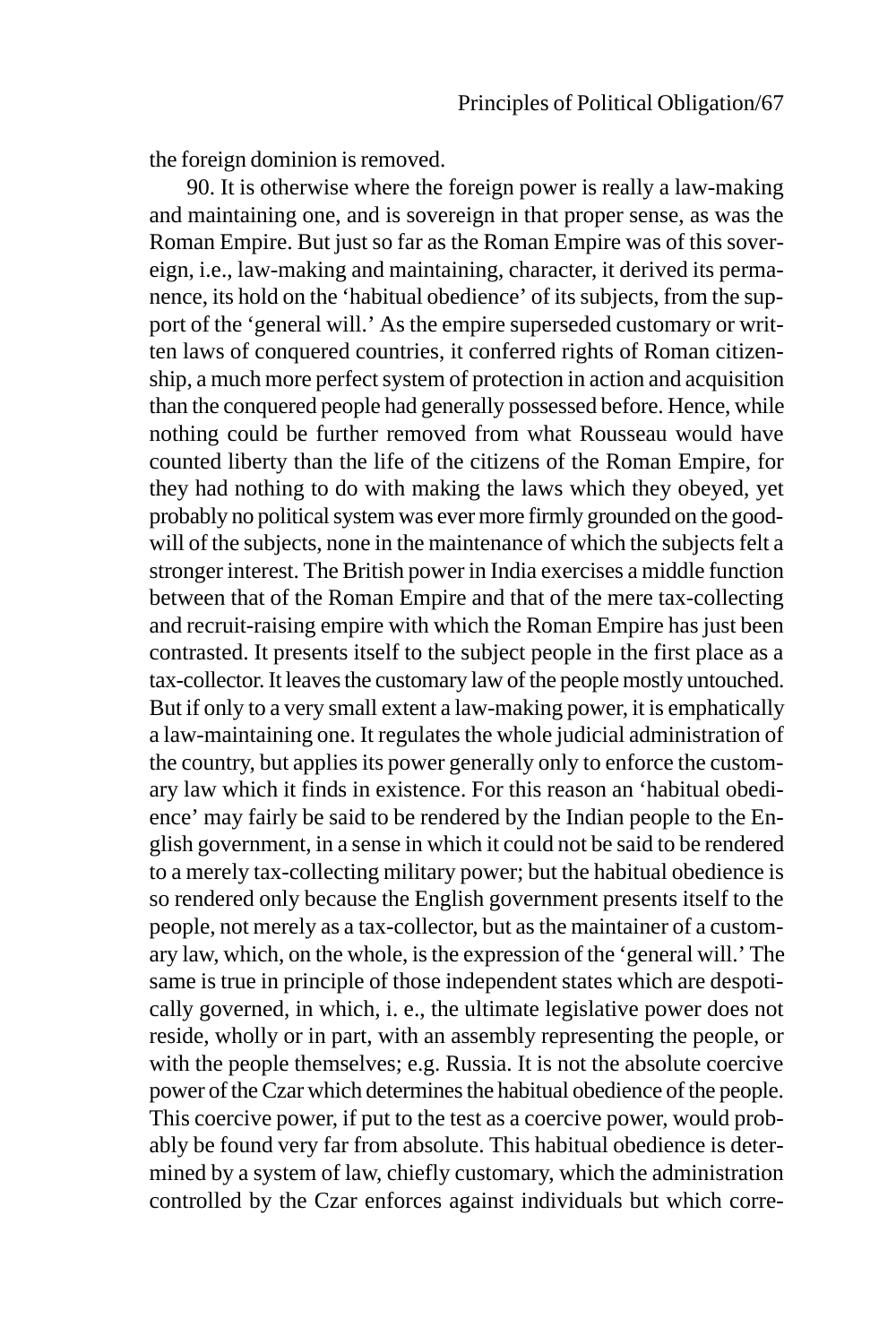sponds to the general sense of what is equitable and necessary. If a despotic government comes into anything like habitual conflict with the unwritten law which represents the general will, its dissolution is beginning.

91. The answer, then, to the question whether there is any truth in Rousseau's conception of sovereignty as founded upon a volont g n rale, in its application to actual sovereignty, must depend on what we mean by 'sovereign.' The essential thing in political society is a power which guarantees men rights, i.e., a certain freedom of action and acquisition conditionally upon their allowing a like freedom in others. It is but stating the same condition otherwise to speak of a power which guarantees the members of the society these rights, this freedom of action and acquisition, impartially or according to a general rule or law. What is the lowest form in which a society is fit to be called political, is hard to say. The political society is more complete as the freedom guaranteed is more complete, both in respect of the persons enjoying it and of the range of possible action and acquisition over which it extends. A family or a nomad horde could not be called a political society, on account of the narrow range of the freedoms which they severally guarantee. The nomad horde might indeed be quite as numerous as a Greek state or as the sovereign canton of Geneva in Rousseau's time; but in the horde the range within which reciprocal freedom of action and acquisition is guaranteed to the individuals is exceedingly small. It is the power of guaranteeing rights, defined as above, which the old writers on sovereignty and civil government supposed to be established by covenant of all with all, translating the common interest which men have in the maintenance of such a power into an imaginary historical act by which they instituted it. It was this power that they had chiefly in view when they spoke of sovereignty.

92. It is to be observed, however, that the power may very well exist and serve its purpose where it is not sovereign in the sense of being exempt from any liability of being interfered with by a stronger coercive power, such as that of a tax-collecting military ruler. The occasional interference of the military ruler is so far a drawback to the efficiency with which freedom of action and acquisition is guaranteed, but does not nullify the general maintenance of rights. On the other hand, when the power by which rights are guaranted is sovereign (as it is desirable that it should be) in the special sense of being maintained by a person or persons, wielding coercive force not liable to control by any other hu-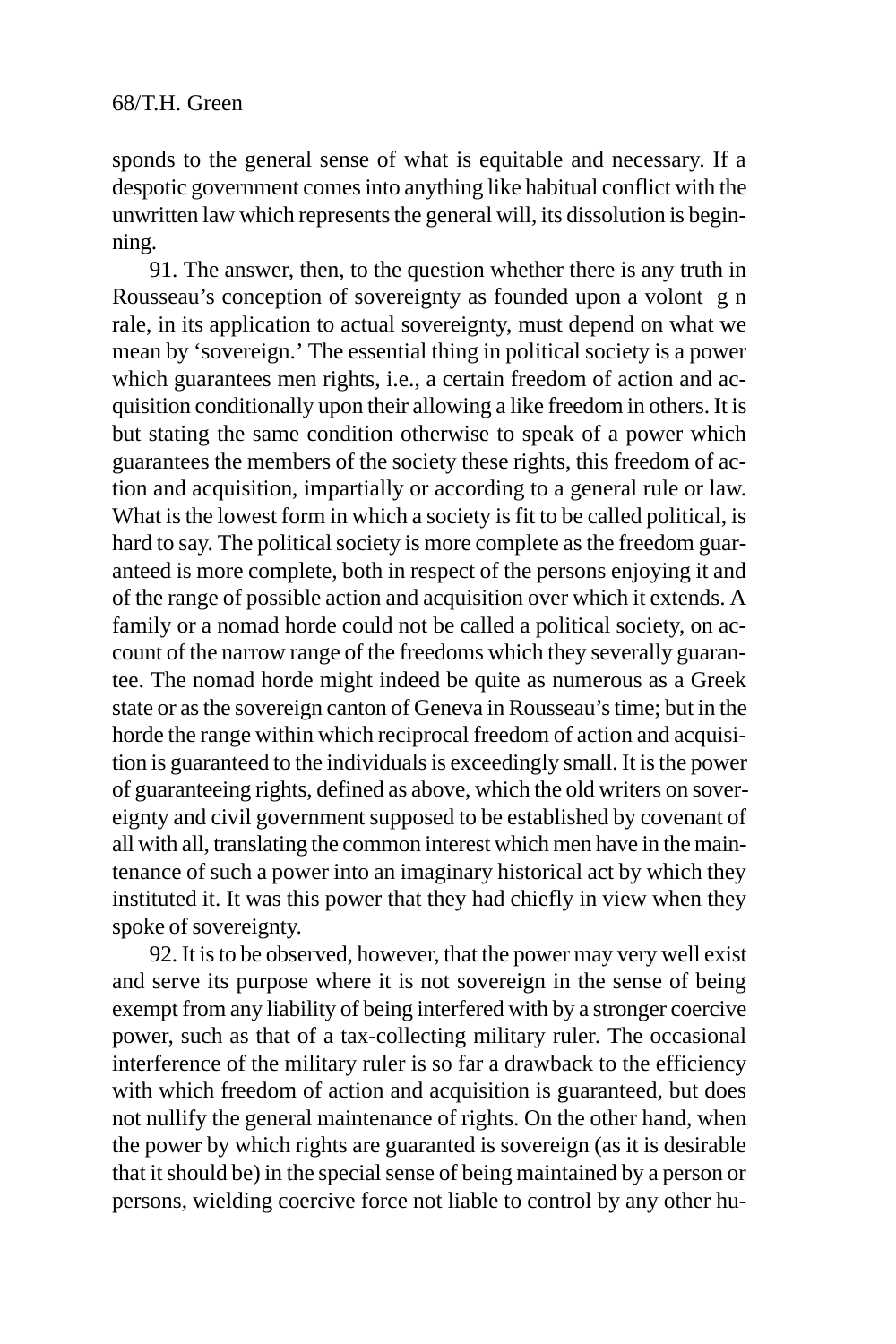man force, it is not this coercive force that is the important thing about it or that determines the habitual obedience essential to the real maintenance of rights. That which determines this habitual obedience is a power residing in the common will and reason of men, i.e., in the will and reason of men as determined by social relations, as interested in each other as acting together for common ends. It is a power which this 'universal' rational will exercises over the inclinations of the individual, and which only needs exceptionally to be backed by coercive force.

93. Thus, though it may be misleading to speak of the general will as anywhere either actually or properly sovereign, because the term 'sovereign' is best kept to the ordinary usage in which it signifies a determinate person or persons charged with the supreme coercive function of the state, and the general will does not admit of being vested in a person or persons, yet it is true that the institutions of political society—those by which equal rights are guaranteed to members of such a society are an expression of, and are maintained by, a general will. The sovereign should be regarded, not in abstraction as the wielder of coercive force, but in connection with the whole complex of institutions of political society. It is as their sustainer, and thus as the agent of the general will, that the sovereign power must be presented to the minds of the people if it is to command habitual loyal obedience; and obedience will scarcely be habitual unless it is loyal, not forced. If once the coercive power, which must always be an incident of sovereignty, becomes the characteristic thing about it in its relation to the people governed, this must indicate one of two things; either that the general interest in the maintenance of equal rights has lost its hold on the people, or that the sovereign no longer adequately fulfils its function of maintaining such rights, and thus has lost the support derived from the general sense of interest in supporting it. It may be doubted whether the former is ever really the case; but whatever explanation of the case may be the true one, it is certain that when the idea of coercive force is that predominantly associated with the law-imposing and enforcing power, then either a disruption of the state or a change in the sources of sovereignty must sooner or later take place. In judging, however, whether this is the case, we must not be misled by words. In England, e.g., from the way in which many people speak of 'government,' we might suppose that it was looked on mainly as the wielder of coercive force, but it would be a mistake on that account to suppose that English people commonly regard the laws of the country as so much coercion, instead of as an institution in the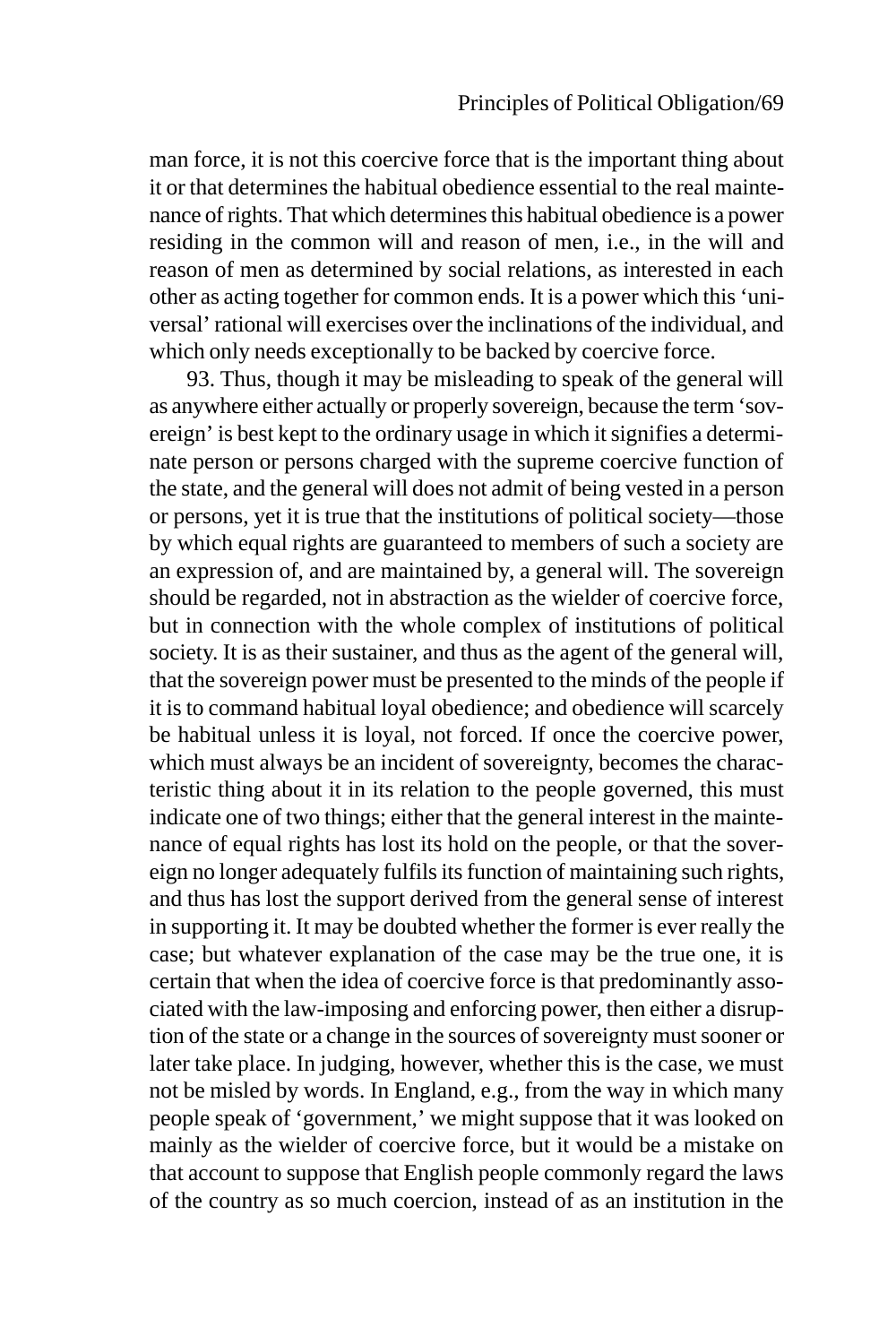maintenance of which they are interested. When they speak dyslogistically of 'government,' they are not thinking of the general system of law but of a central administrative agency which they think interferes mischievously with local and customary administration.

94. It is more true to say that law, as the system of rules by which rights are maintained, is the expression of a general will than that the general will is the sovereign. The sovereign, being a person or persons by whom in the last resort laws are imposed and enforced in the long run and on the whole, is an agent of the general will contributes to realise that will. Particular laws may, no doubt, be imposed and enforced by the sovereign, which conflict with the general will not in the sense that if all the subject people could be got together to vote upon them, a majority would vote against them; that might be or might not be—but in the sense that they tend to thwart those powers of action, acquisition, and self-development on the part of the members of the society, which there is always a general desire to extend though the desire may not be enlightened as to the best means to the end, and which it is the business of law to sustain and extend. The extent to which laws of this kind may be intruded into the general corpus juris [body of law] without social disruption it is impossible to specify. Probably there has never been a civilised state in which they bore more than a very small proportion to the amount of law which there was the strongest general interest in maintaining. But, so far as they go, they always tend to lessen the 'habitual obedience' of the people, and thus to make the sovereign cease to be sovereign. The hope must be that this will result in the transfer of sovereignty to other hands before a 'social disruption' ensues; before the general system of law has been so far perverted as to lose its hold on the people. Of the possibility of a change in sovereignty without any detraction from the law-abiding habits of the people, France has lately given a conspicuous example. Here, however it must be remembered that a temporary foreign conquest made the transition easier.

95. (2) After what has been said, we need not dwell long on the question of the tenability of the distinction between sovereignty de facto and sovereignty de jure. It is a distinction which can only be maintained so long as either 'sovereign' is not used in a determinate sense, or by 'jus' is understood something else than law or right established by law. If by 'sovereign' we understand something short of a person or persons holding the supreme law-making and law-enforcing power, e.g., an English king who is often called sovereign, we might say that sovereignty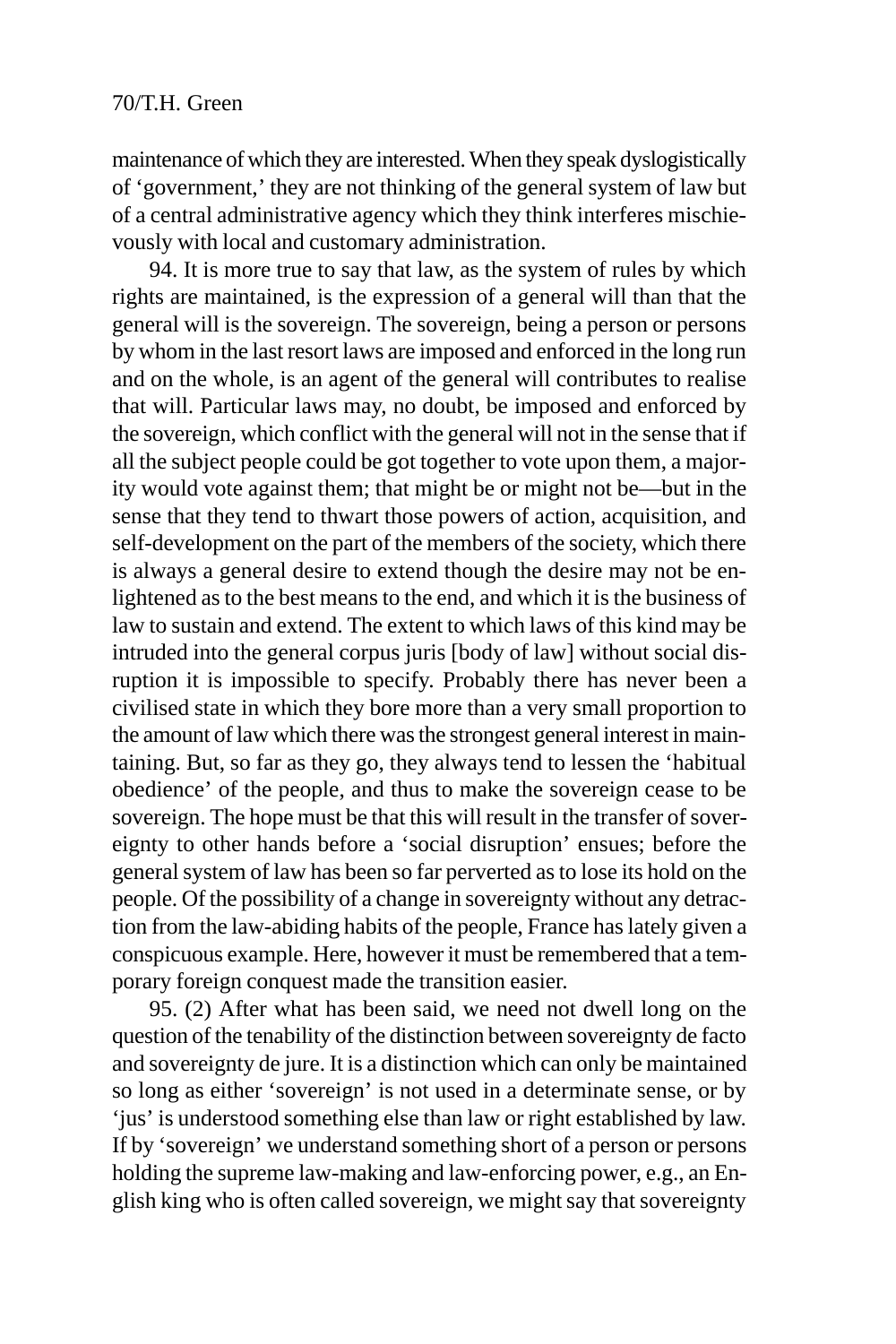was exercised *de facto* but not *de jure* when the power of such a 'sovereign' was in conflict with, or was not sanctioned by, the law as declared and enforced by the really supreme power. Thus an English king so far as he affected to control the army or raise money without the co-operation of Parliament, might be said to be sovereign *de facto* but not *de jure*; only, however, on the supposition that the supreme law-making and law-enforcing power does not belong to him, and thus that he is called 'sovereign' in other than the strict sense. If he were sovereign in the full sense '*de facto*,' he could not fail to be so '*de jure*,' i.e., legally. In such a state of things, if the antagonism between King and Parliament continued for any length of time, it would have to be admitted that there was no 'sovereign' as—supreme law-making and law-enforcing power; that sovereignty in this sense was in abeyance, and that anarchy prevailed. Or the same thing might be explained by saying that sovereignty still resided *de jure* with the King and Parliament, though not *de facto* exercised by them—but if we use such language, we must bear in mind that we are qualifying 'sovereignty' by an epithet which neutralises its meaning as actually supreme power. If, however, the king succeeded in establishing such a power on a permanent footing, he would have become sovereign in the full sense, and there would be no ground for saying, as before, that he was not sovereign de jure; for the qualifications *de jure* and 'not *de jure*,' in that sense in which they might be applied to a power which is not supreme, are equally inapplicable to the power of making and enforcing law which is supreme. The monarch's newly established supremacy may be in conflict with laws that were previously in force, but he has only to abolish those laws in order to render it legal. If, then, it is still to be said to be not *de jure*, it must be because '*jus*' is used for something else than law or right established by law; viz. either for 'natural right' as not merely  $=$  natural power, or for certain claims which the members of the subject community have come to recognise as inherent in the community and in themselves as members of it—claims regarded as the foundation of law, not as founded upon it, and with which the commands of the sovereign conflict. But even according to this meaning of '*jus*,' a sovereign in the strict Austinian sense, that is not so *de jure*, is in the long run an impossibility. 'Habitual obedience' cannot be secured in the face of such claims.

96. But whether or no in any qualified sense of 'sovereign' or '*jus*,' a sovereign that is not so '*de jure*' is possible, once understand by 'sovereign' the determinate person or persons with whom the ultimate law-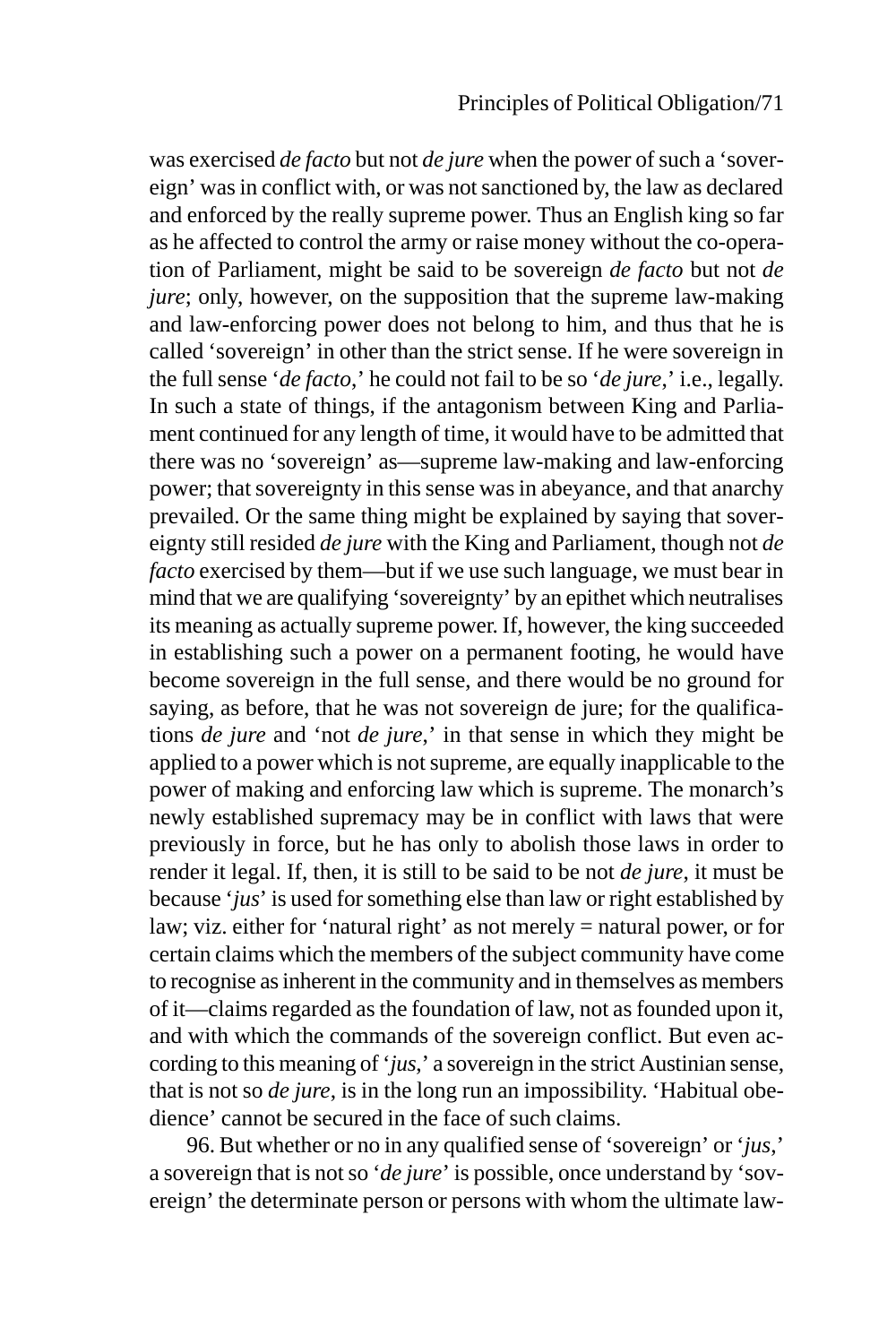imposing and law-enforcing power resides, and by '*jus*' law, it is then obviously a contradiction to speak of a sovereign '*de jure*' as distinguished from one '*de facto*.' The power of the ultimate imponent of law cannot be derived from or limited by law. The sovereign may no doubt by a legislative act of its own lay down rules as to the mode in which its power shall be exercised, but if it is sovereign in the sense supposed it must always be open to it to alter these rules. There can be no illegality in its doing so. In short, in whatever sense 'jus' is derived from the sovereign, in that sense no sovereign can hold his power '*de jure*.' So Spinoza held that 'imperium' was '*de jure*' indeed, but '*de jure naturali*' ('*jus naturale*'—natural power), which is the same as '*de jure divino*'; only powers exercised in subordination to '*imperium*' are '*de jure civili*.' So Hobbes said that there could be no unjust law. A law was not a law unless enacted by a sovereign, and the just being that to which the sovereign obliges, the sovereign could not enact the unjust, though it might enact the inequitable and the pernicious the 'inequitable' presumably meaning that which conflicts with a 'law of nature,' the 'pernicious' that which tends to weaken individuals or society. Rousseau retains the same notion of the impeccability of the sovereign, but on different grounds. Every act of the sovereign is according to him *de jure*, not because all right is derived from a supreme coercive power and the sovereign is that power, but because the sovereign is the general will which is necessarily a will for the good of all. The enactment of the sovereign could as little, on this view, be 'inequitable' or 'pernicious' as it could be 'unjust.' But this view necessitates a distinction between the sovereign, thus conceived, and the actually supreme power of making and enforcing law as it exists anywhere but in what Rousseau considered a perfect state. Rousseau indeed generally avoids calling this actually supreme power 'sovereign,' though he cannot, as we have seen, altogether avoid it; and since, whatever he liked to call it, the existence of such a power in forms which according to him prevented its equivalence to the general will was almost everywhere a fact, his readers would naturally come to think of the actually supreme power as sovereign *de facto*, in distinction from something else which was sovereign *de jure*. And further, under the influence of Rousseau's view that the only organ of the general will was an assembly of the whole people, they would naturally regard such an assembly as sovereign *de jure*, and any other power actually supreme as merely sovereign *de facto*. This opposition, however, really arises out of a confusion in the usage of the term 'sover-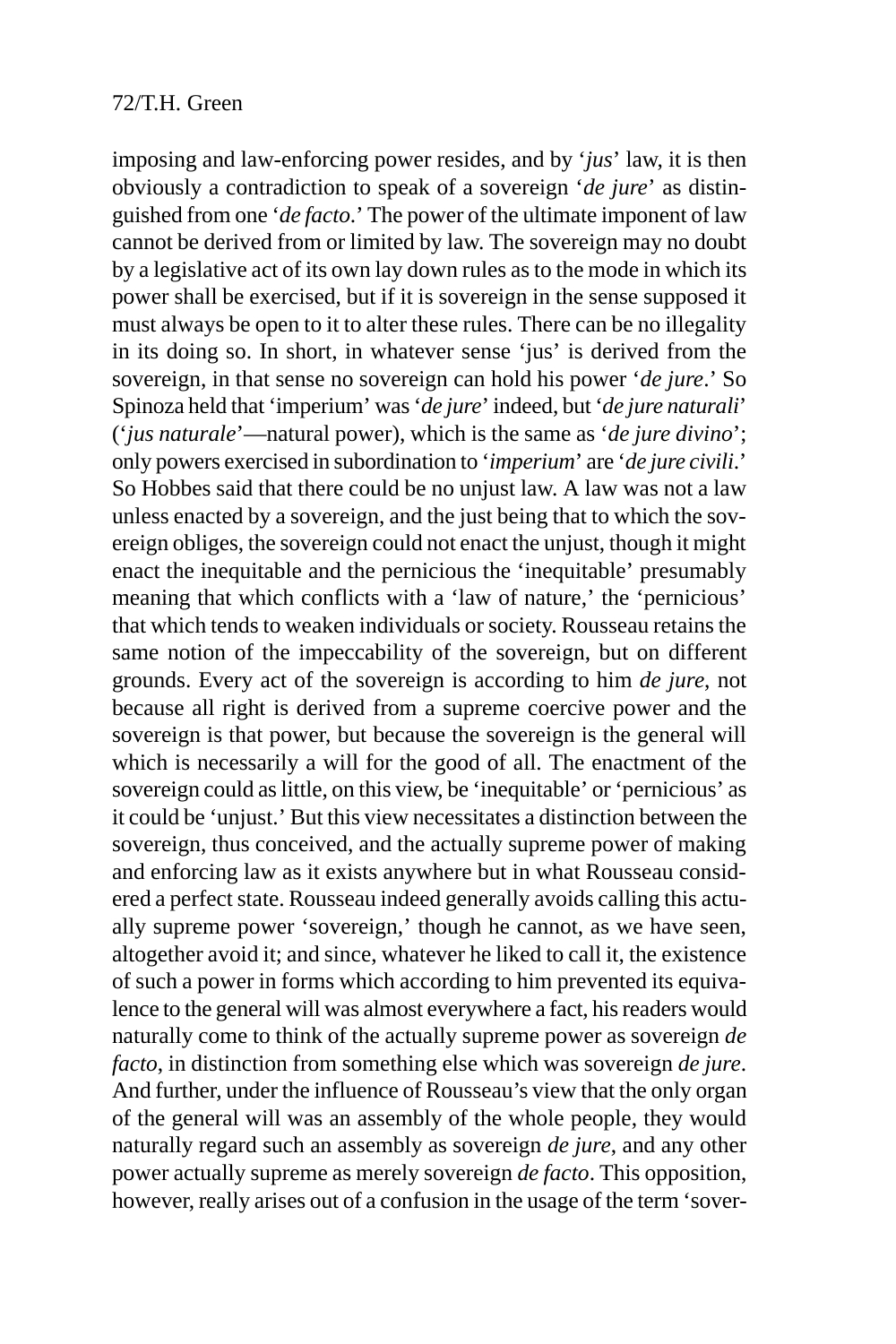eign' out of inability on the one side to hold fast on the other, to the identification of sovereign with 'general will,' keep it simply to the sense of supreme law-making and law-enforcing power. If 'sovereign'—'general will,' the distinction of de facto and de jure is inapplicable to it. A certain desire either is or is not the general will. A certain interest is or is not an interest in the common good. There is no sense in saying that such desire or interest is general will *de jure* but not de facto, or *vice versa*. On the other hand, if 'sovereign'  $=$  supreme law-making and law-enforcing power, the distinction is equally inapplicable to it. If any person or persons have this power at all, they cannot be said to have it merely *de facto* while others have it *de jure*.

97. It may be urged with much truth that the actual possession of such power by a determinate person or persons is rather a convenient hypothesis of writers on jurisprudence than an actual fact; and, as we have seen, the actual condition of things at certain times in certain states may conveniently be expressed by saying that there was a sovereign *de facto* that was not so *de jure*, or *vice versa*, but only on the supposition that 'sovereign' is not taken necessarily in the full sense of a supreme law-making and enforcing power. In a state of things that can be so described, however, there is no 'sovereignty' at all in the sense of an actually supreme power of making and enforcing law resident in a determinate person or persons. Sovereignty in this sense can, and when it so exists, it is obvious that no other only exist *de facto*; can in the same sense exist *de jure*. It may be denied indeed in particular cases that an actually supreme power of making and enforcing law is exercised de jure, in a sense of that phrase already explained [§ 95]. Reasons were given for doubting whether a power could really maintain its sovereign attributes if conflicting with *jus*, in the same sense thus explained. But supposing that it could, the fact that it was not exercised *de jure* would not entitle us to say that any other person or persons were sovereign *de jure*, without altering the meaning of 'sovereign.' If any one has supreme power *de facto*, that which any one else has cannot be supreme power. The qualification of a power as held not *de facto* but *de jure* is one which destroys its character as supreme, i.e., as sovereign in the sense before us.

98. It is only through trying to combine under the term 'sovereign' the notions of the 'general will' and of supreme power that we are led to speak of the people as sovereign de jure, if not de facto. There would be no harm indeed in speaking of the 'general will' as sovereign, if the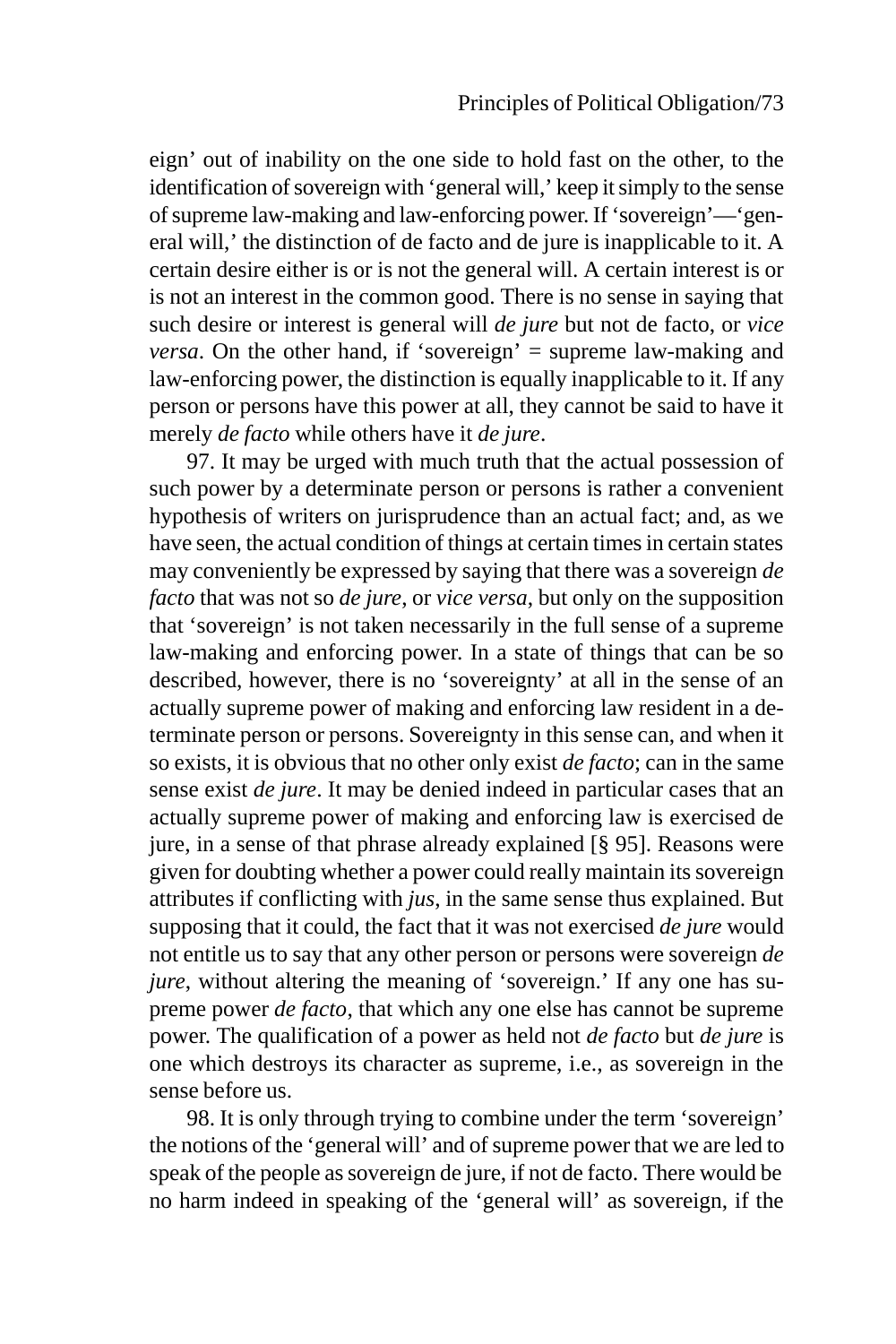natural association of 'sovereign' with supreme coercive power could be got rid of; but as this cannot be, when once we have pronounced the general will 'sovereign,' we are pretty sure to identify the general will with a vote of the majority of citizens. A majority of citizens can be conceived as exercising a supreme coercive power, but a 'general will' in the sense of an unselfish interest in the common good which in various degrees actuates men in their dealings with each other cannot be so conceived. Thus for the sovereignty in an impalpable and unnatural sense of the 'general will' we get a sovereignty, in the natural and demonstrable sense, of the multitude. But as the multitude is not everywhere supreme, the assertion of its sovereignty has to be put in the form that it is sovereign de jure. The truth which underlies this proposition is that an interest in common good is the ground of political society, in the sense that without it no body of people would recognise any authority as having a claim on their common obedience. It is so far as a government represents to them a common good that the subjects are conscious that they ought to obey it, i.e., that obedience to it is a means to an end desirable in itself or absolutely. This truth is latent in Rousseau's doctrine of the sovereignty of the 'general will,' but he confounds with it the proposition that no government has a claim on obedience but that which originates in a vote passed by the people themselves who are called on to obey (a vote which must be unanimous in the case of the original compact, carried by a majority in subsequent cases).

99. This latter doctrine arises out of the delusion of natural right. The individual, it is thought, having a right, not derived from society, to do as he likes, can only forego that right by an act to which he is a party. Therefore he has a right to disregard a law unless it is passed by an assembly of which he has been a member and by the decision of which he has expressly or tacitly agreed to be bound. Clearly, however, such a natural right of the individual would be violated under the most popular sovereignty no less than under one purely monarchical, if he happened to object to the decision of the majority; for to say, as Rousseau says, that he has virtually agreed, by the mere fact of residence in a certain territory, to be bound by votes of the majority of those occupying that territory, is a mere trick to save appearances. But in truth there is no such natural right to do as one likes irrespectively of society. It is on the relation to a society to other men recognising a common good—that the individual's rights depend, as much as the gravity of a body depends on relations to other bodies. A right is a power claimed and recognised as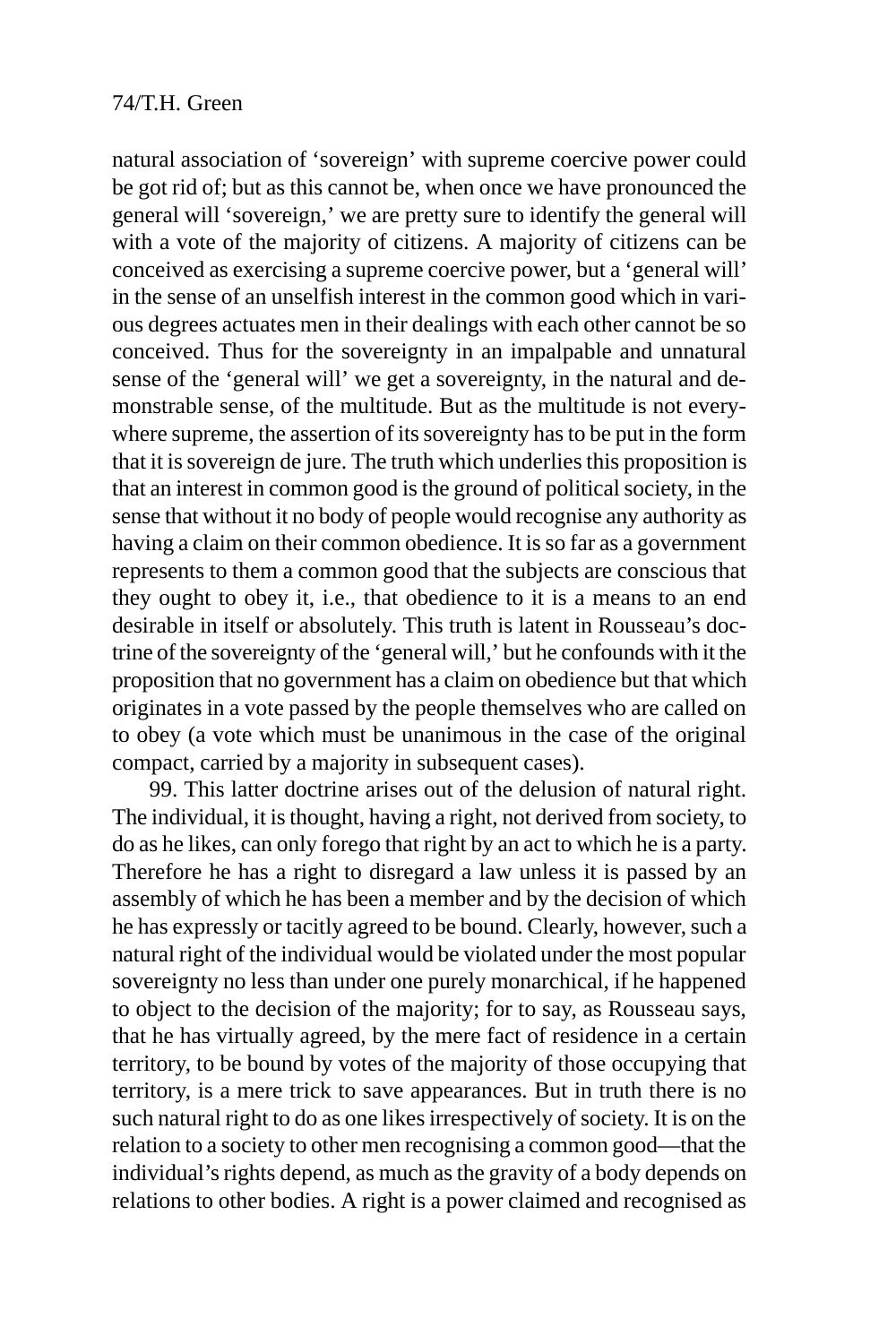contributory to a common good. A right against society, in distinction from a right to be treated as a member of society, is a contradiction in terms. No one therefore has a right to resist a law or ordinance of government, on the ground that it requires him to do what he does not like, and that he has not agreed to submit to the authority from which it proceeds: and if no one person, no number of persons. If the common interest requires it, no right can be alleged against it. Neither can its enactment by popular vote enhance, nor the absence of such vote diminish, its right to be obeyed. Rousseau himself well says that the proper question for each citizen to ask himself in regard to any proposal before the assembly is not, Do I like or approve it? but, Is it according to the general will? which is only another way of asking, Is it according to the general interest? It is only as the organ of this general interest that the popular vote can endow any law with the right to be obeyed; and Rousseau himself, if he could have freed himself from the presuppositions of natural right, might have admitted that, as the popular vote is by no means necessarily an organ of the general interest, so the decree of a monarch or of an aristocratic assembly, under certain conditions, might be such an organ.

100. But, it may be asked, Must not the individual judge for himself whether a law is for the common good? and if he decides that it is not, is he not entitled to resist it? Otherwise, not only will laws passed in the interest of individuals or classes and against public good, have a claim to our absolute and permanent submission, but a government systematically carried on for the benefit of a few against the many. can never be rightfully resisted. To the first part of this question we must of course answer 'yes,' without qualification. The degree to which the individual judges for himself of the relation between the common good and the laws which cross the path of his ordinary life, is the measure of his intelligent, as distinguished from a merely instinctive, recognition of rights in others and in the state; and on this recognition again depends his practical understanding of the difference between mere powers and rights as exercised by himself. Supposing then the individual to have decided that some 'command of a political superior' is not for the common good, how ought he to act in regard to it? In a country like ours, with a popular government and settled methods of enacting and repealing laws, the answer of common sense is simple and sufficient. He should do all he can by legal methods to get the command cancelled, but till it is cancelled he should conform to it. The common good must suffer more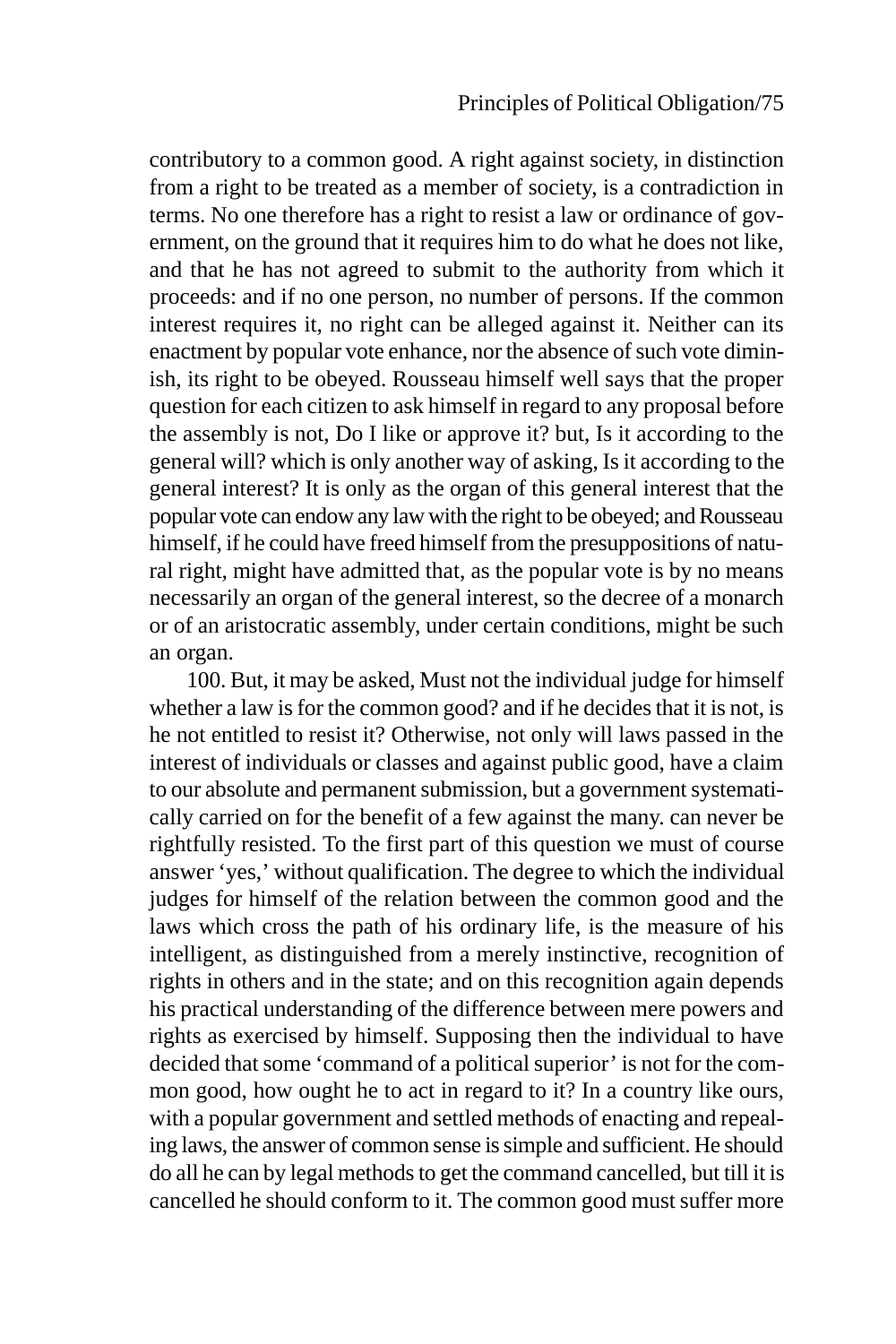from resistance to a law or to the ordinance of a legal authority than from the individual's conformity to a particular law or ordinance that is bad, until its repeal can be obtained. It is thus the social duty of the individual to conform, and he can have no right, as we have seen, that is against his social duty no right to anything or to do anything, that is not involved in the ability to do his duty.

101. But difficulties arise when either (1) it is a case of disputed sovereignty, and in consequence the legal authority of the supposed command is doubtful; or (2) the government is so conducted that there are no legal means of obtaining the repeal of a law; or (3) when the whole system of law and government is so perverted by private interests hostile to the public that there has ceased to be any common interest in maintaining it; or (4)—a more frequent case when the authority from which the objectionable command proceeds is so easily separable from that on which the general maintenance of social order and the fabric of settled rights depends, that it can be resisted without serious detriment to this order and fabric. In such cases, may there not be a right of resistance based on a 'higher law' than the command of the ostensible sovereign?

102. (1) As to cases where the legal authority of the supposed command is doubtful. In modern states the definition of sovereignty—the determination of the person or persons with whom the supreme power of making and enforcing law legally resides—has only been arrived at by a slow process. The European monarchies have mostly arisen out of the gradual conversion of feudal superiority into sovereignty in the strict sense. Great states such as Germany and Italy have been formed by the combination of independent or semi-dependent states. In England the unity of the state goes back much further than anywhere else, but in England it was but gradually that the residence of sovereignty jointly in King, Lords, and Commons came to be practically established, and it is still founded merely on a customary law. In the United States, with a written constitution, it required all Austin's subtlety to detect where sovereignty lay, and he places it where probably no ordinary citizen of the United States had ever thought of it as residing, viz. 'in the states' governments as forming one aggregate body: meaning by a state's government, not its ordinary legislature, but the body of citizens which appoints its ordinary legislature, and which, the union apart, is properly sovereign... therein.' He bases this view on the provision in the constitution, according to which amendments to it are only valid 'when ratified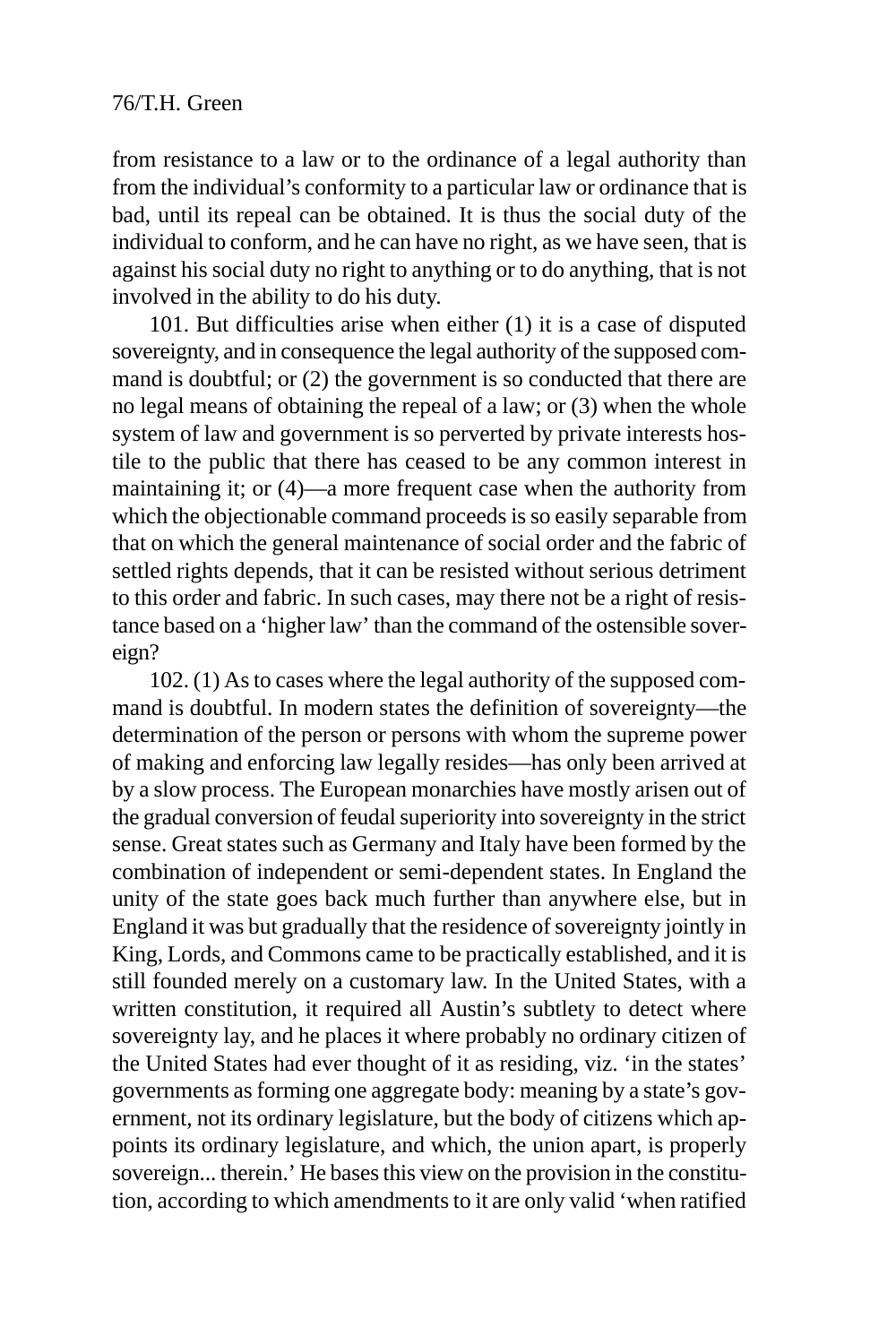by the legislature in three-fourths of the several states, or by convention in three-fourths thereof.' (I, p. 268n) But no ordinary citizen of the United States probably ever thought of sovereignty except as residing either in the government of his state or in the federal government consisting of Congress and President, or sometimes in one way, sometimes in the other. In other countries, e.g. France, where since Louis XIV the quarter in which sovereignty resides has at any given time been easily assignable, there have since the revolution been such frequent changes in the ostensible sovereign that there might almost at any time have been a case for doubting whether the ostensible sovereign had such command over the habitual obedience of the people as to be a sovereign in that sense in which there is a social duty to obey the sovereign, as the representative of the common interest in social order; whether some prior sovereignty was not really still in force. For these various reasons there have been occasions in the history of all modern states at which men, or bodies of men, without the conscious assertion of any right not founded upon law, might naturally deem themselves entitled to resist an authority which on its part claimed a right a legally established power to enforce obedience, and turned out actually to possess the power of doing so.

103. In such cases the truest retrospective account to be given of the matter will often be that at the time there was nothing amounting to a right on either side. A right is a power of which the exercise by the individual or by some body of men is recognised by a society either as itself directly essential to a common good or as conferred by an authority of which the maintenance is recognised as so essential. But in cases of the kind described the authorities, appealed to on each side as justifying respectively compulsion and resistance, often do not command a sufficiently general recognition of their being necessary to the common good to enable them to confer rights of compulsion or resistance. One or other of them may be coming to do so, or ceasing to do so, but rights, though on the one hand they are eternal or at least coeval with human society, on the other hand take time to form themselves in this or that particular subject and to transfer themselves from one subject to another (just as one may hold reason to be eternal, and yet hold that it takes time for this or that being to become rational). Hence in periods of conflict between local or customary, and imperial or written, law, between the constituent powers of a sovereignty, such as King and Parliament in England, of which the relation to each other has not become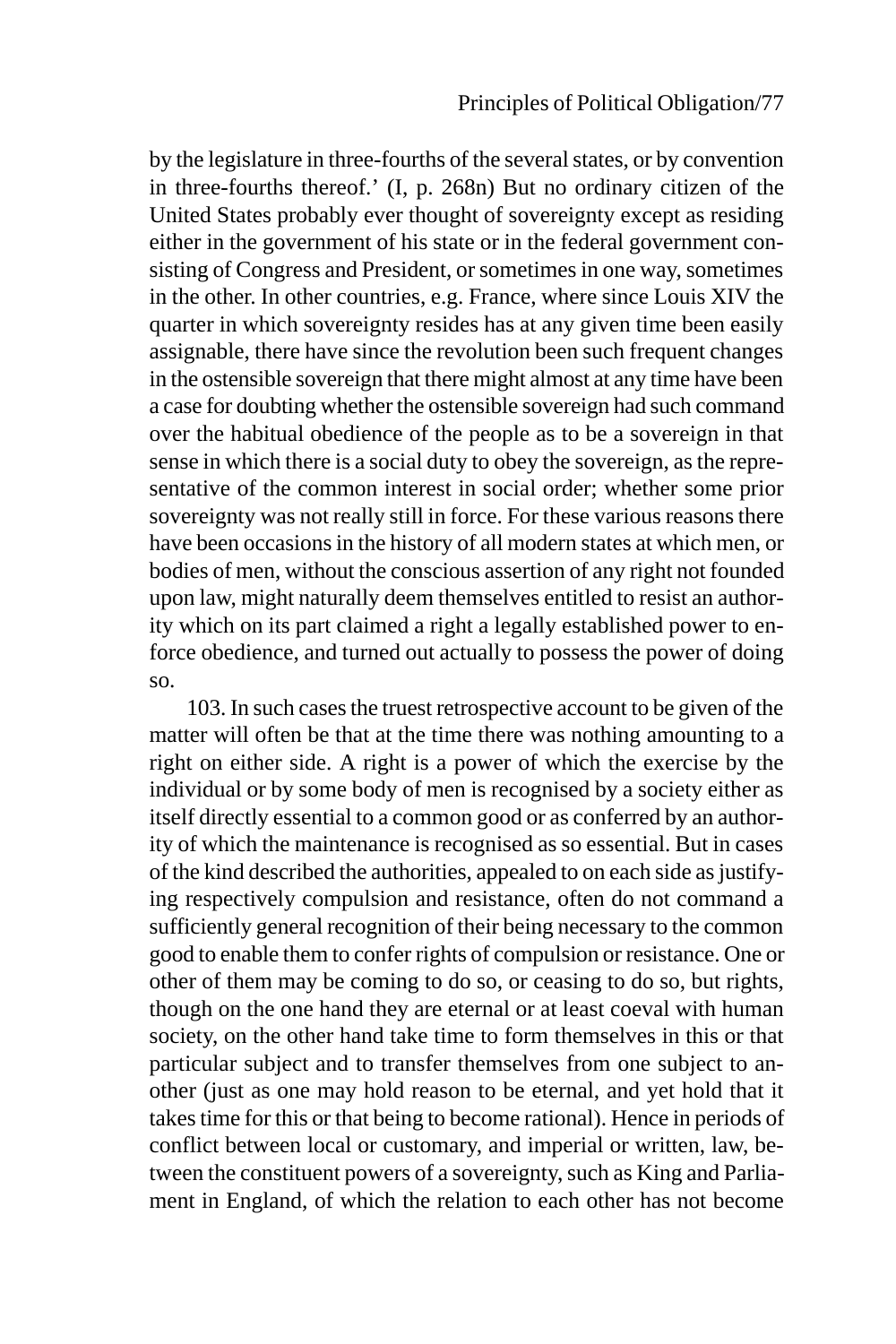accurately defined, between a fallen and a rising sovereign in a period of revolution, between federal and state authorities in a composite state, the facts are best represented by saying that for a time there may be no right on either side in the conflict, and that it is impossible to determine precisely the stage at which there comes to be such a right on the one side as implies a definite resistance to right on the other. This of course is not to be taken to mean that in such periods rights in general are at an end. It is merely that right is in suspense on the particular point at issue between the conflicting powers. As we have seen, the general fabric of rights in any society does not depend on the existence of a definite and ascertained sovereignty, in the restricted sense of the words; on the determination of a person or persons in whom supreme power resides, but on the control of the conduct of men according to certain regular principles by a society recognising common interests; and though such control may be more or less weakened during periods of conflict of the kind supposed, it never ceases.

104. It does not follow, however, because there may often not be strictly a right on either side in such periods of conflict that there is not a good and an evil, a better and a worse, on one side or the other. Of this we can only judge by reference to the end, whatever it be, in which we conceive the good of man to consist. There may be clear ground for saying, in regard to any conflict, that one side rather than the other ought to have been takin, not because those on one side were, those on the other were not, entitled to say that they had a right to act as they did, but because the common good of a nation or mankind was clearly promoted by one line of action, not by the other. E.g., in the American war of secession, though it would be difficult to say that a man had not as much a right to fight for his seceding states as for the Union, yet as the special interest of the seceding state was that of maintaining slavery, there was reason for holding that the side of the Union, not that of the seceding states, was the one which ought to be taken. On the other hand, it does not follow that in a struggle for sovereignty the good of man is more served by one of the competing powers than by the other. Good may come out of the conflict without one power contributing more to it than the other. There may thus be as little ground retrospectively for saying that one side or the other ought to have been taken, as that men had a right to take one and not the other. At the same time, as regards the individual, there is no reason for doubting that the better the motive which determines him to take this side or that—the more he is actuated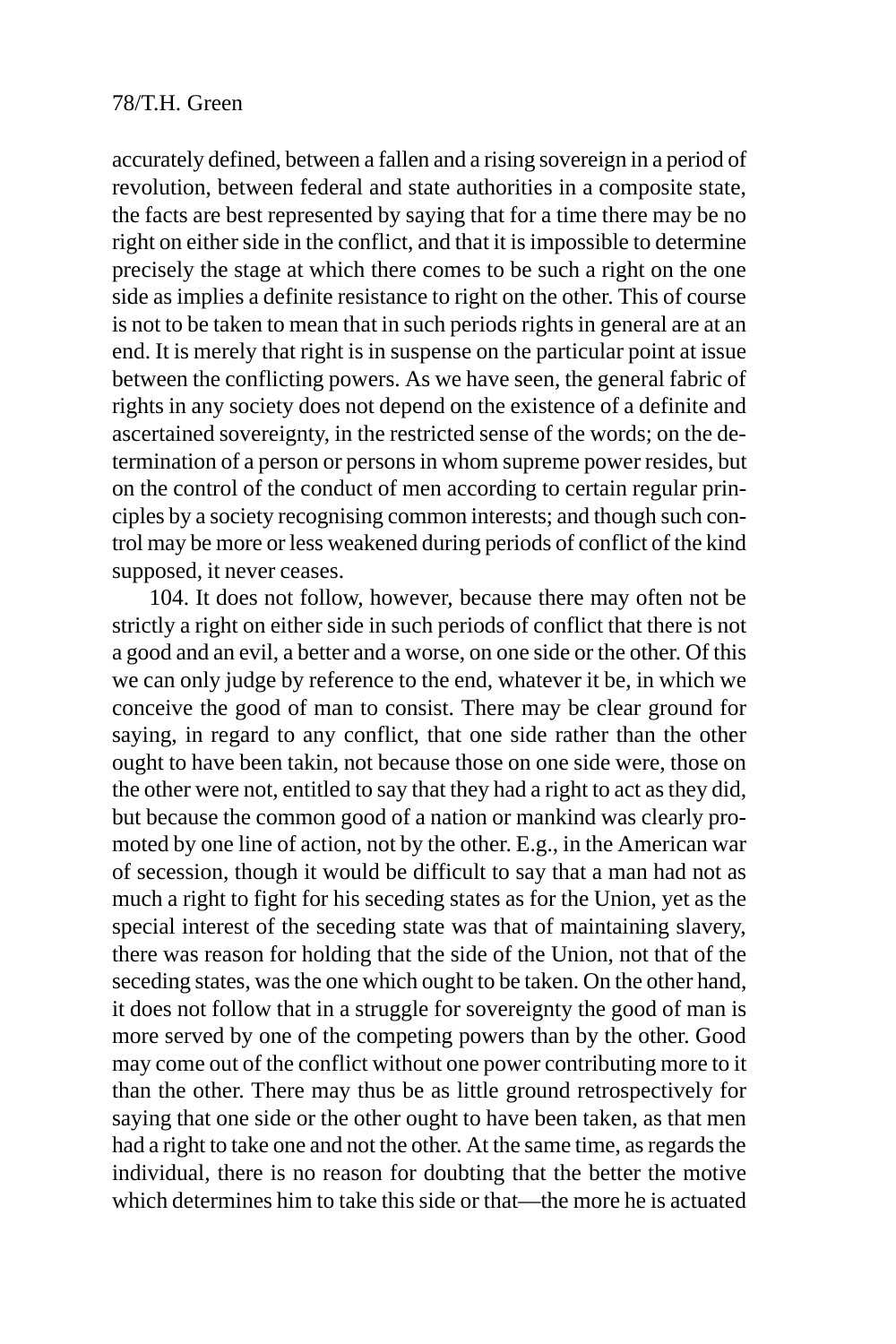in doing so by some unselfish desire for human good, the more free he is from egotism, and that conceit or opinionatedness which is a form of egotism the more good he will do whichever side he adopts.

105. It is in such cases as we have been considering that the distinction between sovereign de facto and sovereign de jure arises. It has a natural meaning in the mouths of those who, in resisting some coercive power that claims their obedience, can point to another determinate authority to which they not only consider obedience due, but to which such obedience in some considerable measure is actually rendered a meaning which it has not when all that can be opposed to sovereign de facto is either a 'general will,' or the mere name of a fallen dynasty exercising no control over men in their dealings with each other. But where this opposition can be used with a natural meaning, it is a truer account of the matter (as we have seen) to say. that sovereignty is in abeyance. The existence of competing powers, each affecting to control men in the same region of outward action, and each having partisans who regard it alone as entitled to exercise such control, implies that there is not that unity of supreme control over the outward actions of men which constitutes sovereignty and is necessary to the complete organisation of a state. The state has either not reached complete organisation, or is for the time disorganised the disorganisation being more or less serious according to the degree to which the everyday rights of men (their ordinary freedom of action and acquisition) are interfered with by this want of unity in the supreme control.

106. In such a state of things, the citizen has no rule of right (in the strict sense of the word) to guide him. He is pretty sure to think that one or other of the competing powers has a right to his obedience because, being himself interested (not necessarily selfishly interested) in its support, he does not take account of its lacking that general recognition as a power necessary to the common good which is requisite in order to give it a right. But we looking back may see that there was no such right. Was there then nothing to direct him either way? Simply I should answer, the general rule of looking to the moral good of mankind, to which a necessary means is the organisation of the state, which again requires unity of supreme control, in the common interest, over the outward actions of men. The citizen ought to have resisted or obeyed either of the competing authorities according as by doing so he contributed most to the organisation of the state in the sense explained. It must be admitted that without more knowledge and foresight than the individual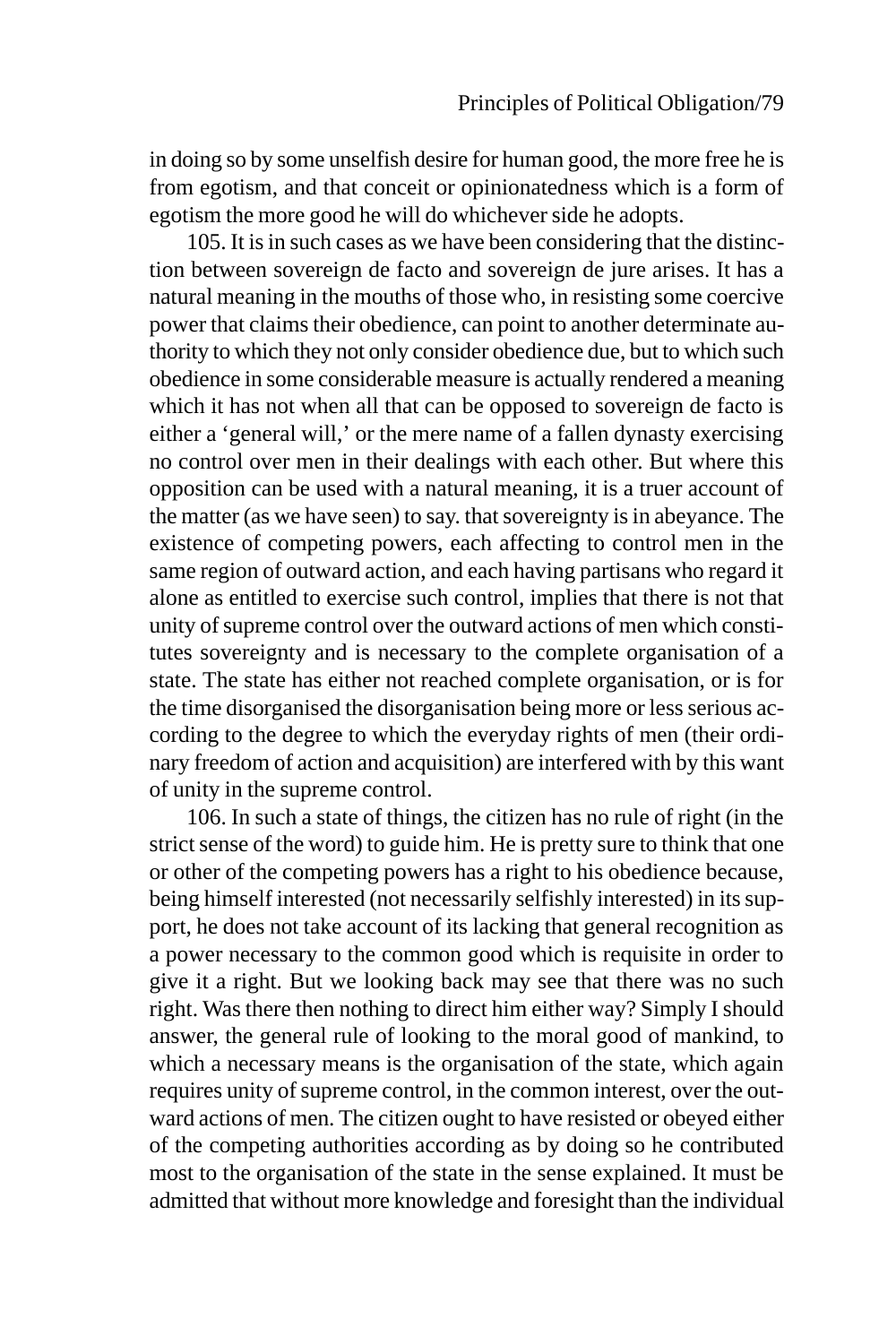can be expected to possess, this rule, if he had recognised it, could have afforded him no sure guidance; but this is only to say that there are times of political difficulty in which the line of conduct adopted may have the most important effect, but in which it is very hard to know what is the proper line to take. On the other side must be set the consideration that the man who brings with him the character most free from egotism to the decision even of those questions of conduct, as to which established rules of right and wrong are of no avail, is most sure on the whole to take the line which yields the best results.

107. We come next to the question of the possible duty of resistance in cases where no law, acknowledged or half-acknowledged, written or customary, can be appealed to against a command (general or particular) that seems contrary to public good; where no counter-sovereignty, in the natural sense of the words, can be alleged against that of the imponent of the law; and where at the same time, from the people having no share, direct or indirect, in the government, there is no means of obtaining a repeal of the law by legal means. I say the duty of resistance because, from the point of view adopted, there can be no right unless there is a duty of resistance, since there can be no right unless on the ground that it is for common good, and if so there is a duty. In writings of the seventeenth and eighteenth centuries, starting with the assumption of natural rights, the question was never put on its proper footing. It was not asked, When for the sake of the common good the citizen ought to resist the sovereign? but, What sort of injury to person or property gave him a natural right to resist? Now there is sense in inquiring upon what sort and amount of provocation from government individuals inevitably will resist how in Spinoza's language that *indignatio* [indignation] is excited which leads them *in unum conspirare* [to conspire together] but there is none in asking what gives them a right to resist, unless we suppose a wrong done to society in their persons; and then it becomes a question not of right merely but of duty, whether the wrong done is such as to demand resistance. Now when the question is thus put, no one presumably would deny that under certain conditions there might be a duty of resistance to sovereign power.

108. It is important, however, that instead of discussing the right of a majority to resist we should discuss the duty of resistance as equally possible for a minority and a majority. There can be no right of a written or majority of citizens, as such, to resist a sovereign. If, by law, customary, the majority of citizens possess or share in the sovereign power,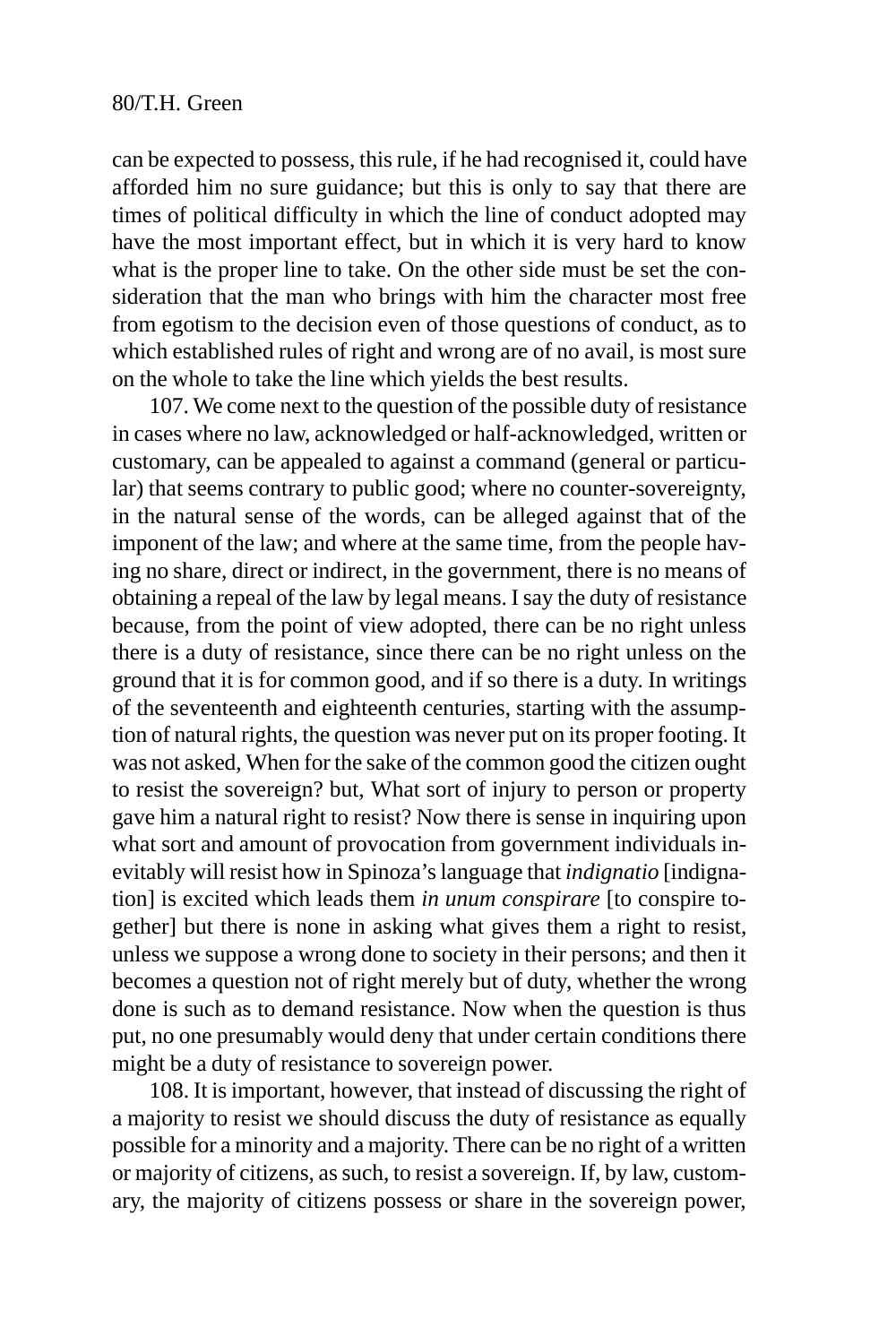then any conflict that may arise between it and any power cannot be a conflict between it and the sovereign. The majority may have a right to resist such a power, but it will not be a right to resist a sovereign. If, on the other hand, the majority of citizens have no share by law or custom in the supreme law-making and enforcing power, they never can have a right, simply as a majority to resist that power. In such a case, there may arise a social duty to resist, and the exercise of men's powers in fulfilment of that duty may be sustained by such a general recognition of its being for the public good, as to become a right; but the resistance may be a duty before a majority of the citizens approve it and does not necessarily become a duty when a majority of them do approve it; while that general recognition of its exercise as being for the common good, through which the power of resistance becomes a right, must be something more habitual and sustained and penetrating than any vote of a majority can convey. Incidentally, however, the consideration of the attitude of the mass of the people in regard to a contemplated resistance to established government must always be most important in determining the question whether the resistance should be made. It should be made, indeed if at all not because the majority approve it but because it is for the public good, but account must be taken of the state of mind of the majority in considering whether it is for the public good or no. The presumption must generally be that resistance to a government is not for the public good when made on grounds which the mass of the people cannot appreciate; and it must be on the presence of a strong and intelligent popular sentiment in favour of resistance that the chance of avoiding anarchy, of replacing the existing government by another effectual for its purpose, must chiefly depend. On the other hand it is under the worst governments that.the public spirit is most crushed; and thus in extreme cases there may be a duty of resistance in the public interest, though there is no hope of the resistance finding efficient popular support. (An instance is the Mazzinian outbreaks in Italy.) Its repeated renewal and repeated failure may afford the only prospect of ultimately arousing the public spirit which is necessary for the maintenance of a government in the public interest. And just as there may thus be a duty of resistance on the part of a hopeless minority so on the other side resistance even to a monarchic or oligarchic government is not justified by the fact that a majority, perhaps in some temporary fit of irritation or impatience, is ready to support it, if, as may very well be, the objects for which government subsists—the general freedom of action and acquisition and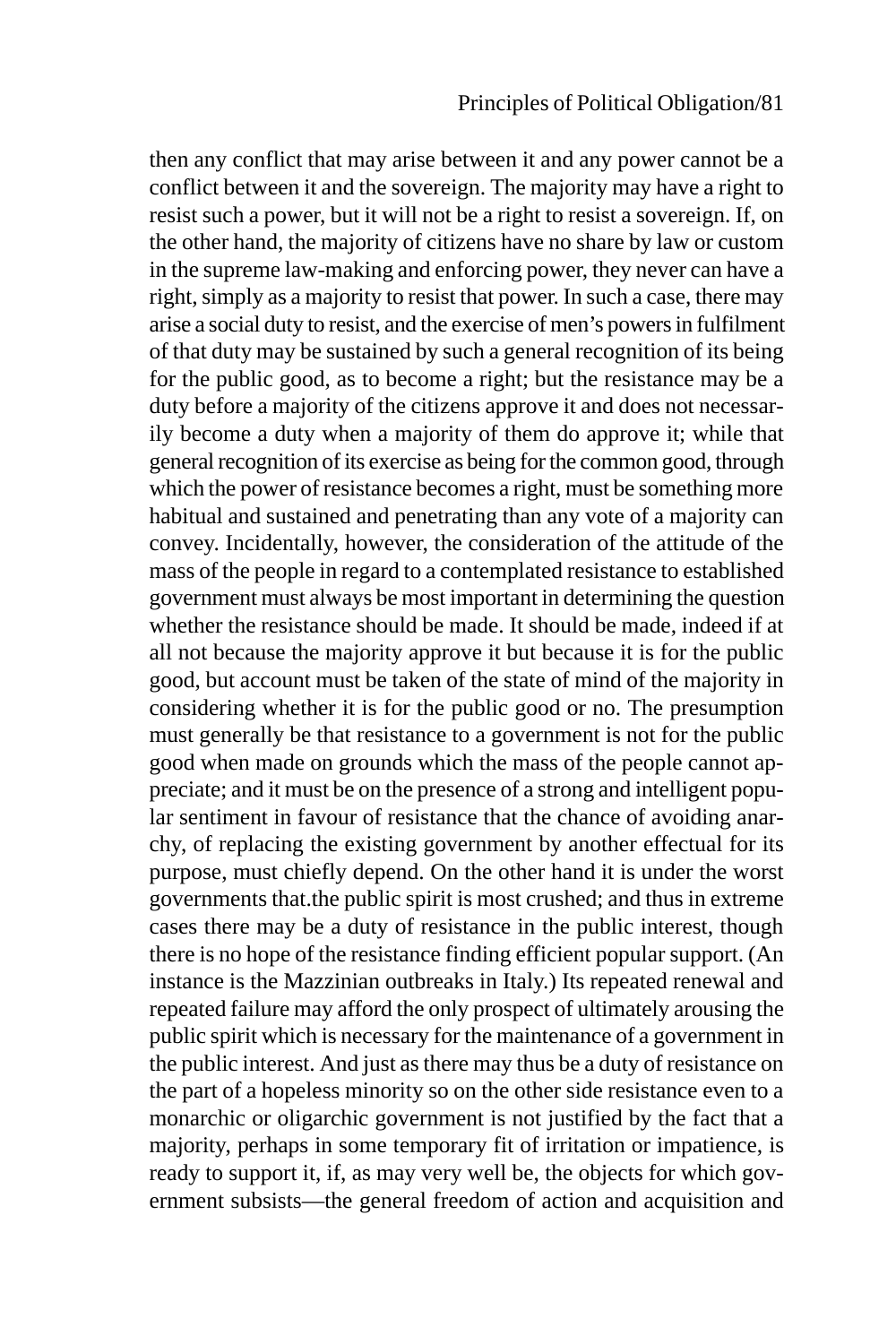self-development are likely to suffer from an overthrow of the government in the popular interest.

109. No precise rule, therefore, can be laid down as to the conditions under which resistance to a despotic government becomes a duty. But the general questions which the good citizen should ask himself in contemplating such resistance will be, (a) What prospect is there of resistance to the sovereign power leading to a modification of its character or an improvement in its exercise without its subversion? (b) If it is overthrown, is the temper of the people such—are the influences on which the general maintenance of social order and the fabric of recognised rights depend so far separable from it—that its overthrow will not mean anarchy? (c) If its overthrow does lead to anarchy, is the whole system of law and government so perverted by private interests hostile to the public, that there has ceased to be any common interest in maintaining it?

110. Such questions are so little likely to be impartially considered at a time when resistance to a despotic government is in contemplation, and, however impartially considered, are so intrinsically difficult to answer, that it may seem absurd to dwell on them. No doubt revolutionists do and must to a great extent 'go it blind.' Such beneficent revolutions as there have been could not have been if they did not. But in most of those questions of right and wrong in conduct, which have to be settled by consideration of the probable effects of the conduct, the estimate of effects which regulates our approval or disapproval 'upon a retrospective survey,' and according to which we say that an act should or should not have been done, is not one which we could expect the agent himself to have made. The effort to make it would have paralysed his power of action.

111. In the simple cases of moral duty, where there is no real doubt as to the effects of this or that action and danger arises from interested self-sophistication, we can best decide for ourselves whether we ought to act in this way or that by asking whether it is what is good in us a disinterested or unselfish motive—that moves us to act in this way or that; and in judging of the actions of others, where the issues and circumstances are simple, the moral question the question of 'ought' or 'ought not' is often best put in the form, How far was the action such as could represent a good character? That indeed is the form in which the question should always be put, when the nature of the case admits it; since, as argued in lectures on the moral criterion, it is only in its rela-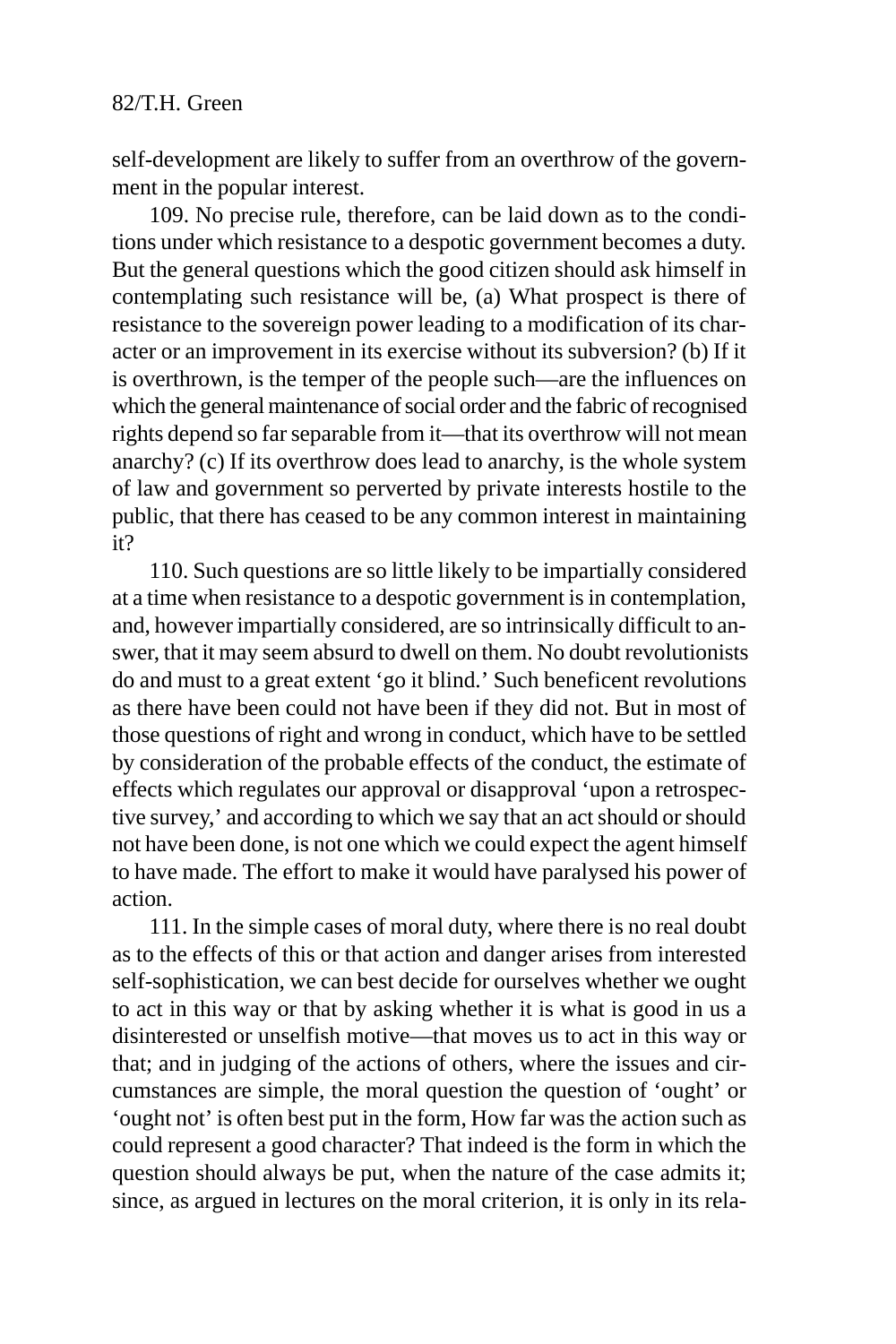tion to character that action is in the full sense good or bad, the object of moral approval and disapproval. But where the probable effects of a certain line of action are at the time of taking it very obscure, we cannot be sure that relatively the best character will lead a man to take the line which turns out best in the result, or that because a line of action has turned out well in result, the character of the man who adopted it was good. This being so, in judging of the act retrospectively, we have to estimate it by the result simply, in abstraction from the character of the agent. Thus in looking back upon a revolutionary outbreak we can only judge whether it was vindicated by the result. If in the light of the result it appears that the conditions were not present under which it would have furthered rather than interfered with the true objects of government, we judge that it should not have been made; if otherwise, we approve it—judge that the persons concerned in it were doing their duty in acting as they did. But whether they were really in the full sense of the term doing their duty in acting as they did in a case when the outbreak was successful, or not doing it in a case where it failed, is what we simply cannot tell; for this depends on the state of character which their action represented, and that is beyond our ken.

112. Such is the necessary. imperfection under which all historical judgments labour though historians are not apt to recognise it and would be thought much more dull if they did. They would have fewer readers if they confined themselves to the analysis of situations, which may be correctly made, and omitted judgments on the morality of individuals for which, in the proper sense, the data can never be forthcoming. We scarcely have them for ourselves except that we know that we are none of us what we should be still less for our intimate acquaintances; not at all for men whom we only know through history past or present. In regard to them, we can only fall back on the generalisation, that the best man—the man most disinterestedly devoted to the perfecting of humanity, in some form or other, in his own person or that of others—is most likely to act in a way that is good as measured by its results, those results again being estimated with reference to an ideal of character, that this is so even under circumstances of political complication; that appearances to the contrary appearances of harm done from good motives, may be met by the considerations, (1) that there is often much egotism, in what calls itself conscientiousness, and that the 'conscientious' motives which lead to mischievous acts may not be in the highest sense disinterested; (2) that to what we call the consequences of an ac-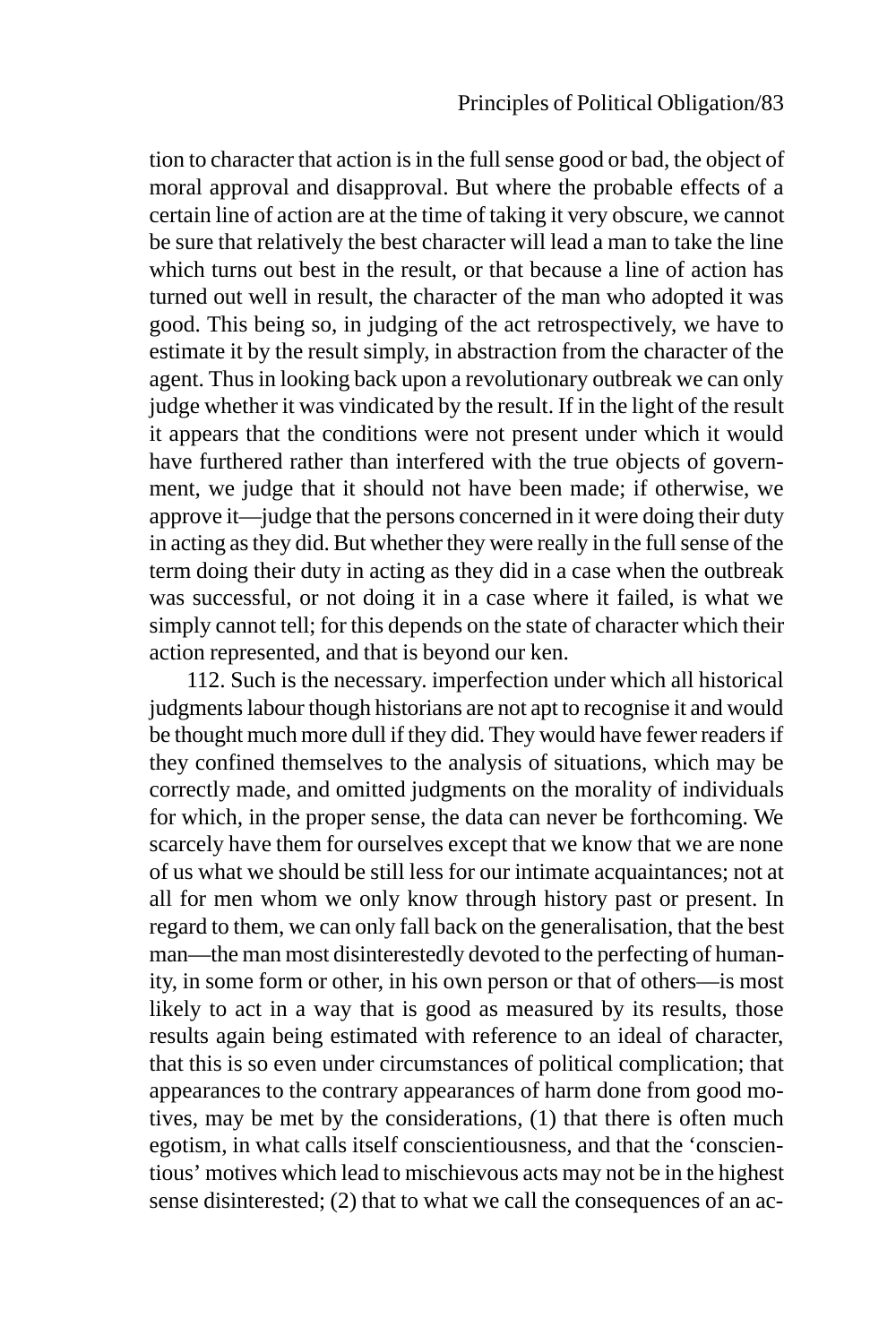tion many influences contribute besides the action which we call the cause, and if evil seems to clog the consequences of action pure in motive, this may be due to other influences connected with motives less worthy, and that the consequences which in the rough we call bad might have been worse but for the intervention of the purely-motivated action; (3) that the beneficent results are often put to the credit of the actions of selfish men when they should rather be credited to influences more remote and complex, without which those actions would have been impossible or had no good effect, and which have arisen out of unselfish activities. We see the evil in a course of events and lay the blame on someone who should have acted differently, and whom perhaps we take as an instance of how good men cause mischief; but we do not see the greater evil which would otherwise have ensued.

In regard to the questions stated above as those which the good citizen should ask himself in contemplation of a possible rebellion, though they are questions to which it is impossible for a citizen in the heat of a revolutionary crisis to give a sufficient answer, and which in fact can only be answered after the event, yet they represent objects which the good citizen will set before himself at such times; and in proportion to the amount of good citizenship, as measured by interest in these objects (interest in making the best of existing institutions, in maintaining social order and the general fabric of rights, the interest which leads to a bona fide estimate of the value of the existing go government in its relation to public good) will be the good result of the political movement.

# G. Will, Not Force, is the Basis of the State

113. looking back on the political theories we have discussed, we may see that they all start with putting the question to be dealt with in the same way and that their errors are very much due to the way in which they put it. They make no inquiry into the development of society and of man through society. They take no account of other forms of community than that regulated by a supreme coercive power, either in the way of investigating their historical origin and connection, or of considering the ideas and states of mind which they imply or which render them possible. They leave out of sight the process by which men have been clothed with rights and duties, and with senses of right and duty, which are neither natural nor derived from a sovereign power. They look only to the supreme coercive power on the one side and to individuals, to whom natural rights are ascribed, on the other, and ask what is the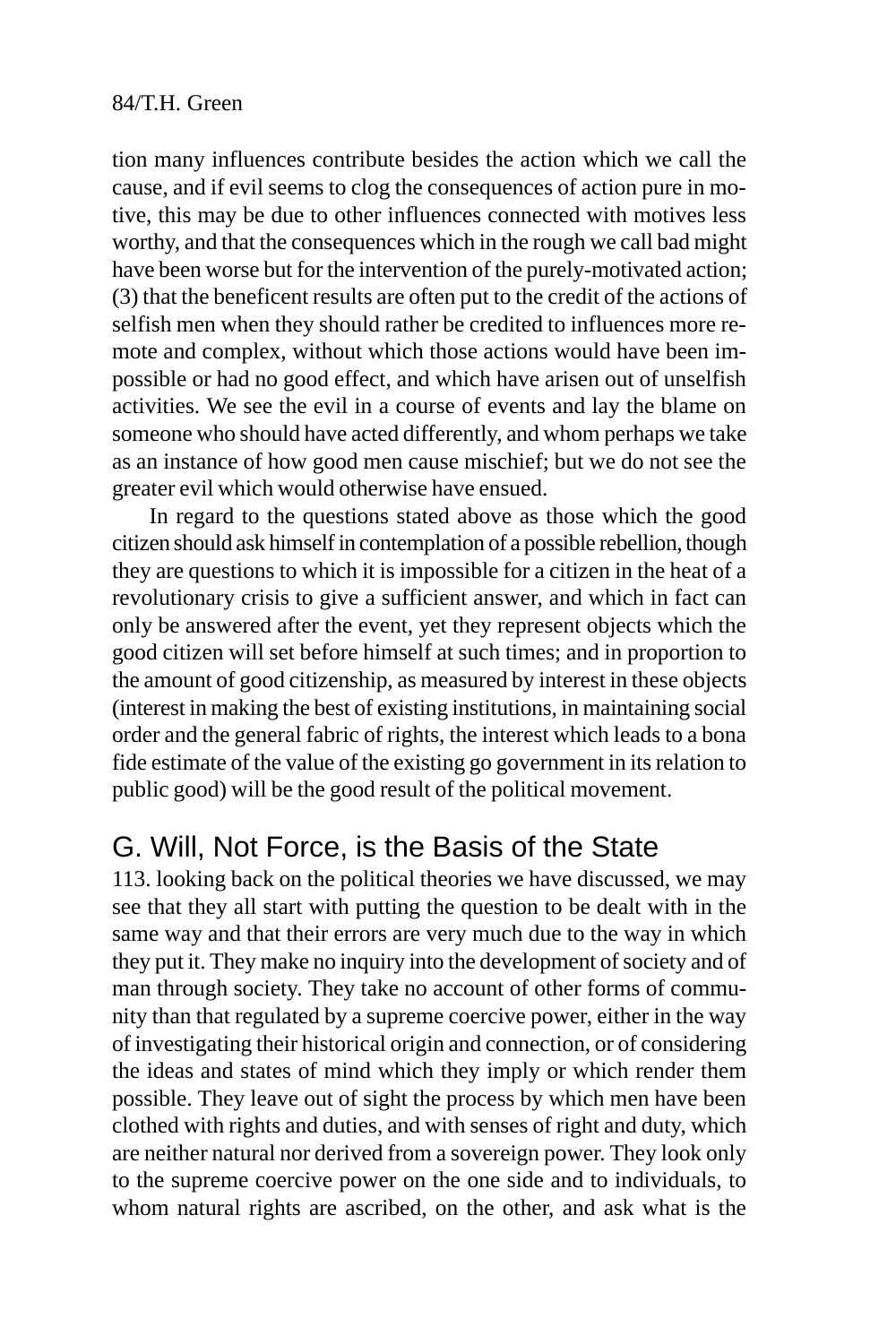nature and origin of the right of that supreme coercive power as against these natural rights of individuals. The question so put can only be answered by some device for representing the individuals governed as consenting parties to the exercise of government over them. This they no doubt are so long as the government is exercised in a way corresponding to their several wishes, but so long as this is the case, there is no interference with their 'natural liberty' to do as they like. It is only when this liberty is interfered with that any occasion arises for an explanation of the compatibility of the sovereign's right with the natural right of the individual; and it is just then that the explanation by the supposition that the right of the sovereign is founded on consent, fails. But the need of the fictitious explanation arises from a wrong way of putting the question—the power which regulates our conduct in political society is conceived in too abstract a way on the one side, and on the other are set over against it, as the subjects which it controls, individuals invested with all the moral attributes and rights of humanity. But in truth it is only as members of a society, as recognising common interests and objects, that individuals come to have these attributes and rights, and the power, which in a political society they have to obey is derived from the development and systematisation of those institutions for the regulation of a common life without which they would have no rights at all.

114. To ask why I am to submit to the power of the state, is to ask why I am to allow my life to be regulated by that complex of institutions without which I literally should not have a life to call my own, nor should be able to ask for a justification of what I am called on to do. For that I may have a life which I can call my own, I must not only be conscious of myself and of ends which I present to myself as mine; I must be able to reckon on a certain freedom of action and acquisition for the attainment of those ends, and this can only be secured through common recognition of this freedom on the part of each other by members of a society, as being for a common good. Without this, the very consciousness of having ends of his own and a life which he can direct in a certain way—of which he can make something would remain dormant in a man. It is true that slaves have been found to have this consciousness in high development; but a slave even at his lowest has been partly made what he is by an ancestral life which was not one of slavery pure and simple a life in which certain elementary rights were secured to the members of a society through their recognition of a common interest. He retains certain spiritual aptitudes from that state of family or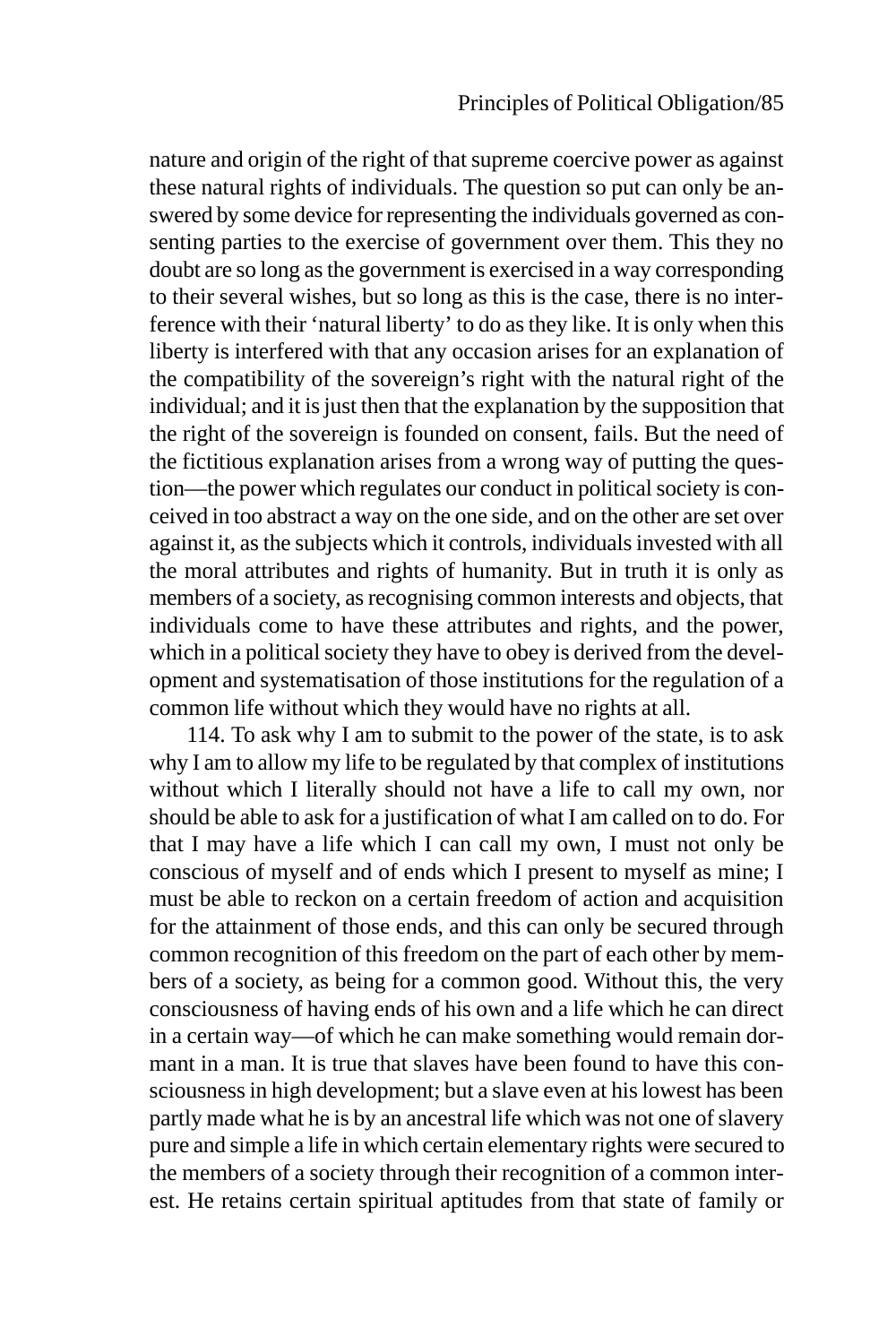tribal freedom. This perhaps is all that could be said of most of the slaves on plantations in modern times, but the slavery of the ancient world, being mainly founded on captivity in war, was compatible with a considerable amount of civilisation on the part of the slaves at the time when their slavery began. A Jewish slave, e.g., would carry with him into slavery a thoroughly developed conception of right and law. Slavery moreover, implies the establishment of some regular system of rights in the slave-owning society. The slave, especially the domestic slave, has the signs and effects of this system all about him. Hence such elementary consciousness of rights of powers that are his own to make the best of as the born slave may inherit from an ancestral life of freedom, finds a stimulus to its inward development, though no opportunity for outward exercise, in the habits and ideas of civilised life with which a common language enables the slave to become conversant, and which through the sympathy implied in a common language he to some extent makes his own. Thus the appearance in slaves of the conception that self mastery is properly theirs, does not conflict with the proposition that only so far as a certain freedom of action and acquisition is secured to a body of men through their recognition of the exercise of that freedom by each other as being for the common good, is there an actualisation of the individual's consciousness of having life and ends of his own. The exercise, manifestation, expression of this consciousness through a freedom secured in the way described is necessary to its real existence, just as language of some sort is necessary to the real existence of thought, and bodily movement to that of the soul.

115. The demand, again, for a justification of what one is called on by authority to do presupposes some standard of right, recognised as equally valid for and by the person making the demand and others who form a society with him, and such a recognised standard in turn implies institutions for the regulation of men's dealings with each other, institutions of which the relation to the consciousness of right may be compared, as above, to that of language to thought. It cannot be said that the most elementary consciousness of right is prior to them, or they to it. They are the expression in which it becomes real. As conflicting with the momentary inclinations of the individual, these institutions are a power which he obeys unwillingly; which he has to, or is made to, obey. But it is only through them that the consciousness takes shape and form which expresses itself in the question, 'Why should I thus be constrained? By what right is my natural right to do as I like overborne?'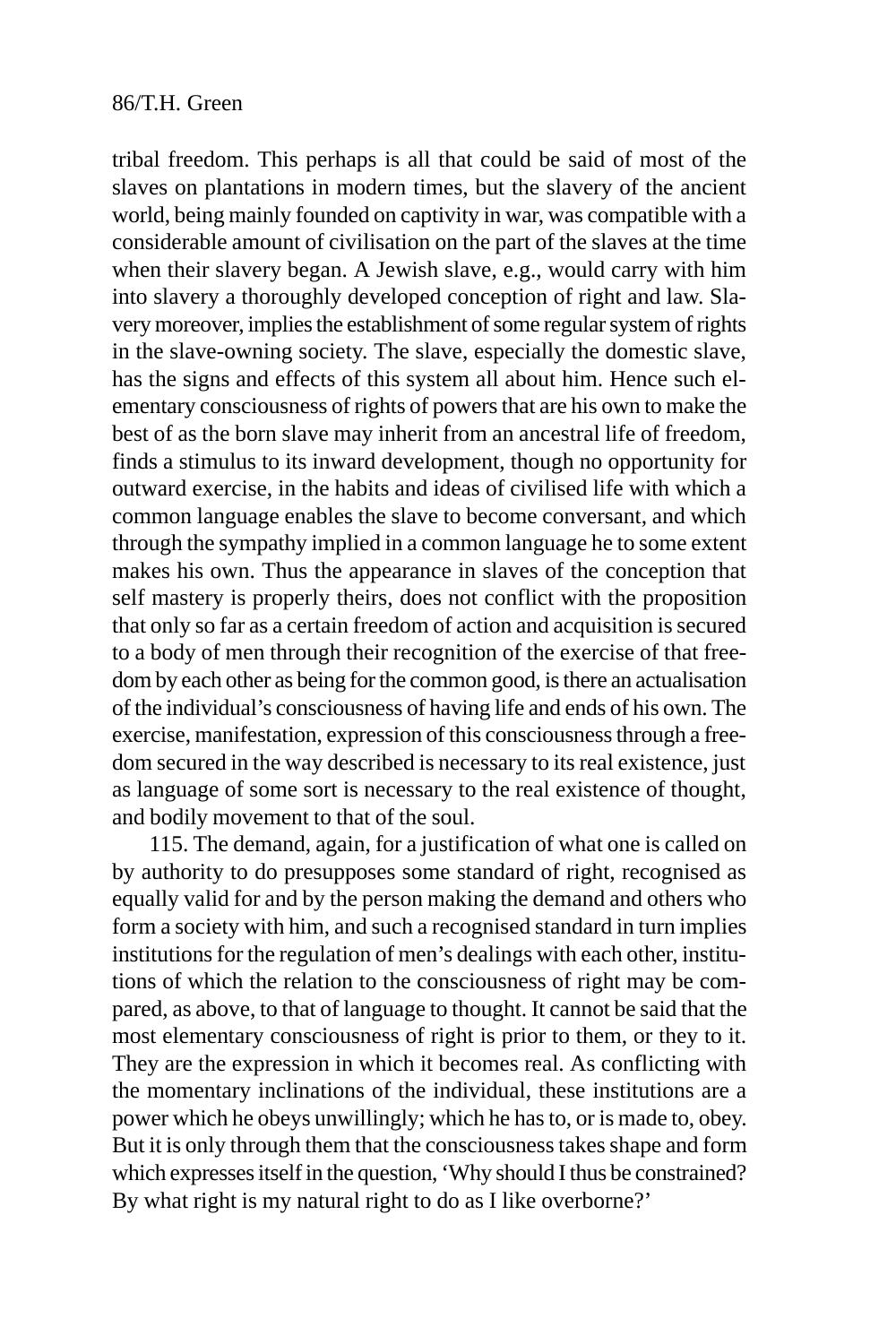116. The doctrine that the rights of government are founded on the consent of the governed is a confused way of stating the truth that the institutions by which man is moralised by which he comes to do what he sees that he must as distinct from what he would like—express a conception of a common good; that through them that conception takes form and reality; and that it is in turn through its presence in the individual that they have a constraining power over him—a power which is not that of mere fear, still less a physical compulsion, but which leads him to do what he is not inclined to because there is a law that he should Rousseau, it will be remembered, speaks of the 'social pact' not merely as the foundation of sovereignty or civil government, but as the foundation of morality. Through it man becomes a moral agent; for slavery to appetite he substitutes freedom of subjection to self-imposed law. If he had seen at the same time that rights do not begin till duties begin, and that if there was no morality prior to the pact there could not be rights, he might have been saved from the error which the notion of there being natural rights introduces into his theory. But though he does not seem himself to have been aware of the full bearing of his own conception, the conception itself is essentially true. Setting aside the fictitious representation of an original covenant as having given birth to that common 'ego' or general will, without which no such covenant would have been possible, and of obligations arising out of it, as out of a bargain made between one man and another, it remains true that only through a recognition by certain men of a common interest, and through the expression of that recognition in certain regulations of their dealings with each other, could morality originate, or any meaning be gained for such terms as 'ought' and 'right' and their equivalents.

117. Morality, in the first instance, is the observance of such regulations, and though a higher morality the morality of the character governed by 'disinterested motives' i.e., by interest in some form of human perfection comes to differentiate itself from this primitive morality consisting in the observance of rules established for a common good, yet this 'outward' morality is the presupposition of the 'higher.' Morality and political subjection thus have a common source—'political subjection' being distinguished from that of a slave, as a subjection which secures rights to the subject. That common source is the rational recognition by certain human beings it may be merely by children of the same parent—of a common well-being which is their well-being, and which they conceive as their well-being whether at any moment any one of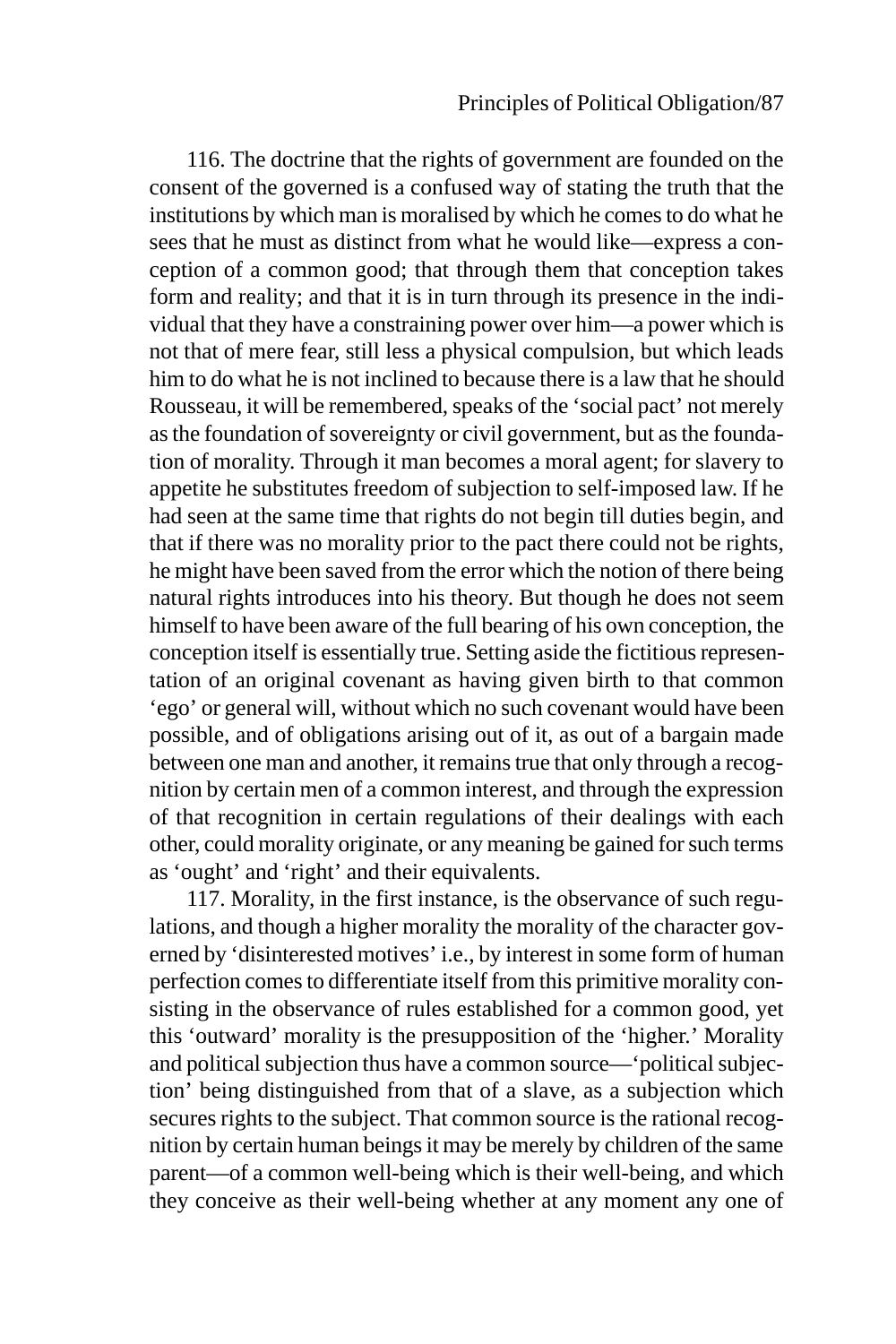them is inclined to it or no, and the embodiment of that recognition in rules by which the inclinations of the individuals are restrained, and a corresponding freedom of action for the attainment of well-being on the whole is secured.

118. From this common source morality and political subjection in all its forms always retain two elements in common—one consisting in antagonism to some inclination, the other consisting in the consciousness that the antagonism to inclination is founded on reason or on the conception of some adequate good. It is the antagonism to inclination involved in the moral life, as alone we know it, that makes it proper to speak analogically of moral 'laws' and 'imperatives.' It must be remembered, however, that such language is analogical, and that there is an essential difference between laws in the strictest sense laws which are indeed not adequately described as general commands of a political superior, sanctioned by liability to pains which that superior can inflict, but in which a command so sanctioned is an essential element—and the laws of conscience, of which it is the peculiar dignity that they have no external imponent and no sanction consisting in fear of bodily evil. The relation of constraint, in the one case between the man and the externally imposed law, in the other between some particular desire of the man and his consciousness of something absolutely desirable, we naturally represent in English, when we reflect on it, by the common term 'must.' 'I must connect with the main-drainage,' says the householder to himself, reflecting on an edict of the Local Board. 'I must try to get A.B. to leave off drinking,' he says to himself, reflecting on a troublesome moral duty of benevolence to his neighbour. And if the 'must' in the former case represents in part the knowledge that compulsion may be put on the man who neglects to do what he 'must,' which is no part of its meaning in the second, on the other hand the consciousness that the constraint is for a common good, which wholly constitutes the power over inclination in the second case, must always be an element in that obedience which is properly called obedience to law, or civil or political obedience. Simple fear can never constitute such obedience. To represent it as the basis of civil subjection is to confound the citizen with the slave, and to represent the motive which is needed for the restraint of those in whom the civil sense is lacking and for an occasional reinforcement of the law abiding principle in others, as if it were the normal influence in habits of life of which the essential value lies in their being independent of it. How far in any particular act of conformity to law the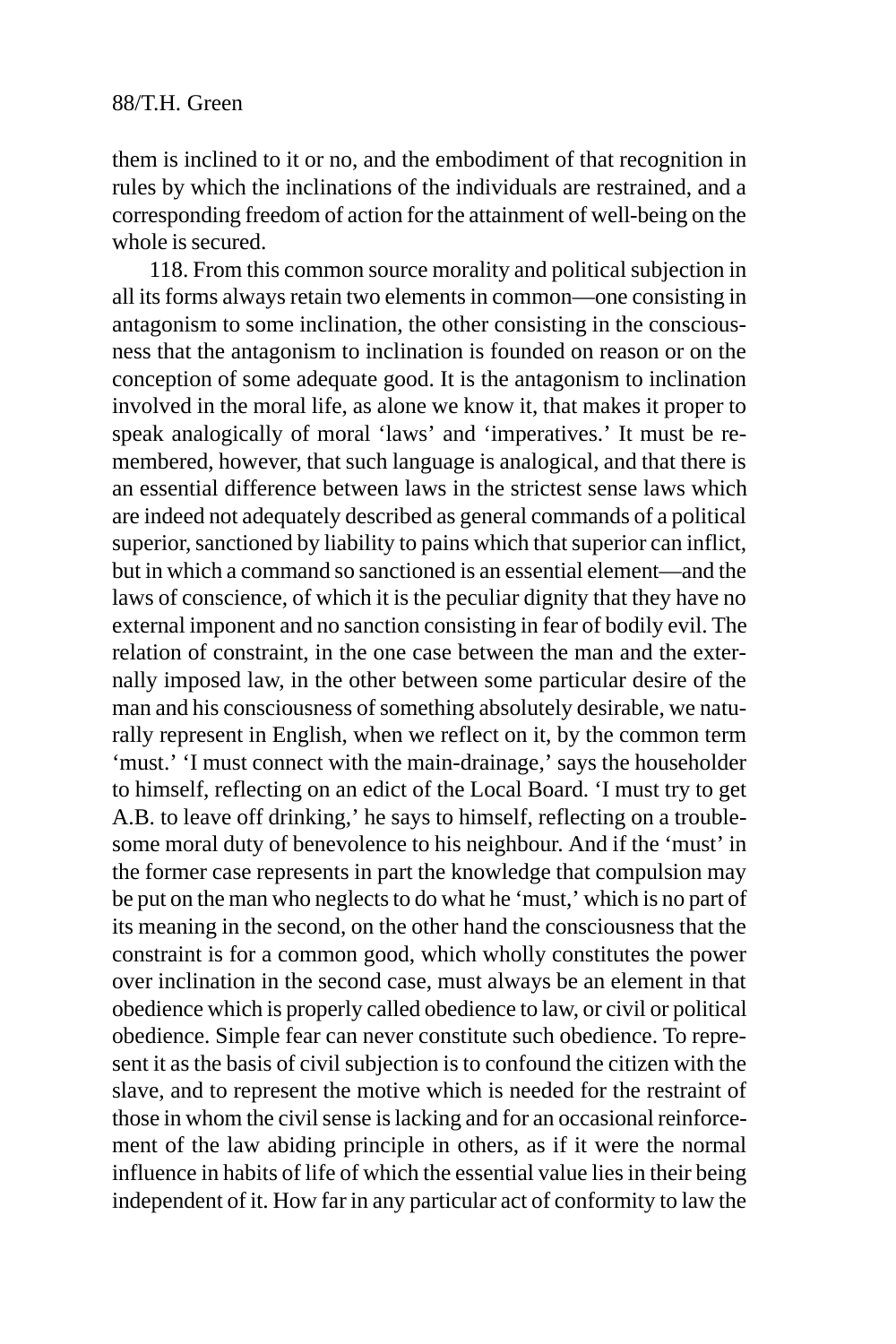fear of penalties may be operative, it is impossible to say. What is certain is that a habit of subjection founded upon such fear could not be a basis of political or free society to which it is necessary, not indeed that everyone subject to the laws should take part in voting them, still less that he should consent to their application to himself, but that it should represent an idea of common good, which each member of the society can make his own so far as he is rational, or capable of the conception of common good, however much particular passions may lead him to ignore it and thus necessitate the use of force to prevent him from doing that which, so far as influenced by the conception of common good, he would willingly abstain from.

119. Whether the legislative and administrative agencies of society can be kept in the main free from bias by private interests and true to the idea of common good without popular control—whether again, if they can, that 'civil sense,' that appreciation of common good, on the part of the subjects, which is as necessary to free or political society as the direction of law to the maintenance of common good, can be kept alive without active participation of the people in legislative functions, is a question of circumstances which perhaps does not admit of unqualified answer. The views of those who looked mainly to the highest development of political life in a single small society have to be modified if the object sought for is the extension of political life to the largest number of people. The size of modern states renders necessary the substitution of a representative system for one in which the citizens shared directly in legislation, and this so far tends to weaken the active interest of the citizens in the commonwealth, though the evil may partly be counteracted by giving increased importance to municipal or communal administration. In some states, from the want of homogeneity or facilities of communication, a representative legislature is scarcely possible. In others, where it exists, a great amount of power, virtually exempt from popular control, has to be left with what Rousseau would have called the 'prince or magistrate. In all this there is a lowering of civil vitality as compared with that of the ancient, and perhaps of some exceptionally developed modern, commonwealths. But perhaps this is a temporary loss that we have to bear as the price of having recognised the claim to citizenship as the claim of all men. Certainly all political ideals, which require active and direct participation by the citizens in the functions of the sovereign state, fail us as soon as we try to conceive their realisation on the wide area even of civilised mankind. It is easy to conceive a better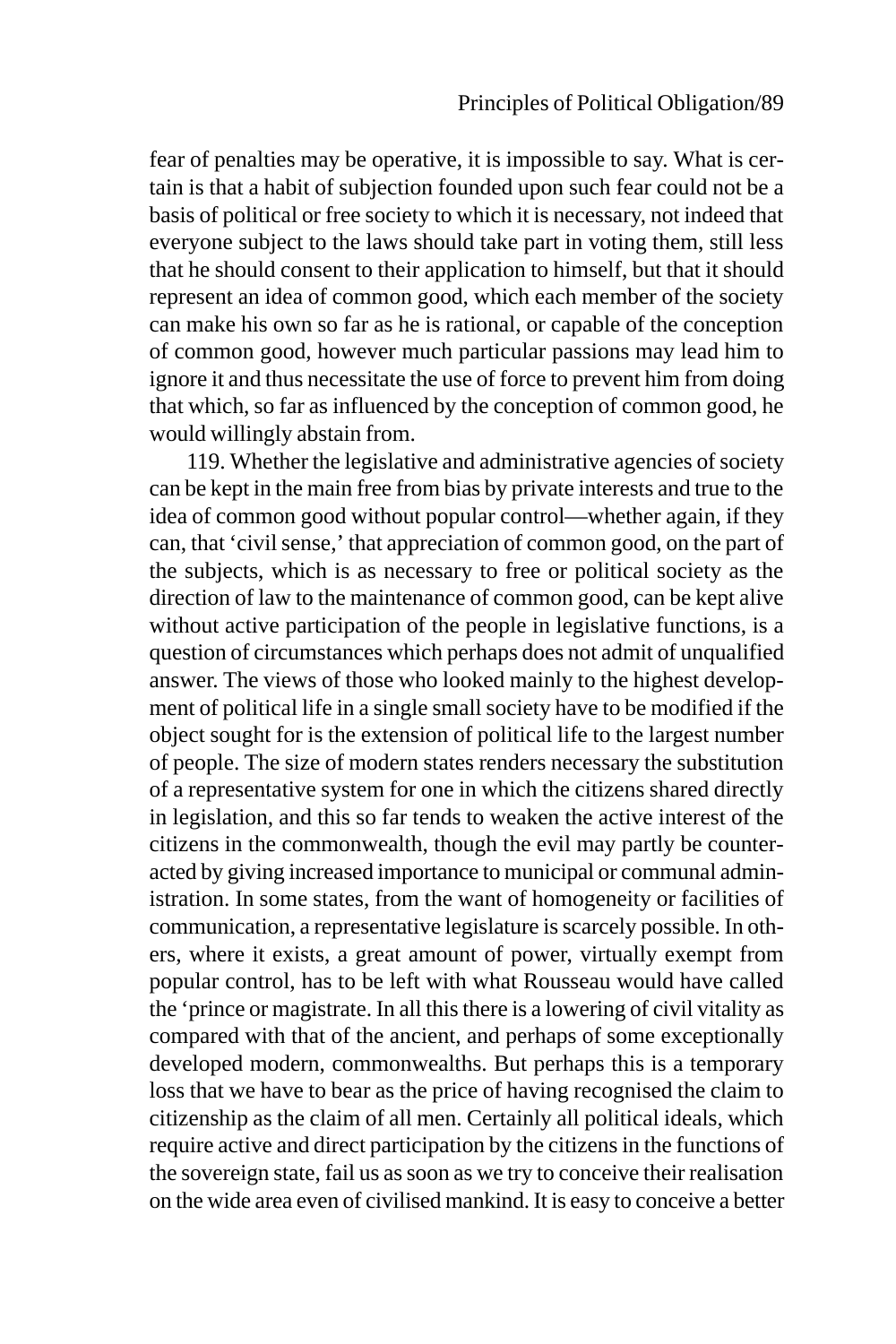system than that of the great states of modern Europe, with their national jealousies, rival armies and hostile tariffs, but the condition of any better state of things would seem to be the recognition of some single constraining power, which would be even more remote from the active co-operation of the individual citizen than is the sovereign power of the great states at present.

120. These considerations may remind us how far removed from any foundation in their own will the requirements of the modern state must seem to be to most of those who have to submit to them. It is true that the necessity which the state lays upon the individual is for the most part one to which he is so accustomed that he no longer kicks against it; but what is it, we may ask, but an external necessity, which he no more lays on himself than he does the weight of the atmosphere or the pressure of summer heat and winter frosts, that compels the ordinary citizen to pay rates and taxes, to serve in the army, to abstain from walking over the squire's fields or snaring his hares, or fishing in preserved streams, to pay rent, or respect those artificial rights of property which only the possessors of them have any obvious interest in maintaining, or even (if he is one of the 'proletariate') to keep his hands off the superfluous wealth of his neighbour, when he has none of his own to lose? Granted that there are good reasons of social expediency for maintaining institutions which thus compel the individual to actions and forbearances that are none of his willing, is it not abusing words to speak of them as founded on a conception of general good? A conception does not float in the air. It must be somebody's conception. Whose conception, then, of general good is it that these institutions represent? Not that of most of the people who conform to them, for they do so because they are made to, or have come to do so habitually from having been long made to (in the sense of being frightened of the consequences of not conforming not of consequences which follow from not conforming in the ordinary course of nature, but of consequences which the state inflicts, artificial consequences.) But when a man is said to obey an authority from interest in a common good, some other good is meant than that which consists in escaping the punishment which the authority would inflict on disobedience. Is the conception of common good alleged, then, a conception of it on the part of those who founded or maintain the institutions in question? But is it not certain that private interests have been the main agents in establishing, and are still in maintaining, at any rate all the more artificial rights of property? Have not our modern states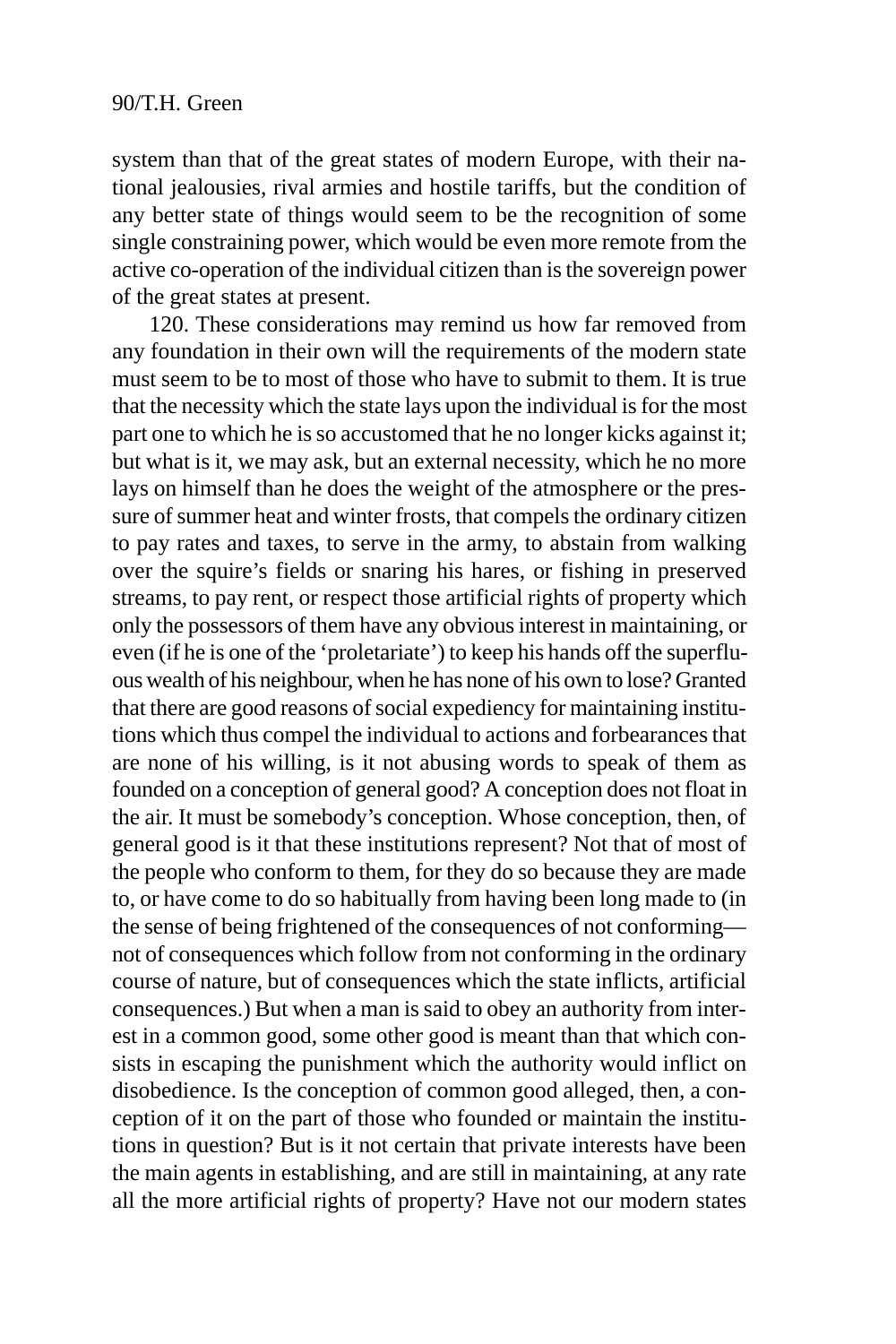again, in nearly every case, been founded on conquest, and are not the actual institutions of government in great measure the direct result of such conquest, or, where revolutions have intervened, of violence which has been as little governed by any conception of general good? Supposing that philosophers can find exquisite reasons for considering the institutions and requirements which have resulted from all this self-seeking and violence to be contributory to the common good of those who have to submit to them, is it not trifling to speak of them as founded on or representing a conception of this good, when no such conception has influenced those who established, maintain, or submit to them? And is it not seriously misleading to speak of an obedience to the requirements of the state, when these requirements have so largely arisen out of force directed by selfish motives and when the motive to the obedience is determined by fear, as having a common source with the morality of which it is admitted that the essence is to be disinterested and spontaneous.

121. If we would meet these objections fairly certain admissions, must be made. That idea of a common good which the state fulfils has never been the sole influence actuating those who have been agents in the historical process by which states have come to be formed; and even so far as it has actuated them, it has been only as conceived in some very imperfect form that it has done so. This is equally true of those who contribute to the formation and maintenance of states rather as agents, and of those who do so rather as patients. No one could pretend that even the most thoughtful and dispassionate publicist is capable of the idea of the good served by the state to which he belongs, in all its fulness. He apprehends it only in some of its bearings, but it is as a common good that he apprehends it, i.e., not as a good for himself or for this man or that more than another, but for all members equally in virtue of their relation to each other and their common nature. The idea of the common good served by the state on the part of the ordinary citizen, is much more limited in content. Very likely he does not think of it at all in connection with anything that the term 'state' represents to him. But he has a clear understanding of certain interests and rights common to himself with his neighbours—if only such as consist in getting his wages paid at the end of the week, in getting his money's worth at the shop, in the inviolability of his own person and his wife's. Habitually and instinctively i.e., without asking the reason why he regards the claim which in these respects he makes for himself as conditional upon his recognising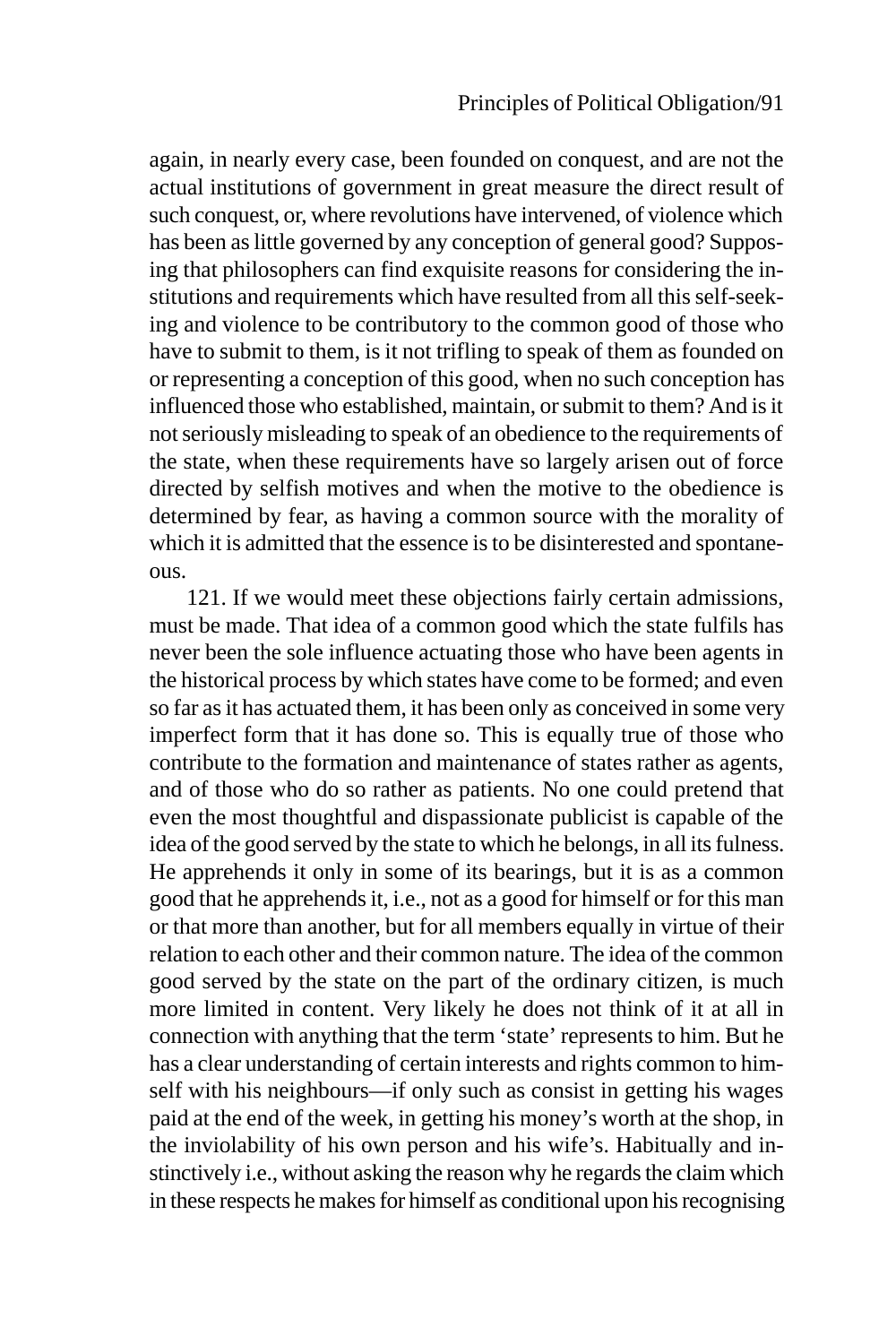a like claim in others, and thus as in the proper sense a right a claim of which the essence lies in its being common to himself with others. Without this instinctive recognition he is one of the 'dangerous classes,' virtually outlawed by himself. With it, though he has no reverence for the 'state' under that name, no sense of an interest shared with others in maintaining it, he has the needful elementary conception of a common good maintained by law. It is the fault of the state if this conception fails to make him a loyal subject, if not an intelligent patriot. It is a sign that the state is not a true state that it is not fulfilling its primary function of maintaining law equally in the interest of all, but is being administered in the interest of classes; whence it follows that the obedience which, if not rendered willingly, the state compels the citizen to render, is not one that he feels any spontaneous interest in rendering, because it does not present itself to him as the condition of the maintenance of those rights and interests, common to himself with his neighbours, which he understands.

122. But even if the law which regulates private relations and its administration are so equally applied to all, that all who are capable of a common interest are prompted by that interest to conform to the law, the result is still only the loyal subject as distinct from the intelligent patriot, i.e., as distinct from the man who so appreciates the good which in common with others he derives from the state—from the nation organised in the form of a self-governing community to which he belongs—as to have a passion for serving it whether in the way of defending it from external attack or developing it from within. The citizens of the Roman Empire were loyal subjects; the admirable maintenance of private rights made them that; but they were not intelligent patriots, and chiefly because they were not, the empire fell. That active interest in the service of the state, which makes patriotism in the better sense, can hardly arise while the individual's relation to the state is that of a passive recipient of protection in the exercise of his rights of person and property. While this is the case, he will give the state no thanks for the protection which he will not specially associate with it, and will only be conscious of it when it descends upon him with some unusual demand for service or payment, and then he will be conscious of it in the way of resentment. If he is to have a higher feeling of political duty, he must take part in the work of the state. He must have a share, direct or indirect, by himself acting as a member or by voting for the members of supreme or provincial assemblies, in making and maintaining the laws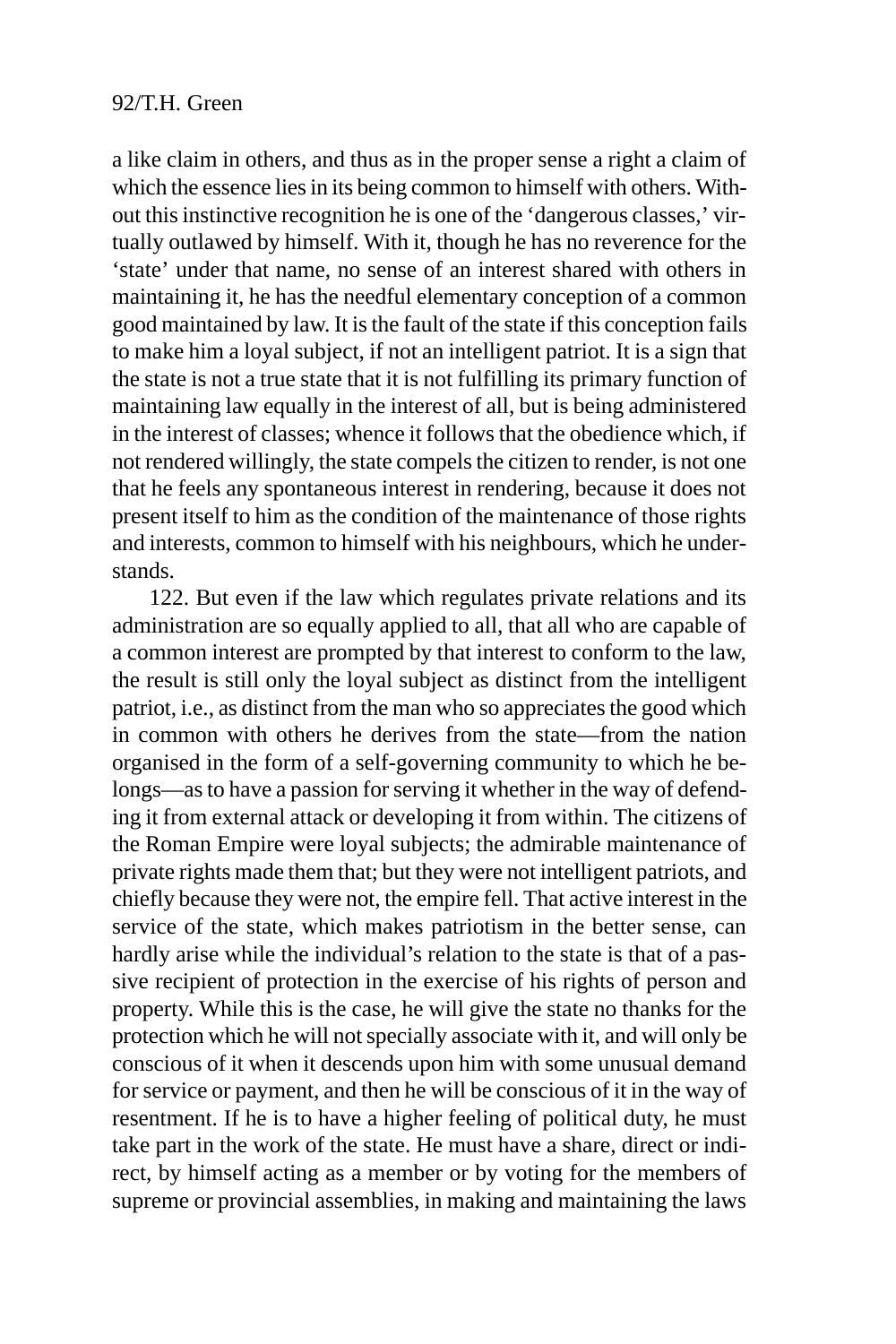which he obeys. Only thus will he learn to regard the work of the state as a whole, and to transfer to the whole the interest which otherwise his particular experience would lead him to feel only in that part of its work that goes to the maintenance of his own and his neighbour's rights.

123. And even then his patriotism will hardly be the passion which it needs to be, unless his judgement of what he owes to the state is quickened by a feeling of which the patria, the fatherland, the seat of one's home, is the natural object and of which the state becomes the object only so far as it is an organisation of a people to whom the individual feels himself bound by ties analogous to those which bind him to his family—ties derived from a common dwelling-place with its associations, from common memories, traditions and customs, and from the common ways of feeling and thinking which a common language and still more a common literature embodies. Such an organisation of an homogeneous people the modern state in most cases is (the two Austrian states being the most conspicuous exceptions), and such the Roman state emphatically was not.

124. But, it will be said, we are here again falling back on our unproved assumption that the state is an institution for the promotion of a common good. This granted, it is not difficult to make out that in most men at any rate there is a sufficient interest in some form of social wellbeing, sufficient understanding of the community between their own well-being and their neighbours,' to make them loyal to such an institution. But the question is, whether the promotion of a common good, at any rate in any sense appreciable by the multitude, is any necessary characteristic of a state. It is admitted that the outward visible sign of a state is the presence of a supreme or independent coercive power, to which habitual obedience is rendered by a certain multitude of people, and that this power may often be exercised in a manner apparently detrimental to general well-being. It may be the case, as we have tried to show that it is, that a power which is in the main so exercised and is generally felt to be so, is not likely long to maintain its supremacy, but this does not show that a state cannot exist without promotion of the common good of its subjects or that (in any intelligible sense) the promotion of such good belongs to the idea of a state. A short-lived state is not therefore not a state, and if it were, it is rather the active interference with the subjects' well-being, than a failure to promote it, that is fatal to the long life of a state. How, finally, can the state be said to exist for the sake of an end, or to fulfil an idea, the contemplation of which, it is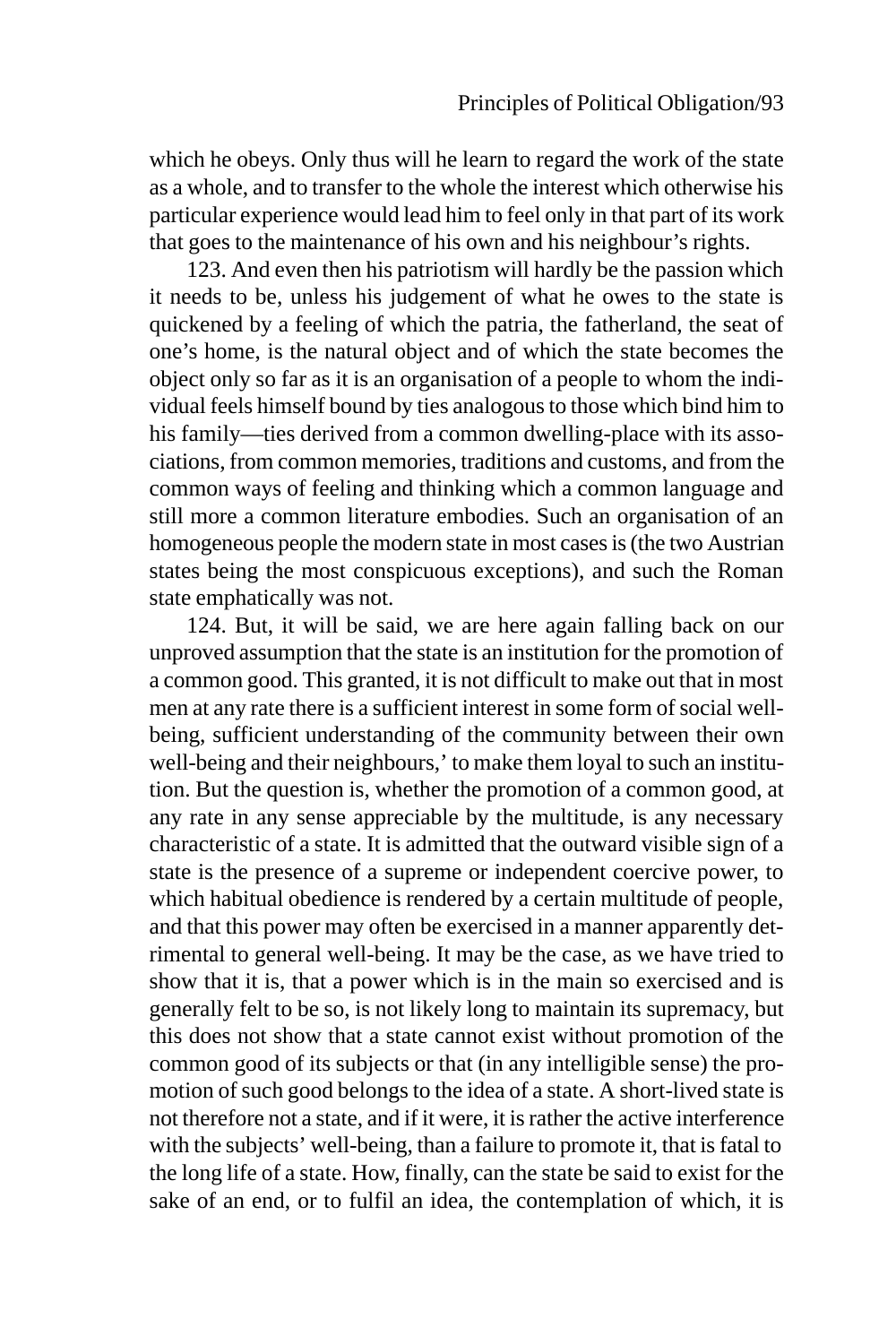admitted, has had little to do with the actions which have had most to do with bringing states into existence?

125. The last question is a crucial one, which must be met at the outset. It must be noticed that the ordinary conception of organisation, as we apply it in the interpretation of nature, implies that agents may be instrumental in the attainment of an end or the fulfilment of an idea of which there is no consciousness on the part of the organic agents themselves. If it is true on the one hand that the interpretation of nature by the supposition of ends external to it, with reference to which its processes are directed, has been discarded, and that its rejection has been the condition of growth in an exact knowledge of nature, on the other hand the recognition of ends immanent in nature, of ideas realised within it, is the basis of a scientific explanation of life. The phaenomena of life are not 'ideal,' in the sense in which the ideal is opposed to that which is sensibly verifiable, but they are related to the processes of material change which are their conditions, as ideas or ideal ends which those processes contribute to realise, because while they determine the processes while the processes would not be what they are but for relation to them yet they are not those processes not identical with any one or number of them, or all of them together. Life does not reside in any of the organs of life or in any or all of the processes of material change through which these pass. Analyse or combine these as you will, you do not detect it as the result of the analysis or combination. It is a function or end which they realise according to a plan or idea which determines their existence before they. exist and survives their disappearance. If it were held, then, that the state were an organised community in the same sense in which a living body is, of which the members at once contribute to the function called life and are made what they are by that function, according to an idea of which there is no consciousness on their part, we should only be following the analogy of the established method of interpreting nature.

126. The objection to such a view would be that it represents the state as a purely natural, not at all as a moral, organism. Moral agency is not merely agency by which an end is attained, or an idea realised or a function fulfilled, but agency determined by an idea on the part of the agent, by his conception of an end or function; and the state would be brought into being and sustained by merely natural, as opposed to moral, agency unless there were a consciousness of ends and of ends the same in principle with that served by the state itself on the part of those by whom it is brought into being and sustained. I say 'ends the same in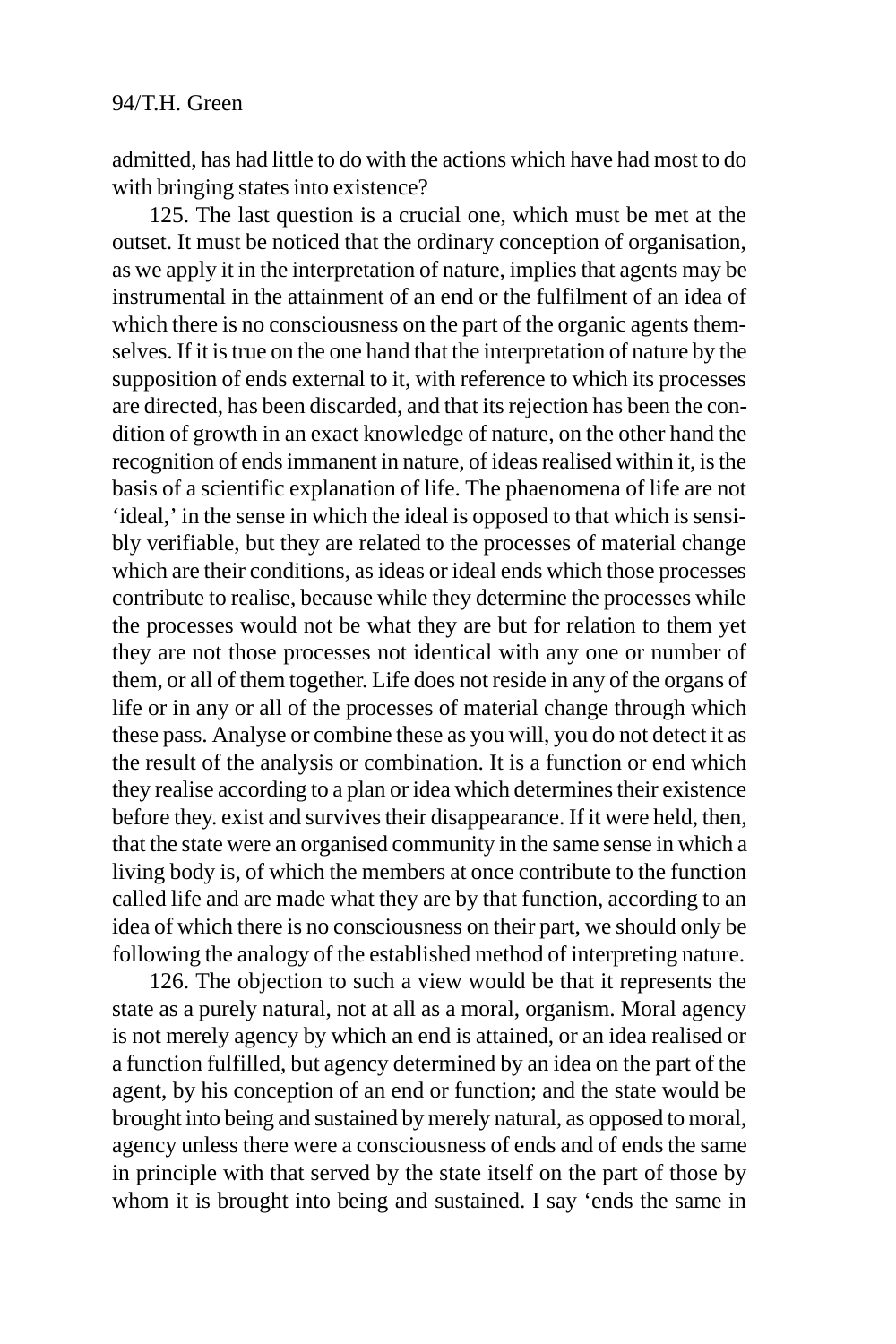principle with that served by the state itself,' because if the state arose out of the action of men determined indeed by the consciousness of ends, but ends wholly heterogeneous to that realised by the state, it would not be a moral institution, would not stand in any moral relation to men. Now among the influences that have operated in the formation of states, a large part, it must be admitted, are simply natural. Such are influences of climate, of distribution of mountain and plain, land and water, etc., of all physical demarcations and means of communication. But these, it is clear, are only organic to the formation of states so far as, so to speak, they take a character, which does not belong to them as merely natural, from agencies distinctively human.

127. 'Human, if you like,' it may be replied, 'but not moral, if a moral agency implies any reference to a social or human good to a good which the individual in any measure desires because it is good for others, or for mankind, as well as himself. In the earth-hunger of conquering hordes, in the passions of military despots, in the pride of avarice or vindictiveness which moved such men as Louis XI or Henry VIII to over-ride the semi-anarchy of feudalism with a real sovereignty, what is there of reference to such good? Yet if we suppose the influence of such motives as these, together with the natural influences just spoken of, to be erased from the history of the formation of states, its distinguishing features are gone.'

128. The selfish motives described must not, any more than the natural influences, be regarded in abstraction if we would understand their true place in the formation of states. The pure desire for social good does not indeed operate in human affairs unalloyed by egotistic motives, but on the other hand what we call egotistic motives do not act without direction from an involuntary reference to social good 'involuntary' in the sense that it is so much a matter of course that the individual does not distinguish it from his ordinary state of mind. The most conspicuous modern instance of a man who was instrumental in working great and in some ways beneficial changes in the political order of Europe, from what we should be apt to call the most purely selfish motives, is Napoleon. Without pretending to analyse these motives precisely, we may say that a leading one was the passion for glory; but if there is to be truth in the statement that this passion governed Napoleon, it must be qualified by the farther statement that the passion was itself governed by social influences, operative on him, from which it derived its particular direction. With all his egotism, his individuality was so far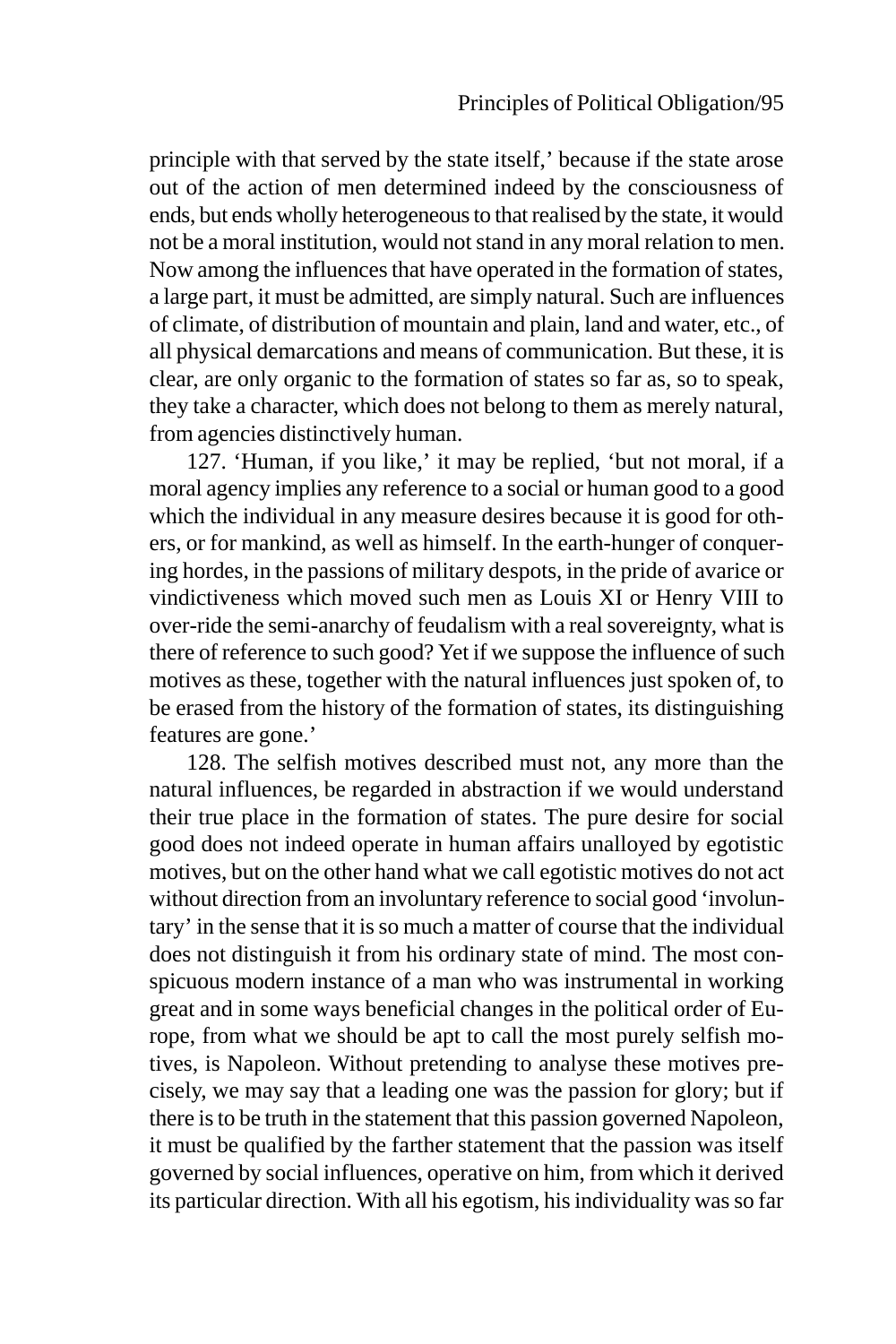governed by the action of the national spirit in and upon him that he could only glorify himself in the greatness of France; and though the national spirit expressed itself in an effort after greatness which was in many ways of a mischievous and delusive kind, yet it again had so much of what may be called the spirit of humanity in it that it required satisfaction in the belief that it was serving mankind. Hence the aggrandisement of France, in which Napoleon's passion for glory satisfied itself, had to take at least the semblance of a deliverance of oppressed peoples, and in taking the semblance to a great extent performed the reality; at any rate in western Germany and northern Italy, wherever the *Code Napoléon* was introduced.

129. It is thus that actions of men whom in themselves we reckon bad are 'overruled' for good. There is nothing mysterious or unintelligible in such 'overruling.' There is nothing in the effect which we ascribe to the 'overruling,' any more than in any effect belonging to the ordinary course of nature which there was not in the cause as it really was and as we should see it to be if we fully understood it. The appearance to the contrary arises from our taking too partial and abstract a view of the cause. We look at the action e.g., of Napoleon with reference merely to the selfishness of his motives. We forget how far his motives, in respect of their concrete reality—in respect of the actual nature of the ends pursued as distinct from the particular relation in which those ends stood to his personality were made for him by influences with which his selfishness had. nothing to do. It was not his selfishness that made France a nation or presented to him continuously an end consisting in the national aggrandisement of France, or at particular periods such ends as the expulsion of the Austrians from Italy, the establishment of a centralised political order in France on the basis of social equality, the promulgation of the civil code, the maintenance of the French system along the Rhine. His selfishness gave a particular character to his pursuit of these ends, and (so far as it did so) did so for evil. Finally it led him into a train of action altogether mischievous. But at each stage of his career, if we would understand what his particular agency really was, we must take account of his ends in their full character, as determined by influences with which his passion for glory no doubt co-operated, but which did not originate with it or with him, and in some measure represented the struggle of mankind towards perfection.

130. And not only must we thus correct our too abstract views of the particular agency of such a man as Napoleon. If we would under-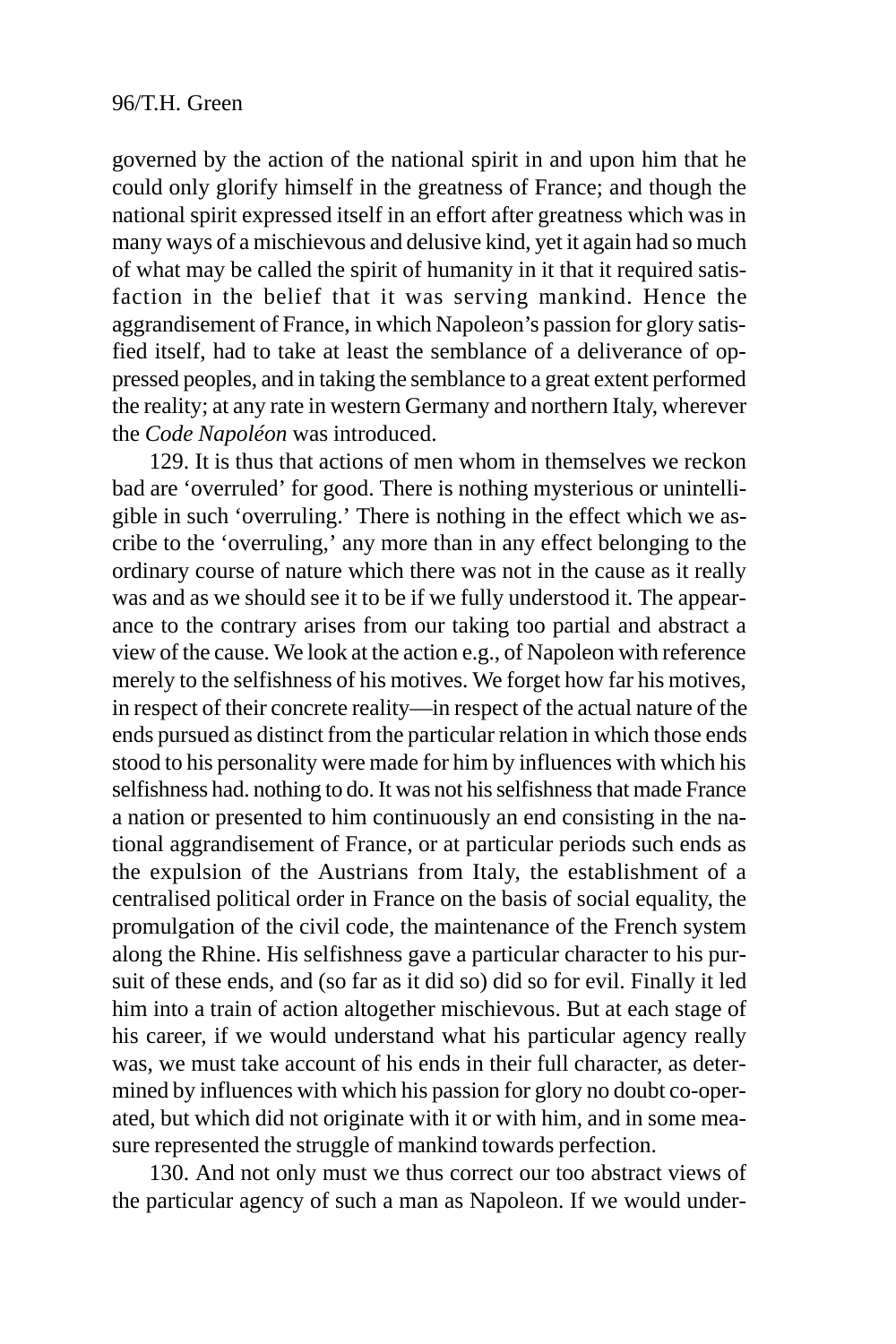stand the apparent results of his action we must bear in mind how much besides his particular agency has really gone to produce them, so far as they were good, how much of unnoticed effort on the part of men obscure because unselfish, how much of silent process in the general heart of man. Napoleon was called the 'armed soldier of revolution' and it was in that character that he rendered what service he did to men; but the revolution was not the making of him or his likes. Caesar again we have learnt to regard as a benefactor of mankind, but it was not Caesar that made the Roman law through which chiefly or solely the Roman Empire became a blessing. The idiosyncrasy, then, of the men who have been most conspicuous in the production of great changes in the condition of mankind, though it has been an essential element in their production, has been so only so far as it has been overborne by influences and directed to ends, which were indeed not external to the men in question—which on the contrary helped to make them inwardly and spiritually what they really were—but which formed no part of their distinguishing idiosyncrasy. If that idiosyncrasy was conspicuously selfish, it was still not through their selfishness that such men contributed to mould the institutions by which nations have been civilised and developed, but through their fitness to act as organs of impulses and ideas which had previously gained a hold on some society of men, and for the realisation of which the means and conditions had been preparing quite apart from the action of those who became the most noticeable instruments of their realisation.

131. The assertion, then, that an idea of social good is represented by or realised in the formation of states, is not to be met by pointing to the selfishness and bad passions of men who have been instrumental in forming them, if there is reason to think that the influences, under direction of which these passions became thus instrumental, are due to the action of such an idea. And when we speak thus, we do not refer to any action of the idea otherwise than in the consciousness of men. It may be legitimate, as we have seen, to consider ideas as existing and acting otherwise, and perhaps, on thinking the matter out, we should find ourselves compelled to regard the idea of social good as a communication to the human consciousness a consciousness developing itself in time from an eternally complete consciousness. But here we are considering it as a source of the moral action of men, and therefore necessarily as having its seat in their consciousness, and the proposition advanced is that such an idea is a determining element in the consciousness of the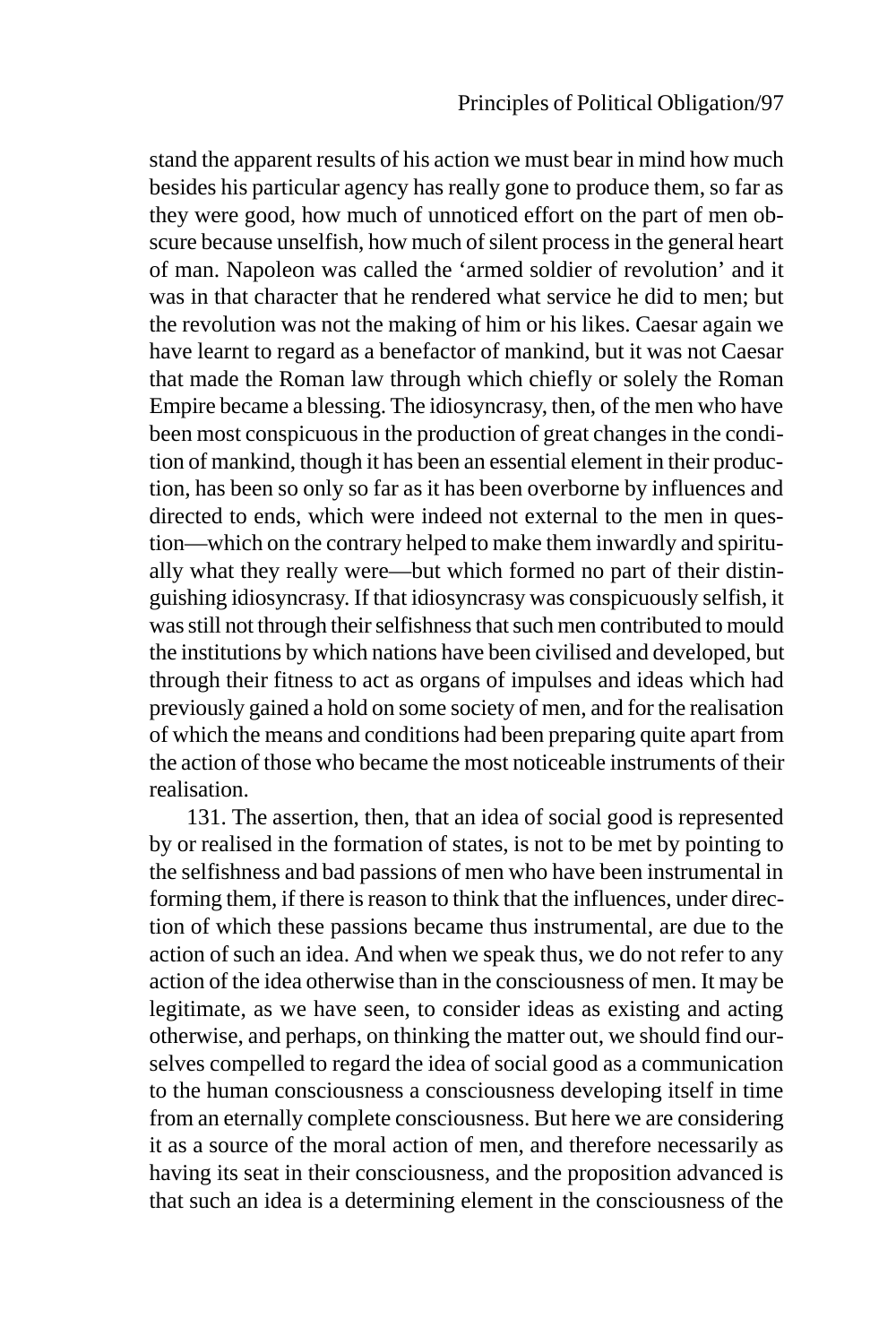most selfish men who have been instrumental in the formation or maintenance of states; that only through its influence in directing and controlling their actions could they be so instrumental; and that, though its active presence in their consciousness is due to the institutions, the organisation of life, under which they are born and bred, the existence of these institutions is in turn due to the action, under other conditions, of the same idea in the minds of men.

132. It is the necessity of a supreme coercive power to the existence of a state that gives plausibility to the view that the action of merely selfish passions may lead to the formation of states. They have been motive causes, it would seem, in the processes by which this 'imperium' has been established; as, e.g., the acquisition of military power by a tribal chieftain, the conquest of one tribe by another, the supersession of the independent prerogatives of families by a tyrant which was the condition antecedent of the formation of states in the ancient world, the supersession of feudal prerogatives by the royal authority which served the same purpose in modern Europe. It is not, however, supreme coercive power, simply as such, but supreme coercive power, exercised in a certain way and for certain ends, that makes a state; viz. exercised according to law, written or customary and for the maintenance of rights. The abstract consideration of sovereignty has led to these qualifications being overlooked. Sovereignty = supreme coercive power, indeed, but such power as exercised in and over a state, which means with the qualifications specified: but the mischief of beginning with an inquiry into sovereignty, before the idea of a State has been investigated, is that it leads us to adopt this abstract notion of sovereignty as merely supreme coercive power, and then, when we come to think of the state as distinguished by sovereignty, makes us suppose that supreme coercive power is all that is essential to a state, forgetting that it is rather the state that makes the sovereign than the sovereign that makes the state. Supposing one man had been master of all the slaves in one of the states of the American Union, there would have been a multitude of men under one supreme coercive power, but the slaves and the master would have formed no state, because there would have been no (recognised) rights of slave against slave enforced by the master, nor would dealings between master and slaves have been regulated by any law, and in consequence the multitude consisting of slaves and master would not have been a state. The fact that sovereign power, as implied in the fact of its supremacy, can alter any laws, is apt to make us overlook the necessity of confor-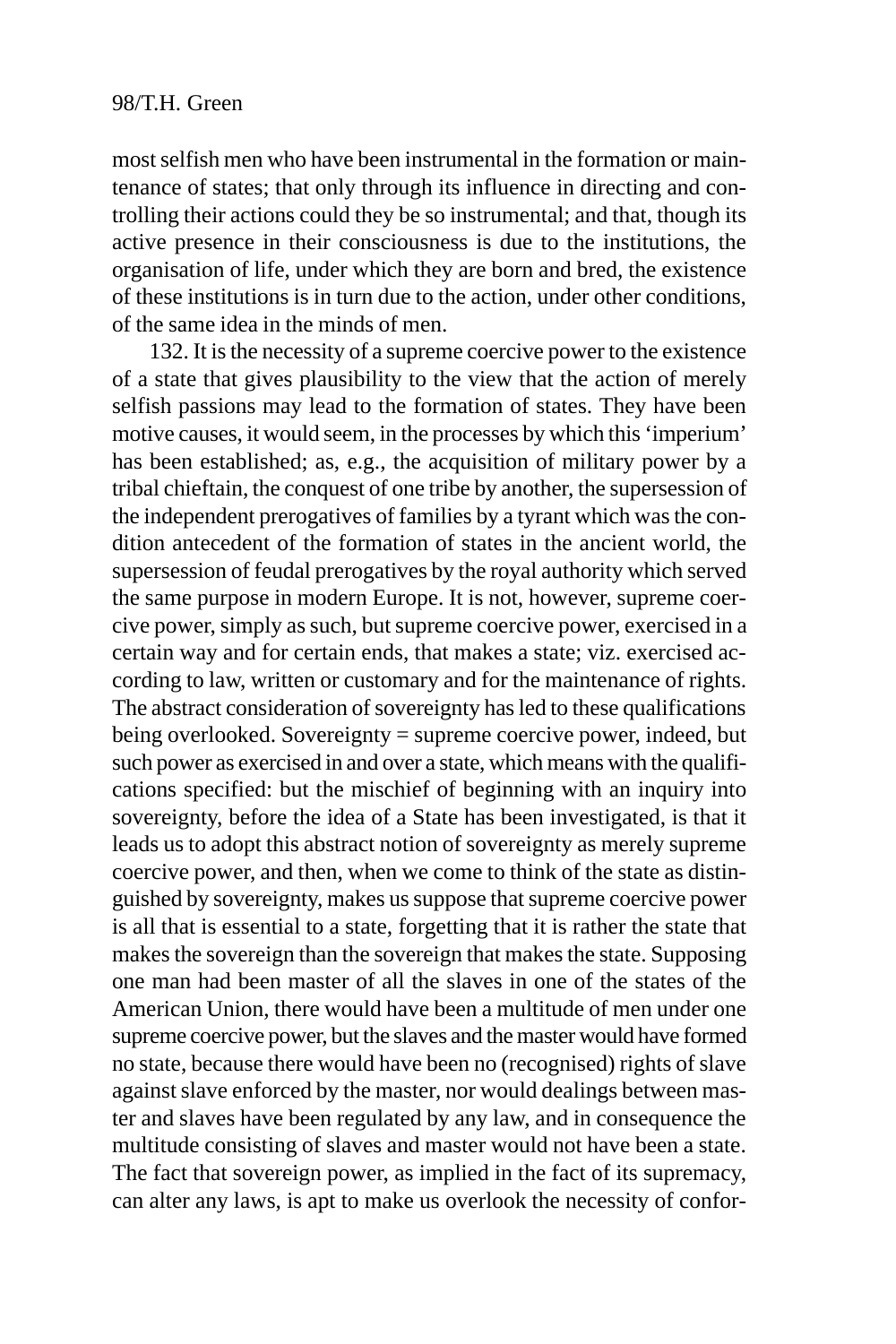mity to law on the part of the sovereign, if he is to be sovereign of a state. A power that altered laws otherwise than according to law, according to a constitution, written or unwritten, would be incompatible with the existence of a state, which is a body of persons, recognised by each other as having rights, and possessing certain institutions for the maintenance of those rights. The office of the sovereign, as an institution of such a society, is to protect those rights from invasion, either from without, from foreign nations, or from within, from members of the society who cease to behave as such. Its supremacy is the society's independence of such attacks from without or within. It is an agency of the society, or the society itself acting for this end. If the power, existing for this end, is used on the whole otherwise than in conformity either with a formal constitution or with customs which virtually serve the purpose of a constitution, it is no longer an institution for the maintenance of rights and ceases to be the agent of a state. We only count Russia a state by a sort of courtesy on the supposition that the power of the Czar, though subject to no constitutional control is so far exercised in accordance with a recognised tradition of what the public good requires as to be on the whole a sustainer of rights.

It is true that just as in a state, all law being derived from the sovereign, there is a sense in which the sovereign is not bound by any law, so there is a sense in which all rights are derived from the sovereign and no power which the sovereign refuses to allow can be a right; but it is only in the sense that, the sovereign being the state acting in a certain capacity, and the state being an institution for the more complete and harmonious maintenance of the rights of its members, a power, claimed as a right, but which the state or sovereign refuses to allow, cannot be really compatible with the general system of rights. In other words, it is true only on supposition that a state is made a state by the function which it fulfils of maintaining the rights of its members as a whole or a system, in such a way that none gains at the expense of another (no one has any power guaranteed to him through another's being deprived of that power). Thus the state, or the sovereign as a characteristic institution of the state, does not create rights, but gives fuller reality to rights already existing. It secures and extends the exercise of powers, which men, influenced in dealing with each other by an idea of common good, had recognised in each other as being capable of direction to that common good, and had already in a certain measure secured to each other in consequence of that recognition. It is not a state unless it does so.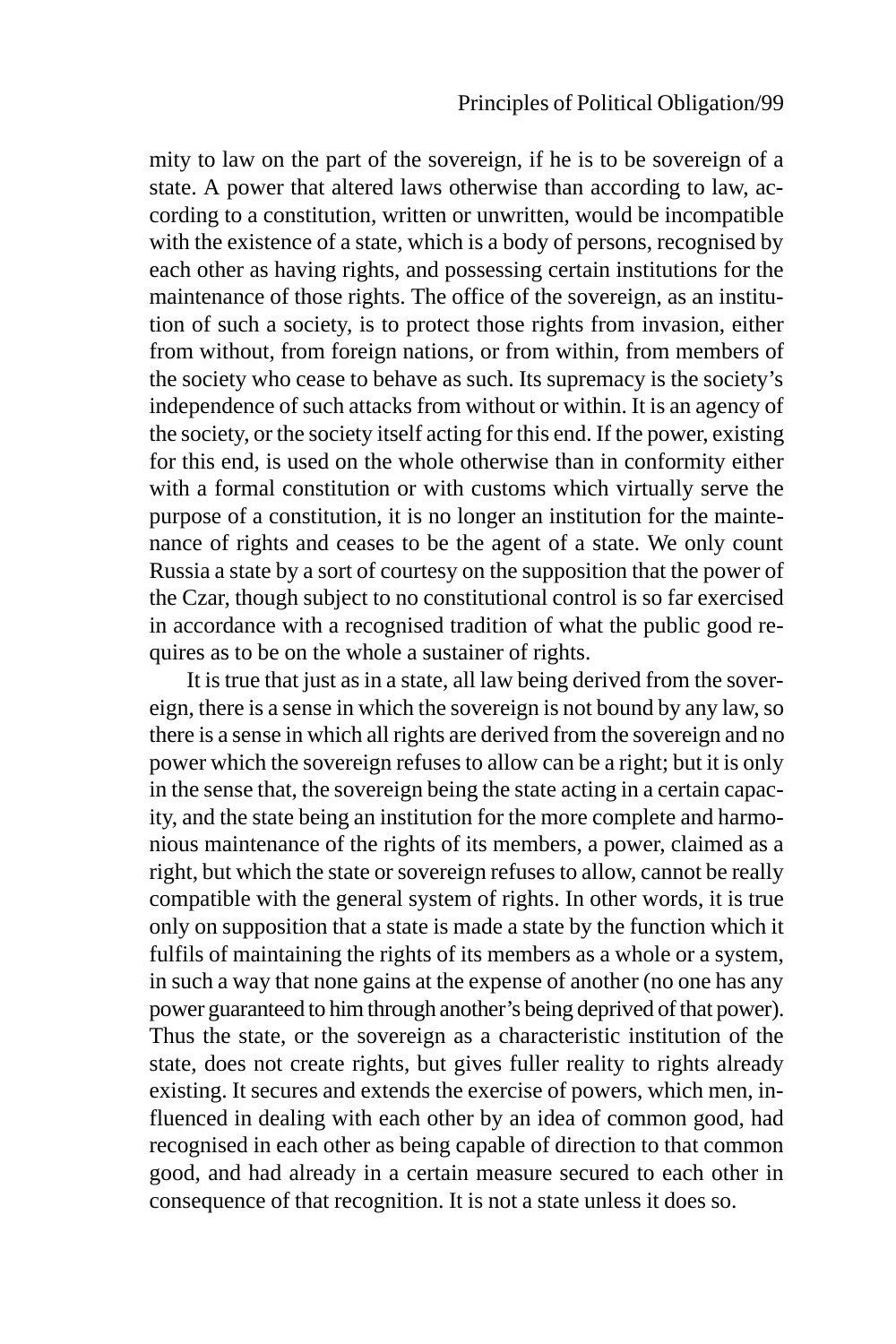133. It may be said that this is an arbitrary restriction of the term 'state.' If any other word, indeed, can be found to express the same thing, by all means let it be used instead. But some word is wanted for the purpose, because as a matter of fact societies of men, already possessing rights, and whose dealings with each other have been regulated by customs conformable to those rights, but not existing in the form to which the term 'state' has just been applied—i.e., not having a systematic law in which the rights recognised are expressed and harmonised, and which is enforced by a power strong enough at once to protect a society against disturbance within and aggression from without—have come to take on that form. A word is needed to express that form of society both according to the idea of it which has been operative in the minds of the members of the societies which have undergone the change described, an idea only gradually taking shape as the change proceeded, and according to the more explicit and distinct idea of it which we form in reflecting on the process. The word 'state' is the one naturally used for the purpose. The exact degree to which the process must have been carried before the term 'state' can be applied to the people in which it has gone on cannot be precisely determined, but as a matter of fact we never apply it except in cases where it has gone some way, and we are justified in speaking of the state according to its idea as the society in which it is completed.

134. It is a mistake then to think of the state as an aggregation of individuals under a sovereign—equally so whether we suppose the individuals as such, or apart from what they derive from society, to possess natural rights, or suppose them to depend on the sovereign for the possession of rights. A state presupposes other forms of community, with the rights that arise out of them, and only exists as sustaining, securing, and completing them. In order to make a state there must have been families of which the members recognised rights in each other (recognised in each other powers capable of direction by reference to a common good); there must further have been intercourse between families, or between tribes that have grown out of families, of which each in the same sense recognised rights in the other. The recognition of a right being very short of its definition, the admission of a right in each other by two parties, whether individuals, families, or tribes, being very different from agreement as to what the right consists in—what it is a right to do or acquire—the rights recognised need definition and reconciliation in a general law. When such a general law has been arrived at,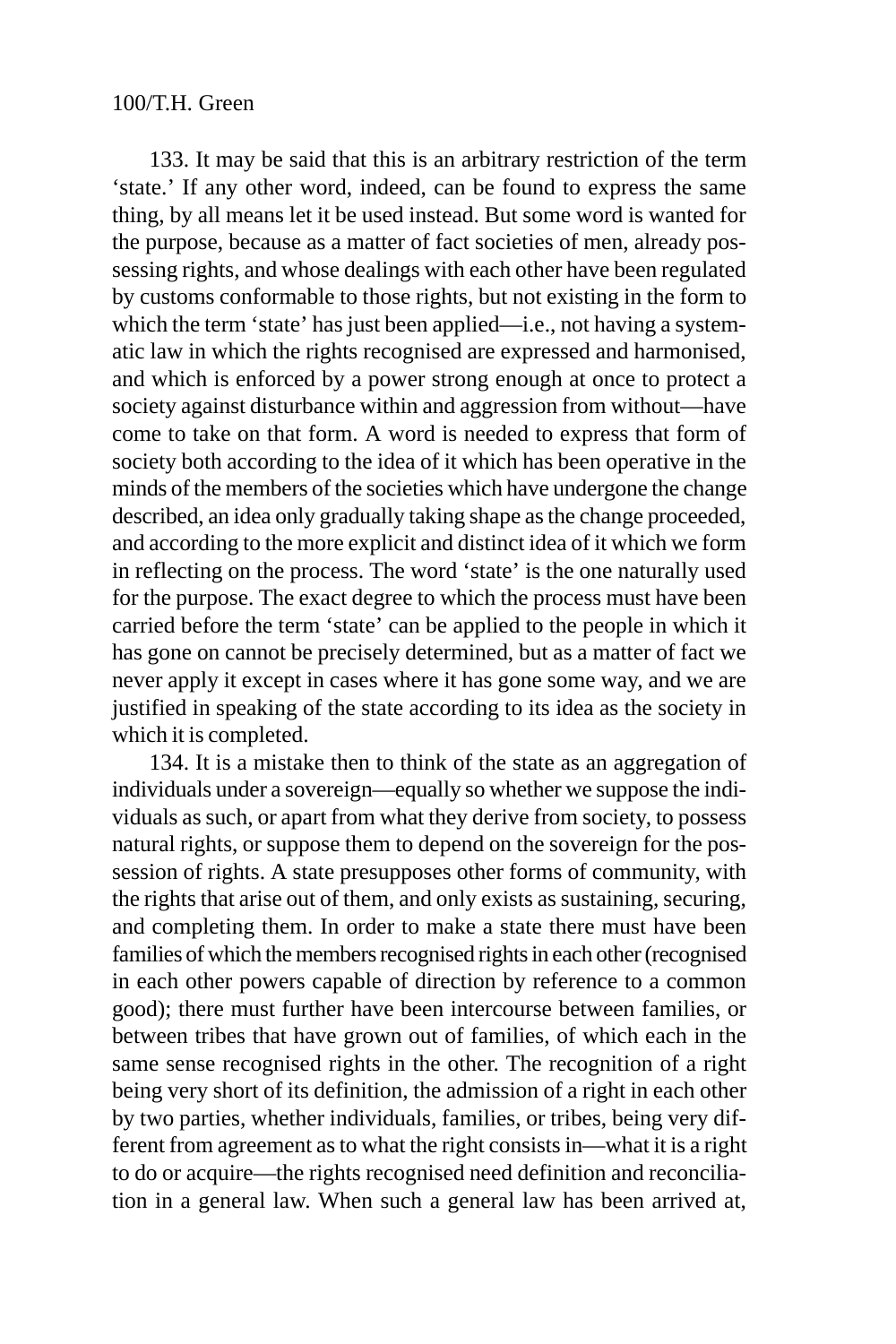regulating the position of members of a family towards each other and the dealings of families or tribes with each other; when it is voluntarily recognised by a community of families or tribes, and maintained by a power strong enough at once to enforce it within the community and to defend the integrity of the community against attacks from without, then the elementary state has been formed.

135. That, however, is the beginning, not the end, of the state. When once it has come into being, new rights arise in it and further purposes are served by it. New rights arise in it (1) through the claim for recognition on the part of families and tribes living on the same territory with those which in community form the state but living at first in some relation of subjection to them. A common humanity, of which language is the expression, necessarily leads to recognition of some good as common to these families with those which form the state. This is in principle the recognition of rights on their part; and the consequent embodiment of this recognition in the law of the state is their admission as members of it (Instances of this process are found in the states of Greece and the early history of Rome.) (2) The same thing may happen in regard to external communities ('external' territorially), whether these have been already formed into states or no. It may happen through conquest of one by another, through their submission to a common conqueror, as under the Roman empire, or through voluntary combination (as with the Swiss cantons and the United States of America). However the combination may arise, it results in new rights as between the combined communities within the system of a single state. (3) The extended intercourse between individuals, which formation of the state renders possible, leads to new complications in their dealings with each other, and with it to new forms of right, especially in regard to property—rights as far removed from any obvious foundation on the suum cuique principle as that of a college to the great tithes of a parish for which it does nothing. (4) The administration of the state gives rise to rights; to the establishment of powers necessary for its administration. (5) New situations of life may arise out of the extended dealings of man with man which the state renders possible, e.g. through crowding of population in certain localities, which make new modes of protecting the people a matter virtually of right. And, as new rights arise in the state once formed, so further purposes are served. It leads to a development and moralisation of man beyond the stage which they must have reached before it could be possible.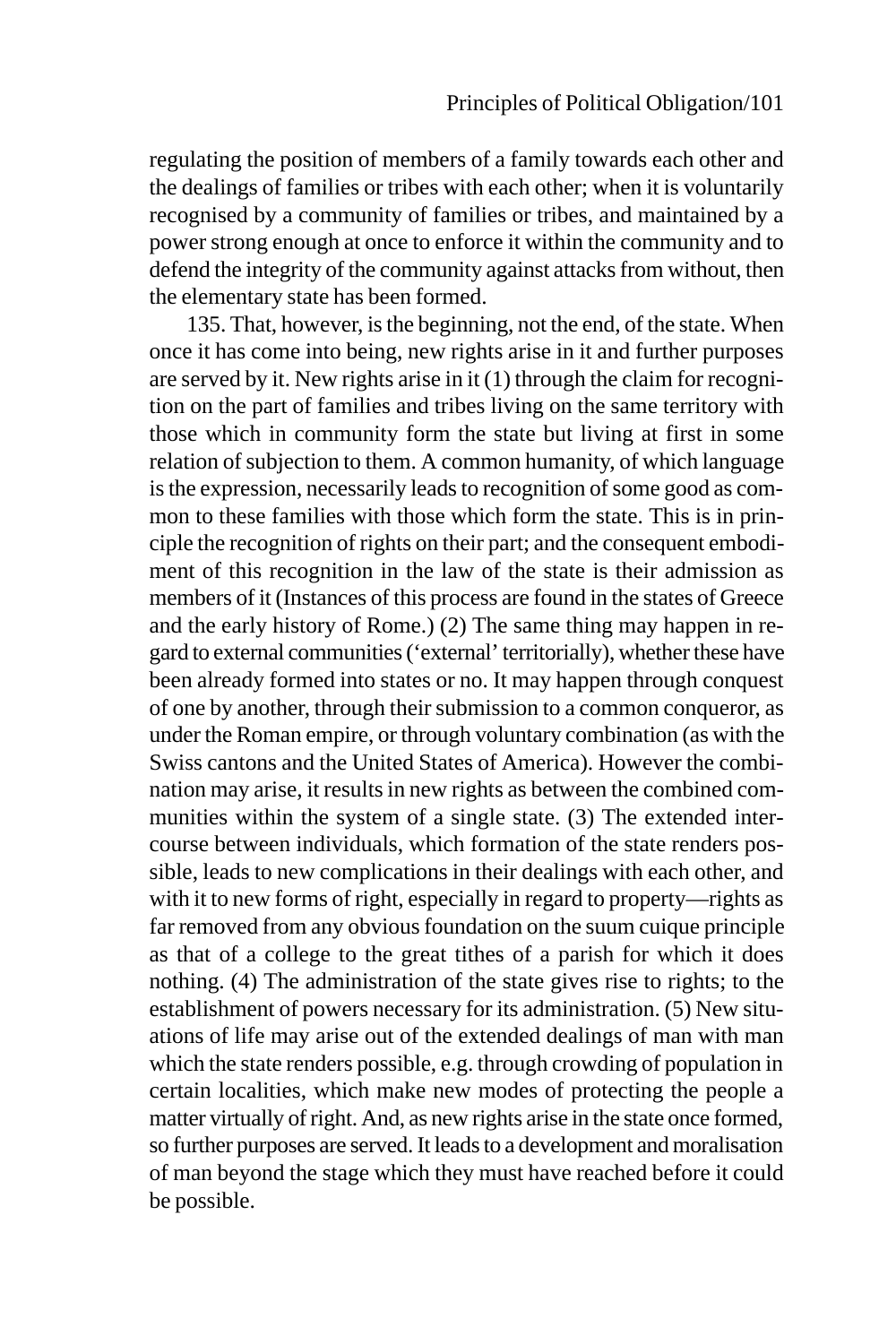136. On this I shall dwell more next term. What I am now concerned to point out is that, however necessary a factor force may have been in the process by which states have been formed and transformed, it has only been such a factor as co-operating with those ideas without which rights could not exist. I say 'could not exist,' not 'could not be recognised,' because rights are made by recognition. There is no right but thinking makes it so none that is not derived from some idea that men have about each other. Nothing is more real than a right, yet its existence is purely ideal, if by 'ideal' is meant that which is not dependent on anything material but has its being solely ideal realities that force is subordinate in consciousness. It is to these in the creation and development of states. The force of conquest from without, the force exercised within communities by such agents as the early Greek Tyrants or the royal suppressors of feudalism in modern Europe, has only contributed to the formation of states in so far as its effects have takin a character which did not belong to them as effects of force through their operation in a moral world, in which rights already existed, resting on the recognition by men of each other as determined, or capable of being determined, by the conception of a common good. It is not indeed true that only a state can produce a state, though modern history might seem to favour that notion. As a matter of fact the formation of modern states through feudalism out of an earlier tribal system has been dependent on ideas derived from, if not on institutions actually handed down from, the Roman state; and the improvement and development of the state system which has taken place since the French Revolution has been through agencies which all presuppose and are determined by the previous existence of states. But the Greek states, so far as we know, were a first institution of the kind, not a result of propagation from previously existing states. But the action, which brought them into being, was only effectual for its purpose because the idea of right, though only in the form of family or tribal right, was already in in operation. Next term I hope further to pursue the subject of the functions of the State: to consider the rationale of the rights which it maintains or should maintain, and its further office (if it turns out to have such an office) in the moralization of man beyond the enforcement of rights. This will lead us on to the consideration of 'social virtues.'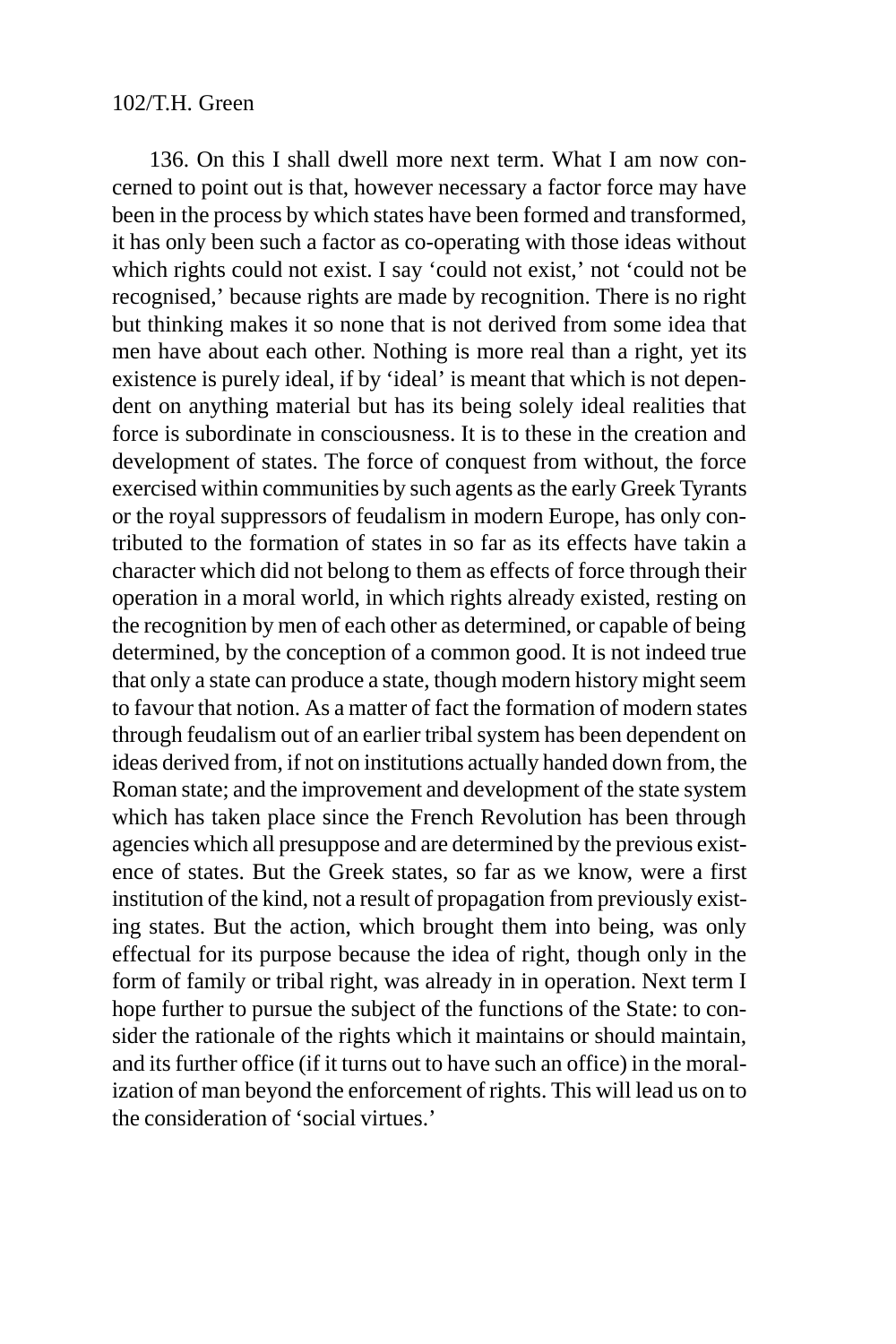## H. Has the Citizen Rights Against the State?

137. I propose to pursue the inquiry, begun last term, into the nature and functions of the state. Last term we were chiefly occupied with criticism. We have seen that no true conception of the rights of individuals against each other or against the state, or of the rights of the state over individuals, can be arrived at, while we look upon the state merely as an aggregation of individuals under a sovereign power that is able to compel their obedience, and consider this power of compelling a general obedience to be the characteristic thing in a state. So long as this view is retained, no satisfactory answer can be given to the question, by what right the sovereign compels the obedience of individuals. It can only be met either by some device for representing the individuals as so consenting to the exercise of sovereign power over them that it is no violation of their individual rights, or by representing the rights of individuals as derived from the sovereign and thus as having no existence against it. But it is obviously very often against the will of individuals that sovereign power is exercised over them; indeed if it were not so, its characteristic as a power of compulsion would be lost; it would not be a sovereign power; and the fact that the majority of a given multitude may consent to its exercise over an unconsenting minority is no justification for its exercise over that minority, if its justification is founded on consent; the representation that the minority virtually consents to be bound by the will of the majority being an obvious fiction. On the other hand, the theory that all right is derived from a sovereign, that it is a power of which the sovereign secures the exercise to the individual, and that therefore there can be no right against that sovereign, conflicts with the primary demands of human consciousness. It implies the identification of 'I ought' with ' I am forced to.' Reducing the 'right' of the sovereign simply to a power, it makes it unintelligible that this power should yet represent itself, and claim obedience to itself, as a right. No such theory indeed admits of consistent statement. To say (with Hobbes) that a law may be inequitable or pernicious, though it cannot be unjust, is to admit a criticism of laws, a distinction between those enactments of the sovereign which are what they should be and those which are not. And this is to recognise the individual's demand for a justification of the laws which he obeys; to admit in effect that there is some rule of right, of which the individual is conscious and to which law ought to conform.

138. It is equally impossible, then, to hold that the right of the sovereign power in a state over its members is dependent on their consent,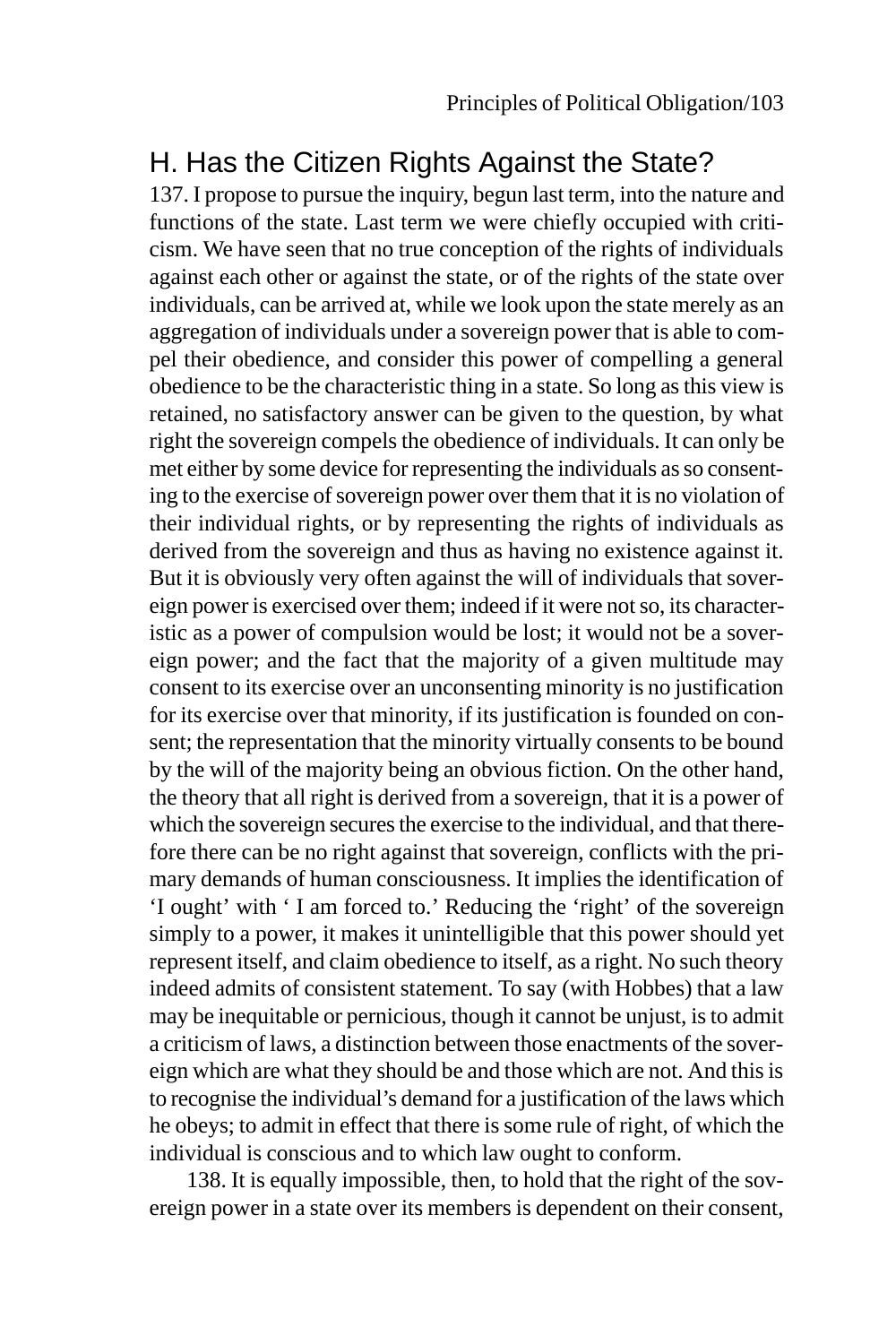and, on the other hand, that these members have no rights except such as are constituted and conferred upon them by the sovereign. The sovereign, and the state itself as distinguished by the existence of a sovereign power, presupposes rights and is an institution for their maintenance. But these rights do not belong to individuals as they might be in a state of nature, or as they might be if each acted irrespectively of others. They belong to them as members of a society in which each recognises the other as an originator of action in the same sense in which he is conscious of being so himself (as an 'ego' as himself the object which deter mines the action), and thus regards the free exercise of his own powers as dependent upon his allowing an equally free exercise of his powers to every other member of the society. There is no harm in saying that they belong to individuals as such, if we understand what we mean by 'individual,' and if we mean by 'individual' a self-determining subject conscious of itself as one among other such subjects, and of its relation to them as making it what it is; for then there is no opposition between the attachment of rights to the individuals as such and their derivation from society. They attach to the individual, but only as a member of a society of free agents, as recognising himself and recognised by others to be such a member, as doing and done by accordingly. A right, then, to act unsocially—to act otherwise than as belonging to a society of which each member keeps the exercise of his powers within the limits necessary to the like exercise by all the other members is a contradiction. No one can say that, unless he has consented to such a limitation of his powers, he has a right to resist it. The fact of his not consenting would be an extinction of all right on his part.

139. The state then presupposes rights, and rights of individuals. It is a form which society takes in order to maintain them. But rights have no being except in a society of men recognising each other as *isoi kai homoioi* [equals]. They are constituted by that mutual recognition. In analysing the nature of any right, we may conveniently look at it on two sides, and consider it as on the one hand a claim of the individual, arising out of his rational nature, to the free exercise of some faculty; on the other, as a concession of that claim by society, a power given to the individual of putting the claim in force by society. But we must be on our guard against supposing that these distinguishable sides have any really separate existence. It is only a man's consciousness of having an object in common with others, a well-being which is consciously his in being theirs and theirs in being his—only the fact that they are recognised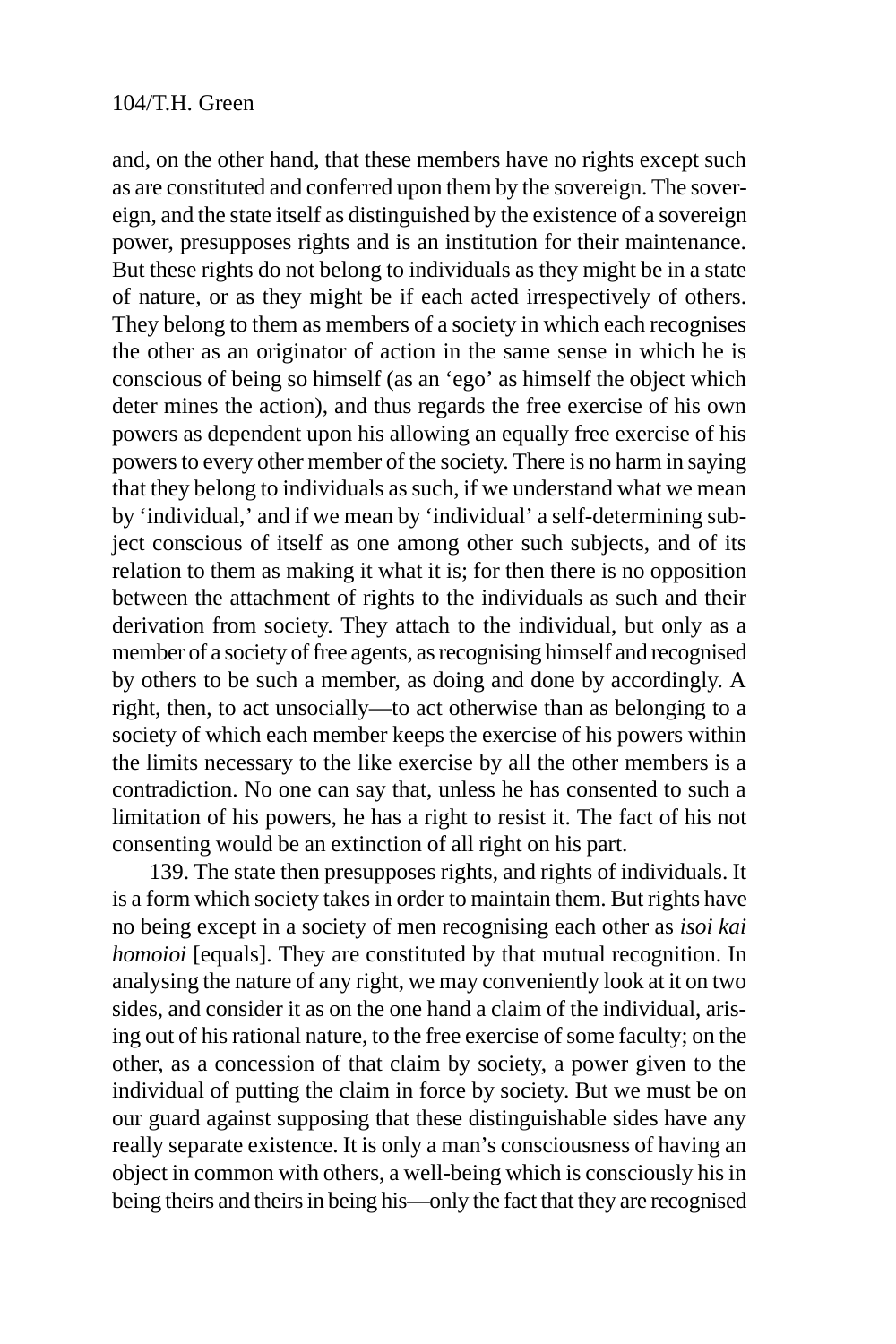by him and he by them as having this object—that gives him the claim described. There can be no reciprocal claim on the part of a man and an animal each to exercise his powers unimpeded by the other, because there is no consciousness common to them. But a claim founded on such a common consciousness is already a claim conceded; already a claim to which reality is given by social recognition, and thus implicitly a right.

140. It is in this sense that a slave has 'natural rights.' They are 'natural' in the sense of being independent of, and in conflict with, the laws of the state in which he lives, but they are not independent of social relations. They arise out of the fact that there is a consciousness of objects common to the slave with those among whom he lives whether other slaves or the family of his owner and that this consciousness constitutes at once a claim on the part of each of those who share it to exercise a free activity conditionally upon his allowing a like activity in the others, and a recognition of this claim by the others, through which it is realised. The slave thus derives from his social relations a real right which the law of the state refuses to admit. The law cannot prevent him from acting and being treated, within certain limits, as a member of a society of persons freely seeking a common good. And as that capability of living in a certain limited community with a certain limited number of human beings, which the slave cannot be prevented from exhibiting, is in principle a capability of living in a community with any other human beings, supposing the necessary training to be allowed; and as every such capability constitutes a right, we are entitled to say that the slave has a right to citizenship to a recognised equality of freedom with any and every one with whom he has to do—and that in refusing him not only citizenship but the means of training his capability of citizenship, the state is violating a right, founded on that common human consciousness which is evinced both by language which the slave speaks and by actual social relations subsisting between him and others. And on the same principle upon which a state is violating natural rights in, it does the same in using force, except under maintaining slavery necessity of self-defence, against members of another community. Membership of any community is so far in principle membership of all communities as to constitute a right to be treated as a freeman by all other men, to be exempt from subjection to force except for prevention of force.

141. A man may thus have rights as a member of a family or of human society in any other form without being a member of a state at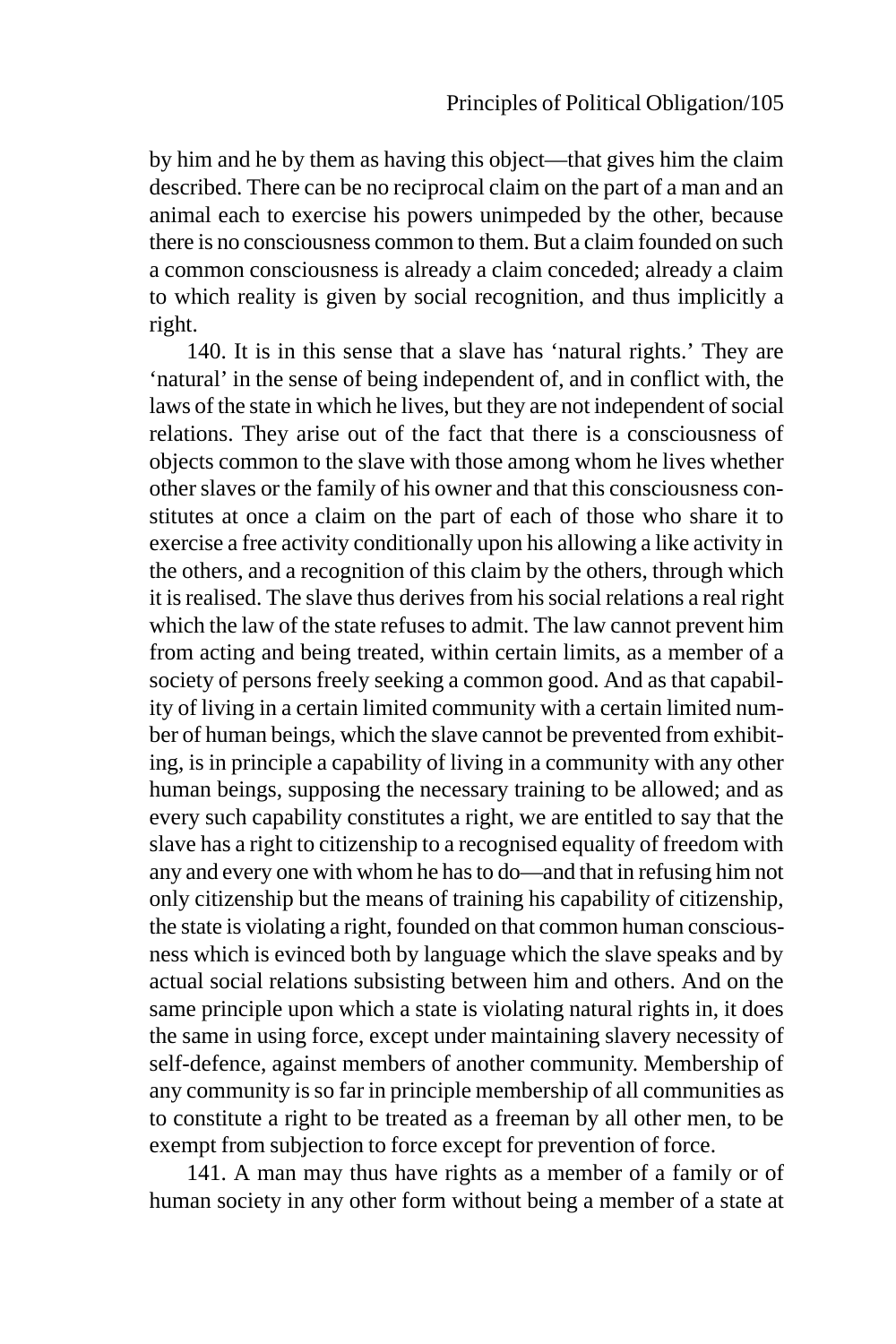all—rights which remain rights though any particular state or all states refuse to recognise them; and a member of a state, on the ground of that capability of living as a freeman among freemen which is implied in his being a member of a state, has rights as against all other states and their members. These latter rights are in fact during peace recognised by all civilised states. It is the object of 'private international law' to reduce them to a system. But though it follows from this that the state does not create rights, it may be still true to say that the members of a state derive their rights from the state and have no rights against it. We have already seen that a right against society, as such, is an impossibility; that every right is derived from some social relation; that a right against any group of associated men depends on association, as *isos kai homoios* [an equal], with them and with some other men. Now for the member of a state to say that his rights are derived from his social relations, and to say that they are derived from his position as member of a state, are the same thing. The state is for him the complex of those social relations out of which rights arise, so far as those rights have come to be regulated and harmonised according to a general law, which is recognised by a certain multitude of persons, and which there is sufficient power to secure against violation from without and from within. The other forms of community which precede and are independent of the formation of the state do not continue to exist outside it, nor yet are they superseded by it. They are carried on into it. They become its organic members, supporting its life and in turn maintained by it in a new harmony with each other. Thus the citizen's rights, e.g., as husband or head of a family or a holder of property, though such rights, arising out of other social relations than that of citizen to citizen, existed when as yet there was no state, are yet to the citizen derived from the state from that more highly developed form of society in which the association of the family and that of possessors who respect each other's possessions are included as in a fuller whole; which secures to the citizen his family rights and his rights as a holder of property, but under conditions and limitations which membership of the fuller whole the reconciliation of rights arising out of one sort of social capability with those arising out of another renders necessary. Nor can the citizen have any right against the state, in the sense of a right to act otherwise than as a member of the state. For a citizen this is as much a contradiction as the right of a man to act otherwise than as a member of some society, the state being for its members the society of societies the society in which all their claims upon each other are mutu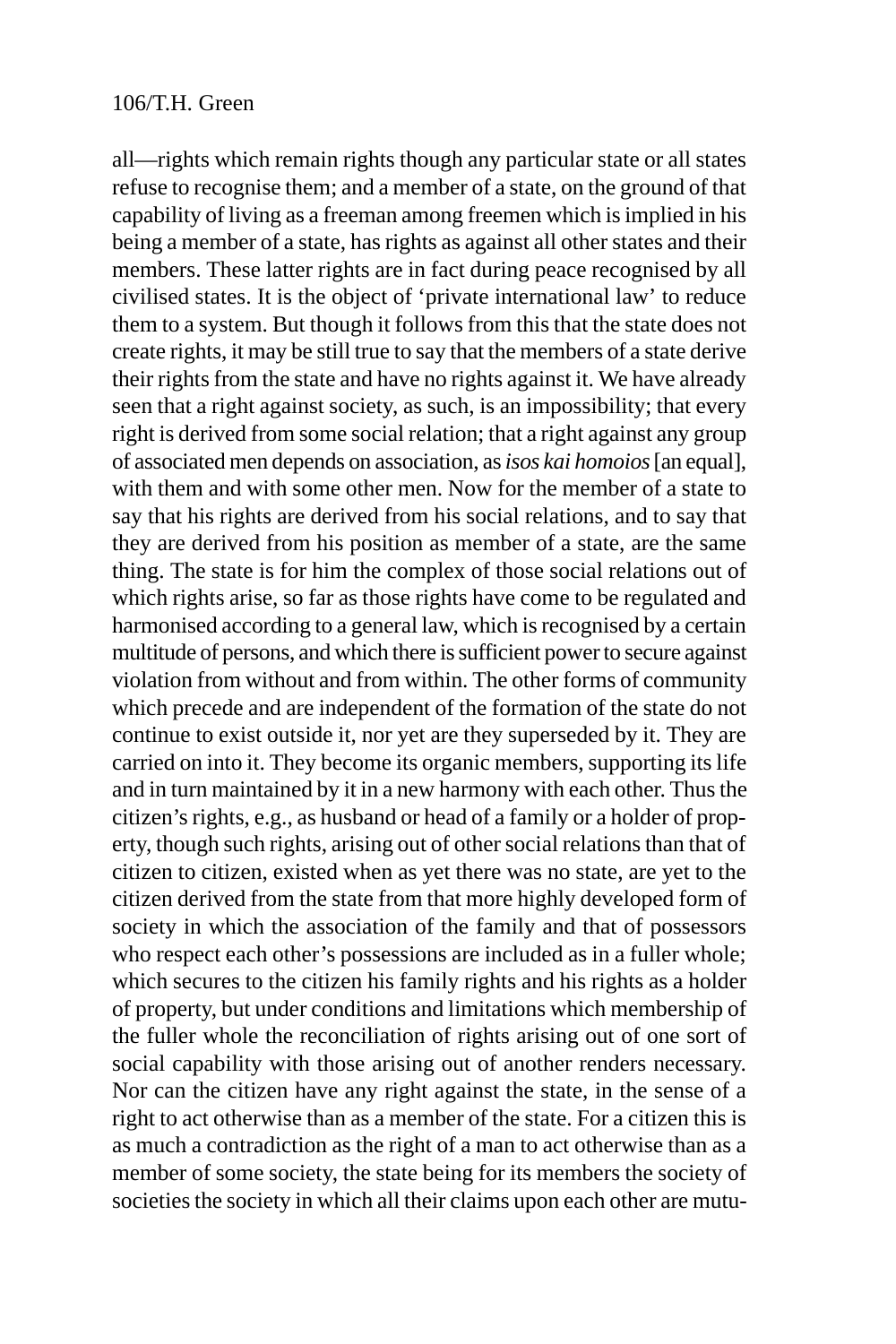ally adjusted.

142. But what exactly is meant by the citizen's acting 'as a member of his state'? What does the assertion that he can have no right to act otherwise than as a member of his state amount to? Does it mean that he has no right to disobey the law of the state to which he belongs, whatever that law may be? that he is not entitled to exercise his powers in any way that the law forbids and to refuse to exercise them in any way that it commands? This question was virtually dealt with last term in considering the justifiability of resistance to an ostensible sovereign. The only unqualified answer that can be given to it is one that may seem too general to be of much practical use, viz. that so far as the laws anywhere or at any time in force fulfil the idea of a state, there can be no right to disobey them; or, that there can be no right to disobey the law of the state except in the interest of the state; i.e., for the purpose of making the state in respect of its actual laws more completely correspond to what it is in tendency or idea, viz. the reconciler and sustainer of the rights that arise out of the social relations of men. On this principle there can be no right to disobey or evade any particular law on the ground that it interferes with any freedom of action, any right of managing his children or 'doing what he will with his own,' which but for that law the individual would possess. Any power which has been allowed to the individual up to a certain time, he is apt to regard as permanently. his right. It has, indeed, been sofar his right if the exercise of that power has been allowed with any reference to social good but it does not, as he is apt to think, remain his right when a law has been enacted that interferes with it. A man, e.g., has been allowed to drive at any pace he likes through the streets, to build houses without any reference to sanitary conditions, to keep his children at home or send them to work 'analphabetic,' to buy or sell alcoholic drinks at his pleasure. If laws are passed interfering with any or all of these powers, he says that his rights are being violated. But he only possessed these powers as rights through membership of a society which secured them to him, and of which the only permanent bond consists in the reference to the well-being of its members as a whole. It has been the social recognition grounded on that reference that has rendered certain of his powers rights. If upon new conditions arising, or upon elements of social good being taken account of which had been overlooked before, or upon persons being taken into the reckoning as capable of participating in the social well-being who had previously been treated merely as means to its attainment if in any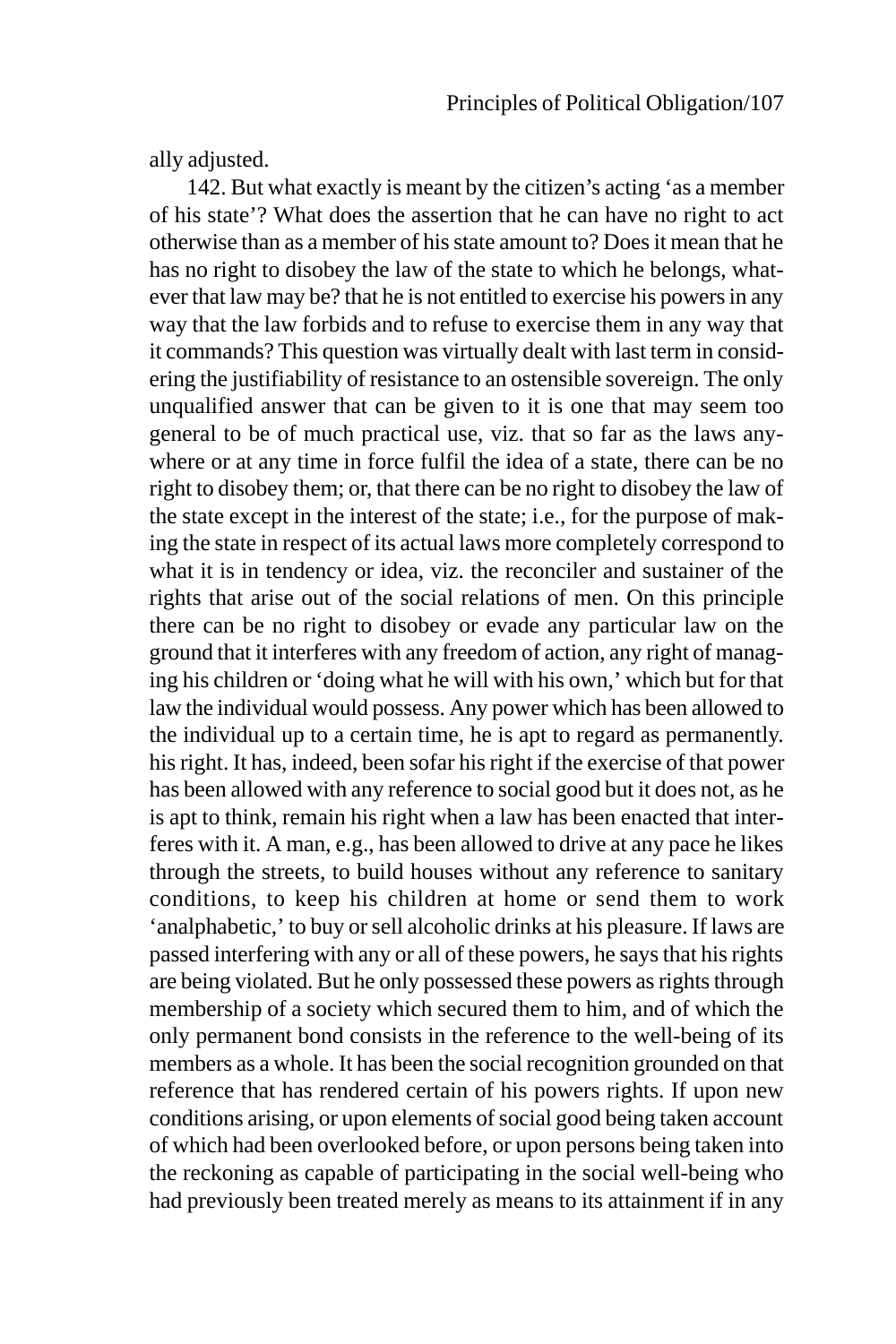of these ways or otherwise the reference to social well-being suggests the necessity of some further regulation of the individual's liberty to do as he pleases, he can plead no right against this regulation, for every right that he has possessed has been dependent on that social judgment of its compatibility with general well-being which in respect to the liberties in question is now reversed.

143. 'Is then the general judgment as to the requirements of social well-being so absolutely authoritative that no individual right can exist against it? What if according to this judgment the institution of slavery is so necessary that citizens are prohibited by law from teaching slaves to read and from harbouring runaways? or if according to it the maintenance of a certain form of worship is so necessary that no other worship can be allowed and no opinion expressed antagonistic to it? Has the individual no rights against enactments founded on such accepted views of social well-being?' We may answer: A right against society as such, a right to act without reference to the needs or good of society is an impossibility since every right depends on some social relation, and a right against any group of associated men depends on association upon some footing of equality with them or with some other men. We saw how the right of the slave really rested on this basis—on a social capacity shown in the footing on which he actually lives with other men. On this principle it would follow, if we regard the state as the sustainer and harmoniser of social relations, that the individual can have no right against the state; that its law must be to him of absolute authority. But in fact, as actual states at best fulfil but partially their ideal function, we cannot apply this rule to practice. The general principle that the citizen must never act otherwise than as a citizen does not carry with it an obligation under all conditions to conform to the law of his state, since those laws may be inconsistent with the true end of the state as the sustainer and harmoniser of social relations. The assertion by the citizen of any right, however, which the state does not recognise must be founded on a reference to an acknowledged social good. The fact that the individual would like to exercise the power claimed as a right does not render the exercise of it a right, nor does the fact that he has been hitherto allowed to exercise it render it a right, if social requirements have newly arisen under changed conditions, or have newly come to be recognised, with which its exercise is incompatible. The reason that the assertion of an illegal right must be founded on reference to acknowledged social good is that, as we have seen, no exercise of a power, however abstractedly desirable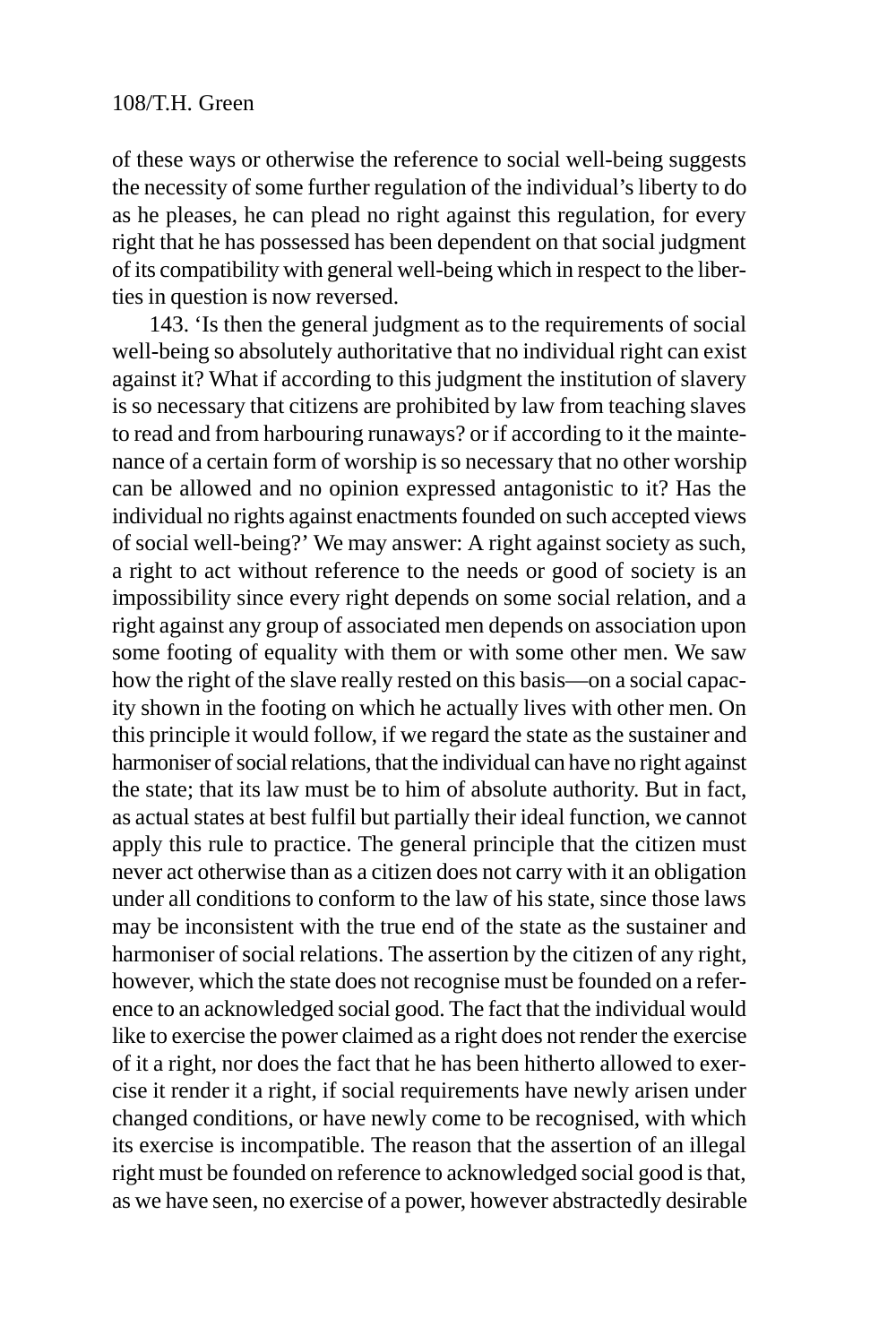for the promotion of human good it might be, can be claimed as a right unless there is some common consciousness of utility shared by the person making the claim and those on whom it is made. It is not a question whether or no it ought to be claimed as a right; it simply can not be except on this condition. It would have been impossible, e.g., in an ancient state, where the symbol of social union was some local worship, for a monotheistic reformer to claim a right to attempt the subversion of that worship. If a duty to do so had suggested itself, consciousness of the duty could never have expressed itself in the form of a claim of right, in the absence of any possible sense of a public interest in the religious revolution to which the claim could be addressed. Thus just as it is not the exercise of every power, properly claimable as a right, that is a right in the full or explicit sense of being legally established, so it is not every power, of which the exercise would be desirable in an ideal state of things, that is properly claimable as a right. The condition of its being so claimable is that its exercise should be contributory to some social good which the public conscience is capable of appreciating—not necessarily one which in the existing prevalence of private interests can obtain due acknowledgment, but still one of which men in their actions and language show themselves to be aware.

144. Applying these considerations to the question whether a citizen of a state which forbade education of slaves could claim a right on these points above the law, we may answer, he has no rights against them founded on any right to do as he likes. Whatever counter-rights he has must be founded on a relation to social well-being, and that a relation of which his fellow-citizens are aware. He must be able to point to some public interest, generally recognised as such, which is involved in the exercise of the power claimed by him as a right to show that it is not the general well-being, even as conceived by his fellow-citizens, but some special interest of a class that is concerned in preventing the exercise of the power claimed. In regard to the right of teaching or harbouring the slave, he must appeal to the actual capacity of the slave for community with other men as evinced in the manner described above, to the recognition of this capacity as shown by the actual behaviour of the citizens in many respects towards the slave, on the addition to social well-being that results from the realisation of this capacity in all who possess it through rights being legally guaranteed to them. In this way he must show that the reference to social well-being, on which is founded the recognition of powers as rights, if fairly and thoroughly carried out,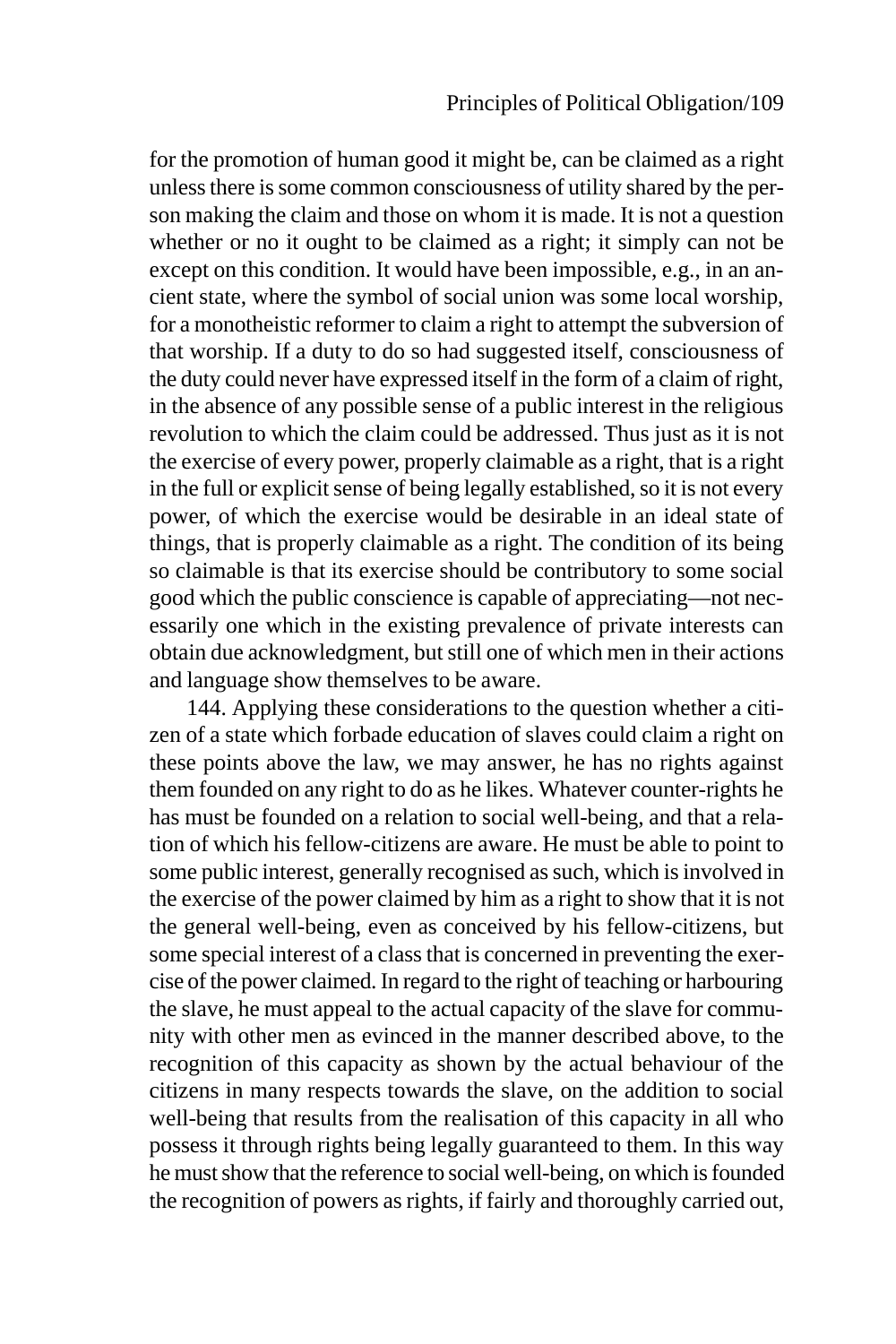leads to the exercise of powers in favour of the slave, in the manner described, not to prohibition of that exercise as the supposed law prohibits it. The response which in so doing he elicits from the conscience of fellow-citizens shows that in talking of the slave as 'a man and a brother' he is exercising what is implicitly his right, though it is a right which has not become explicit through legal enactments. This response supplies the factor of social recognition which, as we have seen, is necessary in order to render the exercise of any power a right. To have an implicit right, however, to exercise a power which the law disallows is not the same thing as having a right to exercise that right. The right may be claimed without the power being actually exercised so long as the law prohibits its exercise. The question, therefore, would arise whether the citizen was doing his duty as such—acting as a member of the state if he not merely did what he could for repeal of the law prohibiting the instruction of a slave or the assistance of runaways, but himself in defiance of the law instructed and assisted them. As a general rule, no doubt, even bad laws laws representing the interests of classes or individuals as opposed to those of the community—should be obeyed. There can be no right to disobey them, even while their repeal is urged on the ground that they violate rights, because the public interest, on which all rights are founded, is more concerned in the general obedience to law than in the exercise of those powers by individuals or classes which the objectionable laws unfairly withhold. The maintenance of a prohibitory duty upon import of certain articles in the interest of certain manufacturers would be no justification for smuggling these articles. The smuggler acts for his private gain, as does the man who buys of him, and no violation of the law for the private gain of the violator, however unfair the law violated, can justify itself by reference to a recognised public good, or be vindicated as a right. On the other hand, there may be cases in which the public interest not merely according to some remote philosopher's view of it but according to conceptions which the people are able to assimilate is best served by a violation of some actual law. It is so in regard to slavery when the public conscience has come to recognise a capacity for right (for exercising powers under control of a reference to general well-being) in a body of men to whom legal rights have hitherto been refused, but when some powerful class in its own interest resists alteration of the law. In such a case a violation of the law on behalf of the slave is not only not a violation in the interest of the violator; the general sense of right on which general observance of law de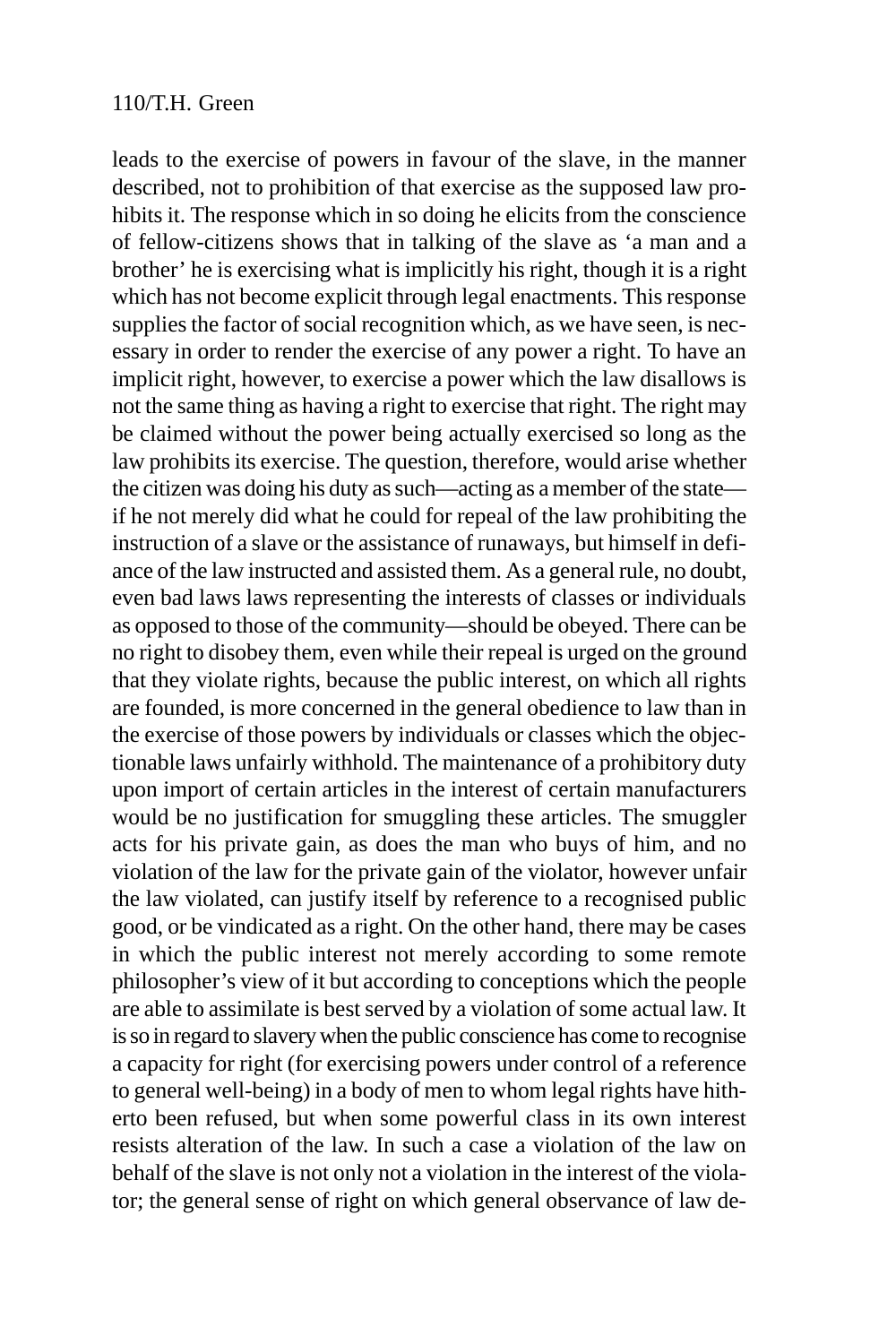pends being represented by it, there is no danger of its making a breach in the law-abiding habits of the people.

145. But this, it will be said, is to assume a condition of things in which the real difficulty of the question disappears. What is to be done when no recognition of the implicit rights of the slave can be elicited from the public conscience; when the legal prohibitions described are supported by the only conceptions of general good of which the body of citizens is capable? Has the citizen still a right to disregard these legal prohibitions? Is the assertion of such a right compatible with the doctrine that social recognition of any mode of action as contributory to the common good is necessary to constitute a right so to act, and that no member of a state can have a right to act otherwise than according to that position? The question, be it observed, is not as to the right of the slave, but as to the right of the citizen to treat the slave as having rights in a state of which the law forbids his being so treated. The claim of the slave to be free, his right implicit to have rights explicit, i.e., to membership of a society of which each member is treated by the rest as entitled to seek his own good in his own way on supposition that he so seeks it as not to interfere with the like freedom of quest on the part of others, rests, as we have seen, on the fact that the slave is determined by conceptions of a good common to himself with others, as shown by the actual social relations in which he lives. No state law can neutralise this right. The state may refuse him family rights and rights of property but it cannot help his living as a member of a family—acting and being treated as a father, husband, son, or brother—and therefore cannot extinguish the rights which are necessarily involved in his so acting and being so treated. Nor can it prevent him from appropriating things and from associating with others on the understanding that they respect each other's appropriations, and thus possessing and exercising rights of property. He has thus rights which the state neither gives nor can take away, and they amount to or constitute a right to freedom in the sense explained. The state, under which the slave is a slave, refusing to recognise this right, he is not limited in its exercise by membership of the state. He has a right to assert his right to such membership in any way compatible with that susceptibility to the claims of human fellowship on which the right rests. Other men have claims upon him, conditioning his rights, but the state, as such, which refuses to recognise his rights, has no claim on him. The obligation to observe the law, because it is the law, does not exist for him.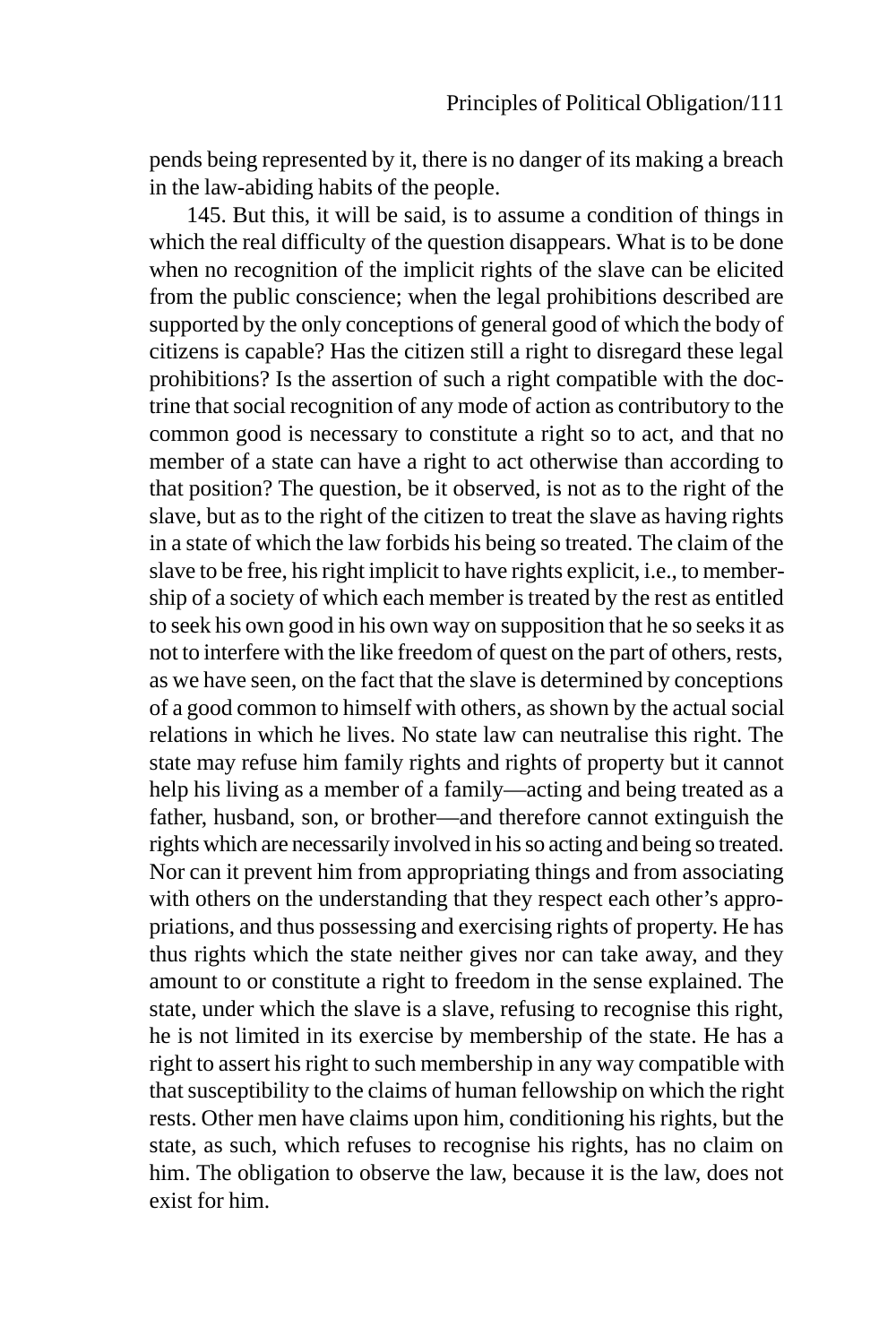146. It is otherwise with the citizen. The slave has a claim upon him to be treated in a certain way, the claim which is properly described as that of a common humanity. But the state which forbids him so to treat the slave has also a claim upon him, a claim which embodies many of the claims that arise out of a common humanity in a form that reconciles them with each other. Now it may be argued that the claim of the state is only absolutely paramount on supposition that in its commands and prohibitions it takes account of all the claims that arise out of human fellowship; that its authority over the individual is in principle the authority of those claims, taken as a whole; that if, as in the case supposed, its ordinances conflict with those claims as possessed by a certain class of persons, their authority, which is essentially a conditional or derived authority, disappears; that a disregard of them in the interest of the claims which they disregard is really conformity to the requirements of the state according to its true end or idea, since it interferes with none of the claims or interests which the state has its value in maintaining or protecting, but, on the contrary, forces on the attention of members of the state claims which they hitherto disregarded; and that if the conscience of the citizens is so far mastered by the special private interests which the institution of slavery breeds that it cannot be brought to recognize action on the slave's behalf as contributory to a common good, yet there is no ground under such conditions for considering a man's fellow-citizens to be the sole organs of the recognition which is needed to render his power of action a right; that the needful recognition is at any rate forthcoming from the slaves and from all those acquainted with the action in whom the idea of a good common to each man with others operates freely.

147. This may be truly urged, but it does not therefore follow that the duty of befriending the slave is necessarily paramount to the duty of obeying the law which forbids his being befriended: and if it is possible for the latter duty to be paramount, it will follow, on the principle that there is no right to violate a duty, that under certain conditions the right of helping the slave may be cancelled by the duty of obeying the prohibitory law. It would be so if the violation of law in the interest of the slave were liable to result in general anarchy in the destruction of the state, not merely in the sense of the dissolution of this or that form of civil combination, but of the disappearance of conditions under which any civil combination is possible; for such a destruction of the state would mean a general loss of freedom a general substitution of force for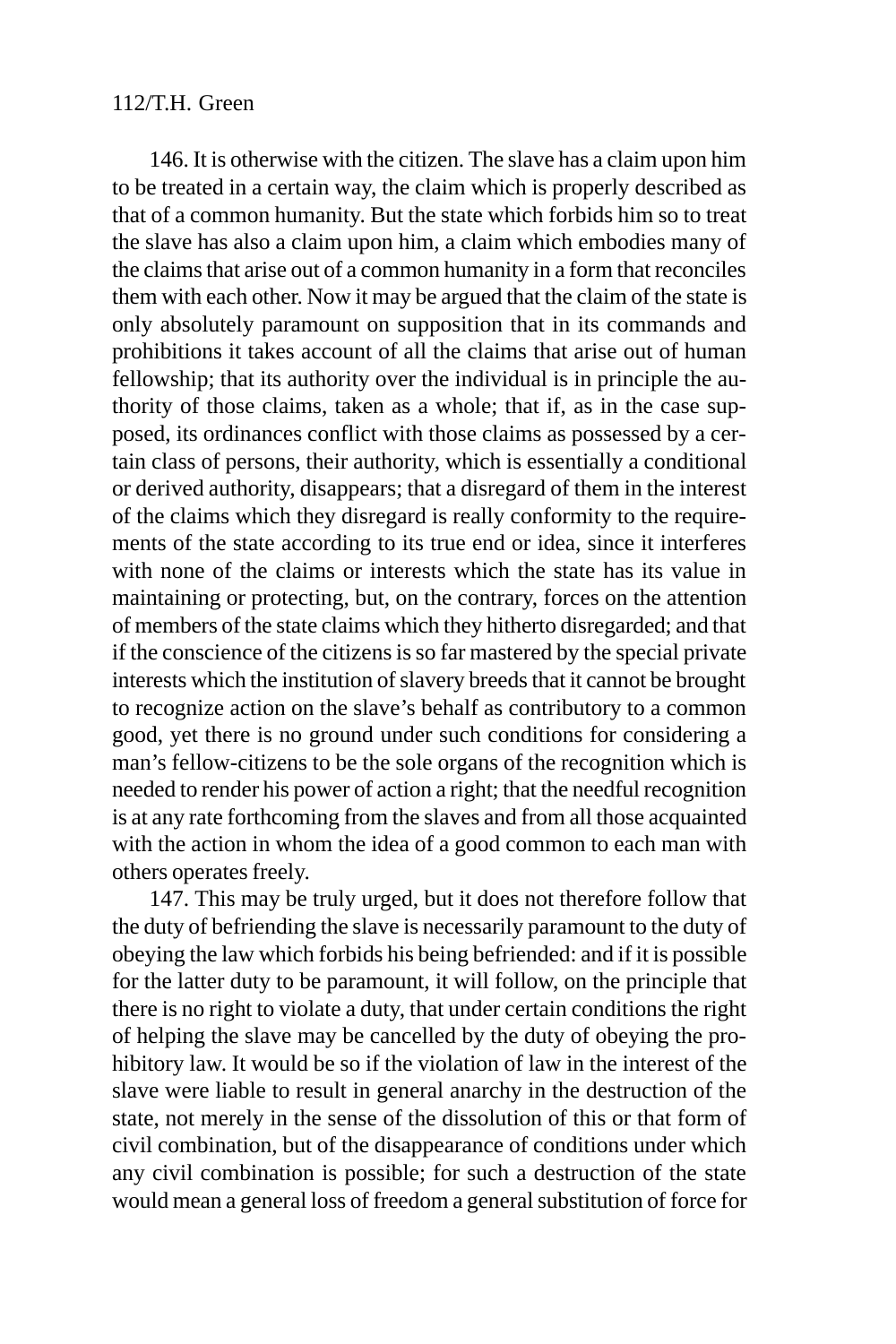mutual good-will in men's dealings with each other—that would outweigh the evil of any slavery under such limitations and regulations as an organised state imposes on it.

# I. Private Rights, the Right to Life and Liberty

148. In order then to understand the nature of the state, we must understand the nature of those rights which do not come into being with it but arise out of social relations that may exist where a state is not; it being the first, though not the only, office of the state to maintain those rights. They depend for their existence, indeed, on society a society of men who recognise each other as *isoi kai homoioi* [equals], as capable of a common well-being—but not on society's having assumed the form of a state. They may therefore be treated as claims of the individual without reference to the form of the society which concedes or recognises them, and on whose recognition, as we have seen, their nature as rights depends. Only it must be borne in mind that the form in which these claims are admitted and acted on by men in their dealings with each other varies with the form of society—that the actual form, e.g., in which the individual's right of property is admitted under a patriarchal r gime is very different from that in which it is admitted in a state—and that though the principle of each right is throughout the same, it is a principle which only comes to be fully recognised and acted on when the state has not only been formed, but fully developed according to its idea.

149. The rights which may be treated as independent of the state in the sense explained are of course those which are commonly distinguished as private, in opposition to public rights. '[I]f rights be analysed, they will be found to consist of several kinds. For first they are such as regard a man's own person; secondly such as regard his dominion over the external and sensible things by which he is surrounded; thirdly, such as regard his private relations, as a member of a family; fourthly such as regard his social state or condition, as a member of the community; the first of which classes may be designated as personal rights, the second, as rights of property, the third, as rights in private relations, and the fourth, as public rights.'

150. An objection might fairly be made to distinguishing one class of rights as personal, on the ground that all rights are so—not merely in the legal sense of 'person,' according to which the proposition is a truism, since every right implies a person as its subject, but in the moral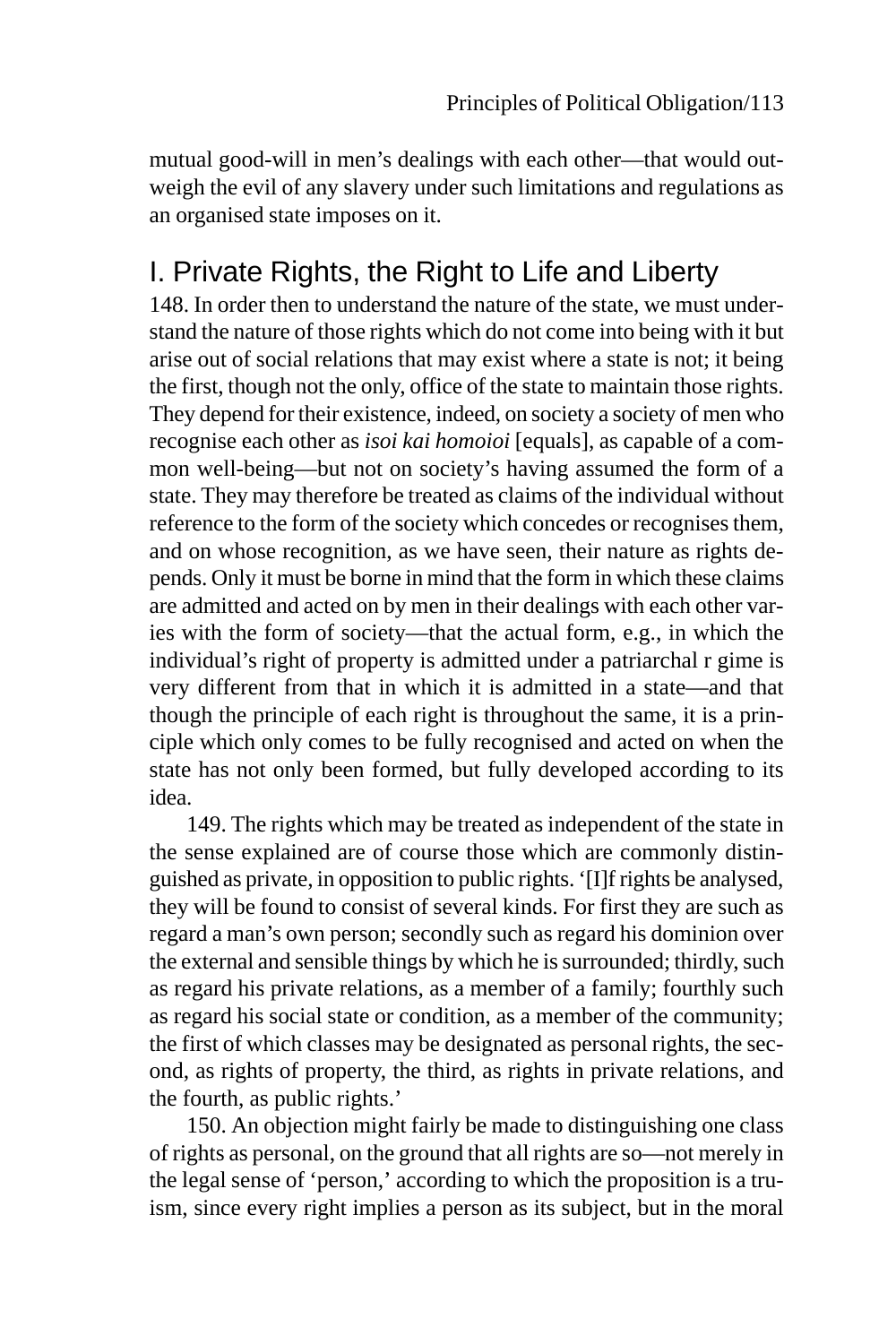sense, since all rights depend on that capacity in the individual for being determined by a conception of well-being, as an object at once for himself and for others, which constitutes personality in the moral sense. By personal rights in the above classification are meant rights of life and liberty—i.e., of preserving one's body from the violence of other men, and of using it as an instrument only of one's own will—if of another's, still only through one's own. The reason why these come to be spoken of as 'personal' is probably the same with the reason why we talk of a man's 'person' in the sense simply of his body. They may however, be reckoned in a special sense personal even by, those who consider all rights personal because the person's possession of a body and its exclusive determination by his own will is the condition of his exercising any other rights indeed, of all manifestation of personality. Prevent a man from possessing property (in the ordinary sense), and his personality may still remain. Prevent him (if it were possible) from using his body to express a will, and the will itself could not become a reality; he would not be really a person.

151. If there are such things as rights at all, then, there must be a right to life and liberty, or, to put it more properly to free life. No distinction can be made between the right to life and the right to liberty, for there can be no right to mere life—no right to life on the part of a being that has not also the right to direct the life according to the motions of its own will. What is the foundation of this right? The answer is, capacity on the part of the subject for membership of a society—for determination of the will, and through it of the bodily organisation, by the conception of a well-being as common to self with others. This capacity is the foundation of the right, or the right potentially, which becomes actual through recognition of the capacity by a and through the power which the society in society, consequence secures to the individual of acting according to the capacity. In principle, or intrinsically, or in respect of that which it has it in itself to become, the right is one that belongs to every man in virtue of his human nature (of the qualities which render him capable of any fellowship with any other men), and is a right as between him and all men; because, as we have seen, the qualities which enable him to act as a member of any one society having the general well-being of its members for its object (as distinct from any special object requiring special talent for its accomplishment) form a capacity for member ship of any other such society. But actually, or as recognised, it only gradually becomes a right of a man, as man, and against all men.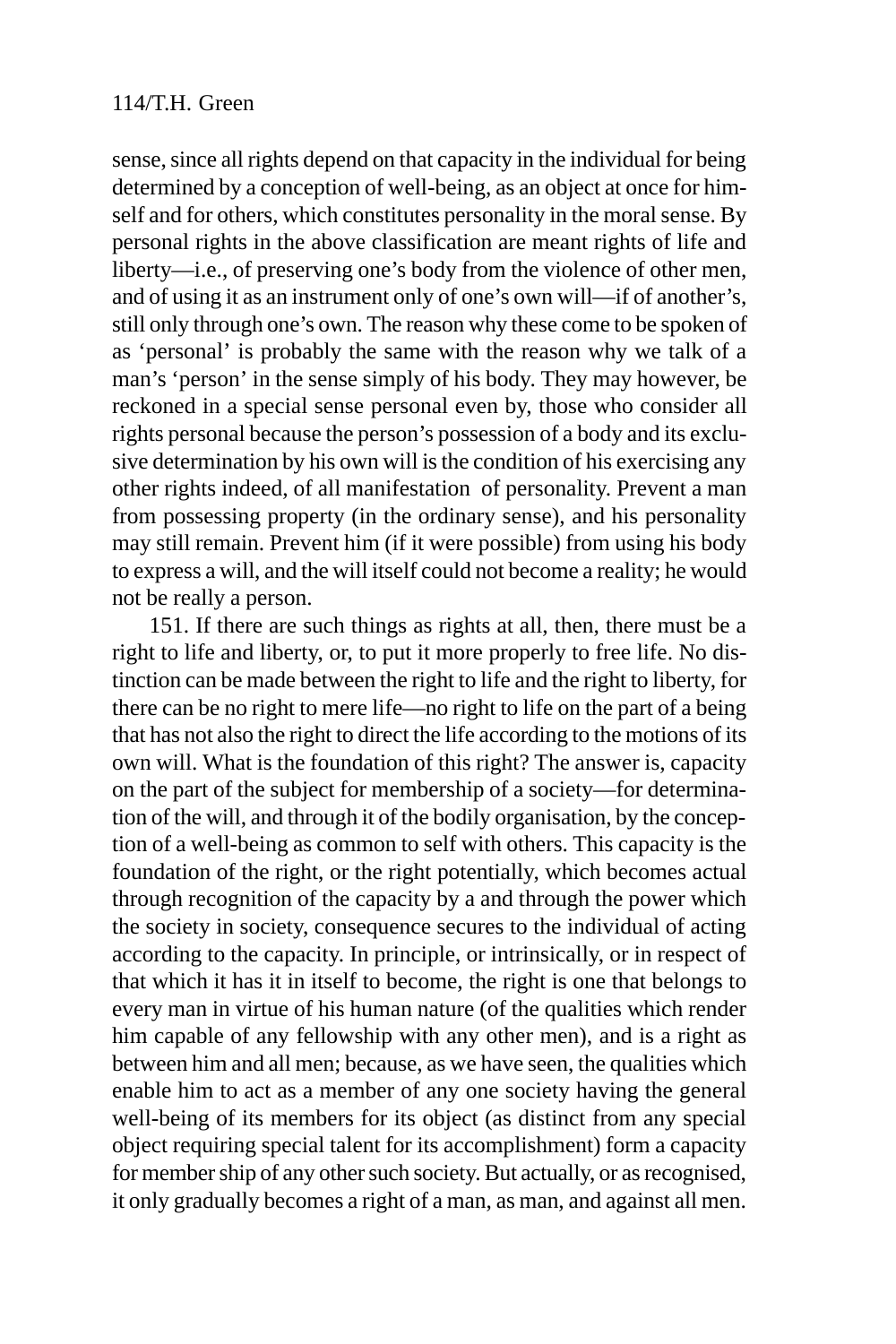152. At first it is only a right of the man as a member of some one particular society, and a right as between him and the other members of that society, the society being naturally a family or tribe. Then, as several such societies come to recognise, in some limited way, a common well-being and thus to associate on settled terms, it comes to be a right not merely between the members of any one of the societies but between members of the several families or tribes in their dealings with each other not, however, as men, but only as belonging to this or that particular family. This is the state of things in which, if one man is damaged or killed, compensation is made according to the terms of some customary law by the family or tribe of the offender to that of the man damaged or killed, the compensation varying according to the rank of the family. Upon this system—generally through some fusion of family demarcations and privileges, whether through pressure upward of a population hitherto inferior, or through a levelling effected by some external power there supervenes one in which the relation between citizen and citizen, as such, is substituted for that between family and family, as such. This substitution is one of the essential processes in the formation of the state. It is compatible, however, with the closest limitation of the privileges of citizenship and implies no acknowledgment in man as man of the right to free life ascribed to the citizen as citizen. In the ancient world, the companion of citizenship is everywhere slavery, and it was only actual citizenship, not any such capacity for becoming a citizen as might naturally be held to be implied in civil birth, that was considered to give a right to live; for the exposure of children was everywhere practised (and with the approval of the philosophers), a practice in strong contrast with the principle of modern law that even a child in the womb has a right to live.

153. The influences commonly pointed out as instrumental in bringing about the recognition of rights in the man, as independent of particular citizenship, are: (1) adjudication by Roman praetors of questions at issue between citizens and those who were not so, which led to the formation of the system of 'equity,' independent of the old civil law and tending gradually to be substituted for it. The existence of such a system, however, presupposes the recognition of rights so far independent of citizenship in a particular state as to obtain between citizens of different states. (2) The doctrine of a 'law of nature,' applicable to dealings of all men, popularised by the Stoics. (3) The Christian conception of the universal redemption of a brotherhood, of which all could become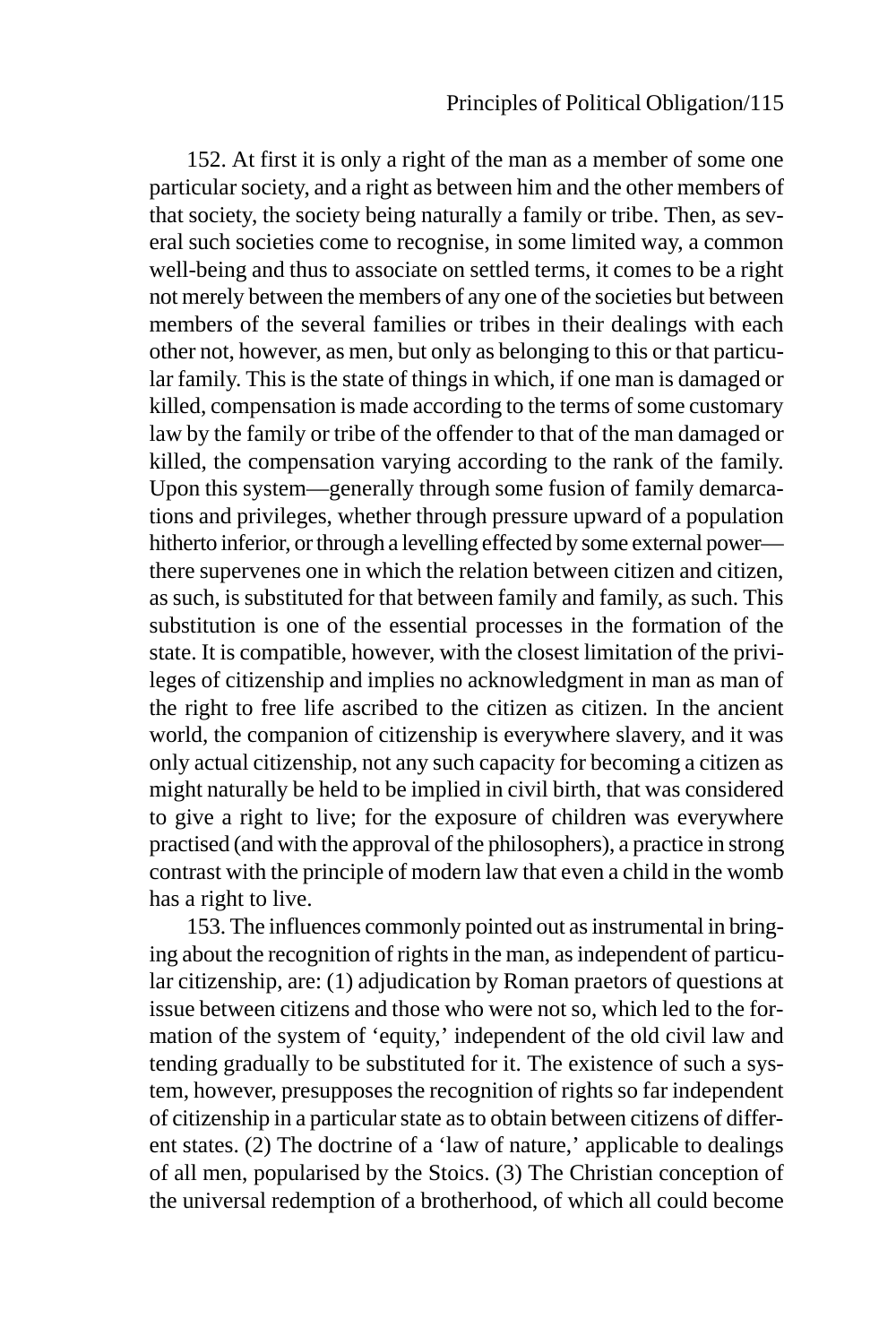members through a mental act within the power of all.

154. The admission of a right to free life on the part of every man, as man, does in fact logically imply the conception of all men as forming one society in which each individual has some service to render, one organism in which each has a function to fulfil. There can be no claim on society, such as constitutes a right, except in respect of a capacity freely (i.e., under determination by conception of the good) to contribute to its good. If the claim is made on behalf of any and every human being, it must be a claim on human society as a whole, and there must be a possible common good of human society as a whole, conceivable as independent of the special conditions of particular societies, to render such a claim possible. We often find, however, that men assimilate a practical idea in respect of one of its implications without doing so in respect of the rest. Thus the idea of the individual's right to free life has been strongly laid hold of in Christendom in what may be called an abstract or negative way but little notice has been taken of what it involves. Slavery is everywhere condemned. It is established that no one has a right to prevent the individual from determining the conditions of his own life. We treat life as sacred even in the human embryo, and even in hopeless idiots and lunatics recognise a right to live—a recognition which can only be rationally explained on either or both of two grounds: (1) that we do not consider either their lives or the society which a man may freely serve to be limited to this earth, and thus ascribe to them a right to live on the strength of a social capacity which under other conditions may become what it is not here; or (2) that the distinction between curable and incurable, between complete and incomplete, social incapacity is so indefinite that we cannot in any case safely assume it to be such as to extinguish the right to live. Or perhaps it may be argued that even in cases where the incapacity is ascertainably incurable, the patient has still a social function (as undoubtedly those who are incurably ill in other ways have) a passive function as the object of affectionate ministrations arising out of family instincts and memories and that the right to have life protected corresponds to this passive social function. The fact, however, that we have almost to cast about in certain cases for an explanation of the established belief in the sacredness of human life shows how deeply rooted that belief is unless where some counter-belief interferes with it.

155. On the other hand, it is equally noticeable that there are counterbeliefs which, under conditions, do neutralise it, and that certain other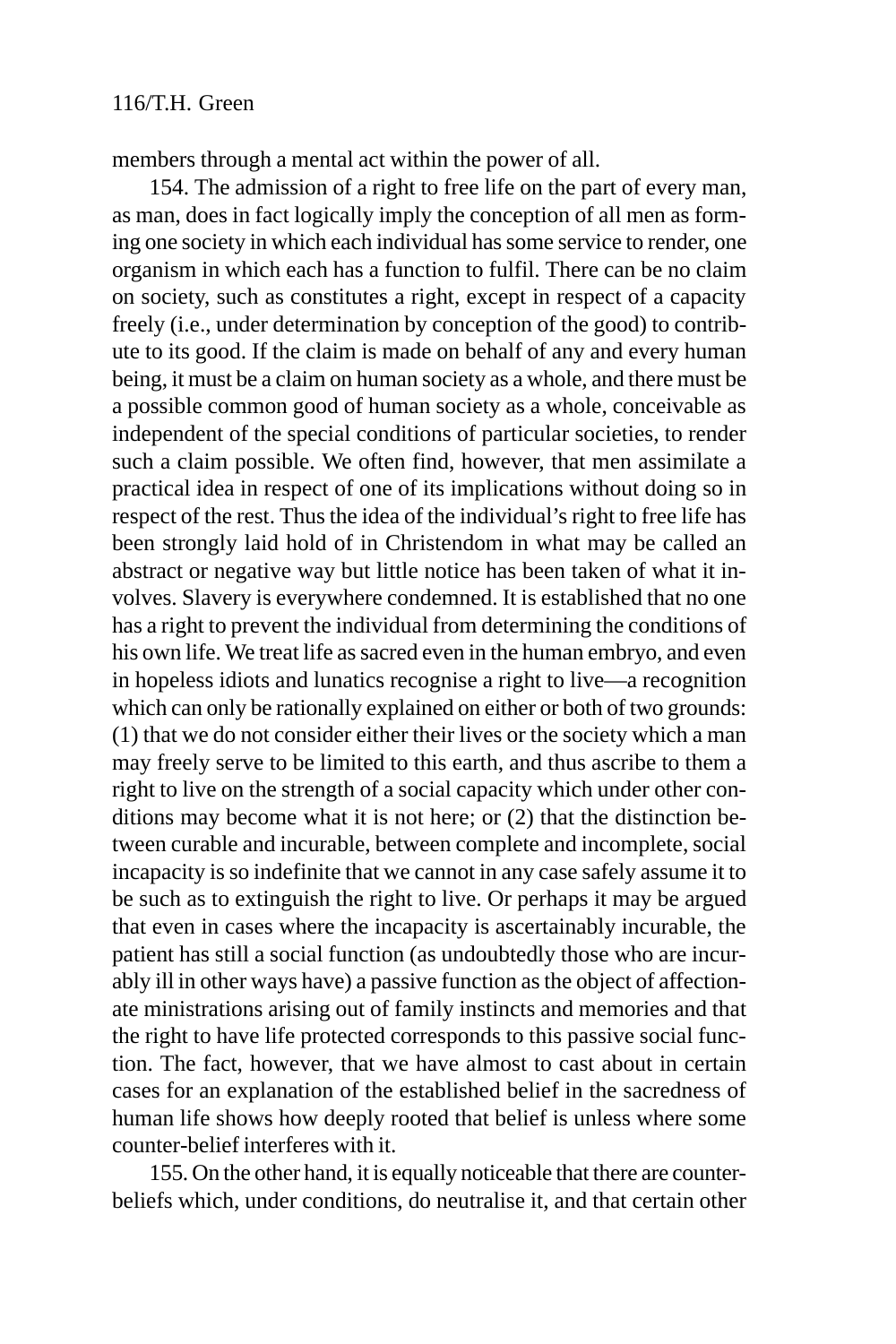beliefs, which form its proper complement, have very slight hold on the mind of modern Christendom. It is taken for granted that the exigencies of the state in war, whether the war be necessary or not for saving the state from dissolution, absolutely neutralise the right to live. We are little influenced by the idea of the universal brotherhood of men of mankind as forming one society with a common good, of which the conception may determine the action of its members. In international dealings we are apt to suppose that it can have no place at all. Yet, as has been pointed out, it is the proper correlative of the admission of a right to free life as belonging to man in virtue simply of his human nature. And though this right can only be grounded on the capacity, which belongs to the human nature, for freely fulfilling some function in the social organism, we do very little to give reality to the capacity or to enable it to realise itself. We content ourselves with enacting that no man shall be used by other men as a means against his will, but we leave it to be pretty much a matter of chance whether or no he shall be qualified to fulfil any social function to contribute anything to the common good and to do so freely (i.e., under the conception of a common good). The only reason why a man should not be used by other men simply as a means to their ends is that he should use himself as a means to an end which is really his and theirs at once. But while we say that he shall not be used as a means, we often leave him without the chance of using himself for any social end at all.

156. Four questions then arise: (1) With what right do the necessities of war override the individual's right of life? (2) In what relation do the rights of states to act for their own interest stand to that right of human society as such, of which the existence is implied in the possession of right by the individual as a member of that society, irrespectively of the laws of particular states? (3) On what principle is it to be assumed that the individual by a certain conduct of his own forfeits the right of free life, so that the state (at any rate for a time) is entitled to subject him to force—to treat him as an animal or a thing? Is this forfeiture ever so absolute and final that the state is justified in taking away his life? (4) What is the nature and extent of the individual's claim to be enabled to realise that capacity for contributing to a social good, which is the foundation of his right to free life?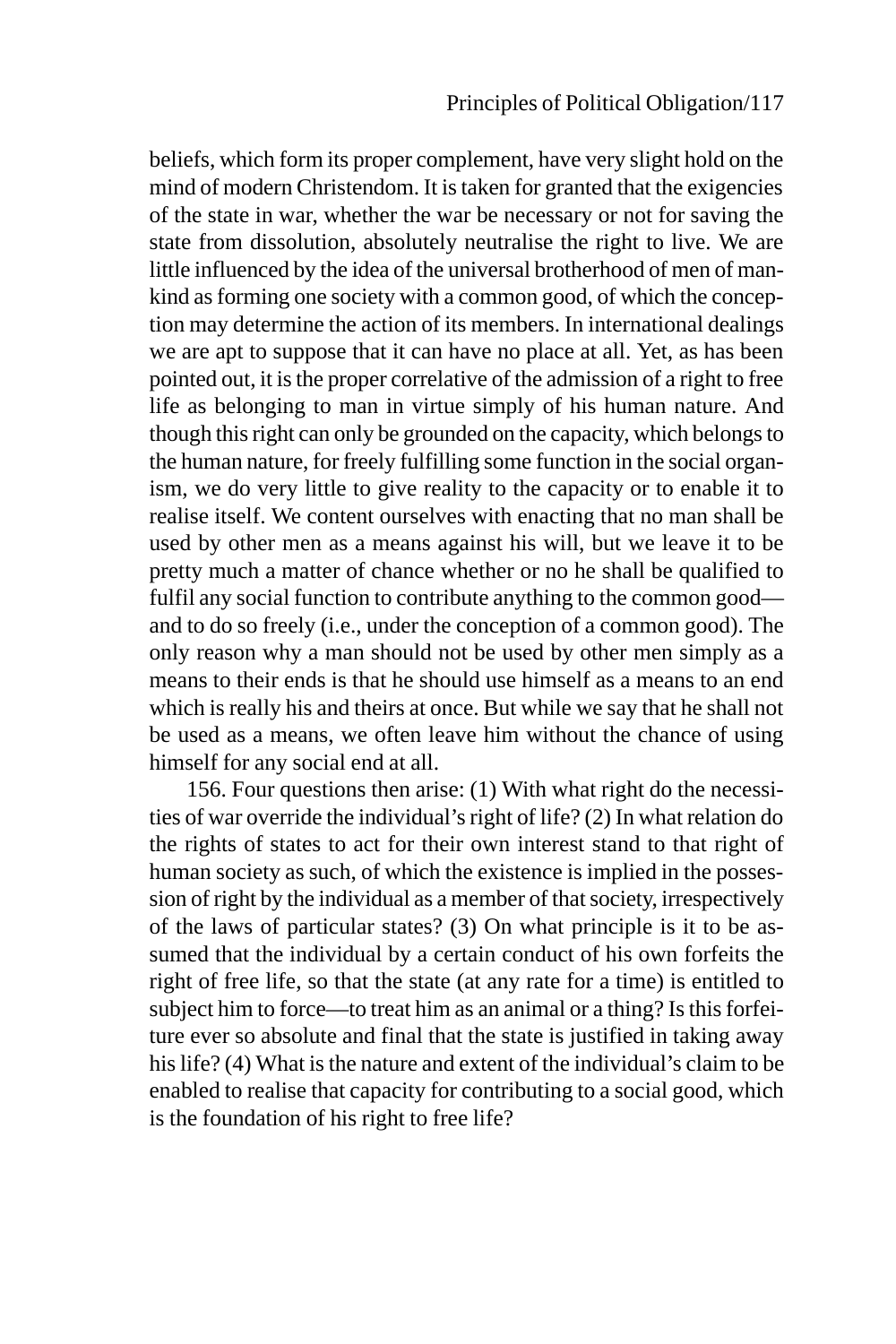# K. The Right of the State Over the Individual in War

157. It may be admitted that to describe war as 'multitudinous murder' is a figure of speech. The essence of murder does not lie in the fact that one man takes away the life of another, but that he does this to 'gain his private ends' and with 'malice' against the person killed. I am not here speaking of the legal definition of murder, but of murder as a term of moral reprobation, in which sense it must be used. by those who speak of war as 'multitudinous murder.' They cannot mean murder in the legal sense, because in that sense only 'unlawful killing,' which killing in war is not, is murder. When I speak of 'malice,' therefore, I am not using 'malice' in the legal sense. In that sense 'malice' is understood to be the attribute of every 'wrongful act, and is ascribed to done intentionally without just or lawful excuse, acts (such as killing an officer of justice, knowing him to be such, while resisting him in a riot) in which there is no ill-will of the kind which we suppose in murder, when we apply the term in its natural sense as one of moral disapprobation. Of murder in the moral sense the characteristics are those stated and these are not present in the case of a soldier who kills one on the other side in battle. He has no ill-will to that particular person or to any particular person. He incurs an equal risk with the person whom he kills, and incurs that risk not for the sake of killing him. His object in undergoing it is not private to himself but a service (or what he supposes to be a service) to his country—a good which is his own, no doubt (that is implied in his desiring it), but which he presents to himself as common to him with others. Indeed, those who might speak of war as 'multitudinous murder' would not look upon the soldier as a murderer. If reminded that there cannot be a murder without a murderer, and pressed to say who, when a bloody battle takes place, the murderer or murderers are, they would probably point to the authors of the war. It may be questioned, by the way, whether there has ever been a war of which the origination could be truly said to rest with a definite person or persons, in the same way in which the origination of an act which would be called murder in the ordinary sense rests with a particular person. No doubt there have been wars for which certain assignable individuals were specially blameable wars which they specially helped to bring about or had special means of preventing—and the more the wickedness of such persons is kept in mind the better; but even in these cases the cause of the war can scarcely be held to be gathered up within the will of any individual, or the com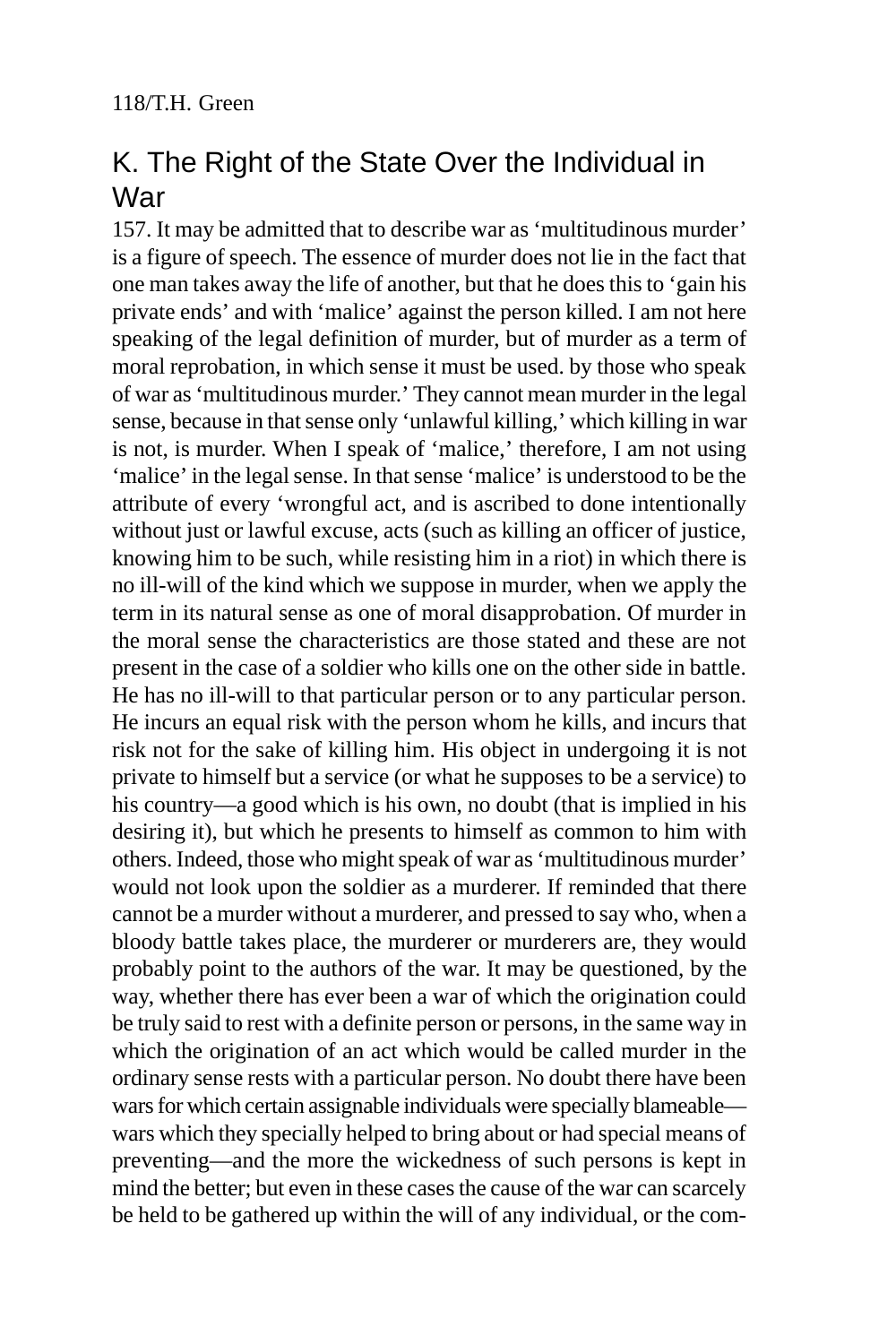bined will of certain individuals, in the same way as is the cause of murder or other punishable acts. When A.B. is murdered, the sole cause lies in some definite volition of C.D. or others, however that volition may have been caused. But when a war 'breaks out,' though it is not to be considered, as we are too apt to consider it, a natural calamity which could not be prevented, it would be hard to maintain that the sole cause lies in some definite volition on the part of some assignable person or persons, even of those who are most to blame. Passing over this point, however, if the acts of killing in war are not murders (in the moral sense, the legal being out of the question) because they lack those characteristics on the part of the agent's state of mind which are necessary to constitute a murder, the persons who cause those acts to be committed, if such persons can be pointed out, are not the authors of murder, multitudinous or other. They would only be so if the characteristic of 'malice,' which is absent on the part of the immediate agent of the act, were present on their part as its ultimate agents. But this is not the case. However selfish their motives, they cannot fairly be construed into illwill towards the persons who happened to be killed in the war; and therefore, whatever wickedness the persons responsible for the war are guilty of, they are not guilty of 'murder' in any natural sense of the term, nor is there any murder in the case at all.

158. It does not follow from this, however, that war is ever other than a great wrong, as a violation on a multitudinous scale of the individual's right to life. Whether it is so or not must be discussed on other grounds. If there is such a thing as a right to life, on the part of the individual man as such, is there any reason to doubt that this right is violated in the case of every man killed in war? It is not to the purpose to allege that in order to a violation of right there must be not only a suffering of some kind on the part of the subject of a right but an intentional act causing it on the part of a human agent. There is of course no violation of right when a man is killed by a wild beast or a stroke of lightning, because there is no right as between a man and a beast or between a man and natural force. But the deaths in a battle are caused distinctly by human agency, agent and patient being alike members of the human society between whom the relation of right subsists, and intentional agency. The individual soldier may not have any very distinct intention when he fires his rifle except to obey orders, but the commanders of the army and the statesmen who send it into the field intend the death of as many men as may be necessary for their purpose. It is true they do not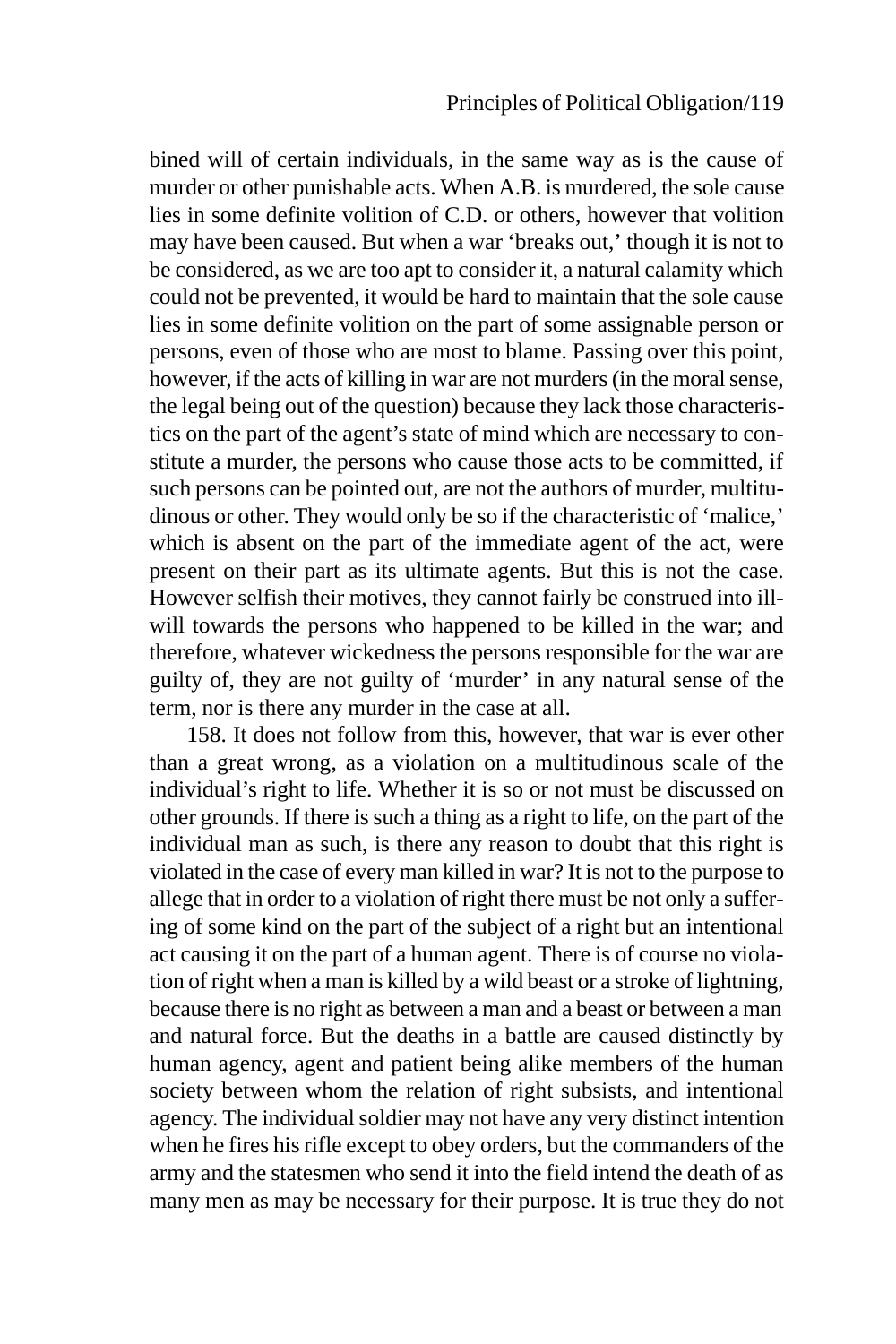intend the death of this or that particular person, but no more did the Irishman who fired into a body of police guarding the Fenian prisoners. It might fairly be held that this circumstance exempted the Irishman from the special moral guilt of murder, though according to our law it did not exempt him from the legal guilt expressed. by that term; but no one would argue that it made the act other than a violation of the right to life on the part of the policeman killed. No more can the absence, on the part of those who cause men to be killed in battle, of an intention to kill this or that specific person, save their act from being a violation of the right to life.

159. Is there then any condition on the part of the persons killed that saves the act from having this character? It may be urged that when the war is conducted according to usages that obtain between civilised nations (not when it is a village-burning war like that between English and Afghans) the persons killed are voluntary combatants, and *oudeis adikeitai ekon* [no one does wrong willingly]. Soldiers, it may be said, are in the position of men who voluntarily undertake a dangerous employment. If some of them are killed, this is not more a violation of the human right to life than is the death of men who have engaged to work in a dangerous coal-pit. To this it must be answered that if soldiers did in fact voluntarily incur the special risk of death incidental to their calling, it would not follow that the right to life was not violated in their being killed. It is not a right which it rests with a man to retain or give up at his pleasure. It is not the less a wrong that a man should be a slave because he has sold himself into slavery. The individual's right to live is but the other side of the right which society has in his living. The individual can no more voluntarily rid himself of it than he can of the social capacity, the human nature, on which it is founded. Thus, however ready men may be for high wages to work in a dangerous pit, a wrong is held to be done if they are killed in it. If provisions which might have made it safe have been neglected, someone is held responsible. If nothing could make it safe, the working of the pit would not be allowed. The reason for not more generally applying the power of the state to prevent voluntary noxious employments, is not that there is no wrong in the death of the individual through the incidents of an employment which he has voluntarily undertaken, but that the wrong is more effectually prevented by training and trusting individuals to protect themselves than by the state protecting them. Thus the waste of life in war would not be the less a wrong—not the less a violation of the right, which subsists between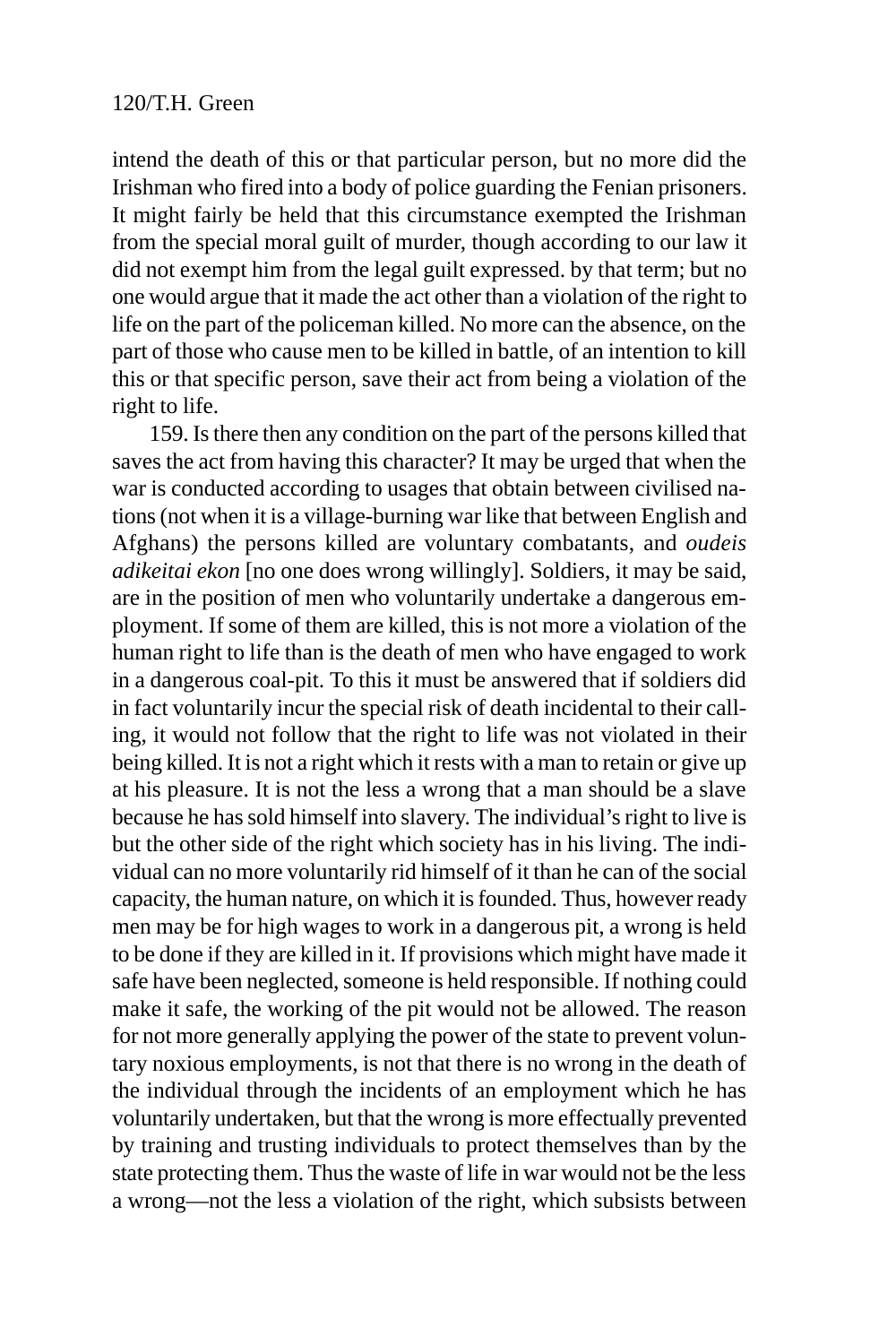all members of society, and which none can alienate, that each should have his life respected by society—if it were the fact that those whose lives are wasted voluntarily incurred the risk of losing them. But it can scarcely be held to be the fact. Not only is it impossible, even when war is conducted on the most civilised methods, to prevent great incidental loss of life (to say nothing of other injury) among non-combatants; the waste of the life of the combatants is one which the power of the state compels. This is equally true whether the army is raised by voluntary enlistment or by conscription. It is obviously so in the case of conscription, but under a system of voluntary enlistment, though the individual soldier cannot say that he in particular has been compelled by the government to risk his life, it is still the case that the state compels the risk of a certain number of lives. It decrees that an army of such a size shall be raised, though if it can get the men by voluntary hiring it does not exercise compulsion on the men of a particular age, and it sends the army into the field. Its compulsive agency causes the death of the soldiers killed, not any voluntary action on the part of the soldiers themselves. The action of the soldiers no doubt contributes to the result, for if they all refused to fight there would be no killing, but it is an action put in motion and directed by the power of the state, which is compulsive in the sense that it operates on the individual in the last resort through fear of death.

160. We have then in war a destruction of human life inflicted on the sufferers intentionally by voluntary human agency. It is true, as we saw, that it is not easy to say in any case by whose agency in particular. We may say indeed that it is by the agency of the state, but what exactly does that mean? The 'state' here must  $=$  the sovereign power in the state, but it is always difficult to say by whom that power is wielded, and if we could in any case specify its present holders, the further question will arise whether their course of action has not been shaped for them by previous holders of power. But however widely distributed the agency. may be which causes the destruction of life in war, it is still intentional human agency. The destruction is not the work of accident or of nature. If then it is to be other than a wrong, because a violation of the right to mutual protection of life involved in membership of human society, it can only be because there is exercised in war some right that is paramount to this. It may be argued that this is the case; that there is no right to the preservation of life at the cost of losing the necessary conditions of 'living well'; that war is in some cases the only means of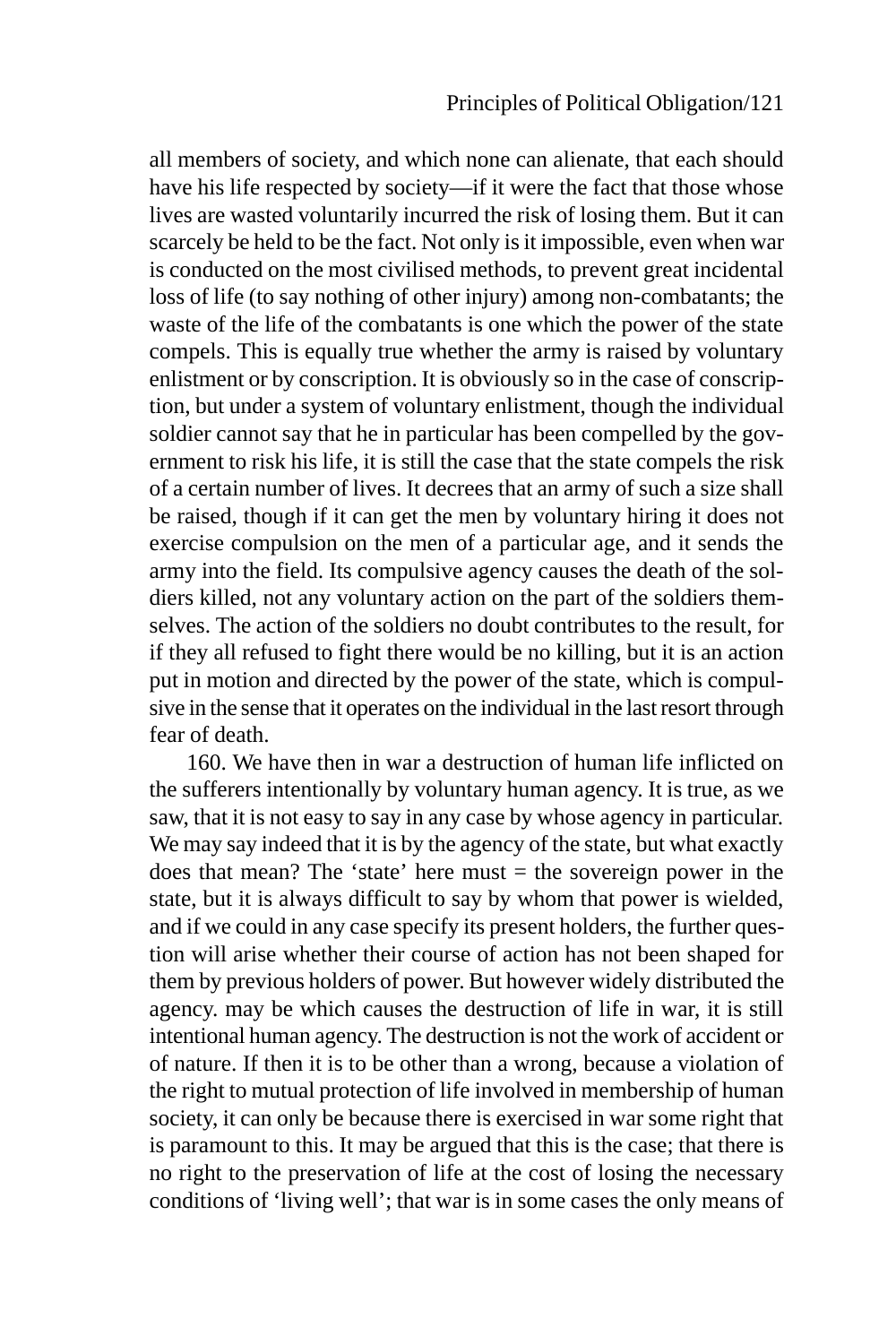maintaining these conditions, and that where this is so, the wrong of causing the destruction of physical life disappears in the paramount right of preserving the conditions under which alone moral life is possible.

161. This argument, however, seems to be only available for shifting the quarter in which we might be at first disposed to lay the blame of the wrong involved in war, not for changing the character of that wrong. It goes to show that the wrong involved in the death of certain soldiers does not necessarily lie with the government which sends those soldiers into the field, because this may be the only means by which that government can prevent more serious wrong; it does not show that there is no wrong in their death. If the integrity of any state can only be maintained at the cost of war, and if that state is more than what many so-called states have been—more than an aggregation of individuals or communities under one ruling power—if it so far fulfils the idea of a state, that its maintenance is necessary to the free development of the people belonging to it; then by the authorities or people of that state no wrong is done by the destruction of life which war involves, except so far as they are responsible for the state of things which renders the maintenance of the integrity of the state impossible by other means. But how does it come about that the integrity of such a state is endangered? Not by accident or by forces of nature, but by intentional human agency in some form or other, however complicated; and with that agency lies the wrong-doing. To determine it (as we might be able to do if a horde of barbarians broke in on a civilised state, compelling it to resort to war for its defence) is a matter of small importance: what is important to bear in mind (being one of those obvious truths out of which we may allow ourselves to be sophisticated) is that the destruction of life in war is always wrong-doing, whoever be the wrong-doer, and that in the wars, most strictly defensive of political freedom, the wrong-doing is only removed from the defenders of political freedom to be transferred elsewhere. If it is difficult in any case to say precisely where, that is only a reason for more general self-reproach—as the preachers would say for a more humbling sense of complicity in that radical (but conquerable because moral) evil of mankind which renders such a means of maintaining political freedom necessary. The language, indeed, which we hear from the pulpit about war being a punishment for the sins of mankind, is perfectly true, but it needs to be accompanied by the reminder that this punishment of sin is simply a consequence of the sin and itself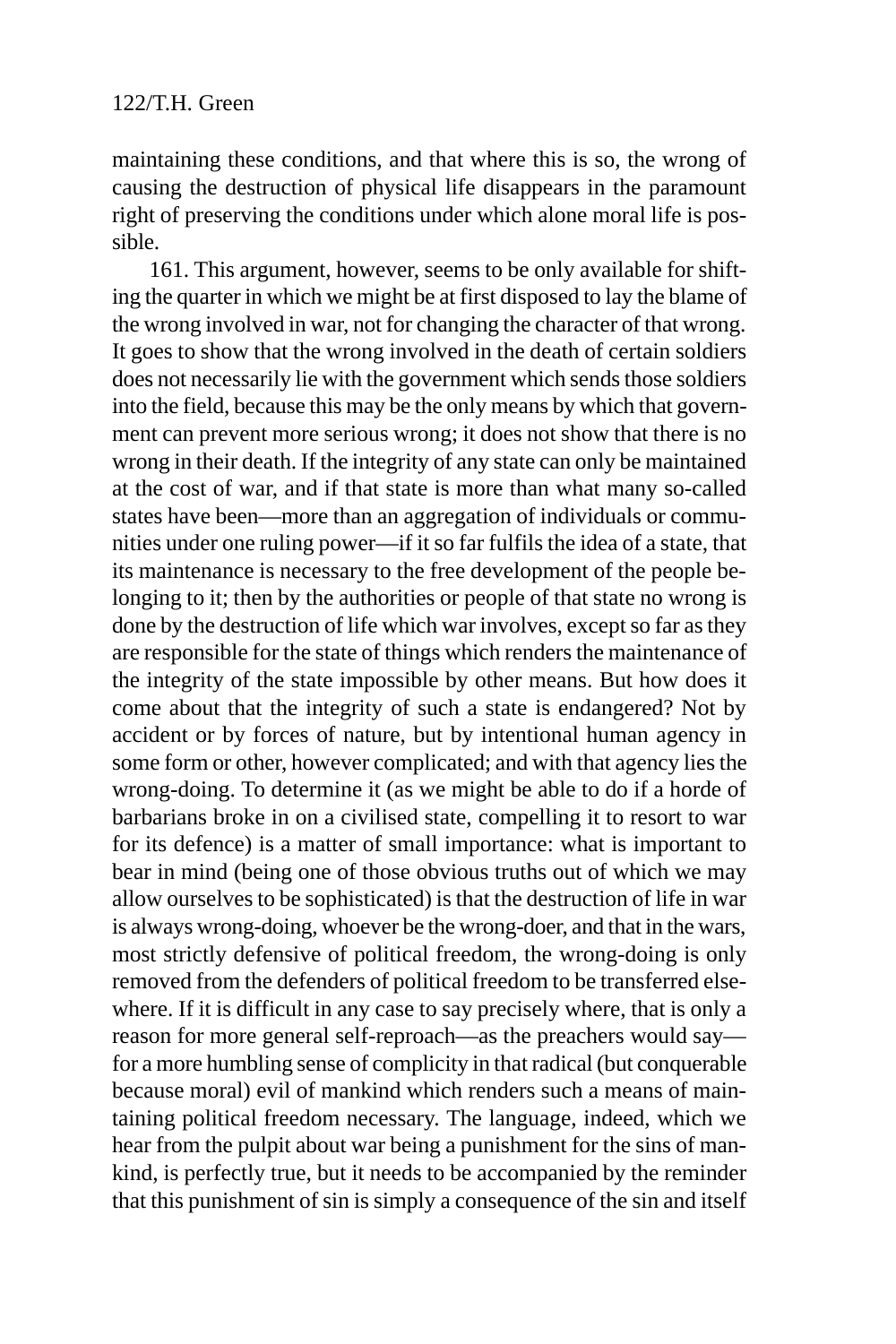a further sin, brought about by the action of the sinner, not an external infliction brought about by agencies to which man is not a party.

162. In fact, however, if most wars had been wars for the maintenance or acquisition of political freedom, the difficulty of fixing the blame of them, or at any rate of freeing one of the parties in each case from blame, would be much less than it really is. Of the European wars of the last four hundred years, how many could be fairly said to have been wars in which either or any of the parties were fighting for this end? Perhaps the wars in which the Dutch Republics defended themselves against Spain and against Louis XIV, and that in which Germany shook off the dominion of Napoleon. Perhaps the more recent struggles of Italy and Hungary against Austrian government. Perhaps in the first outset of the war of 1792 the French may be fairly held to have been defending institutions necessary for the development of social freedom and equality. In this war, however, the issue very soon ceased to be one between the defenders of such institutions on the one side, and their assailants on the other, and in most modern wars the issue has not been of this kind at all. The wars have arisen primarily out of the rival ambition of kings and dynasties for territorial aggrandisement, with national antipathies and ecclesiastical ambitions, and the passions arising out of religious partisanship, as complicating influences. As nations have come more and more to distinguish and solidify themselves, and a national consciousness has come definitely to be formed in each, the rival ambitions of nations have tended more and more first to support, then perhaps to supersede, the ambitions of dynasties as causes of war. The delusion has been practically dominant that the gain of one nation must mean the loss of another. Hence national jealousies in regard to colonial extensions, hostile tariffs and the effort of each nation to exclude others from its markets. The explosion of this idea in the region of political economy has had little effect in weakening its hold on men's minds. The people of one nation still hear with jealousy of another nation's advance in commerce, as if it meant some decay of their own. And if the commercial jealousy of nations is very slow in disappearing, their vanity, their desire apart from trade each to become or to seem stronger than the other, has very much increased. A hundred and fifty years ago national vanity could scarcely be said to be an influence in politics. The people under one ruler were not homogeneous enough, had not enough of a corporate consciousness, to develop a national vanity Now (under the name of patriotism) it has become a more serious disturber of peace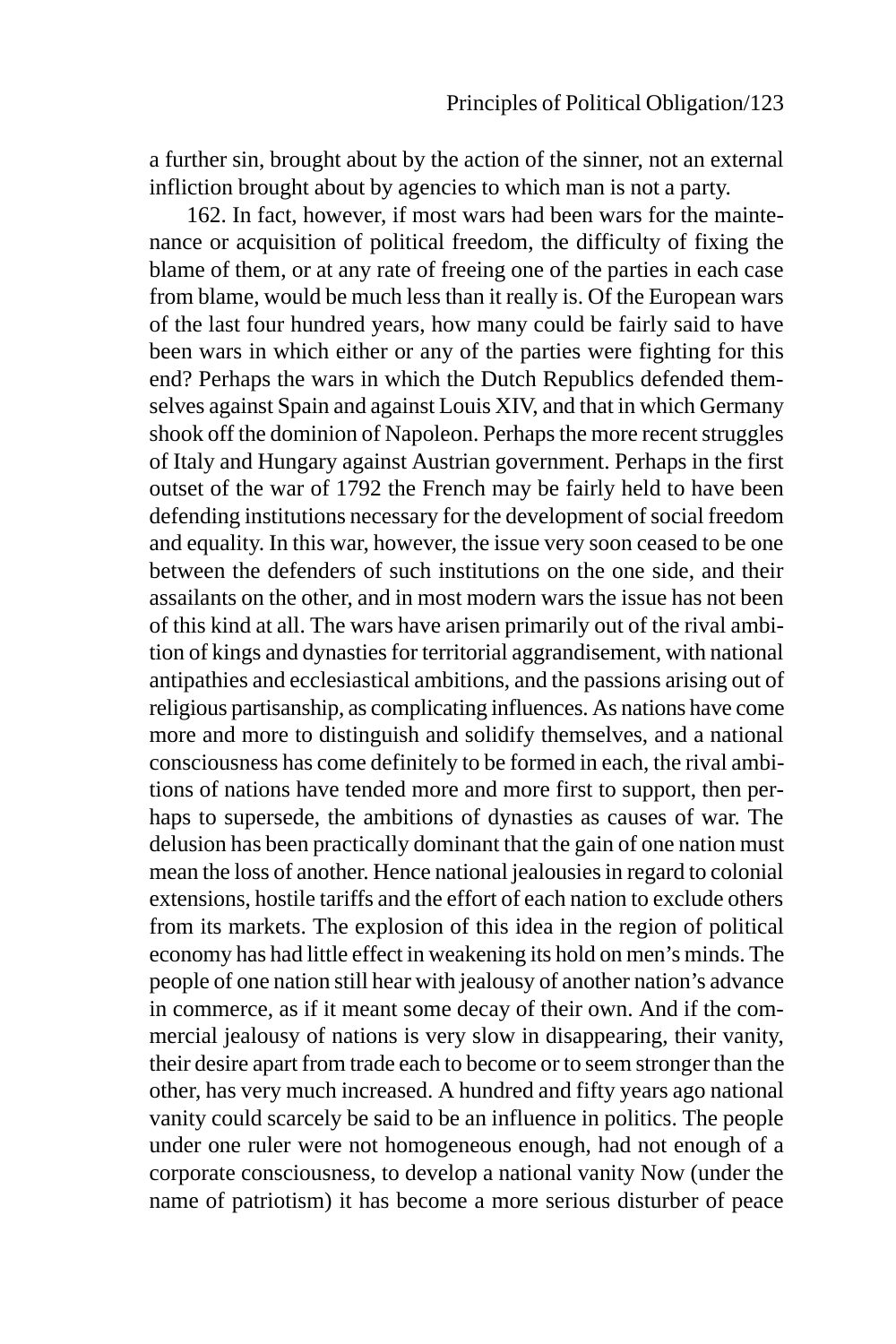than dynastic ambition. Where the latter is dangerous, it is because it has national vanity to work upon.

163. Our conclusion then is that the destruction of life in war (to say nothing of other evils incidental to it with which we are not here concerned) is always wrong-doing, with whomsoever the guilt of the wrong-doing may lie; that only those parties to a war are exempt from a share in the guilt who can truly plead that to them war is the only means of maintaining the social conditions of the moral development of man, and that there have been very few cases in which this plea could be truly made. In saying this it is not forgotten either that many virtues are called into exercise by war, or that wars have been a means by which the movement of mankind, which there is reason for considering a progress to higher good, has been carried on. These facts do not make the wrongdoing involved in war any less so. If nothing is to be accounted wrongdoing through which final good is wrought, we must give up either the idea of there being such a thing as wrongdoing, or the idea of there being such a thing as final good. If final good results from the world of our experience, it results from processes in which wrong-doing is an inseparable element. Wrong-doing is voluntary action, either (in the deeper moral sense) proceeding from a will uninfluenced by the desire to be good on the part of the agent (which may be taken to include action tending to produce such action) or (in the sense contemplated by the *jus naturae* [law of nature]) it is action that interferes with the conditions necessary to the free-play and development of a good will on the part of others. It may be that, according to the divine scheme of the world, such wrong-doing is an element in a process by which men gradually approximate more nearly to good (in the sense of a good will). We cannot think of God as a moral being without supposing this to be the case. But this makes no difference to wrong-doing in those relations in which it is wrong-doing, and with which alone we are concerned, viz., in relation to the will of human agents and to the results which those agents can foresee and intend to produce. If an action, so far as any results go which the agent can have in view or over which he has control, interferes with conditions necessary to the free-play and development of a good will on the part of others, it is not the less wrongdoing because, through some agency which is not his, the effects which he intended and which rendered it wrong-doing, come to contribute to an ulterior good. Nor, if it issues from bad will (in the sense explained), is it less wrong (in the moral sense) because this will is itself, in the view of some higher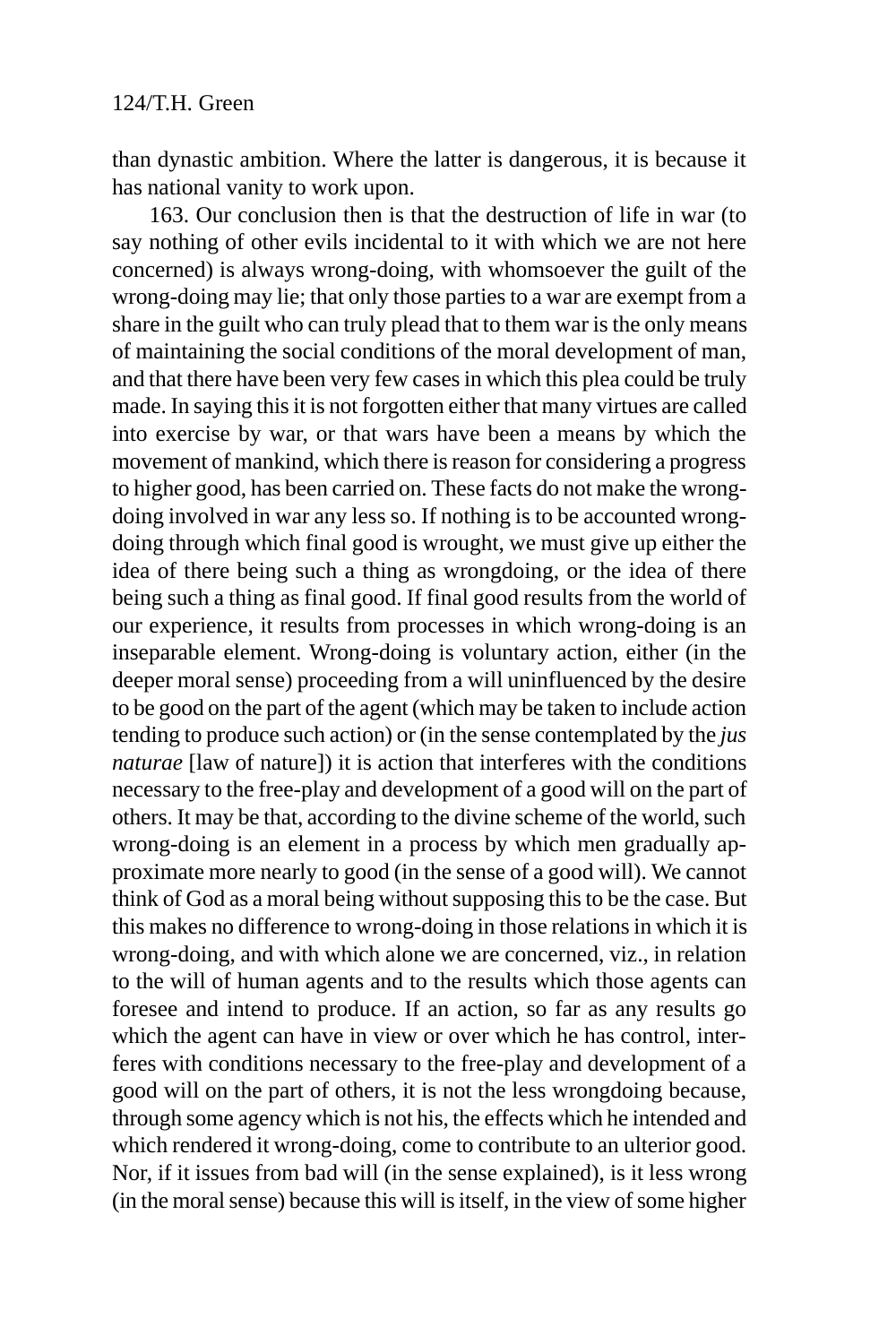being, contributory to a moral good which is not, in whole or part, within the view of the agent. If then war is wrong-doing in both the above senses (as it is always at any rate on the part of those with whom the ultimate responsibility for it lies), it does not cease to be so on account of any good resulting from it in a scheme of providence.

164. 'But,' it may be asked, 'are we justified in saying that it is always wrong-doing on the part of those with whom the ultimate responsibility lies? It is admitted that certain virtues may be evoked by war; that it may have results contributory to the moral progress of mankind; may not the eliciting of these virtues, the production of these results, be contemplated by the originators of war, and does not the origination of war, so far as influenced by such motives, cease to be wrongdoing? It must be admitted that Caesar's wars in Gaul were unprovoked wars of conquest, but their effect was the establishment of Roman civilisation with its equal law over a great part of western Europe in such a way that it was never wholly swept away, and that a permanent influence in the progress of the European polity can be traced to it. May he not be credited with having had, however indefinitely, such an effect as this in view? Even if his wish to extend Roman civilisation was secondary to a plan for raising an army by which he might master the Republic, is he to have no credit for the beneficent results which are admitted to have ensued from the success of that plan? May not a similar justification be urged for English wars in India? Of, again, the establishment of the civil unity of Germany, and the liberation of Christian populations in Turkey are, admitted to have been gains to mankind, is not that a justification of such persons concerned in the origination of the wars that brought about those results as can be supposed to have been influenced by a desire for them?'

165. These objections might be to the purpose if we were attempting the task (generally, if not always, an impossible one) of determining the moral desert, good or ill, of those who have been concerned in bringing this or that war about. Their tendency merely is to distribute the blame of the wrong-doing involved in war, to show how widely ramified is the agency in that wrong-doing, not to affect its character as wrongdoing. If the only way of civilising Gaul was to kill all the people whom Caesar's wars caused to be killed, and if the desire for civilising it was a prevailing motive in Caesar's mind, so much the better for Caesar but so much the worse for the other unassignable and innumerable human agents who brought it about that such an object could only be attained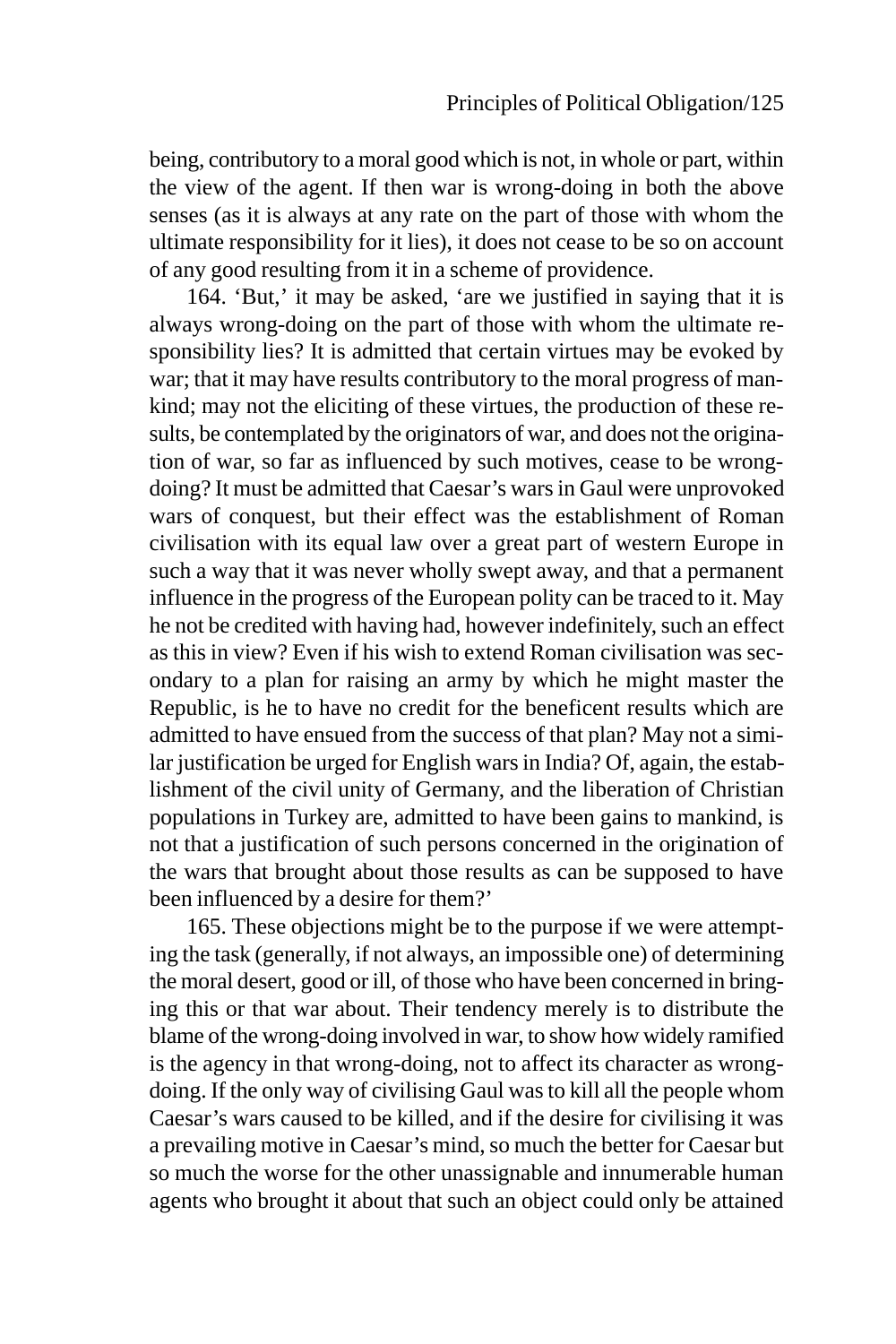in such a way. We are not, indeed, entitled to say that it could have been brought about in any other way It is true to say (if we know what we are about in saving it) that nothing which happens in the world could have happened other wise than it has. The question for us is whether that condition of things which rendered e.g., Caesar's Gallic wars, with the violation of human rights which they involved the interference in the case of innumerable persons with the conditions under which man can be helpful to man, physical life being the first of these—the sine qua non in the promotion of ulterior human welfare, was or was not the work of human agency. If it was and there is no doubt that it was, for to what merely natural agency could the necessity be ascribed?—then in that ordinary sense of the word 'could' in which it expresses our responsibility for our actions, men could have brought about the good result without the evil means. They could have done so if they had been better. It was owing to human wickedness—if less on Caesar's part, then so much the more on the part of innumerable others—that the wrong-doing of those wars was the appropriate means to this ulterior good. So in regard to the other cases instanced. It is idle to speculate on other means by which the permanent pacification of India, or unification of Germany or liberation of Christians in European Turkey might have been brought about than those by which each result respectively has been brought about; but it is important to bear in mind that the innumerable wrong acts involved in achieving them acts wrong because violations of the rights of those directly affected by them did not cease to be wrong acts because under the given condition of things the results specified would not have been obtained without them. This given condition of things was not like that (e.g.) which compels the castaways from a shipwreck, so many days from shore and with only so much provision in their boat, to draw lots which shall be thrown overboard. It was a condition of things which human wickedness, through traceable and untraceable channels, brought about. If the individual promoters of wars, which through the medium of multitudinous wrong-doing have yielded good to mankind, have been really influenced by desire for any such good—and much scepticism is justified in regard to such a supposition—then so much less of the guilt of the wrong-doing has been theirs. No nation, at any rate, that has taken part in such wars can fairly take credit for having been governed by such a motive. It has been either a passive instrument in the hands of its rulers or has been animated by less worthy motives, very mixed but of which perhaps a diffused desire for excite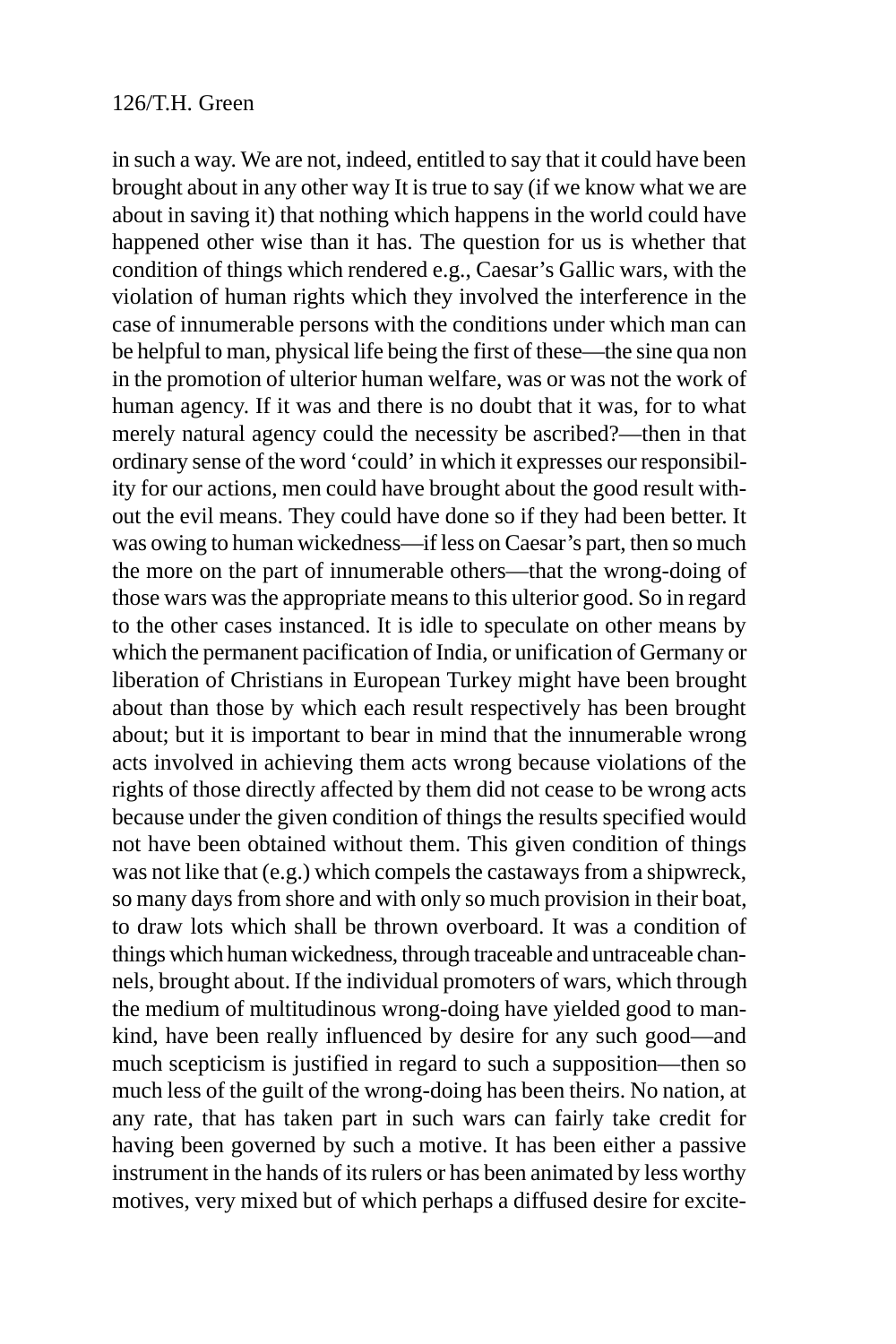ment has been the most innocent. On what reasonable ground can Englishmen or Germans or Russians claim that their several nations took part in the wars by which India was pacified, Germany unified, Bulgaria liberated, under the dominant influence of a desire for human good? Rather, if the action of a national conscience in such matters is possible at all, they should take shame for their share in that general human selfishness which rendered certain conditions of human development only attainable by such means.

166. Reverting then to the questions which arose out of the assertion of a right to free life on the part of the individual man as such (§156), it appears that the first must be answered in the negative. No state of war can make the destruction of man's life by man other than a wrong, though the wrong is not always chargeable upon all the parties to a war. The second question is virtually answered by what has been said about the first. In regard to the state according to its idea the question could not arise, for according to its idea the state is an institution in which all rights are harmoniously maintained, in which all the capacities that give rise to rights have free play given to them. No action in its own interest of a state that fulfilled this idea could conflict with any true interest or right of general society, of the men not subject to its law taken as a whole. There is no such thing as an inevitable conflict between states. There is nothing in the nature of the state that, given a multiplicity of states, should make the gain of the one the loss of the other. The more perfectly each one of them attains its proper object of giving free scope to the capacities of all persons living on a certain range of territory, the easier it is for others to do so; and in proportion as they all do so the danger of conflict disappears.

167. On the other hand, the imperfect realisation of civil equality in the full sense of the term in certain states is in greater or less degree a source of danger to all. The presence in states either of a prerogatived class or of a body of people who, whether by open denial of civil rights or by restrictive laws, are thwarted in the free development of their capacities, or of an ecclesiastical organisation which disputes the authority of the state on matters of right and thus prevents the perfect civil fusion of its members with other citizens, always breeds an imagination of there being some competition of interests between states. The privileged class involuntarily believes and spreads the belief that the interest of the state lies in some extension without, not in an improvement of organisation within. A suffering class attracts sympathy from without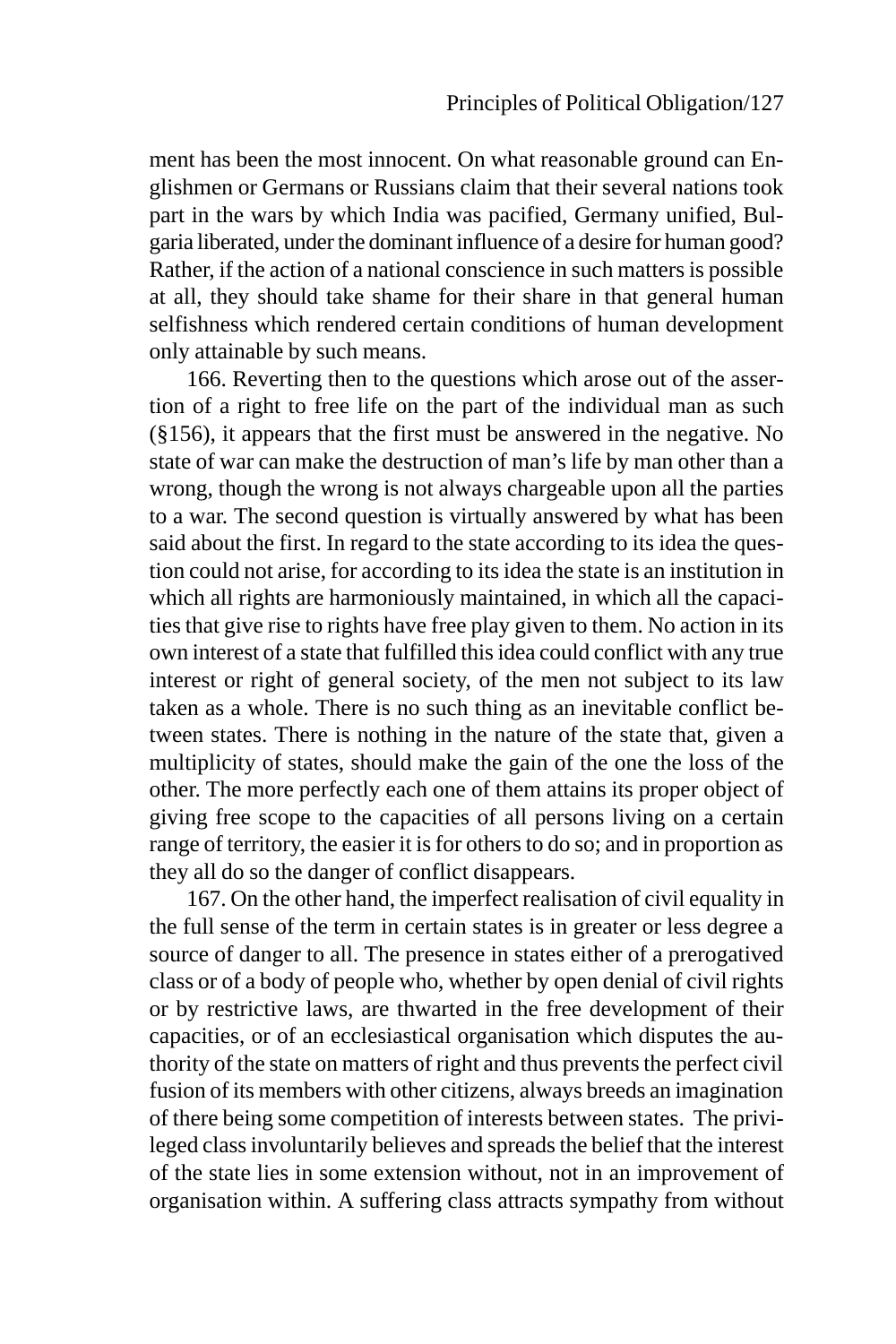and invites interference with the state which contains it; and that state responds not by healing the sore but by defending what it conceives to be its special interests, but which are only special on account of its bad organisation, against aggression. Or perhaps the suffering population overflows into another state, as the Irish into America, and there becomes a source not only of internal difficulty but of hostile feeling between it and the state where the suffering population still survives. People, again, who take their direction in matters which the state treats as belonging to itself from an ecclesiastical power external to the state under which they live, are necessarily in certain relations alien to that state, and may at any time prove a source of apparently conflicting interests between it and some other state which under the influence of the hostile ecclesiastical power espouses their cause. Remove from European states, as they are and have been during the last hundred years, the occasions of conflict, the sources of apparently competing interests, which arise in one or other of the ways mentioned either from the mistaken view of state interests which a privileged class inevitably takes or from the presence in them of oppressed populations, or from what we improperly call the antagonism of religious confessions and there would not be or have been anything to disturb the peace between them. And this is to say that the source of war between states lies in their incomplete fulfilment of their function; in the fact that there is some defect in the maintenance or reconciliation of rights among their subjects.

168. This is equally true in regard to those causes of conflict which are loosely called 'religious.' These do not arise out of any differences between the convictions of different people in regard to the nature of God or their relations to Him, or the right way of worshipping Him, but either out of some aggression upon the religious freedom of certain people, made or allowed by the powers of the state, which thus puts these people in the position of an alien or unenfranchised class, or else out of an aggression on the rights of the state by some corporation calling itself spiritual but really claiming sovereignty over men's actions in the same relations in which the state claims to determine them. There would be nothing tending to international disturbance in the fact that bodies of people who worship God in the Catholic manner live in a state where the majority worship in the Greek or Protestant manner and alongside of another state where the majority is Catholic but for one or other or both of these circumstances, viz. if the Catholic worship and teaching is interfered with by the Protestant or Greek state, and that Catholics are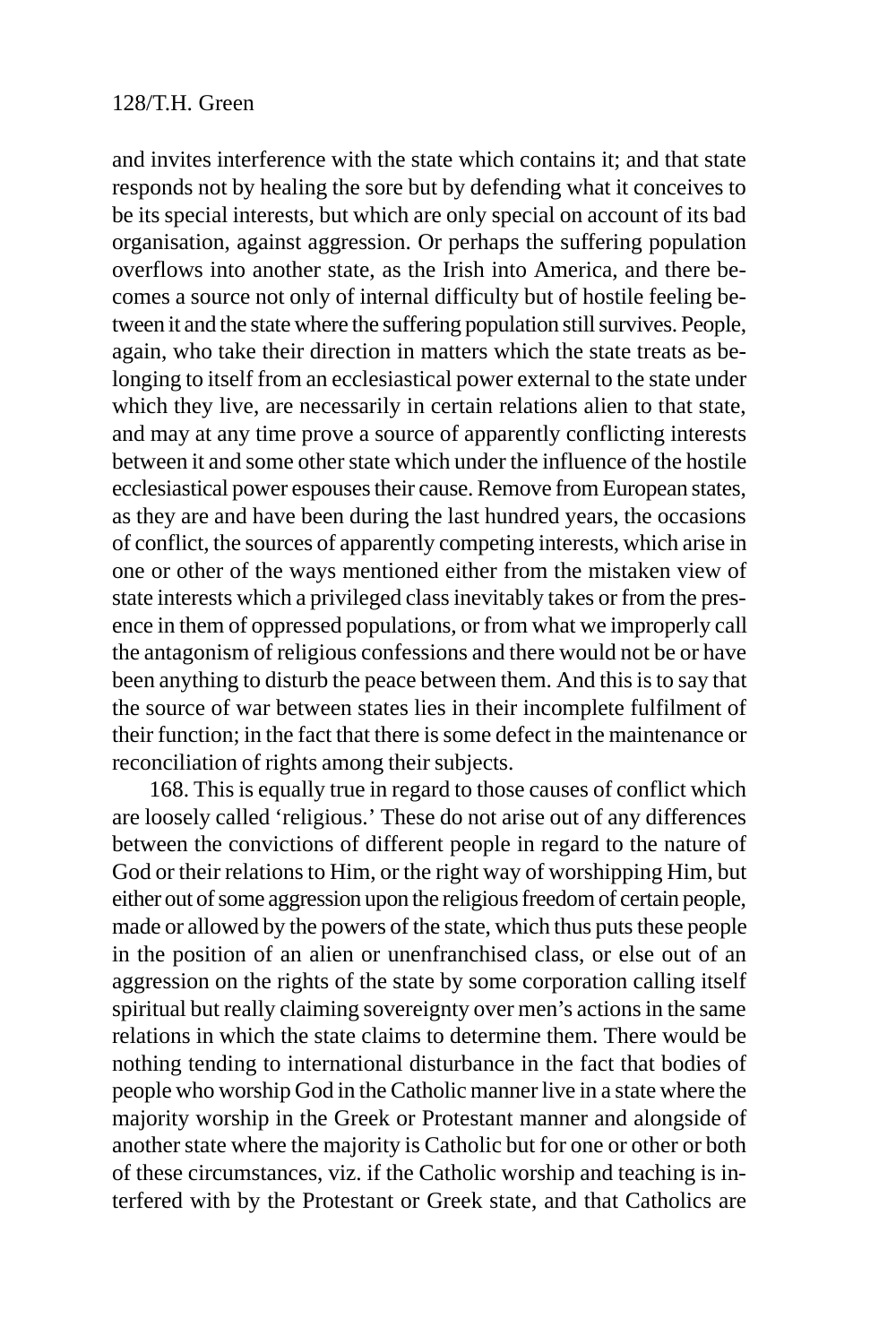liable to a direction by a power which claims to regulate men's transactions with each other by a law of its own, and which may see fit (e.g.) to forbid the Catholic subjects in the Greek or Protestant state from being married, or having their parents buried, or their children taught the necessary acts, in the manner which the state directs. This reciprocal invasion of right—the invasion of the rights of the state by the church on one side, and on the other the restriction placed by the sovereign upon the subject's freedom, not of conscience (for that is impossible), but of expressing his conscience in word and act—has sometimes caused a state of things in which certain of the subjects of a state have been better affected to another state than to their own, and in such a case there is an element of natural hostility between the states. An obvious instance to give of this relation between states would have been that between Russia and Turkey if Turkey could be considered to have been constituted as a state at all. Perhaps a better instance would be the position of Ireland in the past—its disaffection to England and gravitation, first to France, then to the United States, caused chiefly by Protestant penal laws which in turn were at least provoked by the aggressive attitude of the church towards the English state. Whenever a like invasion of rights still takes place, e.g., in the treatment of the Catholic subjects of Russia in Poland, in the ultramontane movement of resistance to certain requirements of the state among the Catholic subjects of Germany, it tends to international conflict. And what is now a somewhat remote tendency has in the past been a formidable stimulant to war.

169. It is nothing then in the necessary organisation of the state, but rather some defect of that organisation in relation to its proper function of maintaining and reconciling rights, of giving scope to capacities, that leads to a conflict of apparent interests between one state and another. The wrong, therefore, which results to human society from conflicts between states cannot be condoned on the ground that it is a necessary incident of the existence of states. The lost in a higher right, which attaches to wrong cannot be held to be the maintenance of the state as the institution through which alone the freedom of man is realised. It is not the state, as such, but this or that particular state, which by no means fulfils its purpose, and might perhaps be swept away and superseded by another with advantage to the ends for which the true state exists, that needs to defend its interests by action injurious to those outside it. Hence there is no holding that a state is justified in doing whatever its ground for interests seem to require, irrespectively of effects on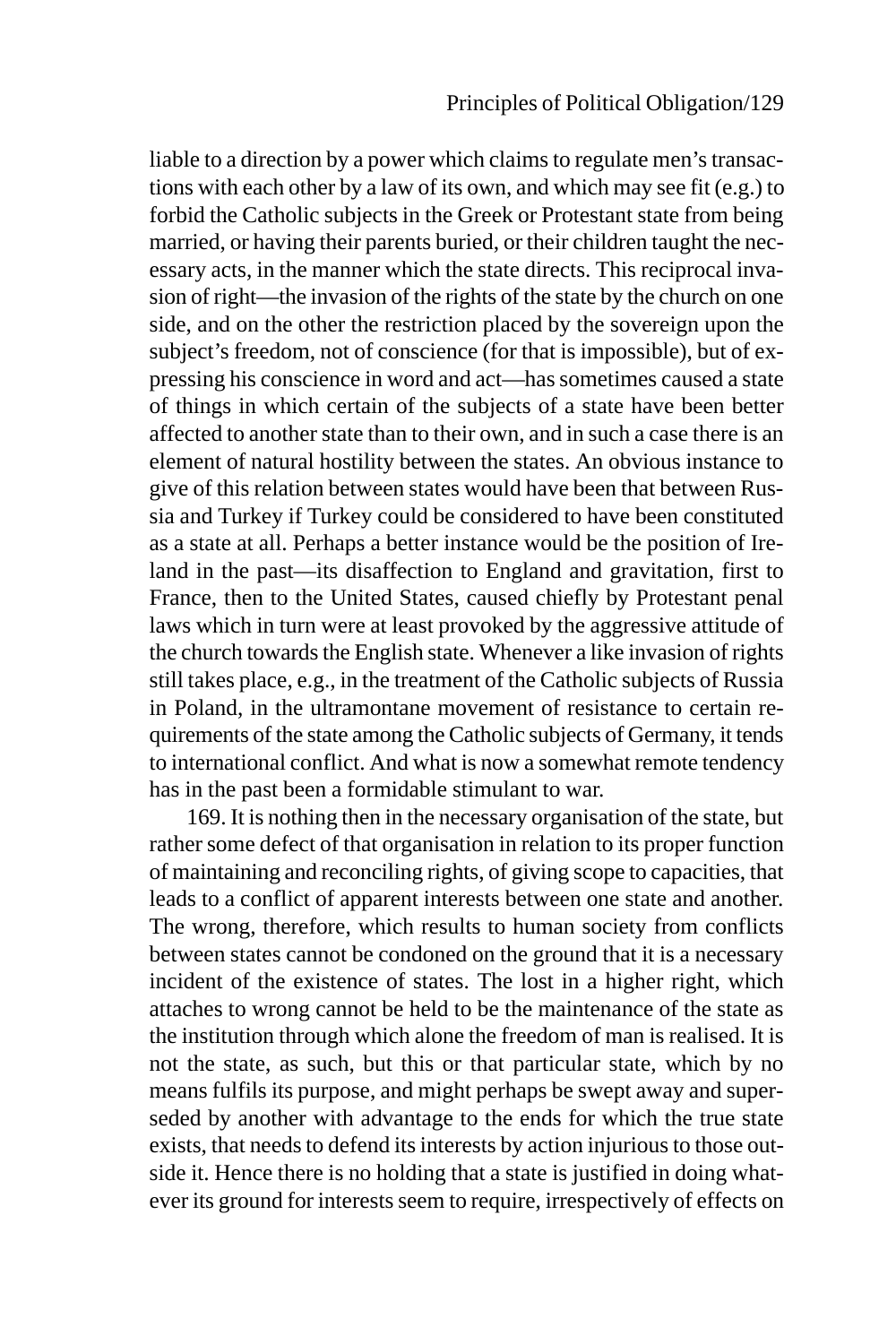other men. If those effects are bad, involving either a direct violation of personal rights or obstruction to the moral development of society anywhere in the world, then there is no ultimate justification for the political action that gives rise to them. The question can only be (as we have seen generally in regard to the wrong-doing of war) where in particular the blame lies. Whether there is any justification for a particular state which in defence of its interests inflicts an injury on some portion of mankind (e.g., the Germans in holding Metz, on the supposition that their tenure of such a thoroughly French town necessarily thwarts in many ways the healthy activity of the inhabitants, or the English in carrying fire and sword in Afghanistan for the sake of acquiring a scientific frontier;) must depend (1) on the nature of the interests thus defended, (2) on the impossibility of otherwise defending them, (3) on the question how they came to be endangered. If they are interests of which the maintenance is essential to those ends as a means to which the state has its value, if the state which defends them has not itself been a jointcause of their being endangered, and if they cannot be defended except at the cost of injury to some portion of mankind, then the state which defends them is clear of the guilt of that injury. But the guilt is removed from it only to lie somewhere else, however wide its distribution may be. It may be doubted, however, whether the second question could ever be answered altogether in favour of a state which finds it necessary to protect its interests at the cost of inflicting an injury on mankind.

170. It will be said, perhaps, that these formal arguments in proof of the wrong-doing involved in war, and of the unjustifiability of the policy which nations constantly adopt in defence of their apparent interests, carry very little conviction; that a state is not an abstract complex of institutions for maintenance of rights, but a nation, a people, possessing such institutions; that the nation has its passions which inevitably lead it to judge all questions of international right from its own point of view, and to consider its apparent national interests as justifying anything; that if it were otherwise, if the cosmopolitan point of view could be adopted by nations, patriotism would be at an end: that whether this be desirable or no, such an extinction of national passions is impossible; that while they continue, wars are as inevitable between nations as they would be between individuals, if individuals were living in what philosophers have imagined to be the state of nature, without recognition of a common superior; that nations in short are in the position of men judging their own causes, which it is admitted that no one can do impar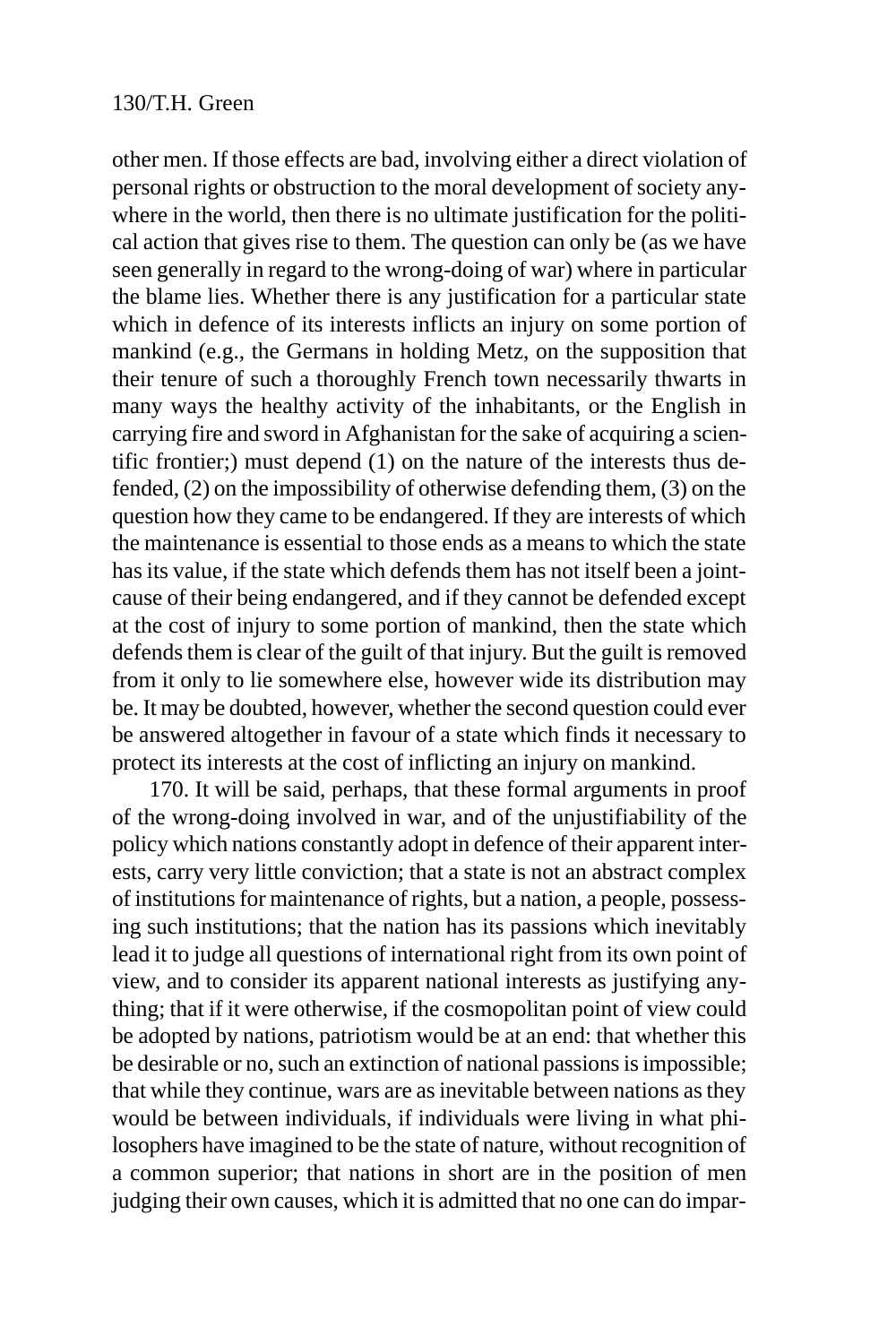tially; and that this state of things cannot be altered without the establishment of a common constraining power, which would mean the extinction of the life of independent states a result as undesirable as it is unattainable. Projects of perpetual peace, to be logical, must be projects of all-embracing empire.

171. There is some cogency in language of this kind. It is true that when we speak of a state as a living agency, we mean,not an institution or complex of institutions, but a nation organised in a certain way; and that members of the nation in their corporate or associated action are animated by certain passions, arising out of their association, which, though not egoistic relatively to the individual subjects of them (for they are motives to self-sacrifice), may, in their influence on the dealings of one nation with another, have an effect analogous to that which egoistic passions, properly so called, have upon the dealings of individuals with each other. On the other hand, it must be remembered that the national passion, which in any good sense is simply the public spirit of the good citizen, may take and every day is taking, directions which lead to no collision between one nation and another; (or, to say the same thing negatively, that it is utterly false to speak as if the desire for one's own nation to show more military strength than others were the only or the right form of patriotism); and that though a nation, with national feeling of its own, must everywhere underlie a state, properly so called, yet still, just so far as the perfect organisation of rights within each nation, which entitles it to be called a state, is attained, the occasions of conflict between nations disappear; and again, that by the same process, just so far as it is satisfactorily carried out, an organ of expression and action is established for each nation in dealing with other nations, which is not really liable to be influenced by the same egoistic passions in dealing with the government of another nation as embroil individuals with each other. The love of mankind, no doubt, needs to be particularised in order to have any power over life and action. Just as there can be no true friendship except towards this or that individual, so there can be no true public spirit which is not localised in some way. The man whose desire to serve his kind is not centred primarily in some home, radiating from it to a commune, a municipality, and a nation, presumably has no effectual desire to serve his kind at all. But there is no reason why this localised or nationalised philanthropy should take the form of a jealousy of other nations or a desire to fight them, personally or by proxy. Those in whom it is strongest are every day expressing it in without interfering good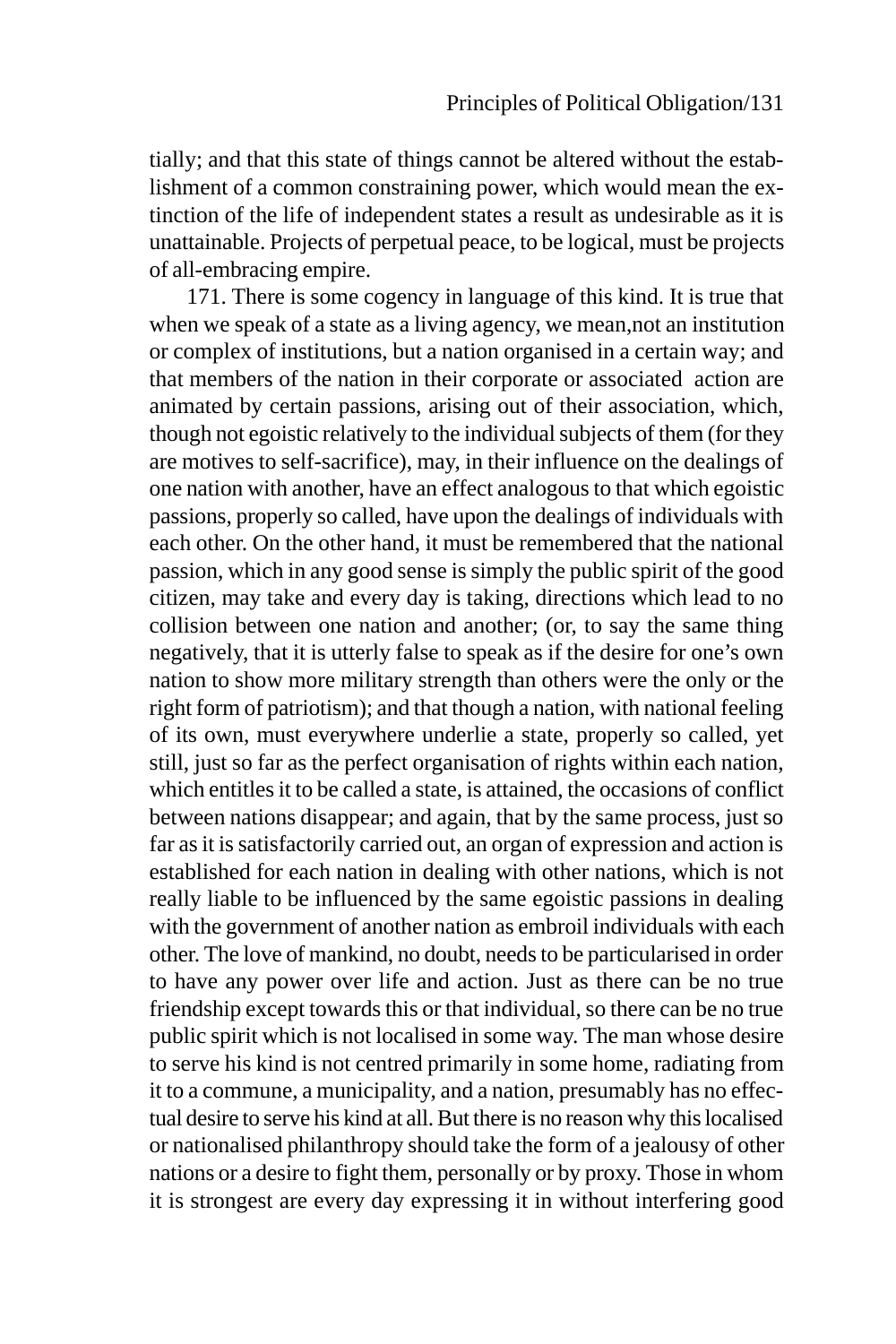works which benefit their fellow-citizens with the men of other nations. Those who from time to time talk of the need of a great war to bring unselfish impulses into play give us reason to suspect that they are too selfish themselves to recognise the unselfish activity that is going on all round them. Till all the methods have been exhausted by which nature can be brought into the service of man, till society is so organised that everyone's capacities have free scope for their development, there is no need to resort to war for a field in which patriotism may display itself.

172. And in fact, just so far as states are thoroughly formed, the diversion of patriotism into the military channel tends to come to an end. It is a survival from a condition of things in which, as yet, the state, in the full sense, was not; in the sense, namely, that in each territory controlled by a single independent government the rights of all persons, as founded on their capacities for contributing to a common good, are equally established by one system of law. If each separately governed territory were inhabited by a people so organised within itself, there would be nothing to lead to the association of the public spirit of the good citizen with military aggressiveness—an association which belongs properly not to the *politeia* [constitutional state], but to the *dynasteia* [arbitrary oligarchy]. The Greek states, however complete might be the equality of their citizens among themselves, were all dynasteiai in relation to some subject populations, and, as such, jealous of each other. The Peloponnesian war was eminently a war of rival dynasteia. And those habits and institutions and modes of feeling in Europe of the present day which tend to international conflict, are either survivals from the dynasteiai of the past, or arise out of the very incomplete manner in which as yet, over most of Europe the potiteia has superseded the dynasteia. Patriotism, in that special military sense in which it is distinguished from public spirit, is not the temper of the citizen dealing with fellow-citizens, or with men who are themselves citizens of their several states, but that of the follower of the feudal chief, or of the member of a privileged class conscious of a power, resting ultimately on force, over an inferior population, or of a nation holding empire over other nations.

173. Standing armies, again, though existing on a larger scale now than ever before, are not products of the civilisation of Europe, but of the predominance over that civilisation of the old dynasteiai. The influences which have given rise to and keep up those armies essentially belong to a state of things in which mankind—even European mankind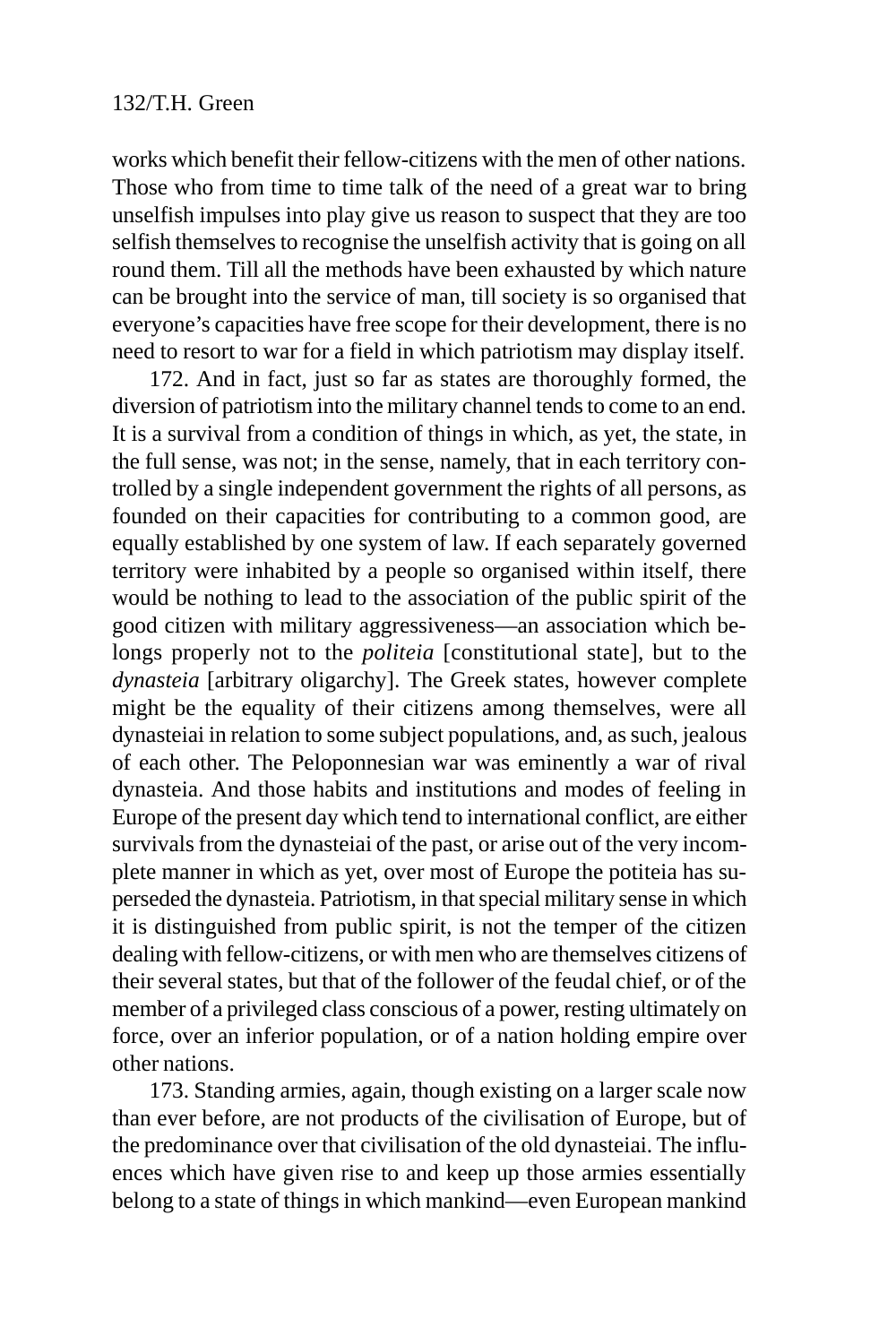is not yet thoroughly organised into political life. Roughly summarised, they are these: (1) The temporary confiscation by Napoleon to his own account of the products of the French Revolution, which thus, though founded on a true idea of a citizenship in which not the few only, but all men, should partake, for the time issued in a dynasteia over the countries which most directly felt the effects of the revolution. (2) The consequent revival in dynastic forms, under the influence of antagonism to France, of national life in Germany. (3) The aspiration after national unity elsewhere in Europe—a movement which must precede the organisation of states on a sound basis, and for the time readily yields itself to direction by a dynasteia. (4) The existence over all the Slavonic side of Europe of populations which are only just beginning to make any approach to political life the life of the *politeia*, or *civitas* and still offer a tempting field to the ambition of rival *dynasteiai*, Austrian, Russian, and Turkish (which, indeed, are by no means to be put on a level, but are alike as not resting on a basis of citizenship). (5) The tenure of a great Indian empire by England, which not only gives it a military character which would not belong to it simply as a state, but brings it into outward relations with the dynasteiai just spoken of. This is no doubt a very incomplete account of the influences which have combined to 'turn Europe into a great camp' (a very exaggerated expression), but it may serve to show what a fuller account would show more clearly that the military system of Europe is no necessary incident of the relations between independent states, but arises from the fact that the organisation of state-life, even with those peoples that have been brought under its influence at all, is still so incomplete.

174. The more complete it becomes, the more the motives and occasions of international conflict tend to disappear, while the bonds of unity become stronger. The latter is the case, if for no other reason, yet for this; that the better organisation of the state means freer scope to the individual (not necessarily to do as he likes, e.g. in the buying and selling of alcohol, but in such development of activity as is good on the whole). This again means freer intercourse between members of one state and those of another, and in particular more freedom of trade. All restrictions on freedom of wholesome trade are really based on special class interests, and must disappear with the realisation of that idea of individual right, founded on the capacity of every man for free contribution to social good, which is the true idea of the state. And as trade between members of different states becomes freer and more full, the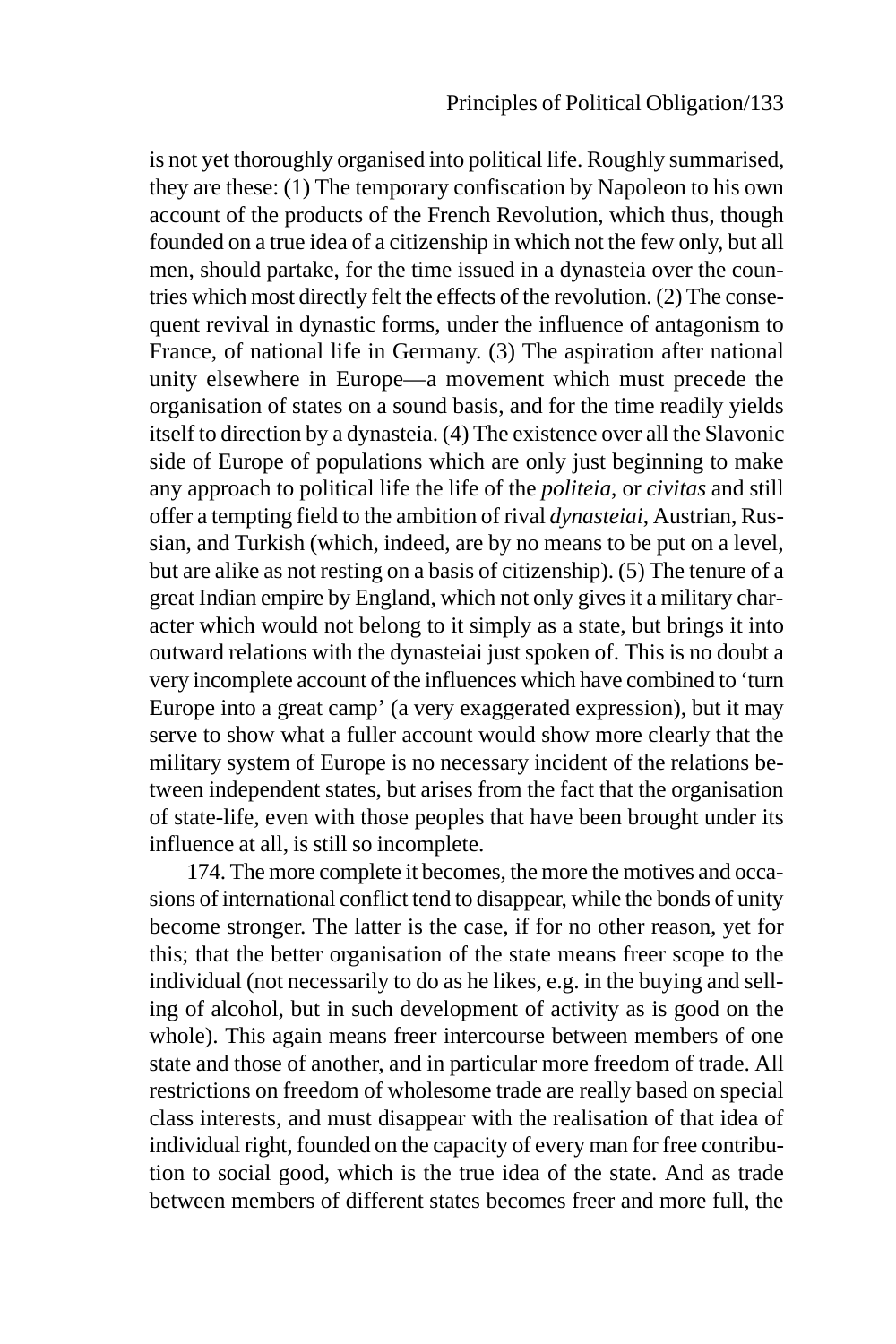sense of common interests between them, which war would infringe, becomes stronger. The bond of peace thus established is sometimes depreciated as a selfish one, but it need be no more selfish than that which keeps the peace between members of the same state, who have no acquaintance with each other. In one case as in the other it may be said that the individual tries to prevent a breach of the peace because he knows that he has more to gain than to lose by it. In the latter case, however, this account of the matter would be, to say the least, insufficient. The good citizen observes the law in letter and in spirit, not from any fear of consequences to himself if he did not, but from an idea of the mutual respect by men for each other's rights as that which should be, which has become habitual with him and regulates his conduct without his asking any questions about it. There was a time, however, when this idea only thus acted spontaneously in regulating a man's action towards his family or immediate neighbours or friends. Considerations of interest were the medium through which a wider range of persons came to be brought within its range. And thus, although considerations of an identity of interests, arising out of trade, may be the occasion of men's recognising in men of other nations those rights which war violates, there is no reason why upon that occasion and through the familiarity which trade brings about an idea of justice, as a relation which should subsist between all mankind as well as between members of the same state, may not come to act on men's minds as independently of all calculation of their several interests as does the idea which regulates the conduct of the good citizen.

175. If the restraining or impelling power of the idea of what is due from members of different nations to each other is weak, it must be observed on the other hand that the individual members of a nation have no such apparent interest in their government's dealing unfairly with another nation as one individual may have in getting the advantage of another. Thus, so far as this idea comes to form part of the habit of men's minds, there ceases to be anything in the passions of the people which a government represents to stimulate the government to that unfairness in dealing with another government to which an individual might be moved by self-seeking passions in dealing with another individual, in the absence of an impartial authority having power over both. If at the same time the several governments are purely representative of the several peoples, as they should become with the due organisation of the state, and thus have no dynastic interests of their own in embroiling one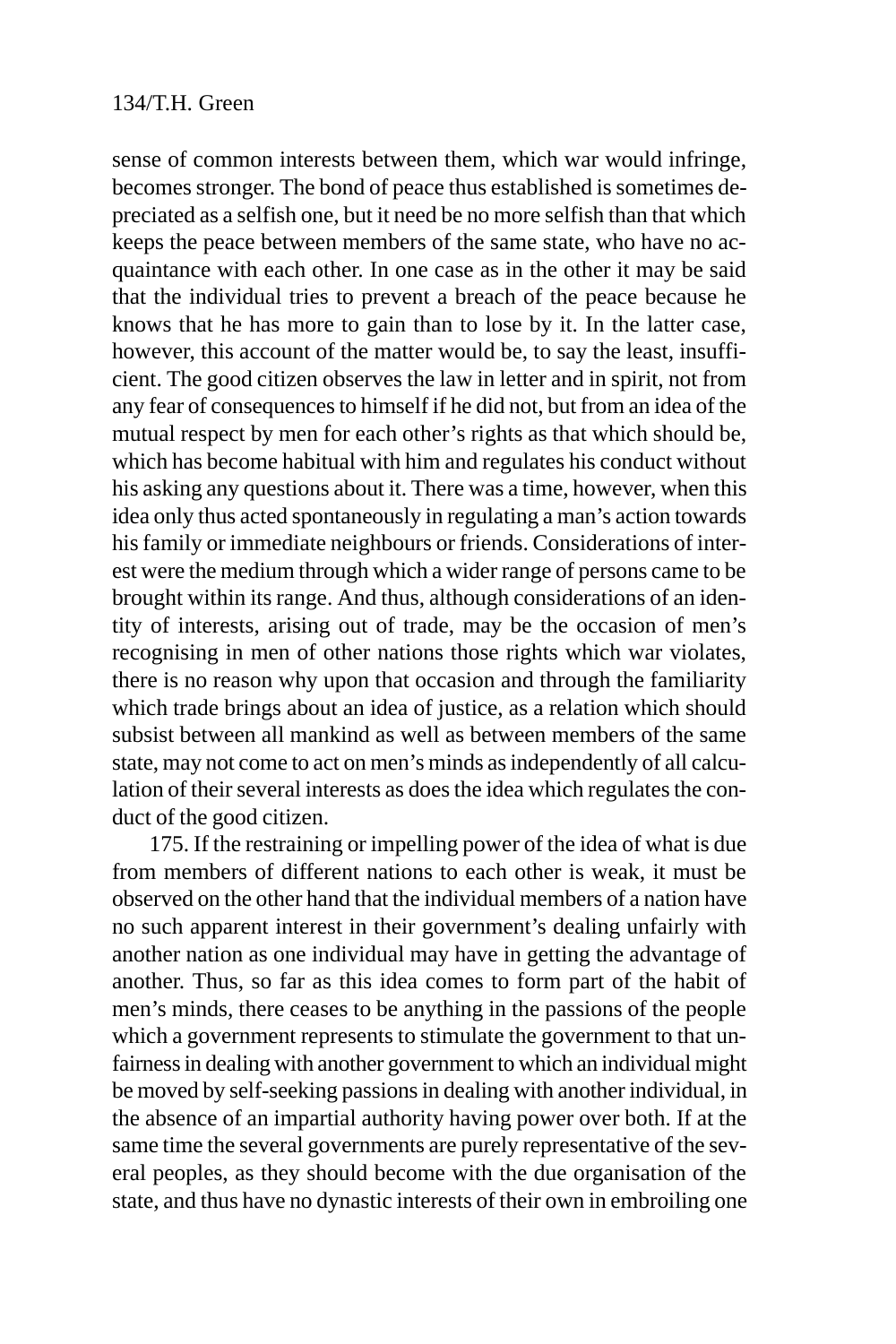nation with another, there seems to be no reason why they should not arrive at a passionless impartiality in dealing with each other, which would be beyond the reach of the individual in defending his own cause against another. At any rate, if no government can ever get rid of some bias in its own favour, there remains the possibility of mediation in cases of dispute by disinterested governments. With the abatement of national jealousies and the removal of those more deeply-seated causes of war which, as we have seen, are connected with the deficient organisation of states, the dream of an international court with authority resting on the consent of independent states may come to be realised. Such a result may be very remote, but it is important to bear in mind that there is nothing in the intrinsic nature of a system of independent states incompatible with it, but that on the contrary every advance in the organization of mankind into states in the sense explained is a step towards it.

# L. The Right of the State to Punish

176. We come now to the third of the questions raised [§156] in regard to the individual's right to free life the question under what conditions that right may be forfeited; the question, in other words, of the state's right of punishment. The right (power secured by social recognition) of free life in every man rests on the assumed capacity in every man of free action contributory to social good ('free' in the sense of determined by the idea of a common good. Animals may and do contribute to the good of man, but not thus 'freely'). This right on the part of associated men implies the right on their part to prevent such action as interferes with the possibility of free action contributory to social good. This constitutes the right of punishment the right so far to use force upon a person (treat him as an animal or a thing) as may be necessary to save others from this interference.

177. Under what conditions a person needs to be thus dealt with what particular actions on his part constitute such an interference is a question which can only be answered when we have considered what powers in particular need to be secured to individuals or to officials in order to the possibility of free action of the kind described. Every such power is a right of which the violation—if intended as a violation of a right requires a punishment, of which the kind and amount must depend on the relative importance of the right and of the extent to which its general exercise is threatened. Thus every theory of rights in detail must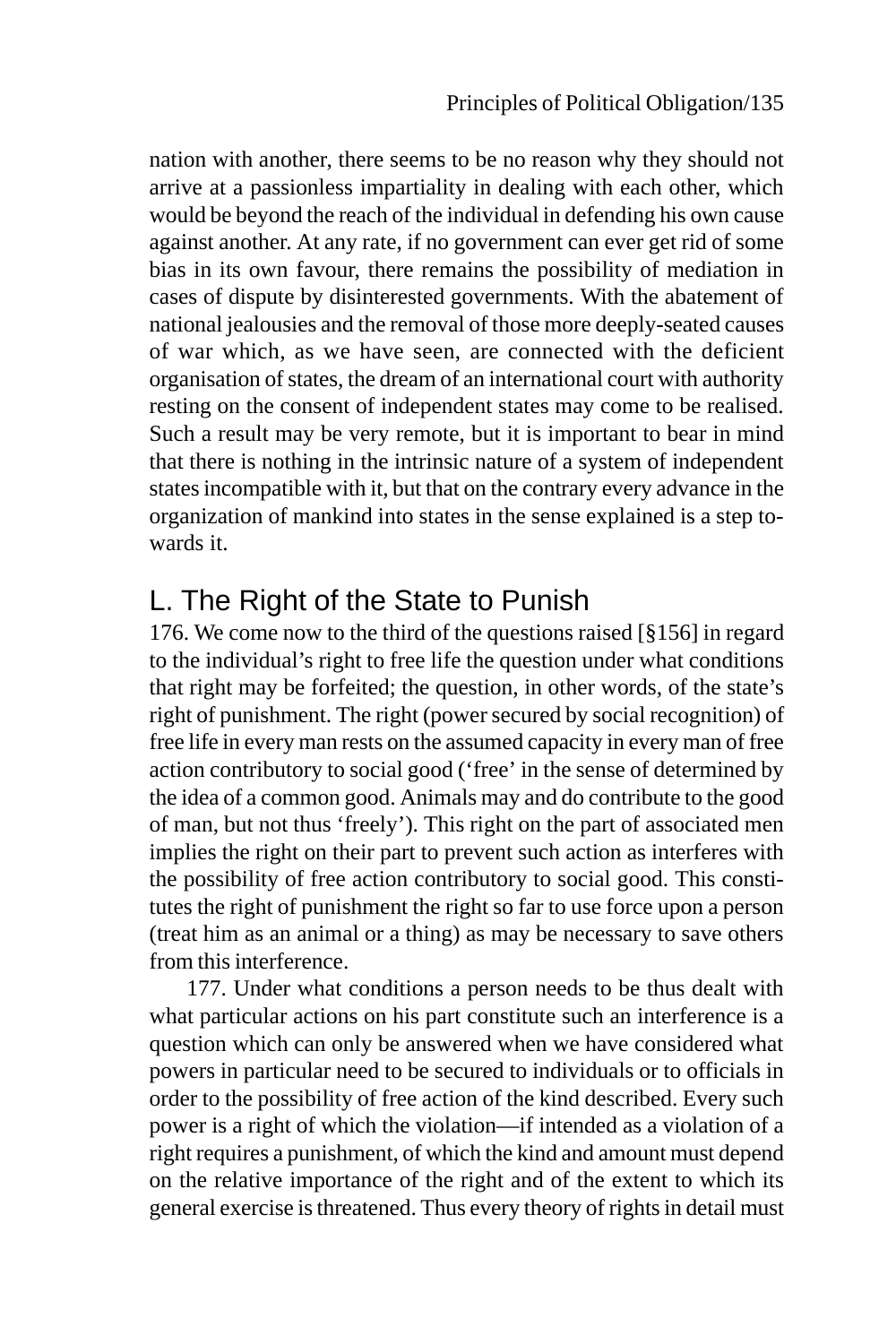be followed by, or indeed implies, a corresponding theory of punishment in detail a theory which considers what particular acts are punishable, and how they should be punished. The latter cannot precede the former. All that can be done here is further to consider what general rules of punishment are implied in the principle on which we hold all right of punishment to rest, and how far in the actual practice of punishment that principle has been realised.

178. It is commonly asked whether punishment according to its proper nature is retributive or preventive or reformatory The true answer is that it is and should be all three. The statement, however, that the punishment of the criminal by the state is retributive, though true in a sense that will be explained directly, yet so readily lends best avoided. It is not itself to a misunderstanding, that it is perhaps true in the sense that in legal punishment as it should be there survives any element of private vengeance, of the desire on the part of the individual who has received a hurt from another to inflict an equivalent hurt in return. It is true that the beginning of punishment by the state first appears in the form of a regulation of private vengeance, but it is not therefore to be supposed that punishment by the state is in any way a continuation of private vengeance. It is the essence of the former to suppress and supersede the latter, but it only does so gradually, just as rights in actuality are only formed gradually. Private vengeance belongs to the state of things in which rights are not as yet actualised in the sense that the powers which it is for the social good that a man should be allowed to exercise, are not yet secured to him by society. In proportion as they are actualised, the exercise of private vengeance must cease. A right of private vengeance is an impossibility for just so far as the vengeance is private, the individual in executing it is exercising a power not derived from society nor regulated by reference to social good, and such a power is not a right. Hence the view commonly taken by writers of the seventeenth and eighteenth centuries, implies an entire misconception of the nature of a right, the view, viz., that there first existed rights of selfdefence and self-vindication on the part of individuals in a state of nature and that these came to be devolved on a power representing all individuals, so that the state's right of using force against those men who use or threaten force against other men, is merely the sum or equivalent of the private rights which individuals would severally possess if there were no public equivalent for them. It is to suppose that to have been a right which in truth, under the supposed conditions, would merely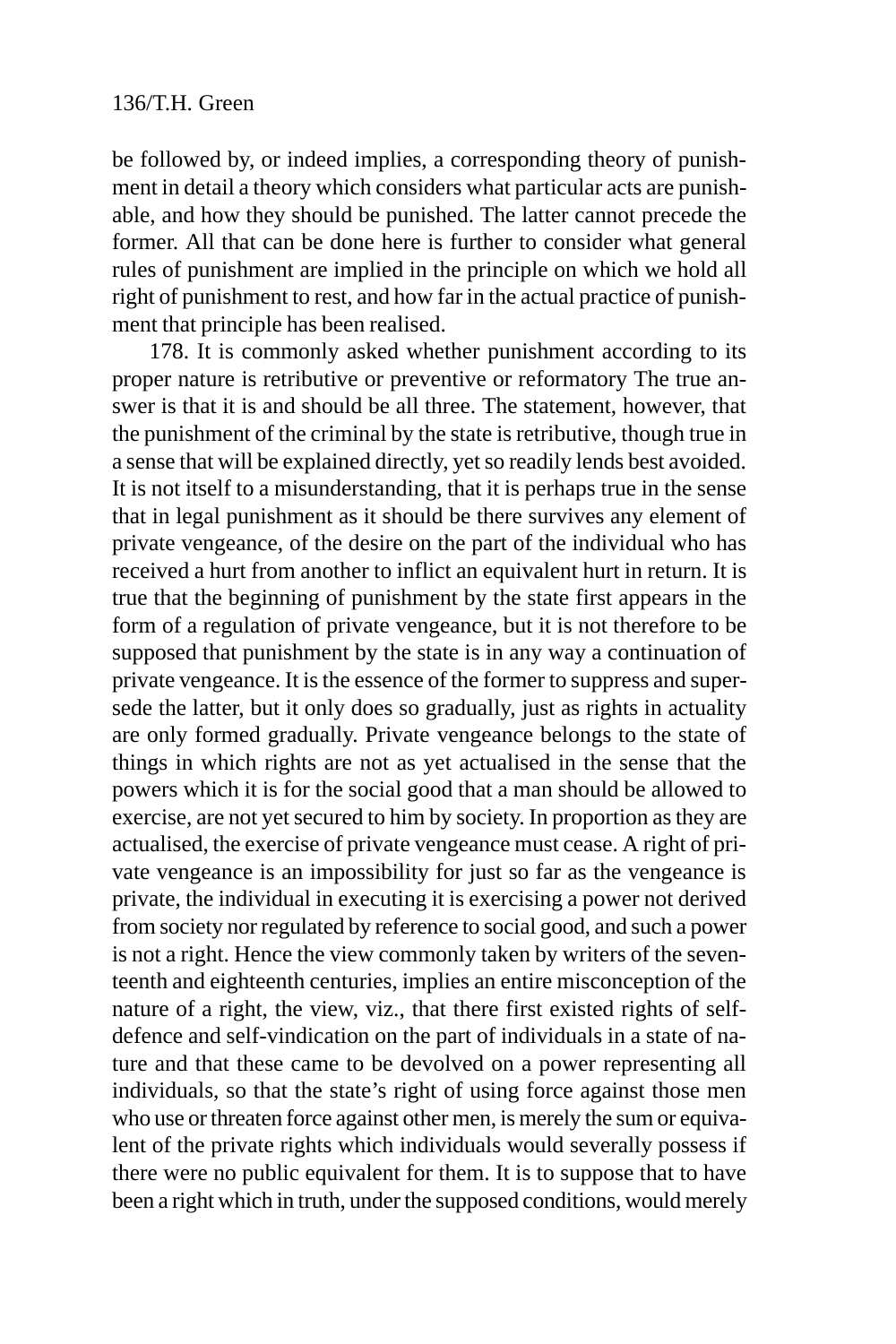have been animal impulse and power and public right (which is a pleonasm, for all right is public) to have resulted from the combination of these animal impulses and powers—to suppose that from a state of things in which '*homo homini lupus*' ['man is no man, but a wolf, to a stranger'], by mere combination of wolfish impulses there could result the state of things in which '*homo homini deus*' ['man is but a god to a stranger'].

179. In a state of things in which private vengeance for hurt inflicted was the universal practice, there could be no rights at all. In the most primitive society in which rights can exist, it must at least within the limits of the family be suppressed by that authority of the family or its head which first constitutes rights. In such a society it is only on the members of another family that a man may retaliate at pleasure a wrong done to him, and then the vengeance is not strictly speaking taken by individual upon individual, though individuals may be severally the agent and patient of it, but by family upon family. Just because there is as yet no idea of a state independent of ties of birth, much less of a universal society from relation to which a man derives rights, there is no idea of rights attaching to him as a citizen or as a man but only as a member of a family. That social right, which is at once a right of society over the individual, and a right which society communicates and secures the individual, appears so far only as a control exercised by the family over its members in their dealings with each other, as an authorisation which it gives them in prosecuting their quarrels with members of another family, and at the same time to a certain extent as a limitation on the manner in which feuds between families may be carried on—a limitation generally dependent on some religious authority equally recognised by the families at feud.

180. From this state of things it is a long step to the régime of law in a duly constituted state. Under it the arm of the state alone is the organ through which force may be exercised on the individual; the individual is prohibited from averting violence by violence, except so far as is necessary for the immediate protection of life, and altogether from avenging wrong done to him, on the understanding that the society, of which he is an organ and from which he derives his rights, being injured in every injury to him, duly protects him against injury, and when it fails to prevent such injury from being done, inflicts such punishment on the offender as is necessary for future protection. But the process from the one state of things to the other, though a long one, consists in the further development of that social right which properly speaking was the only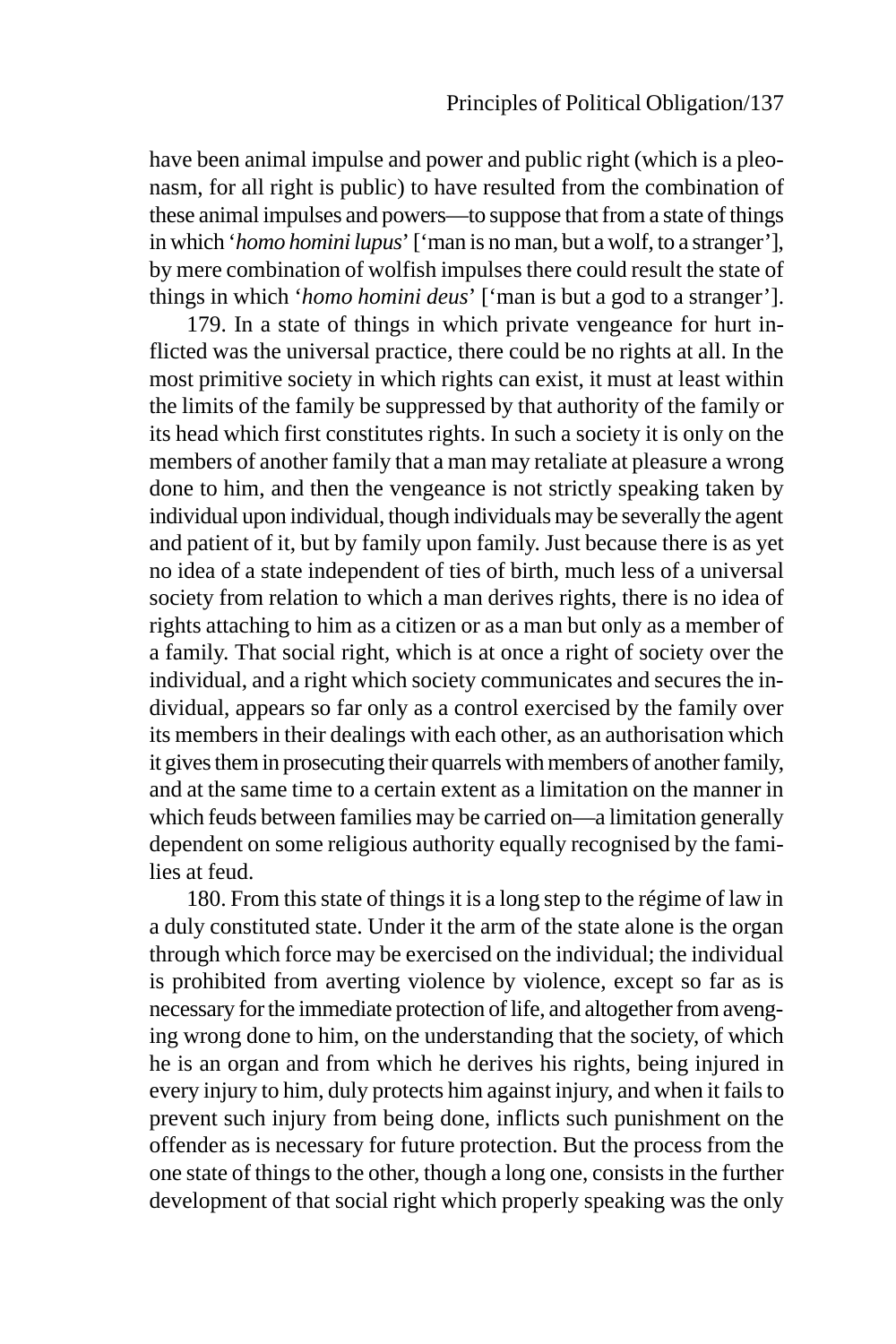right the individual ever had, and from the first, or ever since a permanent family tie existed, was present as a qualifying and restraining element in the exercise of private vengeance so far as that exercise partook at all in the nature of a right. The process is not a continuance of private vengeance under altered forms, but a gradual suppression of it by the fuller realisation of the higher principle which all along controlled it.

181. But it will be asked, how upon this view of the nature of punishment as inflicted by the state it can be considered retributory. If no private vengeance—no vengeance of the injured individual—is involved in punishment, there can be no vengeance in it at all. The conception of vengeance is quite inappropriate to the action of society or the state on the criminal. The state cannot be supposed capable of vindictive passion. Nor, if the essence of crime is a wrong done to society, does it admit of retaliation upon the person committing it. A hurt done to an individual can be requited by the infliction of a like hurt upon the person who has done it; but no equivalent of wrong done to society can be paid back to the doer of it.

182. It is true that there is such a thing as a national desire for revenge (France and Germany): and, if a state = a nation organised in a certain way why should it not be 'capable of vindictive passion'? No doubt there is a unity of feeling among the members of a nation which makes them feel any loss of strength, real or apparent, sustained by the nation in its corporate character, as a hurt or disgrace to themselves, which they instinctively desire to revenge. The corporate feeling is so strong that individuals feel themselves severally hurt in the supposed hurt of the nation. But when it is said that a crime is an offence against the state, it is not meant that the body of persons forming the nation feel any hurt in the sense in which the person robbed or wounded does such a hurt as excites a natural desire for revenge. What is meant is that there is a violation of a system of rights which the nation has, no doubt, an interest in maintaining, but a purely social interest, quite different from the egoistic interest of the individual of which the desire for vengeance is a form. A nation is capable of vindictive feeling, but not so a nation as acting through the medium of a settled, impartial, general law for the maintenance of rights, and that is what we mean when we talk of the state as that against which crimes are committed and which punishes them.

183. It is true that when a crime of a certain sort, e.g., a coldblooded murder, has been committed, a popular sympathy with the suf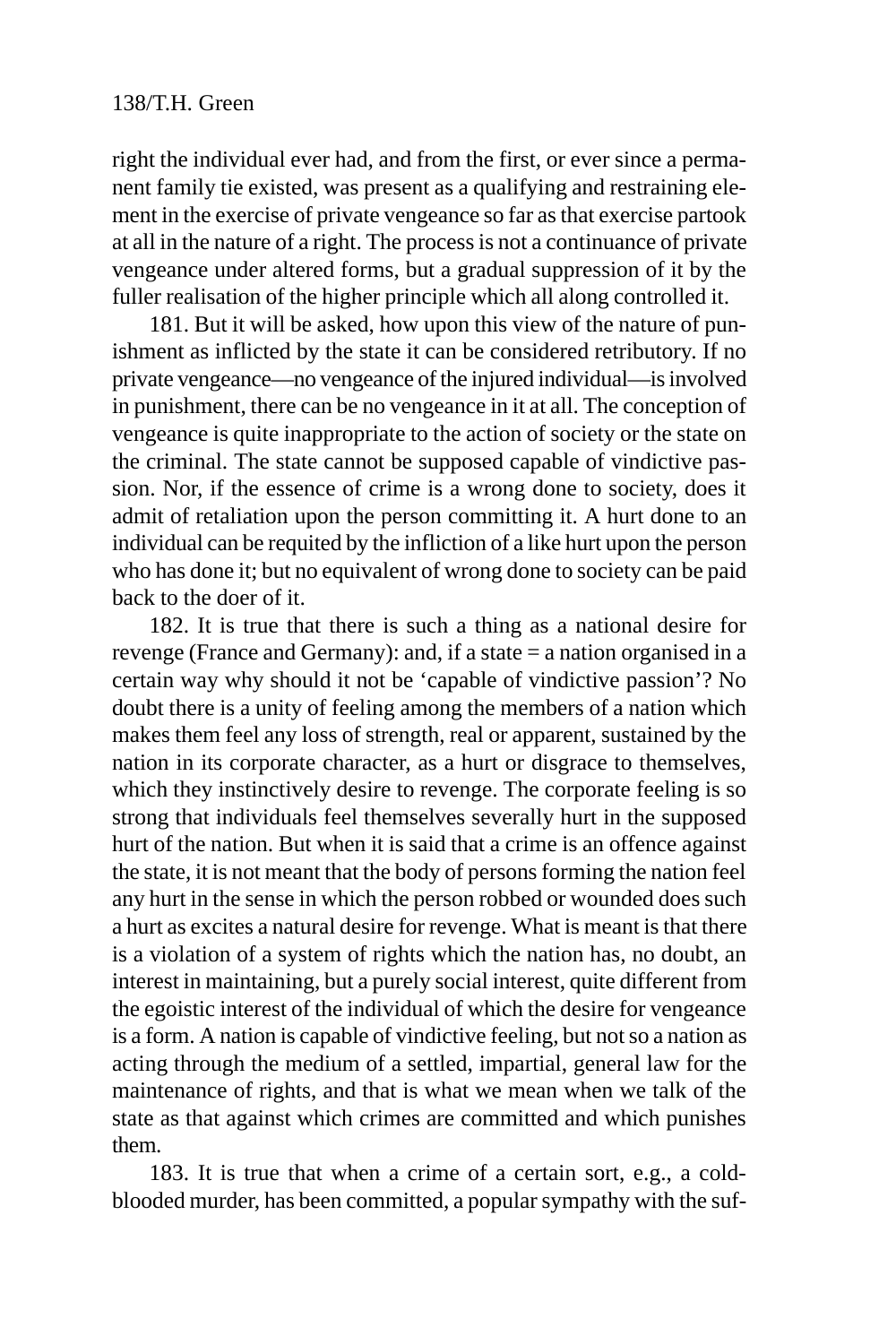ferer is excited, which expresses itself in the wish to 'serve out' the murderer. This has some resemblance to the desire for personal revenge, but is really quite different, because not egoistic. Indignation against wrong done to another has nothing in common with desire to revenge a wrong done to oneself. It borrows the language of private revenge, just as the love of God borrows the language of sensuous affection. Such indignation is inseparable from the interest in social well-being, and along with it is the chief agent in the establishment and maintenance of legal punishment. Law indeed is necessarily general while indignation is particular in its reference; and accordingly the treatment of any particular crime, so far as determined by law, cannot correspond with the indignation which the crime excites, but the law merely determines the general category under which the crime falls, and fixes certain limits to the punishment that may be inflicted under that category. Within those limits discretion is left to the judge as to the sentence that he passes, and his sentence is in part influenced by the sort of indignation which, in the given state of public sentiment, the crime is calculated to excite; though generally much more by his opinion as to the amount of terror required for the prevention of prevalent crime. Now what is it in punishment that this indignation demands? If not the sole foundation of public punishment, it is yet inseparable from that public interest on which the system of rights, with the corresponding system of punishments protective of rights, depends. In whatever sense then this indignation demands retribution in punishment, in that sense retribution would seem to be a necessary element in punishment. It demands retribution in the sense of demanding that the criminal should have his due, should be dealt with according to his deserts, should be punished justly.

184. This is quite a different thing from an equivalence between the amount of suffering inflicted by the criminal and that which he sustains in punishment. The amount of suffering which is caused by any crime is really as incalculable as that which the criminal endures in punishment, whatever the punishment. It is only in the case of death for murder that there is any appearance of equivalence between the two sufferings, and in this case the appearance is quite superficial. The suffering involved in death depends almost entirely on the circumstances, which are absolutely different in the case of the murdered man and in that of the man executed for murder. When a man is imprisoned with hard labour for robbery there is not even an appearance of equivalence of suffering between the crime and the punishment. In what then does the justice of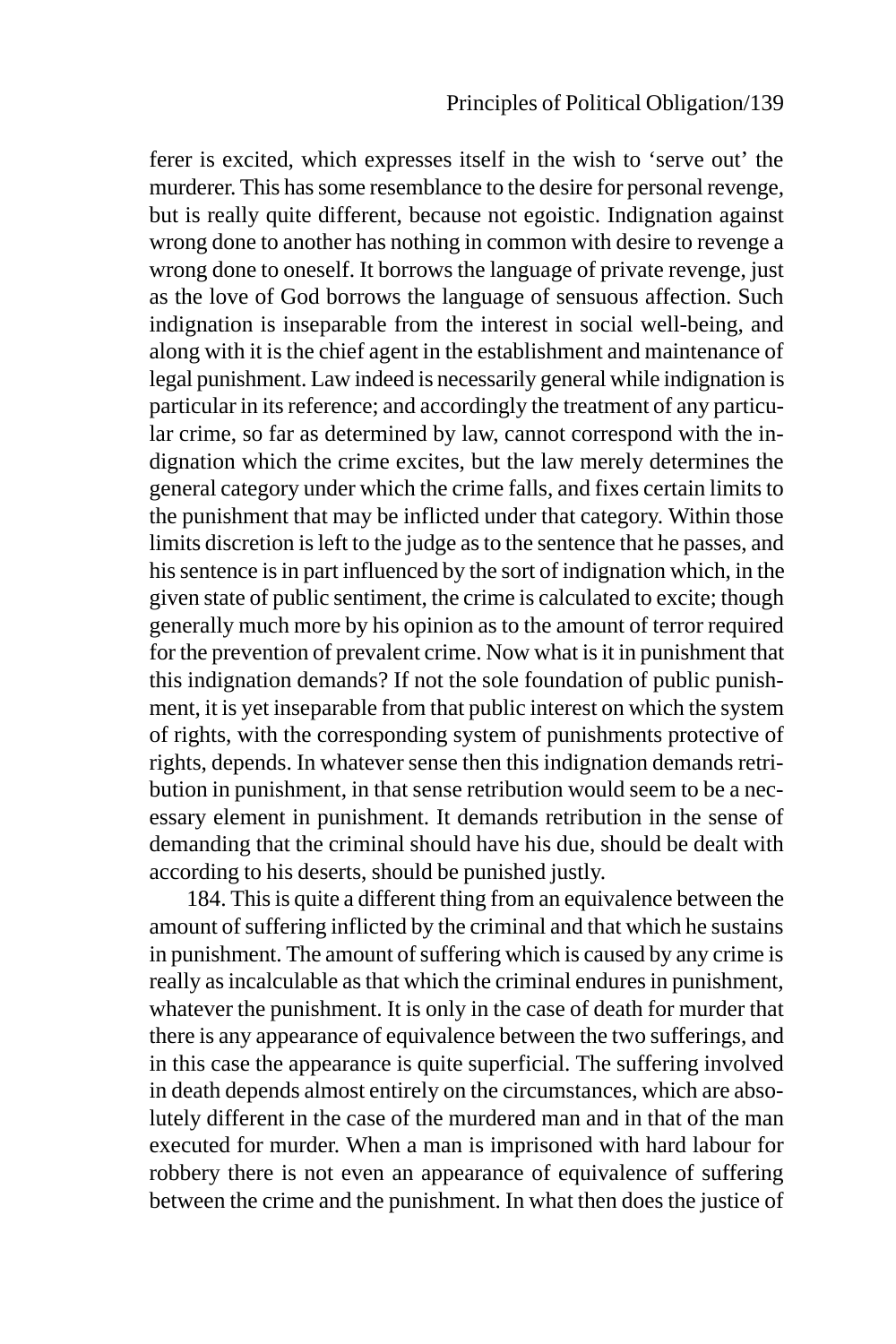a punishment, or its correspondence with the criminal's deserts consist? It will not do to say that these terms merely represent the result of an association of ideas between a crime and the penalty which we are accustomed to see inflicted on it; that society has come to attach certain penalties to certain actions as a result of the experience (1) of suffering and loss caused by those acts, and (2) of the kind of suffering of which the expectation will deter men from doing them; and that these penalties having become customary, the onlookers and the criminal himself, when one of them is inflicted, feel that he has got what was to be expected, and call it his due or desert or a just punishment. If this were the true account of the matter, there would be nothing to explain the difference between the emotion excited by the spectacle of a just punishment inflicted or the demand that it should be inflicted, on the one side, and on the other that excited by the sight of physical suffering following according to the usual course of things upon a physical combination of circumstances or the expectation that such suffering will follow. If it is said that the difference is explained by the fact that in one case both the antecedent (the criminal act) and the consequent represent voluntary human agency, while in the other they do not, we reply. Just so, but for that reason the conception of a punishment as just differs wholly from any conception of it that could result either from its being customary or from the infliction of such punishment having been commonly found a means for protecting us against hurt.

185. The idea of punishment implies on the side of the person punished at once a capacity for determination by conception of a common or public good, or in other words a practical understanding of the nature of rights as founded on relations to such public good, and an actual violation of a right or omission to fulfil an obligation, the right or obligation being one of which the agent might have been aware and the violation or omission one which he might have prevented. On the side of the authority punishing, it implies equally a conception of right founded on relation to public good, and one which, unlike that on the part of the criminal, is realised in act; a conception of which the punitive act, as founded on a consideration of what is necessary for the maintenance of rights, is the logical expression. A punishment is unjust if either element is absent; if either the act punished is not a violation of known rights or omission to fulfil known obligations of a kind which the agent might have prevented, or the punishment is one that is not required for the maintenance of rights, or (which comes to the same thing) if the osten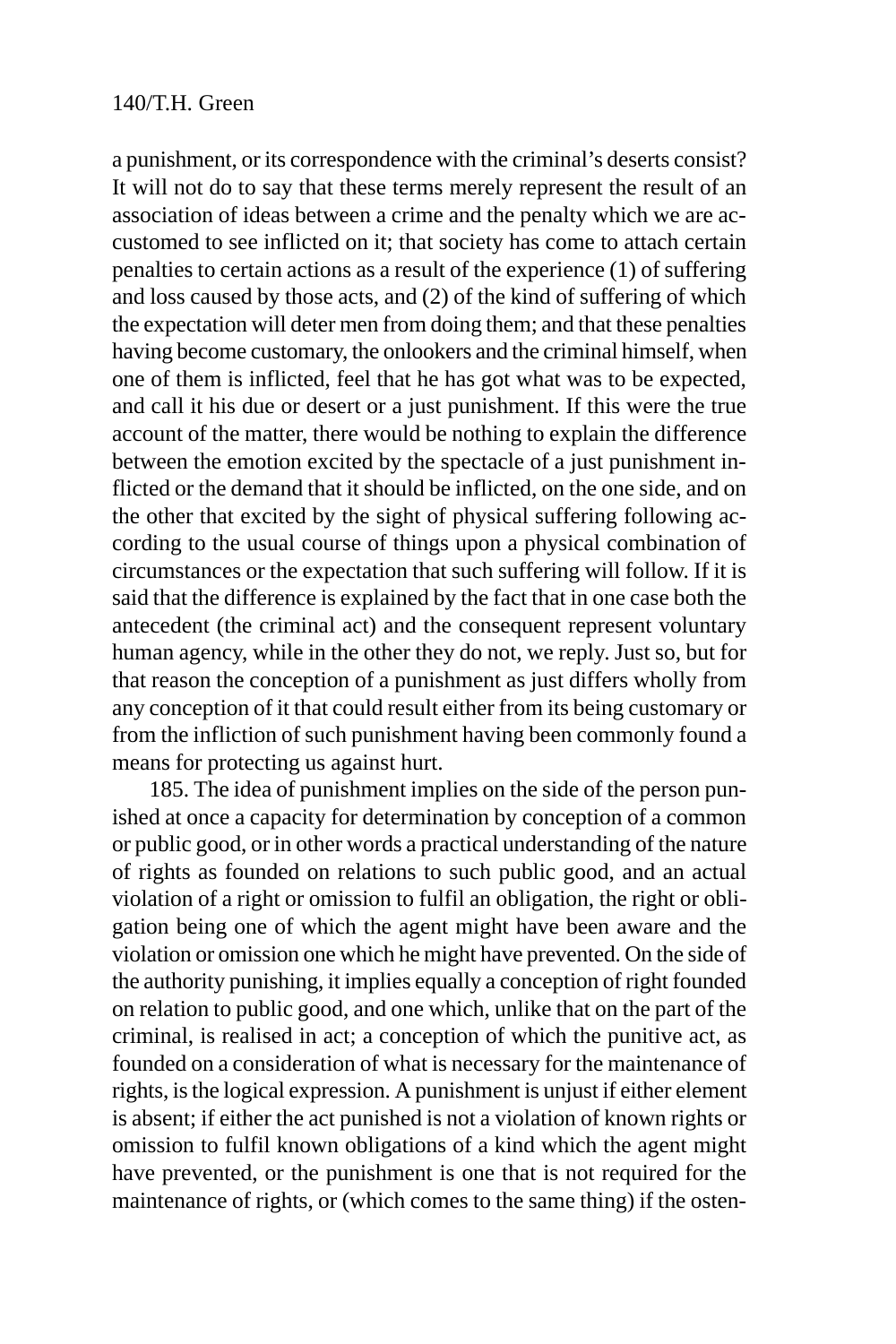sible rights for the maintenance of which the punishment is required are not real rights—not liberties of action or acquisition which there is any real public interest in maintaining.

186. When the specified conditions of just punishment are fulfilled, the person punished himself recognises it as just, as his due or desert, and it is so recognised by the onlooker who thinks himself into the situation. The criminal, being susceptible to the idea of public good, and through it of rights, though this idea has not been strong enough to regulate his actions, sees in the punishment its natural expression. He sees that the punishment is his own act returning on himself, in the sense that it is the necessary outcome of his act in a society governed by the conception of rights—a conception which he appreciates and to which he does involuntary reverence.

It is the outcome of his act or his act returning upon himself in a different way from that in which a man's act returns on himself when, having misused his body, he is visited according to physical necessity by painful consequences. The cause of the suffering which the act entails in the one case is the relation of the act to a society governed by the conception of rights, in the other it is not. For that reason, the painful consequence of the act to the doer in the one case is, in the other is not, properly a punishment. We do indeed commonly speak of the painful consequences of imprudent or immoral acts (immoral as distinct from illegal) as a punishment of them, but this is either metaphorically or because we think of the course of the world as regulated by a divine sovereign, whom we conceive as a maintainer of rights like the sovereign of a state. We may. think of it as divinely regulated, and so regulated with a view to the realisation of moral good, but we shall still not be warranted in speaking of the sufferings which follow in the course of nature upon certain kinds of conduct as punishments, according to the distinctive sense in which crime is punished, unless we suppose the maintenance of rights to be the object of the moral government of the world—which is to put the cart before the horse for, as we have seen, rights are relative to morality, not morality to rights (the ground on which certain liberties of action and acquisition should be guaranteed as rights being that they are conditions of the moral perfection of society).

While there would be reason, then, as against those who say that the punishment of crime is merely preventive, in saying that it is also retributive, if the needed correction of the 'merely preventive' doctrine could not be more accurately stated, it would seem that the truth can be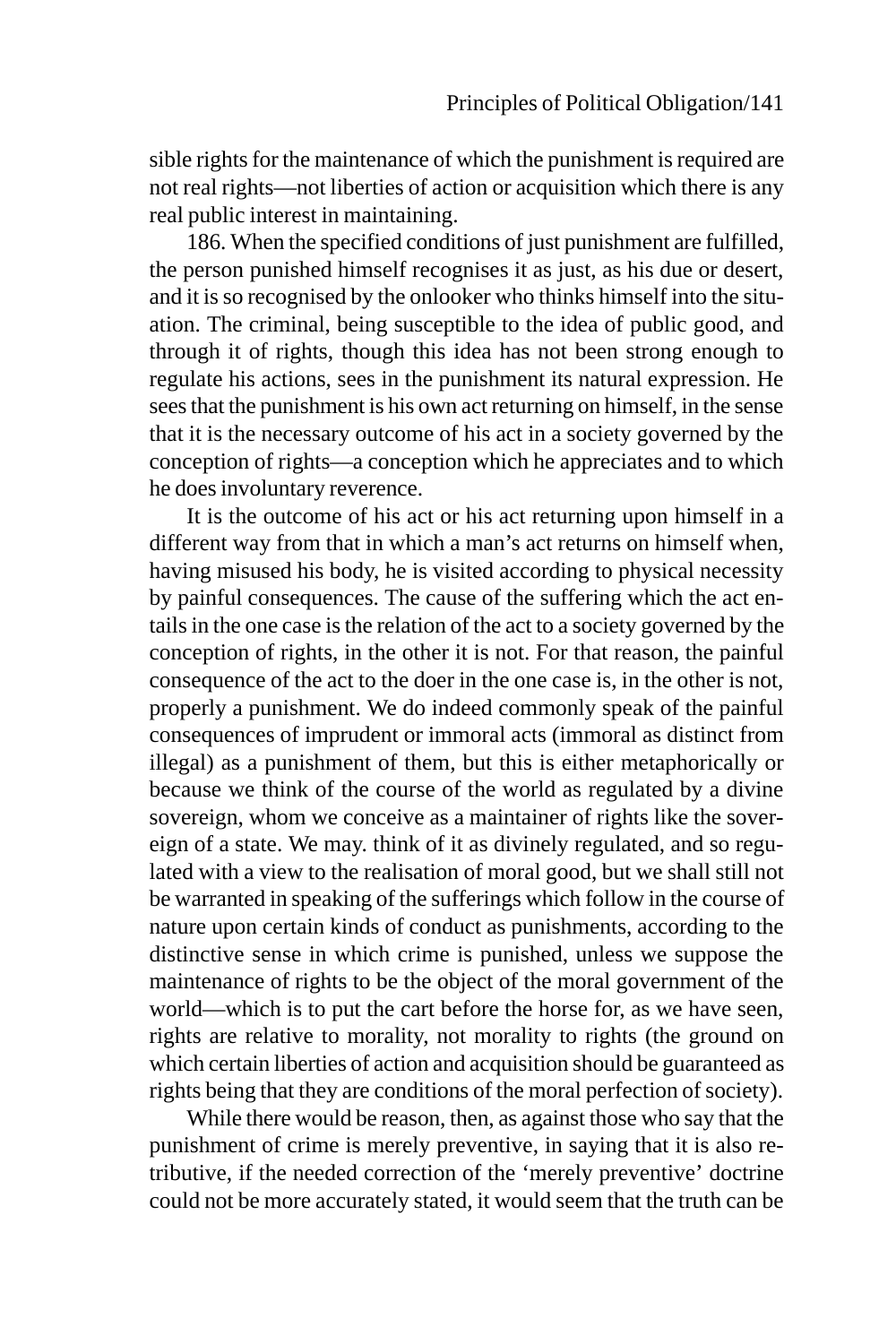more accurately stated by the proposition that punishment is not justified unless it is just, and that it is not just unless the act punished is an intentional violation of real right or neglect of real obligation which the agent could have avoided i.e., unless the agent knowingly and by intentional act interferes with some freedom of action or acquisition which there is a public interest in maintaining and unless the future maintenance of rights requires that the criminal be dealt with as he is in the punishment.

187. It is clear, however, that this requirement that punishment of crime should be just may be covered by the statement that in its proper nature it is preventive if the nature of that which is to be prevented by it is sufficiently defined. Its proper function is in the interest of rights that are genuine (in the sense explained), to prevent actions of the kind described by associating in the mind of every possible doer of them a certain terror with the contemplation of the act such terror as is necessary on the whole to protect the rights threatened by such action. The whipping of an ill-behaved dog is preventive, but not preventive in the sense in which the punishment of crime is so because (1) the dog's ill conduct is not an intentional violation of a right or neglect of a known obligation, the dog having no conception of right or obligation, and (2) for the same reason the whipping does not lead to the association of terror in the minds of other dogs with the violation of rights and neglect of obligations. To shoot men down who resist a successful coup d' tat may be effectually preventive of further resistance to the government established by the coup d' tat, but it does not satisfy the true idea of punishment because the terror produced by the massacre is not necessary for the protection of genuine rights—rights founded on public interest. To hang men for sheep-stealing, again, does not satisfy the idea; because, though it is a genuine right that sheep-stealing violates, in a society where there was any decent reconciliation of rights no such terror as is caused by the punishment of death would be required for protection of the right. It is because the theory that punishment is 'merely preventive' favours the notion that the repetition of any action which any sufficient body of men find inconvenient may justifiably be prevented by any sort of terror that may be convenient for the purpose, that it requires to be guarded by substituting for the qualifying 'merely' a statement of what it is which the justifiable punishment prevents and why it prevents it.

188. But does our theory, after all has been said about the wrong-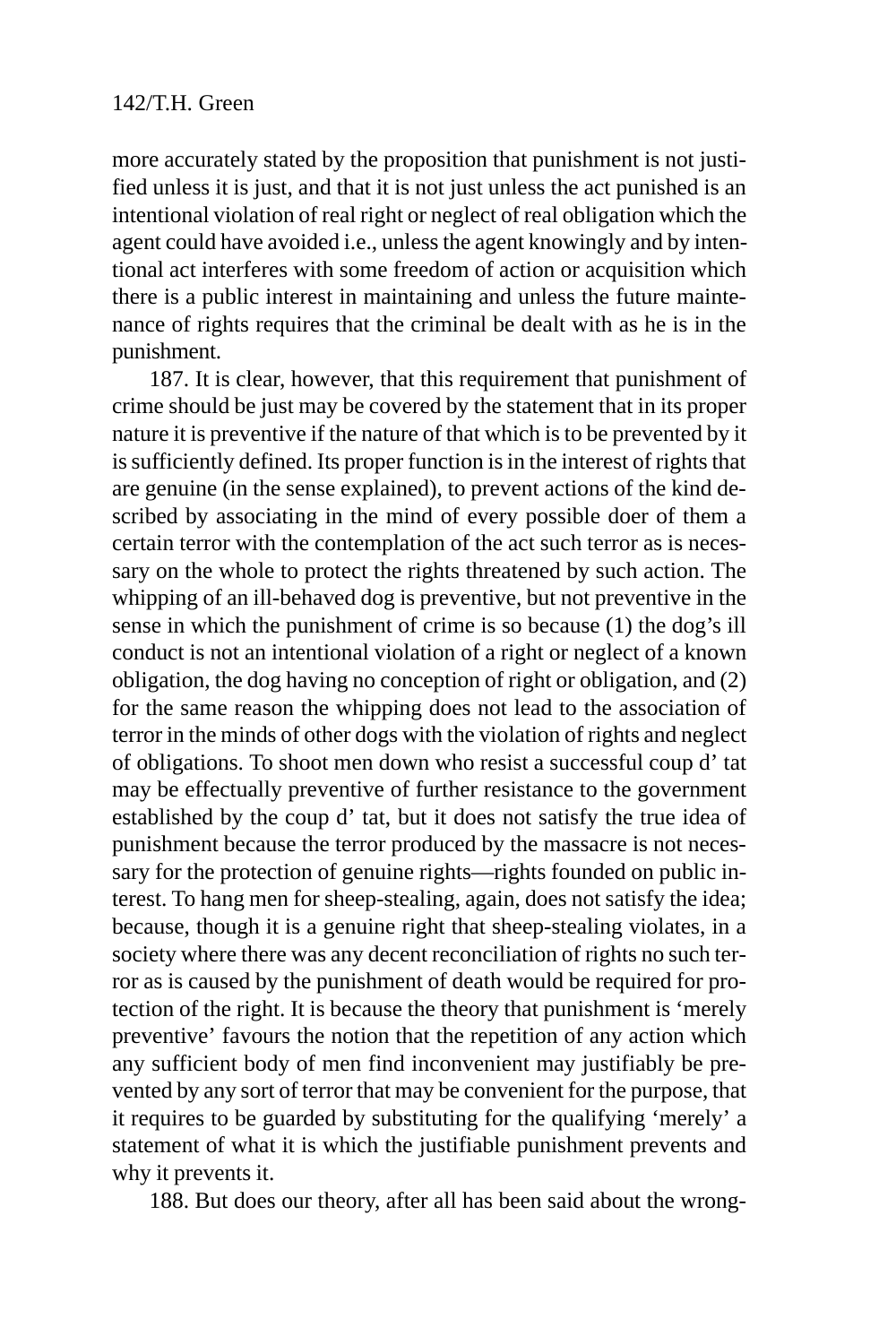ness of punishment that is not just, afford any standard for the apportionment of just punishment, any criterion of the amount of interference with a criminal's personal rights that is appropriate to his crime, except such as is afforded by a prevalent impression among men as to what is necessary for their security? Can we construe it so as to afford such a criterion without at the same time condemning a great deal of punishment which yet society could be never brought to dispense with? Does it really admit of being applied at all in the presence of the admitted impossibility of ascertaining the degree of moral guilt of criminals (as depending on their state of character or habitual motives)? How, according to it, can we justify punishments inflicted in the case of 'culpable negligence,' e.g. when an engine-driver by careless driving, for which we think very little the worse of him, is the occasion of a bad accident, and is heavily punished in consequence?

189. It is true that there can be no a priori criterion of just punishment, except of an abstract and negative kind. We may say that no punishment is just, unless the rights which it serves to protect are powers on the part of individuals or corporations of which the general maintenance is necessary to the well-being of society on the whole and unless the terror which the punishment is calculated to inspire is necessary for their maintenance. For a positive and detailed criterion of just punishment we must wait till a system of rights has been established in which the claims of all men, as founded on their capacities for contributing to social well-being, are perfectly harmonised, and till experience has shown the degree and kind of terror with which men must be affected in order to the suppression of the antisocial tendencies which might lead to the violation of such a system of rights. And this is perhaps equivalent to saying that no complete criterion of just punishment can be arrived. at till punishment is no longer necessary, for the state of things supposed could scarcely be realised without bringing with it an extinction of the tendencies which state-punishment is needed to suppress. Meanwhile there is no method of approximation to justice in punishment but that which consists in gradually making the system of established rights just, i.e., in harmonising the true claims of all men, and in discovering by experience the really efficient means of restraining tendencies to violation of rights. An intentional violation of a right must be punished, whether the right violated is one that should be a right or no, on the principle that social well-being suffers more from violation of any established right, whatever the nature of the right, than from the establishment as a right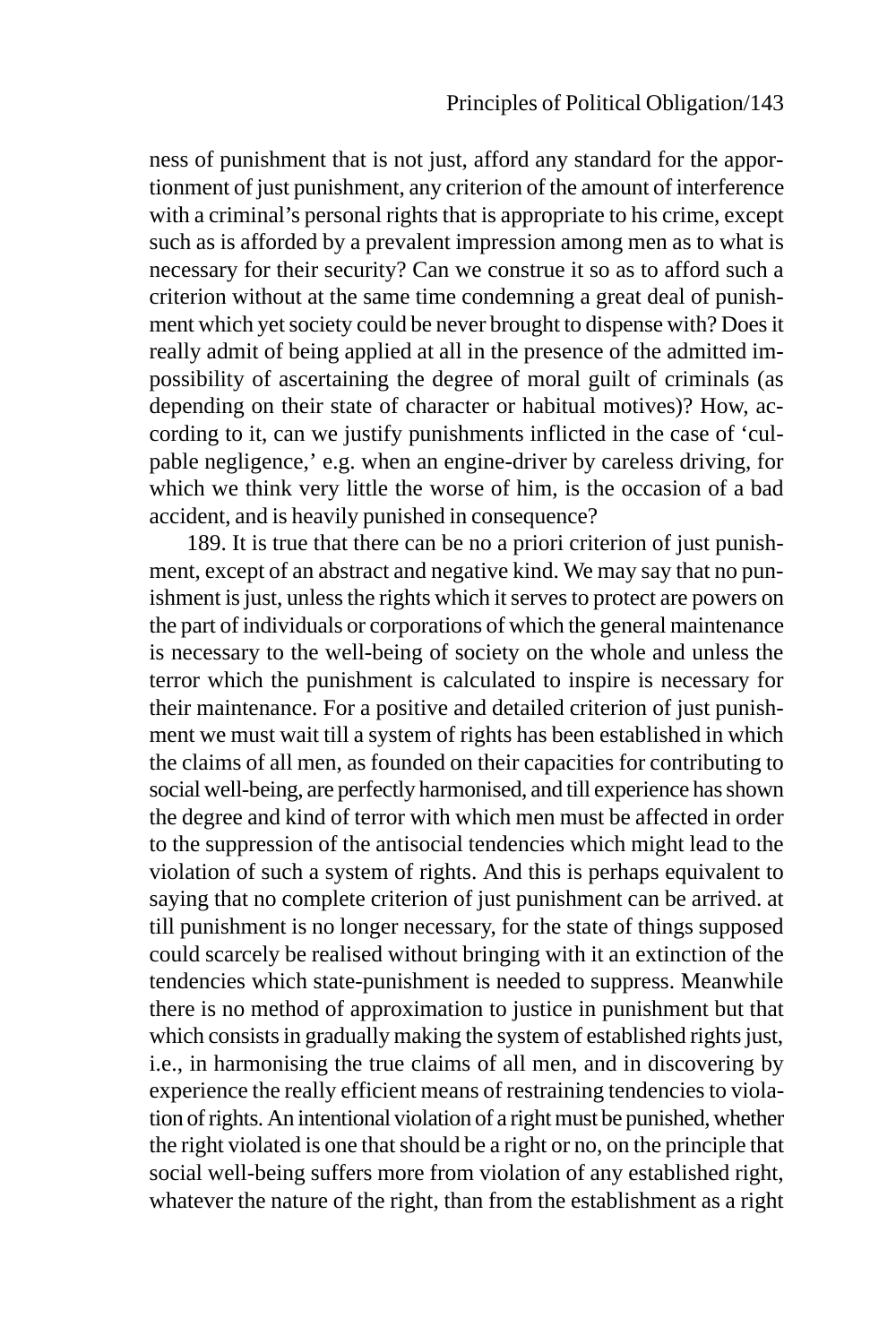of a power which should not be so established; and it can only be punished in the way which for the time is thought most efficient by the maintainers of law for protecting the right in question by associating terror with its violation. This, however, does not alter the moral duty, on the part of the society authorising the punishment, to make its punishments just by making the system of rights which it maintains just. The justice of the punishment depends on the justice of the general system of rights not merely on the propriety with reference to social well-being of maintaining this or that particular right which the crime punished violates, but on the question whether the social organisation in which a criminal has lived and acted is one that has given him a fair chance of not being a criminal.

190. We are apt to think that the justice of a punishment depends on some sort of equality between its magnitude and that of the crime punished, but this notion arises from a confusion of punishment as inflicted by the state for a wrong done to society with compensation to the individual for damage done him. Neither a crime nor its punishment admits of strictly quantitative measurement. It may be said, indeed, that the greater the crime the heavier should be its punishment, but this is only true if by the 'heavier punishment' is understood that with which most terror is associated in the popular imagination, and if the conception of the 'greater crime' is taken on the one hand to exclude any estimation of the degree of moral guilt, and, on the other hand, to be determined by an estimate not only of the importance in the social system of the right violated by the crime but of the amount of terror that needs to be associated with the crime in the general apprehension in order to its prevention. But when its terms are thus understood, the statement that the greater the crime the heavier should be its punishment, becomes an identical proposition. It amounts to this that the crime which requires most terror to be associated with it in order to its prevention should have most terror thus associated with it.

191. But why do the terms 'heavier punishment' and 'greater crime' need to be thus understood? Why should not the 'greater crime' be understood to mean the crime implying most moral wickedness, or partly this, partly the crime which violates the more important kind of right? Why should a consideration of the amount of terror that needs to be associated with it in order to its prevention enter into the determination of the 'greater crime' at all? Why again should not the 'heavier punishment' mean simply that in which the person punished actually suffers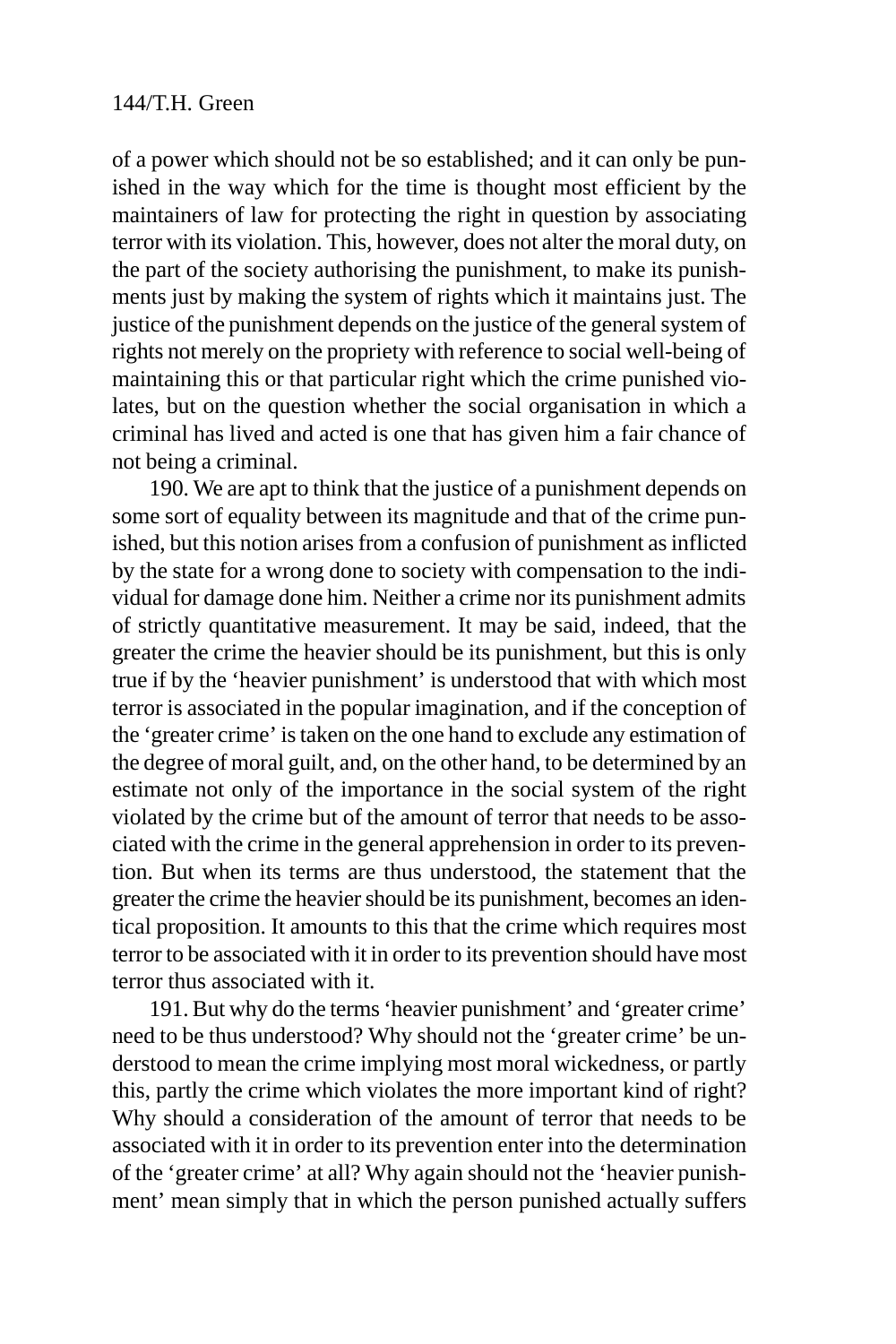most pain? Why should it be taken to mean that with which most terror is associated upon the contemplation? In short, is not the proposition in question at once true and significant in the sense that the crime which implies most moral depravity, or violates the most important right (such as the right to life), or which does both, should be visited with the punishment that involves most pain to the sufferer?

192. The answer is: As regards heaviness of punishment, it is not in the power of the state to regulate the amount of pain which it causes to the person whom it punishes. If it could only punish justly by making this pain proportionate in each case to the depravity implied in the crime, it could not punish justly at all. The amount of pain which any kind of punishment causes to the particular person depends on his temperament and circumstances, which neither the state nor its agent, the judge, can ascertain. But if it could be ascertained, and if (which is equally impossible) the amount of depravity implied in each particular crime could be ascertained likewise, in order to make the pain of the punishment proportionate to the depravity, a different punishment would have to be inflicted in each case according to the temperament and circumstances of the criminal. There would be an end to all general rules of punishment.

193. In truth, however, the state in its capacity as the sustainer of rights and it is in this capacity that it punishes—has nothing to do with the amount of moral depravity in the criminal, and the primary reference in punishment, as inflicted by the state, is not to the effect of the punishment on the person punished but to its effect on others. The considerations determining its amount should be prospective rather than retrospective. In the crime a right has been violated. No punishment can undo what has been done, or make good the wrong to the person who has suffered. What it can do is to make less likely the doing of a similar wrong in other cases. Its object, therefore, is not to cause pain to the criminal for the sake of causing it, nor chiefly for the sake of preventing him, individually, from committing the crime again, but to associate terror with the contemplation of the crime in the mind of others who might be tempted to commit it. And this object, unlike that of making the pain of the punishment commensurate with the guilt of the criminal, is in the main attainable. The effect of the spectacle of punishment on the onlooker is independent of any minute inquiry into the degree to which it affects the particular criminal. The attachment of equal penalties to offences that are alike in respect of the importance of the rights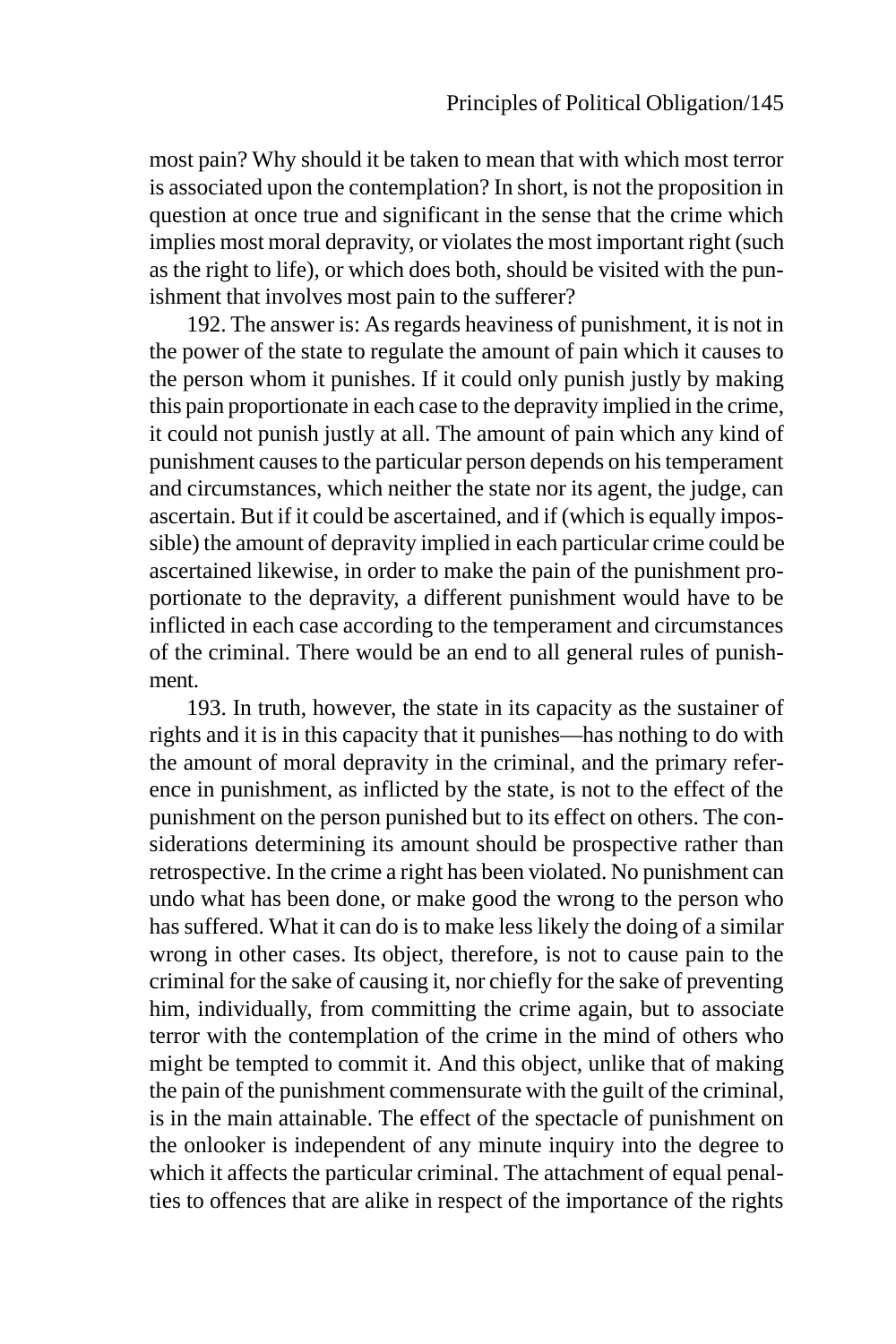which they violate, and in respect of the ordinary temptations to them, will on the whole lead to the association of an equal amount of terror with the prospect of committing the like offences in the public mind. When the circumstances indeed of two criminals guilty of offences alike in both the above respects are very greatly and obviously different so different as to make the operation of the same penalty upon them very conspicuously different—then the penalty may be varied without interfering with its terrific effect on the public mind. We will suppose, e.g., that a fraud on the part of a respectable banker is equivalent, both in respect of the rights which it violates and of the terror needed to prevent the recurrence of like offences, to a burglary. It will not follow because the burglary is punished by imprisonment with hard labour that hard labour should be inflicted on the fraudulent banker likewise. The infliction of hard labour is in everyone's apprehension so different to the banker from what it is to the burglar, that its infliction is not needed in order to equalise the terror which the popular imagination associates with the punishment in the two cases.

194. On the same principle may be justified the consideration of extenuating circumstances in the infliction of punishment. In fact, whether under that name or another, they are taken account of in the administration of criminal law among all civilised nations. 'Extenuating circumstances' is not a phrase in use among our lawyers, but in fact consideration of them does constantly, with the approval of the judge, convert what would otherwise have been conviction for murder into conviction for manslaughter, and, when there has been conviction for murder, leads to commutation of the sentence. This fact is often taken to show that the degree of moral depravity on the part of the criminal, the question of his character and motive, is and must be considered in determining the punishment due to him. In truth, however, 'extenuating circumstances' may very well make a difference in the kind of terror which needs to be associated with a crime in order to the future protection of rights, and under certain conditions the consideration of them may be sufficiently justified on this ground. Suppose a theft by a starving man, or a hare shot by an angry farmer whose corn it is devouring. These are crimes, but crimes under such extenuating circumstances that there is no need to associate very serious terror with them in order to the protection of essential rights of property. In the latter case the right which the farmer violates is one which perhaps might be disallowed altogether without interference with any right which society is interested in maintaining. In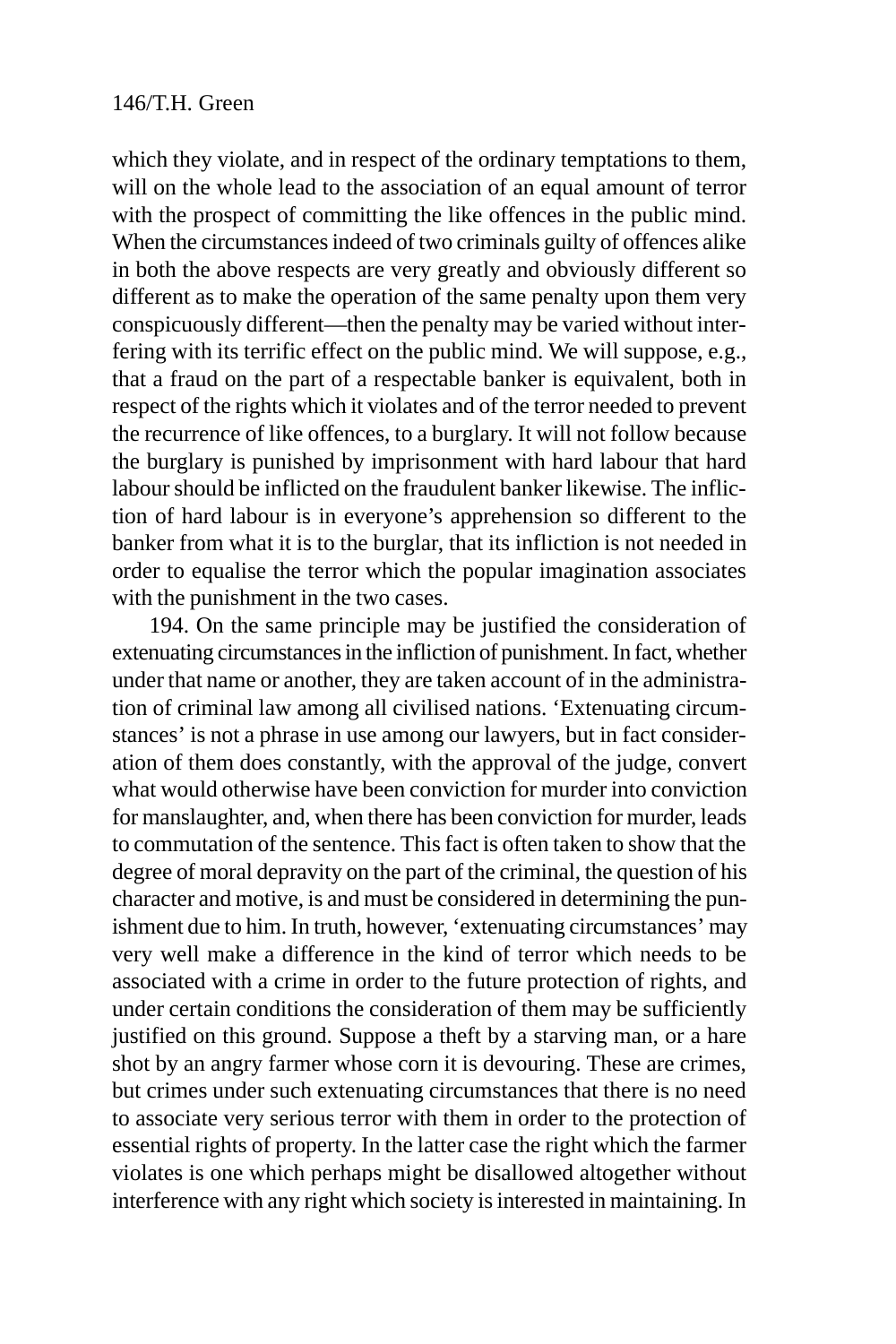the former case the right violated is a primary and essential one. one which, where there are many starving people, is in fact pretty sure to be protected by the most stringent penalties. And it might be argued that on the principle stated this is as it should be that so far from the hunger of the thief being a reason for lightening his punishment, it is a reason for increasing it, in order that the special temptation to steal when far gone in hunger may, if possible, be neutralised by a special terror associated with the commission of the crime under those conditions. But this would be a one-sided application of the principle. It is not the business of the state to protect one order of rights specially,. but all rights equally. It ought not therefore to protect a certain order of rights by associating special terror with the violation of them when the special temptation to their violation itself implies a violation of right in the persons of those who are so tempted, as is the case when a general danger to property arises from the fact that many people are on the edge of starvation. The attempt to do so is at once ineffectual and diverts attention from the true way of protecting the endangered right, which is to prevent people from falling into a state of starvation. In any tolerably organised society the condition of a man, ordinarily honest and industrious, who is driven to theft by hunger, will be so abnormal that very little terror needs to be associated with the crime as so committed in order to maintain the sanctity of property in the general imagination. Suppose again a man to be killed in a quarrel arising out of his having tampered with the fidelity of his neighbour's wife. In such a case 'extenuating circumstances' may fairly be pleaded against the infliction of the extremest penalty because the extremest terror does not need to be associated with homicide, as committed under such conditions, in order to the general protection of human life, and because the attempt so to associate it would tend, so far as successful, to weaken the general sense of the wrong the breach of family. right—involved in the act which, in the case supposed, provokes the homicide.

195. 'After all,' it may be said, 'this is a far-fetched way of explaining the admission of extenuating circumstances as modifying the punishment of crime. Why so strenuously avoid the simpler explanation, that extenuating circumstances are taken into account because they are held to modify the moral guilt of the crime? Is not their recognition a practical proof that punishment of a crime by the state represents the moral disapproval of the community? Does it not show that, however imperfectly the amount of punishment inflicted on a crime may in fact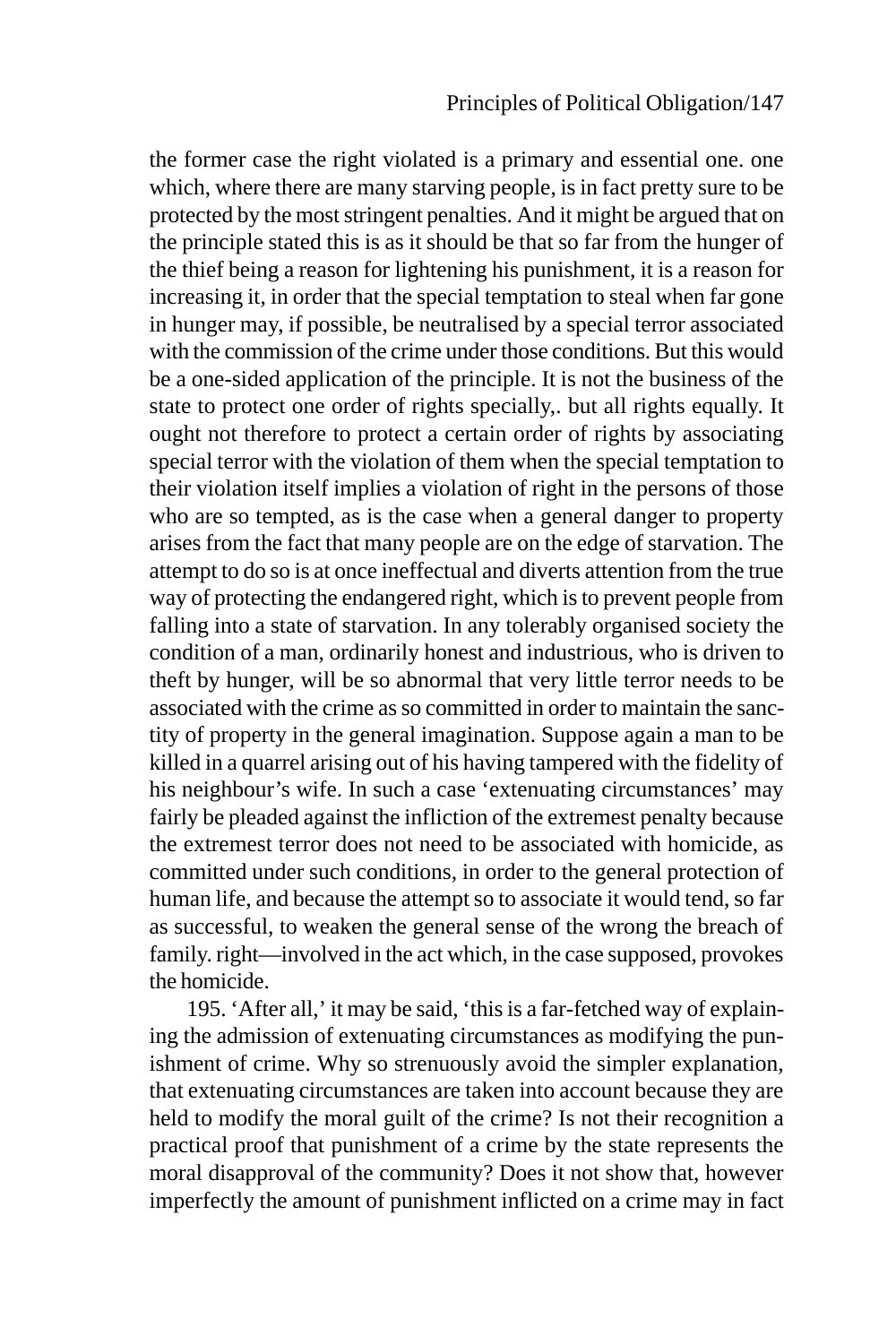correspond to its moral wickedness, it is generally felt that it ought to do so?'

196. Answer: The reasons for holding that the state neither can nor should attempt to adjust the amount of punishment which it inflicts on a crime to the degree of moral depravity which the crime implies are (1). That the degree of moral depravity. implied in any crime is unascertainable. It depends on the motive of the crime, and on this as part of the general character of the agent; on the relation in which the habitual set of his character stands to the character habitually set on the pursuit of goodness. No one can ascertain this in regard to himself. He may know that he is always far from being what he ought to be; that one particular action of his represents on the whole, with much admixture of inferior motives, the better tendency; another, with some admixture of better motives, the worse. But any question in regard to the degree of moral goodness or badness in any action of his own or of his most intimate friend is quite unanswerable. Much less can a judge or jury answer such a question in regard to an unknown criminal. We may be sure indeed that every ordinary crime—nay, perhaps even that of the 'disinterested rebel'—implies the operation of some motive which is morally bad for though it is not necessarily the worst men who come into conflict with established rights, it probably never can be the best but the degree of badness implied in such a conflict in any particular case is quite beyond our ken, and it is this degree that must be ascertained if the amount of punishment which the state inflicts is to be proportionate to the moral badness implied in the crime. (2) The notion that the state should, if it could, adjust the amount of punishment which it inflicts on a crime to the moral wickedness of the crime rests on a false view of the relation of the state to morality. It implies that it is the business of the state to punish wickedness as such. But it has no such business. It cannot undertake to punish wickedness, as such, without vitiating the disinterestedness of the effort to escape wickedness and thus checking the growth of a true goodness of the heart in the attempt to promote a goodness which is merely on the surface. This, however, is not to be understood as meaning that the punishment of crime serves no moral purpose. It does serve such a purpose, and has its value in doing so, but only in the sense that the protection of rights, and the association of terror with their violation, is the condition antecedent of any general advance in moral well-being.

197. The punishment of crime, then, neither is, nor can, nor should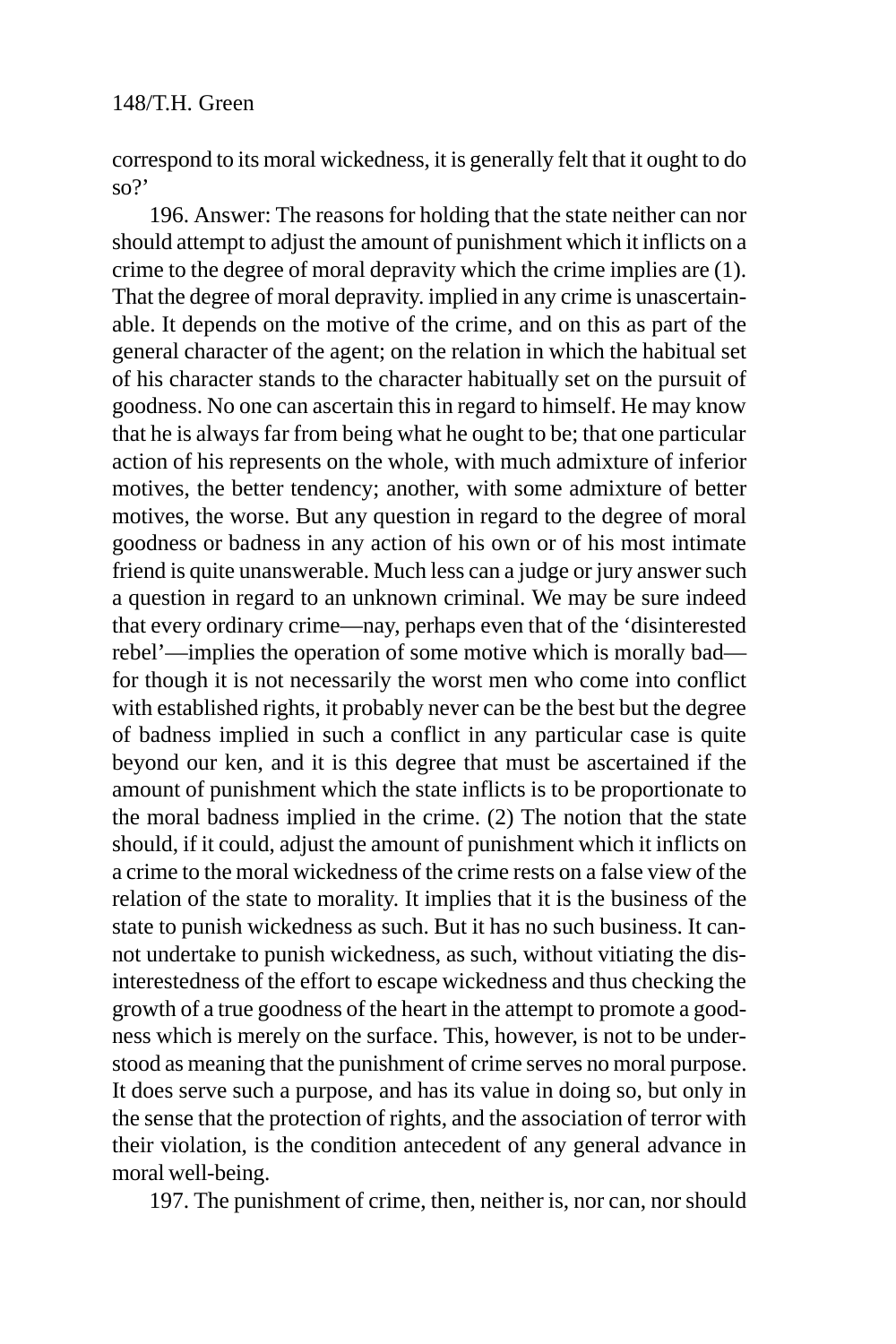be adjusted to the degree of moral depravity, properly so called, implied in the crime. But it does not therefore follow that it does not represent the disapproval which the community feels for the crime. On the whole, making allowance for the fact that law and judicial custom vary more slowly than popular feeling, it does represent such disapproval. And the disapproval may fitly be called moral, so far as that merely means that it is a disapproval relating to voluntarily action. But it is disapproval founded on a sense of what is necessary for the protection of rights, not on a judgment of moral good and evil of that kind which we call conscience when it is applied to our own actions, and which is founded on an ideal of moral goodness with which we compare our inward conduct (inward, as representing motives and character). It is founded essentially on the outward aspect of a man's conduct, on the view of it as related to the security and freedom in action and acquisition of other members of society. It is true that this distinction between the outward and inward aspects of conduct is not present to the popular mind. It has not been recognised by those who have been the agents in establishing the existing law of crimes in civilised nations. As the state came to control the individual or family in revenging hurts, and to substitute its penalties for private vengeance, rules of punishment came to be enacted expressive of general disapproval, without any clear consciousness of what was the ground of the disapproval. But in fact it was by what have been just described as the outward consequences of conduct that a general disapproval of it was ordinarily excited. Its morality in the stricter or inward sense was not matter of general social consideration. Thus in the main it has been on the ground of its interference with the general security and freedom in action and acquisition, and in proportion to the apprehension excited by it in this respect, that conduct has been punished by the state. Thus the actual practice of criminal law has on the whole corresponded to its true principle. So far as this principle has been departed from, it has not been because the moral badness of conduct, in the true or inward sense, has been taken account of in its treatment as a crime for this has not been generally contemplated at all, but because 'religious' considerations have interfered. Conduct which did not call for punishment by the state as interfering with any true rights (rights that should be rights) has been punished as 'irreligious.' This, however, did not mean that it was punished on the ground of moral badness, properly so called. It meant that its consequences were feared either as likely to weaken the belief in some divine authority on which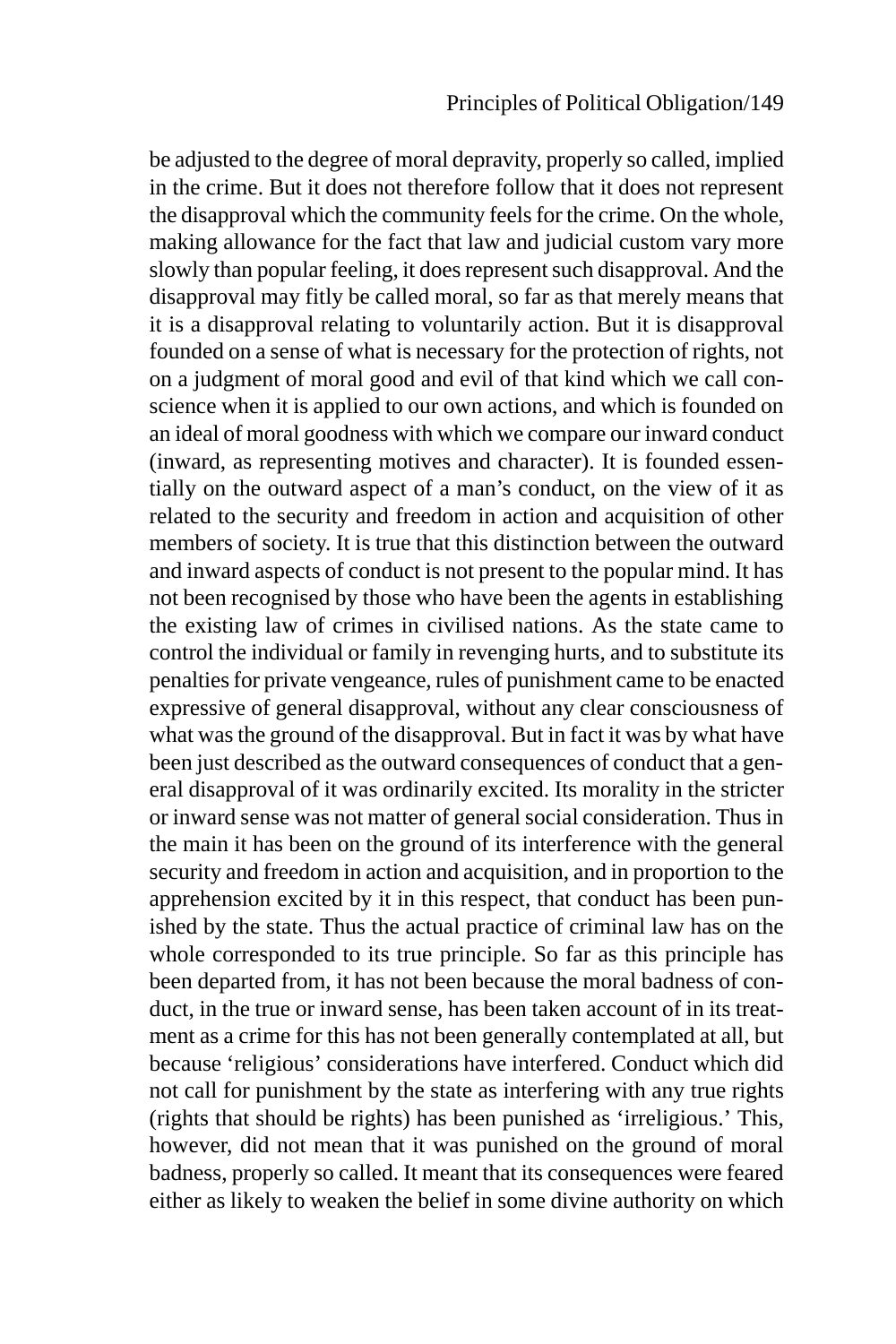the established system of rights was supposed to rest, or as likely to bring evil on the community through provoking the wrath of some unseen power.

198. This account of the considerations which have regulated the punishment of crimes explains the severity with which 'criminal negligence, is in some cases punished, and that severity is justified by the account given of the true principle of criminal law, the principle, viz., that crime should be punished according to the importance of the right which it violates and to the degree of terror which in a well-organised society needs to be associated with the crime in order to the protection of the right. It cannot be held that the carelessness of an engine-driver who overlooks a signal and causes a fatal accident implies more moral depravity than is implied in such negligence as all of us are constantly guilty of. Considered with reference to the state of mind of the agent, it is on a level with multitudes of actions and omissions which are not punished at all. Yet the engine-driver would be found. guilty of manslaughter and sentenced to penal servitude. The justification is not to be found in distinctions between different kinds of negligence on the part of different agents but in the effect of the negligence in different cases upon the rights of others. In the case supposed, the most important of all rights, the right to life, on the part of railway passengers depends for its maintenance on the vigilance of the drivers. Any preventible failure in such vigilance requires to have sufficient terror associated with it in the mind of other engine-drivers to prevent the recurrence of a like failure in vigilance. Such punishment is just, however generally virtuous the victim of it, because necessary to the protection of rights of which the protection is necessary to social well-being; and the victim of it, in proportion to his sense of justice, which means his habit of practically recognising true rights, will recognise it as just.

199. On this principle crimes committed in drunkenness must be dealt with. Not only is all consideration of depravity of motive specially inapplicable to them—since the motives actuating a drunken man often seem to have little connection with his habitual character; it is not always the case that a crime committed in drunkenness is even intentional. When a man in a drunken rage kills another, he no doubt intends to kill him, or at any rate to do him 'grievous bodily harm,' and perhaps the association of great penal terror with such an offence may tend to restrain men from committing it even when drunk; but when a drunken mother lies on her child and smothers it, the hurt is not intentional but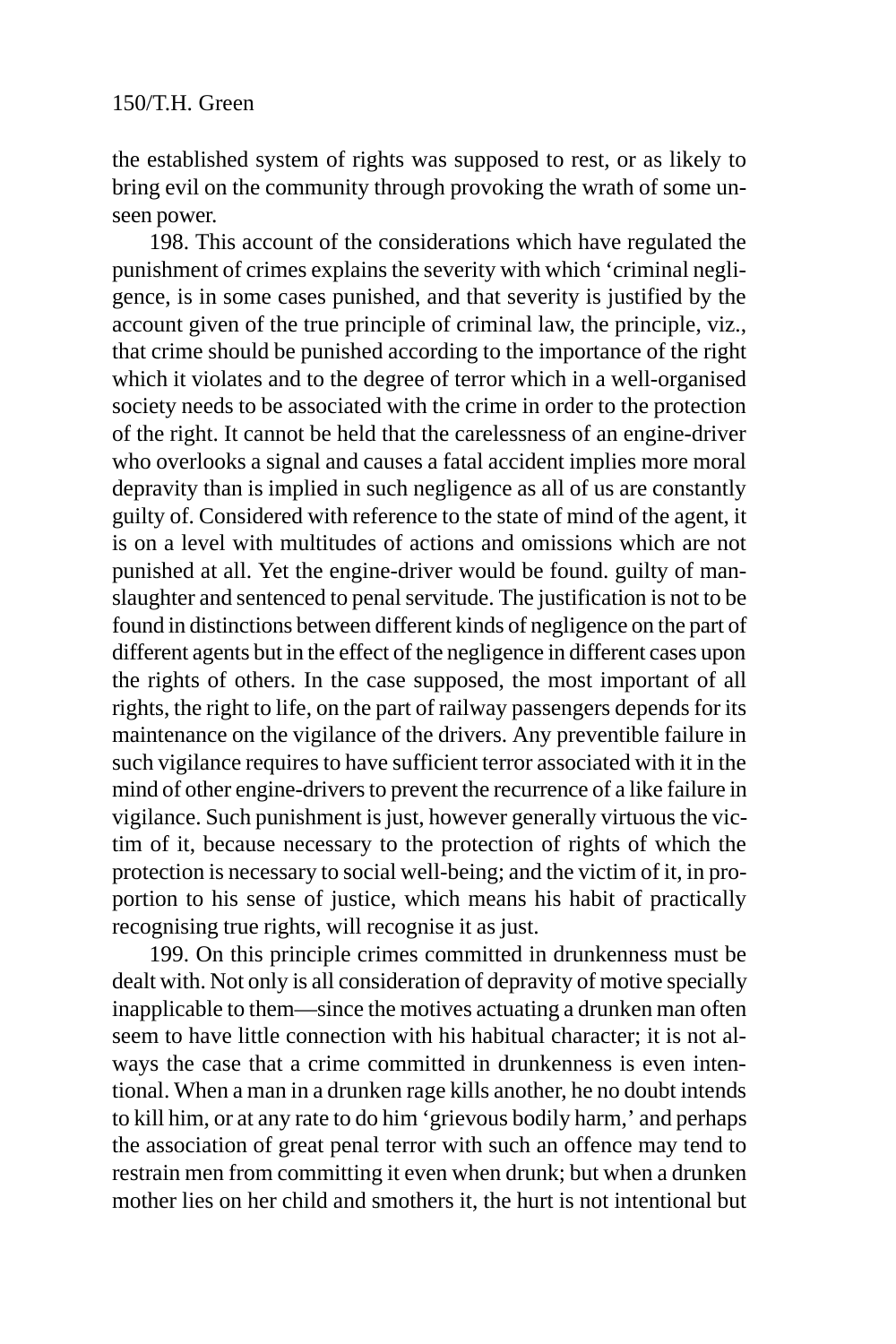accidental. The drunkenness, however, is not accidental, but preventible by the influence of adequate motives. It is therefore proper to treat such a violation of right, though committed unknowingly, as a crime, and to associate terror with it in the popular imagination, in order to the protection of rights. by making people more careful about getting drunk, about allowing or promoting drunkenness, and about looking after drunken people. It is unreasonable, however, to do this and at the same time to associate so little terror, as in practice we do, with the promotion of dangerous drunkenness. The case of a crime committed by a drunkard is plainly distinguishable from that of a crime committed by a lunatic, for the association of penal terror with the latter would tend neither to prevent a lunatic from committing a crime nor people from becoming lunatics.

200. The principle above stated, as that according to which punishment by the state should be inflicted and regulated, also justifies a distinction between crimes and civil injuries, i.e., between breaches of right for which the state inflicts punishment without redress to the person injured, and those for which it procures or seeks to procure redress to the person injured without punishment of the person causing the injury. We are not here concerned with the history of this distinction, nor with the question whether many breaches of right now among us treated as civil injuries ought not to be treated as crimes, but with the justification that exists for treating certain kinds of breach of right as cases in which the state should interfere to procure redress for the person injured, but not in the way of inflicting punishment on the injurer until he wilfully resists the order to make redress. The principle of the distinction as ordinarily laid down, viz. that civil injuries 'are violations of public or private rights, when considered in reference to the injury sustained by the individual,' while crimes are 'violations of public or private rights, when considered in reference to their evil tendency as regards the community at large, is misleading because if the well-being of the community did not suffer in the hurt done to the individual, that hurt would not be a violation of a right in the true sense at all, nor would the community have any ground for insisting that the hurt shall be redressed, and for determining the mode in which it shall be redressed. A violation of right cannot in truth be considered merely in relation to injury sustained by an individual, for thus considered it would not be a violation of right. It may be said that the state is only concerned in procuring redress for civil injuries because if it left an individual to procure redress in his own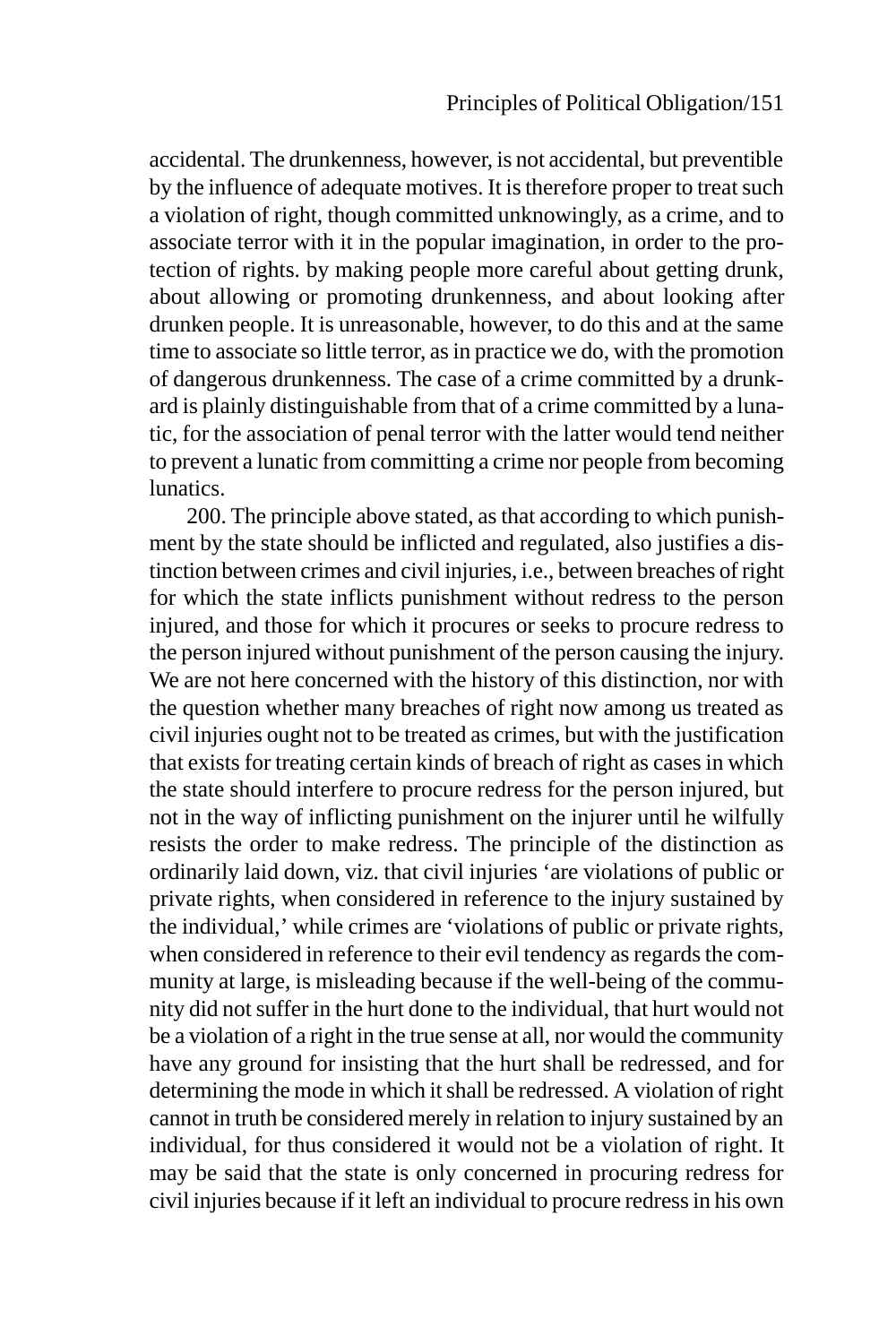way, there would be no public peace. But there are other and easier ways of preventing fighting than by procuring redress of wrongs. We prevent our dogs from fighting, not by redressing wrongs which they sustain from each other (of wrongs as of rights they are in the proper sense incapable), but by beating them or tying them up. The community would not keep the peace by procuring redress for hurt or damage sustained by individuals unless it conceived itself as having interest in the security of individuals from hurt and damage, unless it considered the hurt done to individuals as done to itself. The true justification for treating some breaches of right as cases merely for redress, others as cases for punishment, is that, in order to the general protection of rights, with some it is necessary to associate a certain terror, with others it is not.

201. What then is the general ground of distinction between those with which terror does, and those with which it does not, need to be associated? Clearly it is purposeless to seek to associate terror with breaches of right in the case where the breaker does not know that he is violating a right, and is not responsible for not knowing it. No association of terror with such a breach of right can prevent men from similar breaches under like conditions. In any case, therefore, in which it is, to begin with, open to dispute whether a breach of right has been committed at all—e.g., when it is a question whether a contract has been really broken owing to some doubt as to the interpretation of the contract or its application to a particular set of circumstances, or whether a commodity of which someone is in possession properly belongs to another in such a case, though the judge finally decides that there has been a breach of right, there is no ground for treating it as a crime or punishing it. If in the course of judicial inquiry it turns out that there has been fraud by one or other of the parties to the litigation, a criminal prosecution, having punishment, not redress, for its object, should properly supervene upon the civil suit, unless the consequences of the civil suit are incidentally such as to amount to a sufficient punishment of the fraudulent party. Again, it is purposeless to associate terror with a breach of obligation which the person committing it knows to be so, but of an obligation which he has no means of fulfilling, e.g., non-payment of an acknowledged debt by a man who, through no fault of his own, is without means of paying it. It is only in cases of one or other of the above kinds cases in which the breach of right, supposing it to have been committed, has presumably arisen either from inability to prevent it or from ignorance of the existence of the right that it can be held as an absolute rule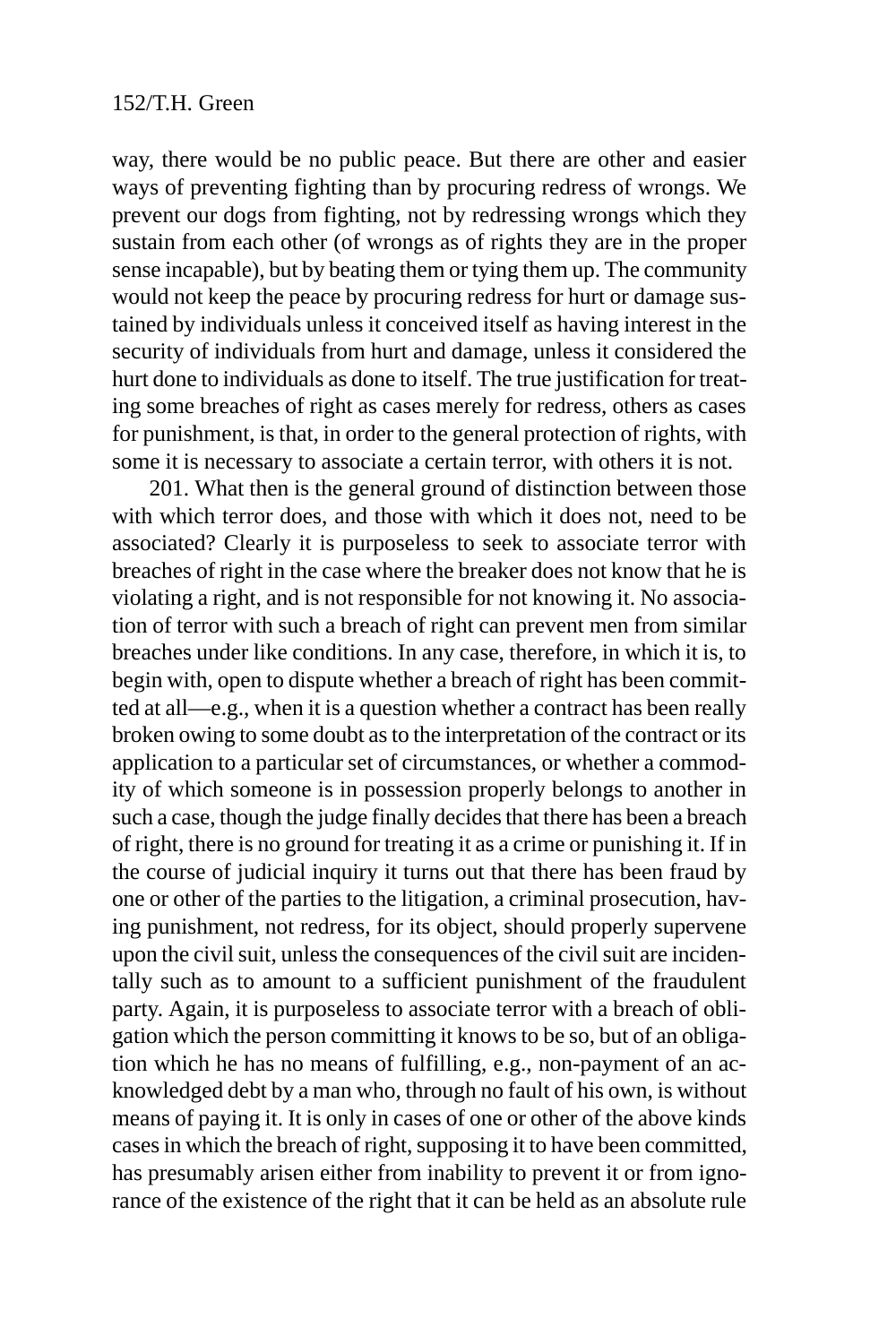to be no business of the state to interfere penally but only in the way of restoring, so far as possible, the broken right.

202. But there are many cases of breach of right which can neither be definitely reduced to one of the above kinds nor distinguished from them by any broad demarcation; cases in which the breaker of a right has been ignorant of it because he has not cared to know, or in which his inability to fulfil it is the result of negligence or extravagance. Whether these should be treated penally or no will depend partly on the seriousness of the wrong done through avoidable ignorance or negligence, partly on the sufficiency of the deterrent effect incidentally involved in the civil remedy. In the case e.g., of inability to pay a debt through extravagance or recklessness, it may be unnecessary and inadvisable to treat the breach of right penally, in consideration that it is indirectly punished by poverty and loss of reputation incidental to bankruptcy, and that creditors should not look to the state to protect them from the consequences of lending on bad security. The negligence of a trustee, again, may be indirectly punished by his being obliged to make good the property lost through his neglect to the utmost of his means. This may serve as a sufficiently deterrent example without the negligence being proceeded against criminally Again, damage done to property, by negligence is in England dealt with civilly, not criminally; and it may be held that in. this case the liability to civil action is a sufficient deterrent. On the other hand, negligence which, as negligence, is not really distinguishable from the above, when its consequences are more serious—e.g., that of the railway servant whose negligence results in a fatal accident, that of the bank-director who allows a misleading statement of accounts to be published, fraudulently perhaps in the eve of the law, but in fact negligently is rightly treated criminally. As a matter of principle, no doubt, if intentional violation of the right of property is treated as penal equally with the violation of the right of life, the negligent violation should be treated as penal in the one case as much as in the other. But as the consequences of an action for damages may be virtually though not ostensibly penal to the person proceeded against, it may be convenient to leave those negligences which do not, like the negligence of a railway-servant, affect the most important rights, or do not affect rights on a very large scale as does that of a bank-director, to be dealt with by the civil process.

203. The actual distinction between crimes and civil injuries in English law is no doubt largely accidental. As the historians of law point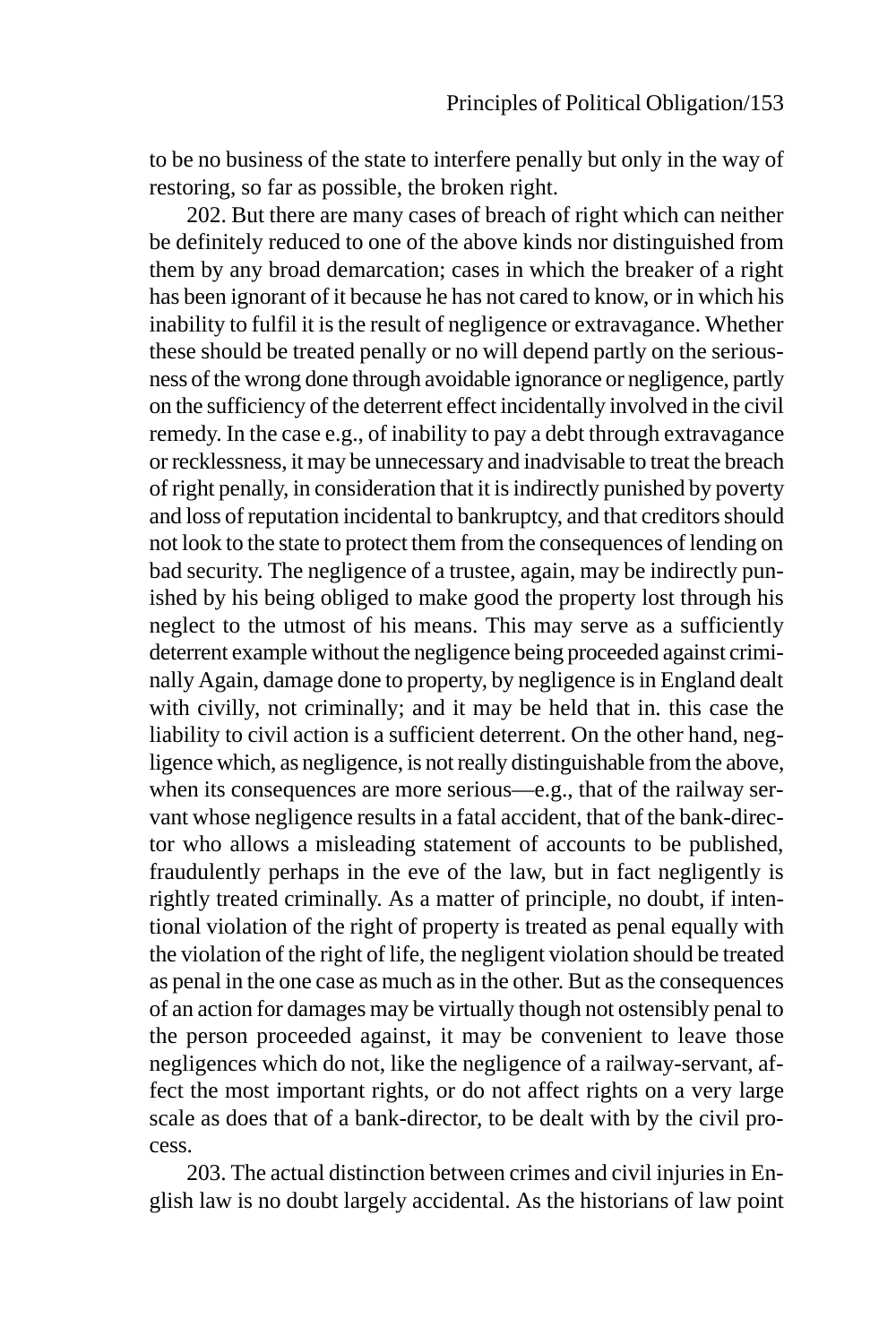out, the civil process, having compensation, not punishment, for its object, is the form which the interference of the community for the maintenance of rights originally takes. The community restraining private vengeance, helps the injured person to redress, and regulates the way in which redress shall be obtained. This procedure no doubt implies the conviction that the community is concerned in the injury done to an individual, but it is only by degrees that this conviction becomes explicit, and that the community comes to treat all preventible breaches of right as offences against itself or its sovereign representative, i.e., as crimes or penal; in the language of English law, 'as breaches of the king's peace.' Those offences are first so treated which happen to excite most public alarm—most fear for general safety (hence, among others, anything thought sacrilegious). In a country like England, where no code has been drawn up on general principles, the class of injuries that are treated penally is gradually enlarged as public alarm happens to be excited in particular directions, but it is largely a matter of accident how the classification of crimes on one side and civil injuries on the other happens to stand at any particular time.

204. According to the view here taken, then, there is no direct reference in punishment by the state, either retrospective or prospective, to moral good or evil. The state in its judicial action does not look to the moral guilt of the criminal whom it punishes, or to the promotion of moral good by means of his punishment in him or others. It looks not to virtue and vice but to rights and wrongs. It looks back to the wrong done in the crime which it punishes; not, however, in order to avenge it but in order to the consideration of the sort of terror which needs to be associated with such wrong-doing in order to the future maintenance of rights. If the character of the criminal comes into account at all, it can only be properly as an incident of this consideration. Thus punishment of crime is preventive in its object; not, however, preventive of any or every evil or by any and every means, but (according to its idea or as it should be) justly preventive of injustice; preventive of interference with those powers of action and acquisition which it is for the general well-being that individuals should possess, and according to laws which allow those powers equally to all men. But in order effectually to attain its preventive object and to attain it justly, it should be reformatory When the reformatory office of punishment is insisted on, the reference may be, and from the judicial point of view must be, not to the moral good of the criminal as an ultimate end, but to his recovery from criminal habits as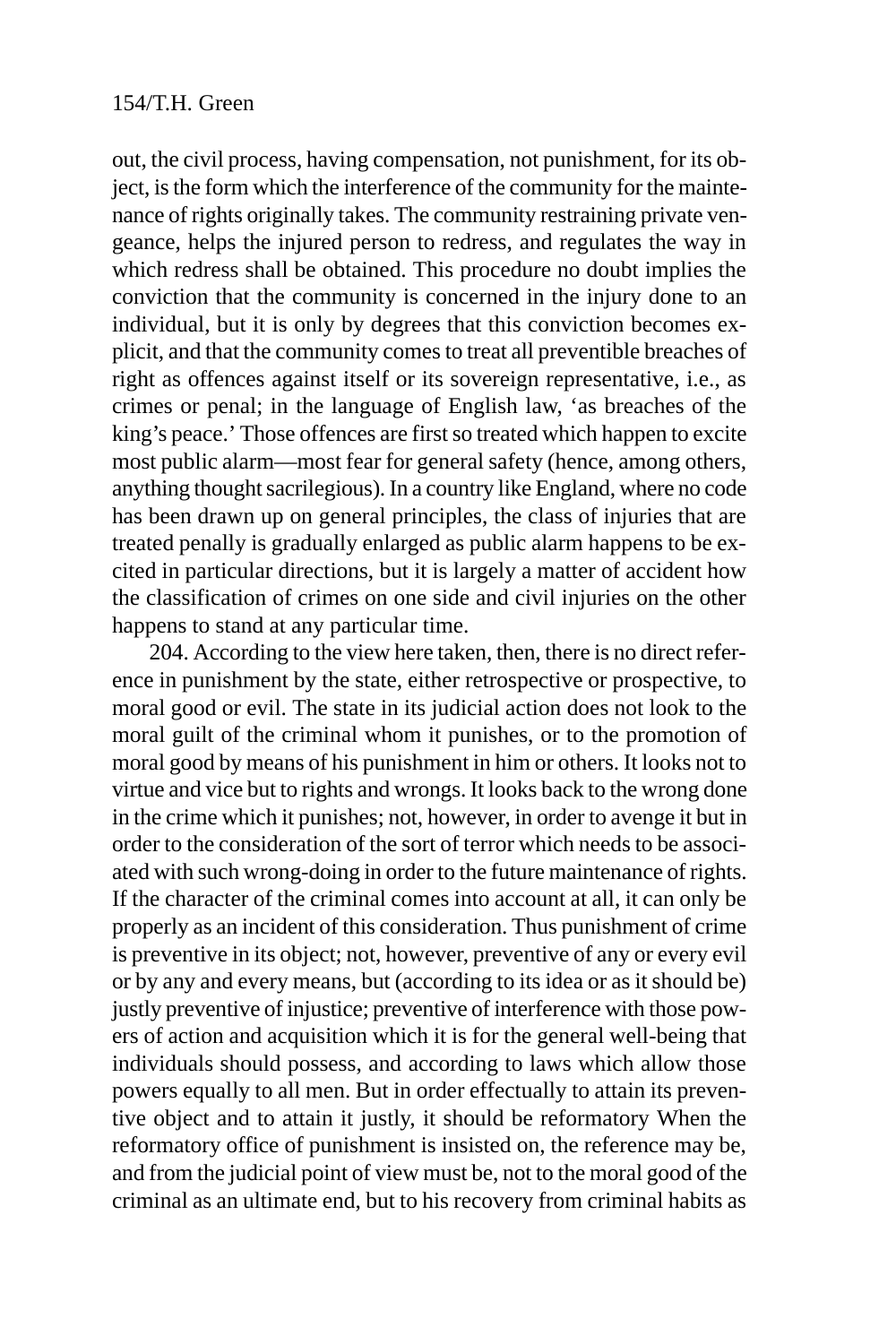a means to that which is the proper and direct object of state-punishment, viz., the general protection of rights. The reformatory function of punishment is from this point of view an incident of its preventive function, as regulated by consideration of what is just to the criminal as well as to others. For the fulfilment of this latter function, the great thing, as we have seen, is by the punishment of an actual criminal to deter other possible criminals, but for the same purpose, unless the actual criminal is to be put out of the way or locked up for life, it must be desirable to reform him so that he may not be dangerous in future. Now when it is asked why he should not be put out of the way it must not be forgotten that among the rights which the state has to maintain are included rights of the criminal himself. These indeed are for the time suspended by his action in violation of rights, but founded as they are on the capacity for contributing to social good, they could only be held to be finally forfeited on the ground that this capacity was absolutely extinct.

205. This consideration limits the kind of punishment which the state may justly inflict. It ought not in punishing unnecessarily to sacrifice to the maintenance of rights in general what may be called the reversionary rights of the criminal—rights which, if properly treated, he might ultimately become capable of exercising for the general good. Punishment therefore either by death or by perpetual imprisonment is justifiable only on one of two grounds; either that association of the extremest terror with certain actions is under certain conditions necessary to preserve the possibility of a social life based on observance of rights, or that the crime punished affords a presumption of a permanent incapacity for rights on the part of the criminal. The first justification may be pleaded for the executions of men concerned in treasonable outbreaks, or guilty of certain breaches of discipline in war (on supposition that the war is necessary for the safety of the state and that such punishments are a necessary incident of war). Whether the capital punishment is really just in such cases must depend, not only on its necessity as an incident in defence of a certain state, but on the question whether that state itself is fulfilling its function as a sustainer of true rights. For the penalty of death for murder both justifications may be urged. It cannot be defended on any other ground, but it may be doubted whether the presumption of permanent incapacity for rights is one which in our ignorance we can ever be entitled to make. As to the other plea, the question is whether, with a proper police system and sufficient certainty of detection and conviction, the association of this extremest terror with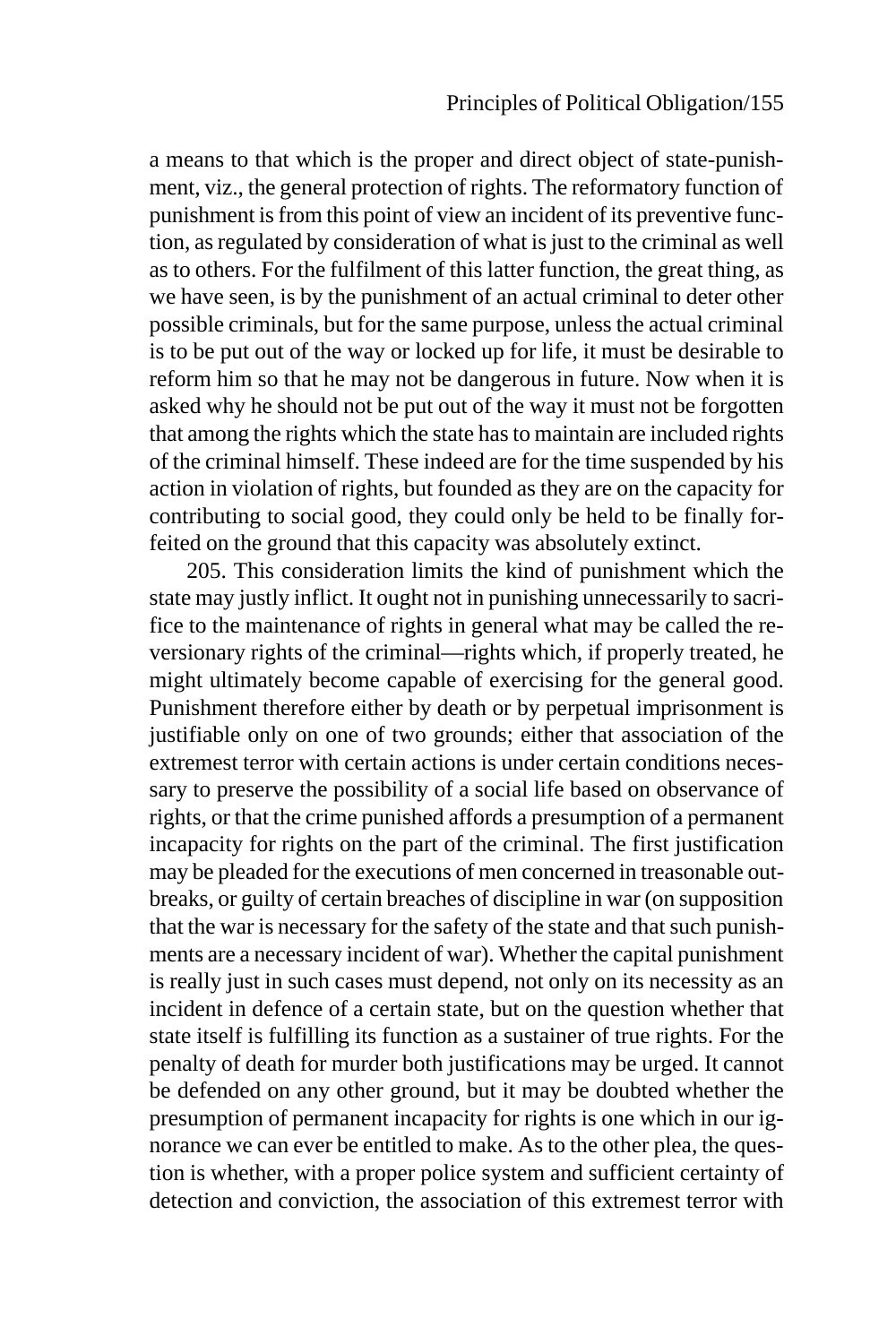the murderer is necessary to the security of life. Where the death-penalty, however, is unjustifiable, so must be that of really permanent imprisonment; one as much as the other is an absolute deprivation of free social life, and of the possibilities of moral development which that life affords. The only justification for a sentence of permanent imprisonment in a case where there would be none for capital punishment would be that, though inflicted as permanent, the imprisonment might be brought to an end in the event of any sufficient proof appearing of the criminal's amendment. But such proof could only be afforded if the imprisonment were so modified as to allow the prisoner a certain amount of liberty.

206. If punishment then is to be just, in the sense that in its infliction due account is taken of all rights, including the suspended rights of the criminal himself, it must be, so far as public safety allows, reformatory. It must tend to qualify the criminal for the resumption of rights. As reformatory, however, punishment has for its direct object the qualification for the exercise of rights, and is only concerned with true moralisation of the criminal indirectly so far as it may result from the exercise of rights. But even where it cannot be reformatory in this sense, and over and above its reformatory function in cases where it has one, punishment has a moral end. Just because punishment by the state has for its direct object the maintenance of rights, it has, like every other function of the state, indirectly a moral object, because true rights according to our definition, are powers which it is for the general well-being that the individual (or association) should possess, and that well-being is essentially a moral well-being. Ultimately, therefore, the just punishment of crime is for the moral good of the community. It is also for the moral good of the criminal himself, unless and it is a supposition which we ought not to make—he is beyond the reach of moral influences. Though not inflicted for that purpose, and though it would not the less have to be inflicted if no moral effect on the criminal could be discerned, it is morally the best thing that can happen to him. It is so, even if a true social necessity requires that he be punished with death. The fact that society is obliged so to deal with him affords the best chance of bringing home to him the anti-social nature of his act. It is true that the last utterances of murderers generally convey the impression that they consider themselves interesting persons, quite sure of going to heaven, but these are probably conventional. At any rate if the solemn infliction of punishment on behalf of human society, and without any sign of vindictiveness, will not breed the shame, which is the moral new birth, presum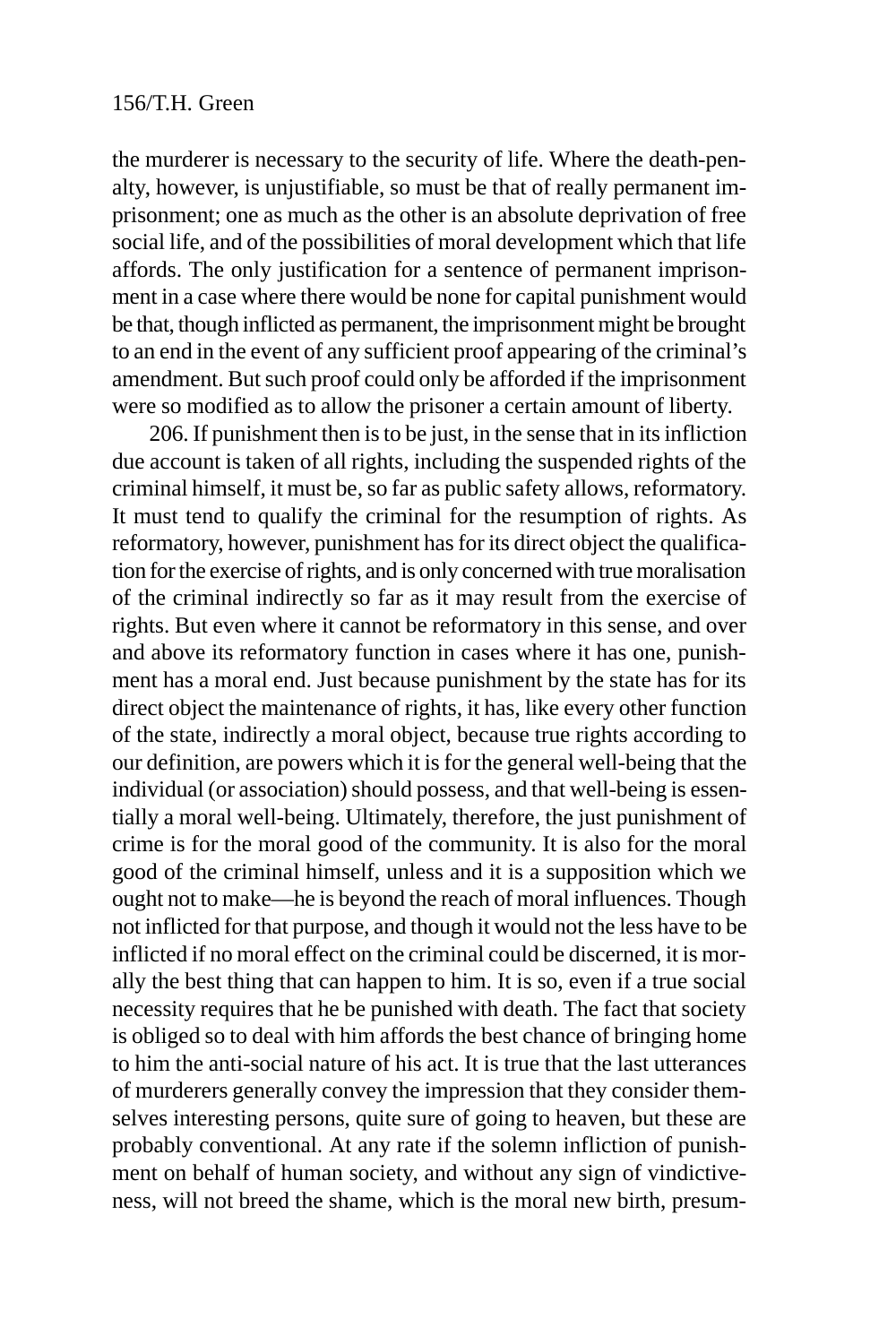ably nothing else within human reach will.

# M. The Right of the State to Promote Morality

207. The right of the individual man, as such, to free life on its negative side is constantly gaining more general recognition. It is the basis of the growing scrupulosity in regard to punishments which are not reformatory, which put rights finally out of the reach of a criminal instead of qualifying him for their renewed exercise. But the only rational foundation for the ascription of this right is ascription of capacity for free contribution to social good. Is it then reasonable for us as a community to treat this capacity in the man whose crime has given proof of its having been overcome by anti-social tendencies, as yet giving him a title to a further chance of its development; on the other hand, to act as if it conferred no title on its possessors, before a crime has been committed, to be placed under conditions in which its realisation would be possible? Are not all modern states so acting allowing their ostensible members to grow up under conditions which render the development of social capacity. practically impossible? Was it no more reasonable, as in the ancient states, to deny the right to life in the human subject as such, than to admit it under conditions which prevent the realisation of the capacity that forms the ground of its admission? This brings us to the fourth of the questions that arose i out of the assertion of the individual's right to free life. What is the nature and extent of the individual's claim to be enabled positively to realise that capacity for freely contributing to social good which is the foundation of his right to free life?

208. In dealing with this question, it is important to bear in mind that the capacity we are considering is essentially a free or (what is the same) a moral capacity. It is a capacity, not for action determined by relation to a certain end, but for action determined by a conception of the end to which it is relative. Only thus is it a foundation of rights. The action of an animal or plant may be made contributory to social good, but it is not therefore a foundation of rights on the part of an animal or plant, because they are not affected by the conception of the good to which they contribute. A right is a power (of acting for his own ends for what he conceives to be his good) secured to an individual by the community, on the supposition that its exercise contributes to the good of the community. But the exercise of such a power cannot be so contributory unless the individual, in acting for his own ends, is at least affected by the conception of a good as common to himself with others. The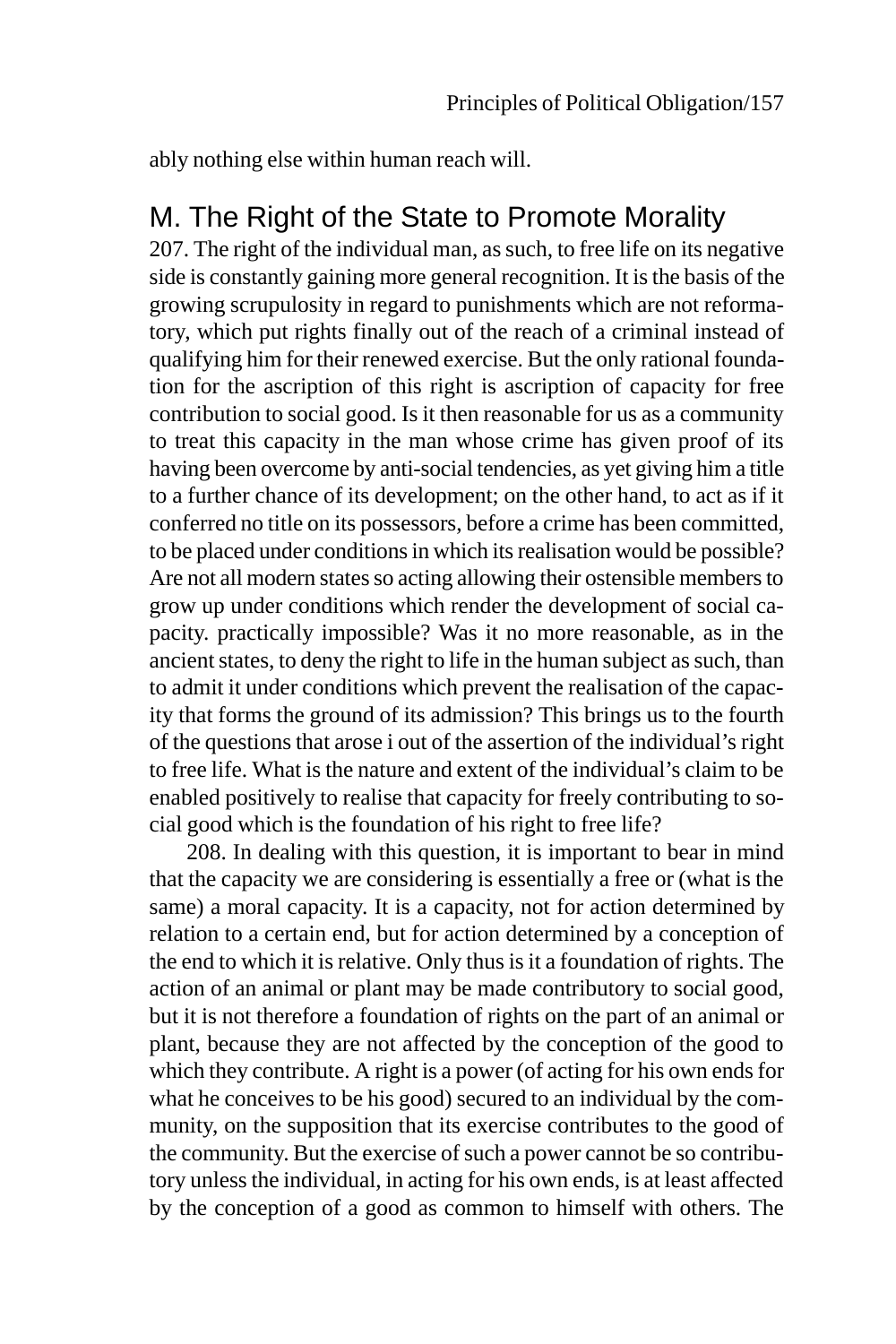condition of making the animal contributory to human good is that we do not leave him free to determine the exercise of his powers—that we determine them for him, that we use him merely as an instrument; and this means that we do not, because we cannot, endow him with rights. We cannot endow him with rights because there is no conception of a good common to him with us which we can treat as a motive to him to do to us as he would have us do to him. It is not indeed necessary. to a capacity for rights, as it is to true moral goodness, that interest in a good conceived as common to himself with others should be a man's dominant motive. It is enough if that which he presents to himself from time to time as his good, and which accordingly determines his action, is so far affected by consideration of the position in which he stands to others of the way in which this or that possible action of his would affect them, and of what he would have to expect from them in return as to result habitually without force or fear of force, in action not incompatible with conditions necessary to the pursuit of a common good on the part of others. In other words, it is the presumption that a man in his general course of conduct will of his own motion have respect to the common good, which entitles him to rights at the hands of the community. The question of the moral value of the motive which may induce this respect—whether an unselfish interest in common good or the wish for personal pleasure and fear of personal pain does not come into the account at all. An agent, indeed, who could only be induced by fear of death or bodily harm to behave conformably to the requirements of the community would not be a subject of rights, because this influence could never be brought to bear on him so constantly, if he were free to regulate his own life, as to secure the public safety. But a man's desire for pleasure to himself and aversion from pain to himself, though dissociated from any desire for a higher object for any object that is desired because good for others may constitute a capacity for rights, if his imagination of pleasure and pain is so far affected by sympathy with the feeling of others about him as to make him, independently of force or fear of punishment, observant of established rights. In such a case the fear of punishment may be needed to neutralise anti-social impulses under circumstances of special temptation, but by itself it could never be a sufficiently. uniform motive to qualify a man, in the absence of more spontaneously social feelings, for the. life of a free citizen. The qualification for such a life is a spontaneous habit of acting with reference to a common good, whether that habit be founded on an imagination of pleasures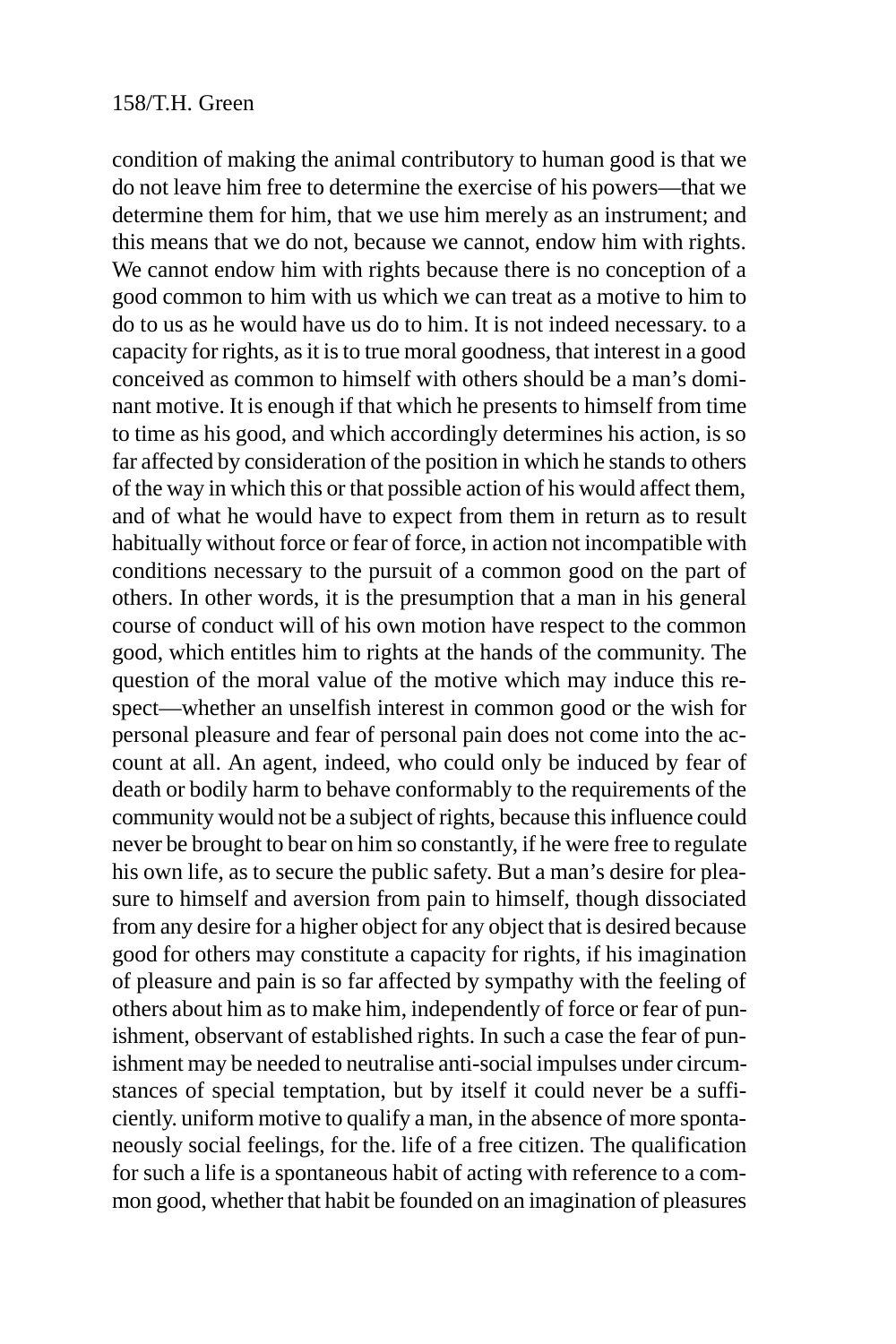and pains or on a conception of what ought to be. In either case the habit implies at least an understanding that there is such a thing as a common good, and a regulation of egoistic hopes and fears, if not an inducing of more 'disinterested' motives, in consequence of that understanding.

209. The capacity for rights, then, being a capacity for spontaneous action regulated by a conception of a common good—either so regulated through an interest which flows directly from that conception or through hopes and fears which are affected by it through more complex channels of habit and association is a capacity which cannot be generated which on the contrary is neutralised by any influences that interfere with the spontaneous action of social interests. Now any direct enforcement of the outward conduct, which ought to flow from social interests, by means of threatened penalties and a law requiring such conduct necessarily implies penalties for disobedience to it—does interfere with the spontaneous action of those interests, and consequently checks the growth of the capacity which is the condition of the beneficial exercise of rights. For this reason the effectual action of the state, i.e., the community as acting through law, for the promotion of habits of true citizenship, seems necessarily to be confined to the removal of obstacles. Under this head, however, there may and should be included much that most states have hitherto neglected, and much that at first sight may have the appearance of an enforcement of moral duties, e.g., the requirement that parents have their children taught the elementary arts. To educate one's children is no doubt a moral duty, and it is not one of those duties, like that of paving debts, of which the neglect directly interferes with the rights of someone else. It might seem, therefore, to be a duty with which positive law should have nothing to do, any more than with the duty of striving after a noble life. On the other hand, the neglect of it does tend to prevent the growth of the capacity for beneficially exercising rights on the part of those whose education is neglected, and it is on this account not as a purely moral duty on the part of a parent, but as the prevention of a hindrance to the capacity for rights on the part of children that education should be enforced by the state. It may be objected, indeed, that in enforcing it we are departing in regard to the parents from the principle above laid down that we are interfering with the spontaneous action of social interests, though we are doing so with a view to promoting this spontaneous action in another generation. But the answer to this objection is, that a law of compulsory education, if the preferences, ecclesiastical or other, of those parents who show any practical sense of their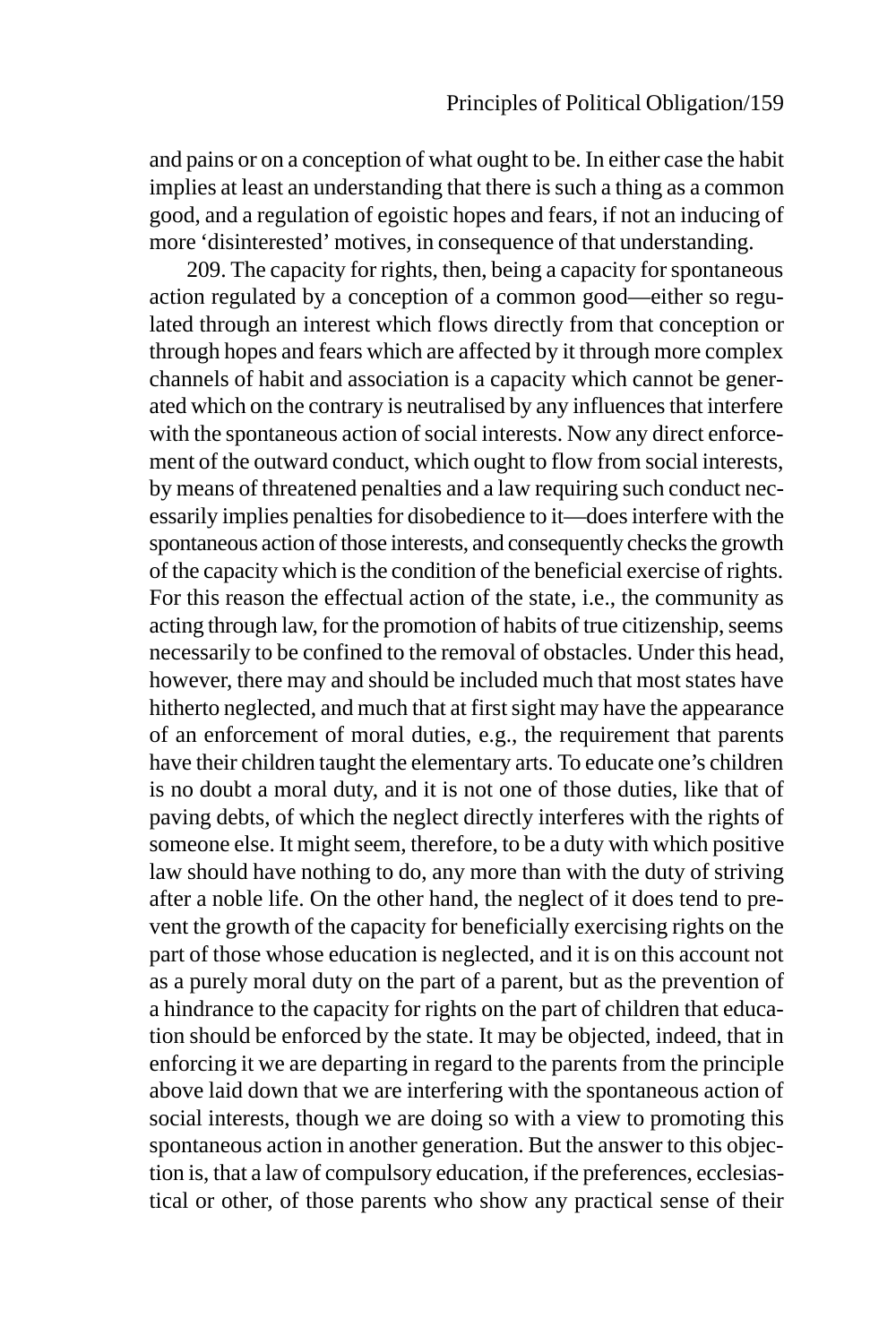responsibility are duly respected, is from the in whom, so far as this beginning only felt as compulsion by those social function is concerned, there is no spontaneity to be interfered with, and that in the second generation, though the law with its penal sanctions still continues, it is not felt as a law, as an enforcement of action by penalties, at all.

210. On the same principle the freedom of contract ought probably to be more restricted in certain directions than is at present the case. The freedom to do as they like on the part of one set of men may involve the ultimate disqualification of many others, or of a succeeding generation, for the exercise of rights. This applies most obviously to such kinds of contract or traffic as affect the health and housing of the people, the growth of population relatively to the means of subsistence, and the accumulation or distribution of landed property. In the hurry of removing those restraints on free dealing between man and man, which have arisen partly perhaps from some confused idea of maintaining morality but much more from the power of class-interests, we have been apt to take too narrow a view of the range of persons not one generation merely but succeeding generations whose freedom ought to be taken into account, and of the conditions necessary to their freedom ('freedom' here meaning their qualification for the exercise of rights). Hence the massing of population without regard to conditions of health; unrestrained traffic in deleterious commodities; unlimited upgrowth of the class of hired labourers in particular industries which circumstances have suddenly stimulated, without any provision against the dangers of an impoverished proletariate in following generations. Meanwhile, under pretence of allowing freedom of bequest and settlement, a system has grown up which prevents the landlords of each generation from being free either in the government of their families or in the disposal of their land, and aggravates the tendency to crowd into towns, as well as the difficulties of providing healthy house-room, by keeping land in a few hands. It would be out of place here to consider in detail the remedies for these evils, or to discuss the question how far it is well to trust to the initiative of the state or individuals in dealing with them. It is enough to point out the directions in which the state may remove obstacles to the realisation of the capacity for beneficial exercise of rights without defeating its own object. by vitiating the spontaneous character of that capacity.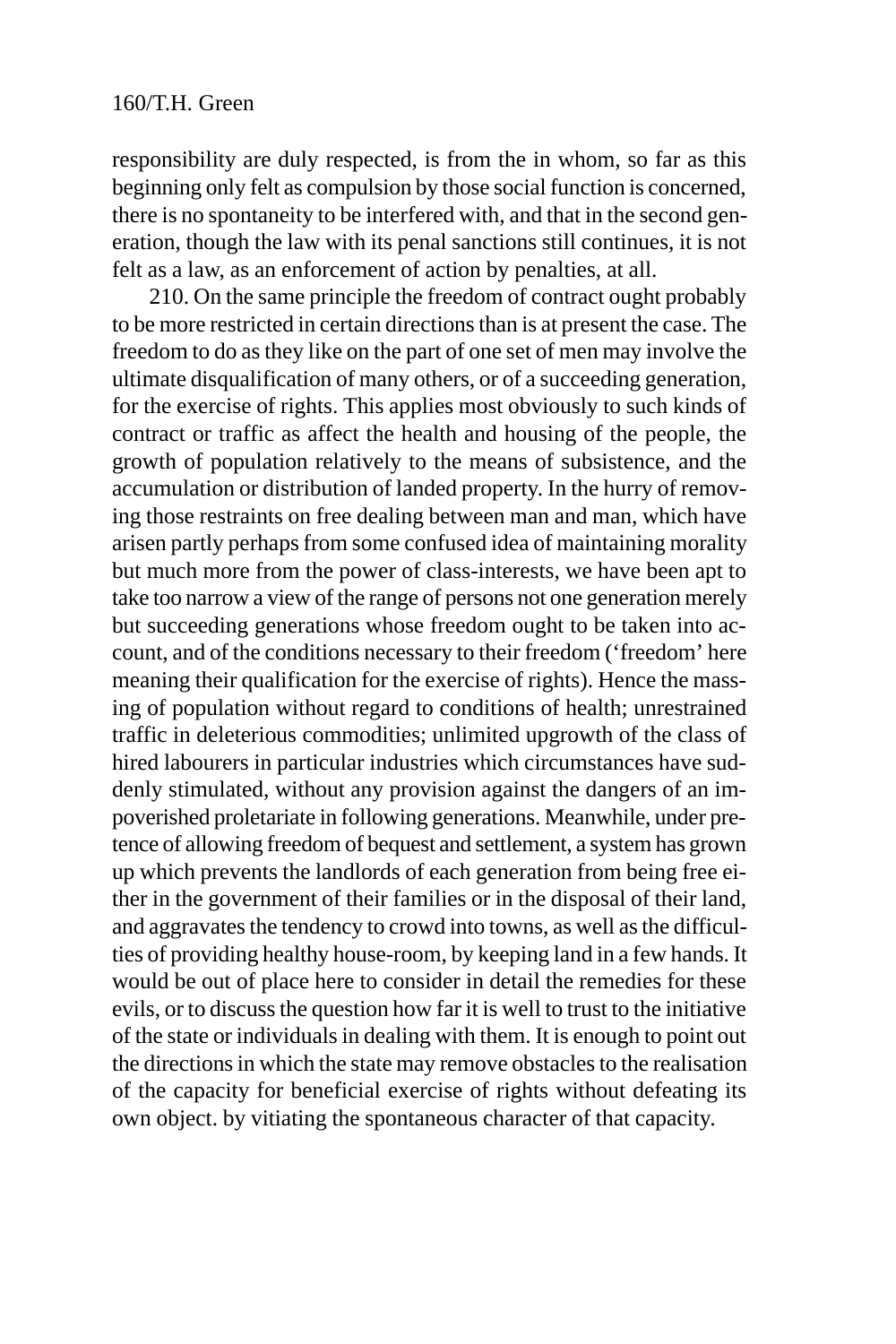### N. The Right of the State in Regard to Property

211. We have now considered the ground of the right to free life, and what is the justification, if any, for the apparent disregard of that right (a) in war, (b) in the infliction of punishment. We have also dealt with the question of the general office of the state in regard to the development of that capacity. in individuals which is the foundation of the right, pointing out on the one hand the necessary limitation of its office in this respect, on the other hand the directions in which it may remove obstacles to that development. We next have to consider the rationale of the rights of property.

In discussions on the 'origin of property' two questions are apt to be mixed up which, though connected, ought to be kept distinct. One is the question how men have come to appropriate; the other the question how the idea of right has come to be associated with their appropriations. As the term 'property' not only implies a permanent possession of something, or a possession which can only be given up with the good will of the possessor, but also a possession recognised as a right, an inquiry into the origin of property must involve both these questions, but it is not the less important that the distinction between them should be observed. Each of them again has both its analytical and its historical side. In regard to the first question it is important to learn all that can be learnt as to the kind of things that were first, and afterwards at successive periods, appropriated; as to the mode in which, and the sort of persons or societies by whom, they were appropriated. This is an historical inquiry. But it cannot take the place of a metaphysical or psychological analysis of the conditions on the part of the appropriating subject implied in the fact that he does such a thing as appropriate. So too, in regard to the second question, it is important to investigate historically the forms in which the right of men in their appropriations has been recognised; the parties, whether individuals or societies, to whom the right has been allowed; and the sort of objects, capable of appropriation, to which it has been considered to extend. But neither can these inquiries help us to understand, in the absence of a metaphysical or moral analysis, either what is implied in the ascription of a right to certain appropriations, or why there should be a right to them.

212. We have then two questions, as above stated, each requiring two different methods of treatment. But neither have the questions themselves, nor the different methods of dealing with them, been duly distinguished. It is owing to confusion between them that the right of property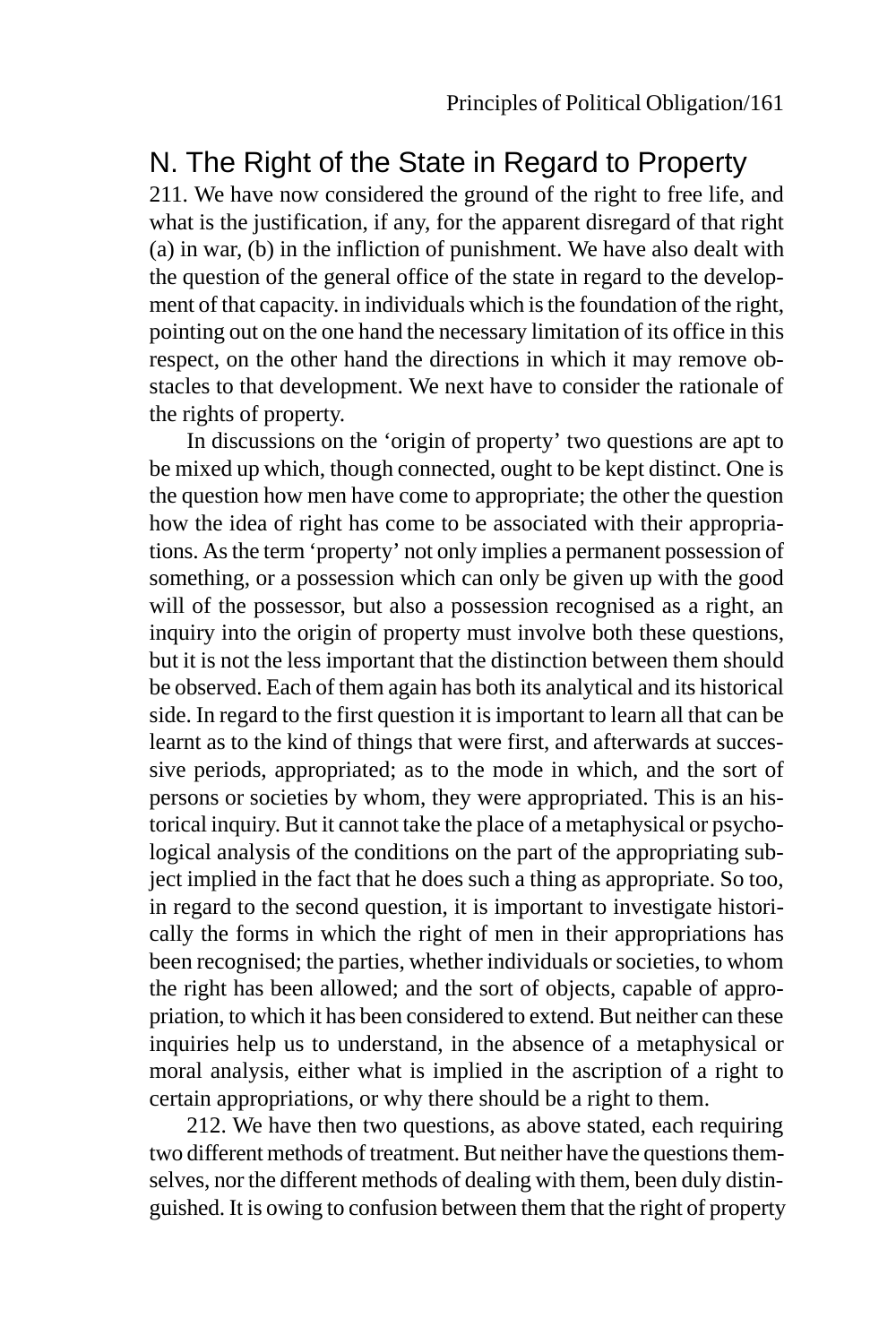in things has been supposed to originate in the first occupancy of them. This supposition, in truth, merely disguises the identical proposition that in order to property. there must to begin with have been some appropriation. The truism that there could be no property in anything which had not been at some time and in some manner appropriated tells us nothing as to how or why property in it, as a right, came to be recognised, or why that right should be recognised. But owing to the confusion between the origin of appropriation and the origin of property. as a right, an identical proposition as to the beginning of appropriation seemed to be an instructive statement as to the basis of the rights of property. Of late, in a revulsion from theories founded on identical propositions, 'historical' inquiries into the 'origin of property' have come into vogue. The right method of dealing with the question has been taken to lie in an investigation of the earliest forms in which property has existed. But such investigation, however valuable in itself, leaves untouched the questions, (1) what it is in the nature of men that makes it possible for them, and moves them, to appropriate; (2) why it is that they conceive of themselves and each other as having a right in their appropriations; (3) on what ground is this conception treated as of moral authority—as one that should be acted on.

213. (1) Appropriation is an expression of will; of the individual's effort to give reality to a conception of his own good; of his consciousness of a possible self-satisfaction as an object to be attained. It is different from mere provision to supply a future want. Such provision appears to be made by. certain animals, e.g. ants. It can scarcely be made under the influence of the imagination of pain incidental to future want derived from previous experience, for the ant lays up for the winter though it has not previously lived through the winter. It may be suggested that it does so from inherited habit, but that this habit has originally arisen from an experience of pain on the part of ants in the past. Whether this is the true account of the matter we have not, I think, perhaps from the nature of the case, cannot have the means of deciding. We conceal our ignorance by saying that the ant acts instinctively, which is in effect a merely negative statement, that the ant is not moved to make provision for winter either by imagination of the pain which will be felt in winter if it does not, or by knowledge of the fact (conception of the fact) that such pain will be felt. In fact, we know nothing of the action of the ant from the inside, or as an expression of consciousness. If we are not entitled to deny dogmatically. that it expresses conscious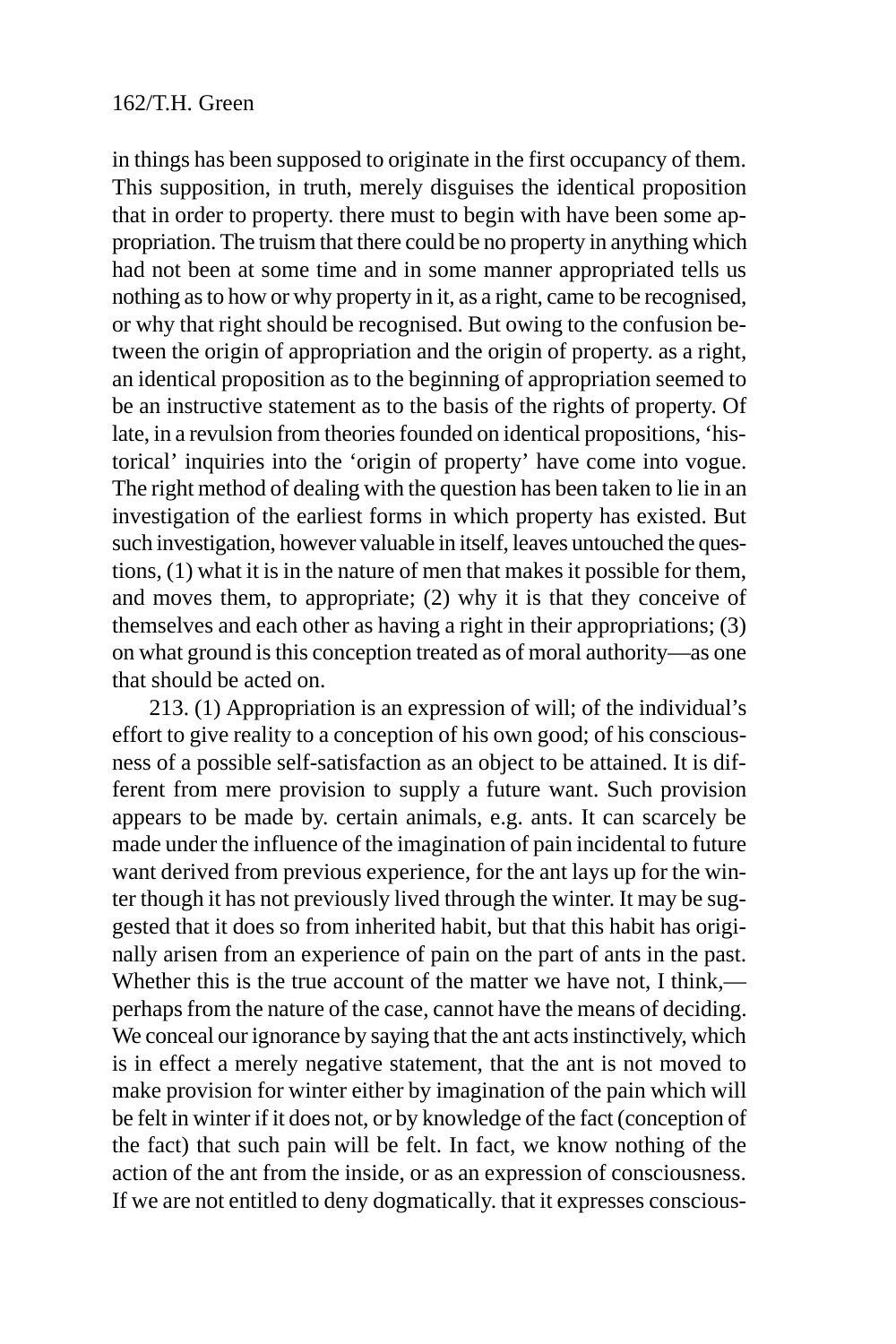ness at all, neither are we entitled to say that it does express consciousness, still less what consciousness it expresses. On the other hand we are able to interpret the acts of ourselves, and of those with whom we can communicate by means of signs to which we and they attach the same meaning, as expressions of consciousness of a certain kind, and thus by reflective analysis to assure ourselves that acts of appropriation in particular express a will of the kind stated; that they are not merely a passing employment of such materials as can be laid hands on to satisfy this or that want, present or future, felt or imagined, but reflect the consciousness of a subject which distinguishes itself from its wants; which presents itself to itself as still there and demanding satisfaction when this or that want, or any number of wants, have been satisfied; which thus not merely uses a thing to fill a want, and in so doing at once destroys the thing and for the time removes the want, but says to itself, 'this shall be mine to do as I like with, to satisfy my wants and express my emotions as they arise.'

214. One condition of the existence of property, then, is appropriation, and that implies the conception of himself on the part of the appropriator as a permanent subject for whose use, as instruments of satisfaction and expression, he takes and fashions certain external things certain things external to his bodily members. These things, so taken and fashioned, cease to be external as they were before. They become a sort of extension of the man's organs—the constant apparatus through which he gives reality to his ideas and wishes. But another condition must be fulfilled in order to constitute property, even of the most simple and primitive sort. This is the recognition by others of a man's appropriations as something which they will treat as his, not theirs, and the guarantee to him of his appropriations by means of that recognition. What then is the ground of the recognition? The writers of the seventeenth and eighteenth centuries, who discussed the basis of the rights of property, took it for granted, and in so doing begged the question. Grotius makes the right of property rest on contract, but clearly until there is a recognised *meum* [mine] and *tuum* [yours] there can be no contract. Contract presupposes property. The property in a particular thing may be derived from a contract through which it has been obtained in exchange for another thing or for some service rendered, but that implies that it was previously the property of another, and that the person obtaining it had a property in something else if only in the labour of his hands, which he could exchange for it. 'At the same time we learn how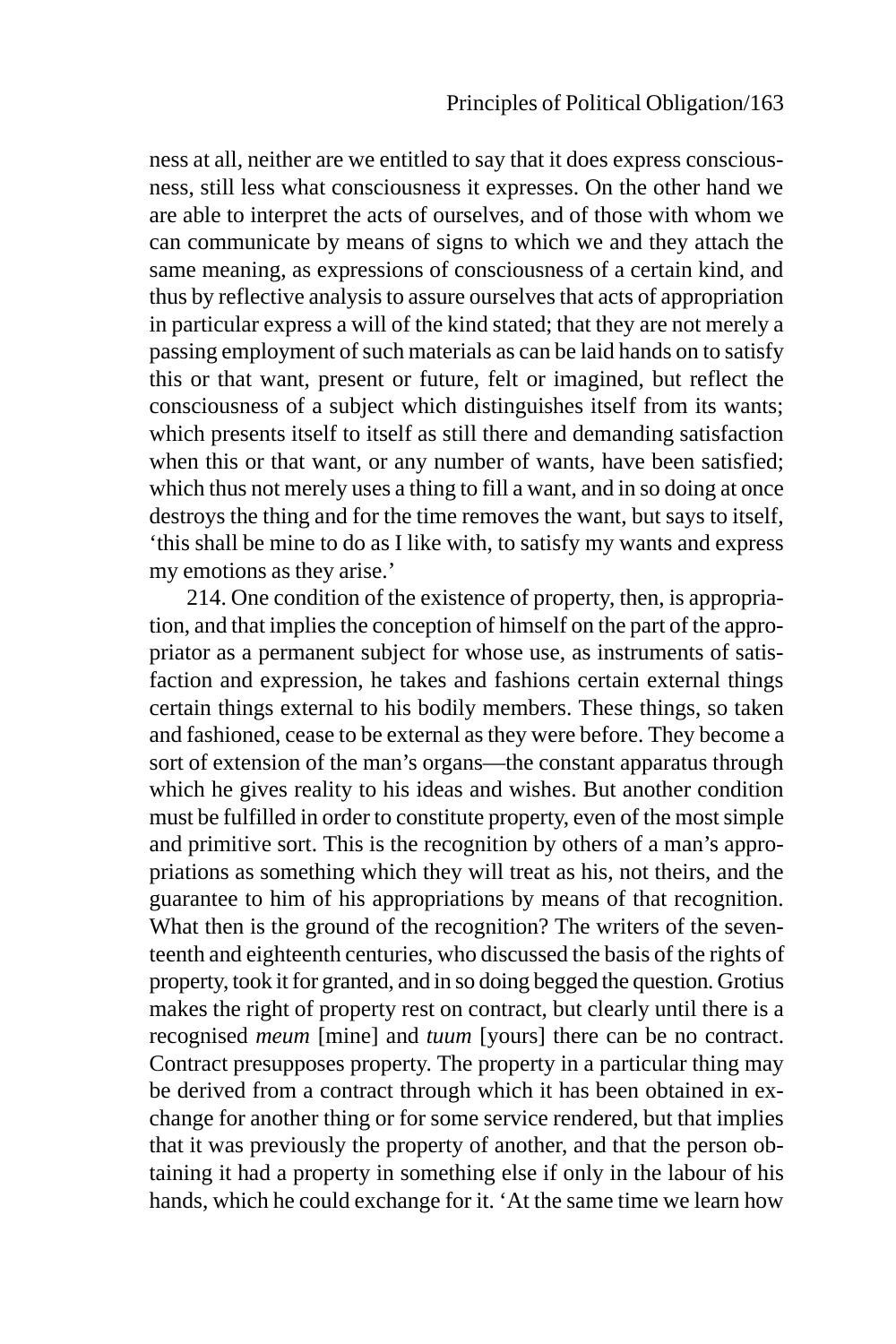things became subject to private ownership... by a kind of agreement, either expressed, as by a decision, or implied, as by occupation. In fact, as soon as community ownership was abandoned, and as yet no division had been made it is supposed that, all agreed, that whatever each one had taken possession of should be his property.' But he supposes a previous process by which things had been appropriated ( 4), owing to the necessity. of spending labour on them in order to satisfy desire for a more refined kind of living than could be supplied by spontaneous products of the earth. 'The reason was that men were not content to feed on the spontaneous products of the earth, to dwell in caves... but chose a more refined mode of life; this gave rise to industry which some applied to one thing, others to another.' The 'communis rerum' [common ownership], thus departed from when labour came to be expended on things, Grotius had previously described ( 1) as a state of things in which everyone had a right to whatever he could lay hands on., "All things", as Justin says, "were the undivided possession of all men, as if all possessed a common inheritance." In consequence, each man could at once take whatever he wished for his own needs, and could consume whatever was capable of being consumed. The enjoyment of this universal right then served the purpose of private ownership; for whatever each had thus taken for his own needs another could not take from him except by an unjust act.' Here then a virtual right of property, though not so called, seems to be supposed in two forms previous to the establishment of what Grotius calls the right of property by contract. There is (1) a right of property in which each can 'take to his use and consume' out of the raw material supplied by nature; (2) a further right of each man in that on which he has extended labour. Grotius does not expressly call this a right, but if there is a right, as he says there is, on the part of each man to that which he is able 'to take to his use and consume,' much more must there be a right to that which he has not only taken but fashioned by his labour. On the nature and rationale of this right Grotius throws no light, but it is clearly presupposed by that right of property which he supposes to be derived from contract, and must be recognised before any such contract could be possible. Hobbes is so far more logical that he does not derive property from contract, but treats property and 'the validity of covenants, as coordinately dependent on the existence of a sovereign power of compulsion. But his account of this, as of all other forms of right, is open to the objection (before dwelt on) that if the sovereign power is merely a strongest force it cannot be a source of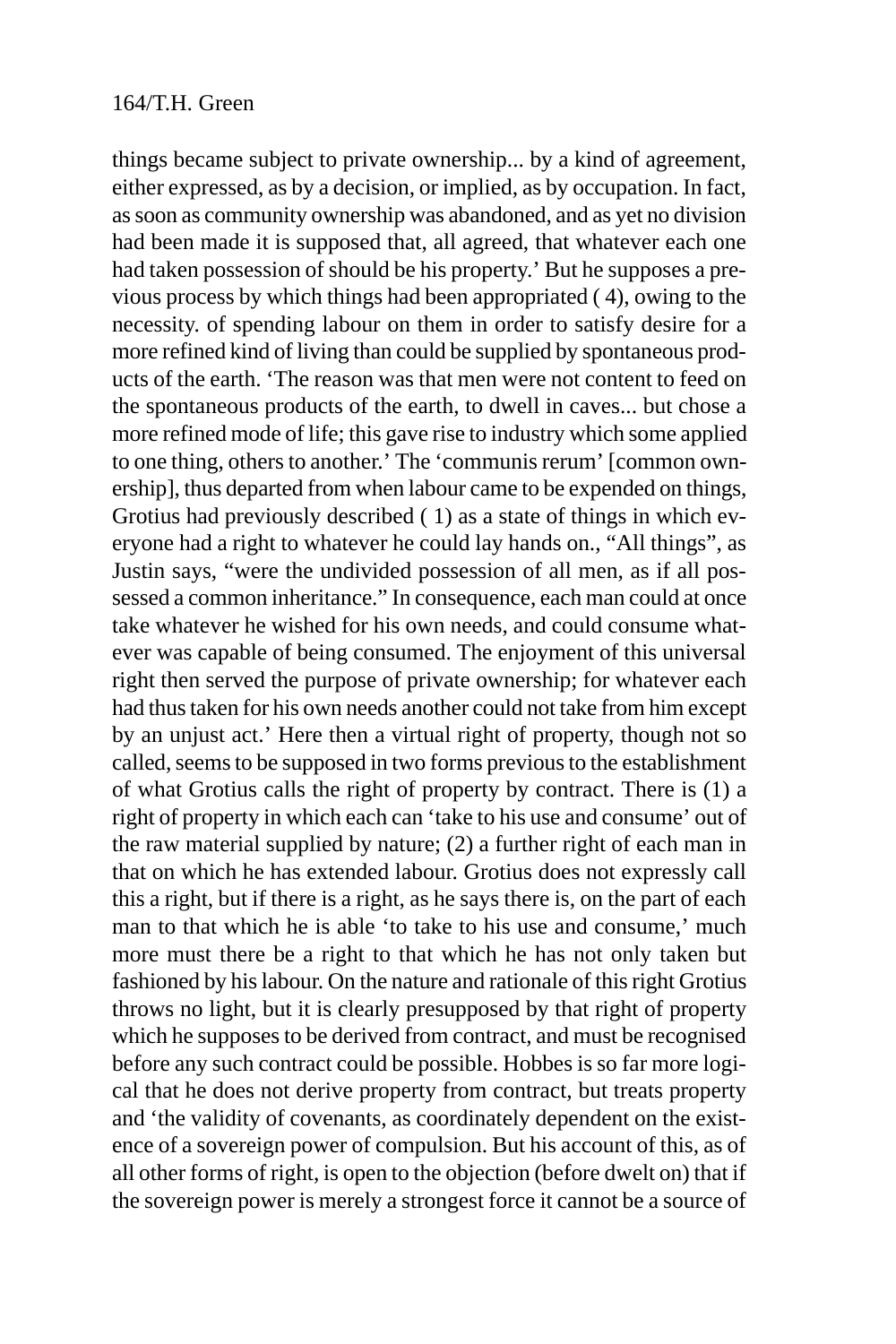rights; and that if it is other than this—if it is a representative and maintainer of rights—its existence presupposes rights, which remain to be accounted for. As previously shown, Hobbes, while professing to make all rights dependent on the sovereign power, presupposes rights in his account of the institution of this power. The validity of contracts 'begins not but with its constitution, yet its own right is derived from an irrevocable, contract of all with all in which each devolves his persona the body of his rights—upon it. Without pressing his particular forms of expression unfairly against him, it is clear that he could not really succeed in thinking of rights as derived simply from supreme force; that he could not associate the idea of absolute right with the sovereign without supposing prior rights which it was made the business of the sovereign to enforce, and in particular such a recognised distinction between meum and tuum as is necessary to a covenant. Nor when we have dropped Hobbes, notion of government or law-making power, as having originated in a covenant of all with all, shall we succeed any better in deriving rights of property, any more than other rights, from law or a sovereign which makes law, unless we regard the law or sovereign as the organ or sustainer of a general social recognition of certain powers, as powers which should be exercised.

215. Locke treats property—fairly enough so long as only its simplest forms are in question—as derived from labour. By the same law of nature and reason by which a man has 'a Property in his own Person,' 'the Labour of his Body, and the Work of his Hands... are properly his' too. Now that the right to free life, which we have already dwelt on, carries with it a certain right to property to a certain permanent apparatus beyond the bodily organs—for the maintenance and expression of that life, is quite true. But apart from the difficulty of tracing some kinds of property in which men are in fact held to have a right, to the labour of anyone even of someone from whom it has been derived by inheritance or bequest (a difficulty to be considered presently)—to say that it is a 'law of nature and reason' that a man should have a property in the work of his hands is no more than saying that that on which a man has impressed his labour is recognised by others as something which should be his, just as he himself is recognised by them as one that should be his own master. The ground of the recognition is the same in both cases and it is Locke's merit to have pointed this out, but what the ground is he does not consider, shelving the question by appealing to a law of nature or reason.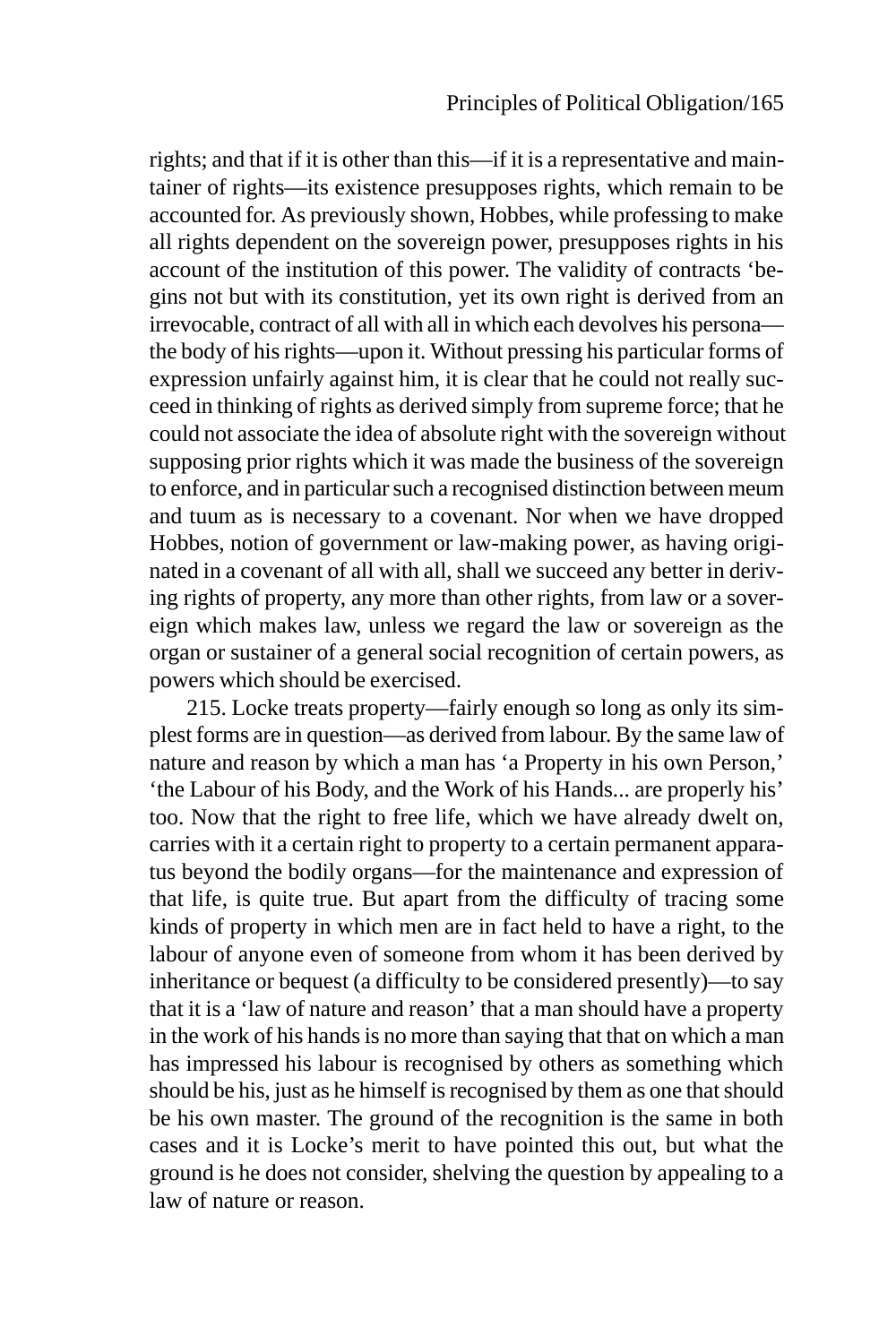216. The ground of the right to free life—the reason why a man is secured in the free exercise of his powers through recognition of that exercise by others as something that should be—lay, as we saw, in the conception on the part of everyone who concedes the right to others and to whom it is conceded, of an identity of good for himself and others. It is only as within a society as a relation between its members, though the society be that of all men, that there can be such a thing as a right; and the right to free life rests on the common will of the society, in the sense that each member of the society within which the right subsists in seeking to satisfy himself contributes to satisfy the others, and that each is aware that the other does so; whence there results a common interest in the free play of the powers of all. And just as the recognised interest of a society constitutes for each member of it the right to free life—just as it makes each conceive of such life on the part of himself and his neighbour as what should be, and thus forms the basis of a restraining custom which secures it for each so it constitutes the right to the instruments of such life, making each regard the possession of them by the other as for the common good, and thus through the medium first of custom, then of law, securing them to each.

217. Thus the doctrine that the foundation of the right of property lies in the will that property is 'realised Will'—is true enough if we attach a certain meaning to 'Will,' if we understand by it, not the momentary spring of any and every spontaneous action, but a constant principle, operative in all men qualified for any form of society, however frequently overborne by passing impulses, in virtue of which each seeks to give reality to the conception of a well-being which he necessarily. regards as common to himself with others. A Will of this kind at once explains the effort to appropriate, and the restraint placed on each in his appropriations by a customary recognition of the interest which each has in the success of the like effort on the part of the other members of a society with which he shares a common well-being. This customary recognition, founded on a moral or rational will, requires indeed to be represented by some adequate force before it can result in a real maintenance of rights of property. The wild beast in man will not otherwise yield obedience to the rational will. And from the operation of this compulsive force, very imperfectly controlled by the moral tendencies which need its co-operation in other words from the historical incidents of conquest and government—there result many characteristics of the institution of property, as it actually exists, which cannot be derived from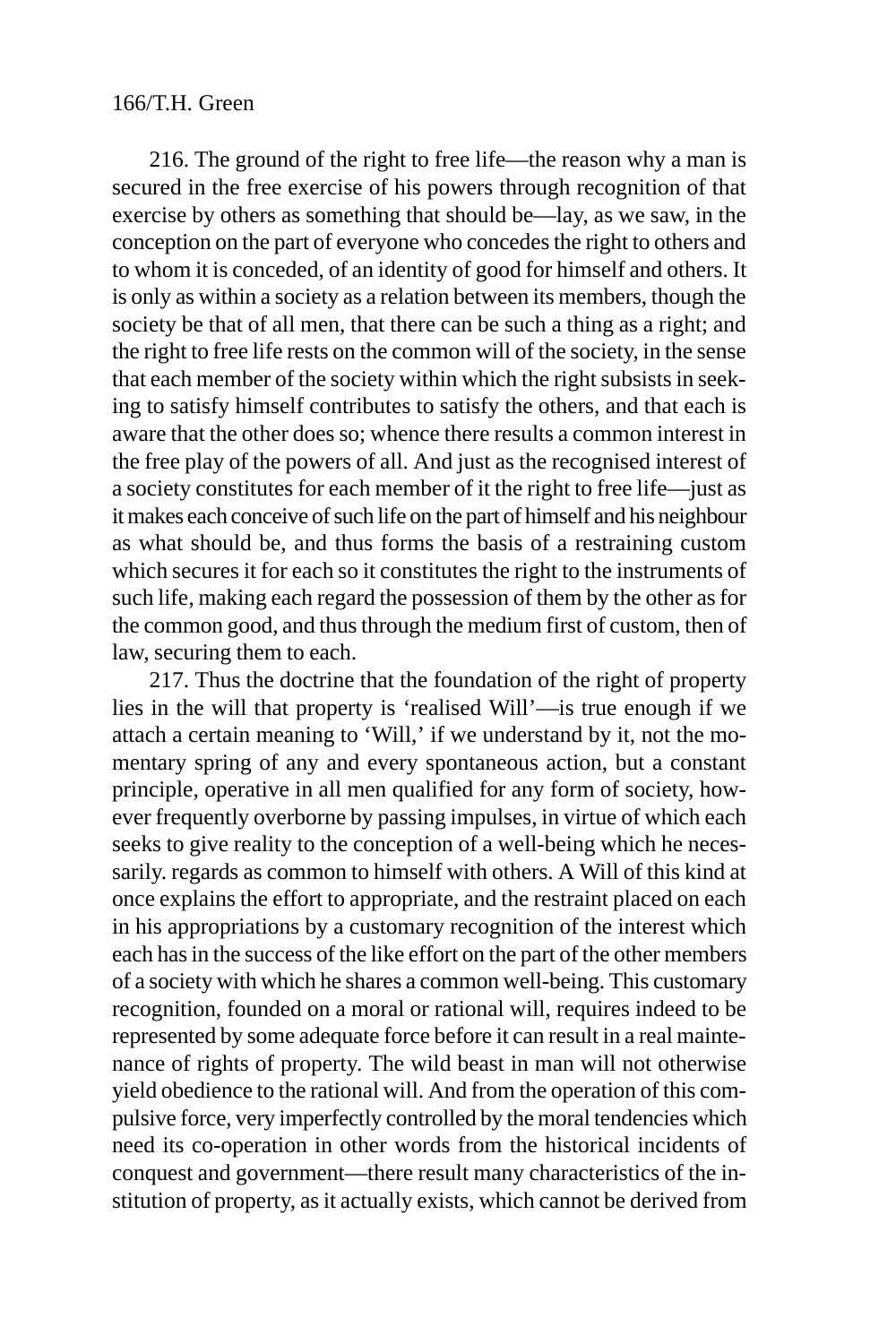the spiritual principle which we have assigned as its foundation. Still, without that principle it could not have come into existence, nor would it have any moral justification at all.

218. It accords with the account given of this principle that the right of property, like every other form of right, should first appear within societies founded on kinship, these being naturally the societies within which the restraining conception of a common wellbeing is first operative. We are apt indeed to think of the state of things in which the members of a family or clan hold land and stock in common, as the antithesis of one in which rights of property exist. In truth it is the earliest stage of their existence, because the most primitive form of society in which the fruit of his labour is secured to the individual by the society under the influence of the conception of a common well-being. The characteristic of primitive communities is not the absence of distinction between meum and tuum, without which no society of intelligent as opposed to instinctive agents would be possible at all, but the common possession of certain materials, in particular land, on which labour may be expended. It is the same common interest which prevents separate appropriation of these materials and which secures the individual in the enjoyment and use of that which his labour can extract from them.

219. From the moral point of view, however, the clan-system is defective because under it the restraint imposed upon the individual by his membership of a society is not, and has not the opportunity of becoming, a self-imposed restraint a free obedience to which the individual submits, though the alternative course is left open to him, because he conceives it as his true good. The area within which he can shape his own circumstances is not sufficient to allow of the opposite possibilities of right and wrong being presented to him, and thus of his learning to love right for its own sake. And the other side of this moral tutelage of the individual—this withholding from him of the opportunity of being freely determined by recognition of his moral relations—is the confinement of those relations themselves, which under the clan-system have no actual existence except as between members of the same clan. A necessary condition at once of the growth of a free morality, i.e., a certain behaviour of men determined by an understanding of moral relations and by the value which they set on them as understood, and of the conception of those relations as relations between all men, is that free play should be given to every man's powers of appropriation. Moral freedom is not the same thing as a control over the outward circum-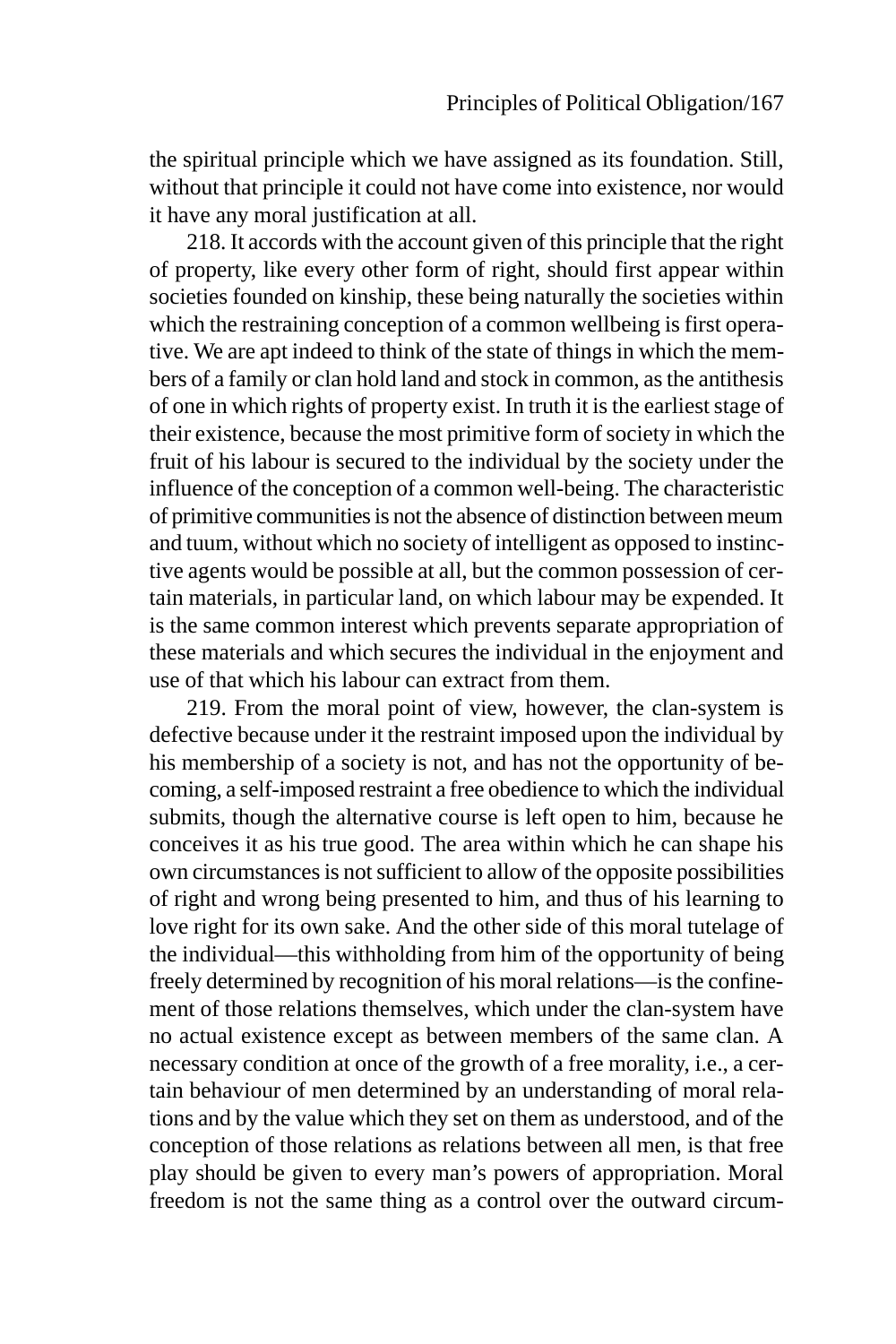stances and appliances of life. It is the end to which such control is a generally necessary means and which gives it its value. In order to obtain this control men must cease to be limited in their activities by the customs of the clan. The range of their appropriations must be extended they must include more of the permanent material on which labour may be expended, and not merely the passing products of labour spent on unappropriated material—and they must be at once secured and controlled in it by the good-will, by the sense of common interest, of a wider society, of a society to which any and every one may belong who will observe its conditions, and not merely those of a particular parentage; in other words by the law, written or unwritten, of a free state.

220. It is too long a business here to attempt an account of the process by which the organisation of rights in the state has superseded that of the clan, and at the same time the restriction of the powers of appropriation implied in the latter has been removed. It is important to observe, however, that this process has by no means contributed unmixedly to the end to which, from the moral point of view, it should have contributed. That end is at once the emancipation of the individual from all restrictions upon, and his provision with means for, the free moral life. But the actual result of the development of rights of property in Europe, as part of its general political development, has so far been a state of things in which all indeed may have property, but great numbers in fact cannot have it in that sense in which alone it is of value, viz. as a permanent apparatus for carrying out a plan of life, for expressing ideas of what is beautiful, or giving effect to benevolent wishes. In the eye of the law they have rights of appropriation, but in fact they have not the chance of providing means for a free moral life, of developing and giving reality or expression to a good will, an interest in social well-being. A man who possesses nothing but his powers of labour and who has to sell these to a capitalist for bare daily maintenance, might as well, in respect of the ethical purposes which the possession of property should serve, be denied rights of property altogether. Is the existence of so many men in this position, and the apparent liability of many more to be brought to it by a general fall of wages, if increase of population goes along with decrease in the productiveness of the earth, a necessary result of the emancipation of the individual and the free play given to powers of appropriation? or is it an evil incident, which may yet be remedied, of that historical process by which the development of the rights of property has been brought about, but in which the agents have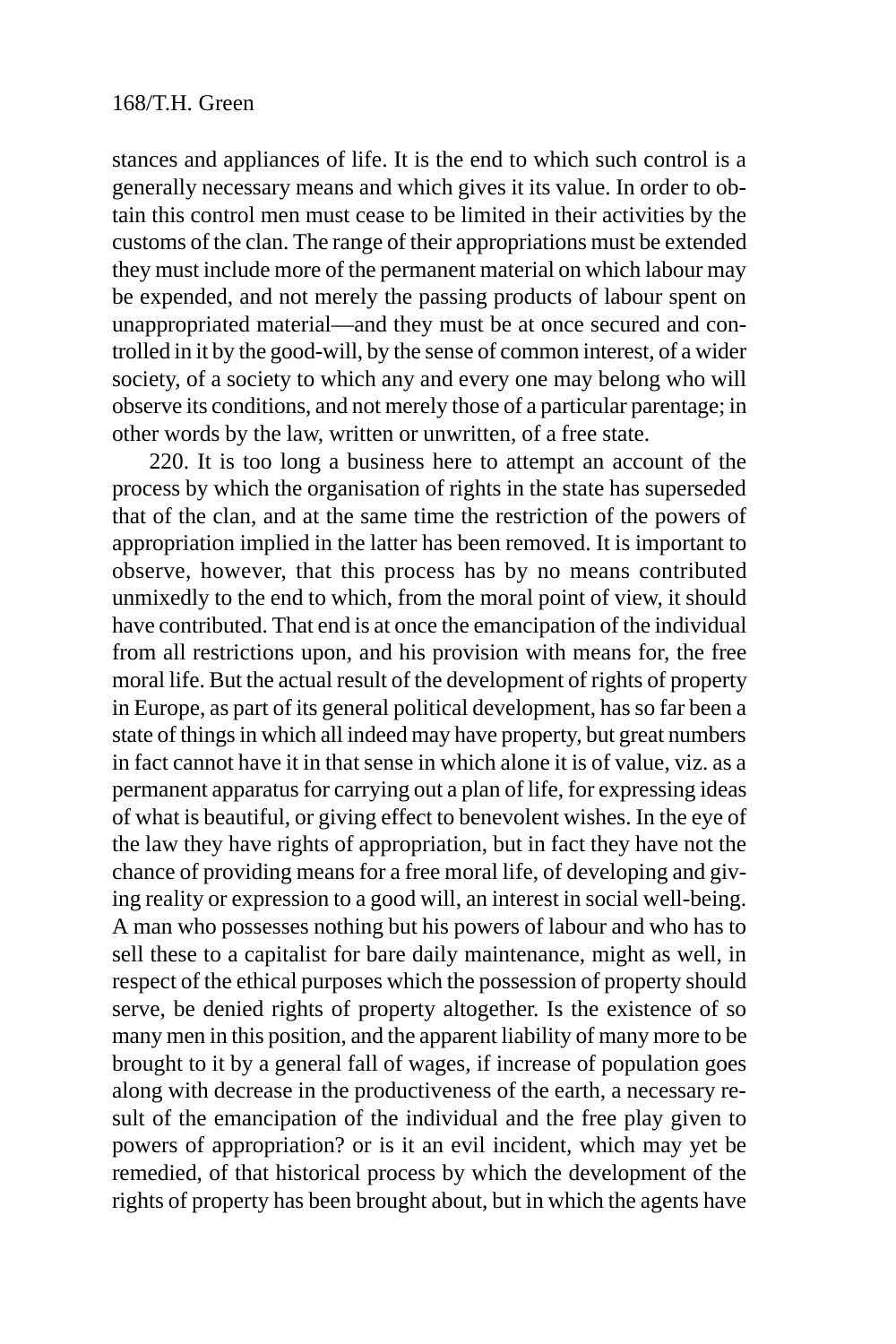for the most part had no moral objects in view at all?

221. Let us first be clear about the points in which the conditions of property, as it actually exists, are at variance with property according to its idea or as it should be. The rationale of property as we have seen, is that everyone should be secured by society in the power of. getting and keeping the means of realising a will, which in possibility is a will directed to social good. Whether anyone's will is actually and positively so directed, does not affect his claim to the power. This power should be secured to the individual irrespectively of the use which he actually makes of it, so long as he does not use it in a way that interferes with the exercise of like power by another, on the ground that its uncontrolled exercise is the condition of attainment by man of that free morality which is his highest good. It is not then a valid objection to the manner in which property is possessed among us, that its holders constantly use it in a way demoralising to themselves and others, any more than such misuse of any other liberties is an objection to securing men in their possession. Only then is property held in a way inconsistent with its idea, and which should, if possible, be got rid of, when the possession of property by one man interferes with the possession of property by another. when one set of men are secured in the power of getting and keeping the means of realising their will, in such a way that others are practically denied the power. In that case it may truly be said that 'property is theft.' The rationale of property, in short, requires that everyone who will conform to the positive condition of possessing it, viz. labour, and the negative condition, viz. respect for it as possessed by others, should, so far as social arrangements can make him so, be a possessor of property himself—and of such property as will at least enable him to develop a sense of responsibility, as distinct from mere property in the immediate necessaries of life.

222. But then the question arises, whether the rationale of property, as thus stated, is not inconsistent with the unchecked freedom of appropriation, or freedom of appropriation checked only by the requirement that the thing appropriated shall not have previously been appropriated by another. Is the requirement that every honest man should be a proprietor to the extent stated, compatible with any great inequalities of possession? In order to give effect to it, must we not remove those two great sources of the inequality of fortunes, (1) freedom of bequest, and the other arrangements by which the profits of the labour of several generations are accumulated on persons who do not labour at all; (2) freedom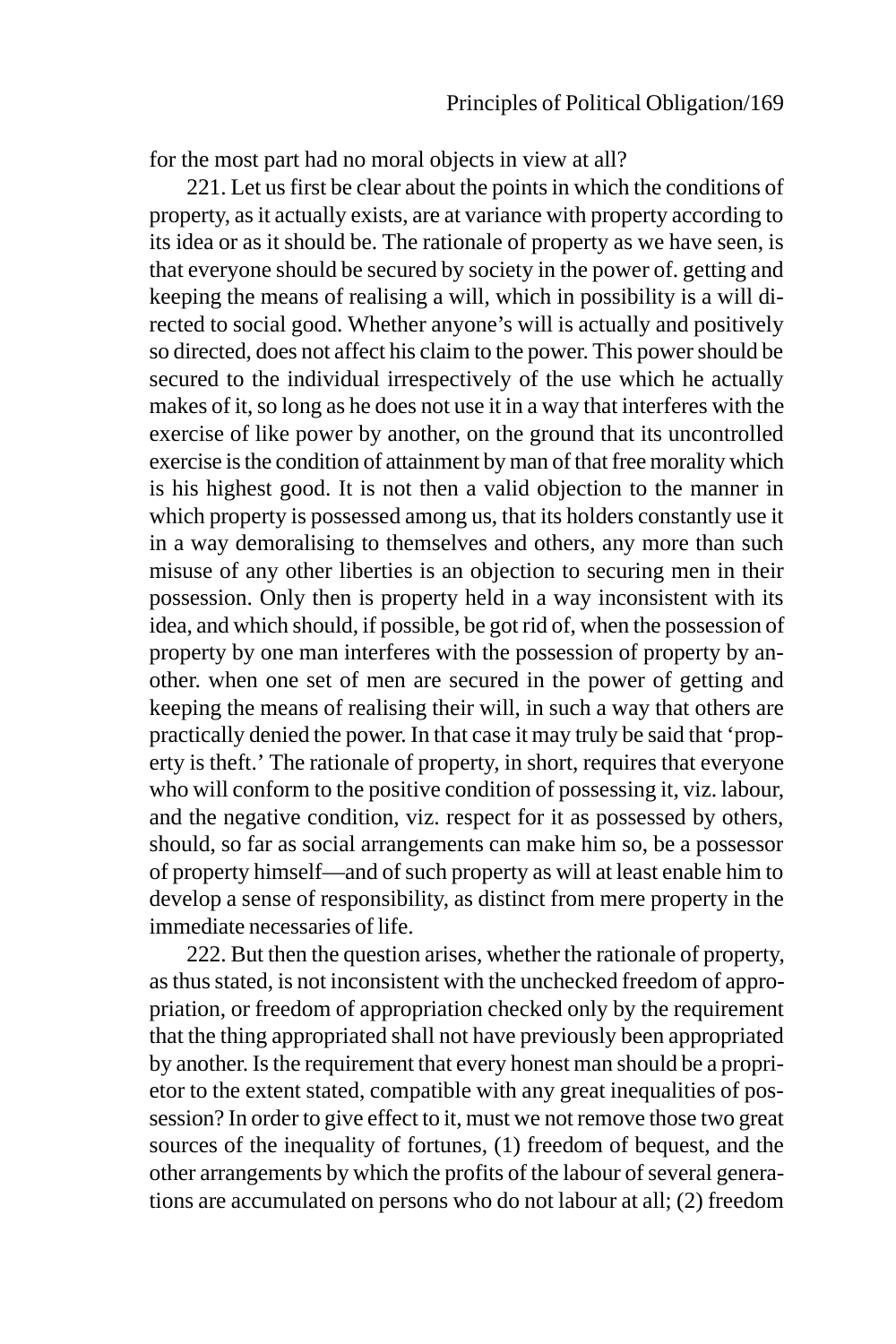of trade, of buying in the cheapest market and selling in the dearest, by which accumulated profits of labour become suddenly multiplied in the hands of a particular proprietor? Now clearly, if an inequality of fortunes, of the kind which naturally arises from the admission of these two forms of freedom, necessarily results in the existence of a proletariate, practically excluded from such ownership as is needed to moralise a man, there would be a contradiction between our theory of the right of property and the actual consequence of admitting the right according to the theory; for the theory logically necessitates freedom both in trading and in the disposition of his property by the owner, so long as he does not interfere with the like freedom on the part of others; and in other ways as well its realisation implies inequality.

223. Once admit as the idea of property that nature should be progressively adapted to the service of man by a process in which each, while working freely or for himself, i.e., as determined by a conception of his own good, at the same time contributes to the social good, and it will follow that property must be unequal. If we leave a man free to realise the conception of a possible well-being, it is impossible to limit the effect upon him of his desire to provide for his future wellbeing, as including that of the persons in whom he is interested, or the success with which at the prompting of that desire he turns resources of nature to account. Considered as representing the conquest of nature by the effort of free and variously gifted individuals, property must be unequal; and no less must it be so if considered as a means by which individuals fulfil social functions. As we may learn from Aristotle, those functions are various and the means required for their fulfilment are various. The artist and man of letters require different equipment and apparatus from the tiller of land and the smith. Either then the various apparatus needed for various functions must be provided for individuals by society, which would imply a complete regulation of life, incompatible with that highest object of human attainment, a free morality; or we must trust for its provision to individual effort, which will imply inequality between the property of different persons.

224. The admission of freedom of trade follows from the same principle. It is a condition of the more complete adaptation of nature to the service of man by the free effort of individuals. 'To buy in the cheapest and sell in the dearest market' is a phrase which may no doubt be used to cover objectionable transactions, in which advantage is taken of the position of sellers who from circumstances are not properly free to make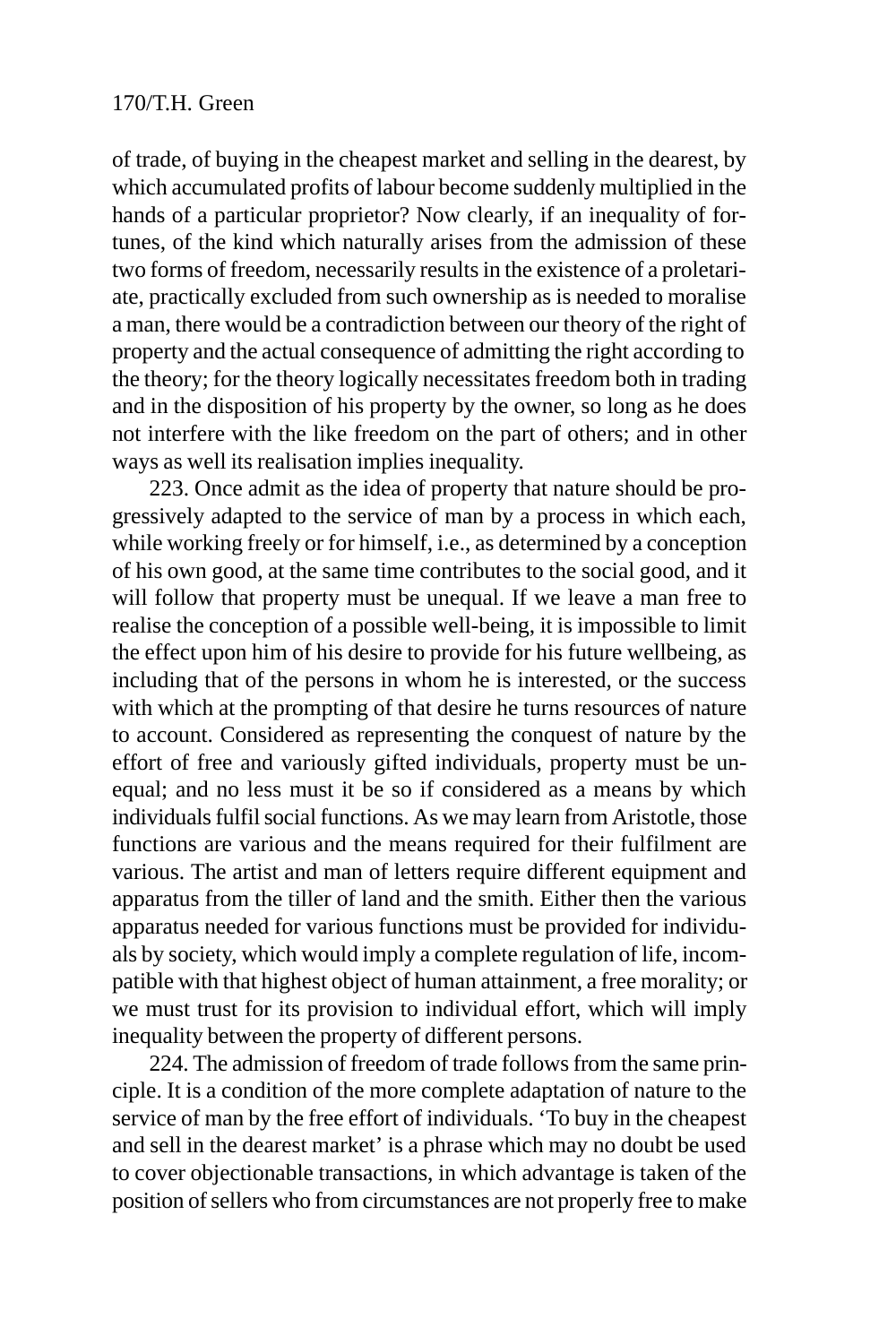a bargain. It is so employed when the cheapness of buying arises from the presence of labourers who have no alternative but to work for 'starvation wages.' But in itself it merely describes transactions in which commodities are bought where they are of least use and sold where they are of most use. The trader who profits by the transaction is profiting by what is at the same time a contribution to social well-being.

In regard to the freedom which a man should be allowed in disposing of his property by will or gift, the question is not so simple. The same principle which forbids us to limit the degree to which a man may provide for his future, forbids us to limit the degree to which he may provide for his children, these being included in his forecast of his future. It follows that the amount which children may inherit may not rightly be limited; and in this way. inequalities of property, and accumulations of it to which possessors have contributed nothing by their own labour, must arise. Of course the possessor of an estate, who has contributed nothing by his own labour to its acquisition, may yet by his labour contribute largely to the social good, and a well-organised state will in various ways elicit such labour from possessors of inherited wealth. Nor will it trust merely to encouraging the voluntary fulfilment of social functions, but will by taxation make sure of some positive return for the security which it gives to inherited wealth. But while the mere permission of inheritance, which seems implied in the permission to a man to provide unlimitedly for his future, will lead to accumulations of wealth, on the other hand, if the inheritance is to be equal among all children, and, failing children, is to pass to the next of kin, the accumulation will be checked. It is not therefore the right of inheritance, but the right of bequest, that is most likely to lead to accumulation of wealth, and that has most seriously been questioned by those who hold that universal ownership is a condition of moral well-being. Is a proprietor to be allowed to dispose of his property as he likes among his children (or, if he has none, among others), making one very rich as compared with the others, or is he to be checked. by a law requiring approximately equal inheritance?

225. As to this, consider that on the same principle on which we hold that a man should be allowed to accumulate as he best can for his children, he should have discretion in distributing among his children. He should be allowed to accumulate, because in so doing he at once expresses and develops the sense of family responsibility which naturally breeds a recognition of duties in many other directions. But if the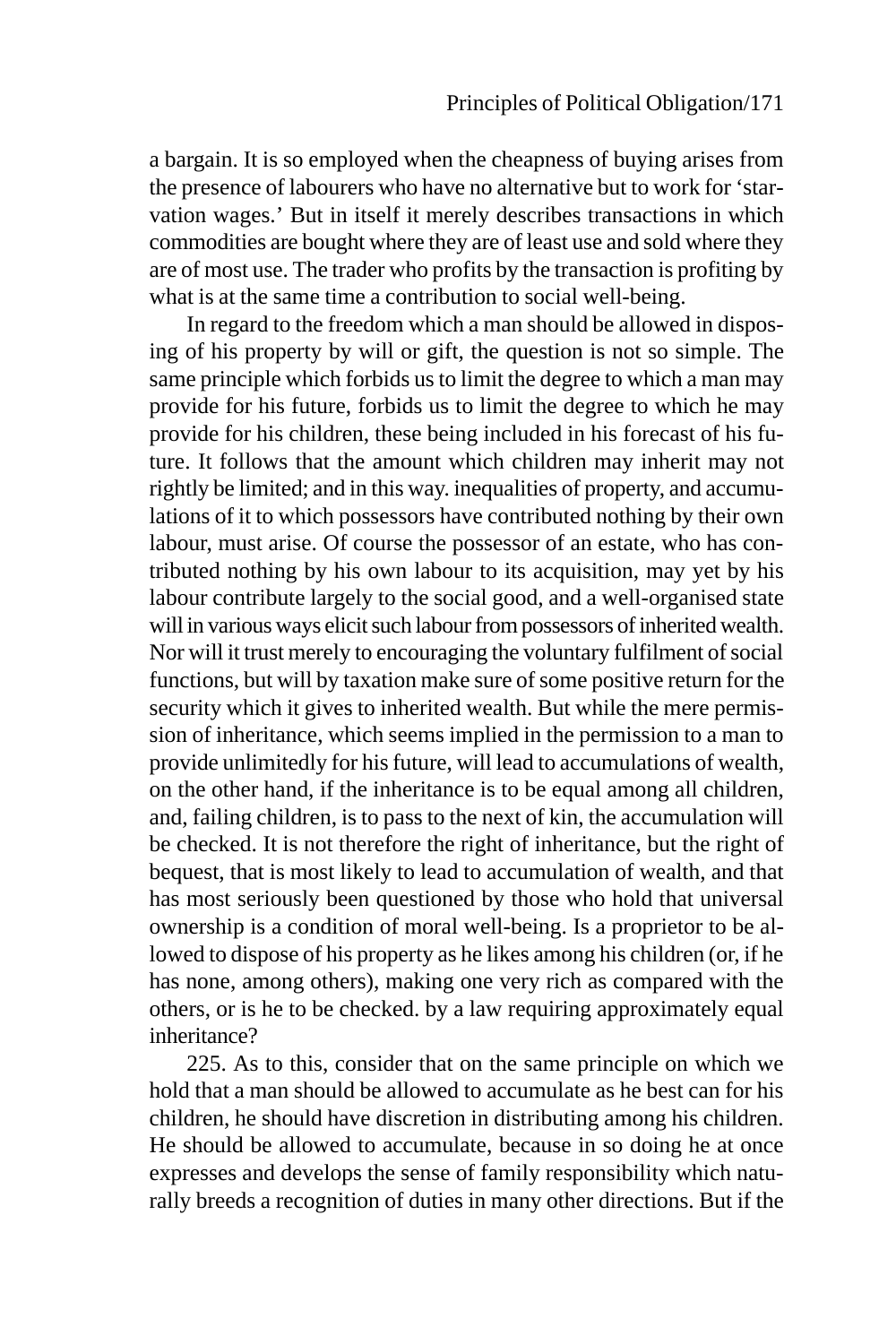sense of family responsibility is to have free play, the man must have due control over his family, and this he can scarcely have if all his children as a matter of necessity inherit equally, however undutiful or idle or extravagant they may be. For this reason the true theory of property would seem to favour freedom of bequest, at any rate in regard to wealth generally There may be special reasons, to be considered presently, for limiting it in regard to land. But as a general rule, the father of a family, if left to himself and not biassed by any special institutions of his country, is most likely to make that distribution among his children which is most for the public good. If family pride moves him to endow one son more largely than the rest, in order to maintain the honour of his name, family affection will keep this tendency within limits in the interest of the other children, unless the institutions of his country favour the one tendency as against the other. And this they will do if they maintain great dignities, e.g. peerages, of which the possession of large hereditary wealth is virtually the condition, and if they make it easy, when the other sons have been impoverished for the sake of endowing the eldest, to maintain the former at the public expense by means of appointments in the church or state.

It must be borne in mind, further, that the freedom of bequest which is to be justified on the above principles must not be one which limits that freedom in a subsequent generation. It must therefore be distinguished from the power of settlement allowed by English law and constantly exercised in dealing with landed estate; for this power, as exercised by the landowning head of a family in one generation, prevents the succeeding head of the family from being free to make what disposition he thinks best among his children and ties up the succession to the estate to his eldest son. The practice of settlement in England, in short, as applied to landed estate, cancels the freedom of bequest in the case of most landowners and neutralises all the dispersive tendency of family affection, while it maintains in full force all the accumulative tendency of family pride. This, however, is no essential incident of a system in which the rights of individual ownership are fully developed, but just the contrary.

226. The question then remains, whether the full development of those rights, as including that of unlimited accumulation of wealth by the individual and of complete freedom of bequest on his part, necessarily carries with it the existence of a proletariate, nominal owners of their powers of labour, but in fact obliged to sell these on such terms that they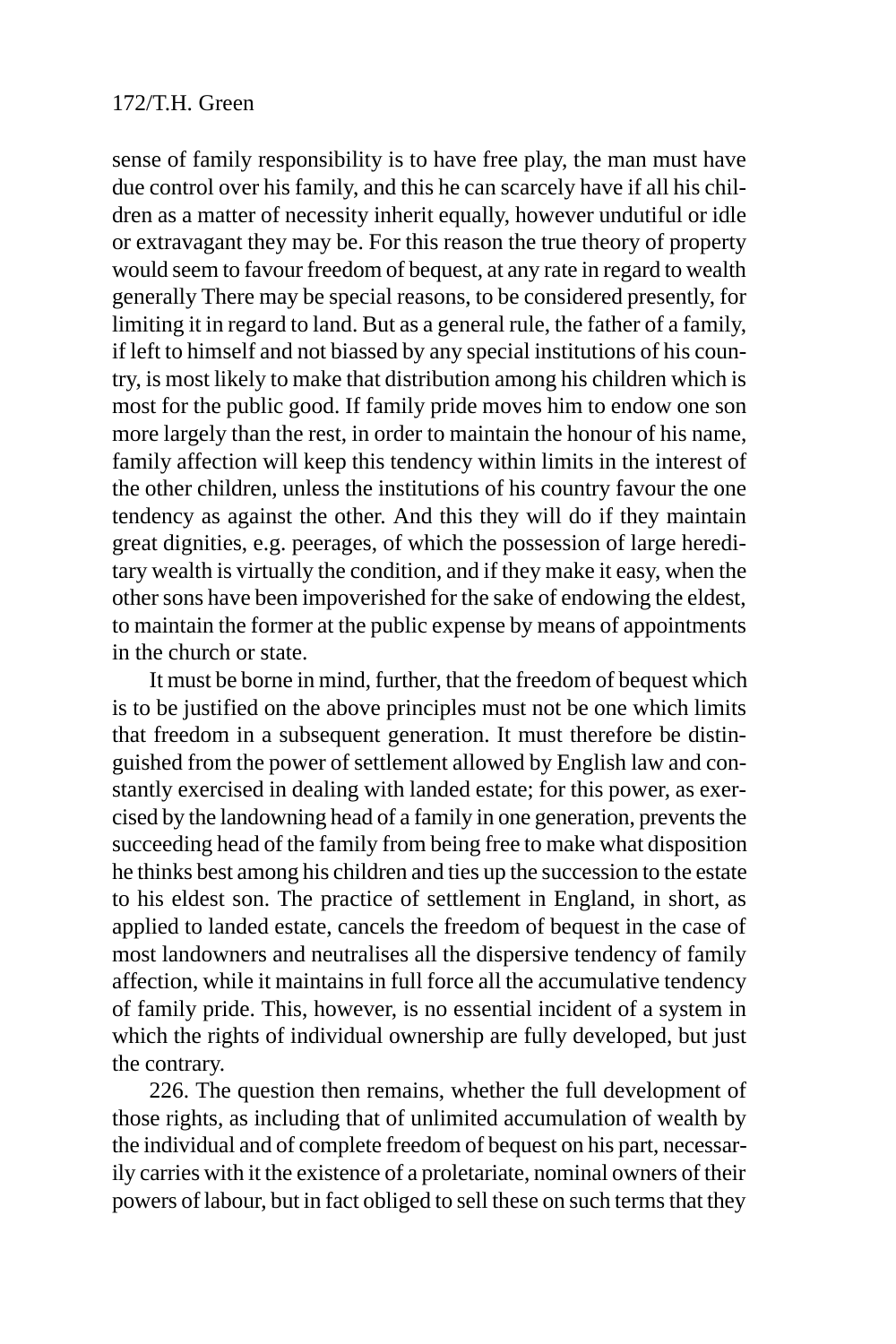are in fact owners of nothing beyond what is necessary from day to day for the support of life, and may at any time lose even that, so that, as regards the moral functions of property, they may be held to be not proprietors at all; or whether the existence of such a class is due to causes only accidentally connected with the development of rights of individual property. We must bear in mind (1) that the increased wealth of one man does not naturally mean the diminished wealth of another.

We must not think of wealth as a given stock of commodities of which a larger share cannot fall to one without taking from the share that falls to another. The wealth of the world is constantly increasing in proportion as the constant production of new wealth by labour exceeds the constant consumption of what is already produced. There is no natural limit to its increase except such as arises from the fact that the supply of the food necessary to sustain labour becomes more difficult as more comes to be required owing to the increase in the number of labourers, and from the possible ultimate exhaustion of the raw materials of labour in the world. Therefore in the accumulation of wealth, so far as it arises from the saving by anyone of the products of his labour, from his bequest of this capital to another who farther adds to it by saving some of the profit which the capital yields, as employed in.the payment for labour or in trade either by the capitalist himself or someone to whom he lends it, and from the continuation of this process through generations, there is nothing which tends to lessen for anyone else the possibilities of ownership. On the contrary, supposing trade and labour to be free, wealth must be constantly distributed throughout the process in the shape of wages to labourers and of profits to those who mediate in the business of exchange.

227. It is true that the accumulation of capital naturally leads to the employment of large masses of hired labourers. But there is nothing in the nature of the case to keep these labourers in the condition of living from hand to mouth, to exclude them from that education of the sense of responsibility which depends on the possibility of permanent ownership. There is nothing in the fact that their labour is hired in great masses by great capitalists to prevent them from being on a small scale capitalists themselves. In their position they have not indeed the same stimulus to saving, or the same constant opening for the investment of savings, as a man who is autourgos [self-employed]; but their combination in work gives them every opportunity if they have the needful education and self-discipline, for forming societies for the investment of savings. In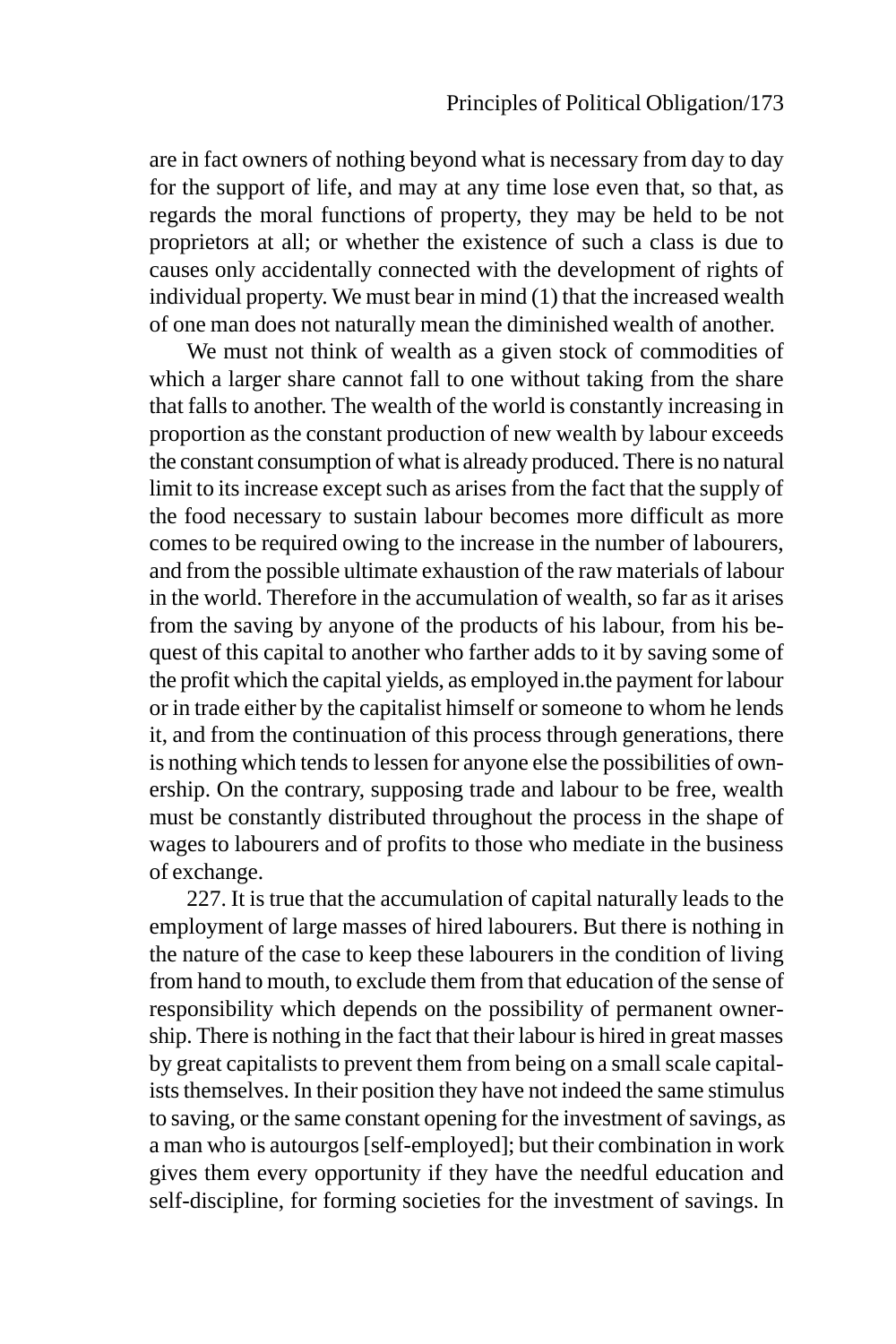fact, as we know, in the well-paid industries of England the better sort of labourers do become capitalists, to the extent often of owning their houses and a good deal of furniture, of having an interest in stores, and of belonging to benefit-societies through which they make provision for the future. It is not then to the accumulation of capital, but to the condition, due to antecedent circumstances unconnected with that accumulation, of the men with whom the capitalist deals and whose labour he buys on the cheapest terms, that we must ascribe the multiplication in recent times of an impoverished and reckless proletariate.

228. It is difficult to summarise the influences to which is due the fact that in all the chief seats of population in Europe the labour market is constantly thronged with men who are too badly reared and fed to be efficient labourers; who for this reason, and from the competition for employment with each other, have to sell their labour very cheap; who have thus seldom the means to save, and whose standard of living and social expectation is so low that, if they. have the opportunity of saving, they do not use it, and keep bringing children into the world at a rate which perpetuates the evil. It is certain, however, that these influences have no necessary connection with the maintenance of the right of individual property and consequent unlimited accumulation of capital, though they no doubt are connected with that r gime of force and conquest by which existing governments have been established—governments which do not indeed create the rights of individual property, any more than other rights, but which serve to maintain them. It must always be borne in mind that the appropriation of land by individuals has in most countries probably in all where it approaches completeness been originally effected, not by the expenditure of labour or the results of labour on the land, but by force. The original landlords have been conquerors.

229. This has affected the condition of the industrial classes in at least two ways: (1) When the application of accumulated capital to any work in the way of mining or manufacture has created a demand for labour, the supply has been forthcoming from men whose ancestors, if not themselves, were trained in habits of serfdom men whose life has been one of virtually forced labour, relieved by church-charities or the poor law (which in part took the place of these charities) who were thus in no condition to contract freely for the sale of their labour, and had nothing of that sense of family responsibility which might have made them insist on having the chance of saving. Landless countrymen, whose ancestors were serfs, are the parents of the proletariate of great towns.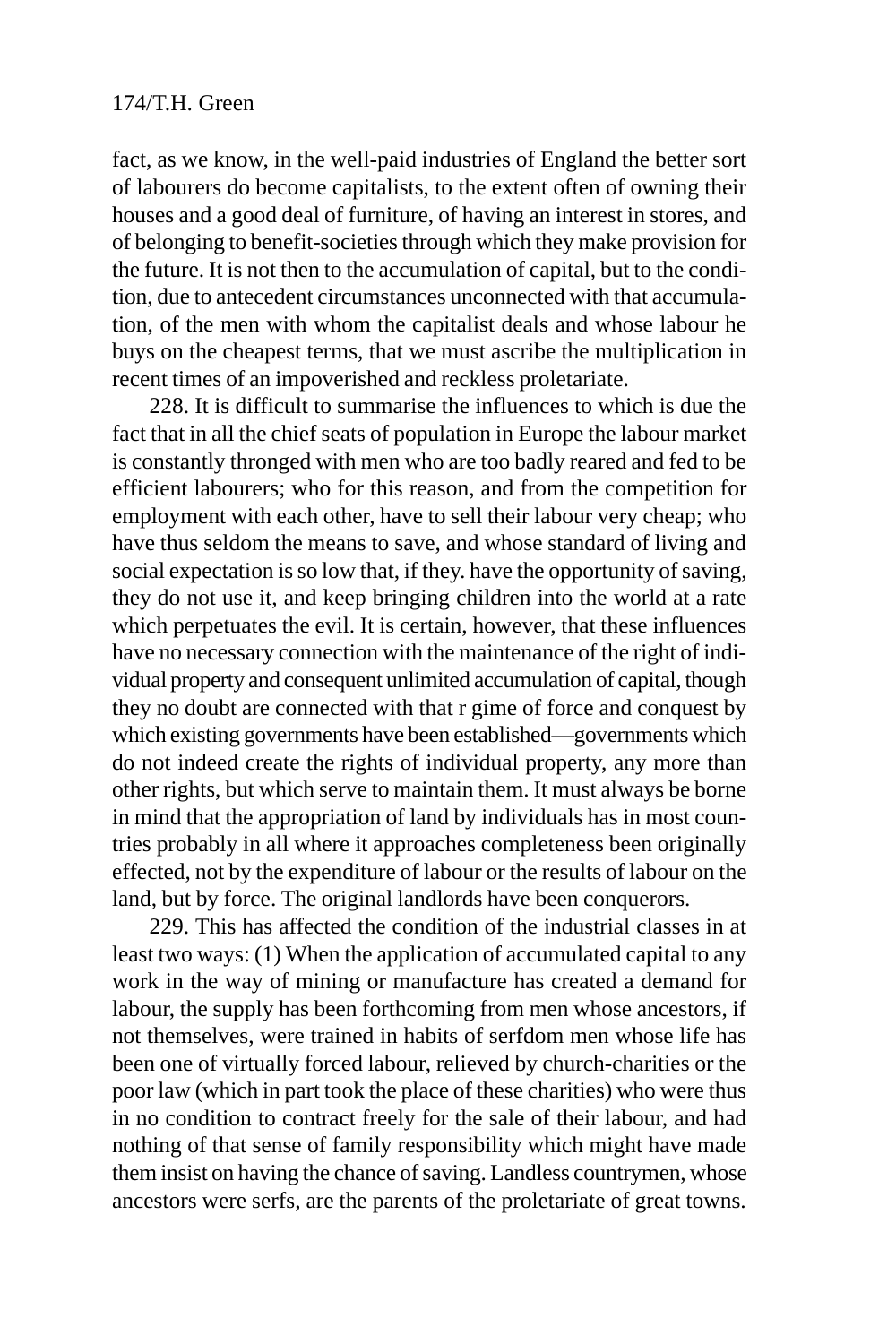(2) Rights have been allowed to landlords, incompatible with the true principle on which rights of property rest, and tending to interfere with the development of the proprietorial capacity in others. The right to freedom in unlimited acquisition of wealth, by means of labour and. by means of the saving and successful application of the results of labour, does not imply the right of anyone to do as he likes with those gifts of nature, without which there would be nothing to spend labour upon. The earth is just as much an original natural material necessary to productive industry as are air, light, and water, but while the latter from the nature of the case cannot be appropriated, the earth can be and has been. The only justification for this appropriation, as for any other, is that it contributes on the whole to social well-being; that the earth as appropriated by individuals under certain conditions becomes more serviceable to society. as a whole, including those who are not proprietors of the soil, than if it were held in common. The justification disappears if these conditions are not observed; and from government having been chiefly in the hands of appropriators of the soil, they have not been duly observed. Landlords have been allowed to do what they would with their own,' as if land were merely like so much capital, admitting of indefinite extension. The capital gained by one is not taken from another, but one man cannot acquire more land without others having less; and though a growing reduction in the number of landlords is not necessarily a social evil, if it is compensated by the acquisition of other wealth on the part of those extruded from the soil, it is only not an evil if the landlord is prevented from so using his land as to make it unserviceable to the wants of men (e.g. by turning fertile land into a forest), and from taking liberties with it incompatible with the conditions of general freedom and health; e.g. by clearing out a village and leaving the people to pick up house-room as they can elsewhere a practice common under the old poor-law, when the distinction between close and open villages grew up—or, on the other hand, by building houses in unhealthy places or of unhealthy structure, by stopping up means of communication, or forbidding the erection of dissenting chapels. In fact the restraints which the public interest requires to be placed on the use of land if individual property in it is to be allowed at all, have been pretty much ignored, while on the other hand, that full development of its resources, which individual ownership would naturally favour, has been interfered with by laws or customs which, in securing estates to certain families, have taken away the interest, and tied the hands, of the nominal owner the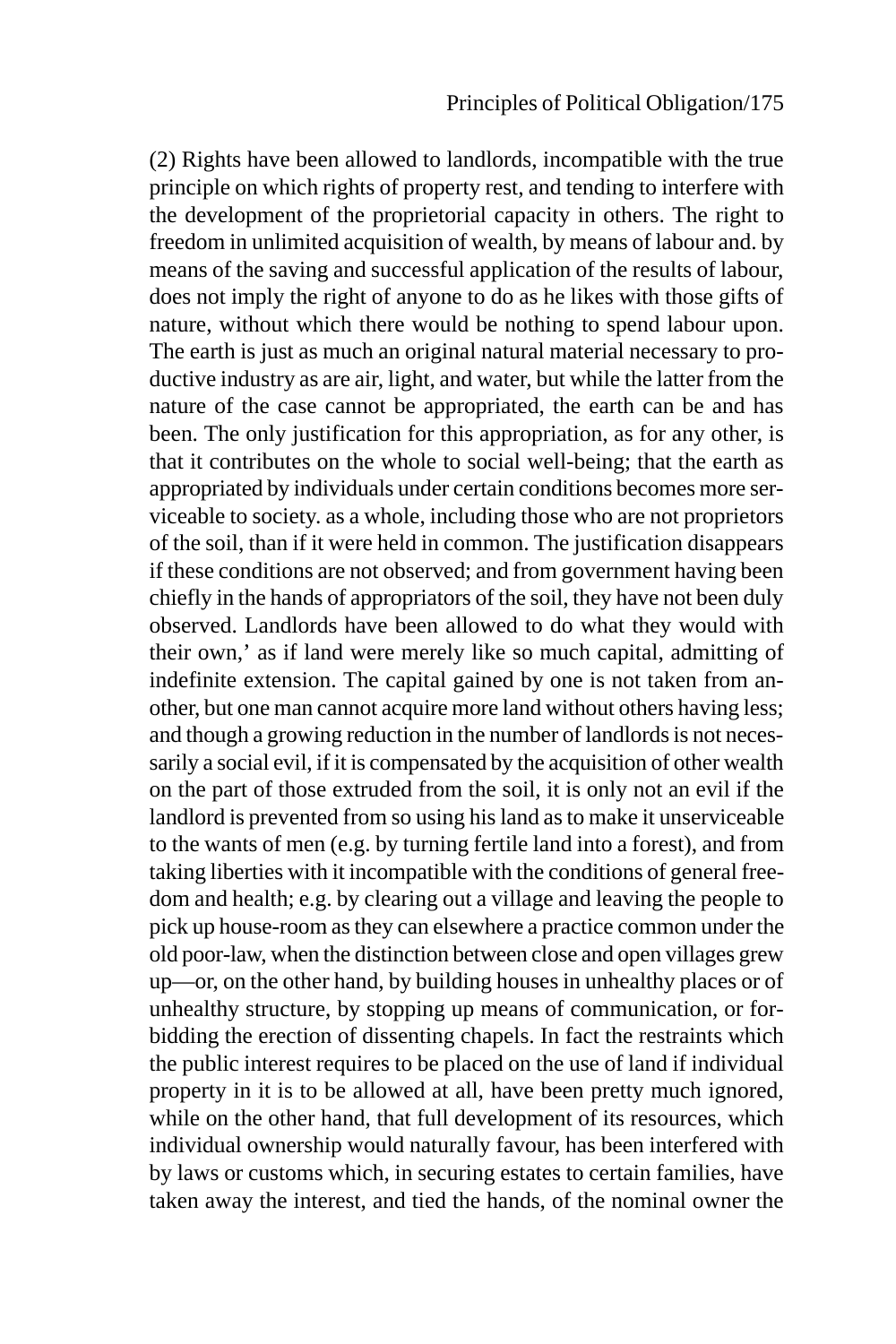tenant for life—in making the most of his property.

230. Thus the whole history of the ownership of land in Europe has been of a kind to lead to the agglomeration of a proletariate, neither holding nor seeking property, wherever a sudden demand has arisen for labour in mines or manufactures. This at any rate was the case down to the epoch of the French Revolution; and this, which brought to other countries deliverance from feudalism, left England, where feudalism had previously passed into unrestrained landlordism, almost untouched. And while those influences of feudalism and landlordism which tend to throw a shiftless population upon the centres of industry have been left unchecked, nothing till quite lately was done to give such a population a chance of bettering itself, when it had been brought together. Their health, housing, and schooling were unprovided for. They were left to be freely victimised by deleterious employments, foul air, and consequent craving for deleterious drinks. When we consider all this, we shall see the unfairness of laying on capitalism or the free development of individual wealth the blame which is really due to the arbitrary and violent manner in which rights over land have been acquired and exercised, and to the failure of the state to fulfil those functions which under a system of unlimited private ownership are necessary to maintain the conditions of a free life.

231. Whether, when those functions have been more fully recognised and executed, and when the needful control has been established in the public interest over the liberties which landlords may take in the use of their land, it would still be advisable to limit the right of bequest in regard to land, and establish a system of something like equal inheritance, is a question which cannot be answered on any absolute principle. It depends on circumstances. Probably the question should be answered differently in a country like France or Ireland, where the most important industries are connected directly with the soil, and in one like England where they are not so. The reasons must be cogent which could justify that interference with the control of the parent over his family, which seems to be implied in the limitation of the power of bequeathing land when the parent's wealth lies solely in land, and which arises, be it remembered, in a still more mischievous way from the present English practice of settling estates. But it is important to bear in mind that the question in regard to land stands on a different footing from that in regard to wealth generally, owing to the fact that land is a particular commodity limited in extent, from which alone can be derived the mate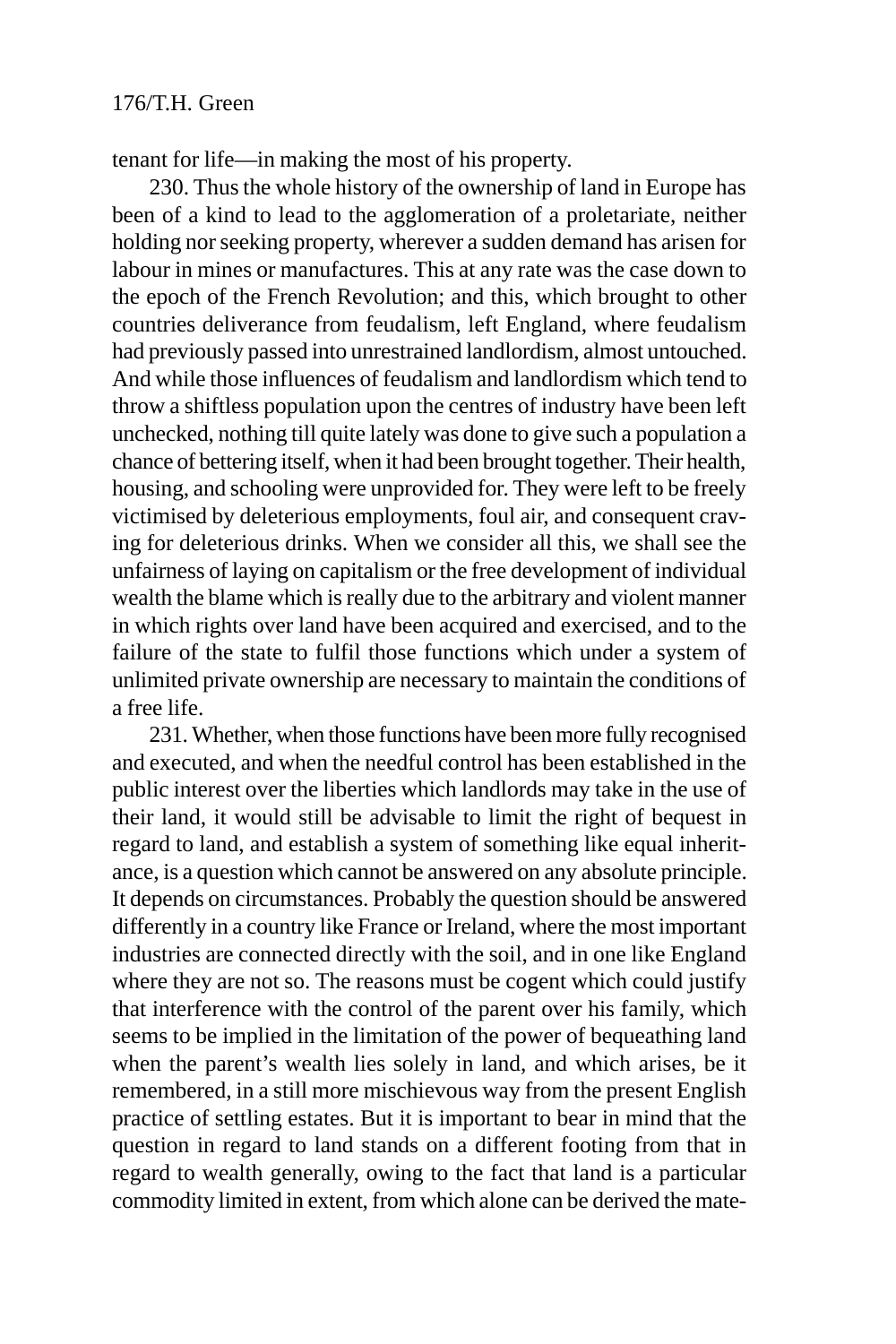rials necessary to any industry whatever, on which men must find houseroom if they are to find it at all, and over which they must pass in communicating with each other, however much water or even air may be used for that purpose. These are indeed not reasons for preventing private property in land or even free bequest of land, but they necessitate a social control over the exercise of rights of property in land, and it remains to be seen whether that control can be sufficiently established in a country where the power of great estates has not first been broken, as in France, by a law of equal inheritance.

232. To the proposal that 'unearned increment' in the value of the soil, as distinct from value produced by expenditure of labour and capital, should be appropriated by the state, though fair enough in itself, the great objection is that the relation between earned and unearned increment is so complicated, that a system of appropriating the latter to the state could scarcely be established without lessening the stimulus to the individual to make the most of the land, and thus ultimately lessening its serviceableness to society.

# O. The Right of the State in Regard to the Family

233. In the consideration of those rights which do not arise out of the existence of the state, but which are antecedent to it (though of course, implying society in some form), and which it is its office to enforce, we now come to family or household rights—also called, though not very distinctively, 'rights in private relations,'—of which the most important are the reciprocal rights of husband and wife, parent and child. The distinctive thing about these is that they are not merely rights of one person as against all or some other persons over some thing, or to the performance of or abstention from some action; they are rights of one person as against all other persons to require or prevent a certain behaviour on the part of another. Right to free life is a right on the part of any and every person to claim from all other persons that course of action or forbearance which is necessary to his free life. It is a right against all the world, but not a right over any particular thing or person. A right of property, on the other hand, is a right against all the world, and also over a particular thing; a right to claim from any and every one certain actions and forbearances in respect of a particular thing (hence called '*jus in rem*'). A right arising from contract, unlike the right of property or the right of free life, is not a right as against all the world, but a right as against a particular person or persons contracted with to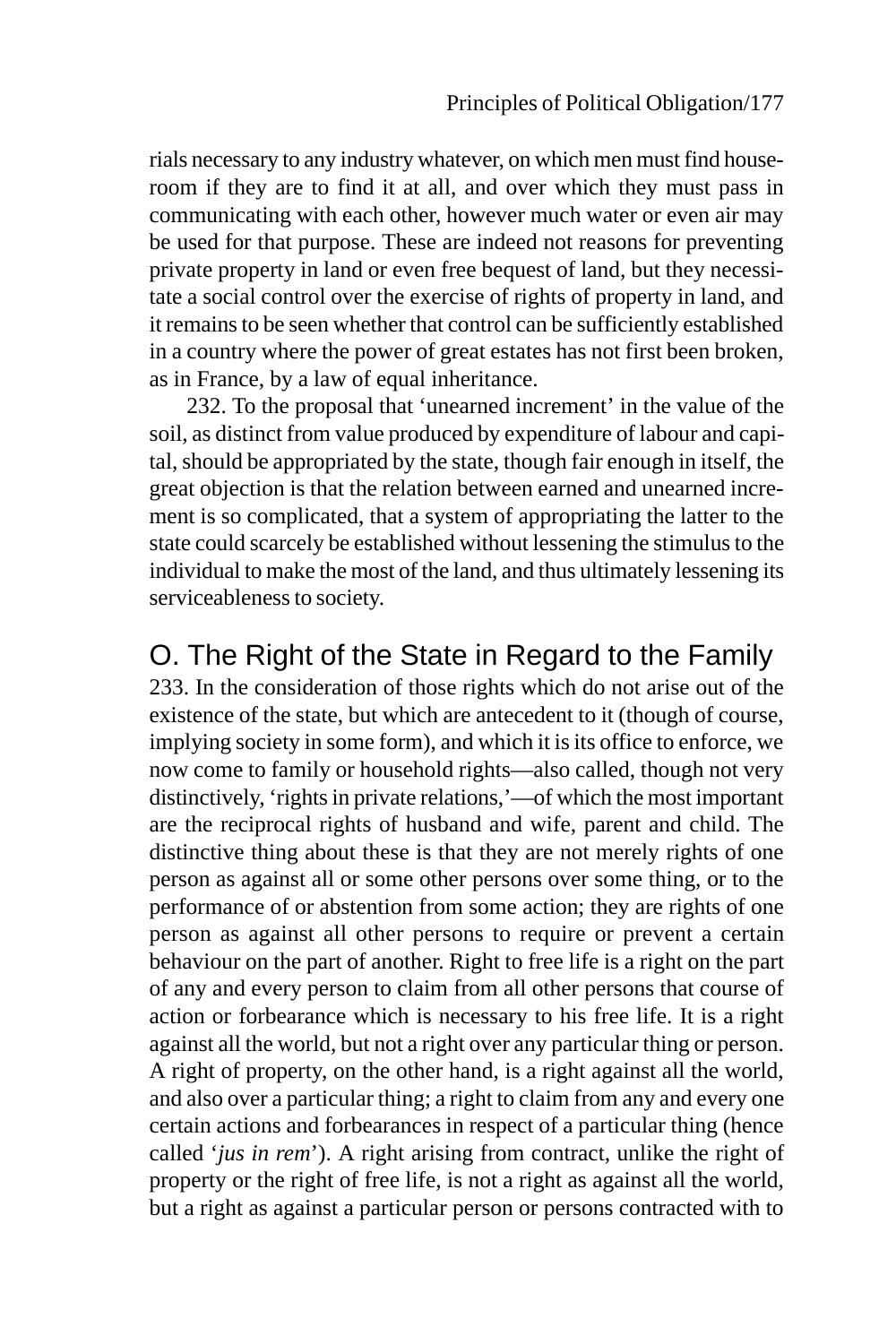claim a certain performance or forbearance. It may or may not be a right over a particular thing, but as it is not necessarily so, while it is a right against a particular person or persons in distinction from all the world, it is called '*jus in personam*' as distinct from '*in rem*.' The right of husband over wife and that of parent over children (or vice versa) differs from the right arising out of contract, inasmuch as it is not merely a right against the particular person contracted with, but a right against all the world. In this respect it corresponds to the right of property; but differs again from this, since it is not a right over a thing but over a person. It is a right to claim certain acts or forbearances from all other persons in respect of a particular person: or (more precisely) to claim a certain behaviour from a certain person, and at the same time to exclude all others from claiming it. Just because this kind of right is a right over a person, it is always reciprocal as between the person exercising it and the person over whom it is exercised. All rights are reciprocal as between the person exercising them and the person against whom they are exercised. My claim to the right of free life implies a like claim upon me on the part of those from whom I claim acts and forbearances necessary to my free life. My claim upon others in respect of the right of property, or upon a particular person in respect of an action which he has contracted to perform, implies the recognition of a corresponding claim upon me on the part of all persons or the particular party to the contract But the right of a husband in regard to his wife not merely implies that all those as against whom he claims the right have a like claim against him, but that the wife over whom he asserts the right has a right, though not a precisely like right, over him. The same applies to the right of a father over a son, and of a master over a servant.

234. A German would express the peculiarity of the rights now under consideration by saying that, not only are persons the subjects of them, but persons are the objects of them. By the 'subject' of rights he would mean the person exercising them or to whom they belong; by 'object' that in respect of which the rights are exercised. The piece of land or goods which I own is the 'object' of the right of property, the particular action which one person contracts to perform for another is the 'object' of a right of contract; and in like manner the person from whom I have a right to claim certain behaviour, which excludes any right on the part of anyone else to claim such behaviour from him or her, is the 'object' of the right. But English writers commonly call that the subject of a right which the Germans would call the object. By the sub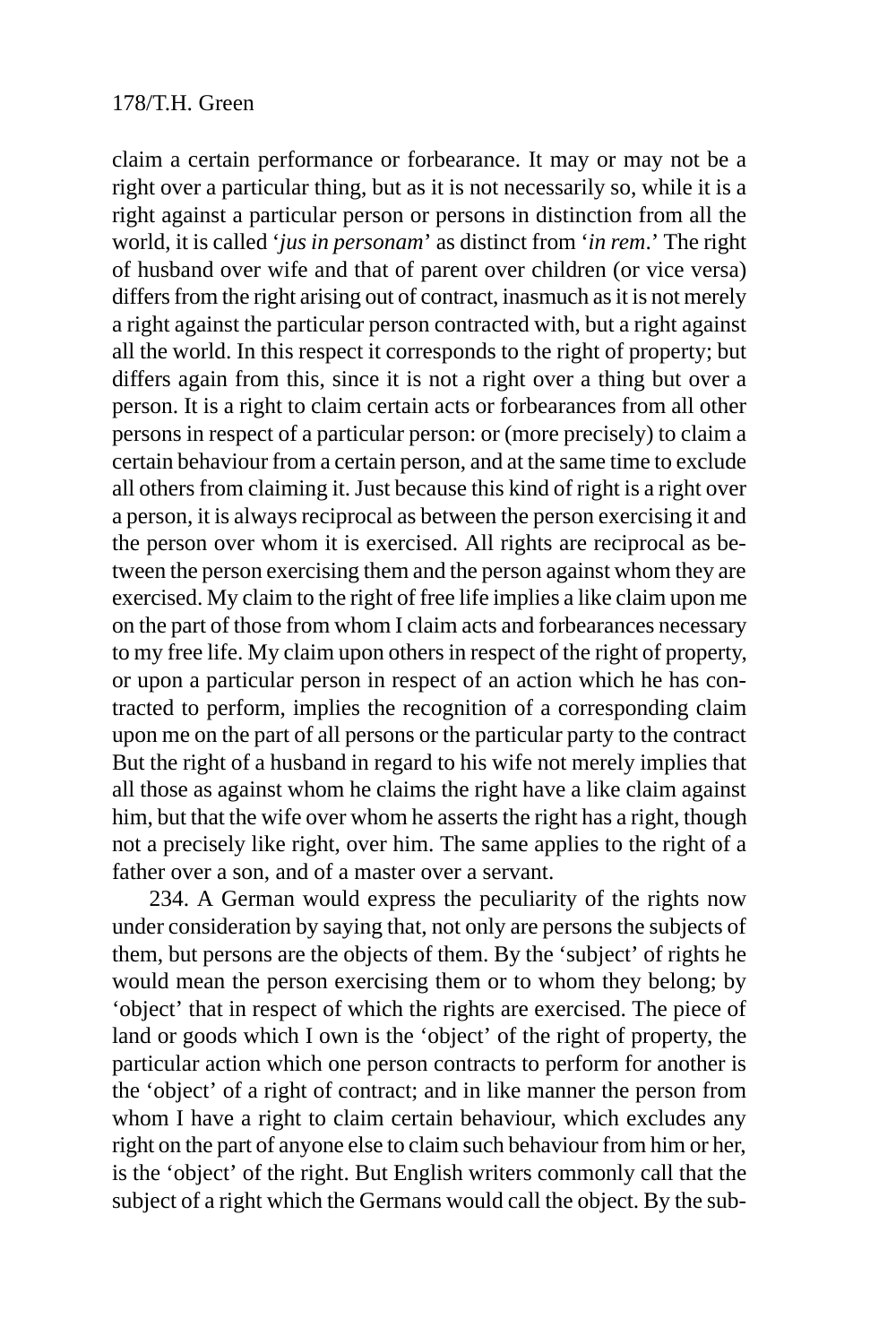ject of a right of property they would not mean the person to whom the right belongs, but the thing over which, or in respect of which, the right exists. And in like manner, when a right is exercised over, or in respect of a person, such as a wife or a child, they would call that person, and not the person exercising the right, the subject of it. By the object of a right, on the other hand, they mean the action or forbearance which someone has a right to claim. The object of a right arising out of contract would be the action which the person contracting agrees to perform. The object of a connubial right would not be, as according to German usage, the person in regard to, or over, whom the right is exercised—that person would be the subject of the right—but either the behaviour which the person possessing the right is entitled to claim from that person, or the forbearances in respect to that person, which he is entitled to claim from others. Either usage is justifiable in itself. The only matter of importance is not to confuse them. There is a convenience in expressing the peculiarity of family rights by saying, according to the sense of the terms adopted by German writers, that not only are persons subjects of them but persons are objects of them. It is in this sense that I shall use these terms, if at all.

235. So much for the peculiarity of family rights, as distinct from other rights. The distinction is not merely a formal one. From the fact that these rights have persons for their objects, there follow important results, as will appear, in regard to the true nature of the right, to the manner in which it should be exercised. The analytical, as distinct from the historical, questions which have to be raised with reference to family rights correspond to those raised with reference to rights of property. As we asked what in the nature of man made appropriation possible for him, so now we ask (1) what it is in the nature of man that makes him capable of family life. As we asked next how appropriations came to be so sanctioned by social recognition as to give rise to rights of property, so now we have to ask (2) how certain powers exercised by a man, certain exemptions which he enjoys from the interference of others, in his family life, come to be recognised as rights. And as we inquired further how far the actual institutions of property correspond with the idea of property as a right which for social good should be exercised, so now we have to inquire (3) into the proper adjustment of family rights, as determined by their idea; in what form these rights should be maintained; bearing in mind (a) that, like all rights, their value depends on their being conditions of which the general observance is necessary to a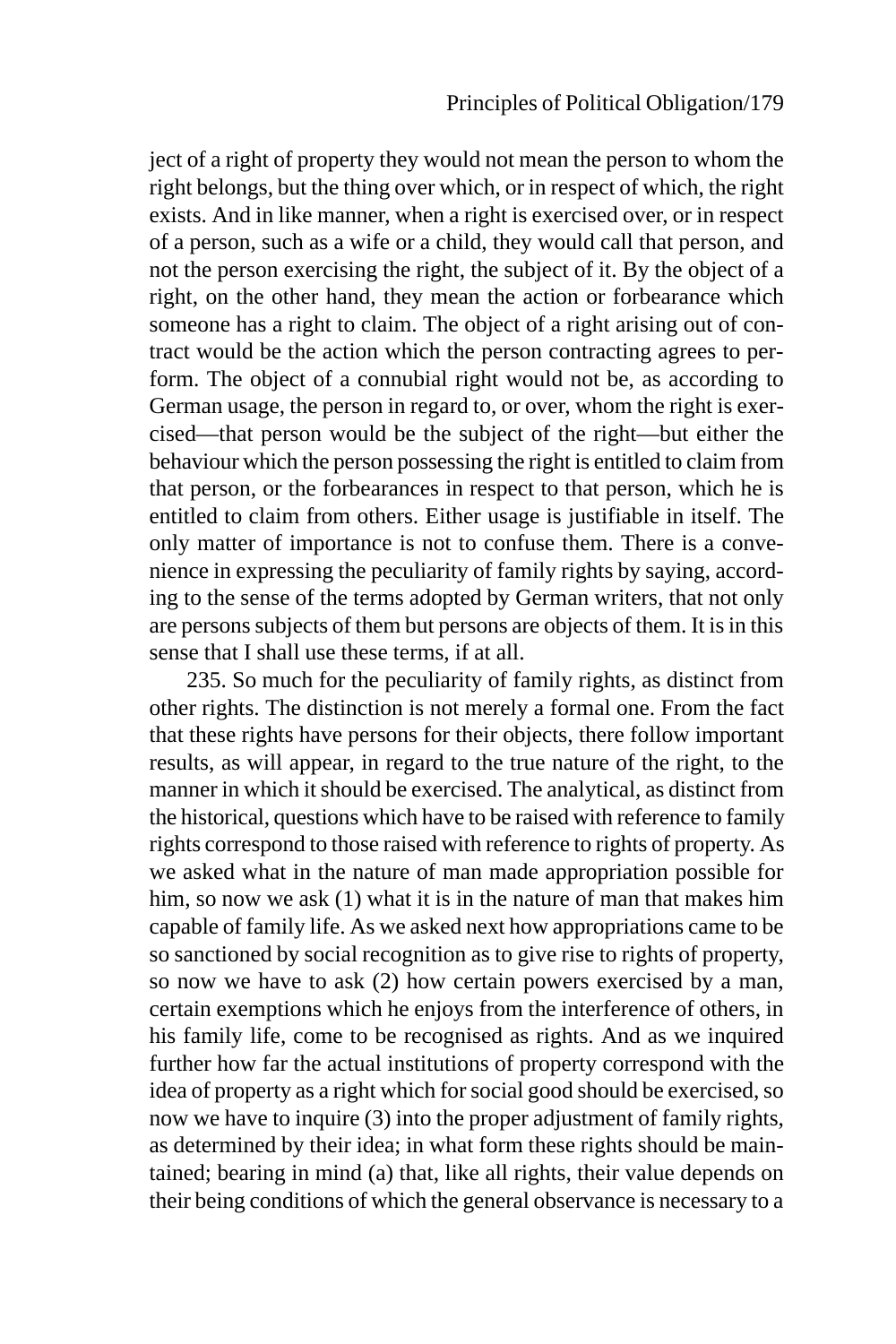free morality, and (b) their distinctive character as rights of which, in the sense explained, persons are the objects.

236. (1) We saw that appropriation of that kind which, when secured by a social power, becomes property, supposes an effort on the part of the individual to give reality to a conception of his own good, as a whole or as something permanent, in distinction from the mere effort to satisfy a want as it arises. The formation of family life supposes that in the conception of his own good to which a man seeks to give reality there is included a conception of the well-being of others, connected with him by sexual relations or by relations which arise out of these. He must conceive of the well-being of these others as a permanent object bound up with his own, and the interest in it as thus conceived must be a motive to him over and above any succession of passing desires to obtain pleasure from, or give pleasure to, the others; otherwise there would be nothing to lead to the establishment of a household, in which the wants of the wife or wives are permanently provided for, in the management of which a more or less definite share is given to them (more definite, indeed, as approach is made to a monogamistic system, but not wholly absent anywhere where the wife is distinguished from the female), and upon which the children have a recognised claim for shelter and sustenance.

237. No doubt family life as we know it is an institution of gradual growth. It may be found in forms where it is easy to ignore the distinction between it and the life of beasts. It is possible that the human beings with whom it first began—beings 'human' because capable of it may have been 'descended' from animals not capable of it, they may have been connected with such animals by certain processes of generation. But this makes no difference in the nature of the capacity itself, which is determined not by a past history but by its results, its functions, that of which it is a capacity. As the foundation of any family life, in the form in which we know it, implies that upon the mere sexual impulse there has supervened on the part of the man a permanent interest in a woman as a person with whom his own well-being is united, and a consequent interest in the children born of her, so in regard to every less perfect form out of which we can be entitled to say that the family life, as we know it, has developed, we must be also entitled to say that it expresses some interest which is in principle identical with that described, however incompletely it has emerged from lower influences.

238. (2) Such an interest being the basis of family relations, it is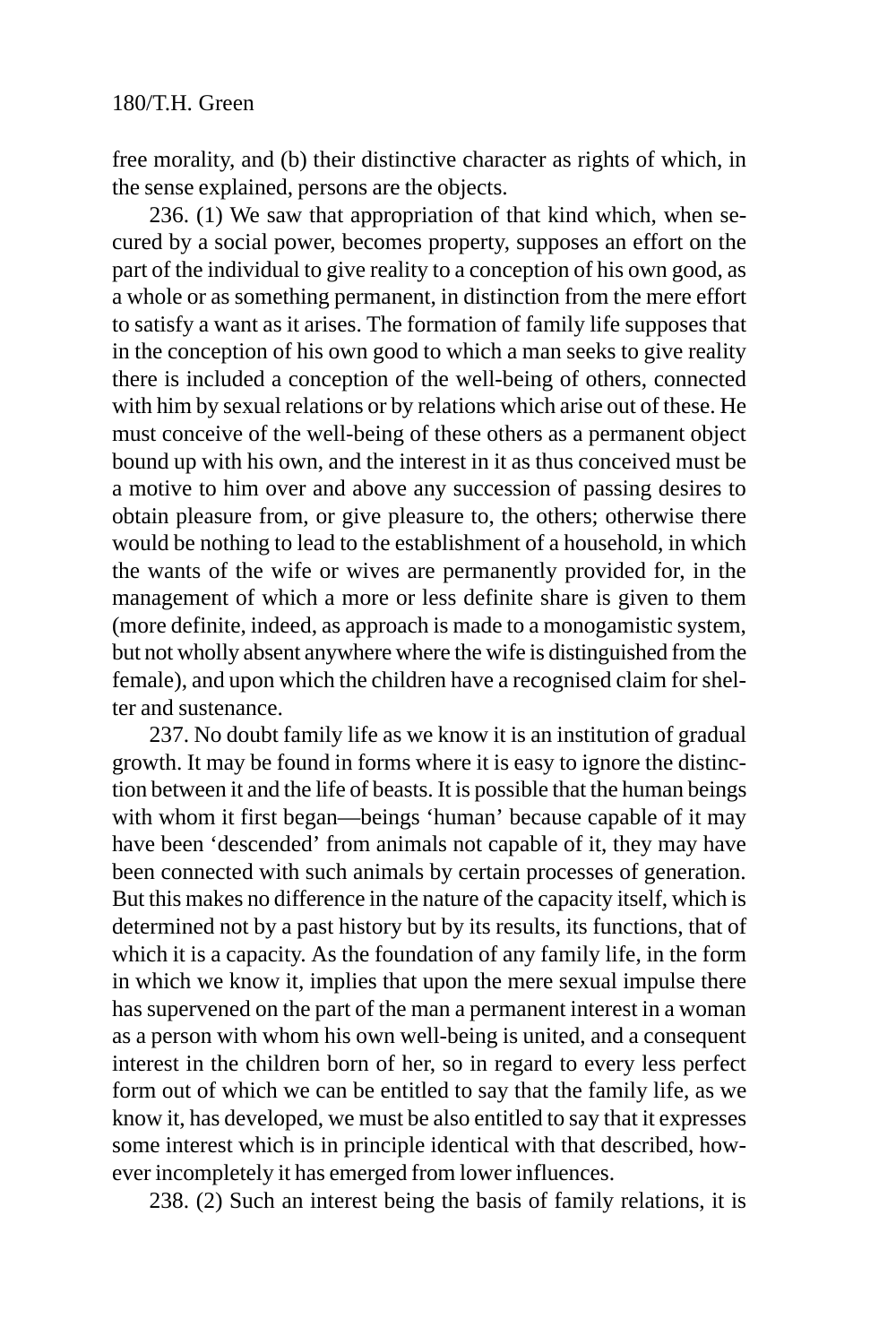quite intelligible that everyone actuated by the interest should recognise, and be recognised by, everyone else to whom he ascribes an interest like his own, as entitled to behave towards the objects of the interest towards his wife and children—in a manner from which everyone else is excluded; that there should thus come to be rights in family relations to a certain privacy in dealing with them; to deal with them as his alone and not another's; claims, ratified by the general sense of their admission being for the common good, to exercise certain powers and demand certain forbearances from others, in regard to wife and children. It is only indeed at an advanced stage of reflection that men learn to ascribe to other men, simply as men, the interests which they experience themselves; and hence it is at first only within narrow societies that men secure to each other the due privileges and privacies of family life. In others of the same kin or tribe they can habitually imagine an interest like that of which each feels his own family life to be the expression, and hence in them they spontaneously respect family rights; but they cannot thus practically think themselves into the position of a stranger, and hence towards him they do not observe the same restraints. They do not regard the women of another nation as sacred to the husbands and families of that nation. But that power of making another's good one's own, which in the more intense and individualised form is the basis of family relations, must always at the same time exist in that more diffused form in which it serves as the basis of a society held together by the recognition of a common good. Wherever, therefore, the family relations exist, there is sure to exist also a wider society which by its authority gives to the powers exercised in those relations the character of rights. By what process the relations of husband and wife and the institution of the household may have come to be formed among descendants of a single pair, it is impossible to conceive or to discover, but in fact we find no trace in primitive history of households except as constituents of a clan recognising a common origin; and it is by the customs of the clan, founded in the conception of a common good, that those forbearances on the part of members of one household in dealing with another, which are necessary to the privacy of the several households, are secured.

239. The history of the development of family life is the history of the process (a) by which family rights have come to be regarded as independent of the special custom of a clan and the special laws of a state, as rights which all men and women, as such, are entitled to. This, however, characterises the history of all rights alike. It is a history far-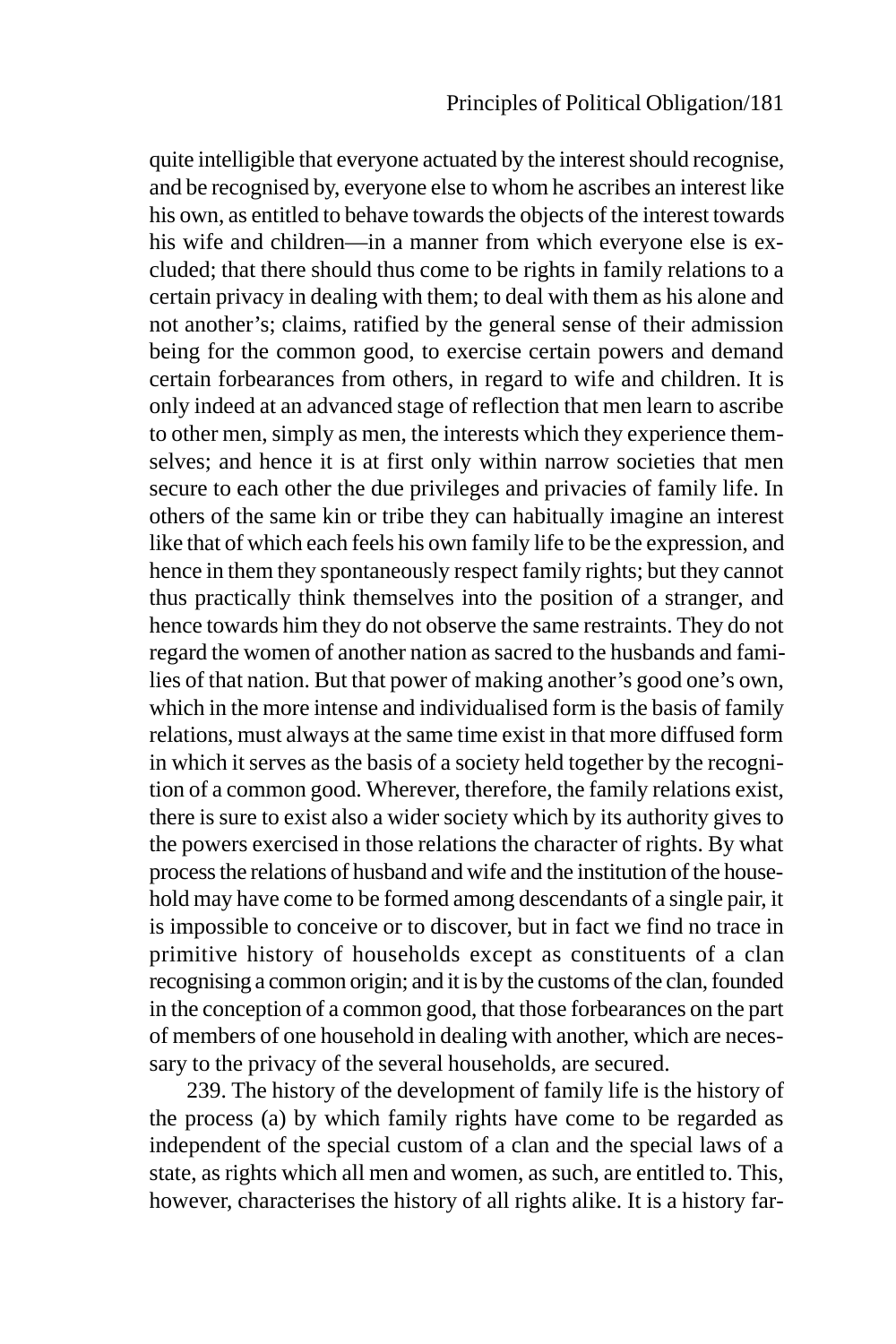ther (b) of the process by which the true nature of these rights has come to be recognised, as rights over persons; rights of which persons are the objects, and which therefore imply reciprocal claims on the part of those over whom they are exercised and of those who exercise them. The establishment of monogamy, the abolition of '*patria potestas*' ['paternal authority'] in its various forms, the, emancipation of women' (in the proper sense of the phrase), are involved in these two processes. The principles (1) that all men and all women are entitled to marry and form households, (2) that within the household the claims of the husband and wife are throughout reciprocal, cannot be realised without carrying with them not merely monogamy, but the removal of those faulty relations between men and women which survive in countries where monogamy is established by law.

240. Under a system of polygamy, just so far as it is carried out, there must be men who are debarred from marrying. It can only exist, indeed, alongside of a slavery, which excludes masses of men from the right of forming a family. Nor does the wife, under a polygamous system, though she ostensibly marries, form a household, or become the co-ordinate head of a family, at all. The husband alone is head of the family and has authority over the children. The wife, indeed, who for the time is the favourite, may practically share the authority, but even she has no equal and assured position. The '*consortium omnis vitae*' ['sharing of an entire life'], the '*individua vitae consuetudo*' ['indivisible common life'], which according to the definition in the Digest is an essential element in marriage, is not hers.

And further as the polygamous husband requires a self-restraint from his wife which he does not put on himself, he is treating here unequally. He demands a continence from her which, unless she is kept in the confinement of slavery, can only rest on the attachment of a person to a person and on a personal sense of duty and at the same time is practically ignoring the demand, which this personal attachment on her part necessarily carries with it, that he should keep himself for her as she keeps herself for him. The recognition of children as having claims upon their parents reciprocal to those of the parents over them, equally involves the condemnation of polygamy. For these claims can only be duly satisfied the responsibilities of father and mother towards the children (potentially persons) whom they have brought into the world can only be fulfilled if father and mother jointly take part in the education of the children; if the children learn to love and obey father and mother as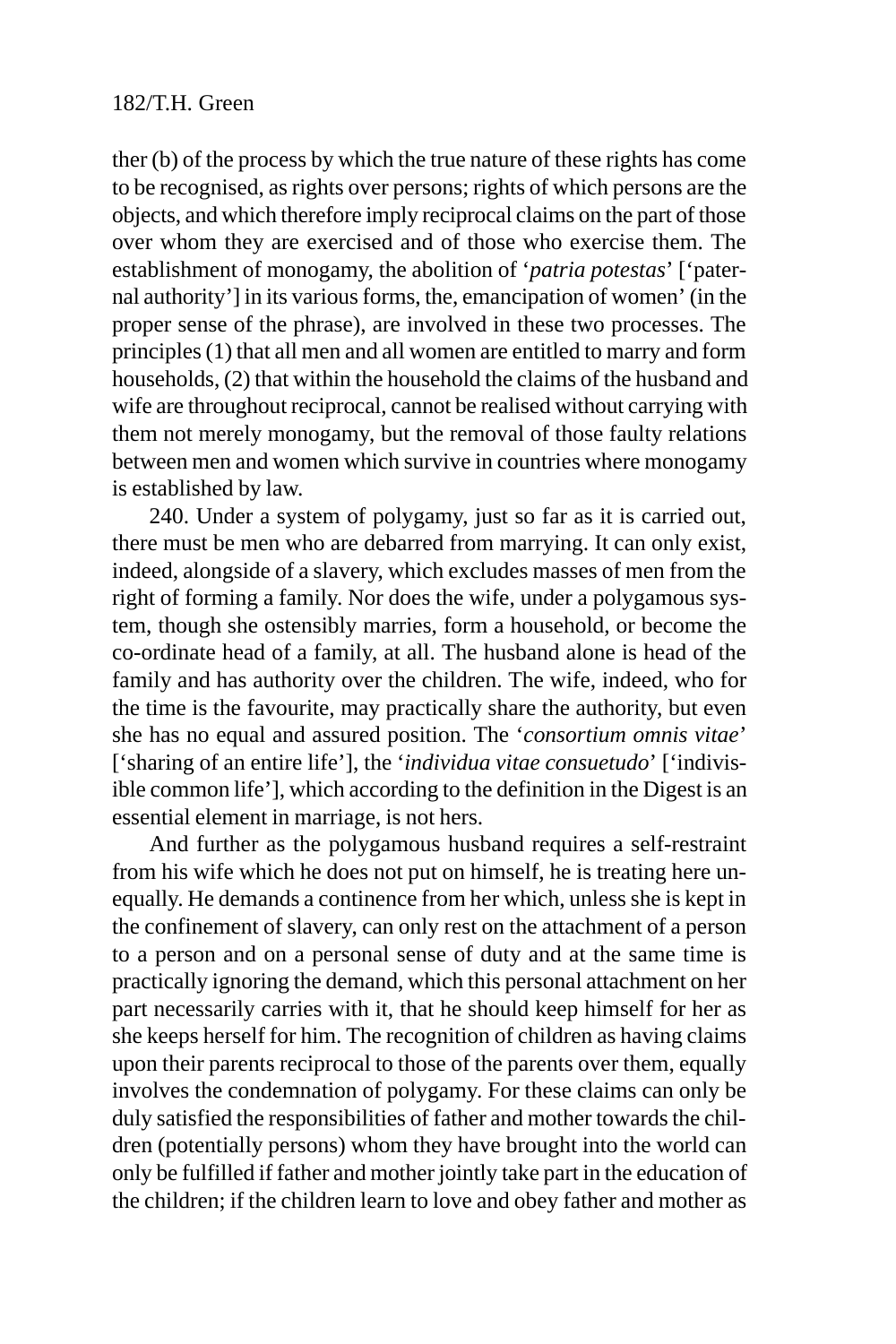one authority. But if there is no permanent '*consortium vitae*' ['sharing of life'] of one husband with one wife, this joint authority over the children becomes impossible. The child, when its physical dependence on the mother is over, ceases to stand in any special relation to her. She has no recognised duties to him, or he to her. These lie between him and his father only, and just because the father's interests are divided between the children of many wives, and because these render their filial offices to the father separately not to father and mother jointly, the true domestic training is lost.

241. Monogamy, however, may be established, and an advance so far made towards the establishment of a due reciprocity between husband and wife, as well as towards a fulfilment of the responsibilities incurred in bringing children into the world, while yet the true claims of men in respect of women, and of women in respect of men, and of children upon their parents, are far from being generally realised. Wherever slavery exists alongside of monogamy on the one side, people of the slave class are prevented from forming family ties, and on the other those who are privileged to marry, though they are confined to one wife, are constantly tempted to be false to the true monogamistic idea by the opportunity of using women as chattels to minister to their pleasures. The wife is thus no more than an institution, invested with certain dignities and privileges, for the continuation of the family; a continuation, which under pagan religions is considered necessary for the maintenance of certain ceremonies, and to which among ourselves an importance is attached wholly unconnected with the personal affection of the man for the wife. When slavery is abolished, and the title of all men and women equally to form families is established by law, the conception of the position of the wife necessarily rises. The *etaira* [courtesan] and *pallake* [concubine] cease at any rate to be recognised accompaniments of married life, and the claim of the wife upon the husband's fidelity, as reciprocal to his claim upon hers, becomes established by law.

242. Thus that marriage should only be lawful with one wife, that it should be for life, that it should be terminable by the infidelity of either husband or wife, are rules of right; not of morality, as such, but of right. Without such rules the rights of the married persons are not maintained. Those outward conditions of family life would not be secured to them, which are necessary on the whole for the development of a free morality. Polygamy is a violation of the rights, (1) of those who through it are indirectly excluded from regular marriage, and thus from the moral edu-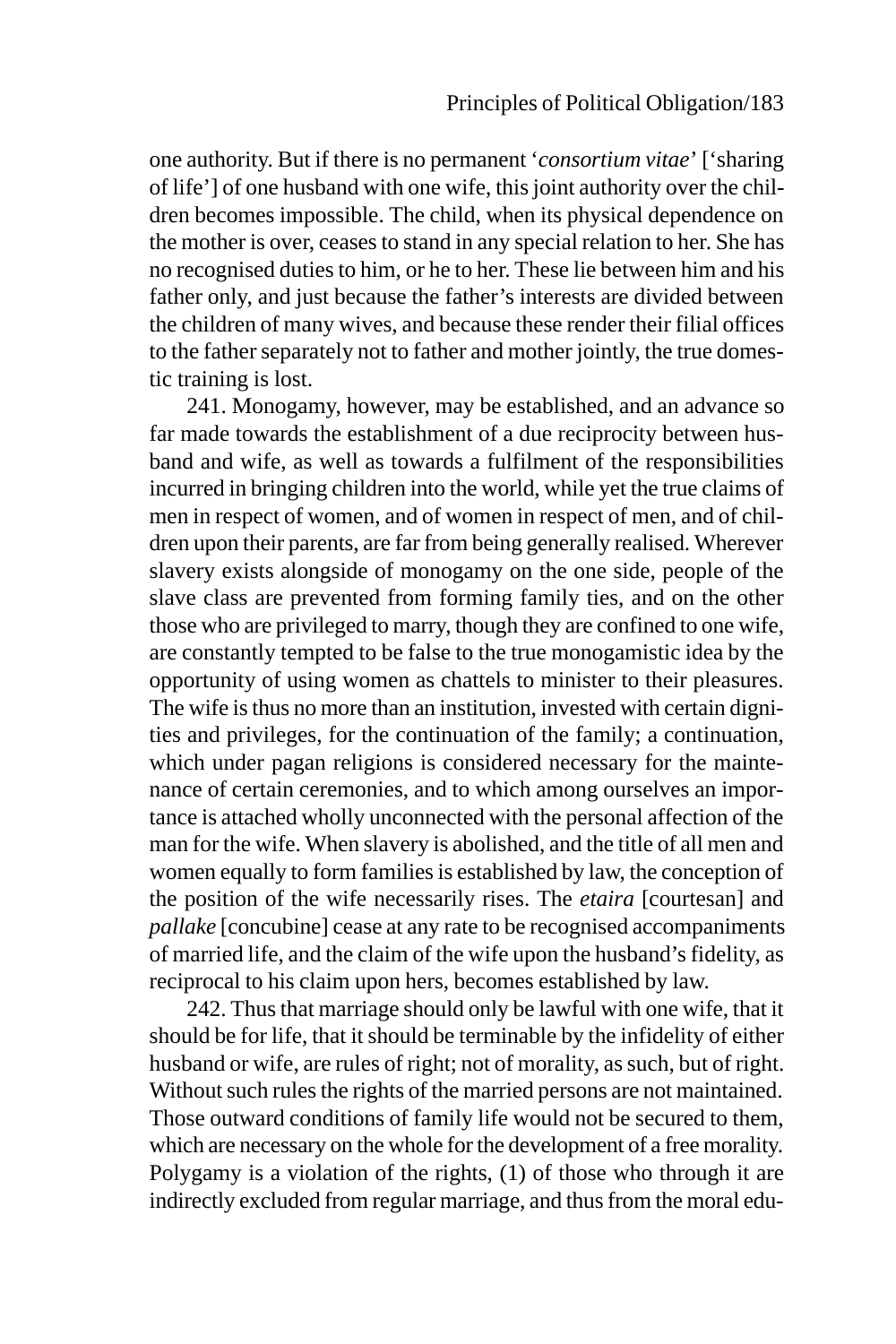cation which results from this; (2) of the wife, who is morally lowered by exclusion from her proper position in the household and by being used, more or less, as the mere instrument of the husband's pleasure; (3) of the children, who lose the chance of that full moral training which depends on the connected action of father and mother. The terminability of marriage at the pleasure of one of the parties to it (of its terminability at the desire of both we will speak presently) is a violation of the rights at any rate of the unconsenting party, on the grounds (a) that liability to it tends to prevent marriage from becoming that 'individua vitae consuetudo' which gives it its moral value, and (b) that, when the marriage is dissolved, the woman, just in proportion to her capacity for self-devotion and the degree to which she has devoted herself to her original husband, is debarred from forming that '*individua vitae consuetudo*' again, and thus crippled in her moral possibilities. It is a violation of the rights of children for the same reason for which polygamy is so.

On the other hand, that the wife should be bound indissolubly by the marriage-tie to an unfaithful husband (or vice versa), is a violation of the right of wife (or husband, as the case may be), because on the one hand the restraint which makes her liable to be used physically as the instrument of the husband's pleasures, when there is no longer reciprocal devotion between them, is a restraint which (except in peculiar cases) renders moral elevation impossible; and on the other, she is prevented from forming such a true marriage as would be, according to ordinary rules, the condition of the realisation of her moral capacities. Though the husband's right to divorce from an unfaithful wife has been much more thoroughly recognised than the wife's to divorce from an unfaithful husband, he would be in fact less seriously wronged by the inability to obtain a divorce, for it is only the second of the grounds just stated that fully applies to him. The rights of the children do not seem so plainly concerned in the dissolution of a marriage to which husband or wife has been unfaithful. In some cases the best chance for them might seem to lie in the infidelities being condoned and an outward family peace reestablished. But that their rights are violated by the infidelity itself is plain. In the most definite way it detracts from their possibilities of goodness. Without any consent on their part, quite independently of any action of their own will, they are placed by it in a position which tends though special grace may counteract it to put the higher kinds of goodness beyond their reach.

243. These considerations suggest some further questions which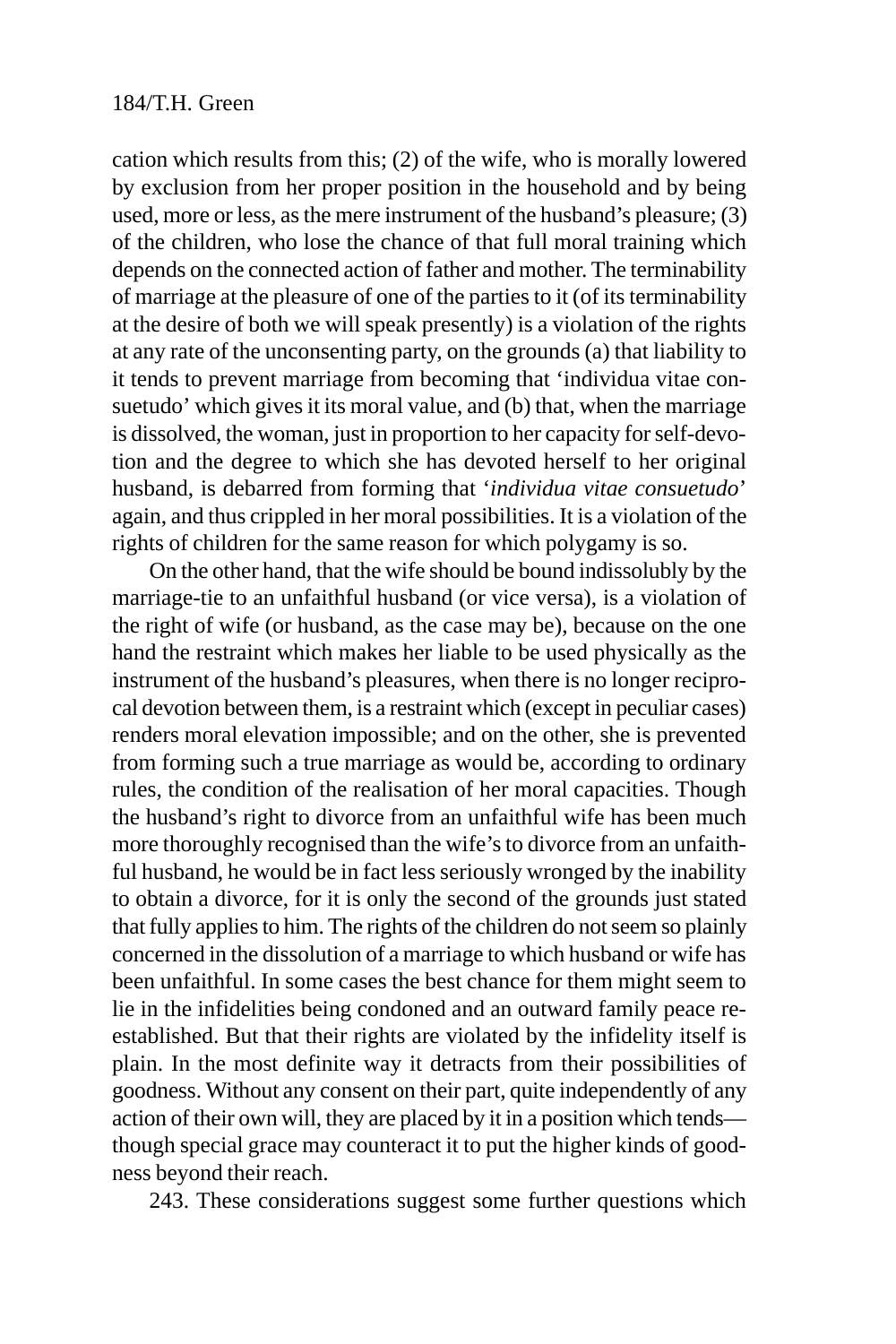may be discussed under the following heads. (1) If infidelity in marriage is a violation of rights in the manner stated, and if (as it must be) it is a wilful and knowing violation, why is it not treated as a crime, and, like other such violations of rights, punished by the state in order to the better maintenance of rights? (2) Should any other reason but the infidelity of husband or wife be allowed for the legal dissolution of the marriage tie? (3) How are the rights connected with marriage related to the morality of marriage?

(1) There is good reason why the state should not take upon itself to institute charges of adultery, but leave them to be instituted by the individuals whose rights the adultery violates. The reasons ordinarily alleged would be, (a) the analogy of ordinary breaches of contract, against which the state leaves it to the individual injured to set the law in motion; (b) the practical impossibility of preventing adultery through the action of the functionaries of the state. The analogy however, from ordinary breaches of contract does not really hold. In the first place, though marriage involves contract, though without contract there can be no marriage, yet marriage at once gives rise to right and obligations of a kind which cannot arise out of contract—in particular to obligations towards the children born of the marriage. These children, at any rate, are in no condition to seek redress even if from the nature of the case redress could be had—for the injuries inflicted on them by a parent's adultery as a person injured by a breach of contract can seek redress for it. Again, though the state leaves it to the individual injured by a breach of contract to institute proceedings for redress, if the breach involves fraud, it—at any rate in certain cases treats the fraud as a crime and punishes. Now in every breach of the marriage-contract by adultery there is that which answers to fraud in the case of ordinary breach of contract. The marriage-contract is broken knowingly and intentionally. If there were no reason to the contrary, then, it would seem that the state, though it might leave to the injured individuals the institution of proceedings against adultery should yet treat adultery as a crime and seek to prevent it by punishment in the interest of those whose virtual rights are violated by it, though not in the way of breach of contract. But there are reasons to the contrary—reasons that arise out of the moral purposes served by the marriage-tie—which make it desirable both that it should be at the discretion of the directly injured party whether a case of adultery should be judicially dealt with at all, and that in no case should penal terror be associated with such a violation of the marriage-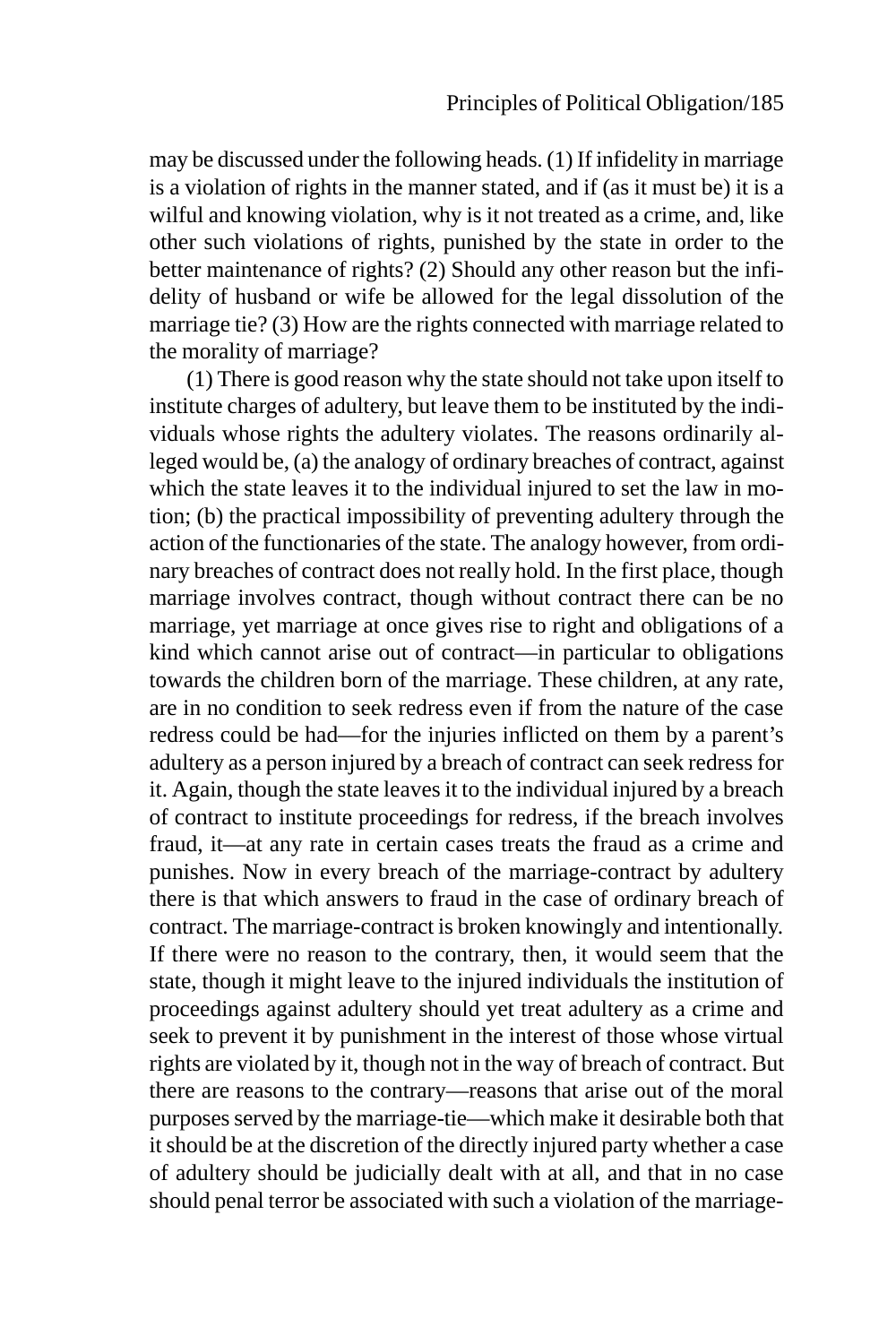bond. Under ordinary conditions, it is a public injury that a violation of his rights should be condoned by the person suffering it. If the injured individual were likely to fail in the institution of proceedings for his own redress or defence, the public interest would require that the matter should be taken out of his hands. But if an injured wife or husband is willing to condone a breach of his or her rights through adultery, it is generally best that it should be condoned. That married life should be continued in spite of anything like dissoluteness on the part of husband or wife, is no doubt undesirable. The moral purposes which married life should serve cannot be served, either for the married persons themselves or for the children, under such conditions. On the other hand, the condonation of a single offence would generally be better for all concerned than an application for divorce. The line cannot be drawn at which, with a view to the higher ends which marriage should serve, divorce becomes desirable. It is therefore best that the state, while uniformly allowing the right of divorce where the marriage-bond has been broken by adultery, since otherwise the right of everyone to form a true marriage (a marriage which shall be the basis of family life) is neutralised, and taking care that procedure for divorce be cheap and easy, should leave the enforcement of the right to the discretion of individuals.

244. On similar grounds, it is undesirable that adultery as such should be treated as a crime that penal terror should be associated with it. Though rights, in the strict sense, undoubtedly arise out of marriage, though marriage has thus its strictly legal aspect, it is undesirable that this legal aspect should become prominent. It may suffer in respect of its higher moral purposes, if the element of force appears too strongly in the maintenance of the rights to which it gives rise. If a husband who would otherwise be false to the marriage bond is kept outwardly faithful to it by fear of the punishment which might attend its breach, the right of the wife and children is indeed so far protected, but is anything gained for those moral ends, for the sake of which the maintenance of these rights is alone of value? The man in whom disloyal passion is neutralised by fear of punishment will contribute little in his family life to the moral development of himself, his wife, or his children. If he cannot be kept true by family affection and sympathy with the social disapprobation attaching to matrimonial infidelity—and unless it is a matter of social disapprobation no penalties will be effectually enforced against it—he will not be kept true in a way that is of any value to those concerned by fear of penalties. In other words, the rights that arise out of marriage are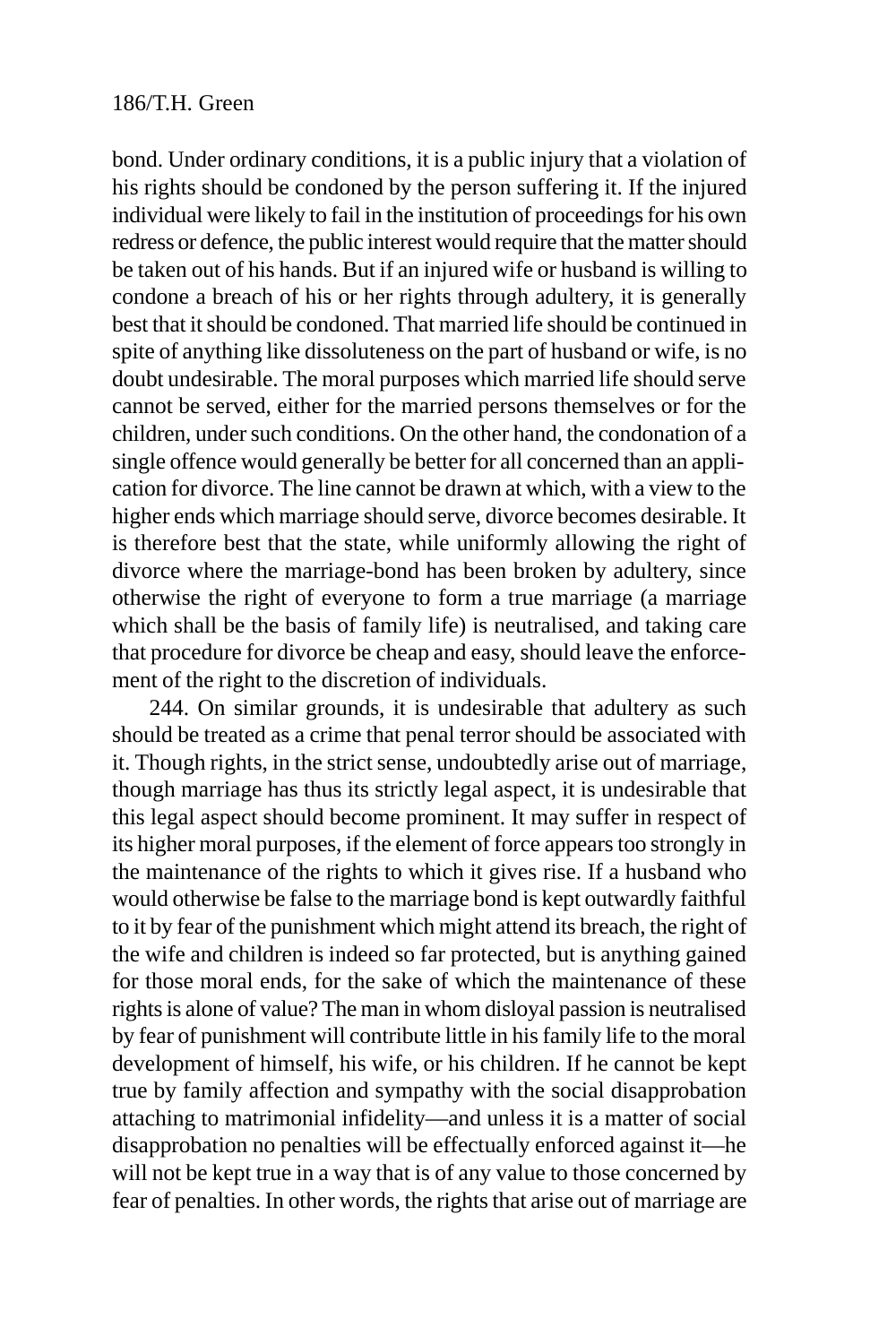not of a kind which can in their essence be protected by associating penal terror with their violation, as the rights of life and property can be. They are not rights to claim mere forbearances or to claim the performance of certain outward actions, by which a right is satisfied irrespectively of the disposition with which the act is done. They are claims which cannot be met without a certain disposition on the part of the person upon whom the claim rests, and that disposition cannot be enforced. The attempt to enforce the outward behaviour in order to satisfy the claim, which is a claim not to the outward behaviour merely but to this in connection with a certain disposition, defeats its own end.

245. For the protection, therefore, of the rights of married persons and their children against infidelity it does not appear that the law can do more than secure facilities of divorce in the case of adultery. This indeed is not in itself a protection against the wrong involved in adultery, but rather a deliverance from the further wrong to the injured husband or wife and to the children that would be involved in the continuance of any legal claim over them on the part of the injurer. But indirectly it helps to prevent the wrong being done by bringing social disapprobation to bear on cases of infidelity, and thus helping to keep married persons faithful through sympathy with the disapprobation of which they feel that they would be the objects when they imagine themselves unfaithful. The only other effectual way in which the state can guard against the injuries in question is by requiring great precaution and solemnity in the contraction of marriages. This it can do by insisting on the consent of parents to the marriage of all minors, exacting a long notice (perhaps even a preliminary notice of betrothal), and—while not preventing civil marriage by encouraging the celebration of marriage in the presence of religious congregations and with religious rites.

246. Question (2) is one that does not admit of being answered on any absolute principle. We must bear in mind that all rights in idea or as they should be are relative to moral ends. The ground for securing to individuals in respect of the marriage-tie certain powers as rights, is that in a general way they are necessary to the possibility of a morally good life, either directly to the persons exercising them or to their Children. The more completely marriage is a 'consortium omnis vitae' in the sense of a unity in all interests and for the whole of a lifetime, the more likely are the external conditions of a moral life to be fulfilled in regard both to married persons and their children. Therefore the general rule of the state in dealing with marriage should be to secure such powers as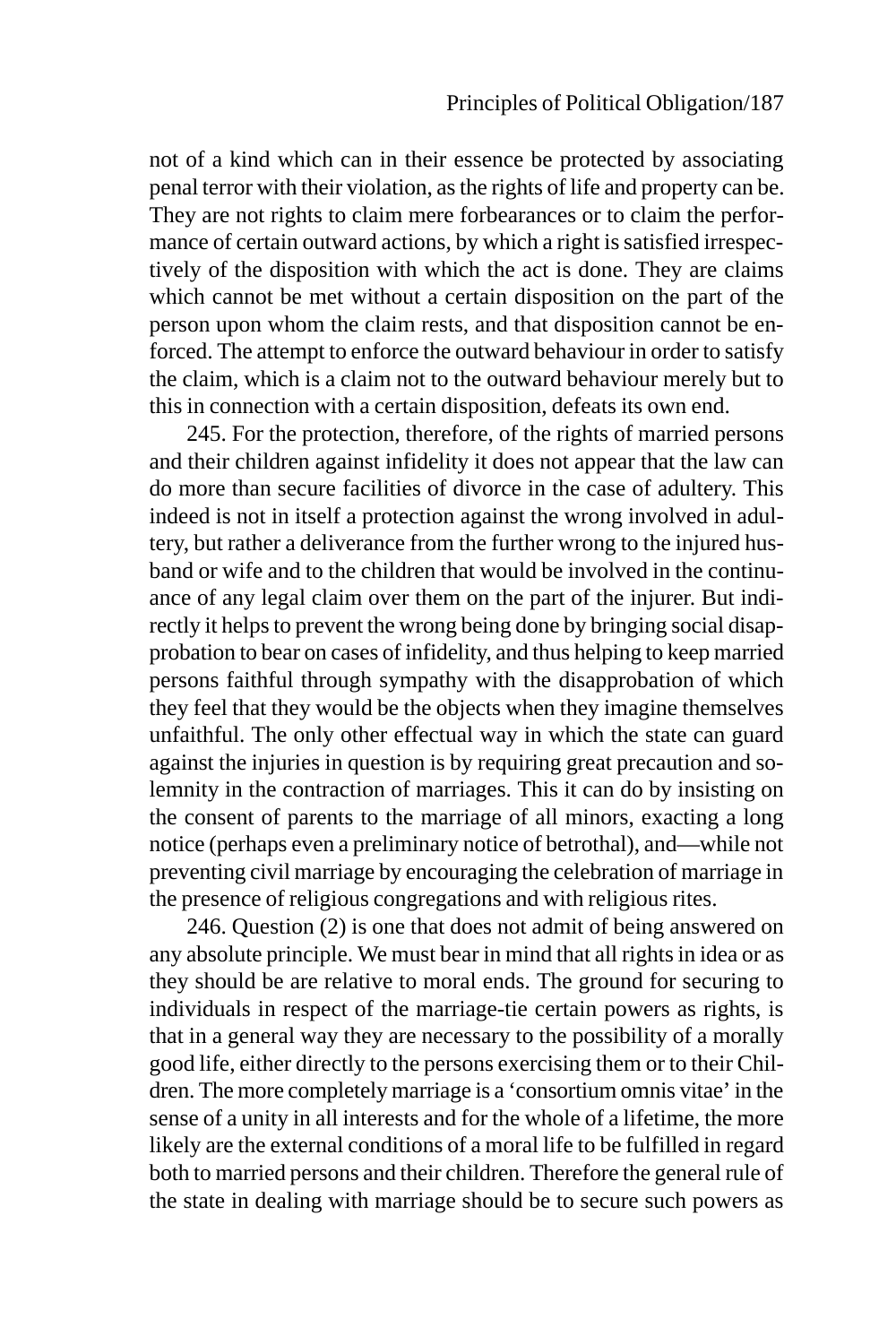are favourable and withhold such as are not favourable to the '*consortium omnis vitae*.' But in the application of the principle great difficulties arise. Lunacy may clearly render the '*consortium omnis vitae*' finally impossible; but what kind and degree of lunacy? If the lunatic may possibly recover, though there is undoubtedly reason for the separation from husband or wife during lunacy, should permanent divorce be allowed? If it is allowed, and the lunatic recovers, a wrong will have been done both to him and to the children previously born of the marriage. On the other hand, to reserve the connubial rights of a lunatic of whose recovery there is hope, and to restore them when he recovers, may involve the wrong of bringing further children into the world with the taint of lunacy upon them. Is cruelty to be a ground of divorce, and if so, what amount? There is a degree of persistent cruelty which renders '*consortium omnis vitae*' impossible, but unless it is certain that cruelty has reached the point at which a restoration of any sort of family life becomes impossible, a greater wrong both to wife and children may be involved in allowing divorce than in refusing it. A husband impatient for the time of the restraint of marriage may be tempted to passing cruelty as a means of ridding himself of it, while if no such escape were open to him he might get the better of the temporary disturbing passion and settle down into a decent husband. The same consideration applies still more strongly to allowing incompatibility of temper as a ground of divorce. It would be hard to deny that it might be of a degree and kind in which it so destroyed the possibility of '*consortium omnis vitae*,' that, with a view to the interests of the Children, who ought in such a case to be chiefly considered, divorce implied less wrong than the maintenance of the marriage-tie. But on the other hand, to hold out the possibility of divorce on the ground of incompatibility is just the way to generate that incompatibility. On the whole, the only conclusion seems to be that this last ground should not be allowed, and that in deciding on other grounds large discretion should be allowed to a well-constituted court.

247. We have now considered in a perfunctory way those rights which are antecedent to the state—which are not derived from it but may exist where a state is not, and which it is the office of the state to maintain. We have inquired what it is in the nature of man that renders him capable of these rights, what are the moral ends to which the rights are relative, and in what form the rights should be realised in order to the attainment of these ends. In order to make the inquiry into rights complete, we ought to go on to examine in the same way the rights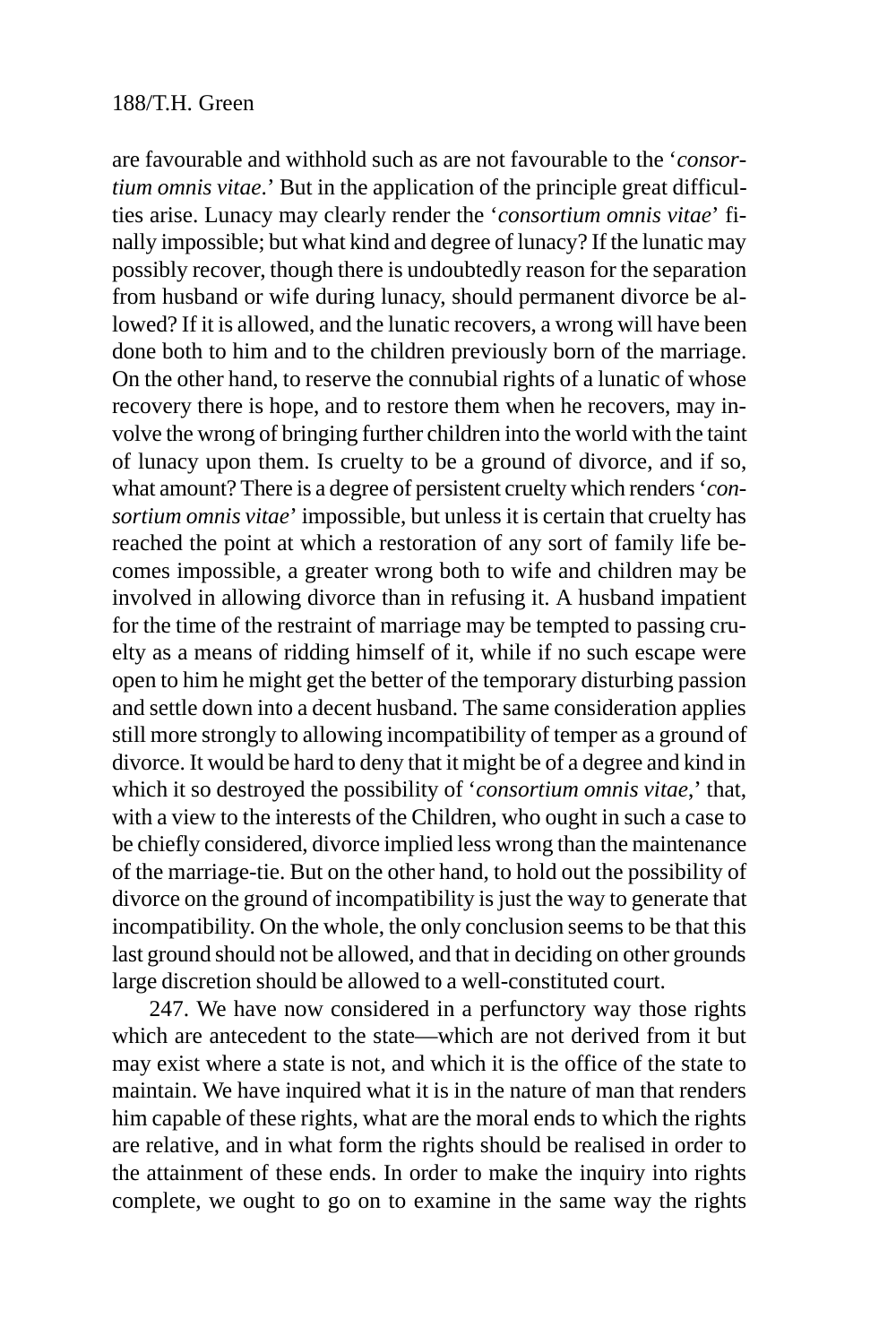which arise out of the establishment of a state the rights connected with the several functions of government; how these functions come to be necessary, and how they may best be fulfilled with a view to those moral ends to which the functions of the state are ultimately relative. According to my project, I should then have proceeded to consider the social virtues, and the 'moral sentiments' which underlie our particular judgments as to what is good and evil in conduct. All virtues are really social; or, more properly, the distinction between social and self-regarding virtues is a false one. Every virtue is self-regarding in the sense that it is a disposition, or habit of will, directed to an end which the man presents to himself as his good; every virtue is social in the sense that unless the good to which the will is directed is one in which the wellbeing of society in some form or other is involved, the will is not virtuous at all.

248. The virtues are dispositions to exercise positively, in some way contributory to social good, those powers which, because admitting of being so exercised, society should secure to him, which a man has a right to possess, which constitute his rights. It is therefore convenient to arrange the virtues according to the division of rights. E.g., in regard to the right of all men to free life, the obligations, strictly so called, correlative to that right having been considered—obligations which are all of a negative nature, obligations to forbear from meddling with one's neighbour—we should proceed to consider the activities by which a society of men really free is established, or by which some approach is made to its establishment; 'really free,' in the sense of being enabled to make the most of their capabilities. These activities will take different forms under different social conditions, but in rough outline they are those by which men in mutual helpfulness conquer and adapt nature, and overcome the influences which would make them victims of chance and accident, of brute force and animal passion. The virtuous disposition displayed in these activities may have various names applied to it according to the particular direction in which it is exerted 'industry,' 'courage,' 'public spirit.' A particular aspect of it was brought into relief among the Greeks under the name of *andreia* [manliness]. The Greek philosophers already gave an extension to the meaning of this term beyond that which belonged to it in popular usage, and we might be tempted further to extend it so as to cover all the forms in which the habit of will necessary to the maintenance and furtherance of free society shows itself. The name, however, does not much matter. It is enough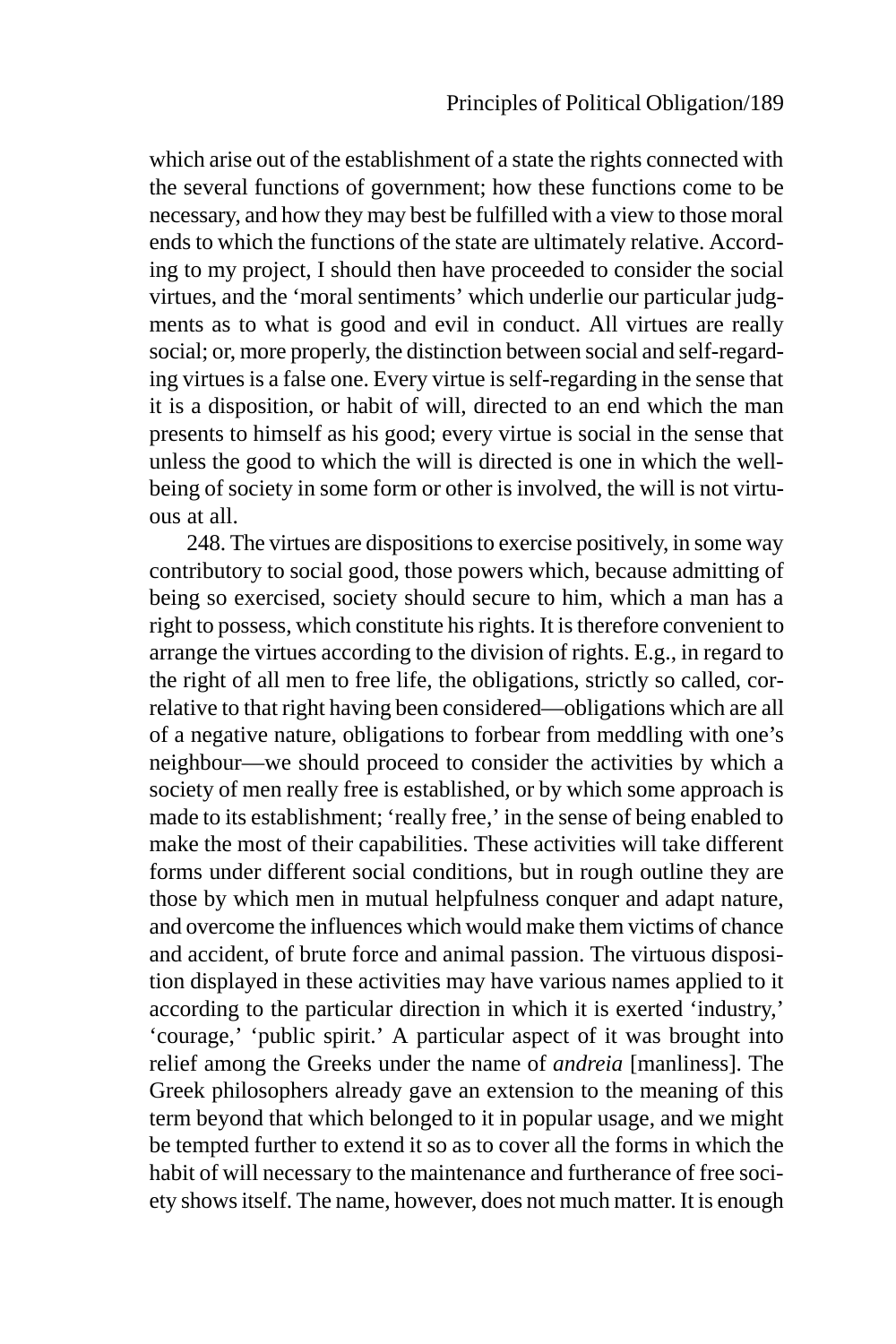that there are specific modes of human activity which contribute directly to maintain a shelter for man's worthier energies against disturbance by natural forces and by the consequences of human fear and lust. The state of mind which appears in them may properly be treated as a special kind of virtue. It is true that the principle and the end of all virtues is the same. They are all determined by relation to social wellbeing as their final cause, and they all rest on an interest which dominates the virtuous agent in some form or other of that well-being; but as that interest may take different directions in different persons—as it cannot be equally developed at once in everyone it may be said roughly that a man has one kind of virtue and not others.

249. As the kind of moral duties (in distinction from those obligations which are correlative to rights) which relate to the maintenance of free society and the disposition to fulfil those duties should form a special object of inquiry, so another special kind would be those which have to do with the management of property, with the acquisition and expenditure of wealth. To respect the rights of property in others, to fulfil the obligations correlative to those rights, is one thing; to make a good use of property, to be justly generous and generously just in giving and receiving, is another; and that may properly be treated as a special kind of virtue which appears in the duly blended prudence, equity and generosity of the ideal man of business. Another special kind will be that which appears in family relations; where indeed that merely negative observance of rights which in other relations can be distinguished from the positive fulfilment of moral duties, becomes unmeaning. As we have seen, there are certain aggravations and perpetuations of wrong from which husband or wife or children can be protected by law, but the fulfilment of the of the claims which arise out of the marriage-tie requires a virtuous will in the active and positive sense a will governed. by unselfish interests on the part of those concerned.

250. What is called 'moral sentiment' is merely a weaker form of that interest in social well-being which, when wrought into a man's habits and strong enough to determine action, we call virtue. So far as this interest is brought into play on the mere survey of action, and serves merely to determine our approbation or disapprobation, it is called moral sentiment. The forms of moral sentiment accordingly should be classified on the same principle as forms of virtue, i.e., with relation to the social functions to which they correspond.

251. For the convenience of analysis, we may treat the obligations